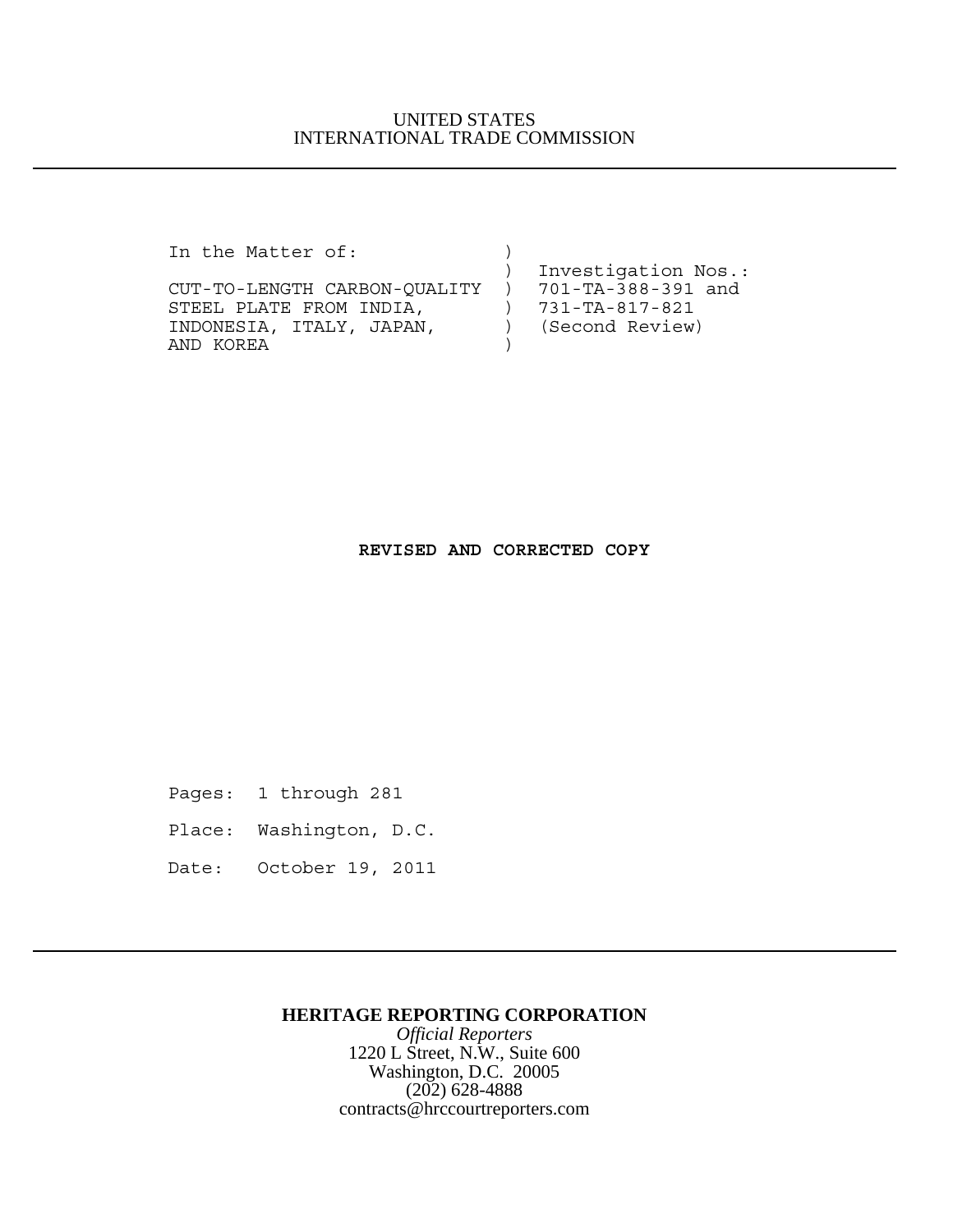#### THE UNITED STATES INTERNATIONAL TRADE COMMISSION

| In the Matter of:            |                          |                     |
|------------------------------|--------------------------|---------------------|
|                              |                          | Investigation Nos.: |
| CUT-TO-LENGTH CARBON-OUALITY | $\overline{\phantom{a}}$ | 701-TA-388-391 and  |
| STEEL PLATE FROM INDIA.      |                          | 731-TA-817-821      |
| INDONESIA, ITALY, JAPAN,     |                          | (Second Review)     |
| AND KOREA                    |                          |                     |

Wednesday, October 19, 2011

Room No. 101 U.S. International Trade Commission 500 E Street, S.W. Washington, D.C.

The hearing commenced, pursuant to notice, at 10:05 a.m., before the Commissioners of the United States International Trade Commission, the Honorable IRVING A. WILLIAMSON, Vice Chairman, presiding.

APPEARANCES:

On behalf of the International Trade Commission:

Commissioners:

IRVING A. WILLIAMSON, VICE CHAIRMAN CHARLOTTE R. LANE, COMMISSIONER DANIEL R. PEARSON, COMMISSIONER SHARA L. ARANOFF, COMMISSIONER DEAN A. PINKERT, COMMISSIONER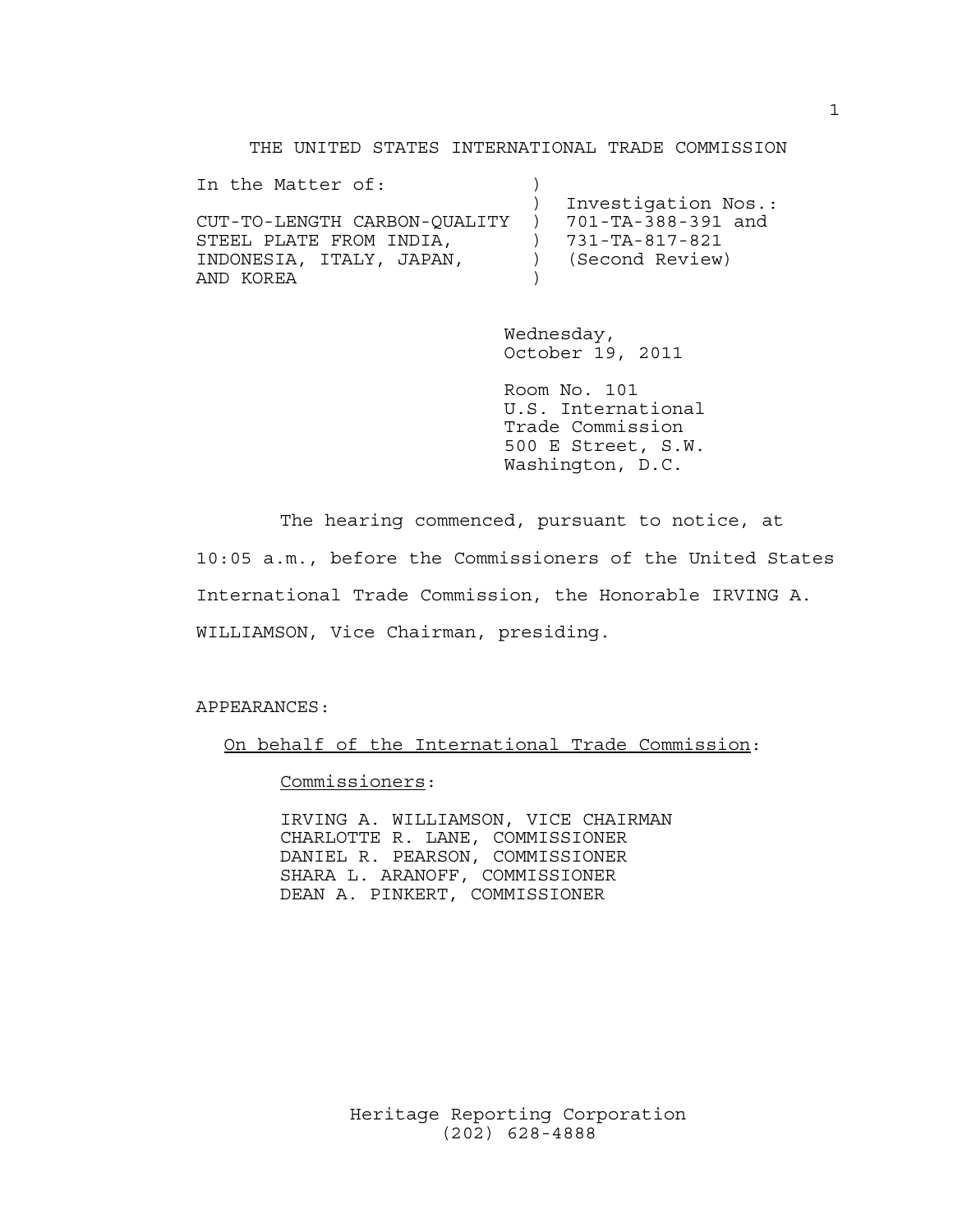Staff:

BILL BISHOP, HEARINGS AND MEETINGS COORDINATOR SHARON BELLAMY, HEARINGS AND MEETINGS ASSISTANT ANGELA M. W. NEWELL, INVESTIGATOR GERRY BENEDICT, INTERNATIONAL TRADE ANALYST AIMEE LARSEN, ECONOMIST MARY KLIR, ACCOUNTANT/AUDITOR DAVID FISHBERG, ATTORNEY DOUGLAS CORKRAN, SUPERVISORY INVESTIGATOR

In Support of the Continuation of the Antidumping and Countervailing Duty Orders:

On behalf of Nucor Corporation:

RICK BLUME, General Manager, Commercial, Nucor Steelmaking Group JEFF WHITEMAN, Sales Manager, Hertford County, Nucor Corporation DENISE BEAVERS, Nucor Tuscaloosa Production Team Member MICHAEL SIEGAL, Chairman and CEO, Olympic Steel DR. PETER MORICI, Professor of International Business, University of Maryland

ALAN H. PRICE, Esquire DANIEL B. PICKARD, Esquire CHRISTOPHER B. WELD, Esquire Wiley Rein LLP Washington, D.C.

On behalf of SSAB N.A.D., Evraz, Oregon Steel Mills and Evraz Claymont Steel:

JEFFREY MOSKALUK, Vice President and CCO, SSAB Americas Division GLENN GILMORE, Manager of International Trade, SSAB Americas Division KENT THIES, Director, Business Development, Evraz Inc. NA TOM BALLOU, Vice President of Purchasing, O'Neal Steel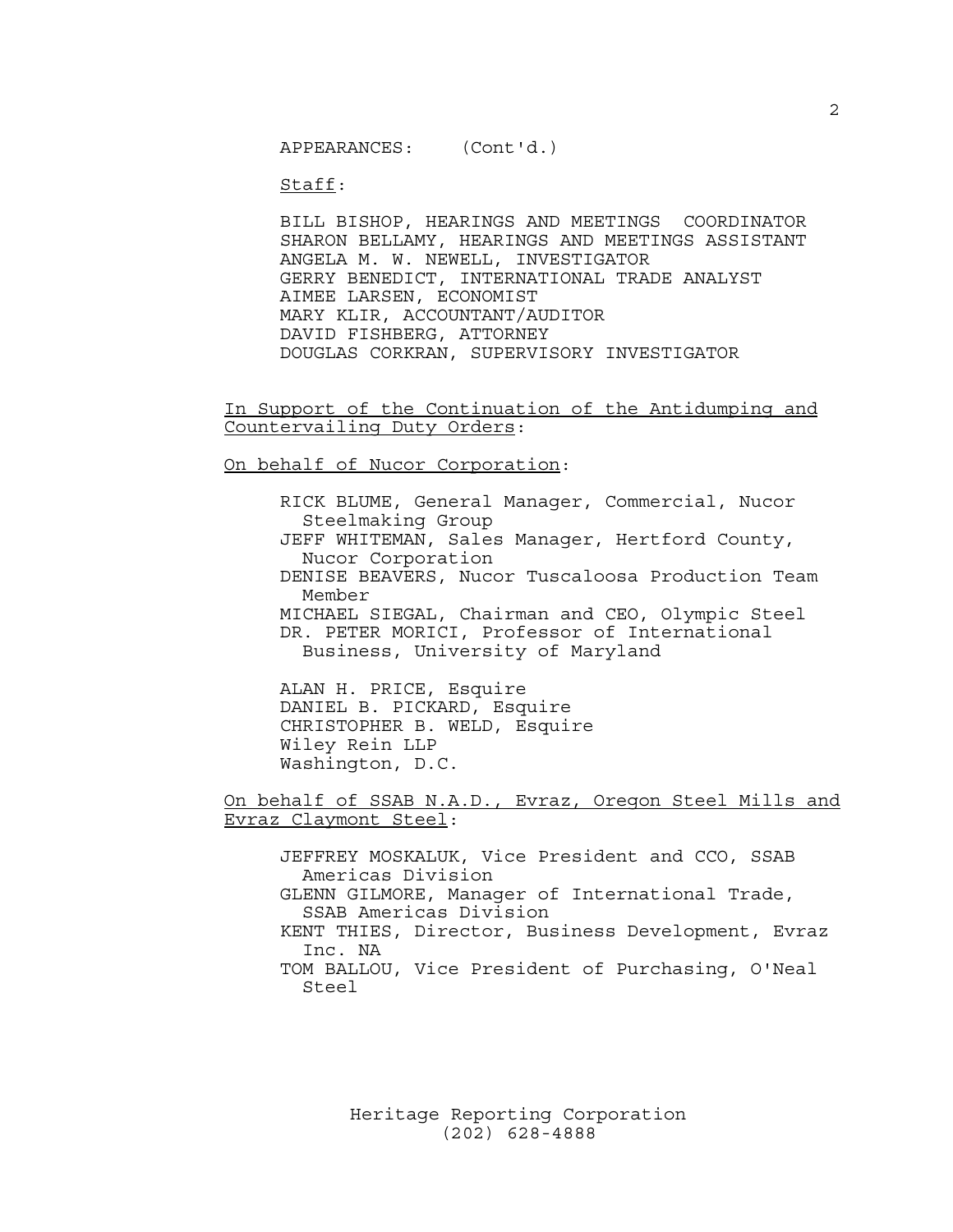APPEARANCES: (Cont'd.)

On behalf of SSAB N.A.D., Evraz, Oregon Steel Mills and Evraz Claymont Steel: (Cont'd)

ROGER B. SCHAGRIN, Esquire JOHN W. BOHN, Esquire Schagrin Associates Washington, D.C.

On behalf of ArcelorMittal USA LLC:

JACK P. BIEGALSKI, Director of Plates, Product Control; Sales and Marketing, ArcelorMittal USA, LLC JEFFREY UNRUH, Product Manager, Plates, ArcelorMittal USA, LLC MARK BRECKHEIMER, President, Heavy Carbon Group, Klockner Metals U.S. (formerly Namasco) PETER TRINIDAD, Vice President, USW Local 6787, United Steelworkers of America, AFL-CIO/CLC

PAUL C. ROSENTHAL, Esquire KATHLEEN W. CANNON, Esquire R. ALAN LUBERDA, Esquire Kelley Drye & Warren LLP Washington, D.C.

In Opposition to the Continuation of the Antidumping and Countervailing Duty Orders:

On behalf of Evraz Palini E Bertoli S.P.A (Palini):

DR. PATRICK MAGRATH, Economic Consultant, Magrath & Otis LLC

FREDERICK P. WAITE, Esquire KIMBERLY R. YOUNG, Esquire Vorys Sater Seymour & Pease LLP Washington, D.C.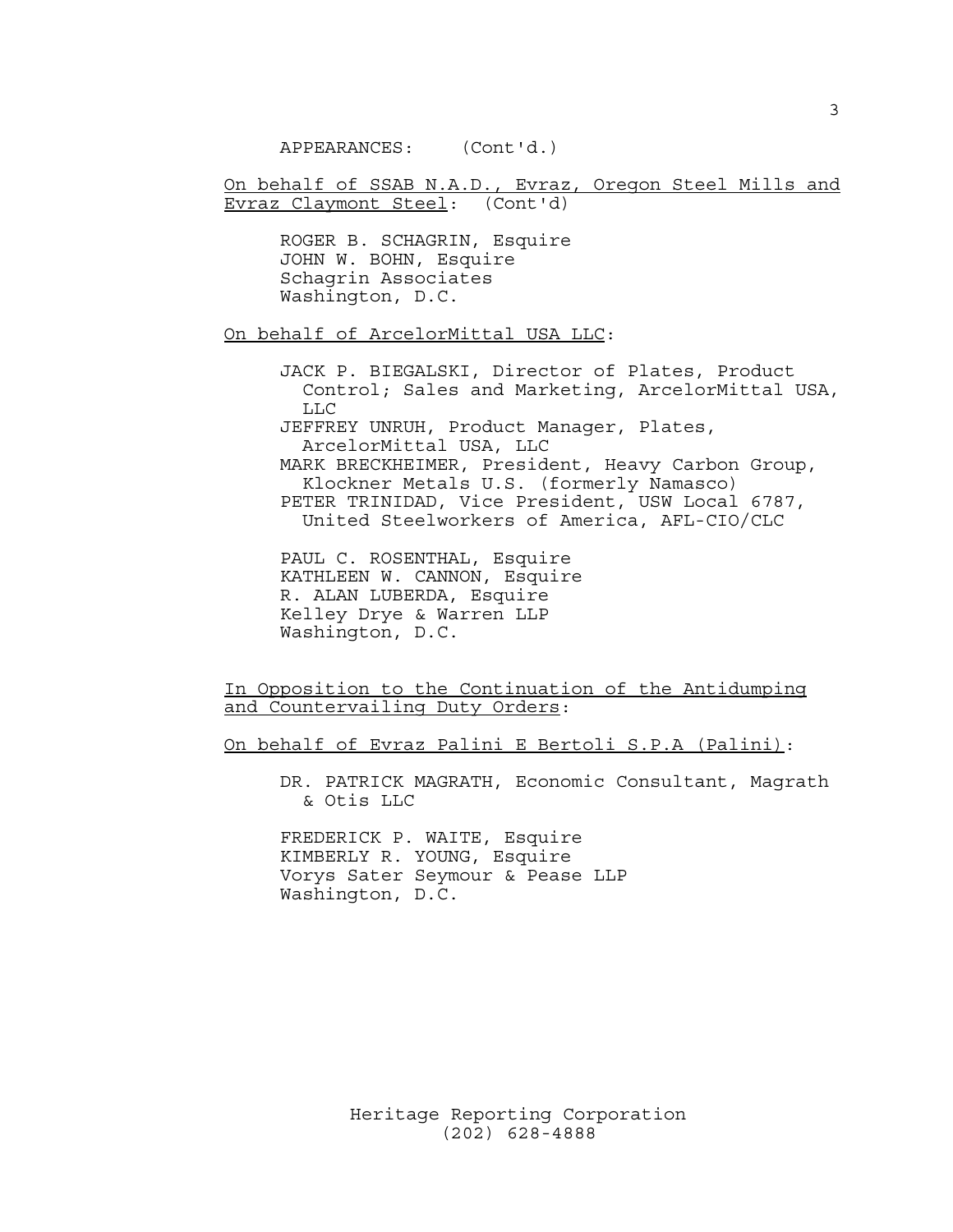APPEARANCES: (Cont'd.)

On behalf of JFE Steel Corporation, Kobe Steel, Ltd., Nippon Steel Corporation and Sumitomo Metal Industries,  $Ltd.$ :

TAKEO AOYAMA, General Manager, Chicago Office, Nippon Steel U.S.A. JIN KATO, President, Sumitomo Metal USA Inc.

DONALD HARRISON, Esquire J. CHRISTOPHER WOOD, Esquire Gibson, Dunn & Crutcher LLP Washington, D.C.

On behalf of Dongkuk Steel Mill Co., Ltd. (DSM):

B. ALEKZANDER SELLERS ANDREA Y. KWONG Cassidy Levy Kent (USA) LLP Washington, D.C.

JEFFREY M. WINTON, Esquire Law Office of Jeffrey M. Winton Washington, D.C.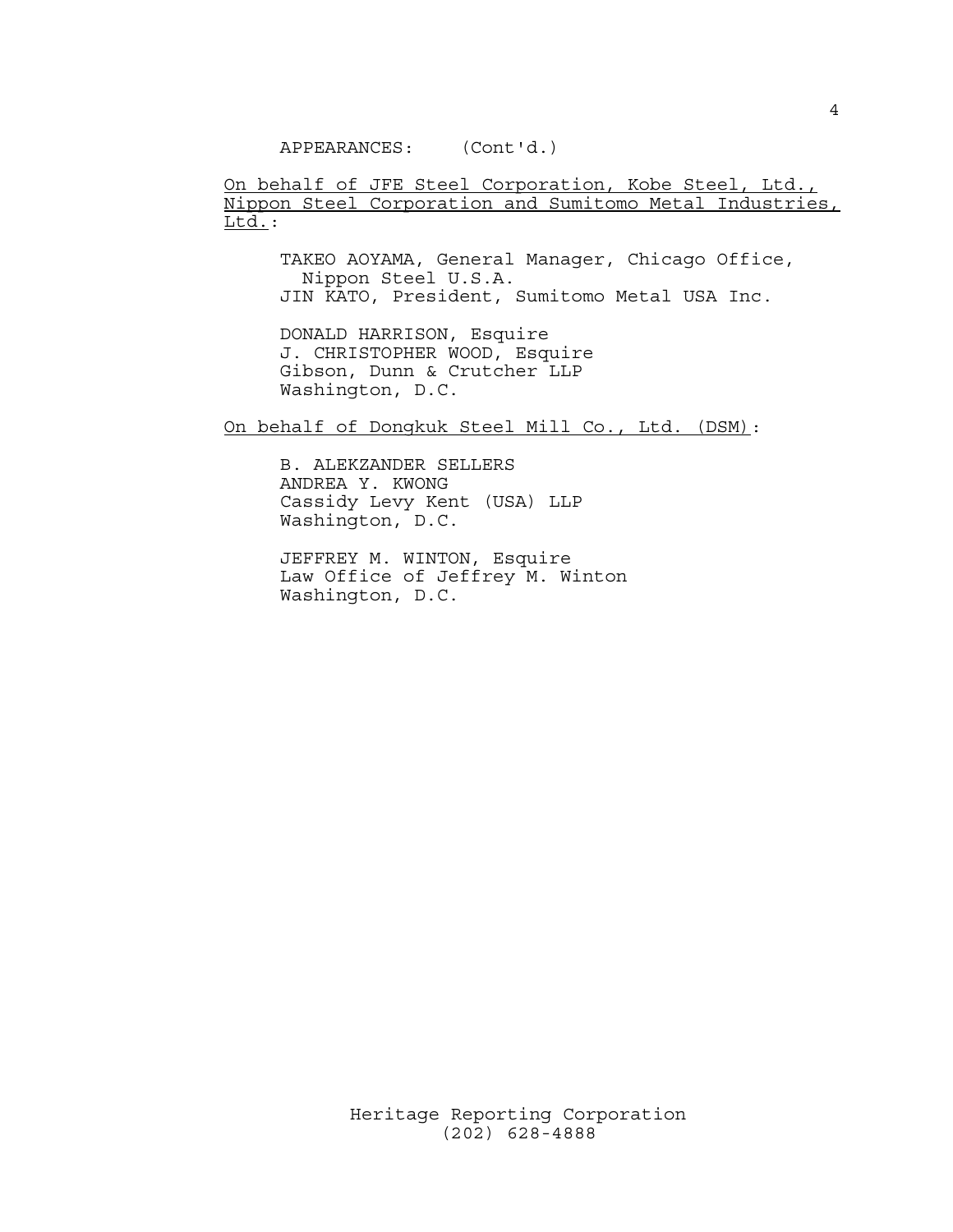# I N D E X

### PAGE

| OPENING STATEMENT OF ROGER B. SCHAGRIN, ESQUIRE,<br>SCHAGRIN ASSOCIATES                                                | 10 |
|------------------------------------------------------------------------------------------------------------------------|----|
| OPENING STATEMENT OF DONALD HARRISON, ESQUIRE,<br>GIBSON, DUNN & CRUTCHER LLP                                          | 13 |
| TESTIMONY OF RICK BLUME, GENERAL MANAGER,<br>COMMERCIAL, NUCOR STEELMAKING GROUP                                       | 19 |
| TESTIMONY OF JEFFREY MOSKALUK, VICE PRESIDENT<br>AND CCO, SSAB AMERICAS DIVISION                                       | 25 |
| TESTIMONY OF JACK P. BIEGALSKI, DIRECTOR OF<br>PLATES, PRODUCT CONTROL; SALES AND MARKETING,<br>ARCELORMITTAL USA, LLC | 30 |
| TESTIMONY OF KENT THIES, DIRECTOR, BUSINESS<br>DEVELOPMENT, EVRAZ INC. NA                                              | 34 |
| TESTIMONY OF TOM BALLOU, VICE PRESIDENT OF<br>PURCHASING, O'NEAL STEEL                                                 | 37 |
| TESTIMONY OF MARK BRECKHEIMER, PRESIDENT, HEAVY<br>CARBON GROUP, KLOCKNER METALS U.S. (FORMERLY<br>NAMASCO)            | 39 |
| TESTIMONY OF MICHAEL SIEGAL, CHAIRMAN AND CEO,<br>OLYMPIC STEEL                                                        | 44 |
| TESTIMONY OF PETER TRINIDAD, VICE PRESIDENT, USW<br>LOCAL 6787, UNITED STEELWORKERS OF AMERICA,<br>AFL-CIO/CLC         | 47 |
| TESTIMONY OF DENISE BEAVERS, NUCOR TUSCALOOSA<br>PRODUCTION TEAM MEMBER                                                | 51 |
| TESTIMONY OF ROGER B. SCHAGRIN, ESQUIRE,<br>SCHAGRIN ASSOCIATES                                                        | 54 |
| TESTIMONY OF DR. PETER MORICI, PROFESSOR OF<br>INTERNATIONAL BUSINESS, UNIVERSITY OF MARYLAND                          | 65 |
| TESTIMONY OF ALAN H. PRICE, ESQUIRE,<br>WILEY REIN LLP                                                                 | 70 |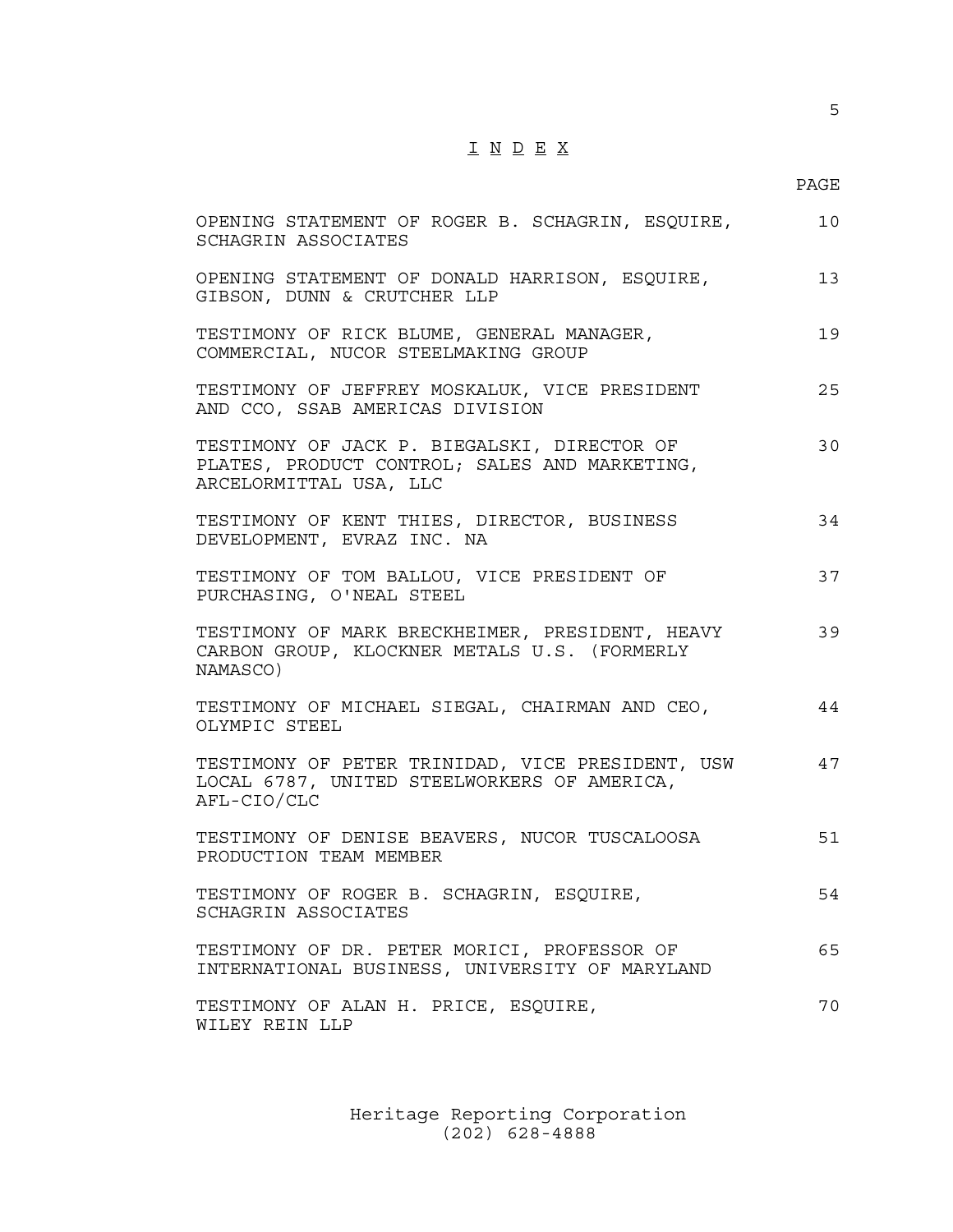# I N D E X

### PAGE

| TESTIMONY OF KATHLEEN W. CANNON, ESQUIRE,<br>KELLEY DRYE & WARREN LLP              | 72  |
|------------------------------------------------------------------------------------|-----|
| TESTIMONY OF PAUL C. ROSENTHAL, ESQUIRE,<br>KELLEY DRYE & WARREN LLP               | 76  |
| TESTIMONY OF DR. PATRICK MAGRATH, ECONOMIC<br>CONSULTANT, MAGRATH & OTIS LLC       | 115 |
| TESTIMONY OF DONALD HARRISON, ESQUIRE,<br>GIBSON, DUNN & CRUTCHER LLP              | 146 |
| TESTIMONY OF FREDERICK P. WAITE, ESQUIRE,<br>VORYS SATER SEYMOUR & PEASE LLP       | 147 |
| TESTIMONY OF TAKEO AOYAMA, GENERAL MANAGER,<br>CHICAGO OFFICE, NIPPON STEEL U.S.A. | 162 |
| TESTIMONY OF J. CHRISTOPHER WOOD, ESQUIRE,<br>GIBSON, DUNN & CRUTCHER LLP          | 167 |
| TESTIMONY OF JEFFREY M. WINTON, ESQUIRE<br>LAW OFFICE OF JEFFREY M. WINTON         | 175 |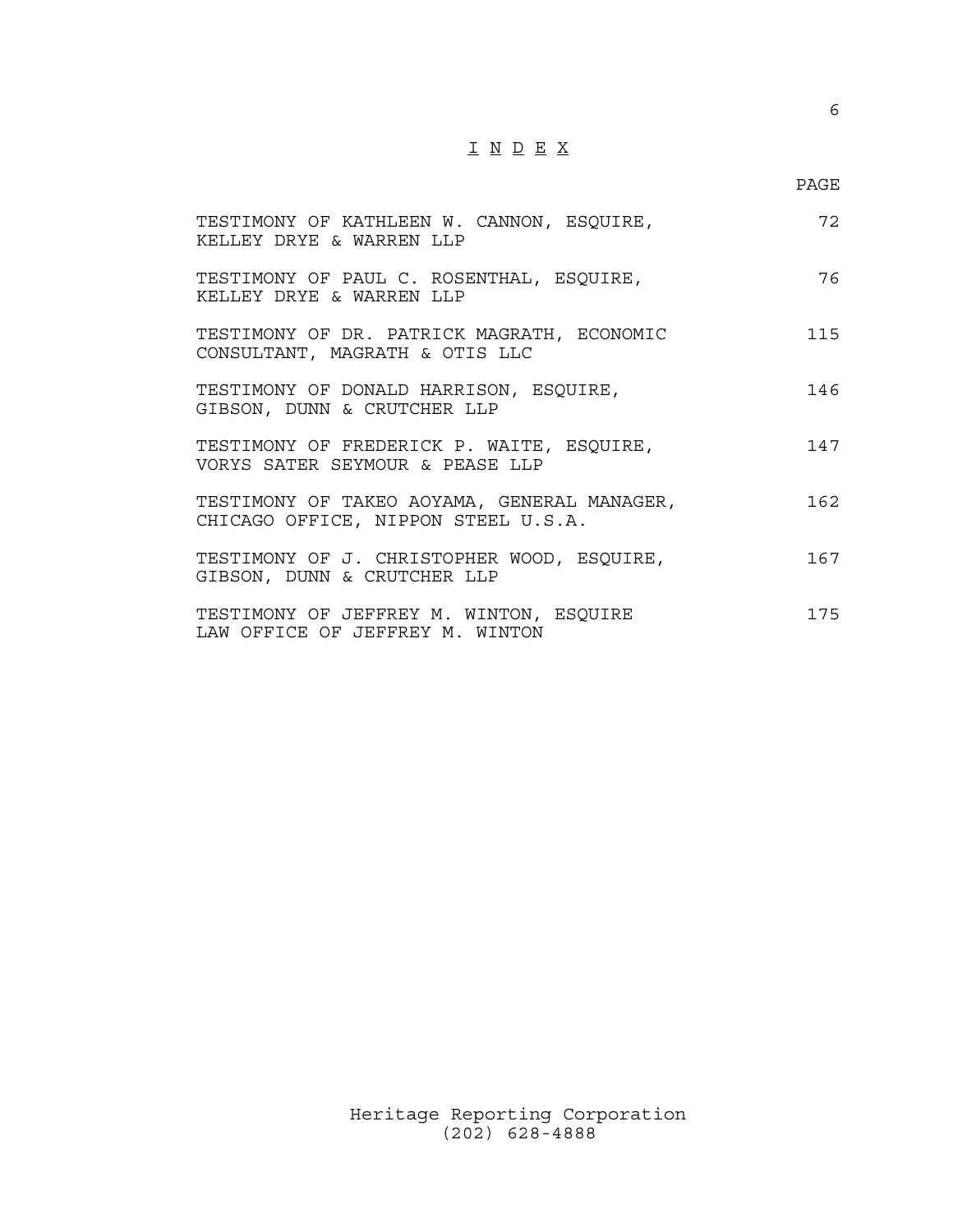# I N D E X

#### PAGE

| TESTIMONY OF JIN KATO, PRESIDENT, SUMITOMO METAL<br>USA INC.                         | 251  |
|--------------------------------------------------------------------------------------|------|
| CLOSING STATEMENT OF FREDERICK P. WAITE, ESQUIRE,<br>VORYS SATER SEYMOUR & PEASE LLP | 238  |
| CLOSING STATEMENT OF ALAN H. PRICE, ESQUIRE,<br>WILEY REIN LLP                       | 267  |
| CLOSING STATEMENT OF J. CHRISTOPHER WOOD, ESQUIRE,<br>GIBSON, DUNN & CRUTCHER LLP    | 274  |
| CLOSING STATEMENT OF JEFFREY M. WINTON,<br>LAW OFFICE OF JEFFREY M. WINTON           | 2.77 |

Heritage Reporting Corporation (202) 628-4888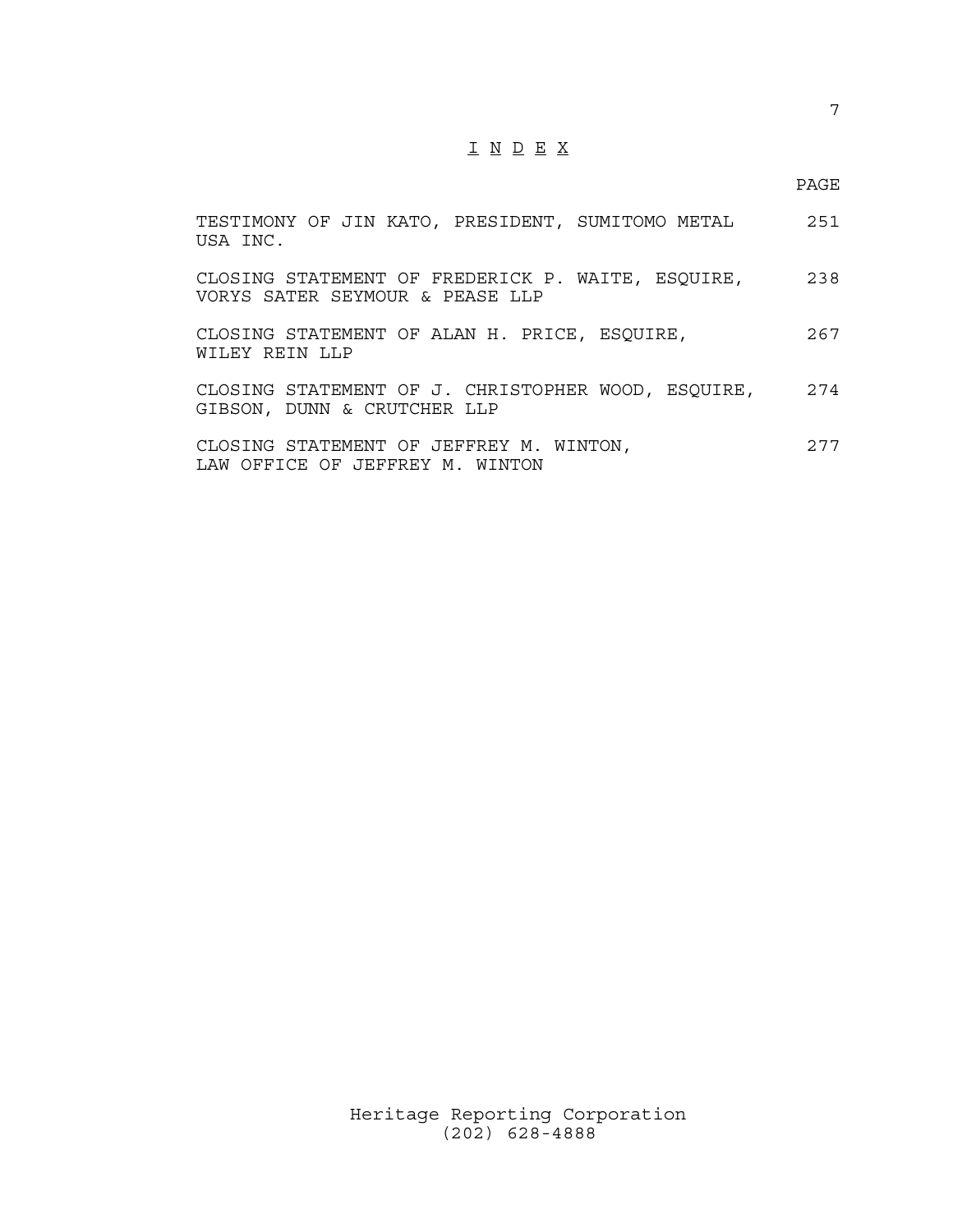| $\mathbf{1}$ | $\underline{P} \underline{R} \underline{O} \underline{C} \underline{E} \underline{E} \underline{D} \underline{I} \underline{N} \underline{G} \underline{S}$ |
|--------------|-------------------------------------------------------------------------------------------------------------------------------------------------------------|
| 2            | (10:05 a.m.)                                                                                                                                                |
| 3            | VICE CHAIRMAN WILLIAMSON: Good morning. On                                                                                                                  |
| 4            | behalf of the U.S. International Trade Commission, I                                                                                                        |
| 5            | welcome you to this hearing on Investigation Nos.                                                                                                           |
| 6            | 701-TA-389-391 (sic) and 731-TA-817-821 (Second                                                                                                             |
| 7            | Review) involving Cut-to-Length Carbon-Quality Steel                                                                                                        |
| 8            | Plate From India, Indonesia, Italy, Japan, and Korea.                                                                                                       |
| 9            | The purpose of these five-year review                                                                                                                       |
| 10           | investigations is to determine whether the revocation                                                                                                       |
| 11           | of the countervailing duty orders of cut-to-length                                                                                                          |
| 12           | carbon-quality steel plate from India, Indonesia,                                                                                                           |
| 13           | Italy, and Korea and/or the antidumping orders on                                                                                                           |
| 14           | cut-to-length carbon-quality steel plate from India,                                                                                                        |
| 15           | Indonesia, Italy, Japan, and Korea will be likely to                                                                                                        |
| 16           | lead to a continuation or recurrence of material                                                                                                            |
| 17           | injury to an industry in the United States within a                                                                                                         |
| 18           | reasonably foreseeable period of time.                                                                                                                      |
| 19           | Schedules setting forth the presentation of                                                                                                                 |
| 20           | this hearing, notices of investigation and transcript                                                                                                       |
| 21           | order forms are available at the public distribution                                                                                                        |
| 22           | table. All prepared testimony should be given to the                                                                                                        |
| 23           | Secretary. Please do not place testimony directly on                                                                                                        |
| 24           | the public distribution table.                                                                                                                              |
| 25           | All witnesses must be sworn in by the                                                                                                                       |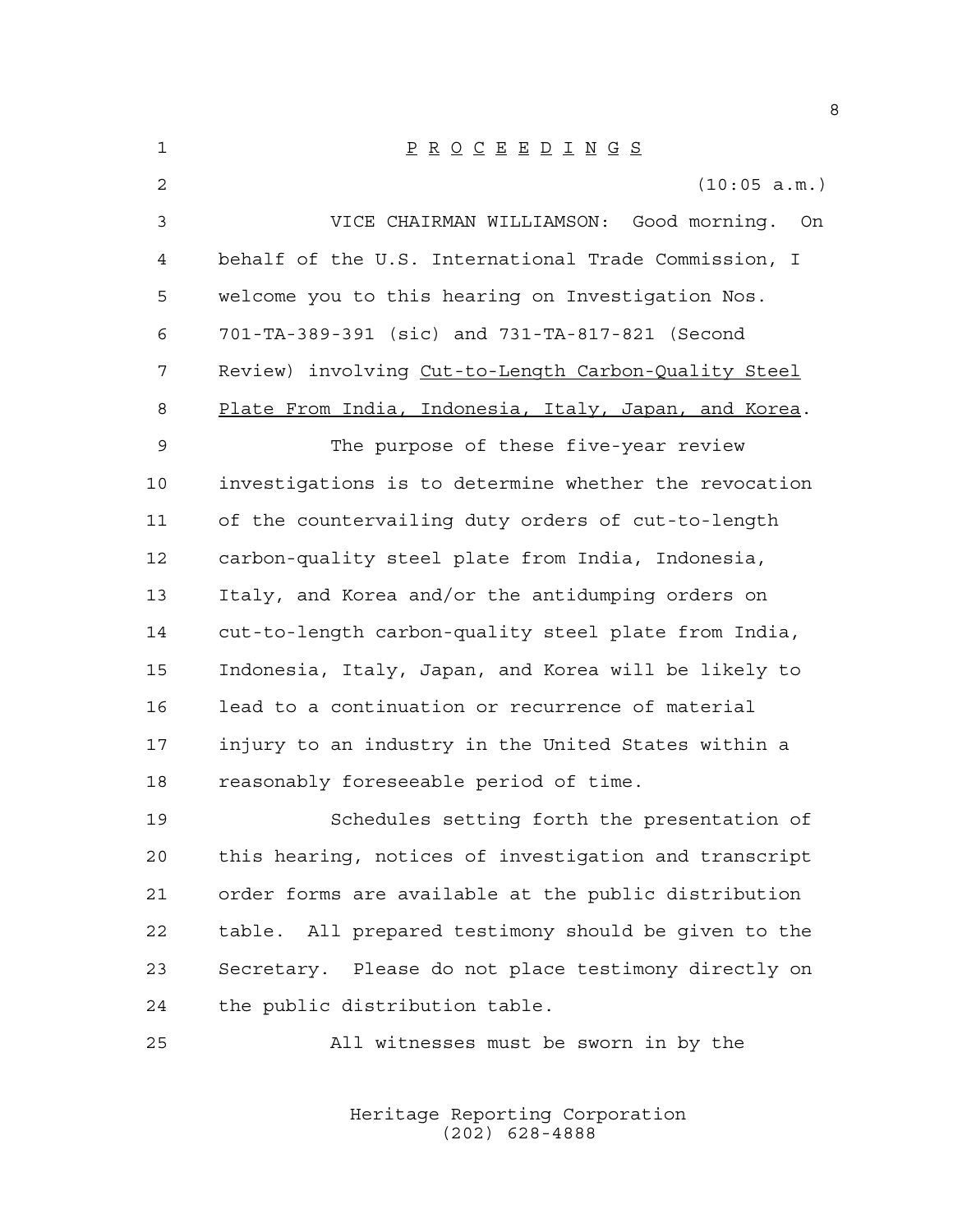Secretary before presenting testimony. I understand that parties are aware of the time allocations. Any questions regarding the time allocations should be directed to the Secretary.

 Speakers are reminded not to refer in their remarks or answers to questions to business proprietary information. Please speak clearly into the microphone and state your name for the record for the benefit of the court reporter.

 Finally, if you will be submitting documents that contain information you wish classified as business confidential, your requests should comply with Commission Rule 201.6.

 Mr. Secretary, are there any preliminary matters?

 MR. BISHOP: Yes, Mr. Chairman. With your permission, we will add Michael D. Siegal, Chairman and CEO of Olympic Steel, and Christopher B. Weld of Wiley Rein to the witness list today.

 VICE CHAIRMAN WILLIAMSON: Okay. Any objection?

(No response.)

 VICE CHAIRMAN WILLIAMSON: Okay. Very well. Let's begin with the opening remarks.

MR. BISHOP: Opening remarks on behalf of

Heritage Reporting Corporation (202) 628-4888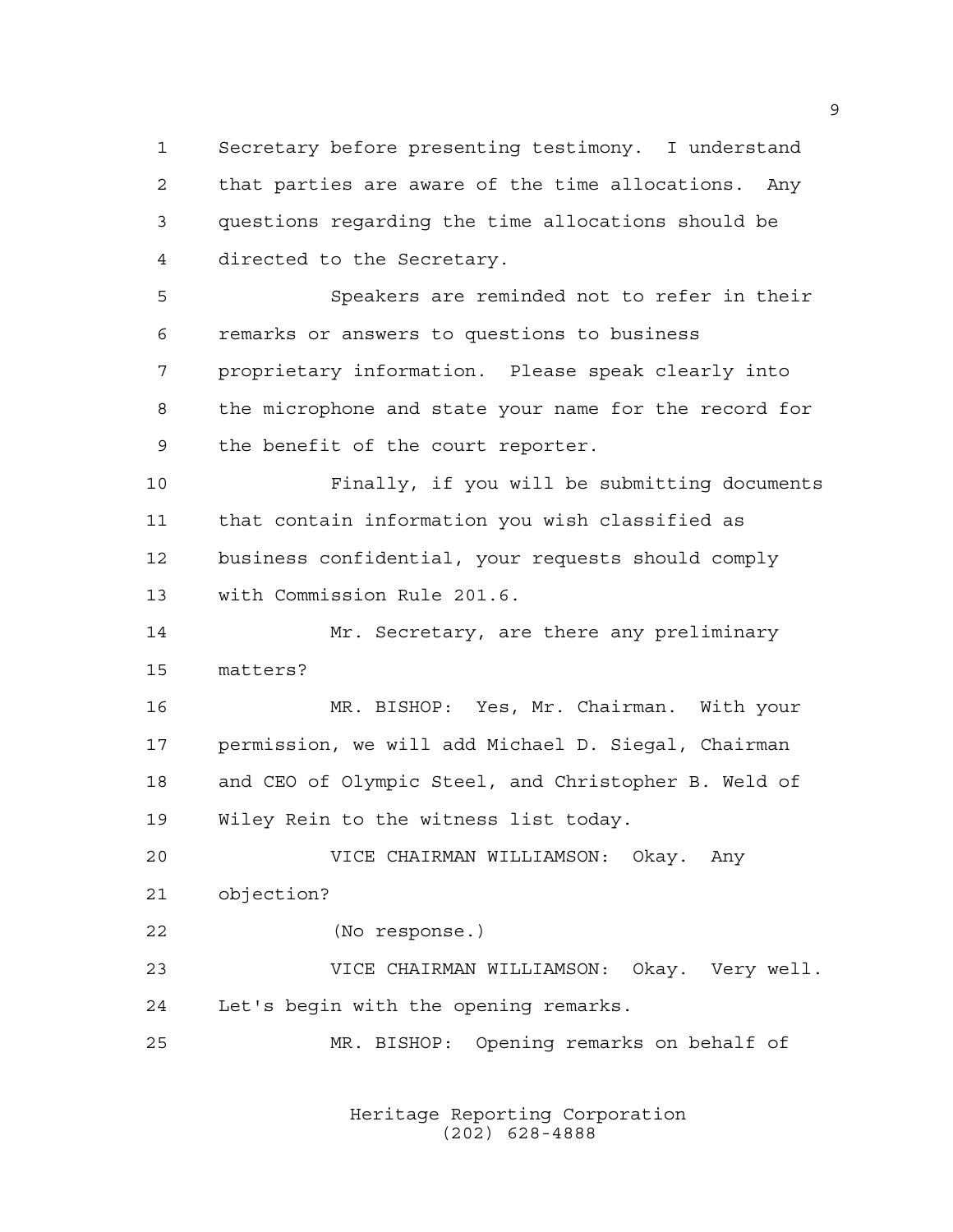those in support of continuation of the orders will be by Roger B. Schagrin, Schagrin Associates. VICE CHAIRMAN WILLIAMSON: Welcome, Mr. Schagrin. MR. SCHAGRIN: Thank you. Good morning, Vice Chairman Williamson and members of the Commission. These plate sunset reviews occur at a particularly perilous time for the U.S. plate industry. I don't have it in me to be quite as pessimistic about the U.S. economy as Professor Morici. In fact, I'm more optimistic than most about our future economic outlook. But I do know enough about the flat-rolled steel industry to be very pessimistic about the U.S. plate market in the reasonably foreseeable timeframe. First, U.S. economic growth, such as it happens to be, is concentrated in consumer product markets such as autos that do not drive plate demand. Nonresidential construction is dismal in its most extended downturn in decades. Other plate demand drivers such as wind towers, barges and railcars are softening. Second, based on the SIMA data released by the Department of Commerce, third quarter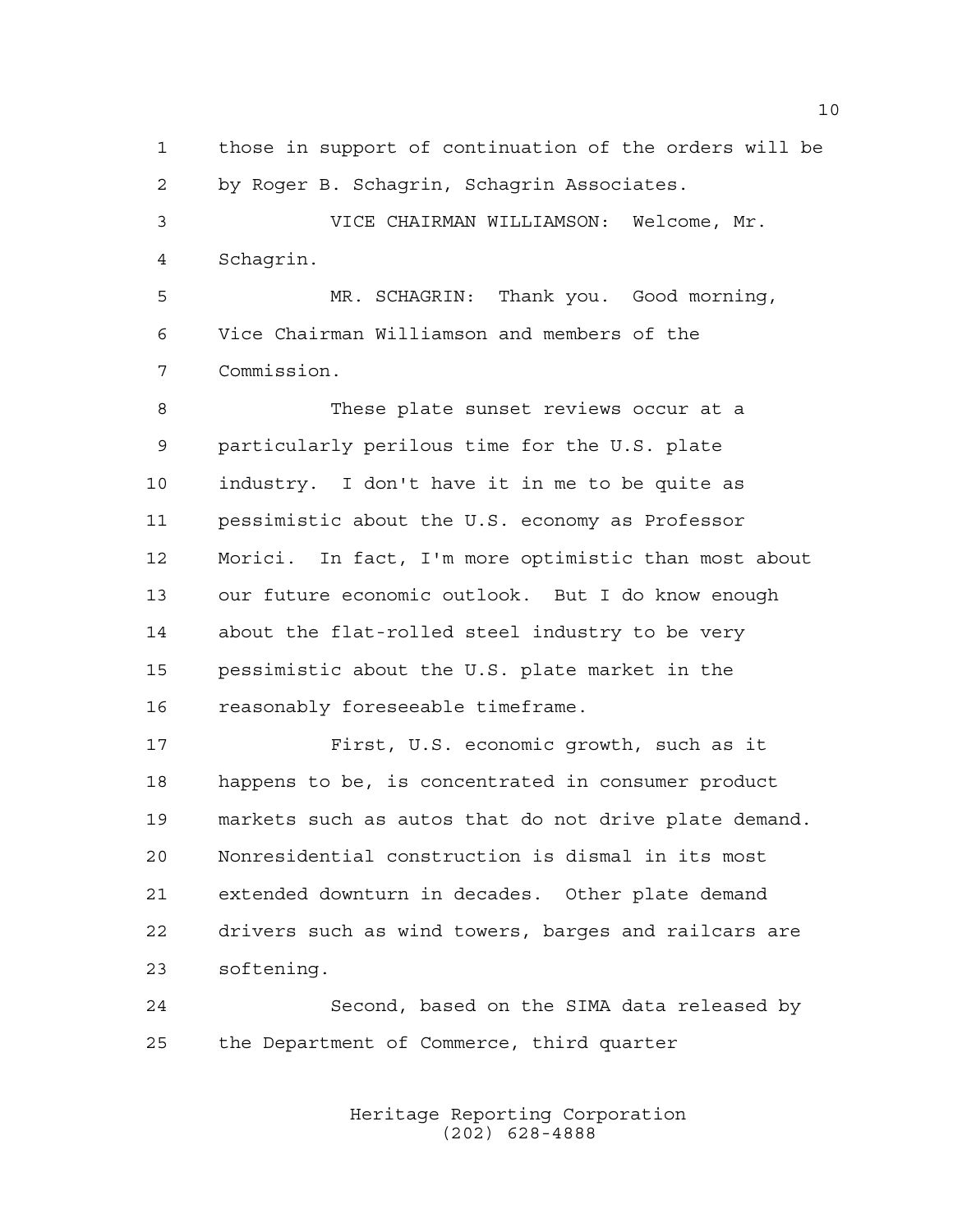cut-to-length plate imports skyrocketed to an average of 103,000 metric tons a month, more than 50 percent above the average monthly import volumes of the first half of 2011. All independent commentators agree that this big import surge has contributed to the significant price declines for the domestic plate industry. The result has been that declining prices, but constant costs, have wiped out the first half profit margins for the industry.

 This industry is very vulnerable with profit margins over the past two and a half years at only 3 percent. That is less than half of this industry's cost of capital. After taking interest expenses into account, the industry lost \$200 million over this time period.

 There are significant unutilized capacity in the domestic industry, which is why imports are buying their way into the U.S. market with lower prices and why domestic mills are fighting back by lowering their prices to maintain volume.

 Now let's turn to the subject countries. There can be no doubt that each of the subject countries individually and the cumulative group of countries have substantial excess capacity to increase exports to the U.S. market and that they will do so at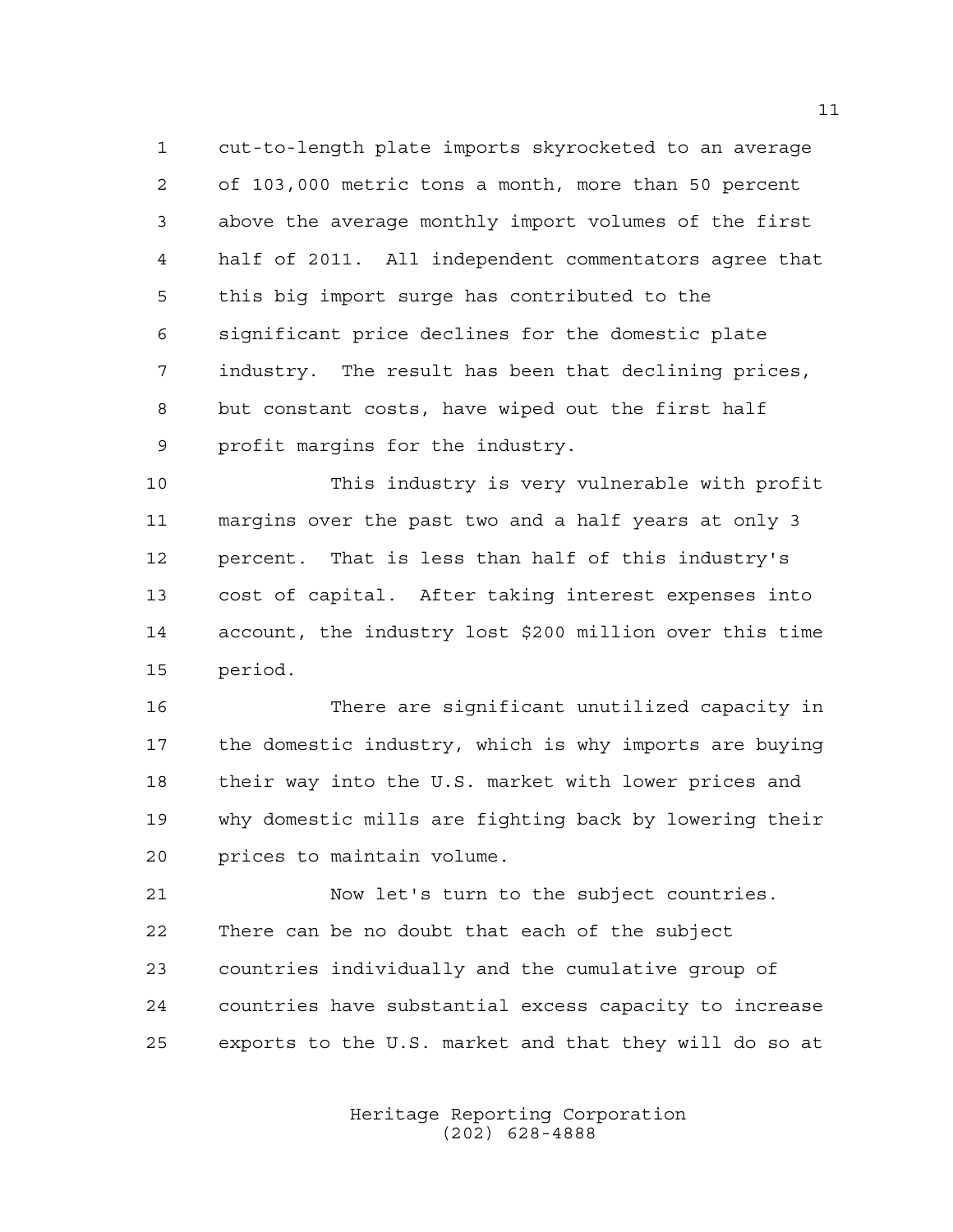prices which undersell the domestic industry.

 For the four Asian countries, shipbuilding and construction in Asia are the major demand drivers for their plate. The shipbuilding industry in Asia is heading into a cyclical trough without new orders. Shipbuilding is going to fall off a cliff in the next 18 to 24 months. Construction bubbles are bursting in China and the Middle East, further dampening demand for plate.

 This is occurring just at a time when new plate mills in Asia in the subject countries are coming on line, plate mills that were planned several years ago when companies mistakenly believed that the shipbuilding and construction boom in Asia would last forever.

 The Italian producer here represents only a small part of the Italian industry, and it is doubtful they are representative of that industry. Italy is suffering from political and financial turmoil beyond what could have been imagined just several months ago, and the Euro zone is either in a recession or headed into a recession.

 The Japanese and their counsel want the Commission believe that this Plate sunset review is 25 just like the Hot-Rolled sunset review of several

> Heritage Reporting Corporation (202) 628-4888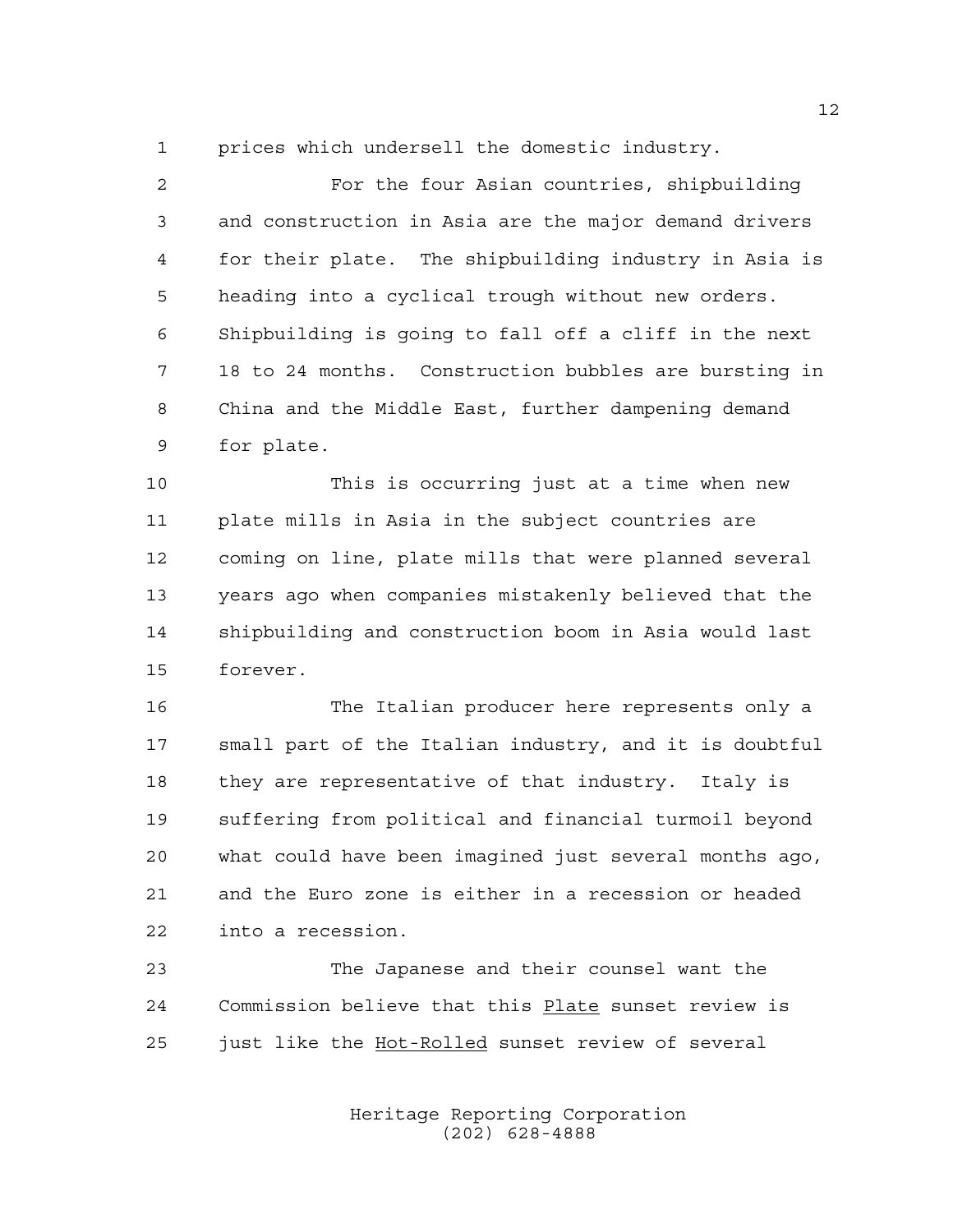months ago all over again. For the reasons that we will explain further during the hearing, there are many more differences between the Plate sunset review as to Japan as there are similarities with the Hot-Rolled sunset review.

 The question often asked of counsel and the domestic industry involving older orders by the Commission is okay, Schagrin, if we can't sunset these orders now then when in the future can we sunset these orders? The answer is simple. Not during a jobs crisis in the United States with an industry suffering from severely underutilized capacity.

 American government officials should not tell American workers that they must lose their jobs or reduce their income by allowing unfairly traded imports back in the U.S. market. I urge you not to do so. Our country cannot afford further job losses to unfair trade at this time. Please continue these orders. Thank you.

 MR. BISHOP: Opening remarks on behalf of those in opposition to continuation of the orders will be by Donald Harrison, Gibson, Dunn & Crutcher.

 MR. HARRISON: Good morning, Madam Chairman, Commissioners and Commission staff. My name is Donald Harrison of the law firm of Gibson, Dunn & Crutcher.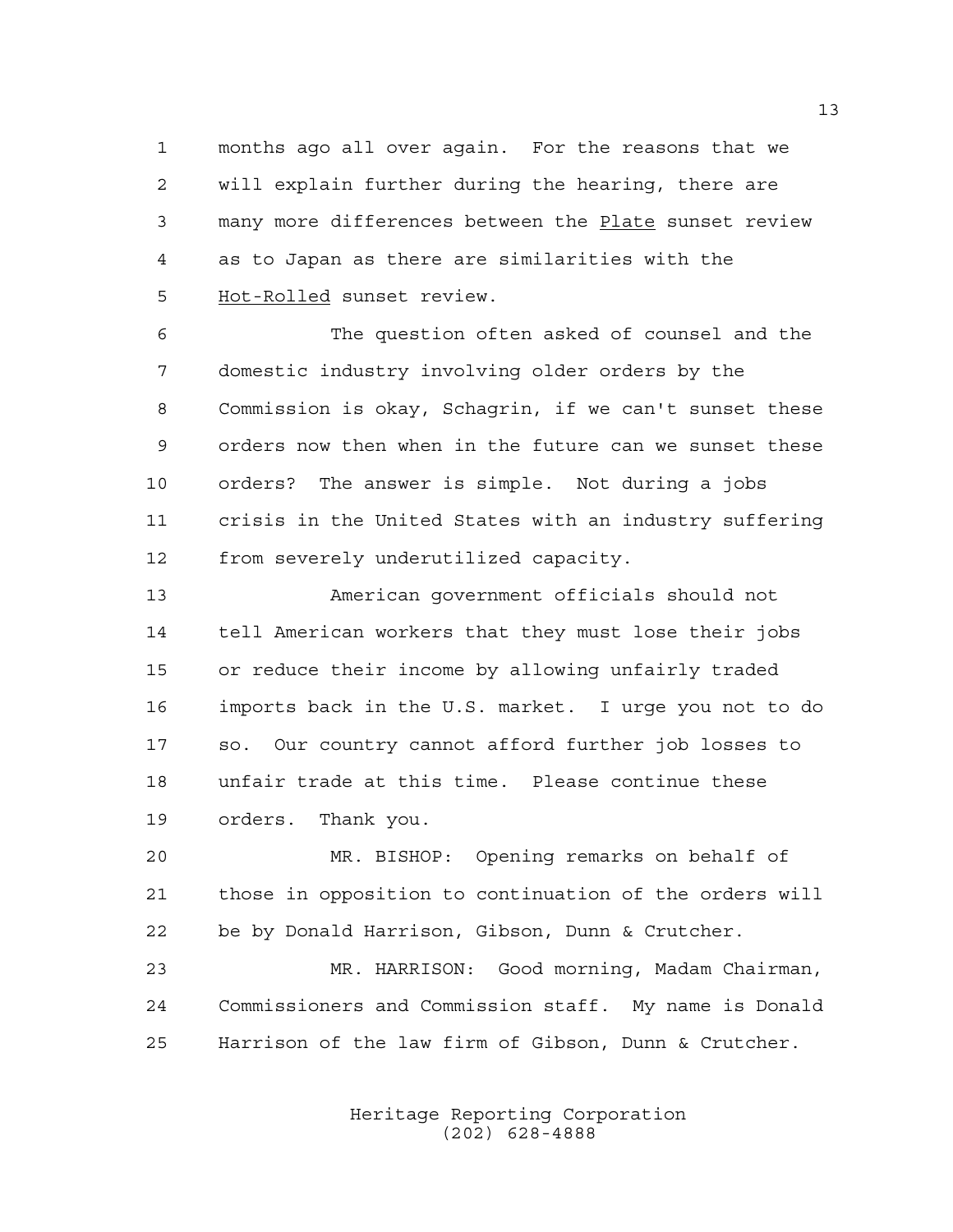We are counsel to the Japanese mills.

| $\overline{2}$ | I certainly appreciate the opportunity to              |
|----------------|--------------------------------------------------------|
| 3              | provide a brief opening summary of the arguments to be |
| $\overline{4}$ | made later today in support of the revocation of these |
| 5              | antidumping orders. Before providing these brief       |
| 6              | summaries, however, I would like to emphasize two      |
| 7              | types of important changes that have taken place since |
| 8              | the Commission's original determinations in these      |
| 9              | cases that were made more than 12 years ago and indeed |
| 10             | since the Commission's first administrative review     |
| 11             | determination in 2005.                                 |
| 12             | The first type of change involves the                  |
| 13             | dramatic restructuring of the domestic industry. As    |
| 14             | the Commission recognized in its 2007 decision         |
| 15             | involving Cut-to-Length Plate, there has been a        |
| 16             | fundamental rationalization and consolidation in the   |
| 17             | industry and very significant acquisitions by major    |
| 18             | foreign steel producers. The results of these changes  |
| 19             | are seen in the current review, both in the domestic   |
| 20             | industry's ability to generate very substantial        |
| 21             | operating profits through 2008 and in its quick        |

 recovery from the recession that occurred in 2008 to 2009.

 Indeed, the staff report -- we want to emphasize the information in the staff report -- shows

> Heritage Reporting Corporation (202) 628-4888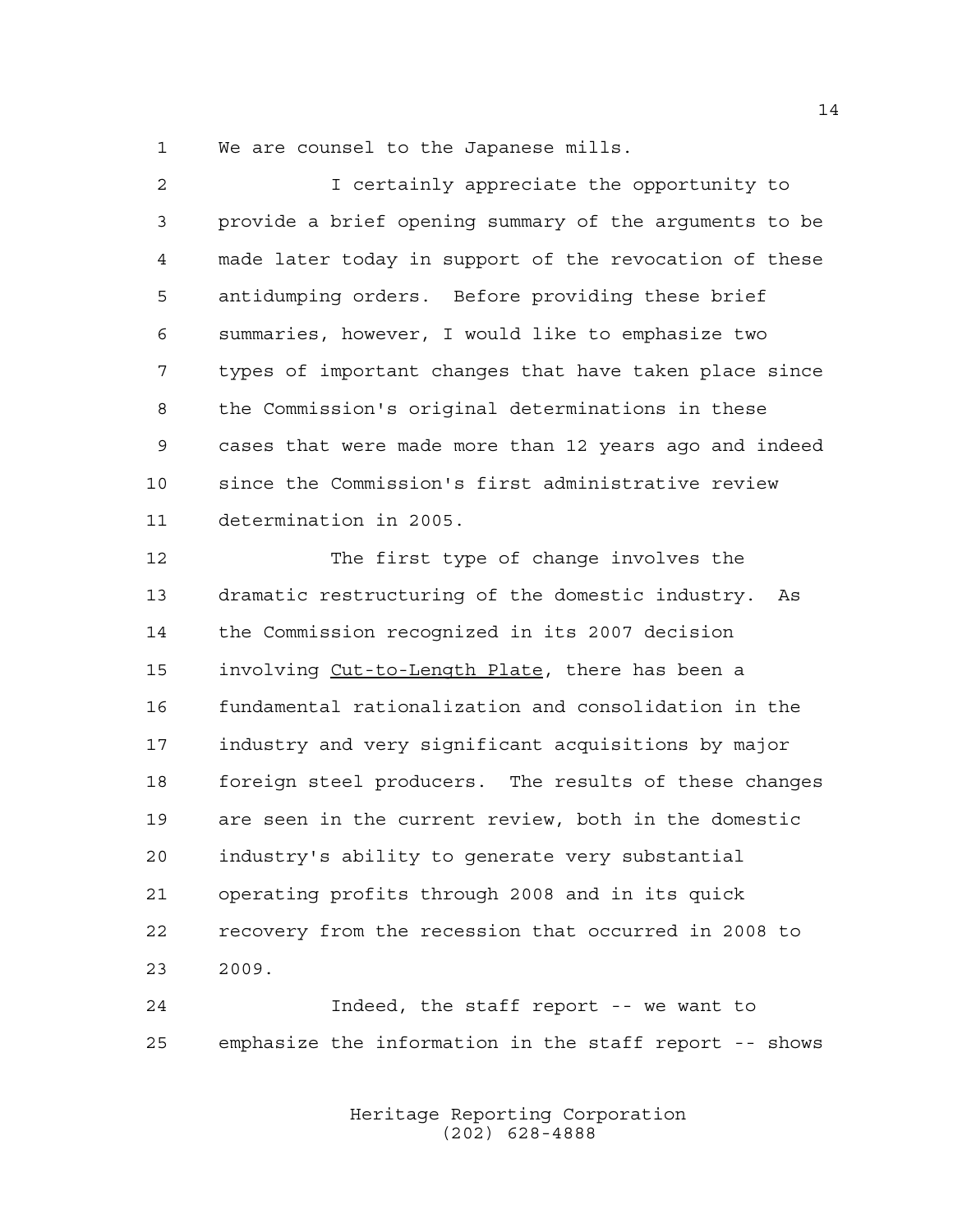that the industry's operating profit ratios averaged above 20 percent in each year from 2004 through 2008, and it recovered to over 10 percent in the first half of this year. These and other data in the staff report are simply inconsistent with the claims by the domestic producers that they are vulnerable to material injury.

 There is a second type of fundamental change that's very important and that's occurred in the global markets for cut-to-length plate. When these petitions were filed in February 1999, the Asian economic crisis was upon us with the major Asian economy slumping dramatically and the U.S. economy remaining strong, resulting in the import flows that you saw in that case. Since 2000, however, there have been very dramatic and pronounced shifts in global development and demand for cut-to-length plate, and this demand is now concentrated in China and other Asian markets.

 Let me now briefly review the testimony that you will hear later today on behalf of the Respondent Japanese, Italian and Korean mills. A Japanese representative will explain how their cut-to-length plate sales have been and will be focused almost exclusively on serving expanding markets in Asia and

> Heritage Reporting Corporation (202) 628-4888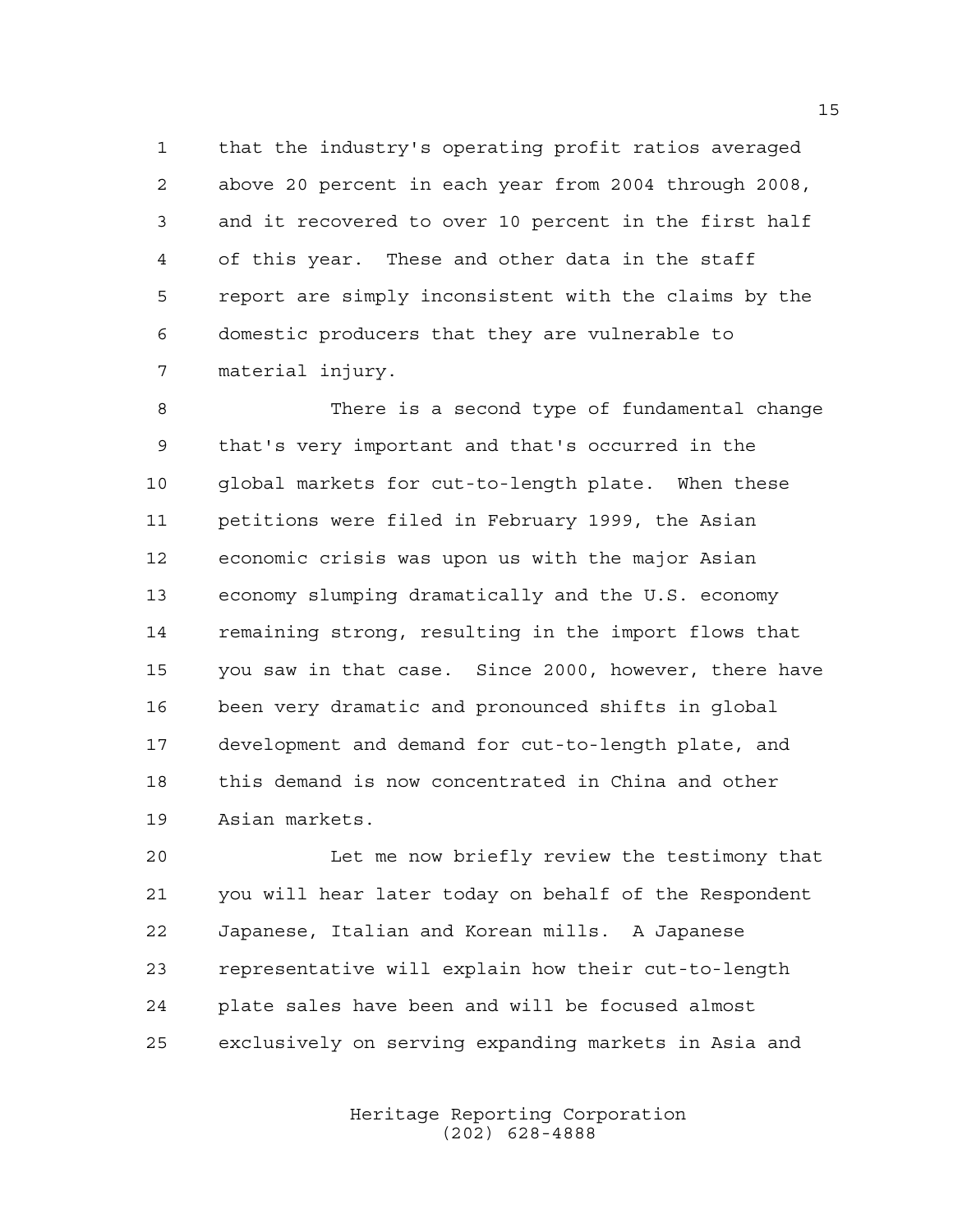Japan, a strategy that has allowed these Japanese producers to recover from the global recession that occurred in 2008 and 2009 and operate at near full capacity for the first six months of this year.

 This focus has included shipments both to major Asian shipbuilding customers, and we'll hear more about that today, and to Asian customers in expanding energy-related industries that are projected to grow substantially, given the expanding energy consumption in Asia.

 Consistent with the focus of the Japanese producers on these Asian markets, the imports that have occurred during this review period have been very little, if any, and if the order were revoked the Japanese products of cut-to-length plate exports to the United States will not increase substantially, if at all, and they would be limited to very narrow categories of plate.

 This conclusion, this demonstration that we'll make later today, is fully consistent with the results following the Commission's decisions both in 22 the Hot-Rolled case earlier this year, as well as the case involving Corrosion-Resistant Steel in 2006. You will also hear testimony on the compelling reasons for the Commission not to cumulate

> Heritage Reporting Corporation (202) 628-4888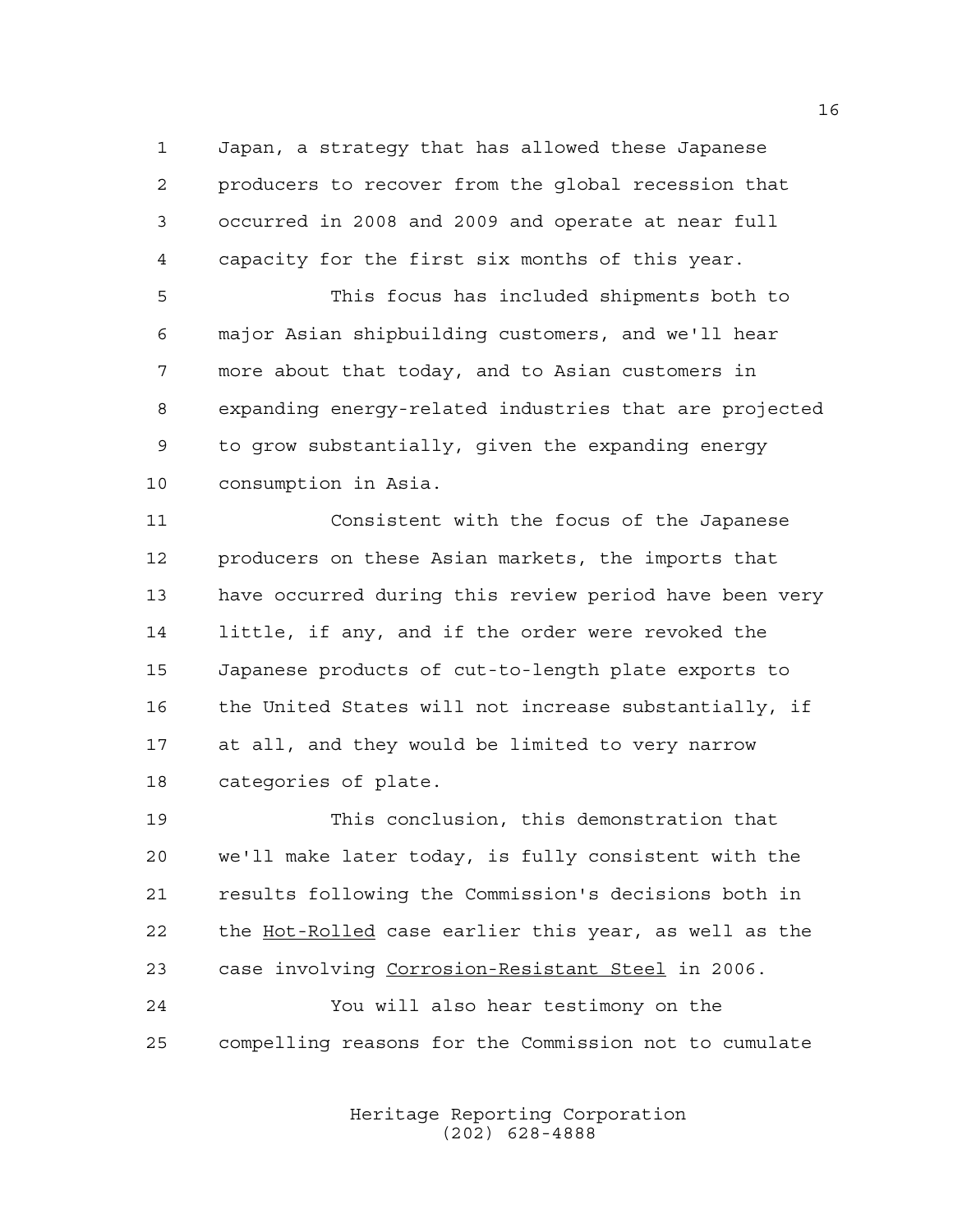imports from Italy with other subject imports in this review. Italy is part of the 27 member European Union, which embraces more than 500 million people and had a GDP exceeding \$16 trillion in 2010. The Italian plate industry sells the vast majority of its output into the EU single market, and almost all of the remainder goes to customers elsewhere in Europe and the nearby Mediterranean region.

 Consequently, shipments of Italian plate to the United States have been virtually nonexistent during the POR, and the average unit values of the few imports where the price is significantly above the AUVs for U.S. producers. Revocation of the orders on Italy is not likely to have an adverse impact on the domestic industry or lead to the continuation or recurrence of material injury.

 Finally, you will hear why the Korean circumstances also require revocation. The Korean producer Dongkuk's counsel will explain that its exports accounted for almost all the imports from Korea over the past five years and that an analysis of the U.S. financial and pricing data shows that Dongkuk's exports had no discernable adverse impact on the U.S. industry even when they were at their highest levels.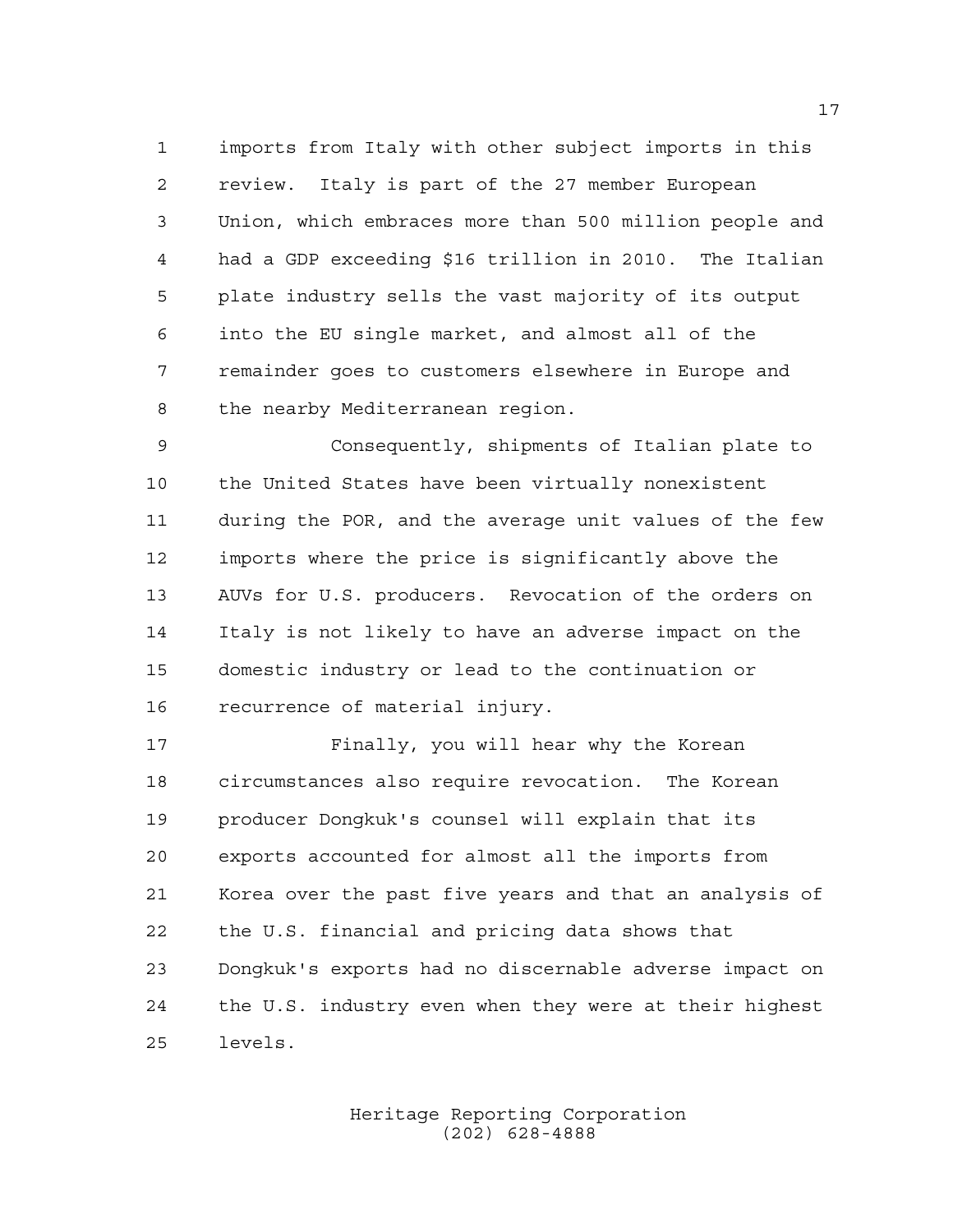Further, the Korean producer POSCO has never 2 been subject to the Cut-to-Length Plate orders, and Dongkuk's counsel will explain that POSCO's exports to the U.S. must have been minimal. Nucor's prehearing brief states that, and I quote, "POSCO's exports to the U.S. market are indicative of how subject producers would behave absent the orders." POSCO's counsel will likely agree. POSCO and Dongkuk have been focused on opportunities in Korea and other Asian markets, not the U.S. VICE CHAIRMAN WILLIAMSON: Mr. Harrison, can you kind of wrap up? MR. HARRISON: Yes. There's no reason to expect that focus to change, especially given that POSCO has not exported substantial quantities notwithstanding its exclusion from the order. We appreciate the Commission's attention to these remarks and urge the Commission to conclude that the antidumping orders involving the foreign mills here should be revoked. Thank you. VICE CHAIRMAN WILLIAMSON: Thank you. MR. BISHOP: Will the first panel, those in support of continuation of the antidumping and countervailing duty orders, please come forward and be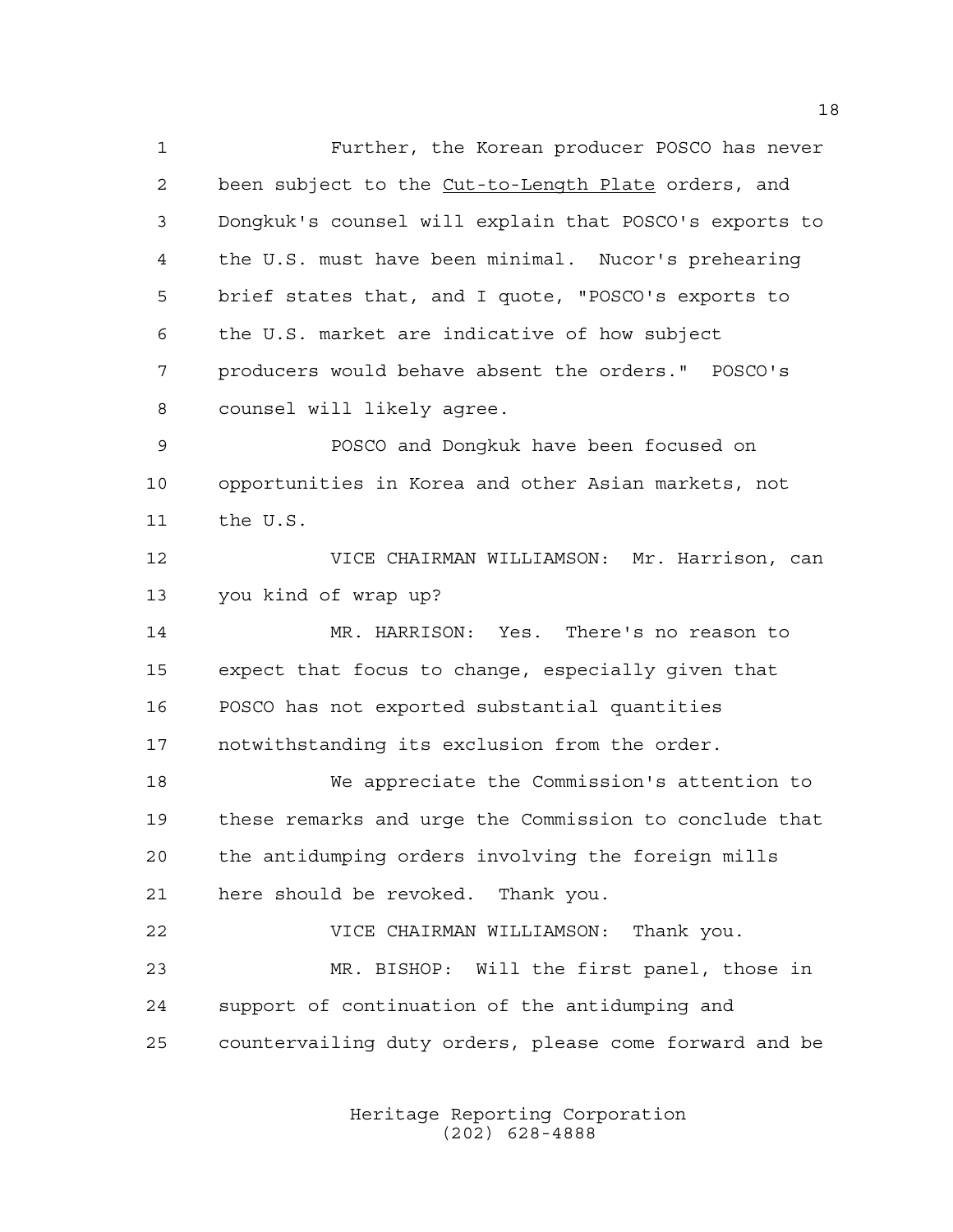seated?

 Mr. Chairman, all witnesses have been sworn. (Witnesses sworn.) VICE CHAIRMAN WILLIAMSON: Okay. Before we begin, I would like to express my appreciation to all the witnesses for coming to present their testimony this morning. Mr. Schagrin, you can begin. MR. BLUME: Good morning. I'm Rick Blume, General Manager, Commercial, Nucor Steelmaking Group. I'm responsible for all of the sales with the steelmaking products for Nucor. I had the privilege of appearing before the Commission two years ago to discuss the cut-to-length plate industry. I welcome this opportunity to testify again as to why these orders are critical to Nucor and to other U.S. plate producers. This morning I would like to explain why the U.S. plate industry is vulnerable to imports from countries under review. First, we are still struggling to recover from the abysmal financial performance of 2009 and 2010. The plate industry performed far worse than other industries during these years. By any logical benchmark, this performance demonstrates our vulnerability to dumped and subsidized imports.

> Heritage Reporting Corporation (202) 628-4888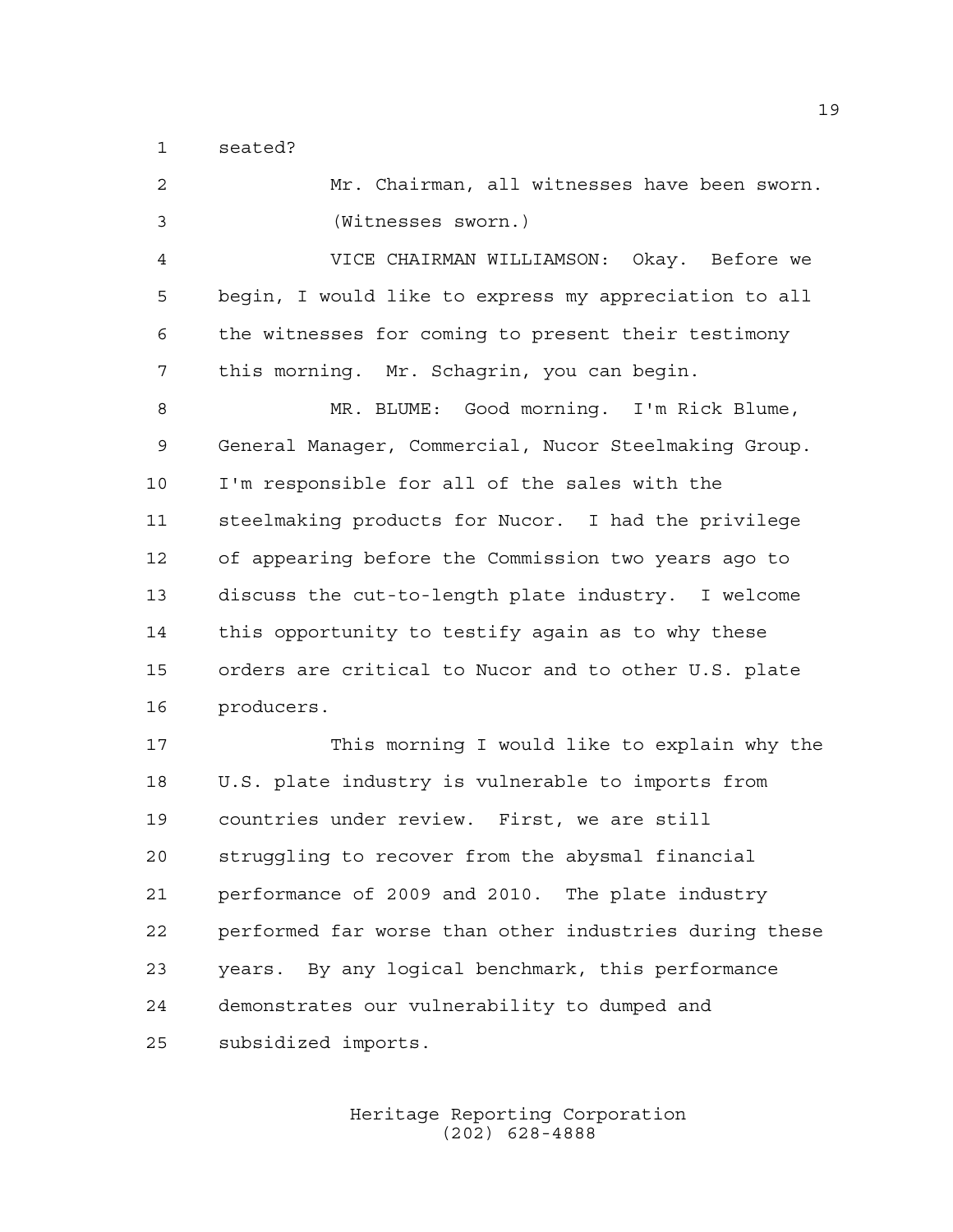While there were some improvements in the first half of 2011, the domestic industry remains in a weakened condition as a result of the economic crisis. The second factor is the global economic uncertainty that has engulfed the U.S. and world economies. According to many indicators, a double dip recession is more probable than not. This uncertainty is already affecting the steel industry, including plate. Reduced demand levels are being hit once again. Confidence is low, and fewer projects are being started. At best, the global uncertainty will result in continued reduced demand for plate. At worst, but still very possible, is another recession 14 and another collapse in the plate market.

 The third factor is the recent deterioration of the plate market caused in part by a recent surge in plate imports, including from Korea. Plate imports surged at the end of the third quarter and continue to come. As a result, plate prices have dropped \$100 per ton in the past five months, falling \$50 in September and continuing to drop in the first two weeks of October.

 At the same time, our scrap and other input costs have remained high. In addition, our order books and backlogs are weakening. Unfortunately, I

> Heritage Reporting Corporation (202) 628-4888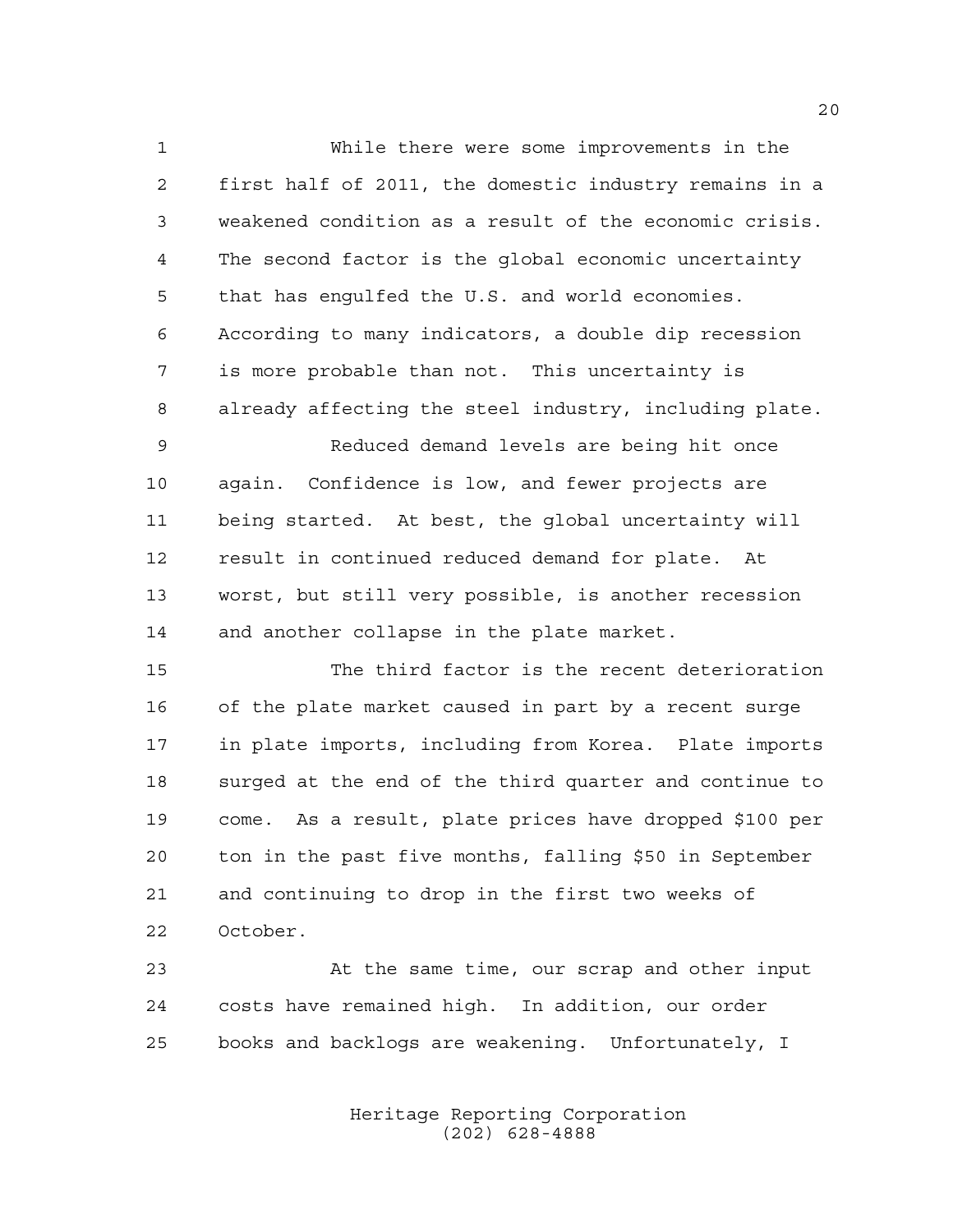expect further slowdowns until the end of the year,

and I am increasingly concerned about 2012.

 Given the dangerous position of the domestic industry, there is no doubt that even a small quantity of dumped and subsidized imports from the five countries under review would cause serious harm to the industry. I also have no doubt that these unfairly traded imports will return to the U.S. market if the orders are terminated.

 Subject producers continue to ramp up production and add capacity. In 2010, subject countries had more than seven million tons in excess capacity with millions more in new capacity coming on line in the next few years. Even a fraction of this amount would quickly collapse the U.S. market.

 The entire Indian and Indonesian industries, along with virtually the entire Italian industry, have elected not to participate in this review. If they were here, they would have to admit that India is adding massive steelmaking capacity and is projected to have several million tons of excess plate capacity this year. In fact, India may replace China as the largest steel exporter within the next several years. That's a very troubling prospect.

Indonesian and Italian producers continue to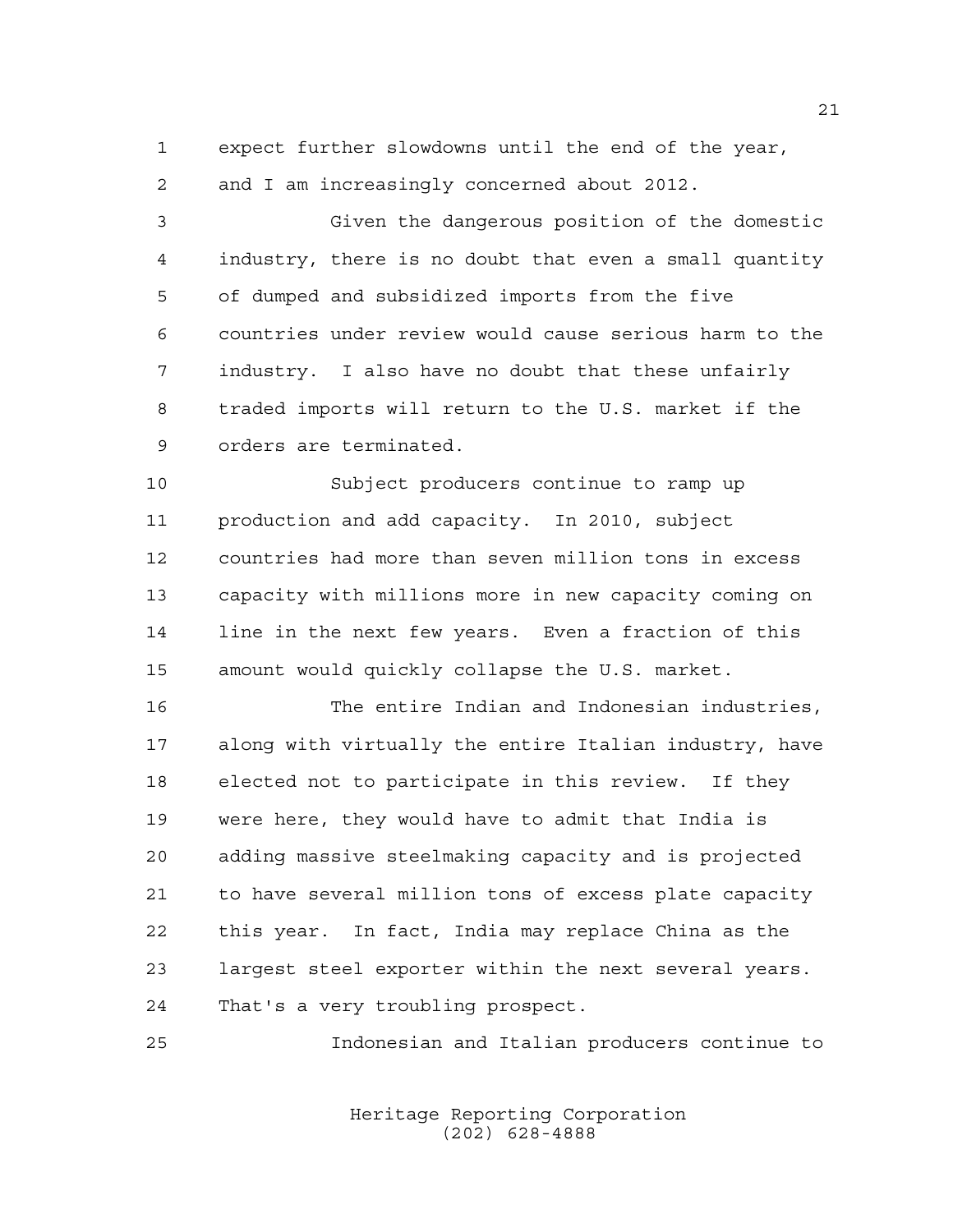increase production and add new capacity, despite low demand for plate. Italy is a net exporter of plate and, given the collapsing European and Middle Eastern markets, will be looking for other markets to offload its excess of supply.

 Most of the subject Korean industry has also concluded that cooperation with the Commission would undermine their case for revocation. Korea, like India, is undertaking a massive capacity build. Korean producers have consistently disrupted plate markets around the world, and they are currently targeting the U.S. with increasing volumes of both cut-to-length plate and nonsubject coiled plate. This is demonstrated by Exhibit A to my testimony.

 This explosion in coiled plate imports is a result of Korea's massive capacity build, as well as increased competition with the enormous and modern Chinese plate industry in Asia and the Middle East. If the orders are revoked, even larger volumes of dumped Korean cut-to-length plate will enter the U.S. In fact, SBB reported just yesterday that Korean plate producers are ramping up exports to compensate for depressed market conditions at home.

 While the Japanese producers are well represented here, the facts are just as damning to

> Heritage Reporting Corporation (202) 628-4888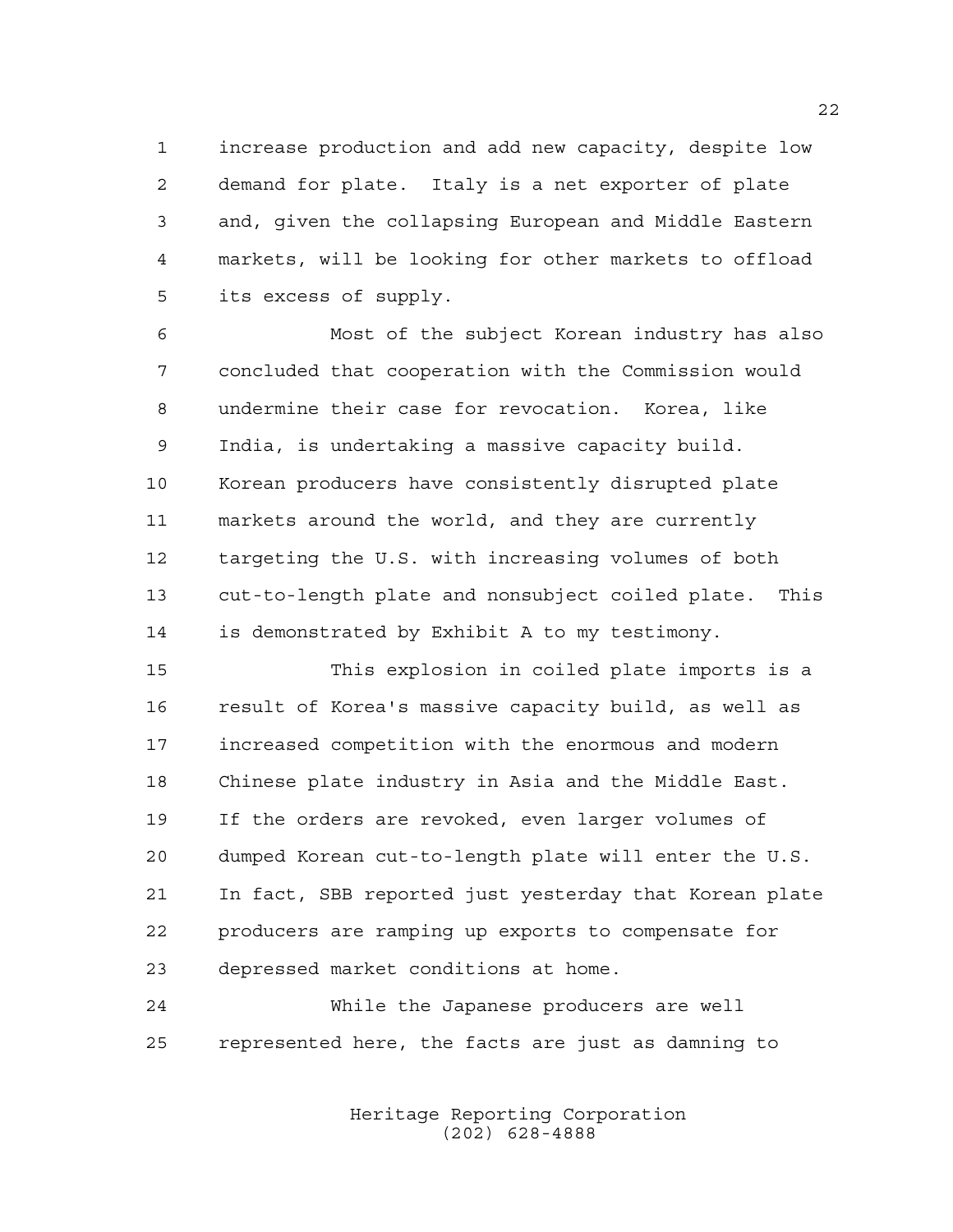their case. For years, Japan has produced plate far in excess of demand with more than 16 million tons of oversupply for 2005 to 2010. In the next three years, Japanese plate production is expected to exceed consumption by more than 10 million tons. These are massive amounts of oversupply, the result of the old, disrupted Bethlehem model, Bethlehem Steel model, where running blast furnaces at full tilt 100 percent of the time.

 The Japanese producers will tell you today that they have no interest in the U.S. market and that even if they did the freight costs are prohibitive. They will also tell you that they only export high end, specialty products. This is nonsense. Japan's production model was based on exporting, and they sell basic commodity plate to markets throughout the world.

 There's a reason why CRU has the Japanese export price at more than \$300 below -- below -- U.S. prices. It's because Japan continues to ship large quantities of low-value product to markets around the world, the same product that will shift to the higher priced U.S. market if the orders are revoked. The Japanese will not forego the opportunity for profit, and the higher the prices the Japanese can get in the U.S. market far outweigh freight costs. This is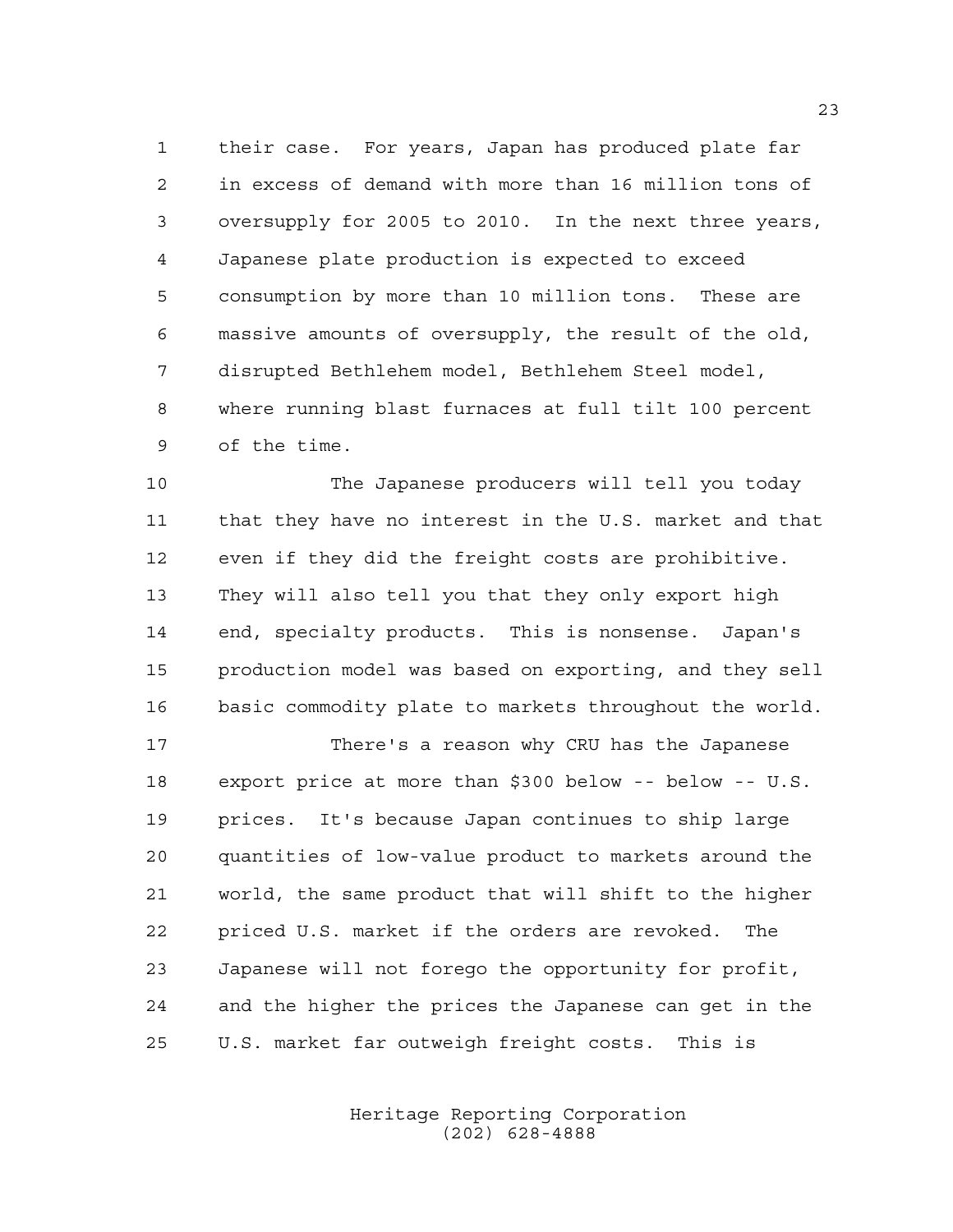demonstrated by Exhibit B in my testimony.

 I would also note that plate is a very different product from thin sheet. Plate is even more of a commodity product and has less vertically integrated supply chain. Foreign producers have if any investments here in the U.S., they have few. That means everyone is competing on the basis of price, and there are few long-term relationships that could serve as a disincentive for the foreign producers to ship tons here.

 Given the massive excess capacity and export orientation, there can be little doubt that producers from these five countries will again target the U.S. market with massive volumes of dumped product if the orders are revoked. They have done so before. They'll do it again if given the opportunity.

17 A renewed surge of subject imports will quickly cause material injury. Even small volumes of dumped subject imports will accelerate the current price decline and collapse an already weakening order book, affecting our production, sales and profits. This will also affect our workers, as you will hear later from a Nucor production team member. At a time of high unemployment, a decline in hours worked and employee income due to dumped and subsidized imports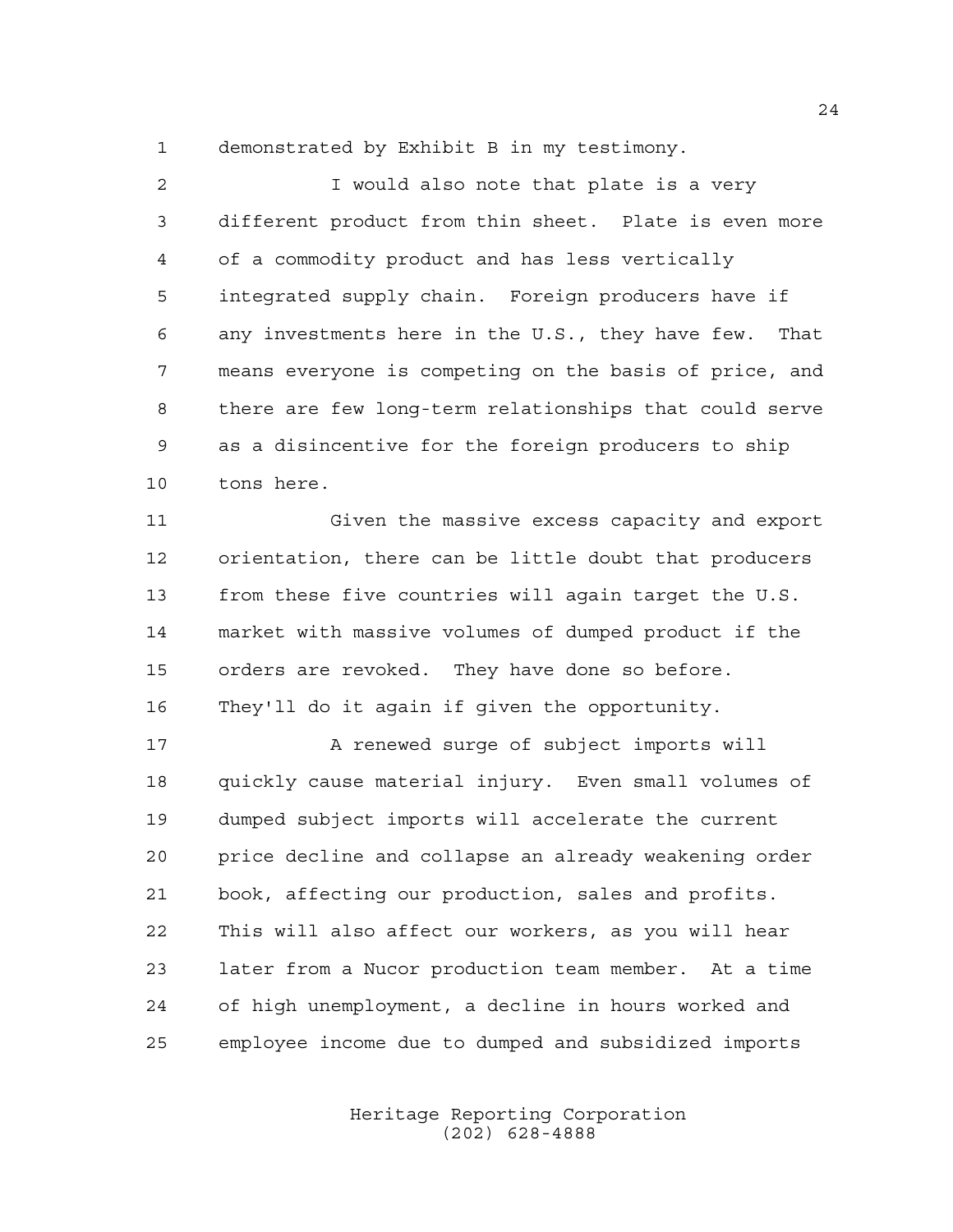is bad for our country. Preserving good paying jobs should be the highest priority.

 On behalf of Nucor, our workers and their families, I urge the Commission to leave the orders for all five countries in place. Thank you for your time. I would be happy to answer any of your questions.

 MR. MOSKALUK: Good morning, Chairman Okun, Vice Chairman Williamson and members of the Commission. I'm Jeffrey Moskaluk. I'm Vice President and Chief Commercial Officer of SSAB Americas Division. I'm joined by Glenn Gilmore, our Manager of International Trade.

 I've been in the steel industry for 27 years, and most of that time I've been involved in plate products. Prior to my appointment as Chief Commercial Officer in September of 2011, I had been in charge of our company's Montpelier plate mill.

 After SSAB's sales of the company's North American pipe and tube operations to Evraz and TMK and of our Canadian steel mill to Evraz in April of 2008, SSAB Americas Division has four U.S. facilities producing plate and one cut-to-length line in Ontario, Canada. We have two greenfield electric furnace mini mills located in Montpelier, Iowa, and Mobile,

> Heritage Reporting Corporation (202) 628-4888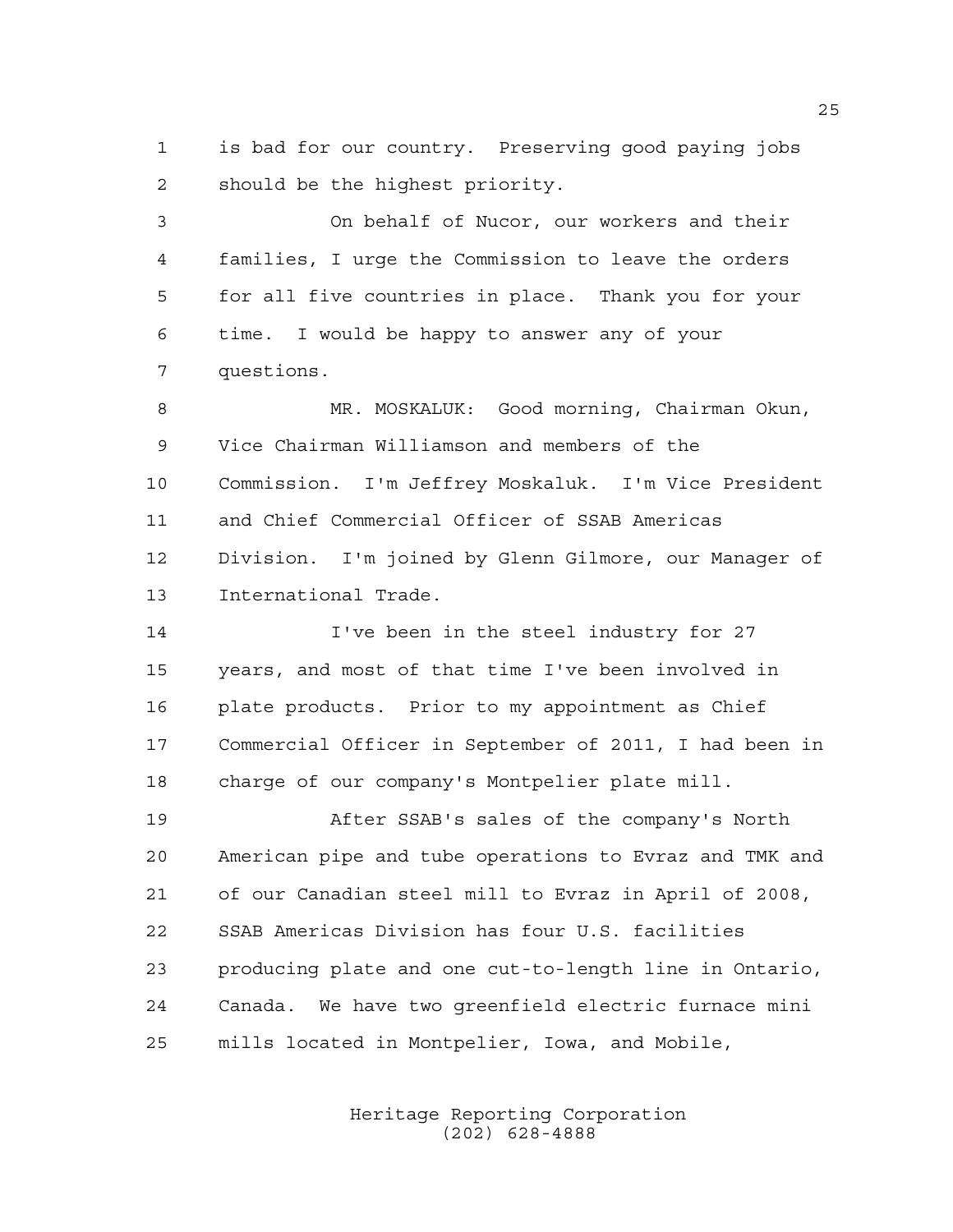Alabama, and two cut-to-length facilities located in Minneapolis, Minnesota, and Houston, Texas.

 We believe we are the largest producer of cut-to-length plate in the United States, and for SSAB Americas Division cut-to-length plate represents over 71 percent of our total sales. We are a plate company, and therefore the outcome of these sunset reviews before the Commission today is absolutely essential to the future success or failure of SSAB Americas and our 1,200 employees.

 We believe that each of our facilities is state-of-the-art and a world leader in terms of both product quality and cost. Even after having invested over \$2 billion in our four U.S. facilities, we continue to invest to stay competitive. We are in the midst of an over \$100 million investment to more than double our heat treating capacity at the Mobile plant.

 Along with our parent company, we have significant R&D investments on an ongoing basis, including active R&D work with major customers such as Caterpillar, John Deere & Company and with wind tower manufacturers. However, no matter how much we invest to try to focus more of our plate sales at the higher end of the market, well over half of our sales continue to be in some of the most common commodity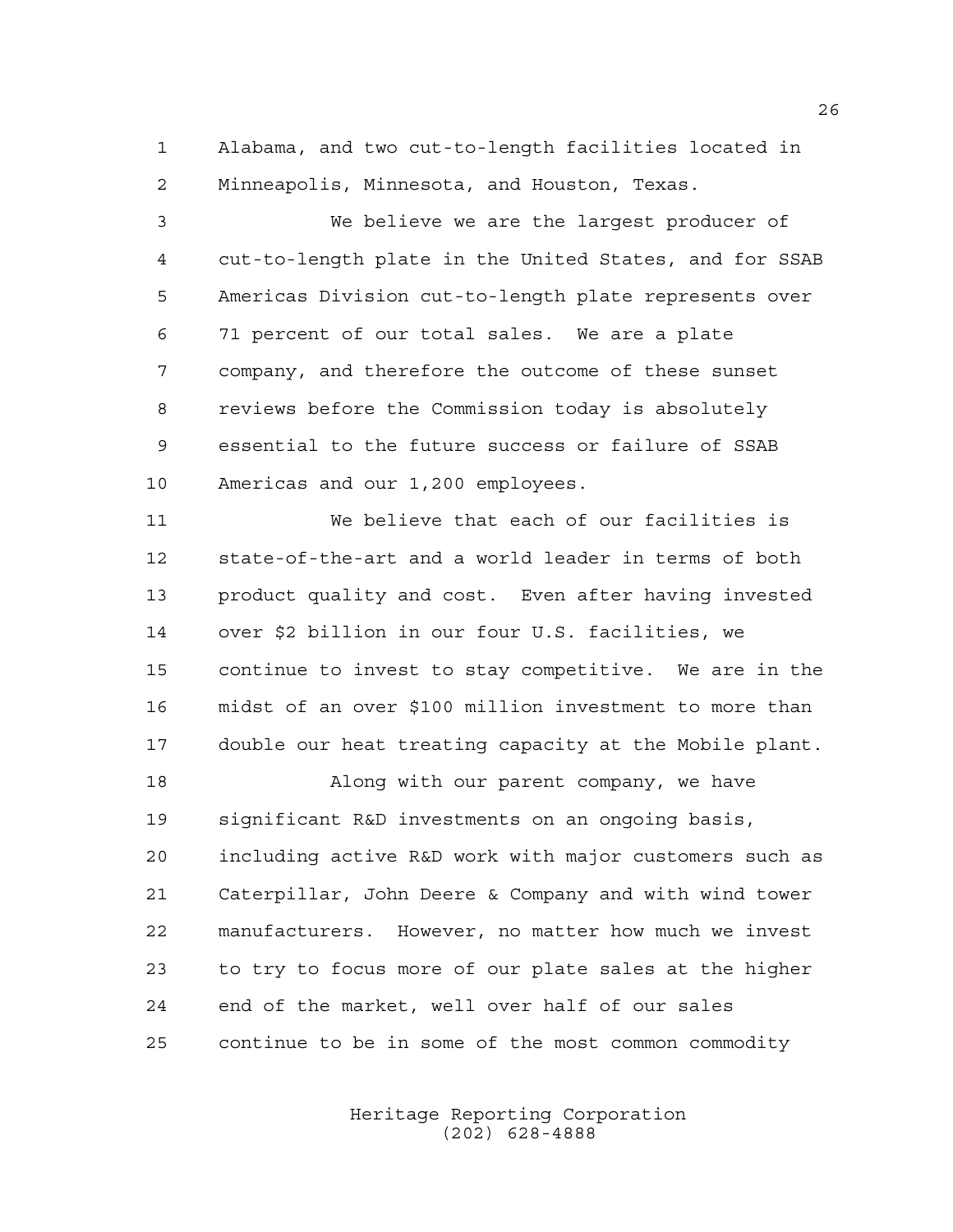grades, such as A-36 plate.

| $\overline{a}$ | Now let me give you a sense of U.S. market              |
|----------------|---------------------------------------------------------|
| 3              | conditions. You don't need me to tell you how fragile   |
| $\overline{4}$ | the U.S. economic recovery has been since we exited     |
| 5              | the worst recession in the past 60 years, and no one    |
| 6              | really knows whether the next move in the U.S. economy  |
| 7              | will be forward or backwards into another recession.    |
| 8              | For plate markets, the construction market              |
| 9              | is the worst I've seen during my entire career.         |
| 10             | Fortunately, farm equipment has been strong due to      |
| 11             | high farm commodity prices, and railcar and barge       |
| 12             | building demand has been good. Energy demand for        |
| 13             | plate products in terms of both rig building and        |
| 14             | offshore platform building has also been good.          |
| 15             | Wind tower demand has been disappointing,               |
| 16             | given very high wind tower imports, the end of          |
| 17             | government incentives and low natural gas prices, so    |
| 18             | overall I would characterize the current demand         |
| 19             | picture as decent, but certainly not very good.<br>2010 |
| 20             | plate consumption was 25 percent below 2008 levels,     |
| 21             | and 2011 full year consumption is likely to be          |
| 22             | increased by just single digits over 2010 and well      |
| 23             | below prerecession levels. A strong first half start    |
| 24             | to 2011 has stalled into a much slower second half.     |
| 25             | Publicly available information from sources             |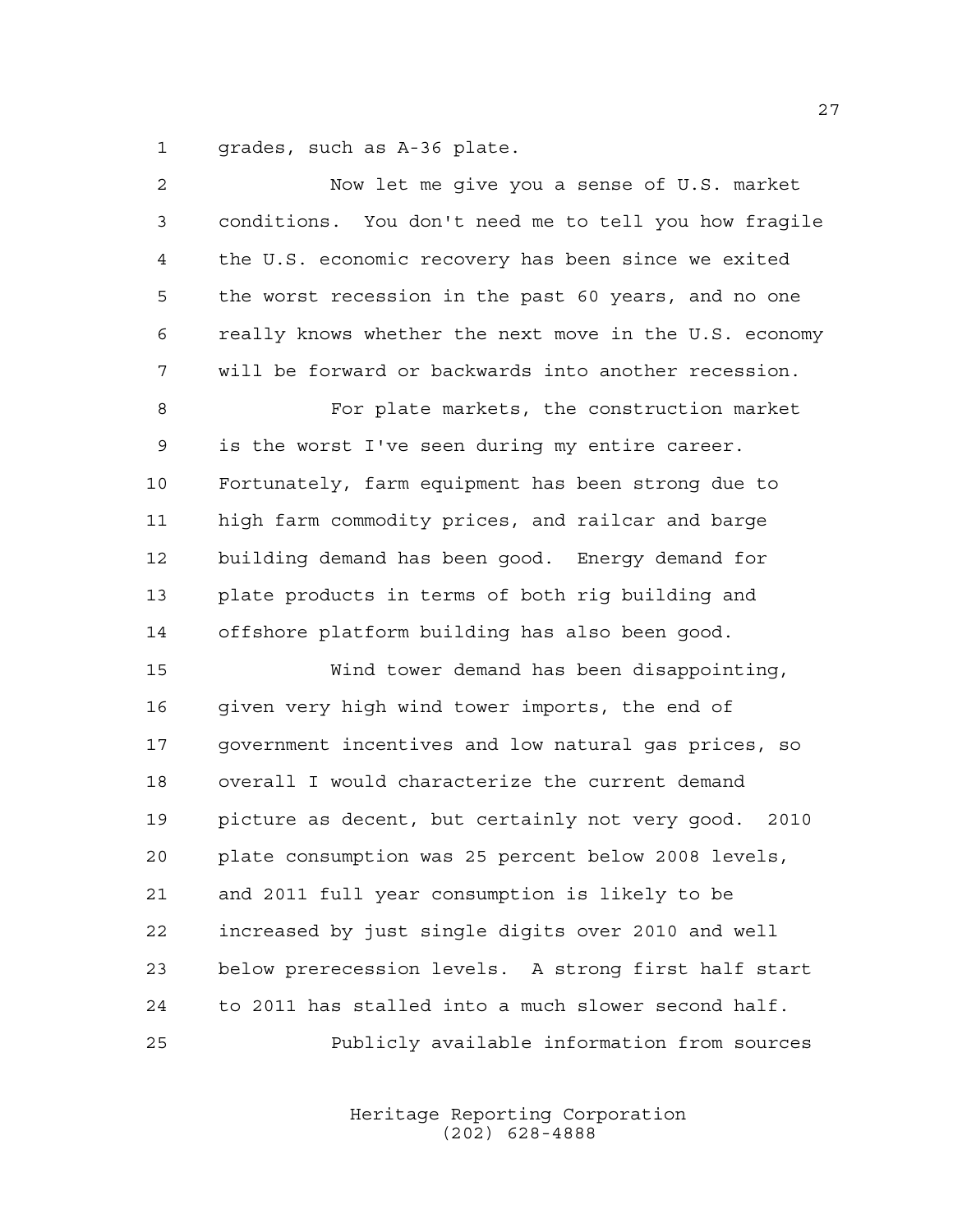such as American Metal Market and Steel Benchmarker are reporting over \$100 per ton price declines in cut-to-length plate prices in the United States in the third quarter of 2011. For antitrust reasons, I will not discuss our plate pricing publicly.

 Similarly, publicly available information showed that there was virtually no change in major steel mill cost inputs in the third quarter, which for our company is primarily scrap, energy and alloys. This would mean that the \$100 per ton decline came directly out of our operating profits.

 Since SSAB is a worldwide leader in plate products, we have good knowledge of international markets. Unlike the U.S. market, the Asian plate market has always been much more dependent on shipbuilding, with countries such as Korea and China leading the world in shipbuilding. Shipbuilding is going through the cyclical downturn of significant proportions, which will reduce demand for shipbuilding plate just as new shipbuilding plate capacity has been coming onstream in China, Korea and Indonesia.

 We believe there is significant plate overcapacity in Asia, which includes Korea, Japan, India and Indonesia. This is why Asian plate prices are lower than prices in the United States. The Euro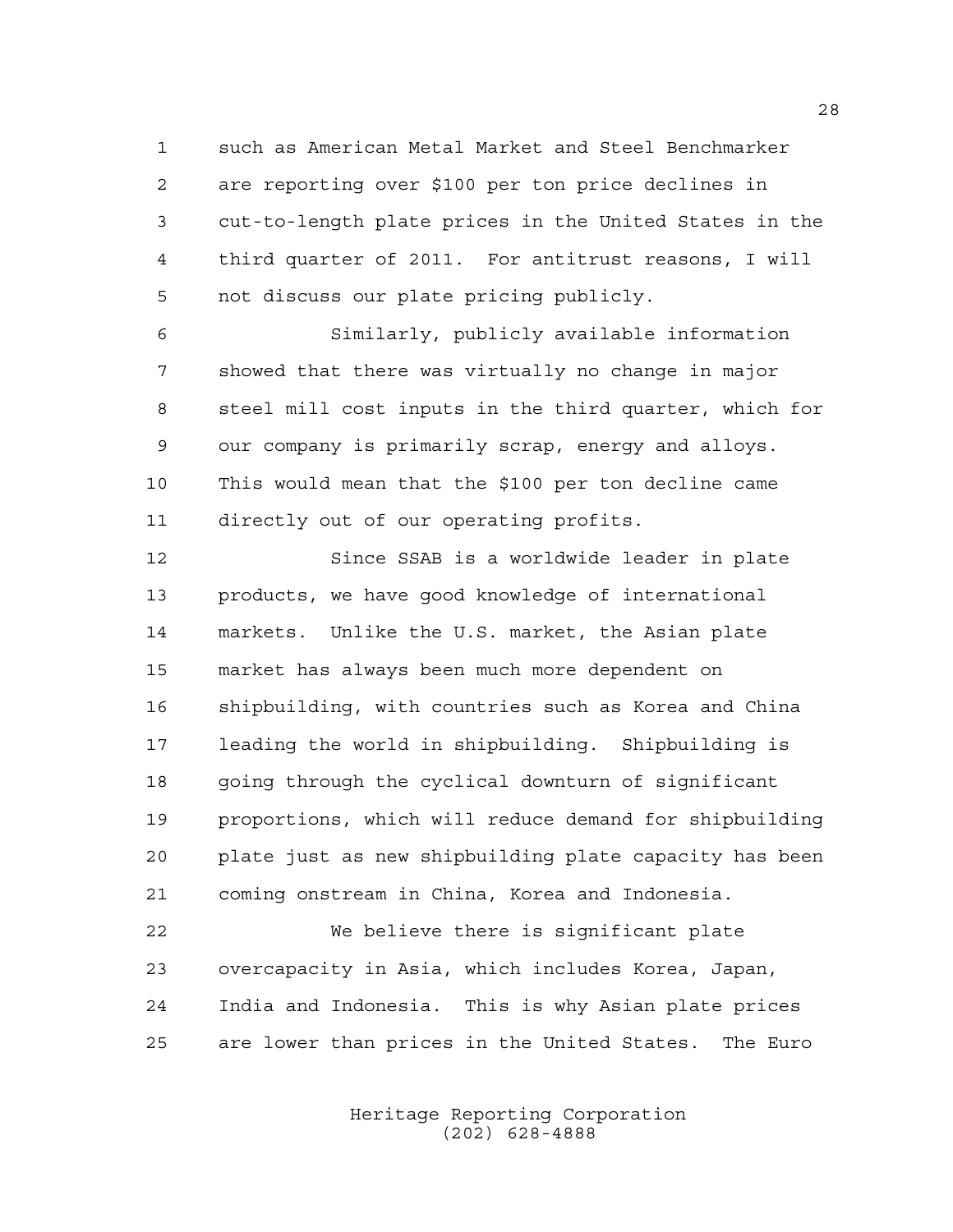zone economy is also very poor, particularly in Italy and the southern tier of Europe countries, which we believe would make an Italian industry want to export their excess capacity to the U.S.

 I've experienced many cycles in terms of both demand and import surges during my career. In 2009, we suffered a dramatic decline in demand. We did not lay off workers, but cut back their hours, and most of our employees made only half of their normal income. From 1997 through 2001, we suffered from import surges, which led to poor results and harmed our workers even during a period of strong demand.

 I am here today because I have no doubt that excess supply from the five countries subject to this review will increase if you sunset these orders. These increased imports during a period of weak demand will certainly lead to less domestic production and fewer hours and wages for SSAB's employees. Given the fragility of the marketplace, it could also lead to a tremendous drop in domestic prices, leading to losses for SSAB and the rest of the industry.

 Losing money in turn affects our ability to reinvest in our state-of-the-art mills and maintain future competitiveness and provide our employees with good jobs and good income. For these reasons, I ask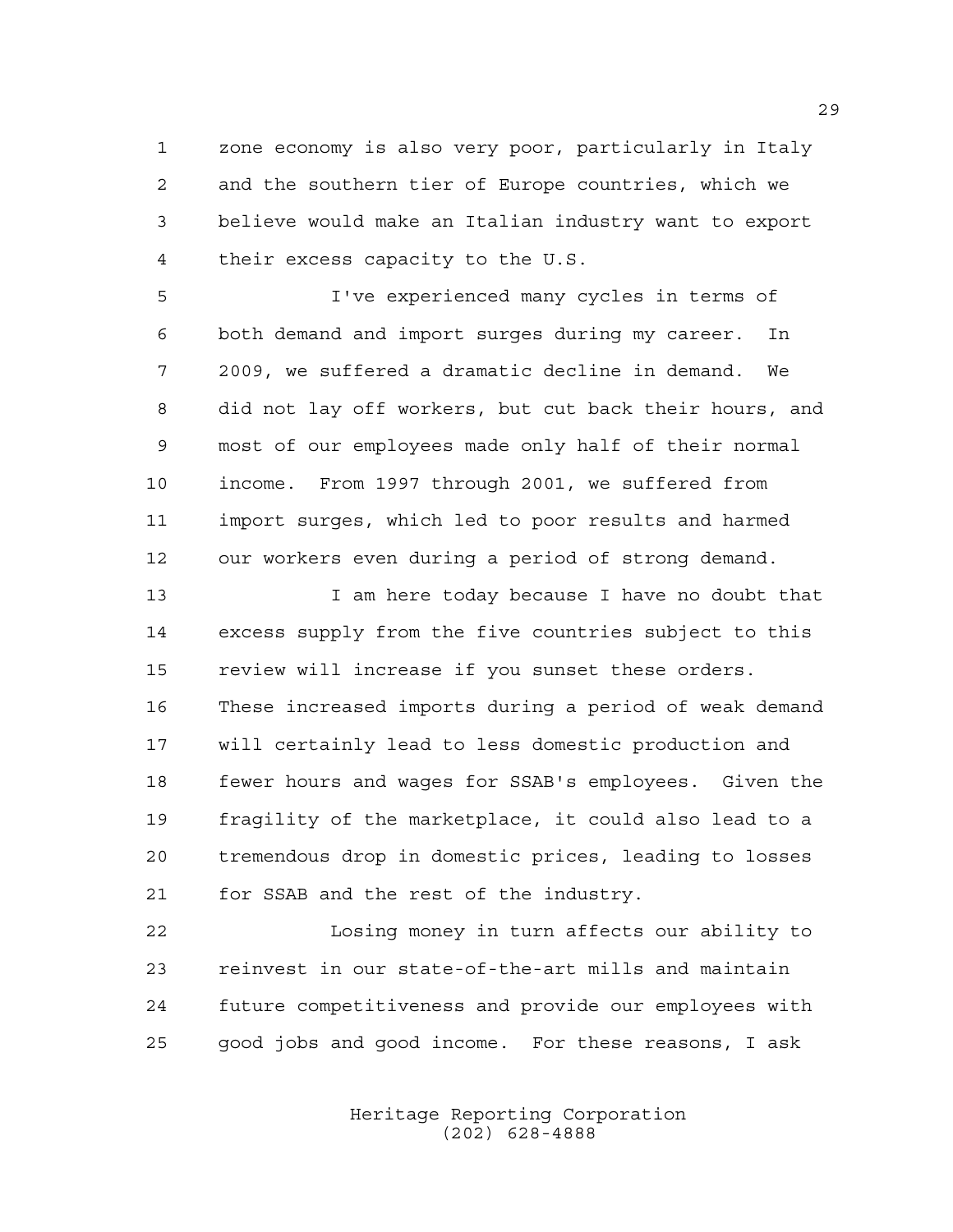you to make an affirmative determination. Thank you. MR. BIEGALSKI: Good morning. I am Jack Biegalski,the Director of Plates, Product Control, Sales and Marketing, for ArcelorMittal USA. I oversee sales of cut-to-length plate and provide strategic direction for marketing and pricing. I've been involved with sales and marketing of carbon flat products for over 25 years.

 I am accompanied today by Jeffrey Unruh, the Product Manager for Plates at ArcelorMittal USA. We appreciate the opportunity to appear before you today to explain why continuation of these orders is very important to my company and to our industry.

 The orders against the five countries under review have been critical in restoring fair pricing to our market. Even with the orders in place, however, the past few years have been challenging ones for all of us. The great recession in late 2008 and 2009 caused demand for plate to plummet to a record low point and caused our industry's healthy profits to quickly revert to operating losses.

 My company was forced to close both its Gary, Indiana, plate facility and its 110 inch plate mill at Burns Harbor. Other facilities suffered reduced shift schedules and operated at very low

> Heritage Reporting Corporation (202) 628-4888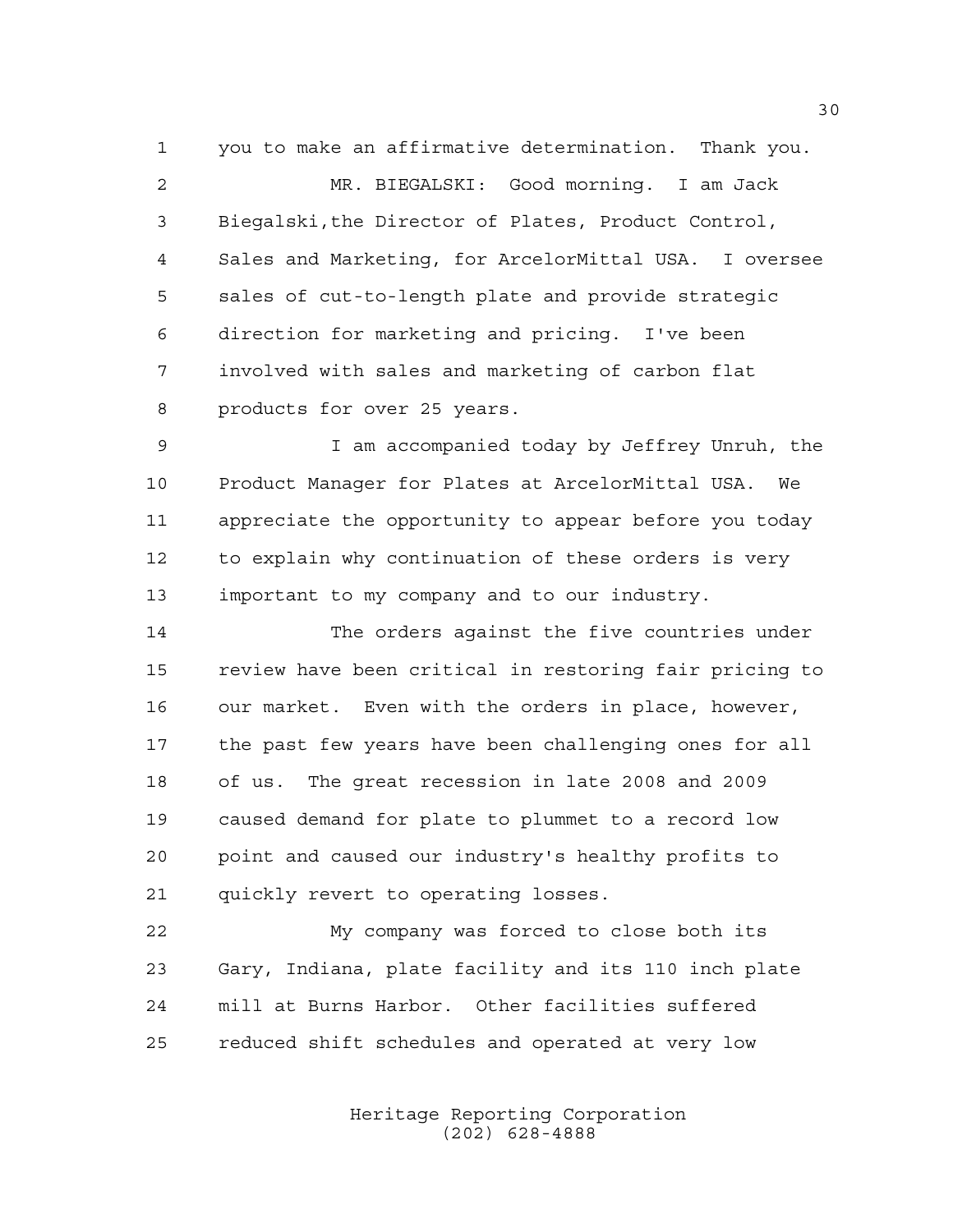capacity utilization rates. Although demand improved somewhat in 2010, it remained well below normal levels, and profitability remained depressed. Our pricing and profits would have been even worse, however, had these orders not been in place.

 At the beginning of 2011, it looked as if there was cause for optimism in our market. Demand and prices improved to more realistic levels. As a result, we restarted our Burns Harbor 110 inch mill in May and rehired steelworkers there for the first time since 2008. Unfortunately, we have already had to transfer some of the workers we had hired to manufacture cut plate at Burns Harbor to other operations.

 As is true of the economy overall, our recovery in the plate market is now stalling. We are no longer projecting that the improvement experienced in early 2011 will continue and instead are seeing increased reasons for concern in our U.S. plate market. In fact, sitting here today demand is more than 20 percent lower than we expected just 45 days ago, and our order backlog has been significantly reduced. Imports are increasing in volume in recent months as global overcapacity intensifies, while the prices being offered continue to drop.

> Heritage Reporting Corporation (202) 628-4888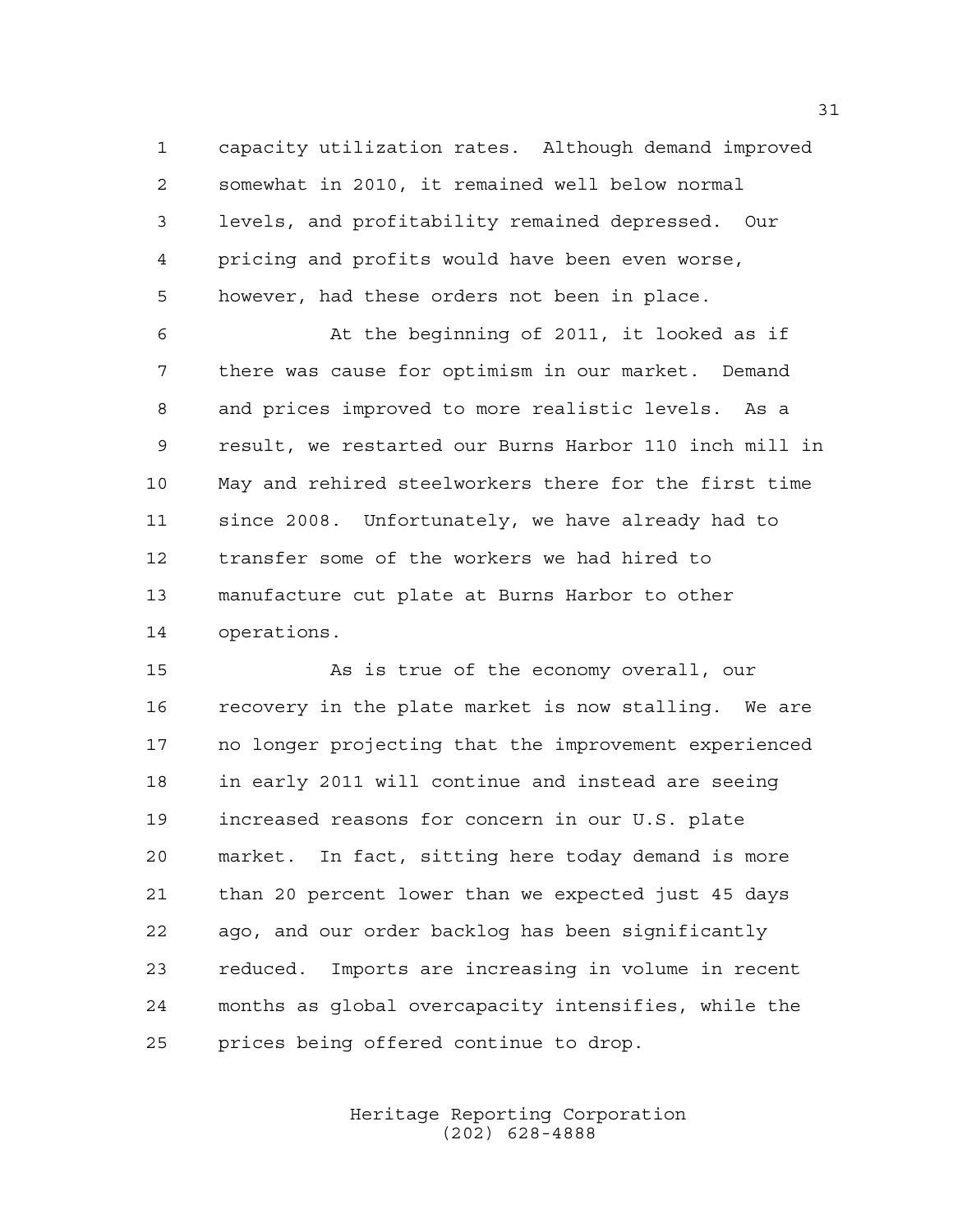At the same time, costs are increasing and average industry raw material costs have been higher in 2011 than at any other period. With costs remaining high, every time the price drops it comes right off the bottom line. Further price declines will cause us to quickly suffer operating losses or minimal profits as we have experienced for the past two years. These factors in the context of a market where demand is substantially lower than it was before the orders were imposed are a serious cause for concern.

 There is nothing special about the plate products being imported that requires imports over U.S. produced plate. ArcelorMittal makes a wide variety of plate in an array of dimensions and thicknesses, including high strength and heavy grade plate. Contrary to the Japanese producers' claims, we produce plate for all types of uses, including plates for offshore structures, line pipe and pressurized storage tanks. We also make armor plate for our armed forces. Purchasers are not sourcing subject imports to obtain a product we cannot provide. They buy imports to get the lower prices offered.

 I should also note that our market has a tendency to commoditize. If imports are coming in at

> Heritage Reporting Corporation (202) 628-4888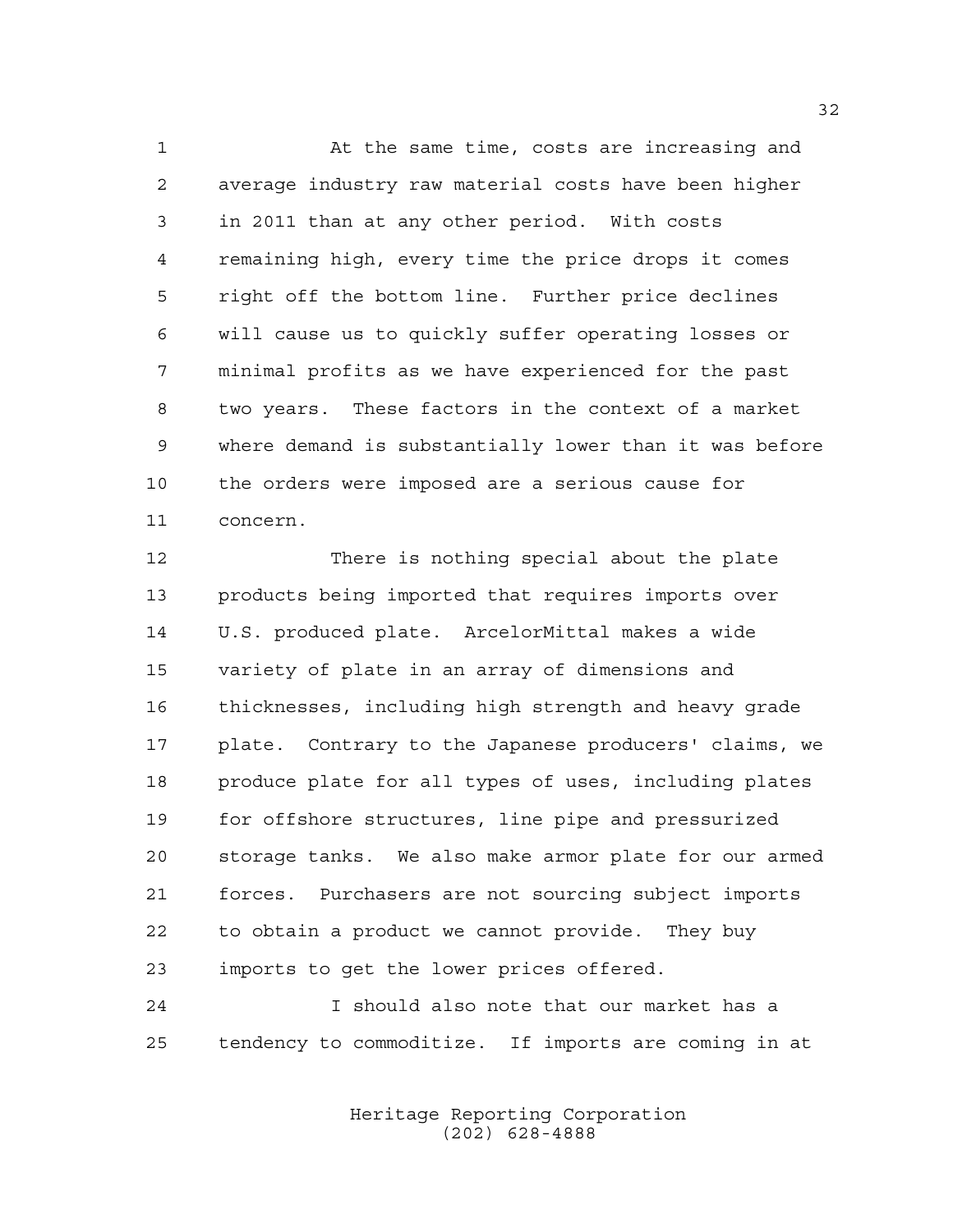lower prices on any plate products, it will affect prices across the entire plate market.

 Make no mistake about the ability and likelihood of the subject foreign producers to surge back into our market. Our brief details the massive capacity expansions for plate production in the subject countries. I'll just highlight a few. There's been an explosion of capacity to produce plate in Korea, and we are seeing a recent surge in imports from Korea as a result.

 Japanese capacity has also increased over the past five years, and excess capacity in traditional Japanese export markets, such as China, Korea and Asia, is forcing Japanese mills to seek alternative export markets. Italian producers are highly export oriented, and new plate capacity is being added in Italy. Massive capacity expansions are occurring in both India and Indonesia. The aggregate growth in plate capacity at these foreign mills over the past five years is staggering, and capacity continues to be added.

 Worldwide pricing information indicates that U.S. prices for plate are higher in 2011 than prices in other world markets. That price differential provides strong incentive for subject producers to

> Heritage Reporting Corporation (202) 628-4888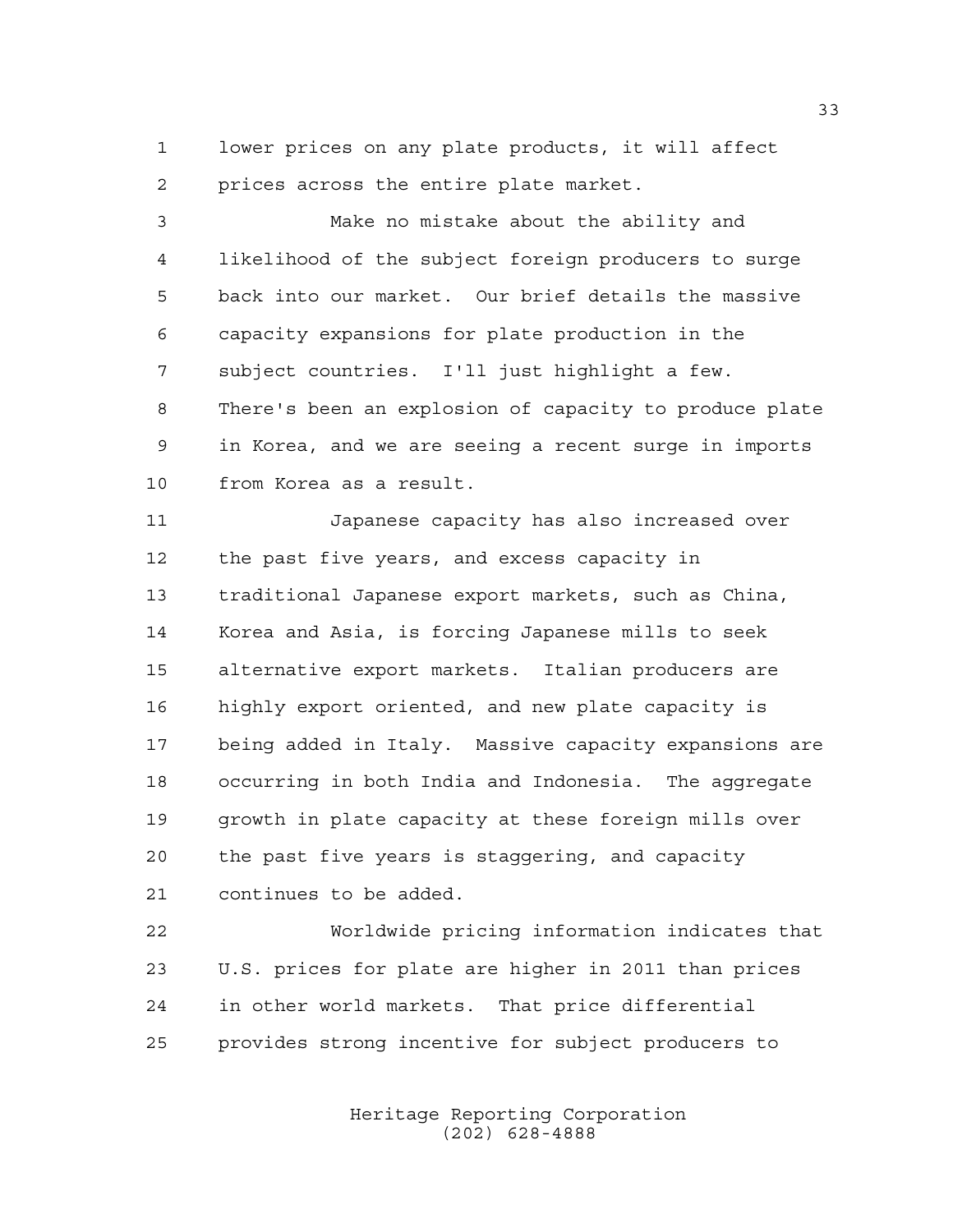shift exports to the U.S. market if the antidumping and countervailing duty orders are removed. With our open market and higher prices, the United States will once again become the dumping ground for plate, as it has been so often in the past.

 On behalf of my company and our workers, therefore, I urge the Commission to leave these orders in place. Thank you.

 MR. THIES: Good morning, Chairman Okun and members of the Commission. I am Kent Thies, Director of Business Development at Evraz Inc. NA. I have been in the cut-to-length steel plate business for over 37 years, and until very recently I was the National Marketing Manager for cut-to-length plate for Evraz Inc. NA.

 Evraz operates two cut-to-length plate facilities in the United States. On the west coast we have the Evraz Portland plate mill located in Portland, Oregon, which converts slab into cut-to-length plate through a reheat furnace and a stucco mill.

 On the east coast we have Evraz Claymont, located in Claymont, Delaware, whose sole product is cut-to-length plate made primarily from steel melted in its own electric arc furnace rolled on a discrete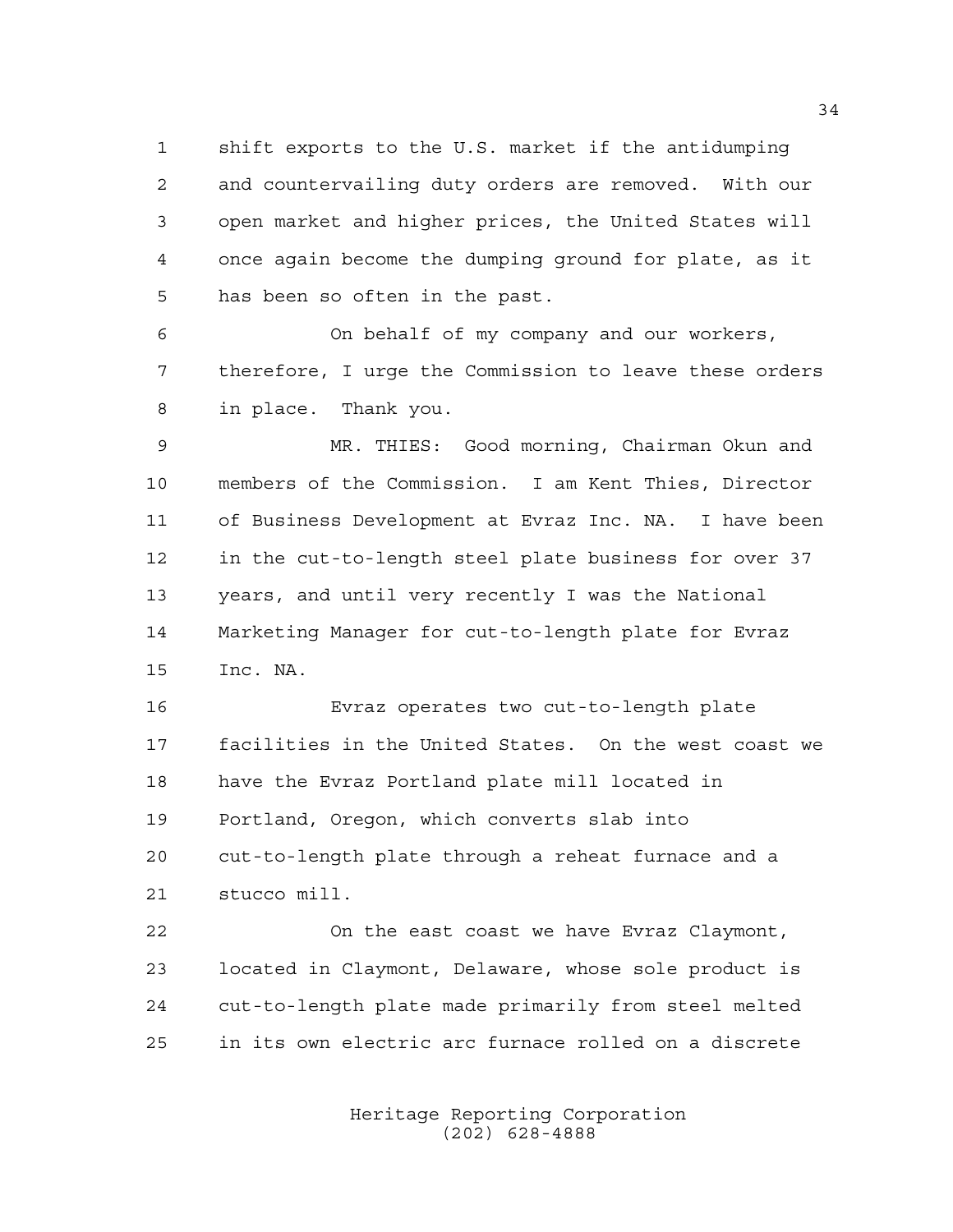plate mill. When demand is good, the Claymont mill supplements its own melting capacity with additional slabs brought in from other mills.

 As a company that operates plants on both coasts of the United States, we are certainly subject to more import competition than mills operating in the midwest. That is simply because imports arrive at ports. Unfortunately, in direct relationship to the weak plate markets around the world, we have seen imports into the United States in the third quarter of 2011 at the highest quarterly rates we have seen since 2007.

 These imports have been pushed here by lack of demand elsewhere and the relative attractiveness of the U.S. market. If they had been pulled here by strong U.S. demand and an inability of the domestic industry to supply that demand then we would have not seen a significant deterioration in domestic pricing, which we witnessed in the third quarter as these excess imports hit the U.S. market.

 Steel mills are big assets that undergo a lot of wear and tear and therefore capital intensive manufacturing complexes. They are in need of constant reinvestment. Our Claymont facility traces its origins back more than a hundred years when it was the

> Heritage Reporting Corporation (202) 628-4888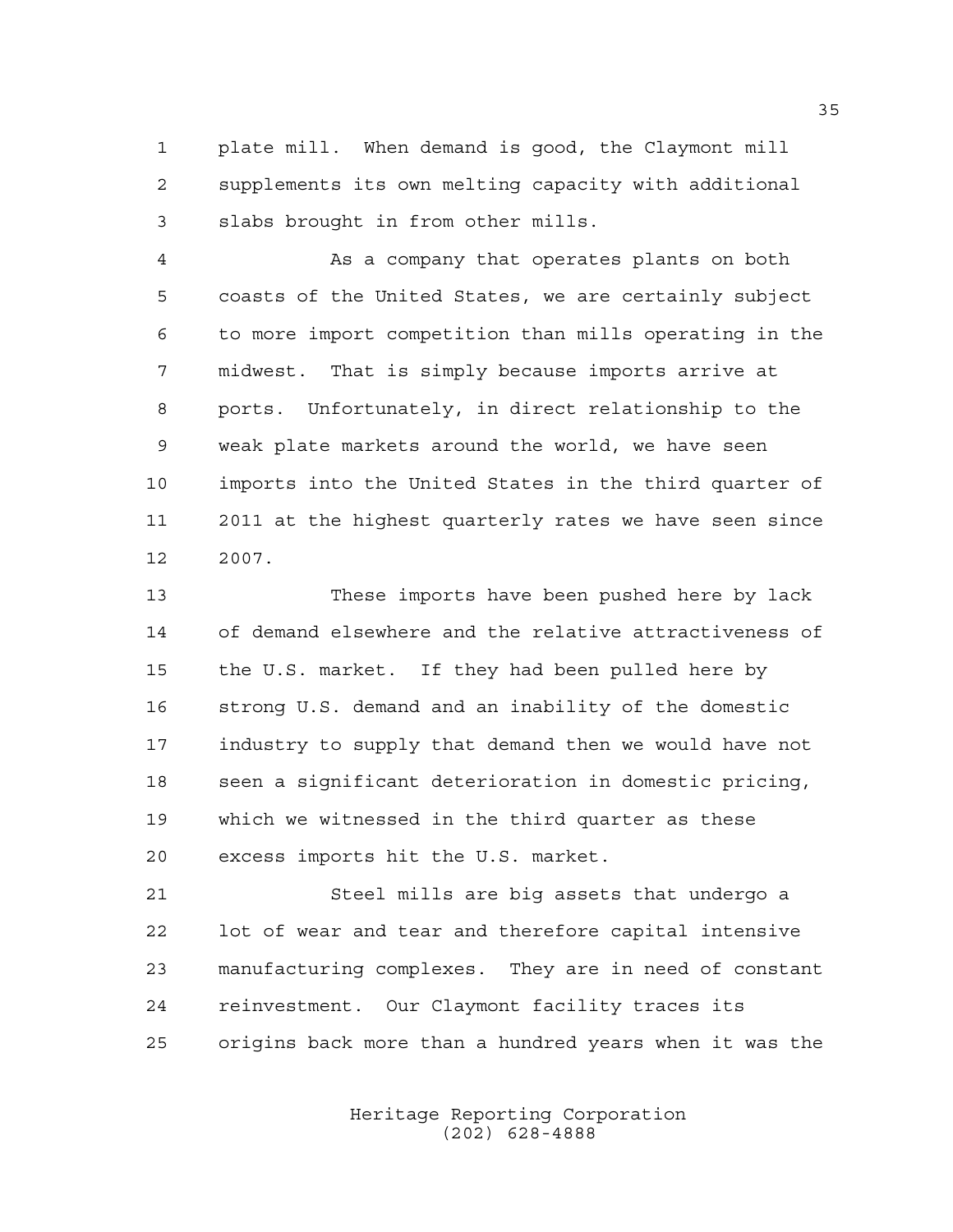Delaware Steel Company. We recently announced an investment of \$22.6 million at Claymont, which will include a new bag house and slab reheat furnace for improved sustainability.

 Evraz wants a return over the next five or 10 years on those investments. We are committed long-term to the U.S. cut-to-length plate market. In fact, our company has been a vital supplier of armor plate to the Department of Defense during the Iraq and Afghanistan wars. In 2007-2008, we allocated all of our heat treat capacity at our Portland quench and tempered plate line to the Department of Defense due to an immediate need and surge in demand for armor plate protected vehicles in Iraq and Afghanistan.

 This case against these five countries, who have enormous plate capacity and enormous excess plate capacity to increase exports to the United States, is not just about a couple of points of margin for our business. It's about our fundamental ability to earn adequate rates of return on our investments in order to stay in the game. It's about keeping our employees working instead of laying them off.

 Therefore, on behalf of our Evraz Portland and Claymont facilities and our 921 employees at those plants, we respectfully request the Commission make

> Heritage Reporting Corporation (202) 628-4888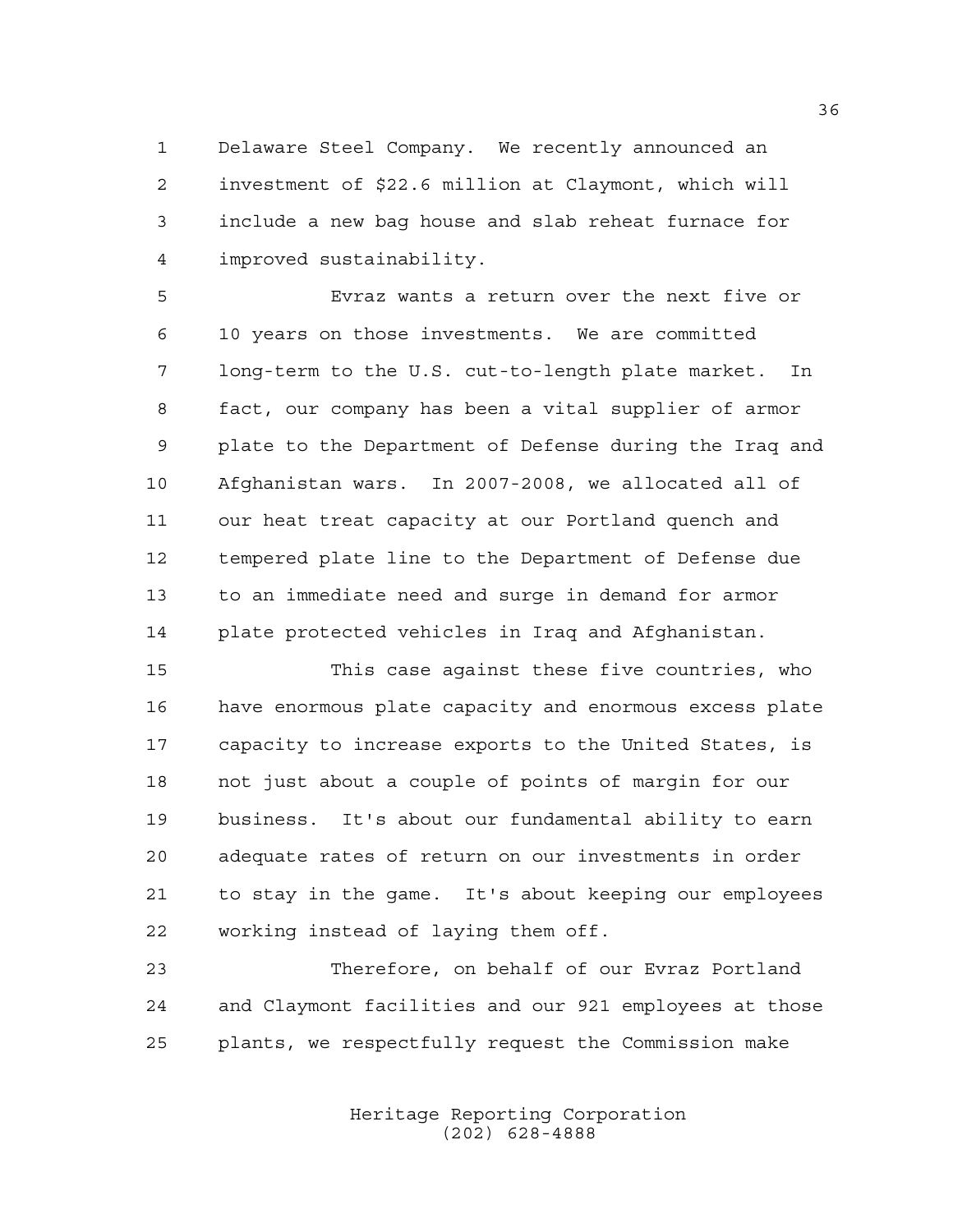affirmative determinations at this sunset review.

Thank you.

 MR. BALLOU: Good morning, Chairman Okun and members of the Commission. For the record, my name is Tom Ballou. I'm the Vice President of Purchasing at O'Neal Steel. I've been in the service center industry for 35 years and been with O'Neal Steel for 22 years. During this entire time I've been involved in the purchasing and sale of cut-to-length plate. O'Neal Steel is a family owned company based in Birmingham, Alabama, and we have 28 service centers. These service centers are located in the southeast, southwest, midwest and northeast. All or virtually all of these service centers sell cut-to-length plate. We believe we are probably the second largest distributor of cut-to-length plate in the United States. I would like to describe my perception of the current marketplace for cut-to-length plate in the United States. Overall demand is mediocre. There are bright spots, such as demand for plate to be processed for the OEMs that service the agricultural, heavy equipment, railcar and forklift industries to name a few.

On the other hand, demand from the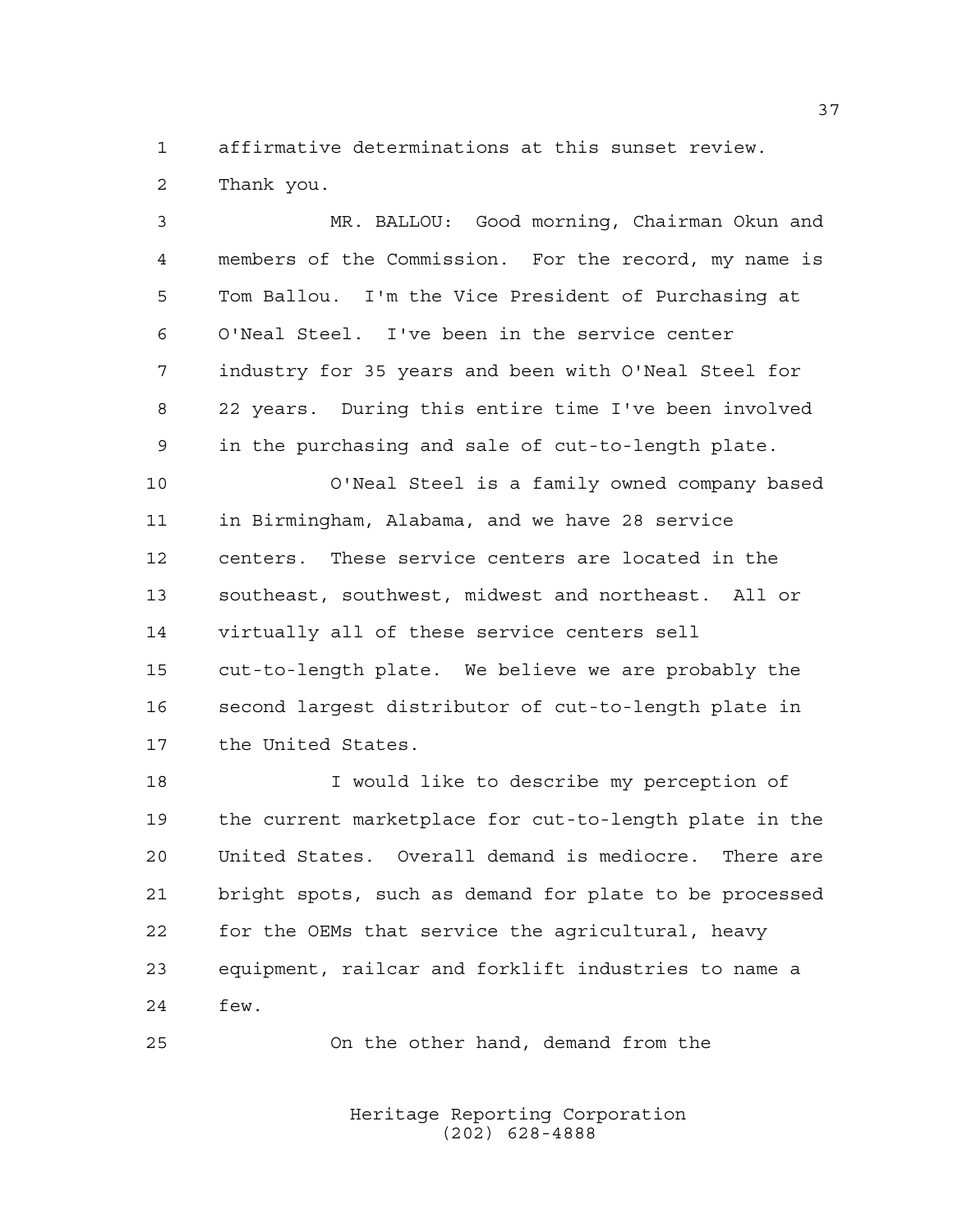construction sector has been abysmal, probably the worst that I have seen in my career, with dim prospects for the few years ahead. Other segments, such as barges and wind towers, have been mixed with a lot of up and down months.

 All steel prices are based upon supply and demand considerations. Over the last few years, input costs have also driven pricing. The four companies you have here today are pretty much the U.S. cut-to-length industry. The other sources of plate in the U.S. markets are imports.

 In contrast to the hot-roll coil market in which we have seen in the second half of 2011 the ramp up of the ThyssenKrupp mill, the new capacity expansion at Severstal in Mississippi and the startup of previously closed mills by RG Steel, there have been no similar additions to the U.S. cut-to-length plate capacity. Thus, we saw a steep decline in hot band prices in the second and third quarters of 2011, while we saw a much smaller, but still significant, decline in cut-to-length plate prices. Given our hundreds of millions of dollars of inventory at O'Neal Steel, steel inventory devaluations are a nightmare for our company.

I'm not a trade expert. The Department of

Heritage Reporting Corporation (202) 628-4888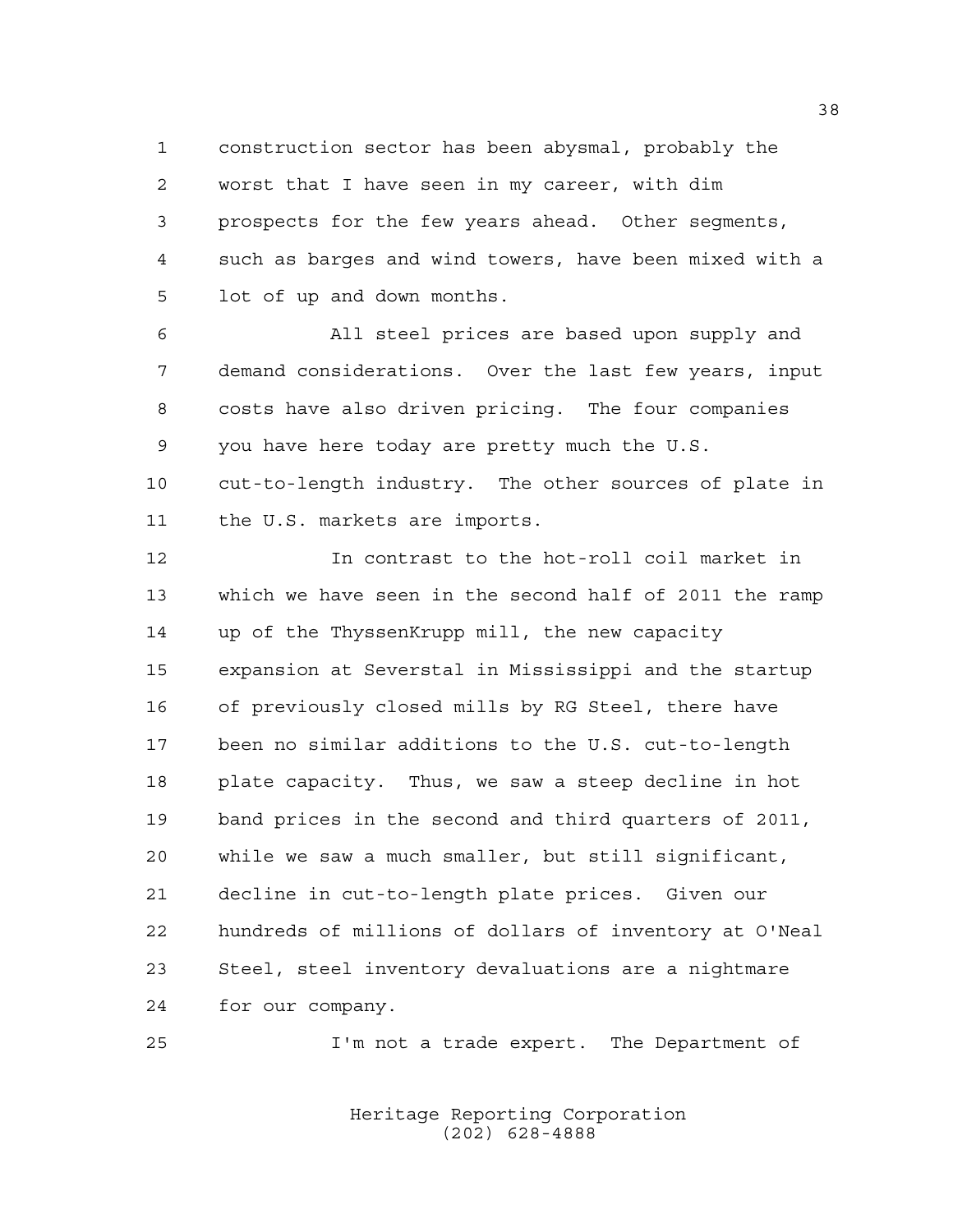Commerce says the imports from these five countries will be dumped and sold again at dumped and subsidized prices, and I take that at face value. What I can tell you is that in 1999 and 2000 when demand for plate was very strong that an oversupply of imports had a very negative effect on the value of O'Neal's inventory and thus on all results.

 Now demand is much weaker than it was then, and I am here because I am fearful on behalf of our company and our thousands of employees that additional supply at below market prices in this market environment is likely to lead to significantly downward pressure on pricing in the marketplace and a significant devaluation of our plate inventory.

 We buy from all four members of this domestic industry and we buy imports. We buy much more domestic product than we do import, and we see the clear benefits of the significant investments that these companies make in their facilities to provide us with the products that we need.

 O'Neal does not want to see a supply shock to the U.S. plate market by having a free-for-all of unfairly traded imports in the U.S. marketplace again. Thank you.

MR. BRECKHEIMER: Good morning. I'm Mark

Heritage Reporting Corporation (202) 628-4888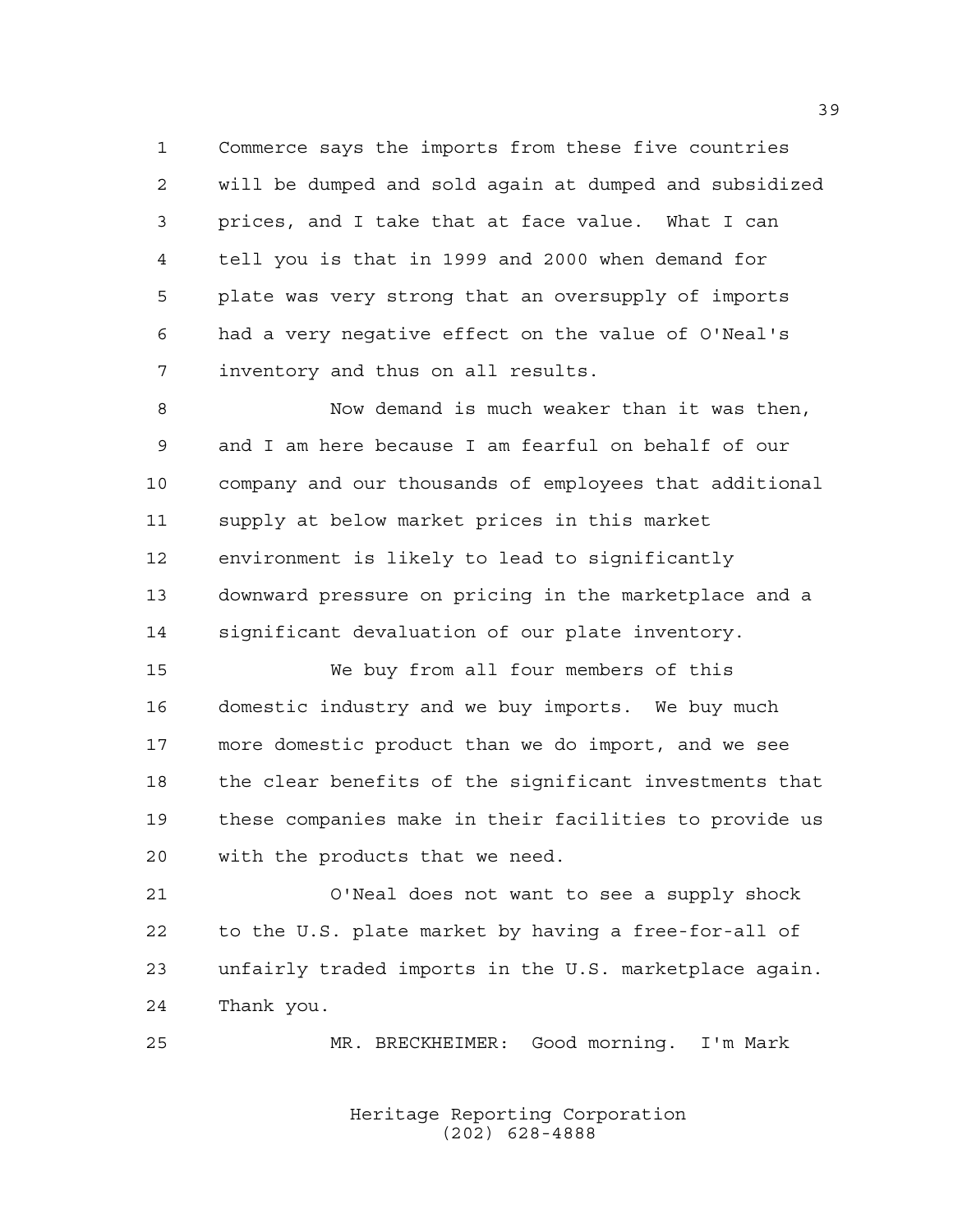Breckheimer, President of the Heavy Carbon Group at Klockner Metals U.S. We were formerly known as Namasco Corporation.

 Klockner bought Mac Steel USA in April and merged with Namasco, so we are now operating under the name Klockner Metals. Klockner Metals is a distributor of carbon steel cut-to-length plate, among other carbon products. We operate 60 locations throughout the United States.

10 10 In my position I oversee, among other things, the purchase of heavy carbon products, including plate. Our customers buy plate for a wide variety of applications, including industrial equipment of all types such as storage tanks, railcars, construction equipment, ship and barge building and other products.

**I** personally have been in the steel business for 34 years and have worked as a purchaser in the steel industry for 25, and I'm very familiar with the market and its participants. Our company purchases both domestically produced and imported cut-to-length plate.

 I was involved in the plate industry back in the 1990s when the original trade cases were filed against imports that led to the orders currently under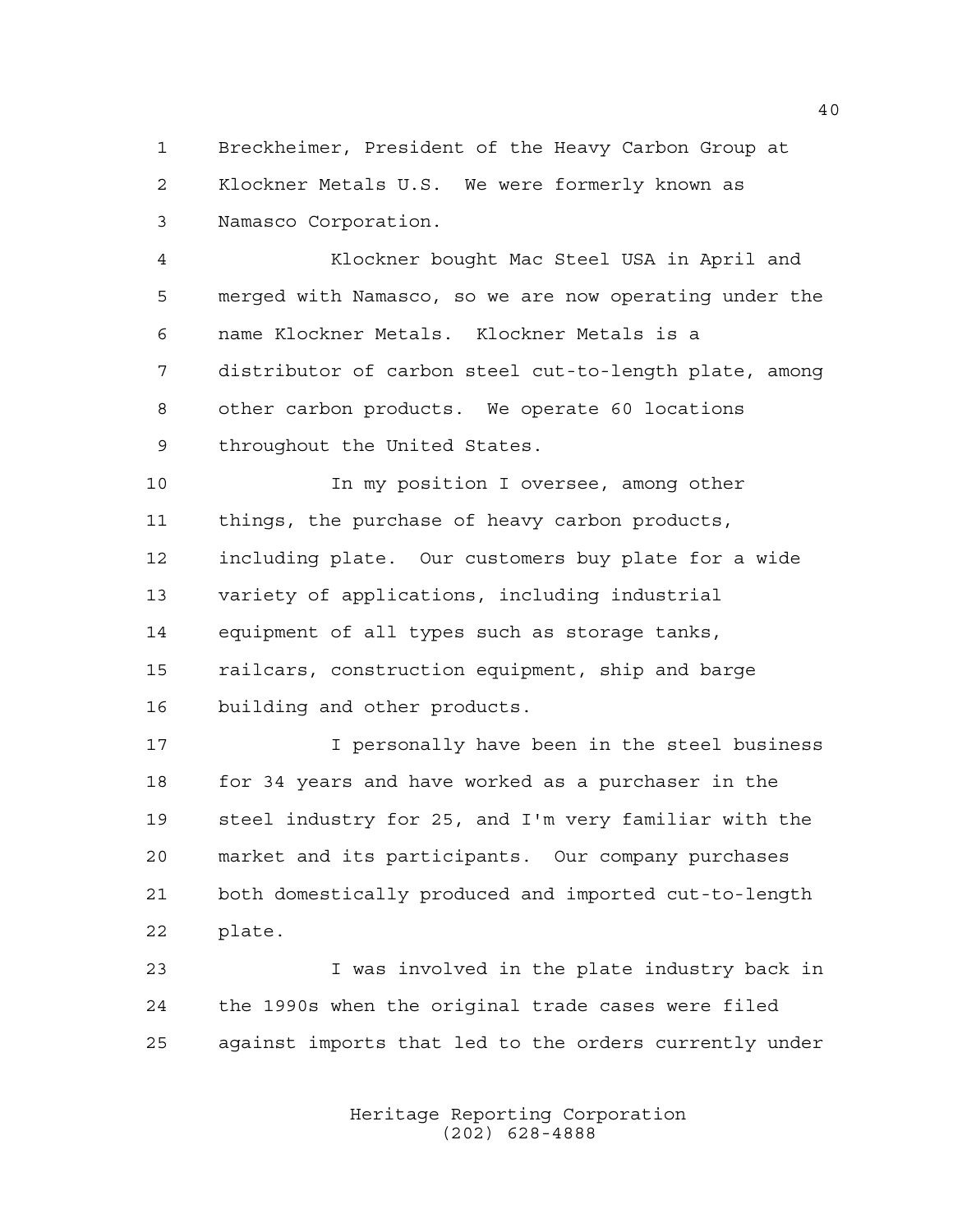review today. I recall the chaotic market conditions that prevailed then both for domestic plate producers and for purchasers. As large volumes of imports surged into the United States at dumped prices, the prices for cut plate fell quickly to absurdly low levels.

 When prices fall like that, the value of a major assets of ours, our current inventory, falls as well. So the rapid price declines that the market experienced were a major problem not only for purchasers like my company, but also a major problem for our domestic suppliers.

 The carbon cut plate market is highly price sensitive. Cut-to-length plate is a commodity product. Imported and domestically produced cut plate are largely interchangeable, so price is the critical driving factor when it comes to making purchasing decisions. All things being equal, the customer will prefer the lowest priced product.

 At Klockner we are buying cut plate on a daily basis and most frequently on the spot market. We are quickly able to shift sources of plate supply, depending on prices offered. If the orders against cut plate are revoked, given the weakened state of the U.S. economy, I believe we will quickly see lower U.S.

> Heritage Reporting Corporation (202) 628-4888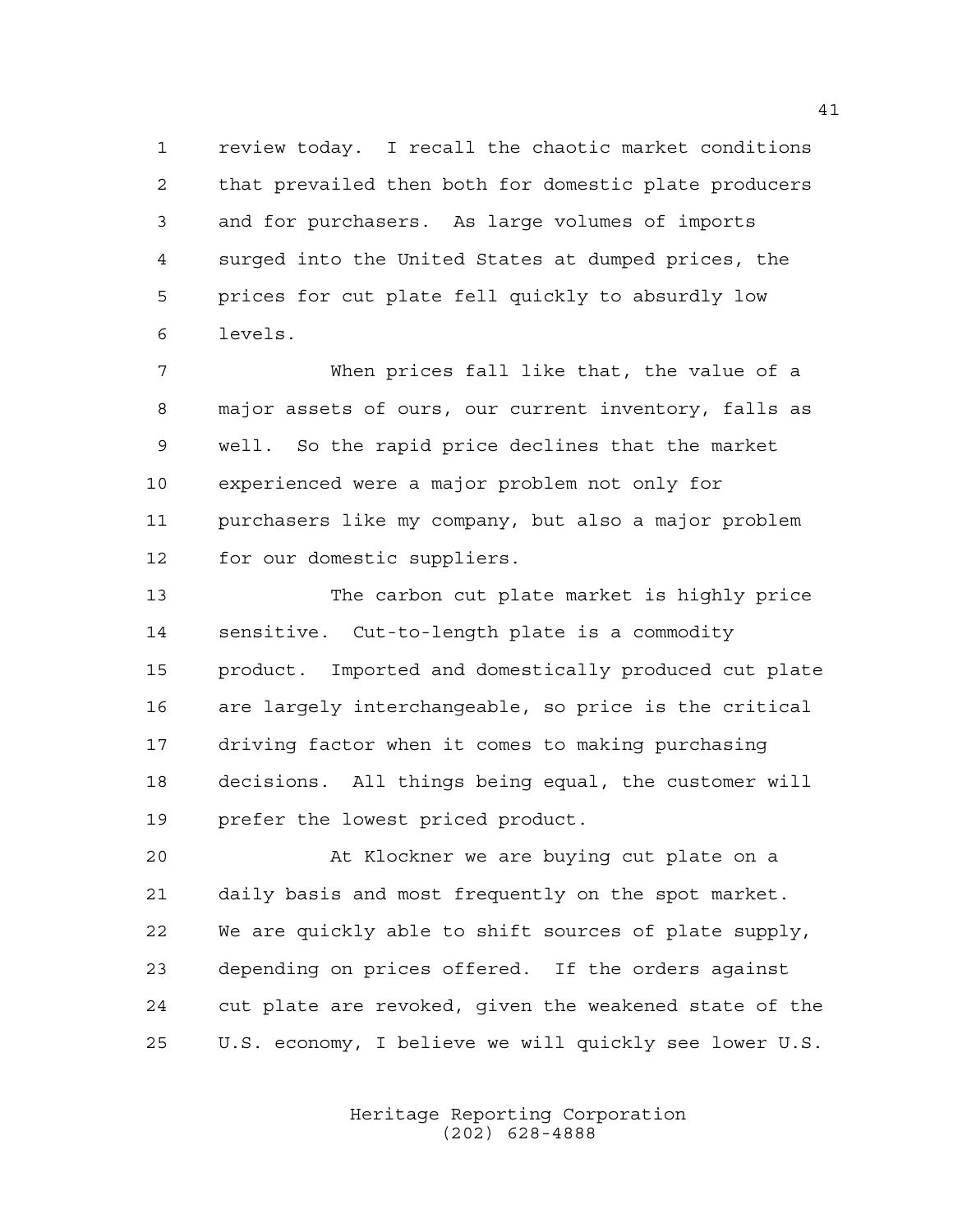prices for plate driven by low-priced imports, just as we did in the late 1990s.

 These low prices will increase pressure on U.S. producers to lower their prices in order to compete. Such price pressure will come at a difficult time because, as previously stated, import costs are at near record levels. Low import prices will prevent U.S. producers from pricing at levels that will cover these cost increases, leading to a disconnect between rational pricing and the cost of production in a manner similar to what occurred in the late 1990s.

 In fact, we're already seeing significantly reduced prices offered for cut plate imports in recent months. These low prices are occurring especially from Korea, causing U.S. prices for plate to decline. The Korean prices are now roughly \$100 per ton lower than U.S. prices on the Gulf Coast. This differential was even higher earlier this year, but has narrowed as domestic prices have fallen in order to compete.

 At least one subject producer has been making these low offers in recent months. This producer has also increased its sales volume in the past few months and is shipping product before it's even sold. We know this from the short lead times the producer is willing to provide, indicating that these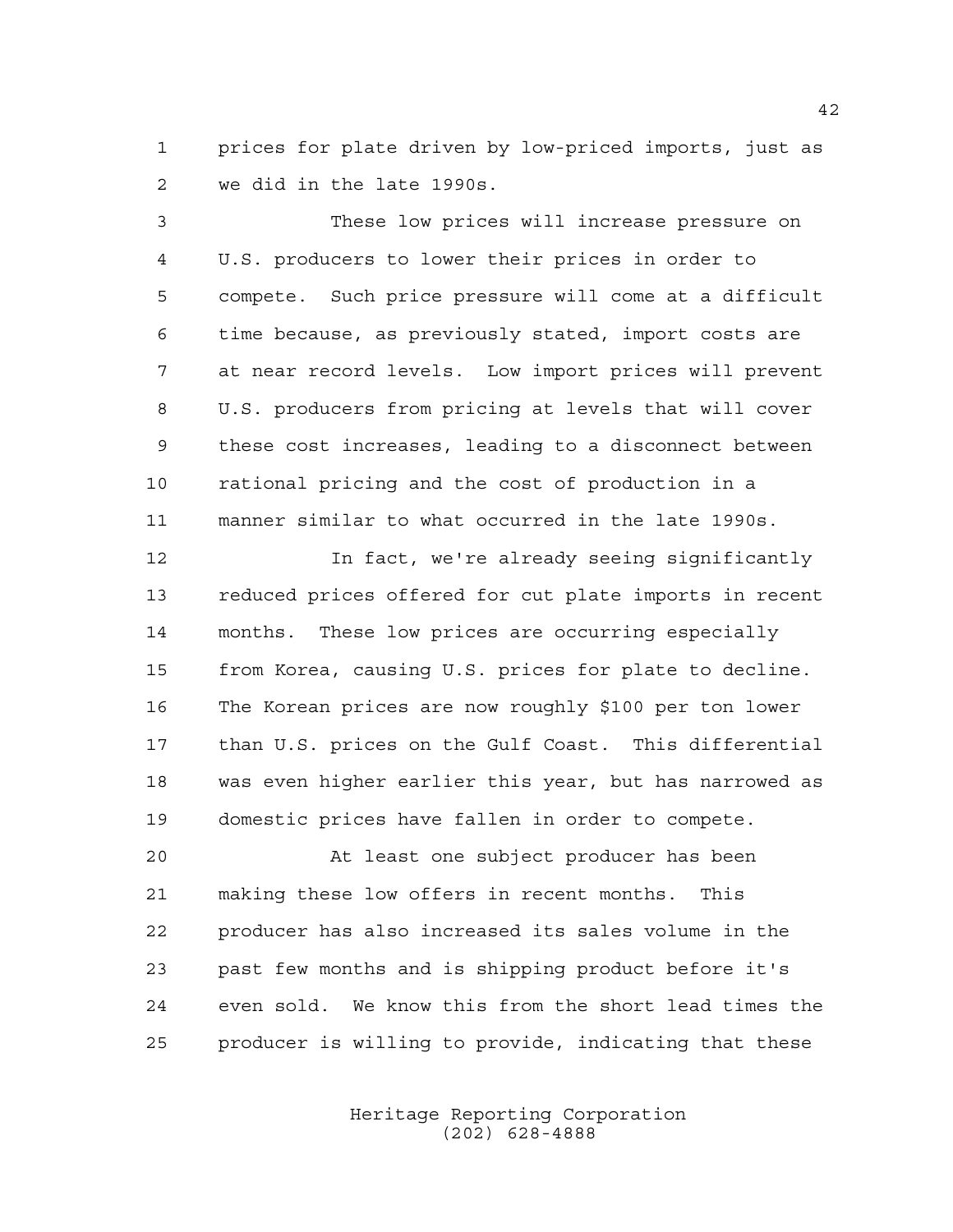offers are occurring while the product is on the water en route to the United States.

 When product is already being shipped here without a buyer, a foreign producer is generally more likely to cut its prices to sell that product. I expect these producers and other foreign producers will reduce their prices even more if the order is taken away, leading to a quick collapse of U.S. plate prices.

 The other factor I should mention is that supply and demand is supply and demand. I believe the domestic supply and domestic demand are now in relatively good balance in the U.S. market when times are normal. These are not normal times. We are seeing neither a supply shortage for cut plate nor a huge oversupply from domestic producers that would drive prices down.

 We do not need a return of dumped imports from five countries that will disrupt this balance, nor do we need the irrational pricing that is likely to occur from these five countries. The pricing behavior wreaked havoc in our market before the remedial orders were imposed and likely would again if the orders were taken away.

On behalf of the Klockner Metals, I urge the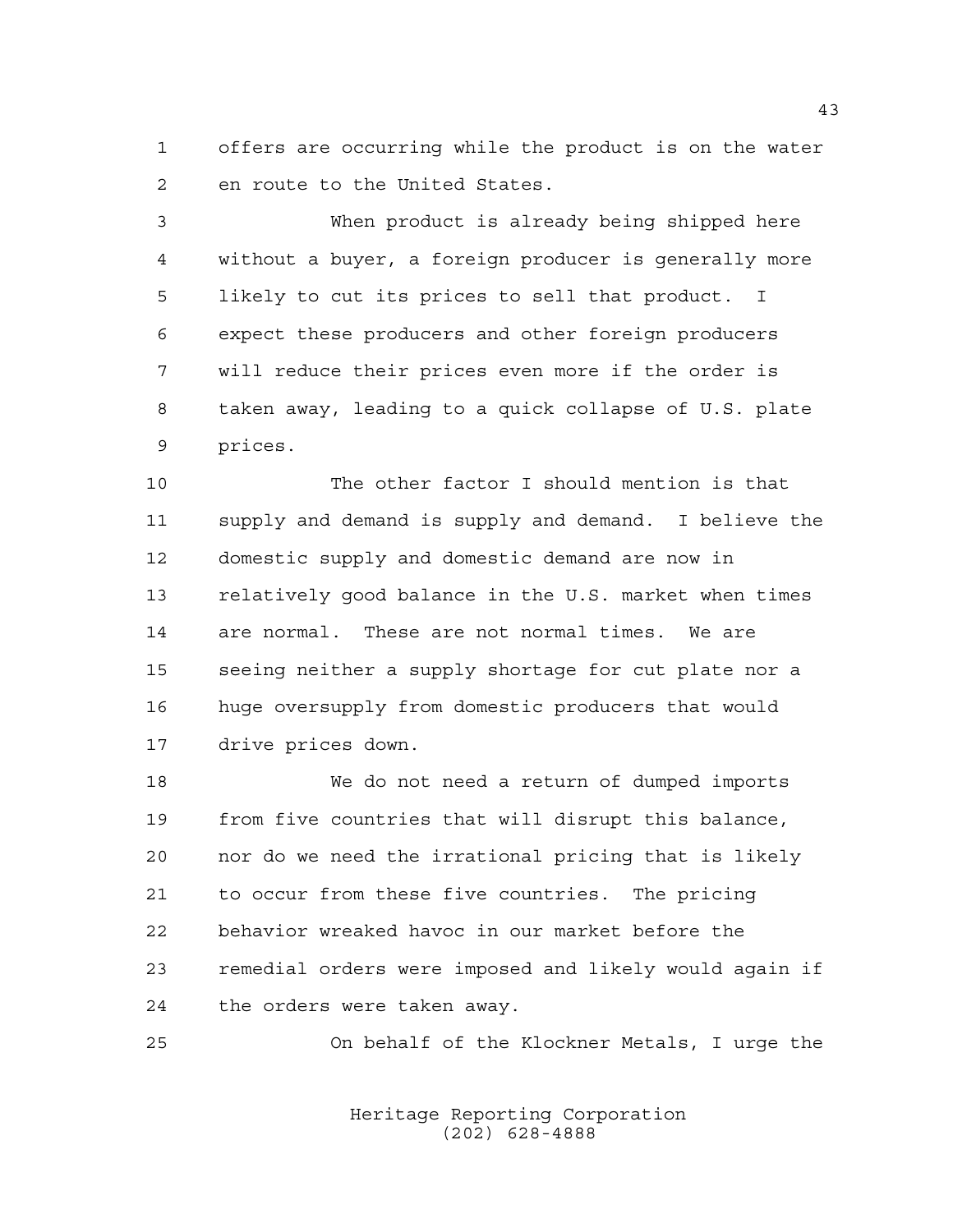Commission to keep these orders in place. Thank you. MR. SIEGAL: I'd like to thank the Commission for the opportunity to speak this morning. Good morning. My name is Michael Siegal. I am the Chairman and CEO of Olympic Steel headquartered in Cleveland, Ohio.

 We are a billion dollar company publicly traded on the NASDAQ. We have 30 processing and distribution facilities nationwide and employ more than 1,600 workers in the United States. I have been in the steel business since 1974, starting in my family's \$15 million business and took over in 1984 when it was \$35 million in sales and have been in my present role for 17 years.

 Olympic is a significant purchaser of cut-to-length and coiled plate. The overwhelming majority of the cut-to-length plate we purchase is melted and manufactured in the United States. Since Olympic is a large distributor and processor of plate, I can attest that there is a significant price differential between the United States and the rest of the world on plate.

 For example, according to Steel Benchmarker, the price for plate in China is more than \$400 less than this current market, and the world export price

> Heritage Reporting Corporation (202) 628-4888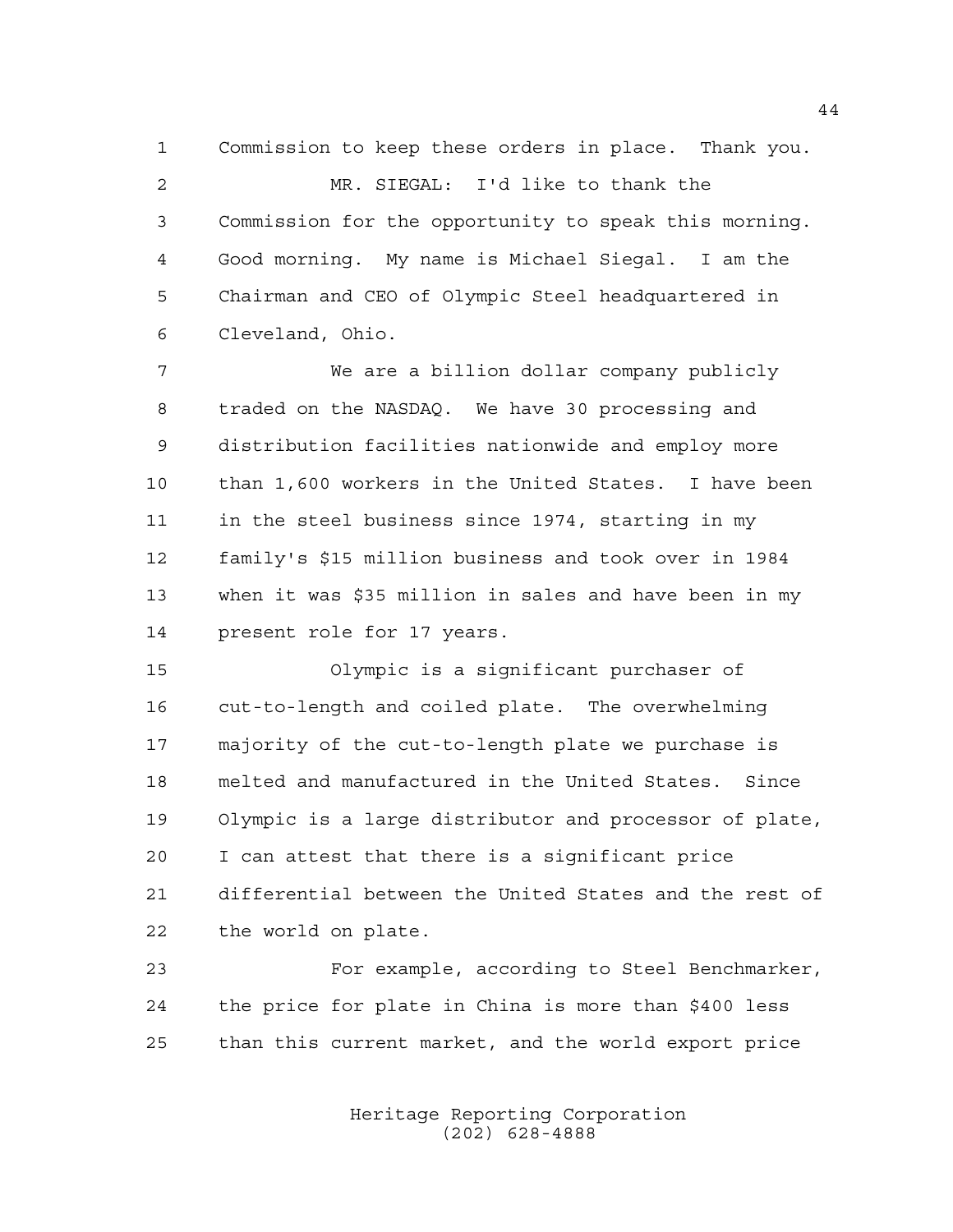is roughly \$285 less than the United States price.

 These are substantial price gaps, more than sufficient to attract imports. With the effect of the orders we are discussing today and other successful applications of our trade laws, the United States market would be a dumping ground for steel imports.

 I'm certain that if the orders covering plate are removed it will absolutely negatively change the pricing of plate. Imports from the subject countries would be priced to attract business away from domestic producers, therefore increasing the already substantial supply in the United States and putting our plate and other steel products at deep financial risk.

 The result will be a cycle of continuously lower prices, and based on my almost 40 years in this business I have no doubt about that. In fact, we are currently seeing this play out. We have seen a recent influx of imports from countries such as Korea through the third quarter of this year and into the fourth quarter. The imports have been both cut-to-length plate and even greater volumes of coiled plate.

 These imports have effected a drop in the United States prices of more than \$100 a ton for the past several months. If the orders are removed I'm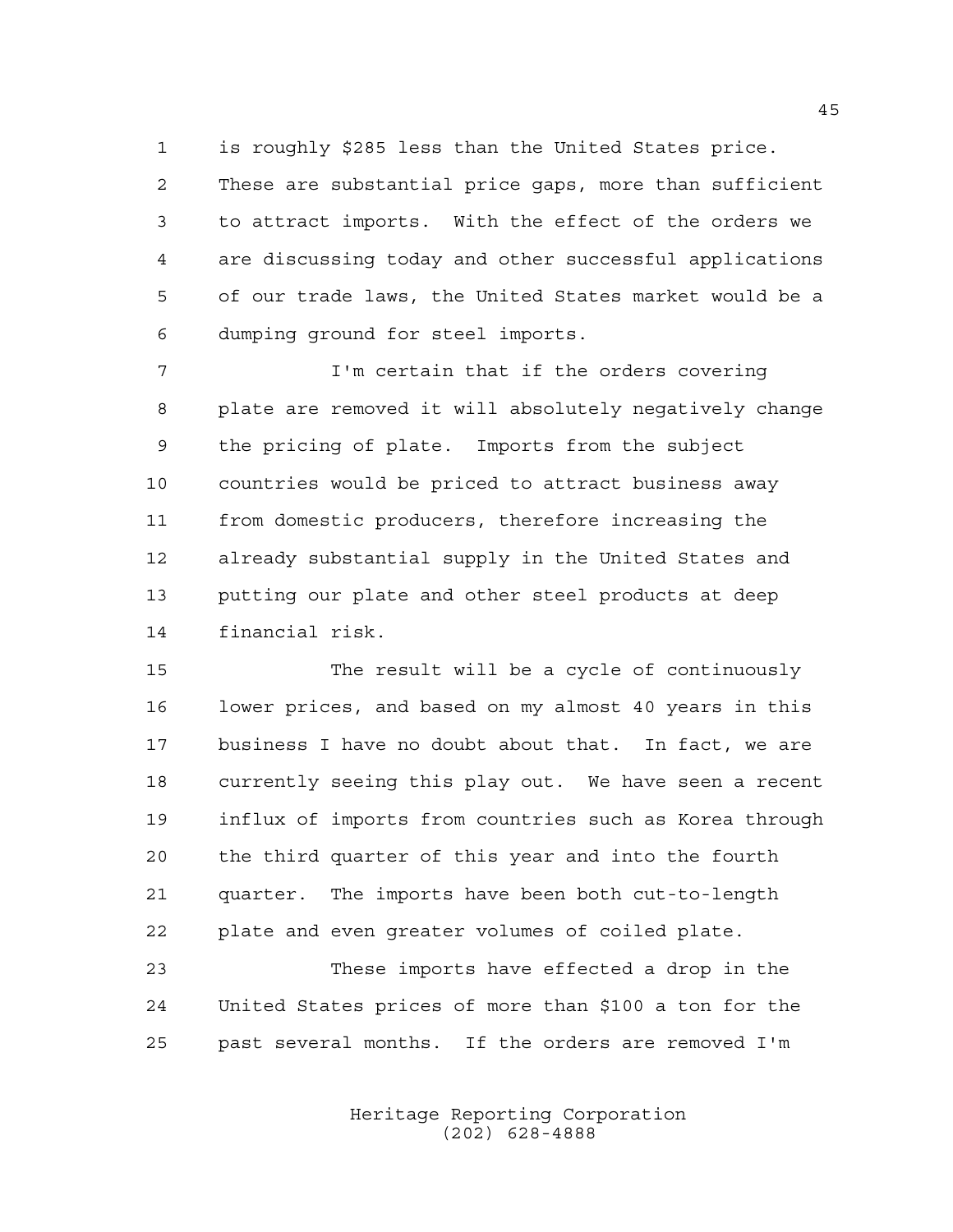confident that cut-to-length plate from Korea and other countries will surge into this market, causing prices to fall even further, and when prices fall like that the value of my most important and at-risk asset, current inventory, falls right along with it. That hurts my company, its workers and their families, our shareholders and, yes, even our customers.

8 As a result of increased import supply, the plate market weakened substantially as the third quarter progressed and is decelerating into the fourth quarter of this year. Imports have entered the market, and prices have dropped. Is another \$100 a ton price drop possible? I can assure you that the United States produced plate, and plate from import sources is a commodity always interchangeable with supplies to all of the countries subject to these cases and more that are not.

 These products all compete with each other and, like any other commodity, they compete based on price and tons flow swiftly to the most attractive markets. If the orders are removed, a \$100 a ton price drop in the United States would just be the beginning of collapsing prices.

 Without the orders, I have no doubt that we will see a substantial increase of plate imports from

> Heritage Reporting Corporation (202) 628-4888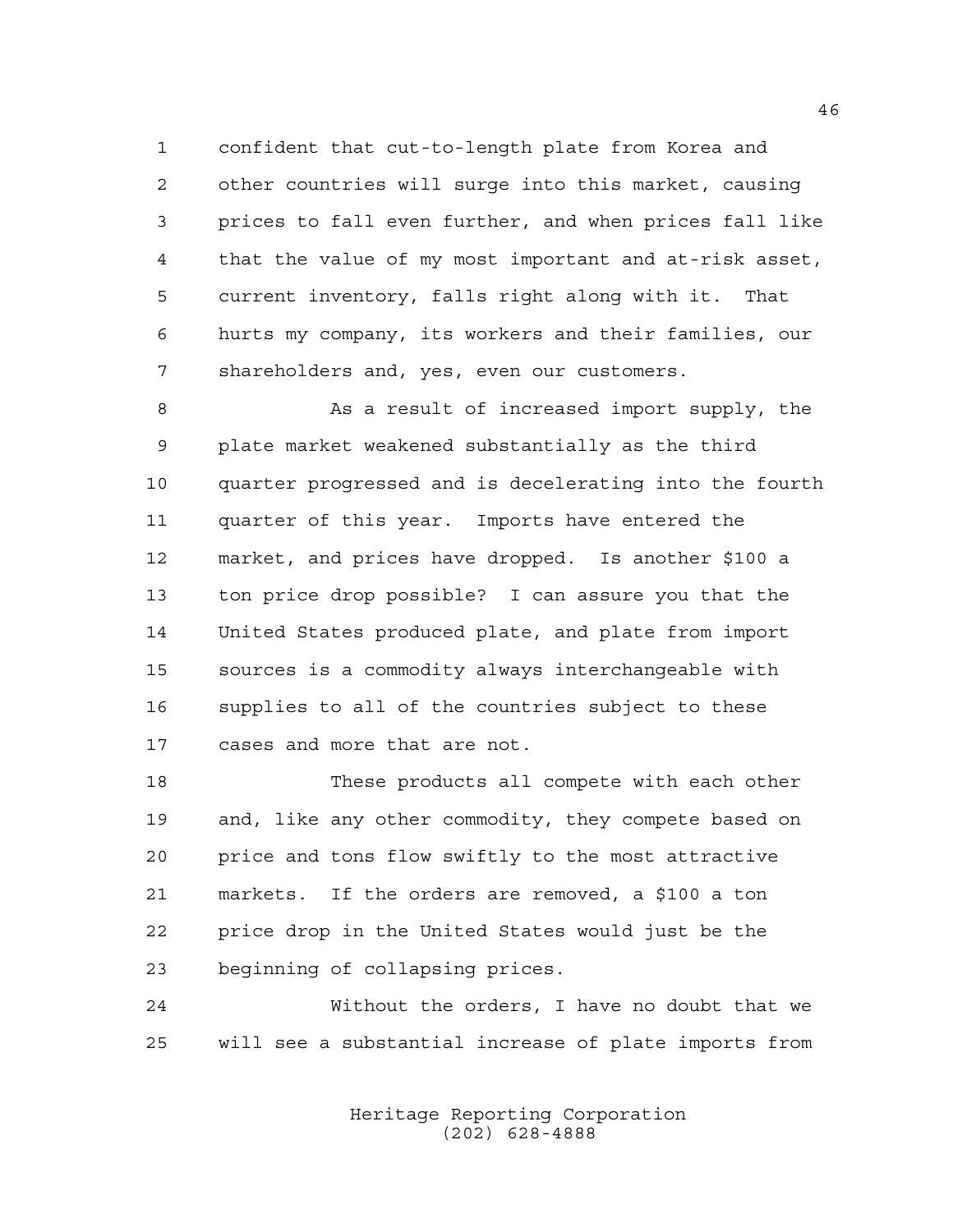Korea, Japan and the other countries subject to the orders. This would have a significant negative impact on the United States plate industry, America workers, employment statistics, my company and industrial manufacturing in the United States.

 I very much appreciate this opportunity to share Olympic's views with the Commission. Thank you. MR. TRINIDAD: Good morning. My name is Peter Trinidad. I am Vice President of the United Steelworkers Local Union 6787. I represent steelworkers employed at ArcelorMittal's Gary plant and Burns Harbor facilities.

 I started working out as a millwright on the plate mill 16 years ago, and I have been an officer of the Local for the last 11 years. I appreciate the opportunity to testify before you today on behalf of all the steelworkers who make cut-to-length plate.

 I especially want to recognize all of my fellow steelworkers in the back of the room who are here today to let you know how important this case is to them. Could you guys please stand to be recognized? Thank you.

 The last decade has been a rollercoaster ride for our members who make cut-to-length plate. They have been casualties of unfairly traded imports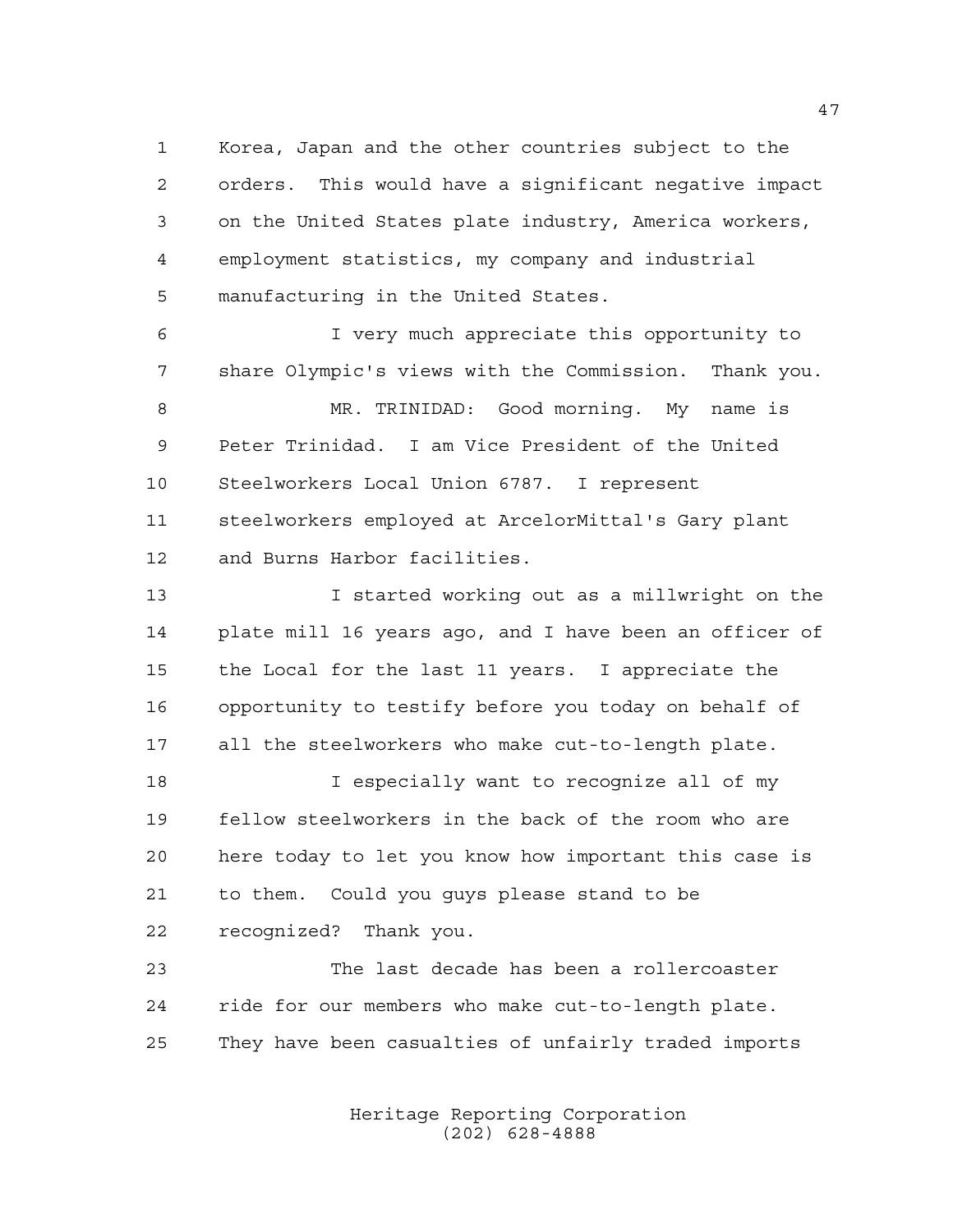of plate. They have faced bankruptcies, plant closures, layoffs, forced retirements, lost wages and reductions in pensions and health care benefits.

 Our members made many sacrifices to ensure there would be a healthy steel industry with jobs for our members and benefits and dignity for our retirees. We agreed to the consolidation of the steel companies, major workforce reductions and changes in workforce rules to increase productivity and lower costs. The steelworkers have done everything possible to put the industry in a position to succeed and to make sure the companies did their part as well.

 These efforts saved jobs at the plate mills at Burns Harbor, Coatesville and Conshohocken by allowing Bethlehem Steel to become part of ISG and finally merge into ArcelorMittal, but neither the union nor the companies could control unfair trade that injured the domestic steel industry.

 These cases have been a necessary part of creating the market conditions that allowed us to succeed. With these trade cases in place, our plate operations benefitted from that sacrifice when demand for plate recovered. As you know, however, things changed almost overnight in late 2008. Demand evaporated and production just crashed.

> Heritage Reporting Corporation (202) 628-4888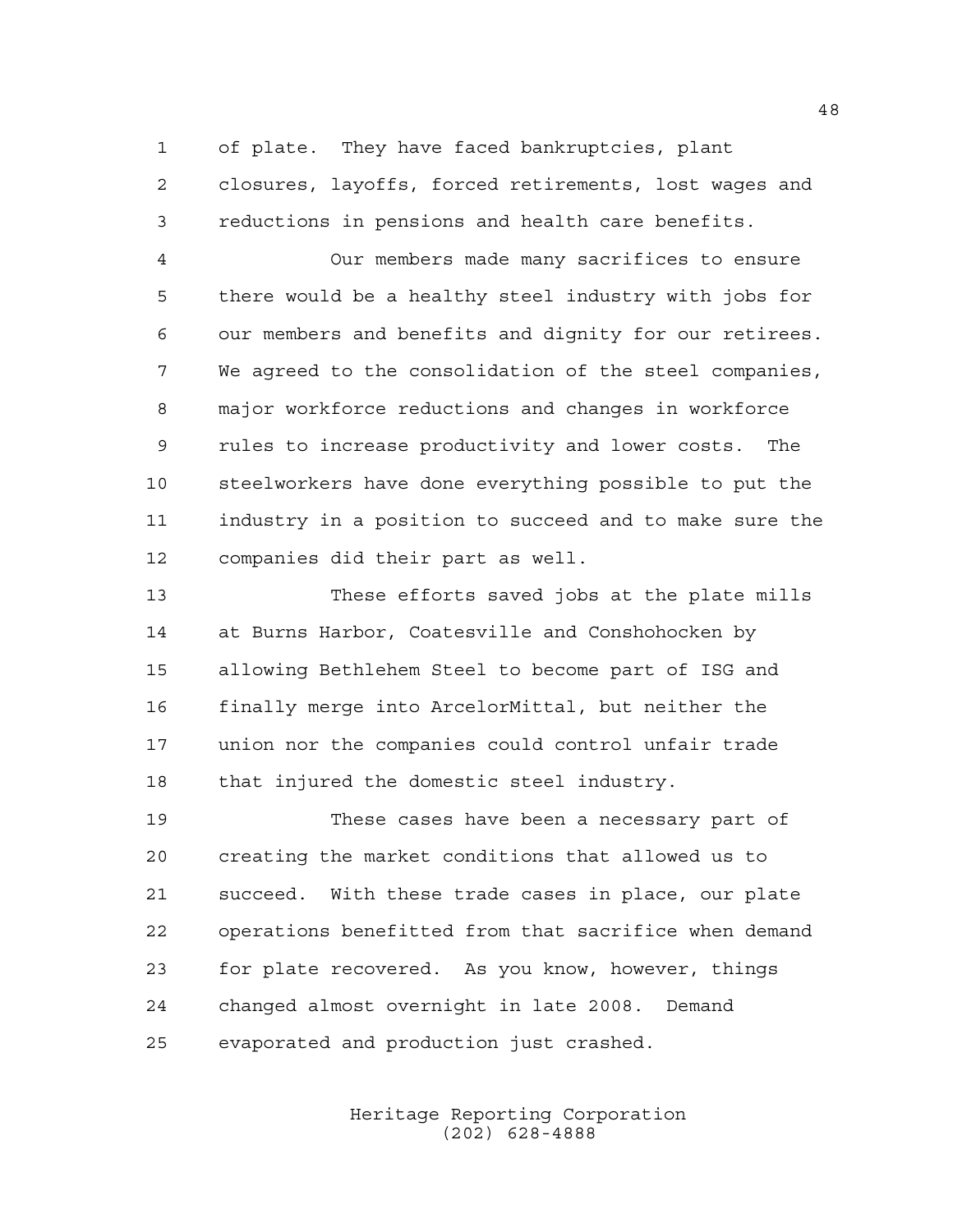ArcelorMittal closed the Gary mill in October 2008, and it remains closed today. The company also shut down the Burns Harbor 110 inch mill again in October 2008. In November 2008, ArcelorMittal gave a WARN Act notice that they intended to lay off nearly 2,500 of our workers at the Burns Harbor facility. Instead, the steelworkers worked with the company to implement a minimization plan.

 As a result, ArcelorMittal rescinded the WARN Act notice. Fewer than 500 people were laid off, and 900 workers went on 32 hour work weeks so we could keep 20 percent more workers on the job. It was tough for our people to take those layoffs and salary cuts after all the sacrifices they had already made. People again started dipping back into what was left of their savings and trying to survive paycheck to paycheck.

 The remaining plate mill at Burns Harbor was running at half full. Many of us wondered whether it would close too. Every day I saw the huge financial and human toll on our workers and their families. Fortunately, plate orders gradually picked up in 2010. In May 2010, the layoff minimization program ended, but the steelworkers again sacrificed and agreed to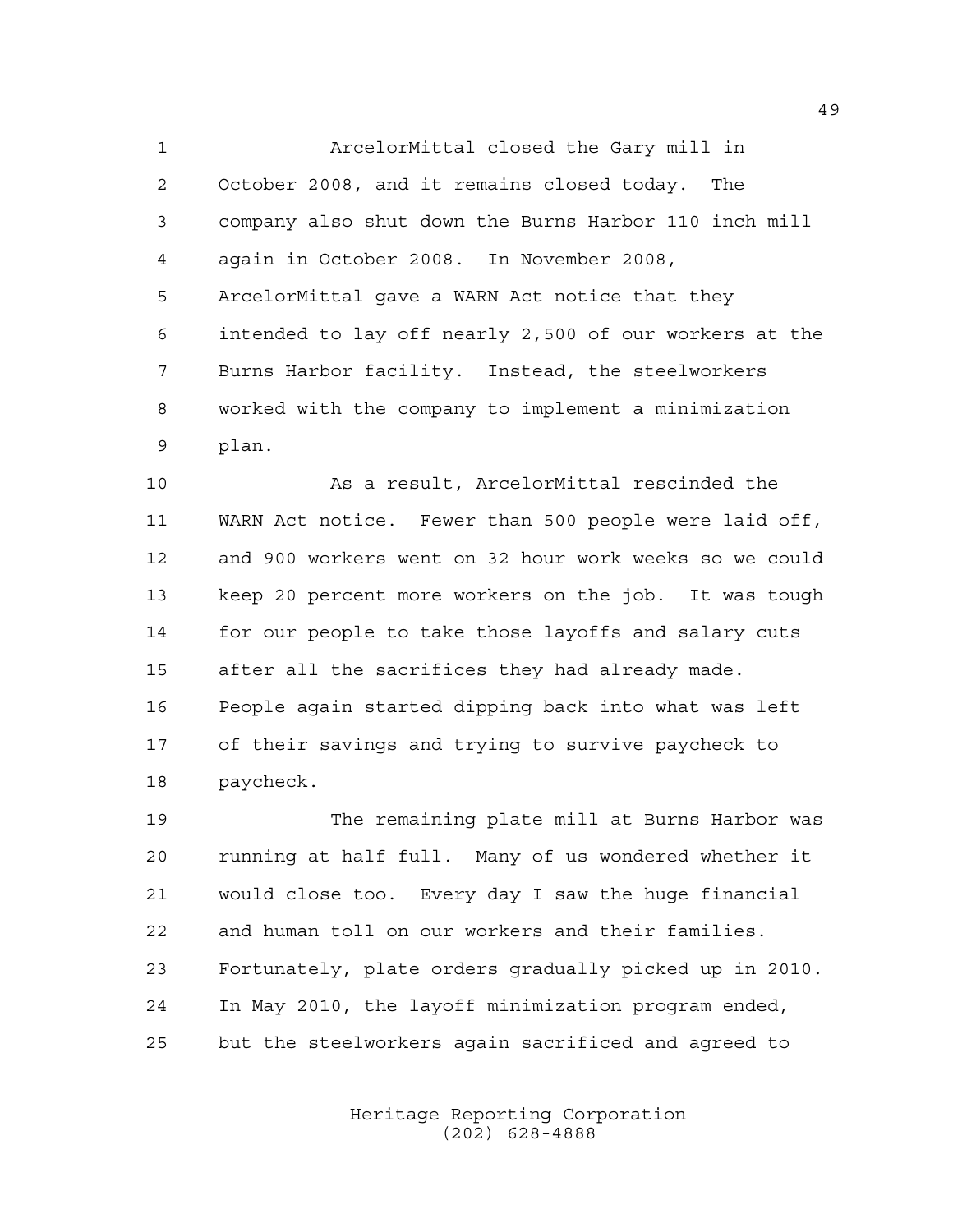have their incentive payments cut in half.

 In May of this year, ArcelorMittal reopened the 110 inch plate mill and brought back some workers. As a result, the company hired about 60 new people this spring. In August, a second crew was hired for the 110 inch mill in anticipation of plate demand growth, but that new demand has not developed as we had hoped.

 Prices and orders actually appear to be dropping, so the extra crew is not producing plate and have been given other job assignments throughout the mill. I am not sure when the second crew will be back on the 110 inch mill because the production schedule is looking worse, not better, as far as I can tell.

 We are all worried that the market will slip backward toward 2009 levels, and the way that customers seem to be ordering right now I'd say they're concerned too. Every ton of dumped plate that is allowed to enter our market is a ton of plate that steelworkers at Burns Harbor, Coatesville and Conshohocken won't get to make. It will also likely mean that every ton that we do make will sell for less.

 The 110 inch mill will face closure again, will see layoffs, reduced hours in pay. A lot of our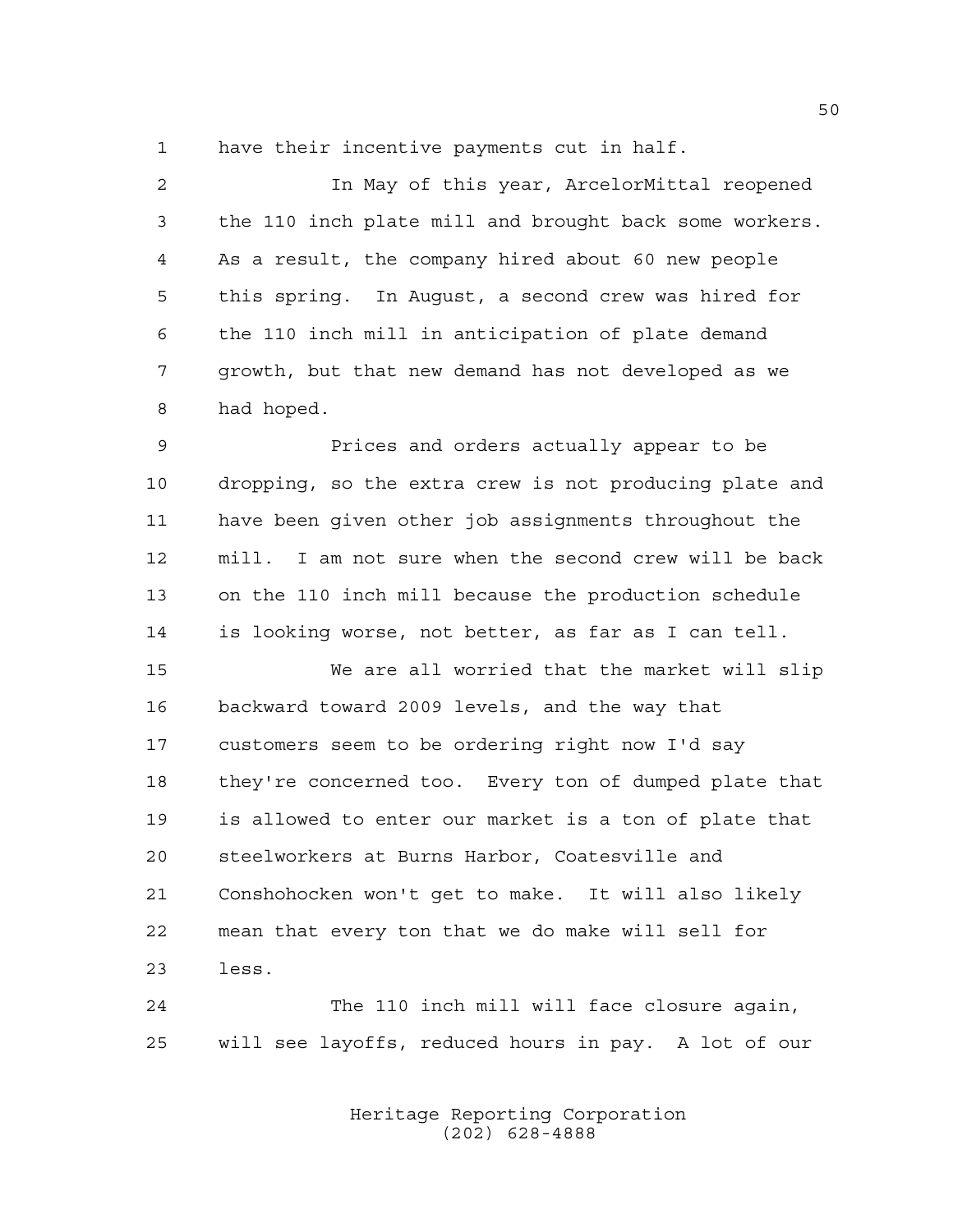people are new hires who don't have the three years of service for a 40-hour week guarantee under our contract. They will be the first to suffer. Steelworkers laid off with less than two years' service won't be eligible for supplemental benefits. I really don't know where these people will be able to find comparable jobs in this economy.

 Steelworkers at our plate mills are proud men and women who work hard to produce steel plates. They have sacrificed tremendously over the last decade to help build a competitive plate industry. I urge you not to allow unfairly traded imports to re-enter this market and tear down what we have built.

 MS. BEAVERS: Good morning. My name is Denise Beavers, and I work at Nucor Steel in Tuscaloosa, Alabama. Thank you for having me here today. I would like to take a few minutes to explain what will happen to me, my family and my co-workers at Nucor if there is an increase in imports.

 I've been employed by Nucor since 2005, and it's the best job I've ever had. I've worked in real estate, in accounting, in a woodworking shop, but at Nucor I've made more than twice the money I've ever had in any other job. My current position is a CTL Tech, which means I'm the last pair of eyes that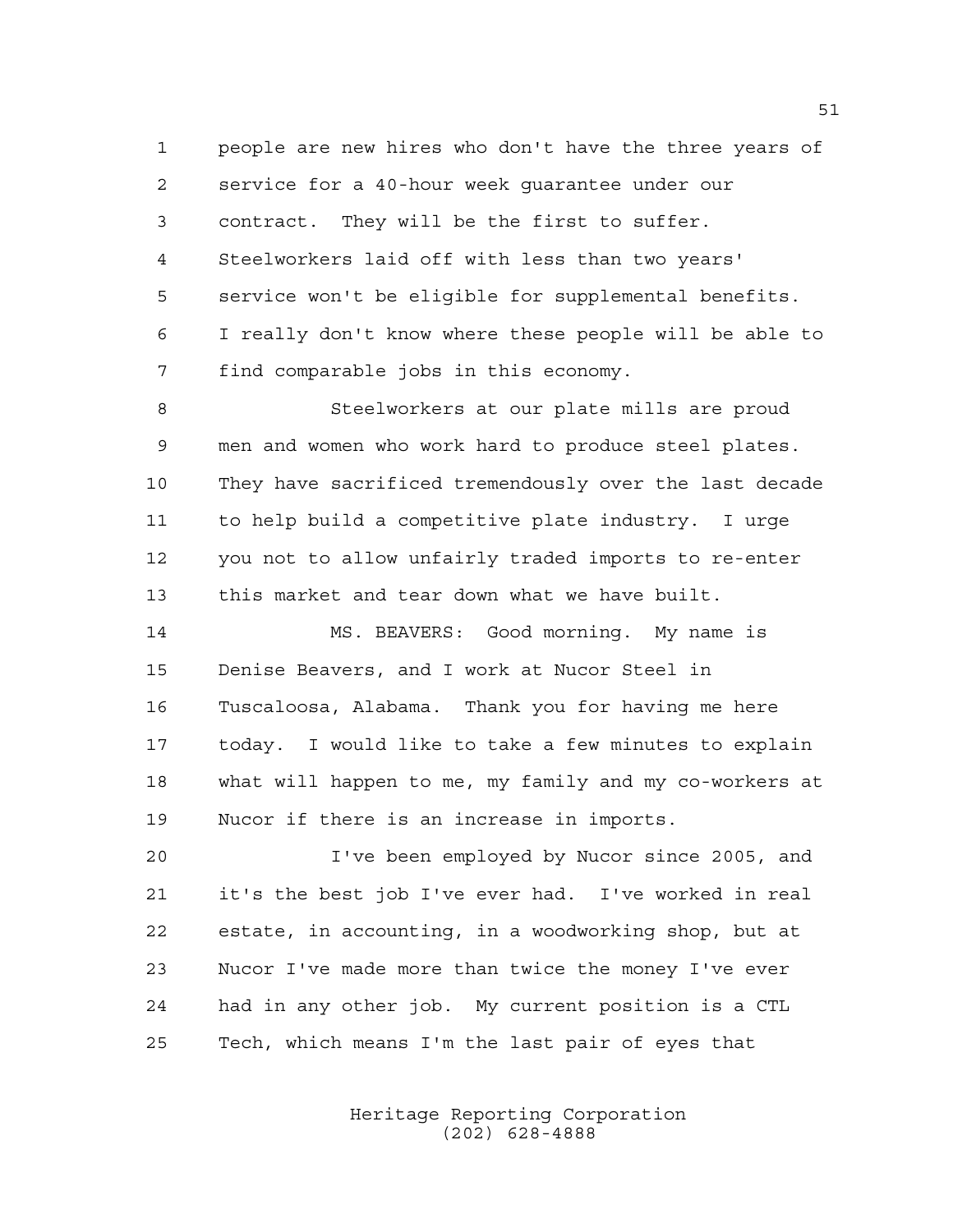reviews the plate before it goes out for shipment. I've worked my way up the ladder. I started in the scale house weighing in trucks. I've driven forklifts, and I've ran the cranes.

 I think you know that we at Nucor are paid in large part based on our production, so when the economy is doing good we're making a lot of steel and everyone profits. As a matter of fact, in a really good year the bonus can be as high as 180 to 240 percent. My job at Nucor has allowed me to buy a new car, remodel my home and even take nicer vacations. In fact, in 2008, before the market went bad, I took my daughters to Disney World for two weeks.

 These are good jobs, and it's not uncommon for 4,000 people to apply for 40 openings at the mill. I consider lucky to have a job, especially in this economy. But in bad times, everybody shares the pain. In 2008, in 2009 when the economy took a downturn, then everybody at the Tuscaloosa mill felt it. Personally, my paycheck was cut roughly in half.

 I'm the mother of two girls. My daughter, Sally, was in preschool at the time, and it wasn't cheap. So when my pay got cut, in order to make ends meet I had to work more, which meant less time with my children. It was hard to explain to my eight-year-old

> Heritage Reporting Corporation (202) 628-4888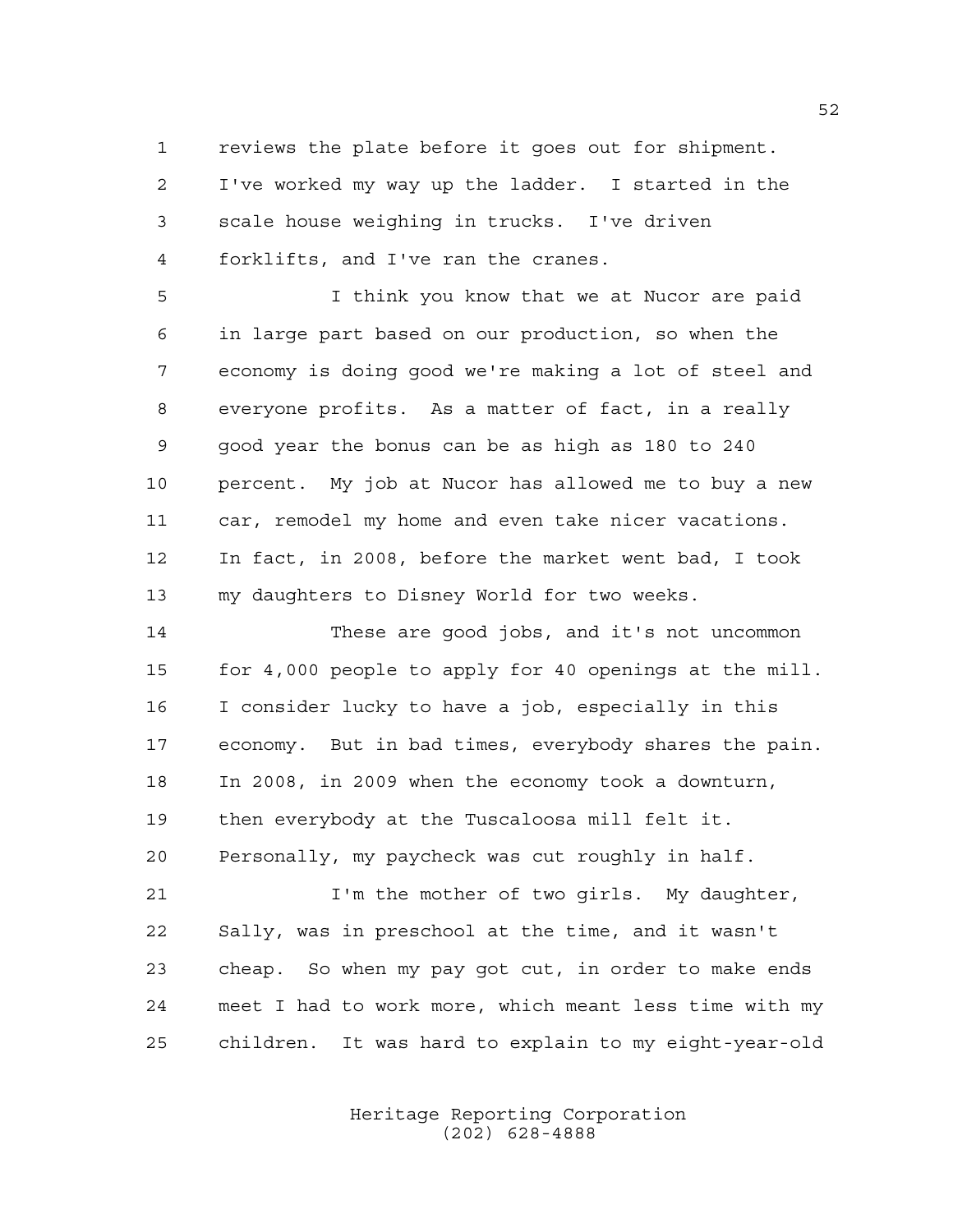daughter, Julie, why I had to work and couldn't be at her school plays.

 And then when your pay is cut in half it affects everything. I had to take two loans against my 401(k), which I'm still paying back. It even affects the little things, like cutting out going to eat at restaurants just so there'll be money left over to pay the power bills. Several of my friends lost their vehicles, their homes, and some even went bankrupt.

11 But when the economy got better, as a matter of fact things began to look really good in the improvements in the beginning of this year, but I can tell you right now production is slowing down at the mill. This has gotten me concerned. I've put on hold any improvements to my home.

 If the market slows down again and low-priced imports are allowed back into the United States then there's no way it will be good for me, my family or my friends at the mill. If production drops again like it did before then I'm going to have to sell either my home or the car because I won't be able to keep both, and we'll have to make some tough decisions around the house too.

My daughters are six and eight years old,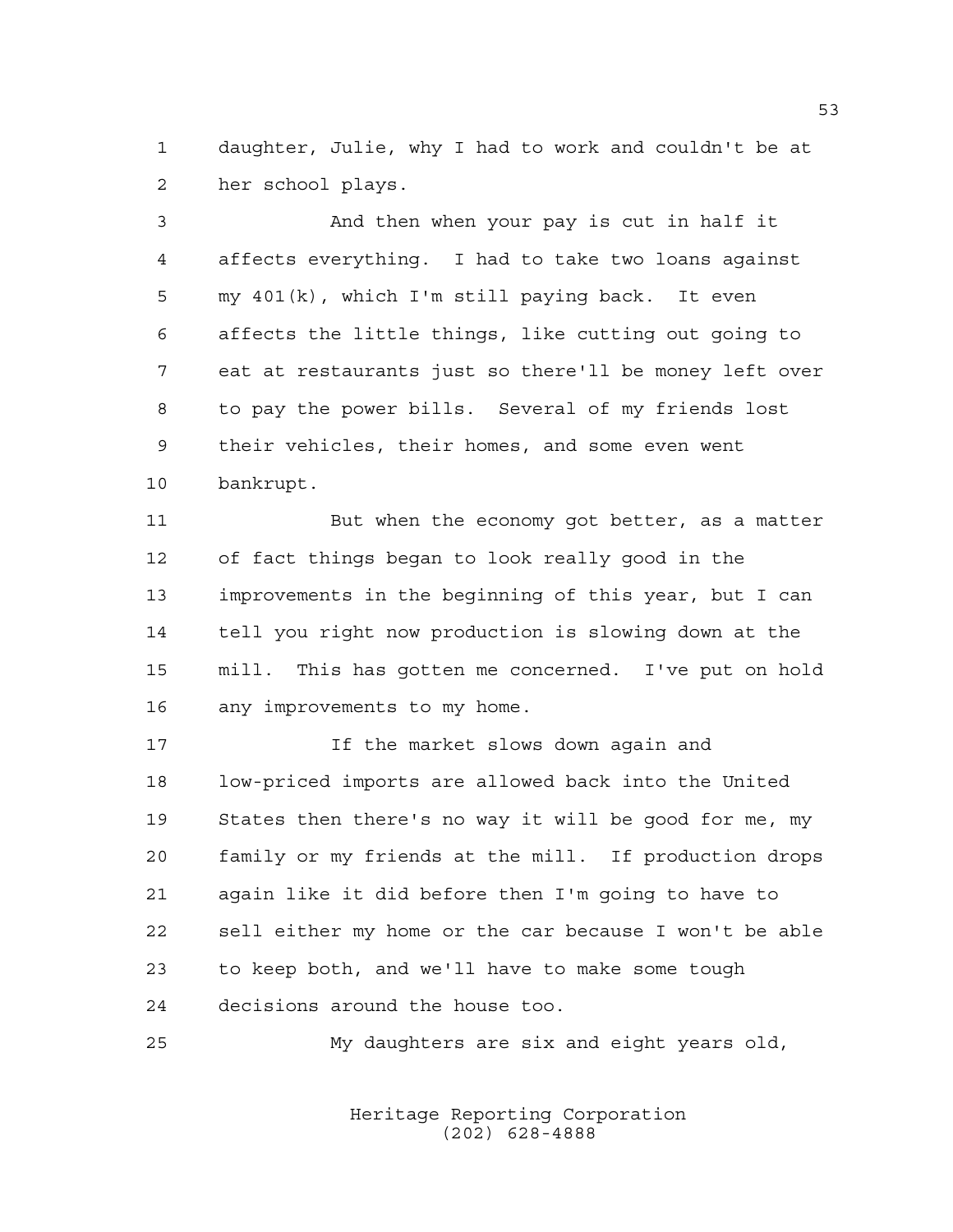but a lot of the little extras around the house -- like cable and internet -- they might need to go. I might need to change where I buy my children's clothing and, just like before, we might be keeping the thermostat set at 50 degrees in the winter when my girls aren't home.

 I hope and pray it doesn't come to this. I've got a job, and it's a good job and I'm thankful for that, but if imports come on and the production of the mill drops then my family is going to be injured as a result.

 So on behalf of myself, my girls and the workers of Nucor, I hope that you keep the antidumping orders in place for all five of these countries. Thank you for your time.

 MR. SCHAGRIN: And thank you, Ms. Beavers. Vice Chairman Williamson, that concludes our presentation, but before we get into the Q&A session with the members of the Commission I would just like to make some remarks on the record about Commissioner Lane's service to the Commission over the past decade.

 I'm aware the fine, young attorney from the Senate Finance Trade staff, David Johanson, has now been reported out of the Finance Committee, and since I will not have another hearing before the Commission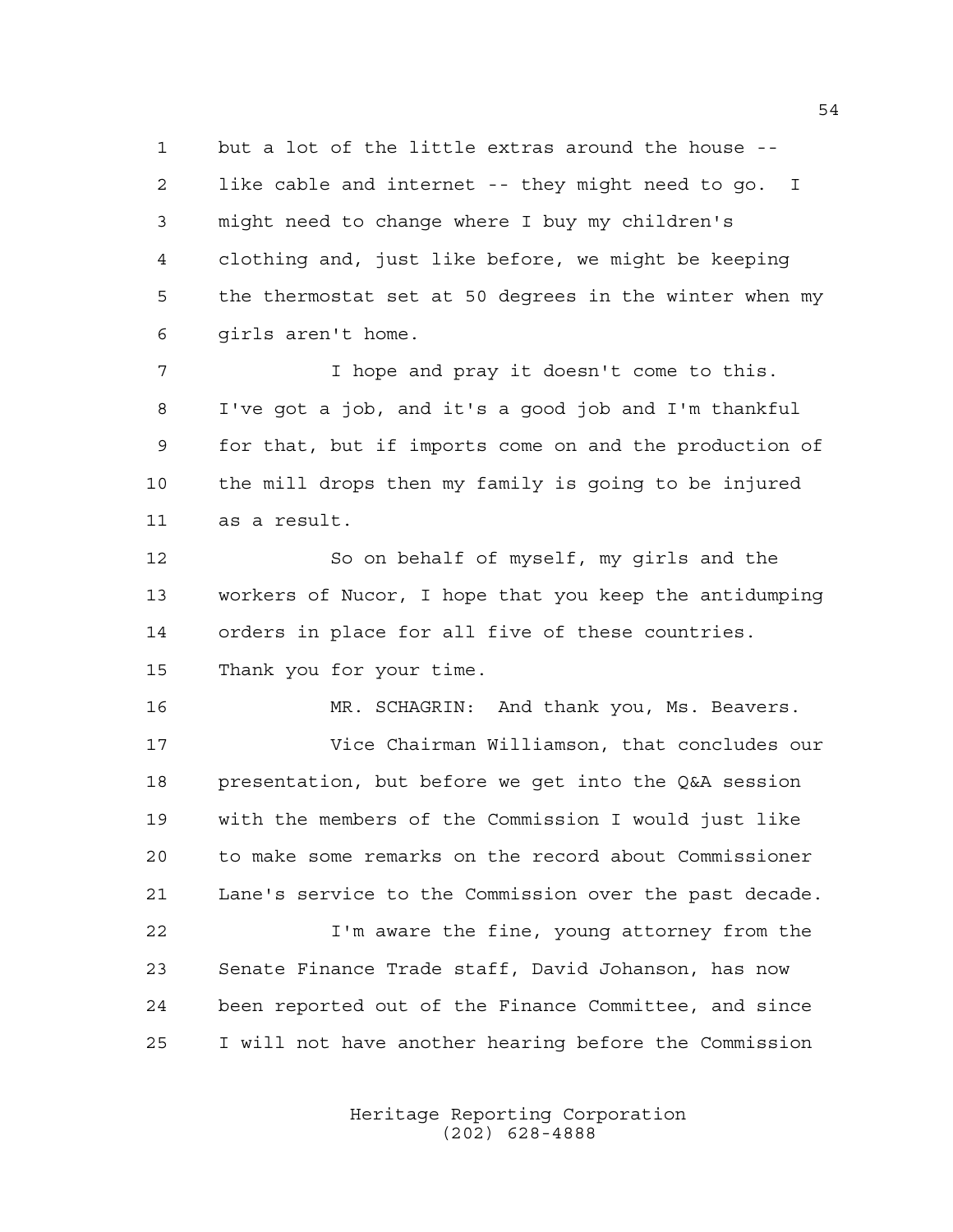until February or March of next year there's a reasonable chance that this may be my last hearing before the Commission or before you, Commissioner Lane. Of course, for the other members of the Commission it means you can enjoy your holiday period without having to worry about seeing me.

 We appreciate the dedication, preparation and business insight that you have brought to the Commission. You have certainly kept me on my toes during your period here, and whether you pursue other career opportunities or retire to Myrtle Beach -- of course, if you retire to Myrtle Beach I'll be quite 13 jealous -- we wish you all the best in whatever you choose to do after you leave the Commission. We thank you for the decade that we have had the pleasure of appearing with you during your service here. Thank you.

 And with that we'll save the rest of our time for rebuttal and be happy to answer the Commission's questions.

 COMMISSIONER LANE: Thank you, Mr. Schagrin. I appreciate those remarks, and I have enjoyed myself here. I'm trying to follow Chairman Okun and be here at least for two more years.

MR. SCHAGRIN: It works for us.

Heritage Reporting Corporation (202) 628-4888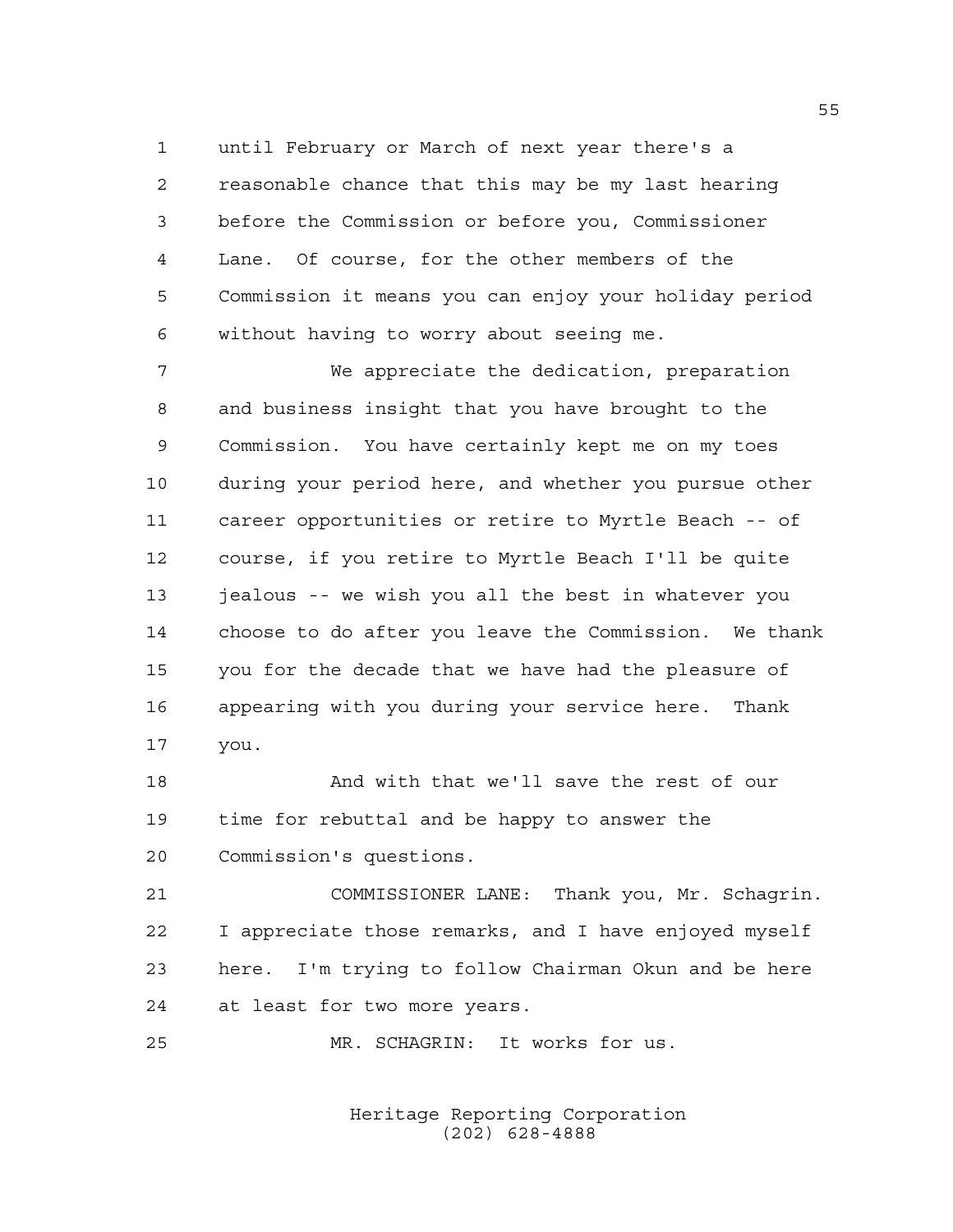VICE CHAIRMAN WILLIAMSON: Okay. Thank you, Mr. Schagrin.

 Again, I want to express my appreciation to all the witnesses. On behalf of the Commission I want to express my appreciation to all the witnesses who come from all around the country to testify today and also say welcome to those who come to observe the proceeding.

 We'll begin the questioning this morning with Commissioner Aranoff.

 COMMISSIONER ARANOFF: Thank you, Mr. Chairman. I want to thank all of the witnesses for being here this morning. We really appreciate it. And also all of the steelworkers in the room. I hope you'll come away from today appreciating the seriousness with which this agency takes our responsibilities under the trade remedy laws.

 Let me start by asking a question about the difficulty of predicting future demand in this industry. It seems like a very precarious occupation. You'll recall that in 2005 the Commission majority accepted the argument that recent slackening of demand was a sign that robust profitability in 2004 and the first part of 2005 was not likely to persist, a prediction that was rather spectacularly wrong.

> Heritage Reporting Corporation (202) 628-4888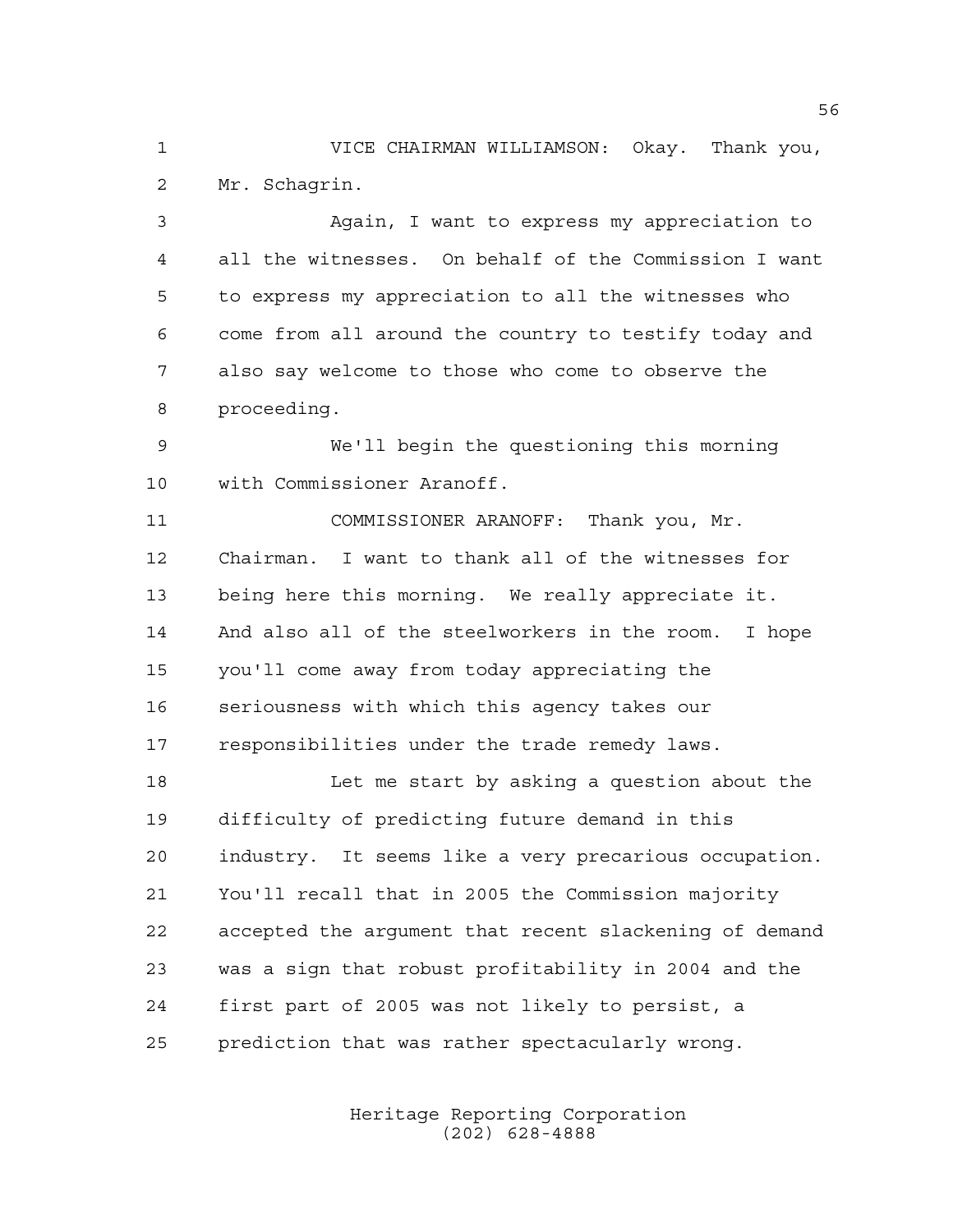And then in the current review we see a similar argument that's based on several months of data largely after the end of our period of data collection that things are turning downhill. How much weight should we be giving this data, given the demonstrated difficulty of being right about what's going to happen in the reasonably foreseeable future? 8 And alternately, is there a way that we can make a principal determination in these reviews without making any assumptions about what demand is going to be like in the reasonably foreseeable future? MR. BLUME: Commissioner Aranoff, I'd like to respond that as being responsible for the commercial activities of Nucor's Steelmaking Group I'm often asked about forward demand. What's the market look like? I'm asked that almost on a daily basis. I'm asked either by our management, by our employees and by customers.

 And I can tell you, quite frankly, it is very difficult to look out and project where demand is going. There's obviously things that we look at, markets, those kind of activities, but it is a very precarious occupation and very difficult to look forward.

What I can say, though, is that we can

Heritage Reporting Corporation (202) 628-4888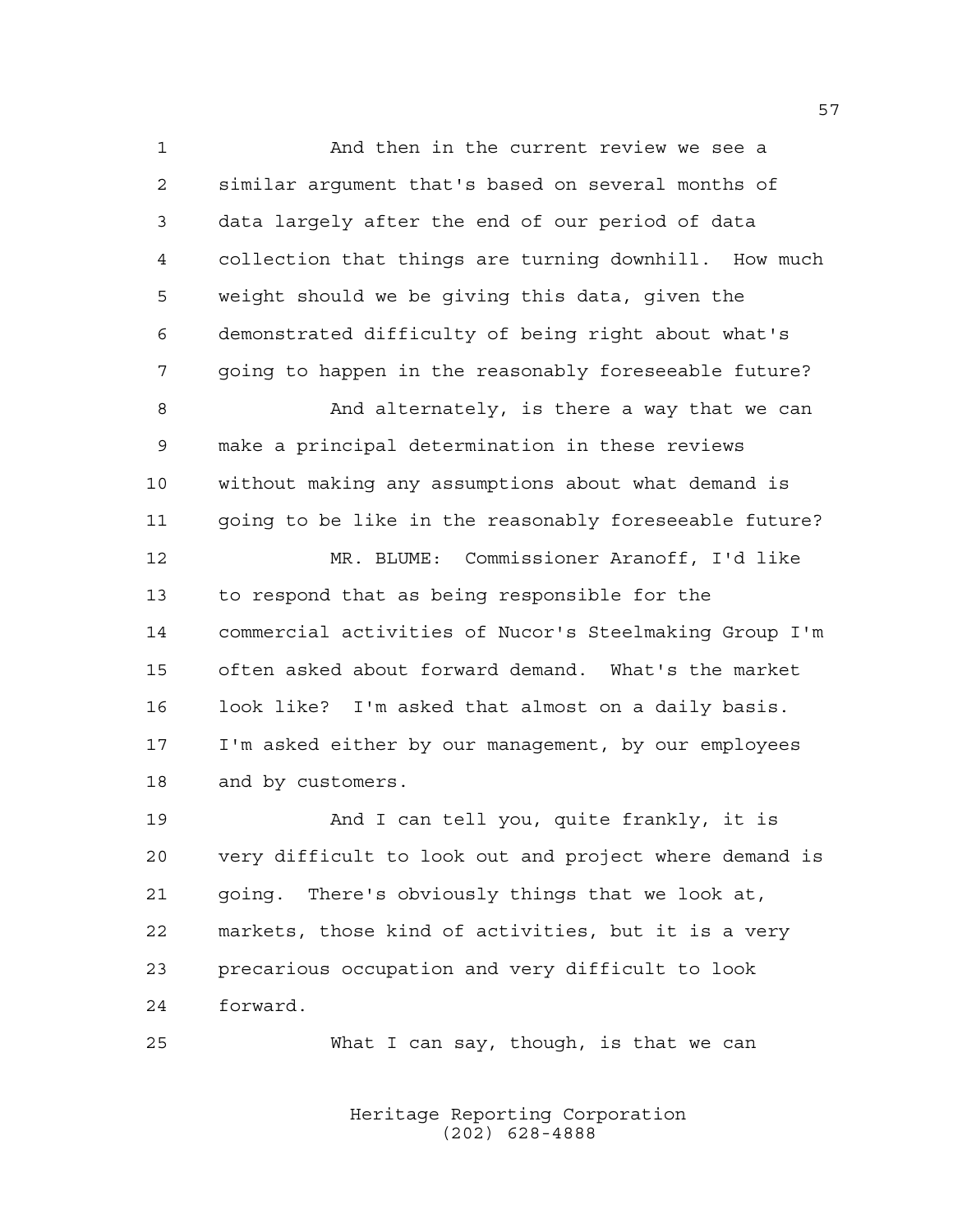measure import offers that come into the marketplace that begin to have an impact and erode pricing. We also see that in our order books. You've heard testimony from Ms. Beavers about what's happening with respect to the order books.

 So we can definitely see that in the market itself demand is eroding and eroding quite rapidly. Unfortunately the visibility is very difficult.

 MR. BRECKHEIMER: Commissioner, if I may? This is Mark Breckheimer. If we take a step back and look at capacity utilizations in the carbon cut-to-length plate business in the United States, I think it will pretty well tell the story.

 With the financial crisis that developed in 2008, capacity utilization was well in the 90s prior to the demand destruction that occurred and had dropped suddenly down to the low 40s, a significant change that resulted in the economic dislocation that's been described by our colleagues, the United Steelworkers and Ms. Beavers.

 Subsequent to that, underlying fundamental demand has been growing at trend growth rates. Trend growth rates are in the 2 to 3 percent per year, roughly paralleling GDP, as we climb out from the impact on the recession. As we all know, the first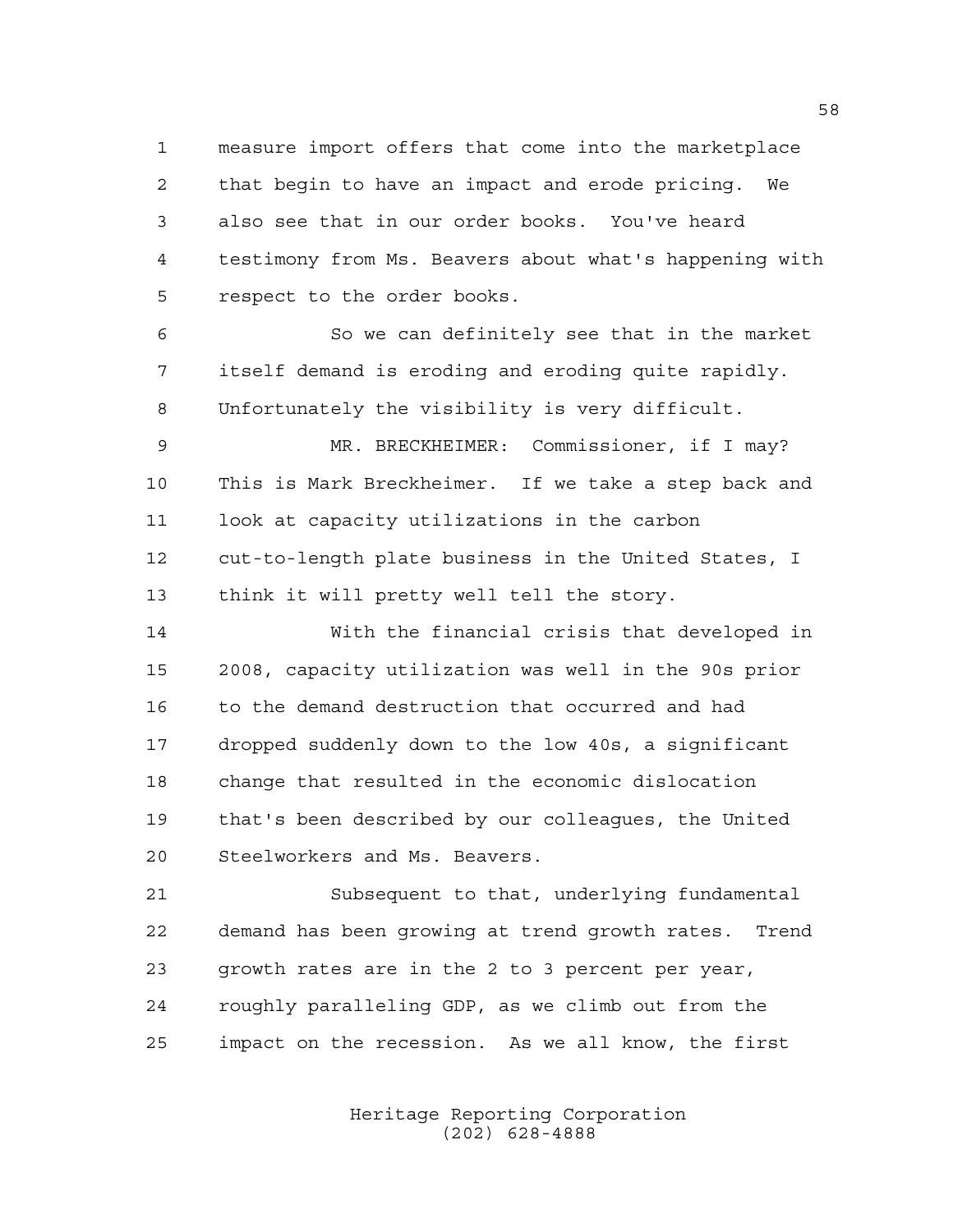half of 2011 indicated that there was a fairly robust plate market here in the United States.

 I'd like to point out that there was a total absence of imports in the first half and that the plate mills were operating at 74 percent of capacity utilization during that period. There was still 26 percent of available capacity utilization that could be applied to market demand had market demand existed at that point in time.

 Subsequent to that, the weakening that we've seen in the third quarter, and it's being borne out into the fourth quarter, plate capacity utilization is now about 60 to 65 percent. So within just a nine month period we've seen a 30 or 40 percent change downward in plate capacity utilization.

 It's a very highly, hyper-cyclical business and predictability is very difficult, but I can assure you underlying demand is only going to grow at the 2 to 4 percent rate once we return to where we might have been earlier, so it's going to be a good while.

 Our estimates are -- and these are estimates -- steel consumption in the United States will return to 2006 levels by 2016. That's quite a distance, and that does not consider the notion that there may be an economic retreat, which is almost likely during that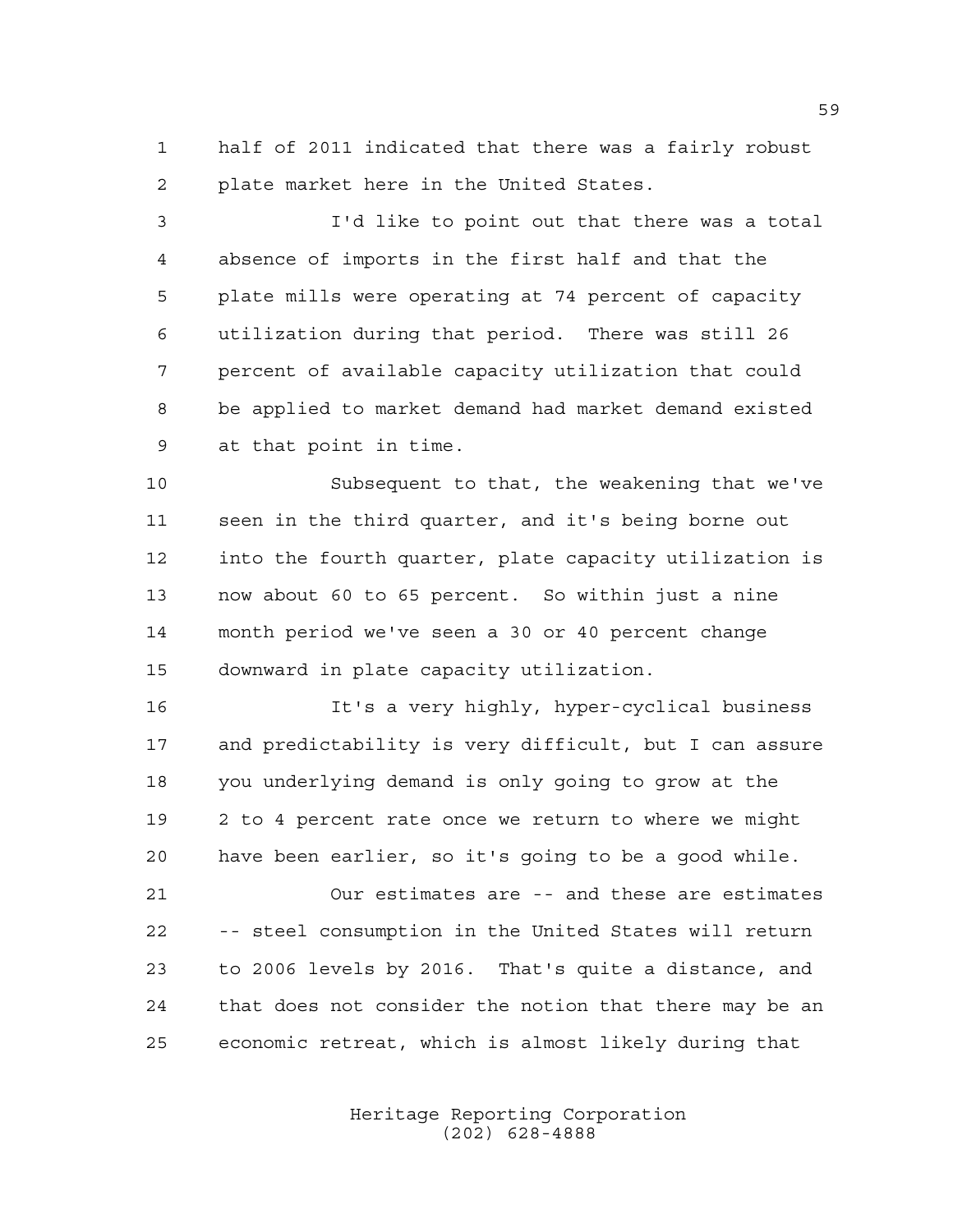length of time. Thank you.

| 2  | MR. MOSKALUK: Commissioner Aranoff, Jeffrey            |
|----|--------------------------------------------------------|
| 3  | Moskaluk. I've come to the conclusion that I've        |
| 4  | become extremely good at forecasting or terribly bad   |
| 5  | at it, because I'm asked to do it so often now.        |
| 6  | The predictability and clarity and                     |
| 7  | transparency in the market has certainly diminished,   |
| 8  | and therefore our ability to look forward and give     |
| 9  | firm statements on the predictability of the future    |
| 10 | much further out than a quarter at a time or a few     |
| 11 | months at a time has become very difficult.            |
| 12 | One of the things that we do know and our              |
| 13 | experience has been is that the plate market is driven |
| 14 | mostly by capital investment. It is not a consumer     |
| 15 | product. It is driven by large investment because of   |
| 16 | the types of products it goes into.                    |
| 17 | One of the things we do know is that the               |
| 18 | expectation going into 2012 is that we are facing      |
| 19 | difficult economic times in many of the world markets, |
| 20 | particularly here in the States, but in particular in  |
| 21 | the Euro zone and even as we see in Asia with some     |
| 22 | concerns that China will be trying to slow their       |
| 23 | economy on purpose.                                    |
| 24 | And so the result of that means that large             |
| 25 | companies that make capital investments that require   |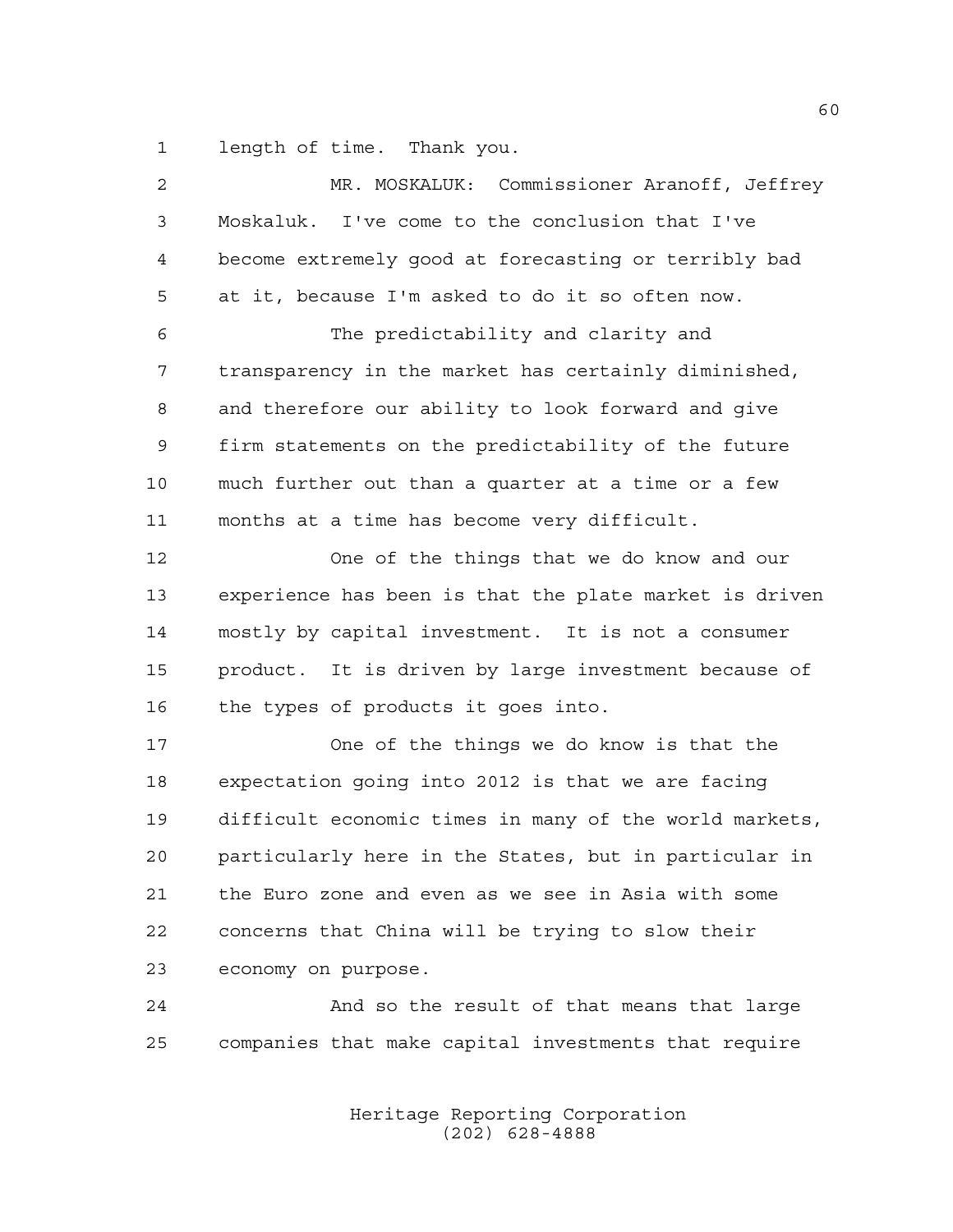plate as the product for those capital investments are being much more prudent in their investment and are certainly taking an opportunity to defer, stretch out or even wait on large capital investment until they have more clarity in the economic market.

 COMMISSIONER ARANOFF: Okay. Well, I appreciate all of that insight from the business people here, and I certainly mean no criticism when I say that this is obviously a very difficult thing to predict.

 And that's why I'm hoping, and you can do it now or in the posthearing brief, you can give me some guidance on how the Commission can reach a decision in these reviews if we decide that it's just too hard to predict more than a few months out what the demand situation is going to be like and come up with some principles that can guide our decision regardless of how we think the demand outlook further out than that looks. So I appreciate that.

 Let me turn to another question, and this question is specifically for Mr. Thies. We're in the unusual situation in this case -- we haven't seen this in a few years -- where we have two related producers appearing on opposite sides of the matter here today. And so I just wanted to ask if there's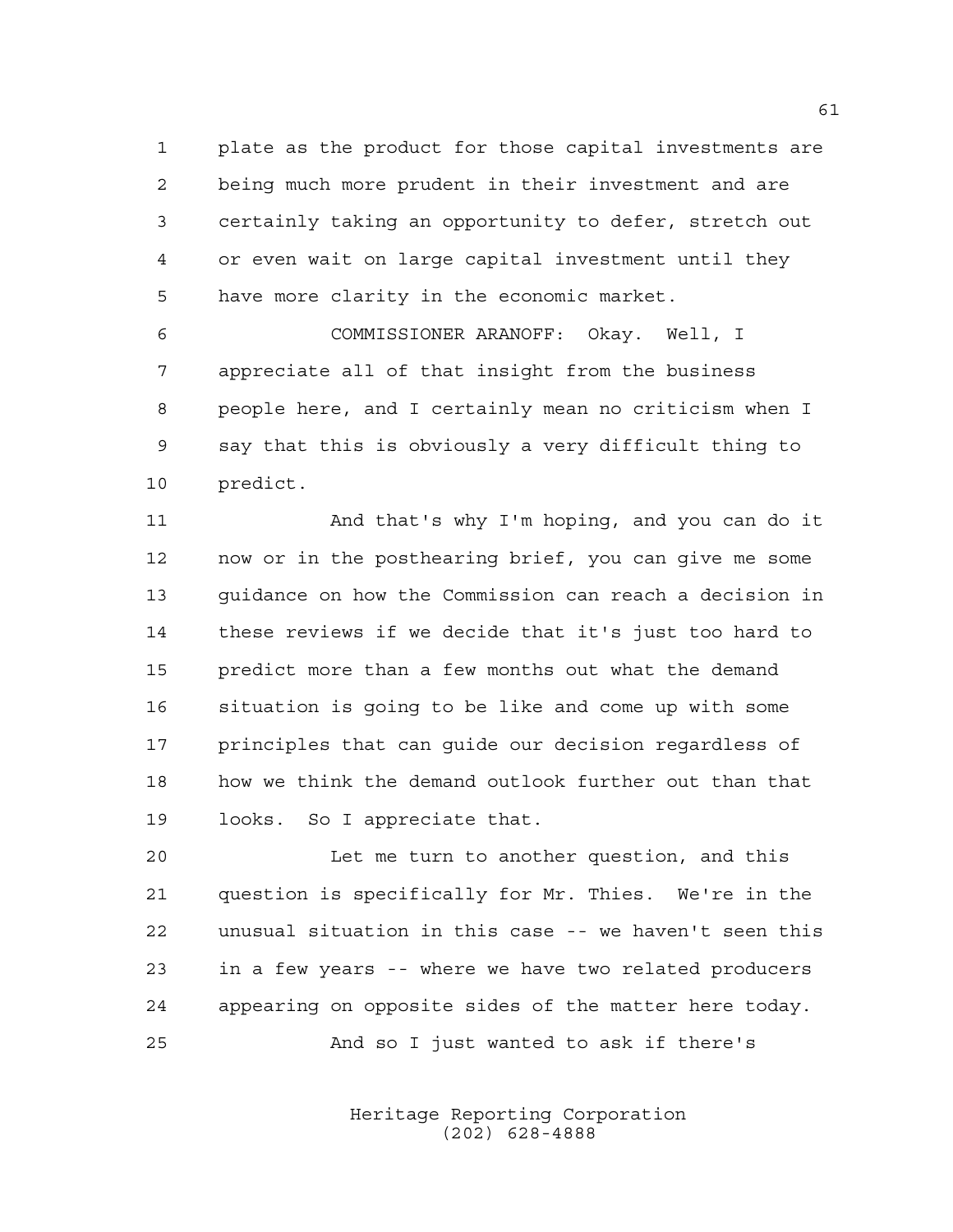anything you can tell us about why that's the case and whether Evraz as a global company has any kind of a unified strategy on how it handles matters like this or handles trade involving its units in multiple countries.

 MR. THIES: Yes, Commissioner Aranoff, I can tell you, but unfortunately we regard that answer as confidential and business proprietary, so we'd like to answer your question specifically in a posthearing statement.

 COMMISSIONER ARANOFF: Okay. I appreciate that. One other company that was in this situation a number of years ago told us, I remember, that it was every plant for itself, but I'll look forward to hearing your answer posthearing. Thank you.

 One of the things that comes through in all of the testimony this morning and in all of the briefs that the domestic industry provided is that the U.S. market is a relatively high priced market. That's something that the Commission has recognized in the past with respect to this industry.

 What can you tell me about why that's the case? Does it have to do with the number of domestic producers in the market being relatively small? Does it have to do with the number of orders that have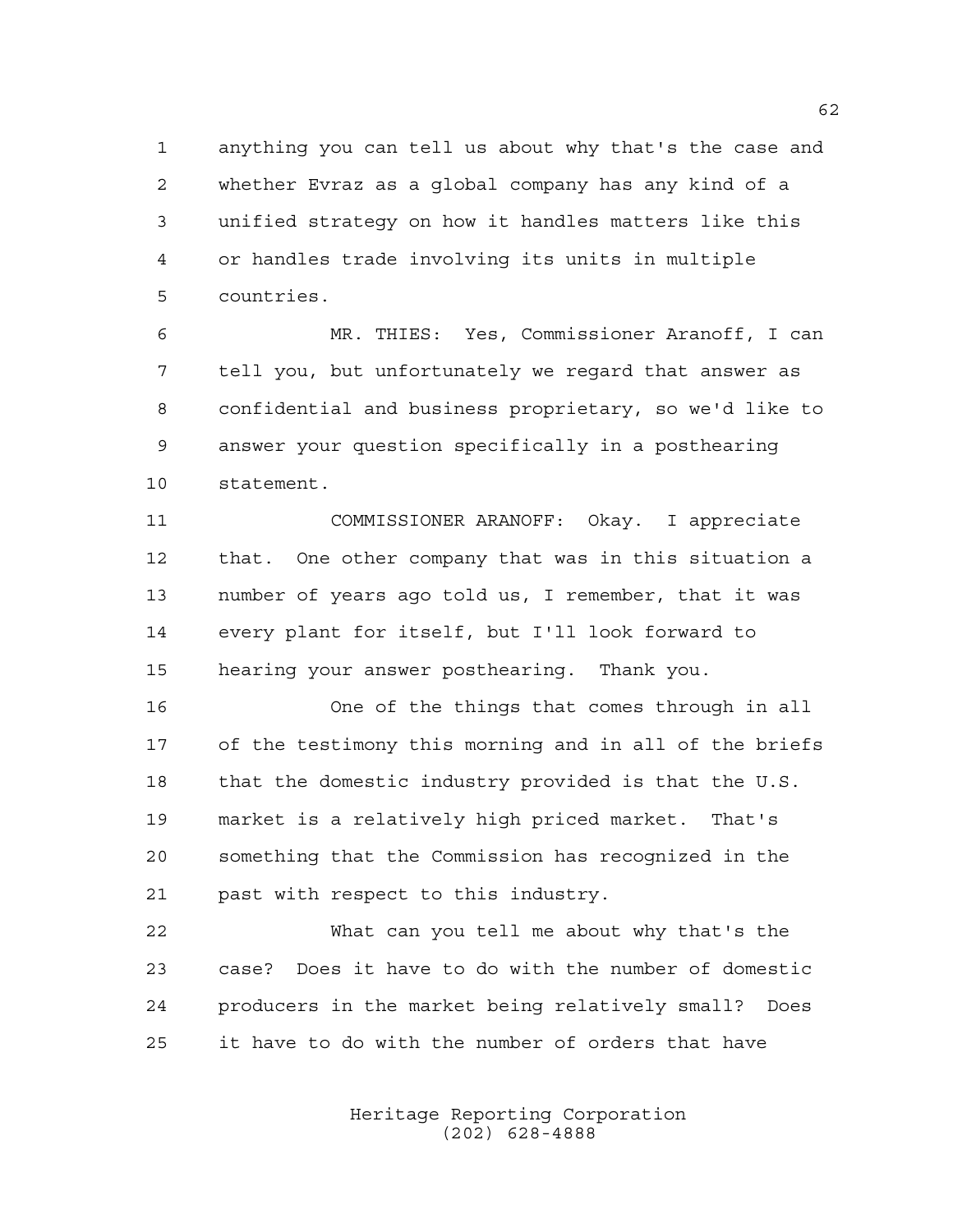historically been in effect with respect to imports, or are there other factors that account for the fact that the U.S. has been a high priced market?

 MR. MOSKALUK: To some degree the U.S. market maintains a price because in relative terms the industry is not subsidized or supported and so we go for a fair market value for a product produced based on cost and an accepted return on capital where possible where the market will support that, so the pricing is more driven by an economic rationale than the rationale of trying to generate jobs or something in a subsidized market.

 MR. BLUME: Commissioner Aranoff, the other point that I would emphasize is that it really speaks to the importance of these orders and keeping these orders on because I think it allows us to combat unfairly traded and dumped imports.

 So again, it's why we're here today. It's why we urge the continuation of these orders.

 COMMISSIONER ARANOFF: Okay. Thank you for those answers. Perfect timing. My light just turned red. Thank you, Mr. Chairman.

 VICE CHAIRMAN WILLIAMSON: Thank you. Commissioner Pinkert?

COMMISSIONER PINKERT: Thank you, Mr. Vice

Heritage Reporting Corporation (202) 628-4888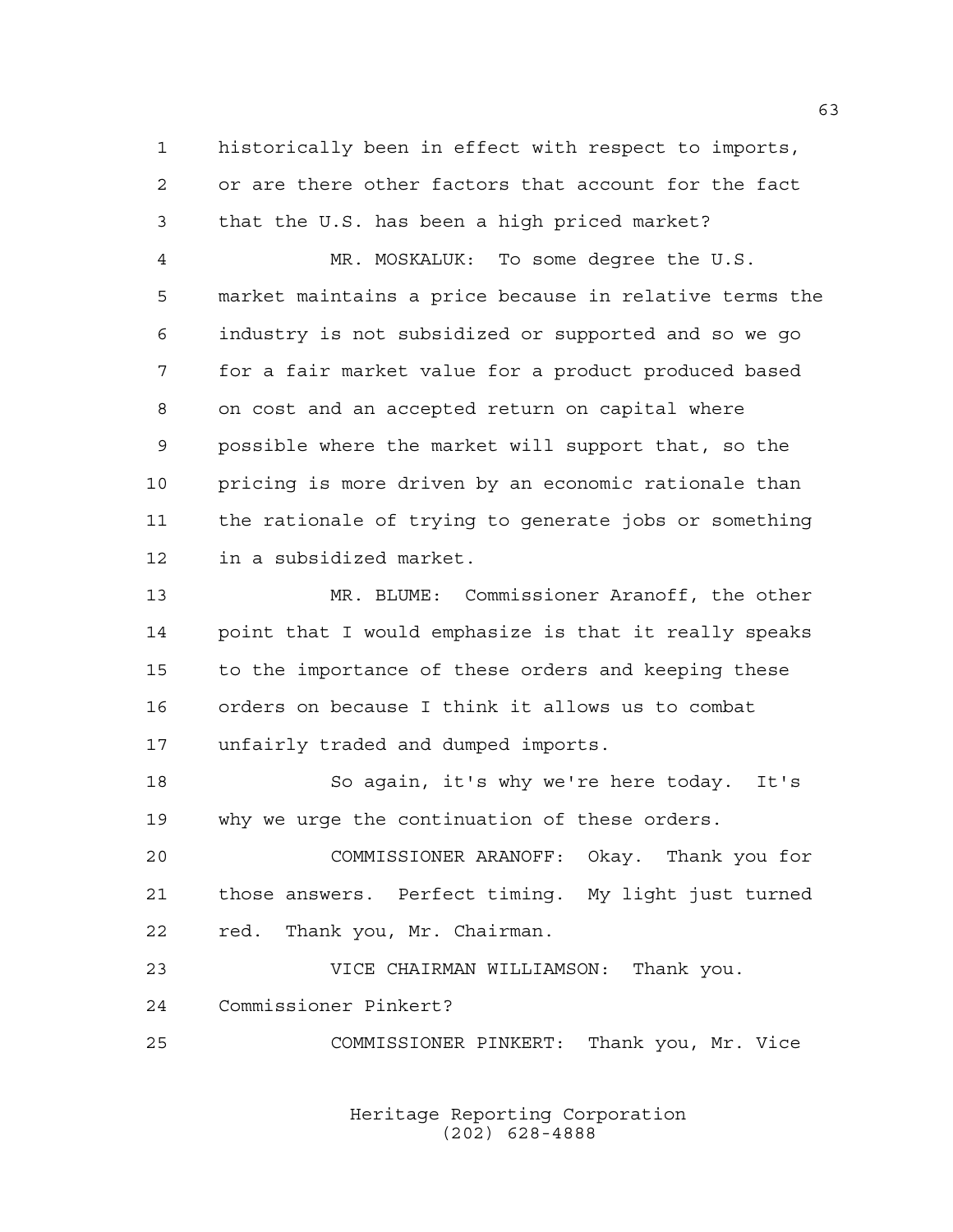Chairman, and I thank all of you for being here today to help us to understand what is occurring in the industry and what is likely to occur in the future.

 I want to begin with the capital expenditures for the industry in 2010. Why were the expenditures higher in that year than in prior years? MR. BLUME: Commissioner Pinkert, one of the things that I would point out is that many of these capital projects are certainly on the drawing board for an extended period of time as you evaluate market conditions, as you look to whether that's a good investment and that it's an investment that will earn appropriate and sustainable results. So in many cases a lot of that money spent, many of those decisions had been made in prior years. I think that's one of the key points.

17 17 I can also tell you that from Nucor's perspective we have talked about additional potential plate capacity, et cetera, but in an uncertain environment that we face today both from an economic perspective and then also from a concern about whether or not we're going to have to combat unfairly traded imports, it really puts some of those investments going forward at risk and makes them certainly much more uncertain.

> Heritage Reporting Corporation (202) 628-4888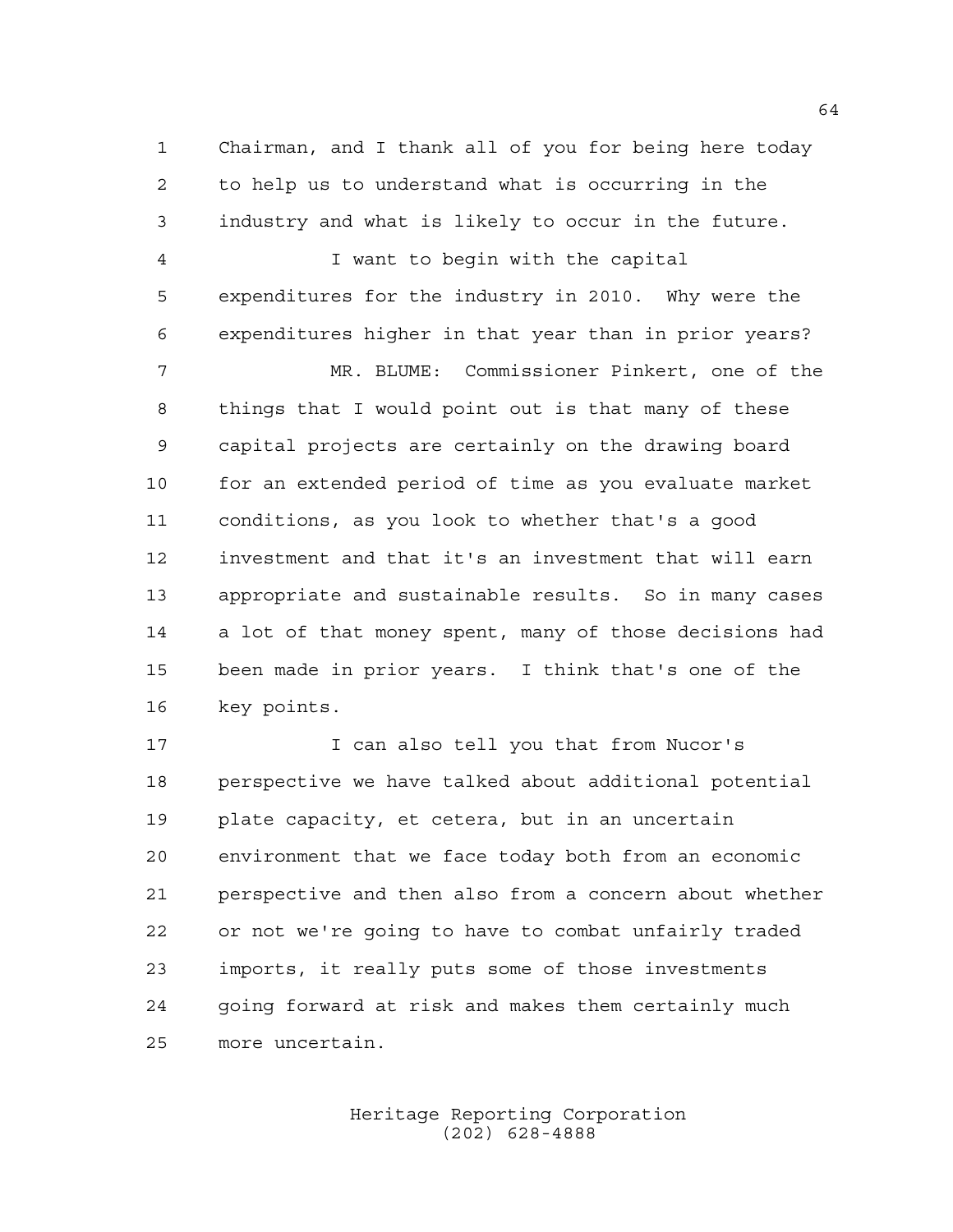So while in fact Cap X was higher in 2010, the reality is looking forward. This uncertainty and the importance of these orders, it's vital to keep that investment that my colleagues talked about before. That is so vital for this industry to keep reinvesting in the business and in our facilities.

 COMMISSIONER PINKERT: Thank you. Professor Morici?

 MR. MORICI: This ties in. I want to address this question and the previous one about forecasting. The industry, when you invest in the industry, there are two sets of issues. One is the industry itself, and the other are the systemic conditions.

 Going forward, we know the systemic conditions are a very high likelihood of very slow growth, so existing capacity in the capital goods industries that buy from the steel plate industry will suffice, indicating that demand in this industry is not likely to be particularly strong.

 In 2010, we all thought we were in the middle of a recovery. The economy was growing at 3 percent a year. Now in the last six months it has grown at 1. If there is anything as certain as the sun is rising, it seems as though next week's

> Heritage Reporting Corporation (202) 628-4888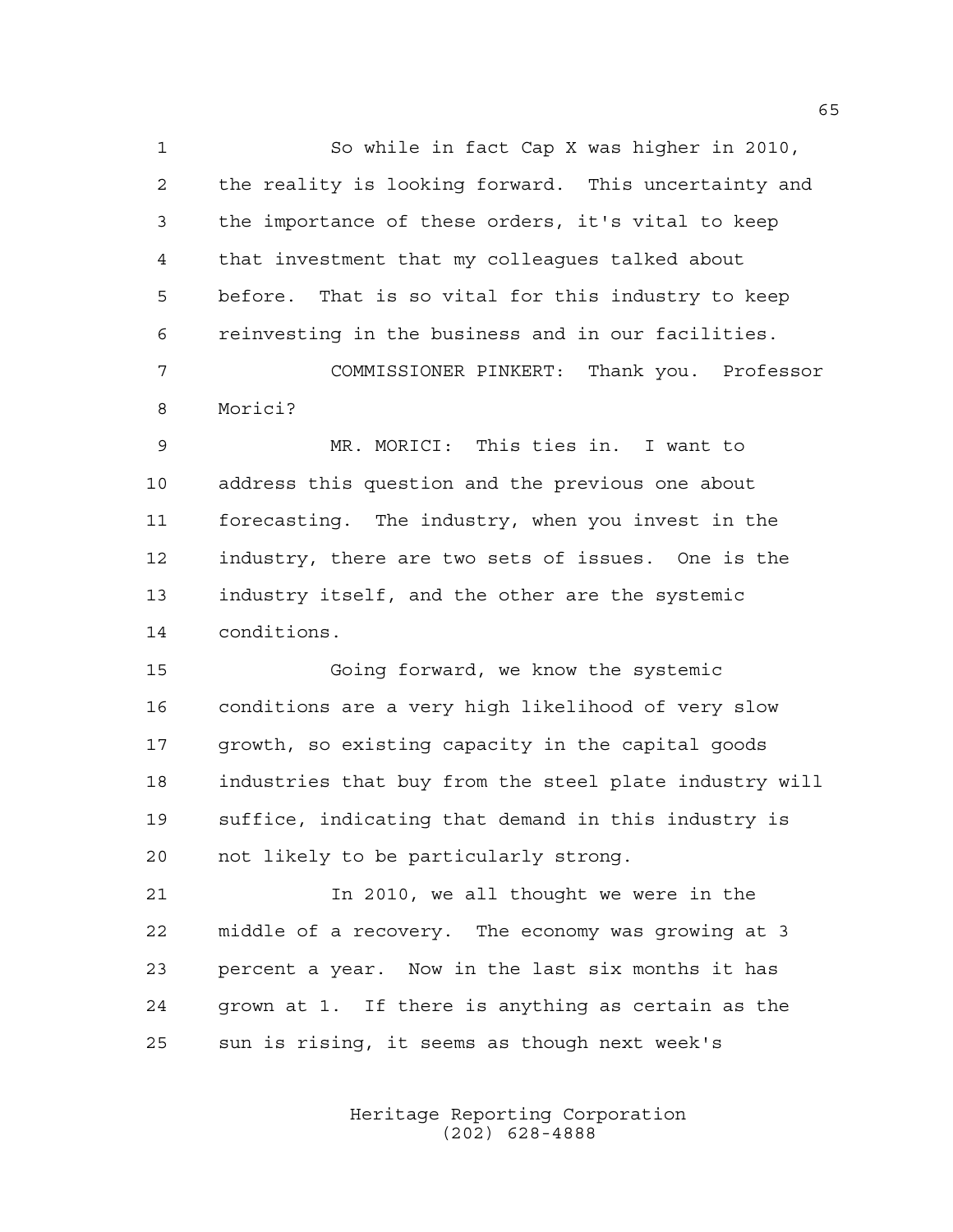forecasts from economists are lower than last week's.

 And so I think that explains why from say 10,000 feet the industry invested in 2010 and is not investing in 2011 and why the industry has good reason to be pessimistic about demand for what it sells going forward.

 You know, I think this is confirmed by just about anybody who is forecasting the economy going forward, even the most optimistic forecasts. All the risks are to the downside.

 MR. MOSKALUK: If I can comment, because at SSAB we do have some capital investment going on in our business.

 Postacquisition by SSAB of the IPSCO facilities in 2007, there were strategic decisions made that we would grow our business in a certain direction and not require capital investment. Those decisions were made in 2007, and to a large degree those projects were put in place and started at some point in 2008.

 Obviously as we all know, in late 2008 and 2009 capital projects throughout many industries were either put on hold, canceled entirely or deferred until future periods when we were more certain of the economic viability of the project and the business, so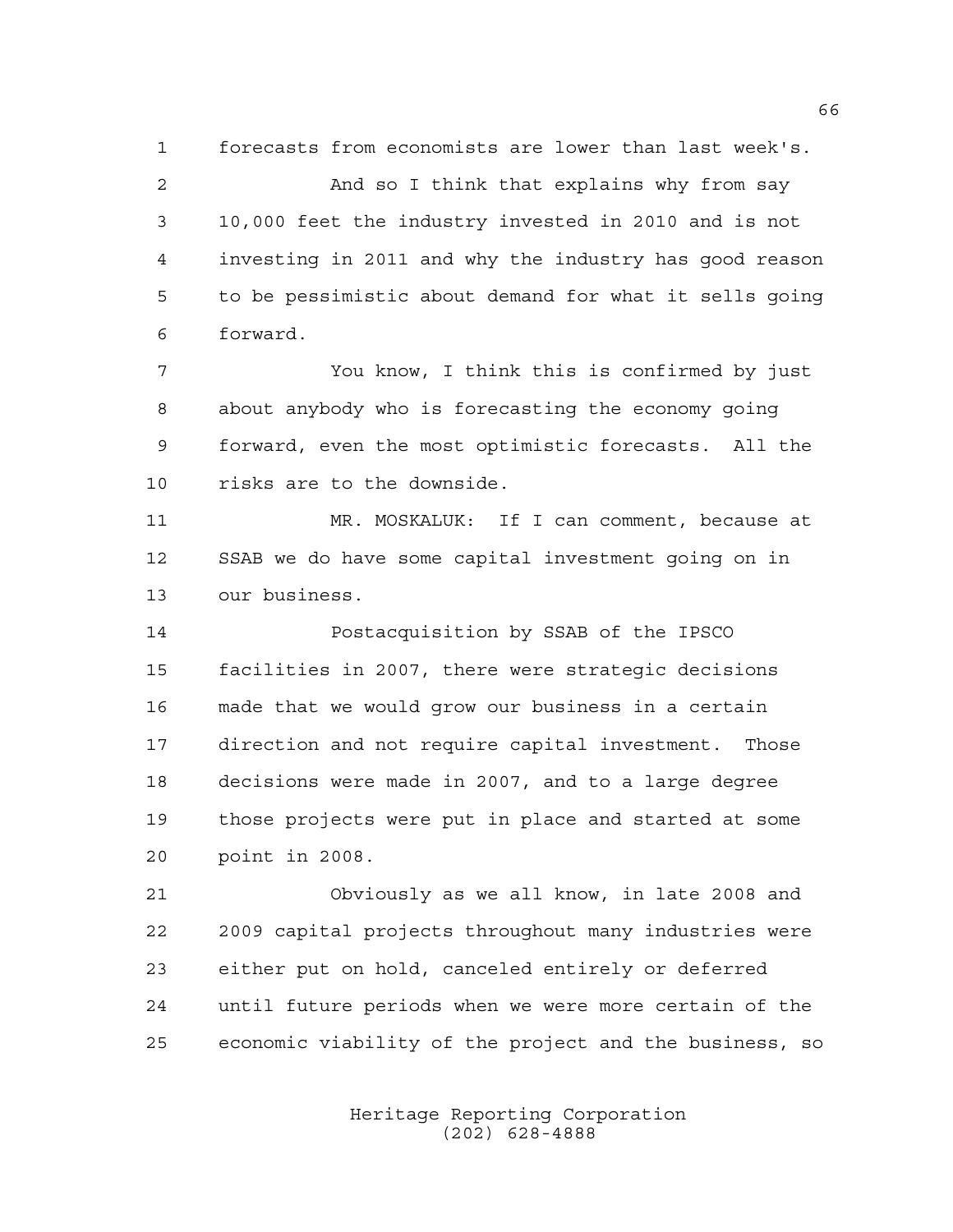to a large degree that would explain why more of our spending occurred in 2010 than it had perhaps in '07, '08 or '09.

 It was the timing of the planning and also the economic period that we were in that caused us to defer some of our capital spending to other years.

 COMMISSIONER PINKERT: Does ArcelorMittal have a response on that?

 MR. BIEGALSKI: Yes. Commissioner, I was going to say the same thing. Because of the fragile state of the economy in that 2008-2009 time period, we deferred some of our capital expenditures into 2010.

 And in fact some of the capital that we were going to spend in the fourth quarter of this year has now been deferred as well into 2010 as we see a similar situation evolving right now.

 COMMISSIONER PINKERT: Thank you. My next question is specific to Japan and to the argument that the Japanese Respondents are making that in fact in other sunset review proceedings where this Commission revoked orders against other flat-rolled products from Japan that we did not see an increase, a significant increase in shipments from Japan following the revocations.

How does this panel reply to that? Is it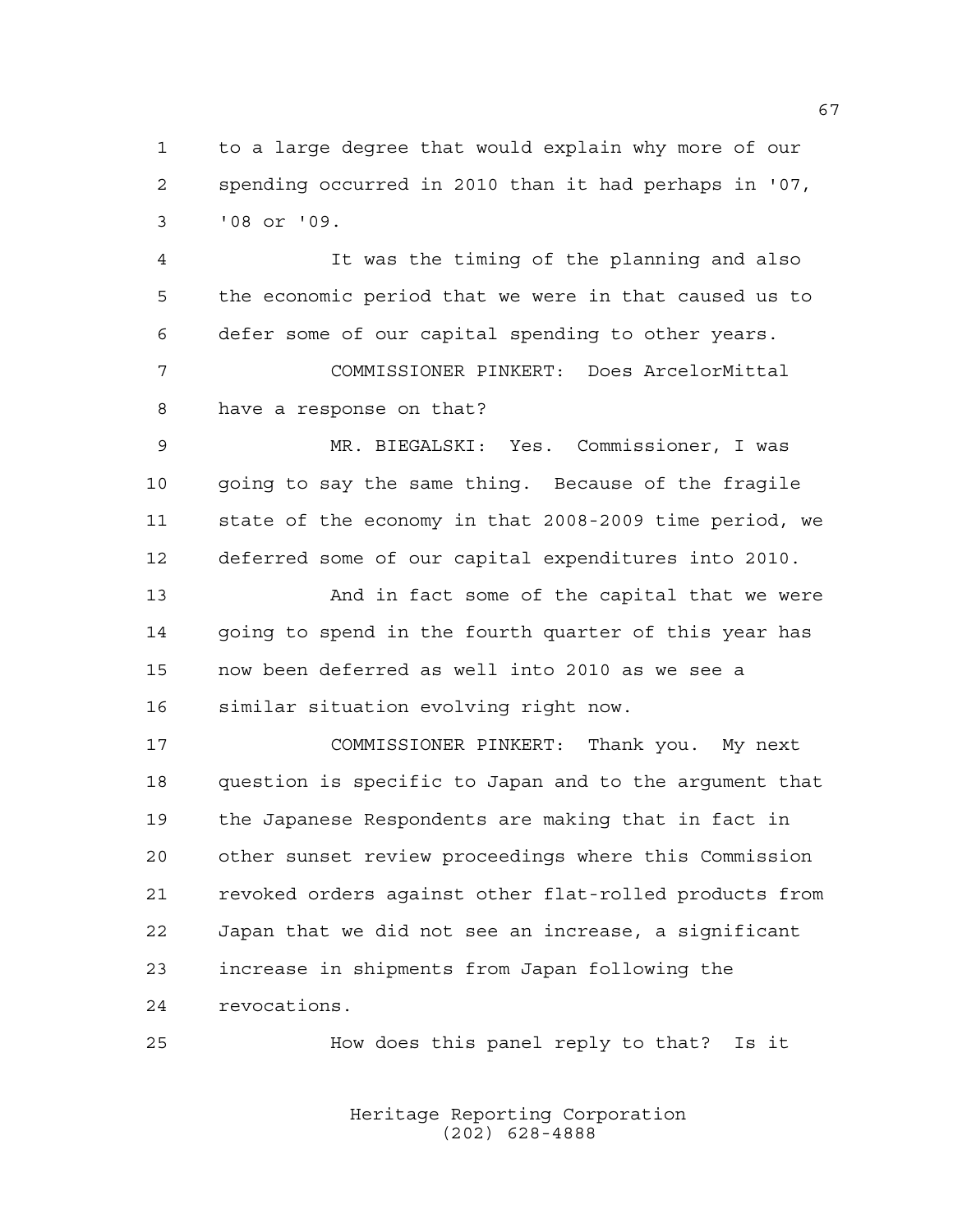relevant? Are there other factors that supervened the predicted impact of those actions?

 MR. SCHAGRIN: Commissioner Pinkert, this is Roger Schagrin. I think there is one very relevant factor, and that is that the Japanese made arguments in both Corrosion-Resistant and Hot-Rolled that a lot of their shipments within Asia, because the Japanese industry is very export oriented, but that a lot of their shipments within Asia were essentially tied based on long-term commitments to Japanese companies, mostly car companies, that had production plants throughout Asia.

 So the Japanese auto producers have plants in Thailand, Malaysia, and Japanese companies who were related through Coretzu to the Japanese steel companies will tend to buy Japanese products. I would posit that in plate that relationship that might apply to other flat-rolled products that would be used in auto production does not apply at all. Here the Japanese industry is focused on shipbuilding and construction plate.

 To the best of my knowledge, the Japanese shipbuilding industry, A, is being dwarfed by the Korean and Chinese shipbuilding. The Japanese shipbuilders do not own the shipyards in either Korea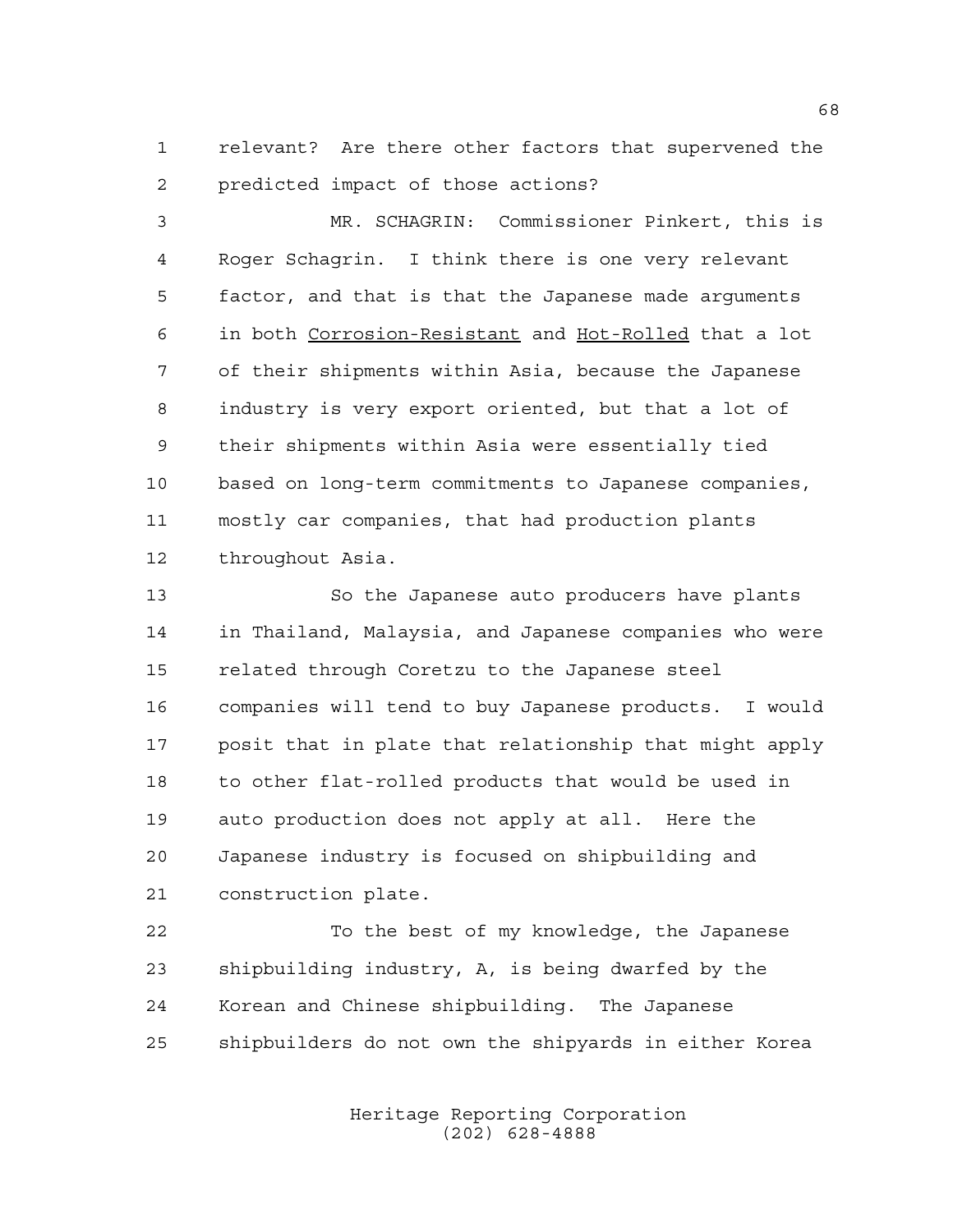or China. The Chinese and Korean shipbuilders prefer Chinese and Korean plate, but didn't have enough of it until more plate mills were built in China and Korea.

 Korea has brought on -- POSCO specifically, they brought on a 2.2 million ton plate mill. Dongkuk brought on more capacity. The other Korean producer, CISCO, brought on more capacity to focus on Korean shipbuilding. I will tell you, those Korean shipbuilders are going to buy Korean plate first when it's available, and they're going to stop buying as much Japanese product.

 But also connecting with Commissioner Aranoff's question about visibility of demand going forward, while these gentlemen testified that it's difficult with the capital projects in the United States to really figure out whether major equipment manufacturers, wind tower manufacturers, and they keep making these investments.

 Shipbuilding is so clear cut. Ships don't get built until a year, two, three years after orders. You have information on the record the Japanese have put on, which I believe greatly supports the continuation of these orders that new shipbuilding orders in Asia are plummeting. The order backlog is plummeting. It's gone from four and a half years to

> Heritage Reporting Corporation (202) 628-4888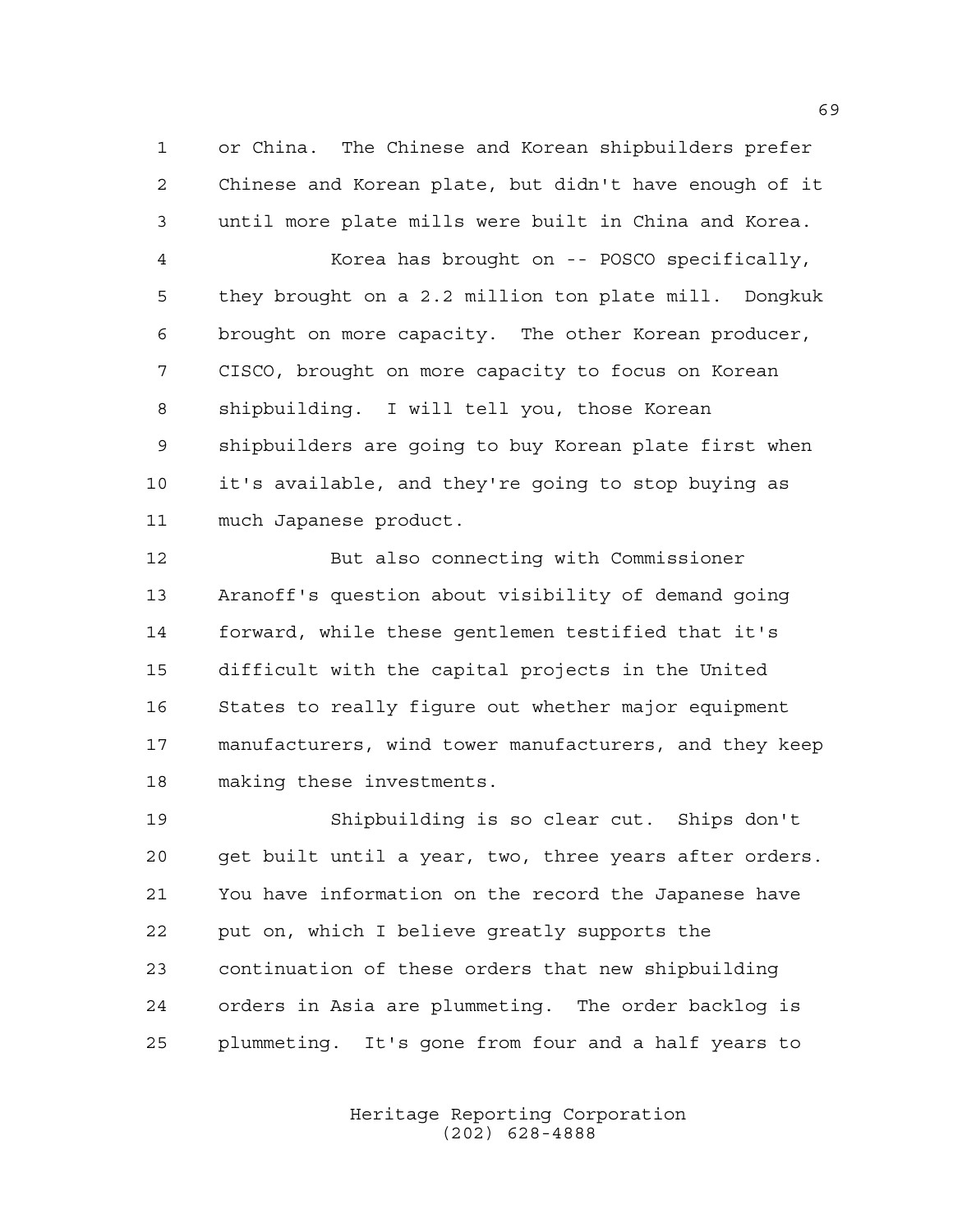just over two years as of mid 2011.

| $\overline{2}$ | After the next 18 to 24 months, if you don't           |
|----------------|--------------------------------------------------------|
| 3              | have a surge of new shipbuilding orders, and all these |
| 4              | folks can tell you shipping prices are plummeting      |
| 5              | around the world because there is a massive oversupply |
| 6              | of shipping capacity from all the new ships that have  |
| 7              | been built over the last several years. So one thing   |
| 8              | you can rely on is that within a reasonably            |
| 9              | foreseeable timeframe the demand for Japanese plate    |
| 10             | for shipbuilding is going to plummet.                  |
| 11             | So I would just say that there's a major               |
| 12             | difference between the other flat-rolled products the  |
| 13             | Japanese have talked to you about and plate because of |
| 14             | the lack of this Coretzu relationship within the       |
| 15             | demand drivers within Asia to Japanese companies doing |
| 16             | business in these other countries.                     |
| 17             | COMMISSIONER PINKERT: Mr. Price?                       |
| 18             | MR. PRICE: Thank you. Alan Price, Wiley                |
| 19             | Rein.                                                  |
| 20             | So this is what the head of the Japanese               |
| 21             | Shipbuilding Association was quoted as saying recently |
| 22             | in Steel Business Briefing by saying that basically    |
| 23             | they're falling, these ship orders in Asia, forcing    |
| 24             | shipbuilders to slow the pace of building, which will  |
| 25             | reduce consumption.                                    |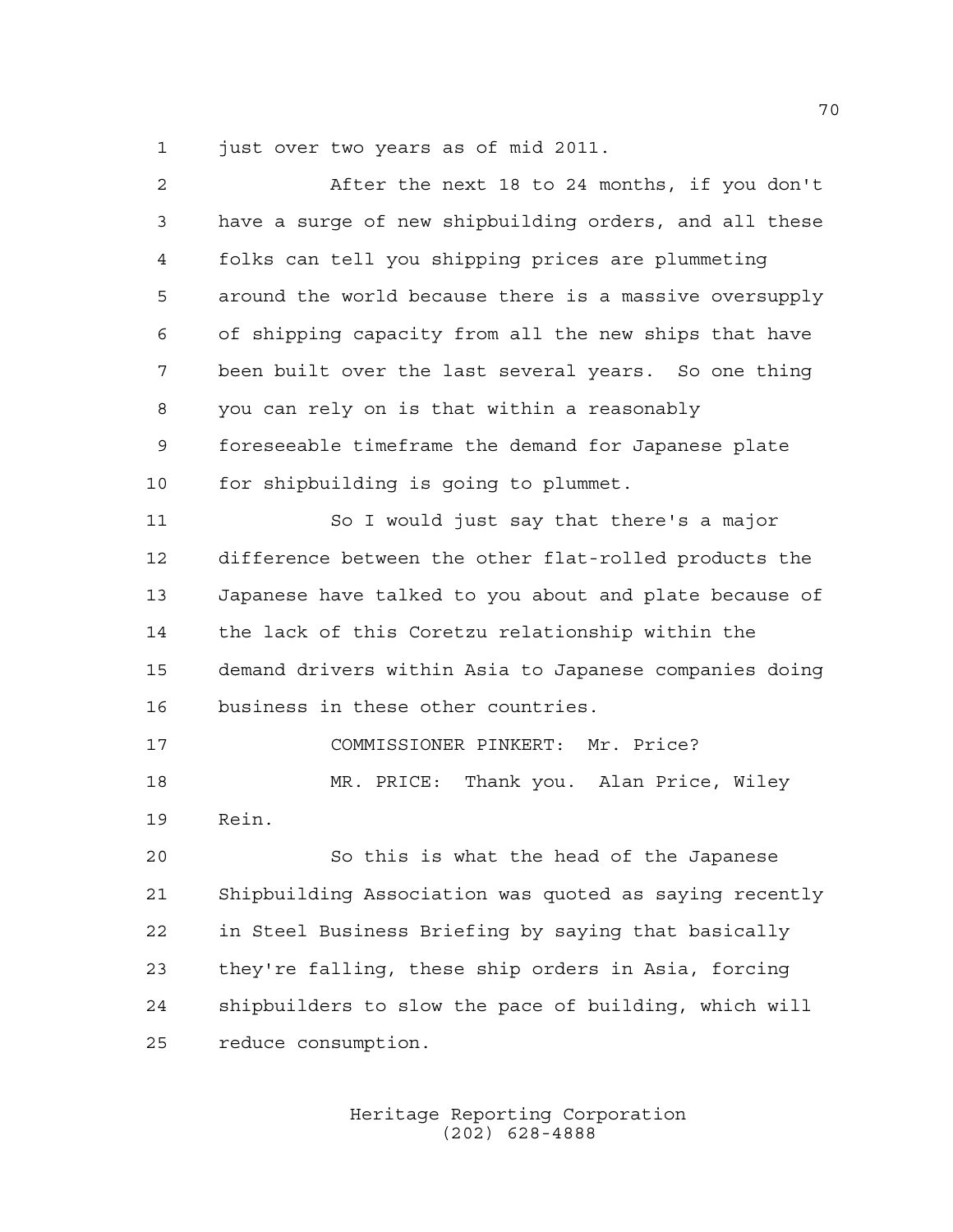In fact, at a recent OECD meeting of the Steel Committee not only were orders being stretched out for ships, but they expected large series of cancellations to occur because plummeting pricing for shipping, excess supplies of ships, are essentially causing a reduction in orders, a reduction in building. That not only applies to Japan. It applies to Korea and it applies to China at this point.

 So we know at the same time we have massive amounts of new capacity that has come on or is coming on in these countries. Steel plants, as we know, take three, five, seven years to build. Even in China they seem to take at least two to three years. So we have all this capacity coming on that was really committed in 2006-2007 that is now coming onstream affecting the marketplace.

 So we know we have massive contraction going on in demand in Asia going forward. We know Fitch overall just today predicted a 3 to 4 percent decline in steel demand for all types of steel globally for 2012, given the contractions going on in the market. We know we have contractions in plate consumption going on in Asia, and we have still this capacity being built.

Japan has to go somewhere. They really do

Heritage Reporting Corporation (202) 628-4888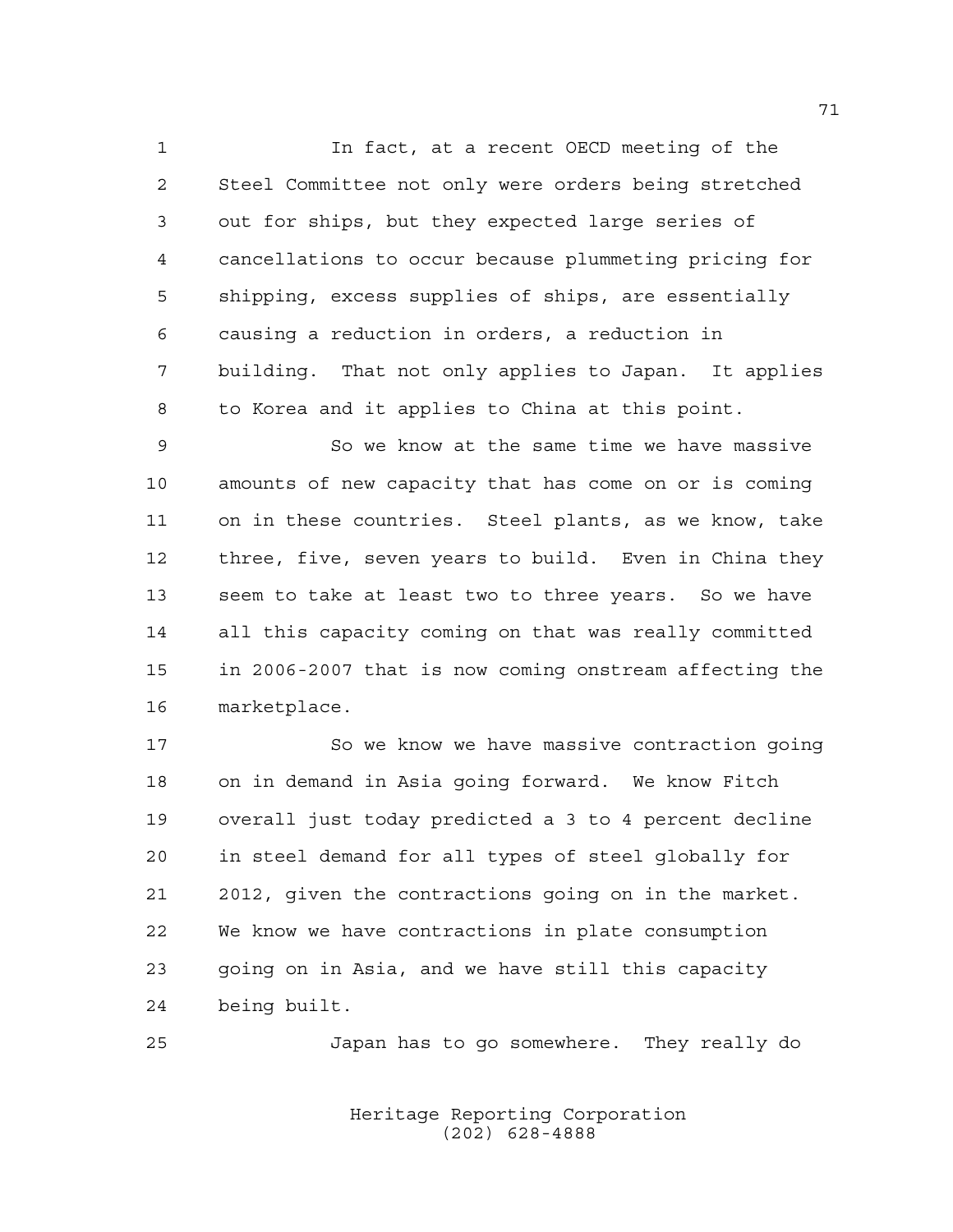run it's still a blast furnace type industry, not an EAF industry. They run full out. They pretty much brag that they have to run full out. It's going to have to move the capacity somewhere.

 The second difference is in the U.S. supply side, I might add, or on the U.S. consumption side the Japanese industry does not own things like INTECH, INCOAT. They don't have these joint venture interest in the plate industry like they had in some of the flat-rolled industries.

 So they have nothing to prevent them from shipping product in here in terms of profit maximizing on their U.S. operations and U.S. investments, so it's really quite a different picture.

 COMMISSIONER PINKERT: I'm going to have to cut you off there.

 Ms. Cannon, do you have a quick follow-up, because I'm past the end of my time for this round? MS. CANNON: I do, Commissioner Pinkert. This will be very brief.

 Just to support what you were asking originally, which was the relevance of looking at that, I think as a legal just as the Commission looks at every industry on its facts when making its original determination, it shouldn't rely legally on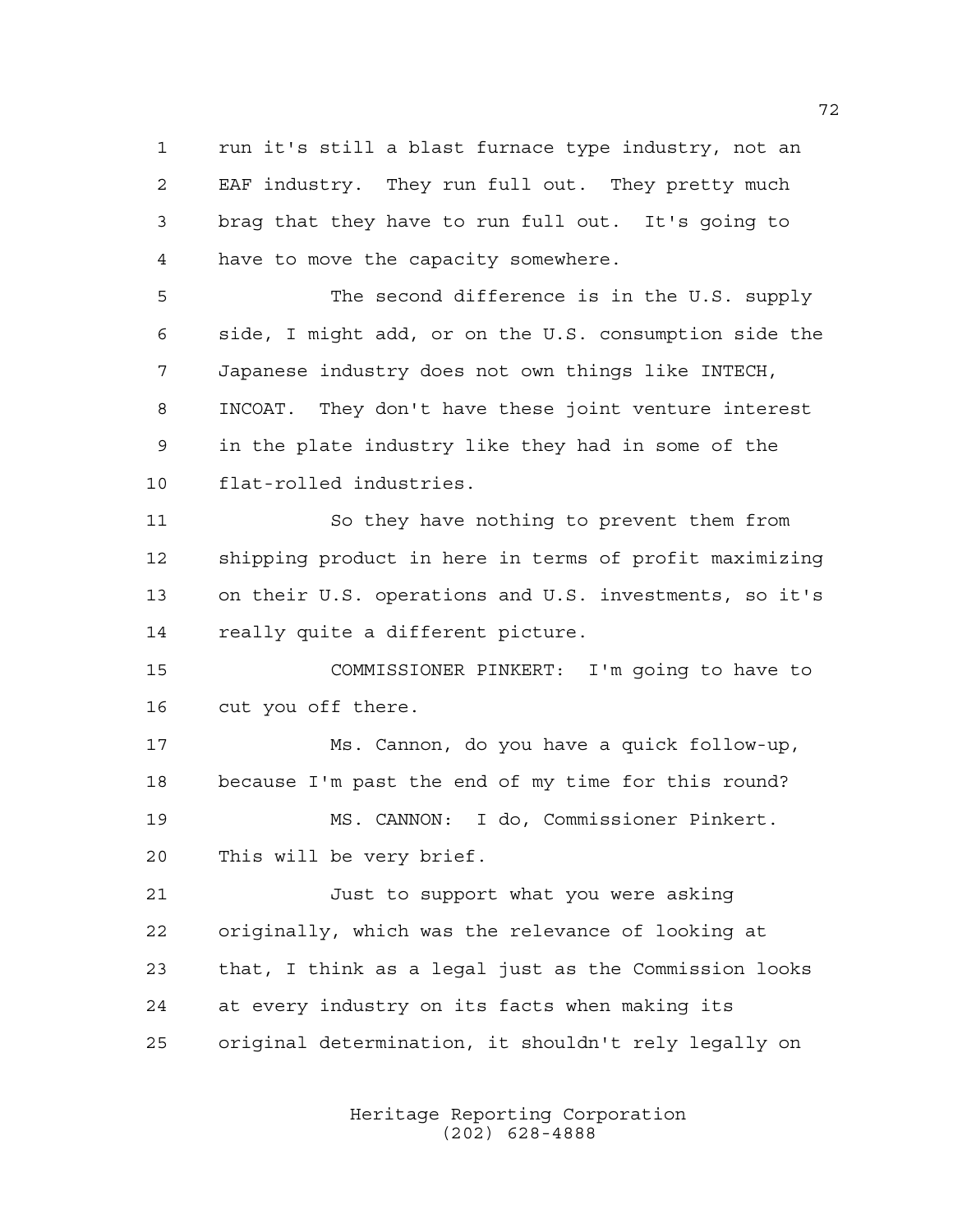what some other industry has done following the revocation of an order because that's always going to be industry specific.

 And in particular with respect to the Hot-Rolled decision, that decision is not only currently under appeal, but was made so recently that I think there's very little you can draw from the import volumes that have come in, given the recency of that decision. Thank you.

COMMISSIONER PINKERT: Thank you.

 VICE CHAIRMAN WILLIAMSON: Thank you. Continuing on this question about the shipbuilding demand, as you know the other side has painted quite a different picture so my question is, either now or in posthearing, is the nature of your difference that you disagree on the data or the conclusions that you draw from the data?

 MR. SCHAGRIN: Vice Chairman Williamson, this is Roger Schagrin. We don't disagree with the data itself, although, as Mr. Price pointed out, it's pretty clear that given the plight of the world shipping industry where prices have plummeted to below cost, and it's almost ironic that so much of that industry is based in Greece, which has so many of its own problems and now a lot of these Greek shipping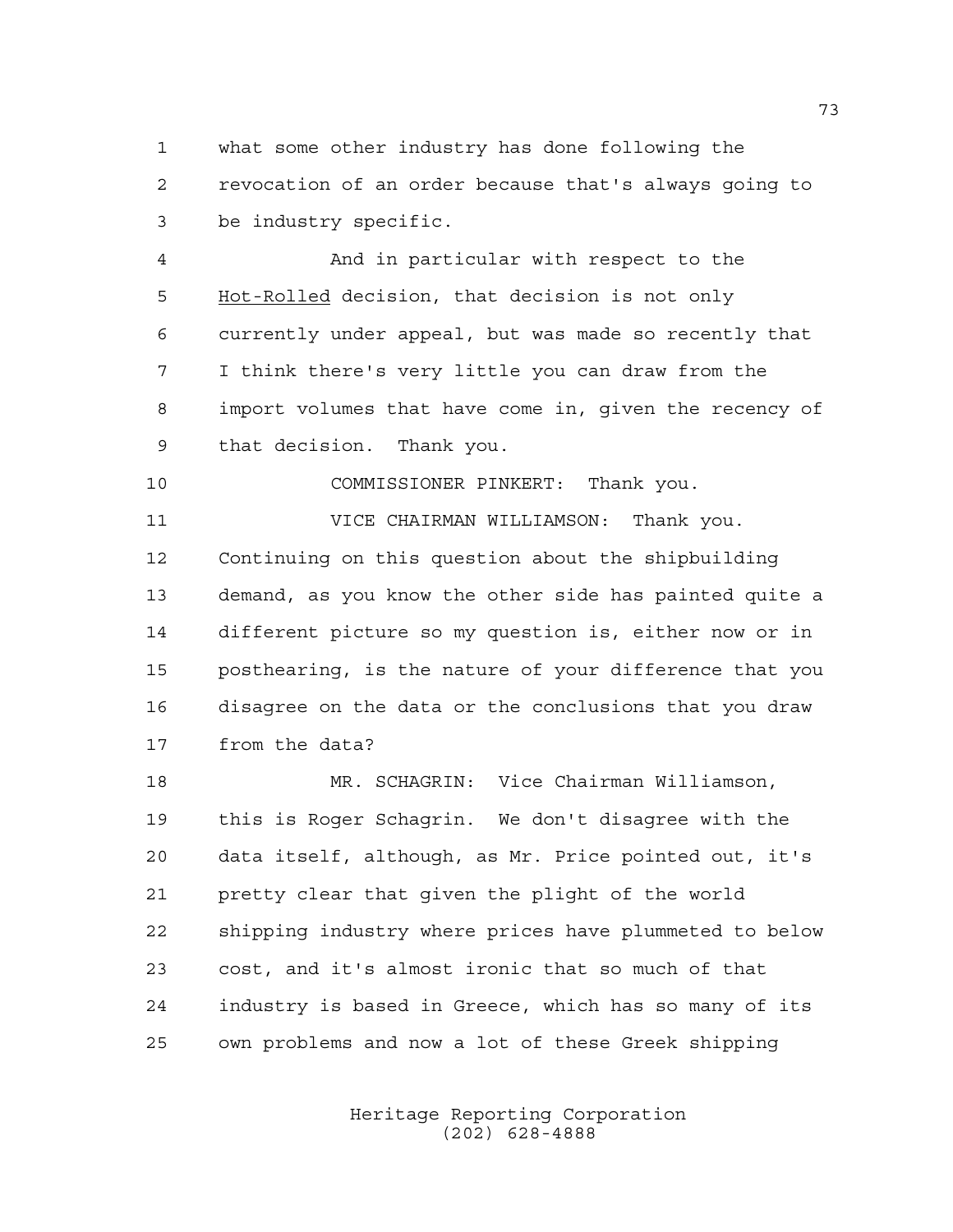companies are facing bankruptcy because it's amazing how much shipping costs have plummeted.

 But it was interesting that in the opening for the Respondents how Mr. Harrison focused on the results of the U.S. industry in the first half of '11, but in all their analysis in their brief, while they provided data through first half '11, they focus all their analysis at the end of 2010.

 I think as you carry forward your analysis of the data it's clear that every month that goes by the amount on the order book in terms of shipbuilding order book relative to production, the remaining months of production based on current order books is plummeting.

 So they cite in their brief oh, gee, for the next three years these guys are going to be building ships like crazy. Already if you just take the data forward six months you're down to like less than two years or approximately two years.

 Now, you're going to make your vote in December. By the end of this year they're going to be down to between a year and a half and two years remaining orders, and the biggest problem is, and this I think everyone can agree about. Virtually no or very few new shipbuilding orders are being placed.

> Heritage Reporting Corporation (202) 628-4888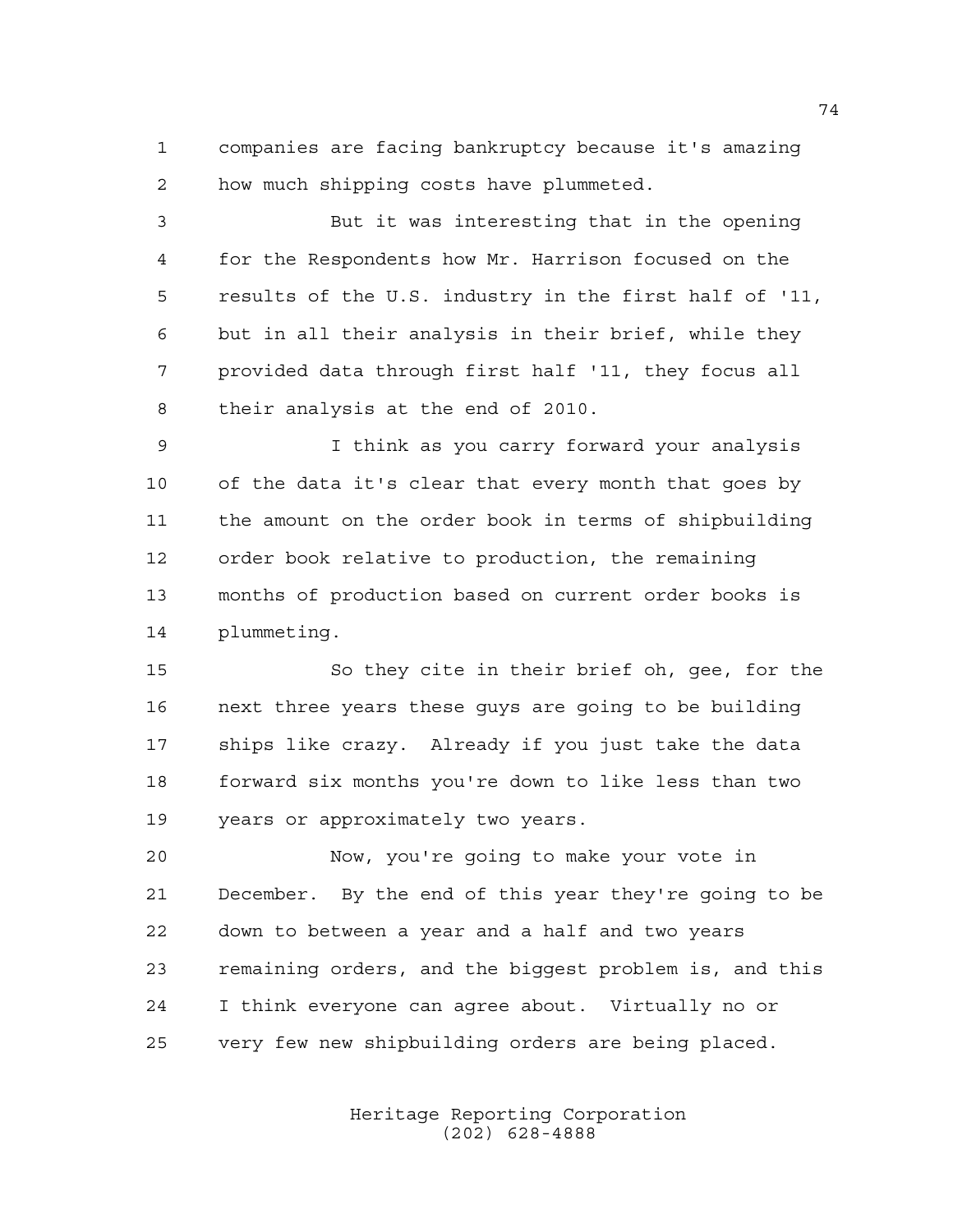So it is on the record. I think we can all agree when we look at the numbers. We can differ as to time, but the only question is is it 18, 20, 24, 27 months. There's going to be no more shipbuilding. The single, largest consumer of plate in Asia is going to die. That's going to be bad for everybody.

 I don't want to see hundreds of thousands of Korean -- in fact, the Korean Government is already taking actions. They can foresee that all of the small and medium sized shipbuilders in Korea are going to go out of business. They are setting up programs now to get actively involved, because shipbuilding is so important to the Korean economy, to smooth that transition. So I don't revel in the fact that major parts of the world economy are about to go down the tank, but it's a reality, and I think it's a reality on the record here.

 And I'm convinced, and we'll explain it further in our posthearing brief, that the information on shipbuilding strongly supports the continuation of these orders as to all the Asian countries.

 MR. BRECKHEIMER: Commissioner, if I may? VICE CHAIRMAN WILLIAMSON: Yes. MR. BRECKHEIMER: This is Mark Breckheimer. I think the thread that may need to be tied in a bow

> Heritage Reporting Corporation (202) 628-4888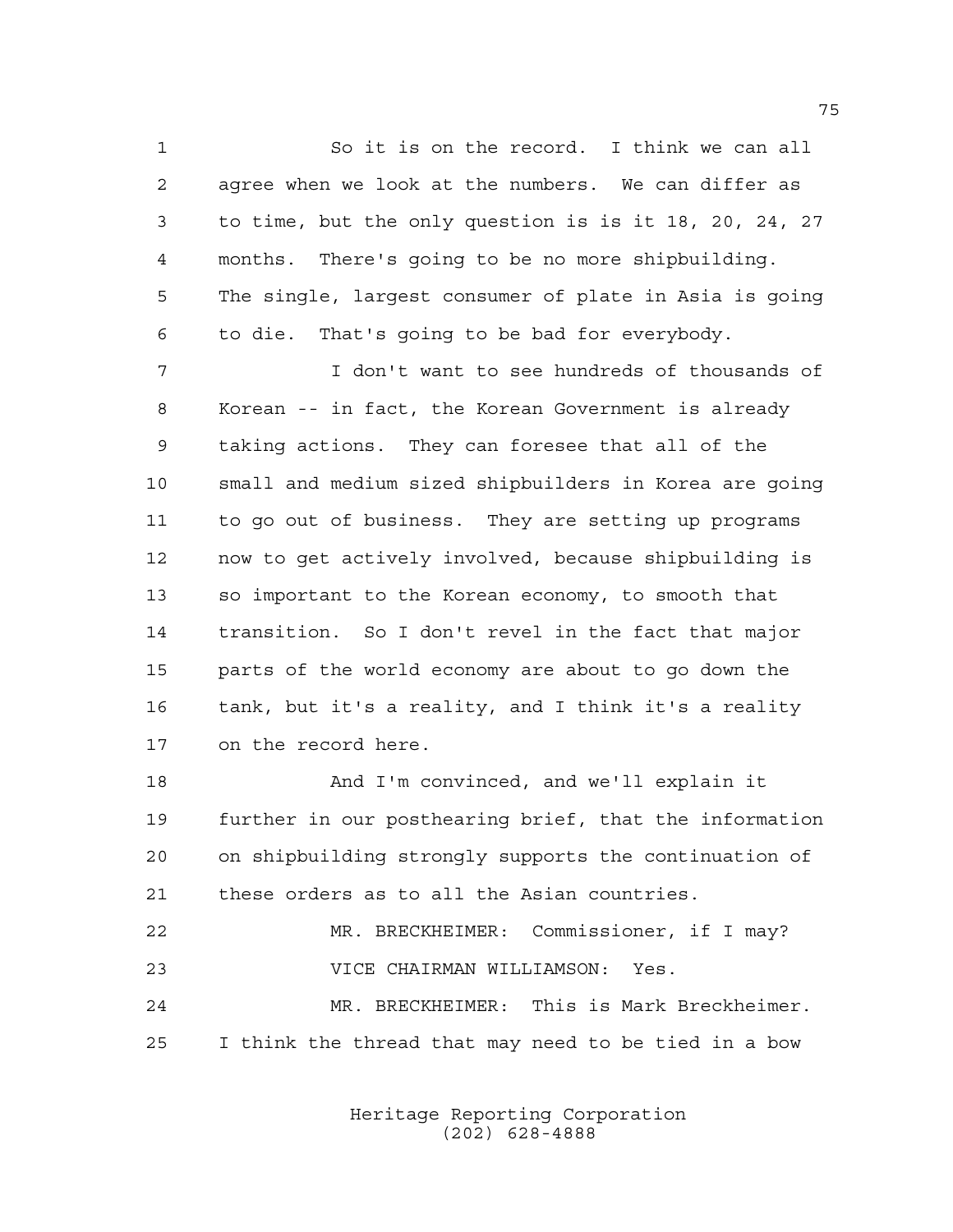here is that a steel plate mill does not know the difference between a shipbuilding ton and a commodity ton for export. Shipbuilding plate is carbon steel plate, and if there are no shipbuilding orders, that mill is still going to turn and it's going to produce carbon cut-to-length plate for export and it's going to come to the most interesting market in the world and unprotected. The United States is that market. MR. ROSENTHAL: Commissioner Williamson, 10 just to summarize, I don't think there's a big disagreement in the data, but I think they're looking at the data through the rearview mirror, and shipbuilding has been robust and a nice market for them, but as Mr. Schagrin says, going forward looking at the same data you cannot be optimistic if you were a Japanese plate producer, and just as Mr. Breckheimer says, that product is not going to be going to the shipbuilding in Asia anytime soon. It is going to be heading to the open shores of the U.S. because, as your analysis requires you to do, you need to figure out what will happen if these dumping orders are revoked, and that's really the focus that I think the Japanese producers and the other Respondents are lacking here looking at that data.

MS. CANNON: Commissioner Williamson, I

Heritage Reporting Corporation (202) 628-4888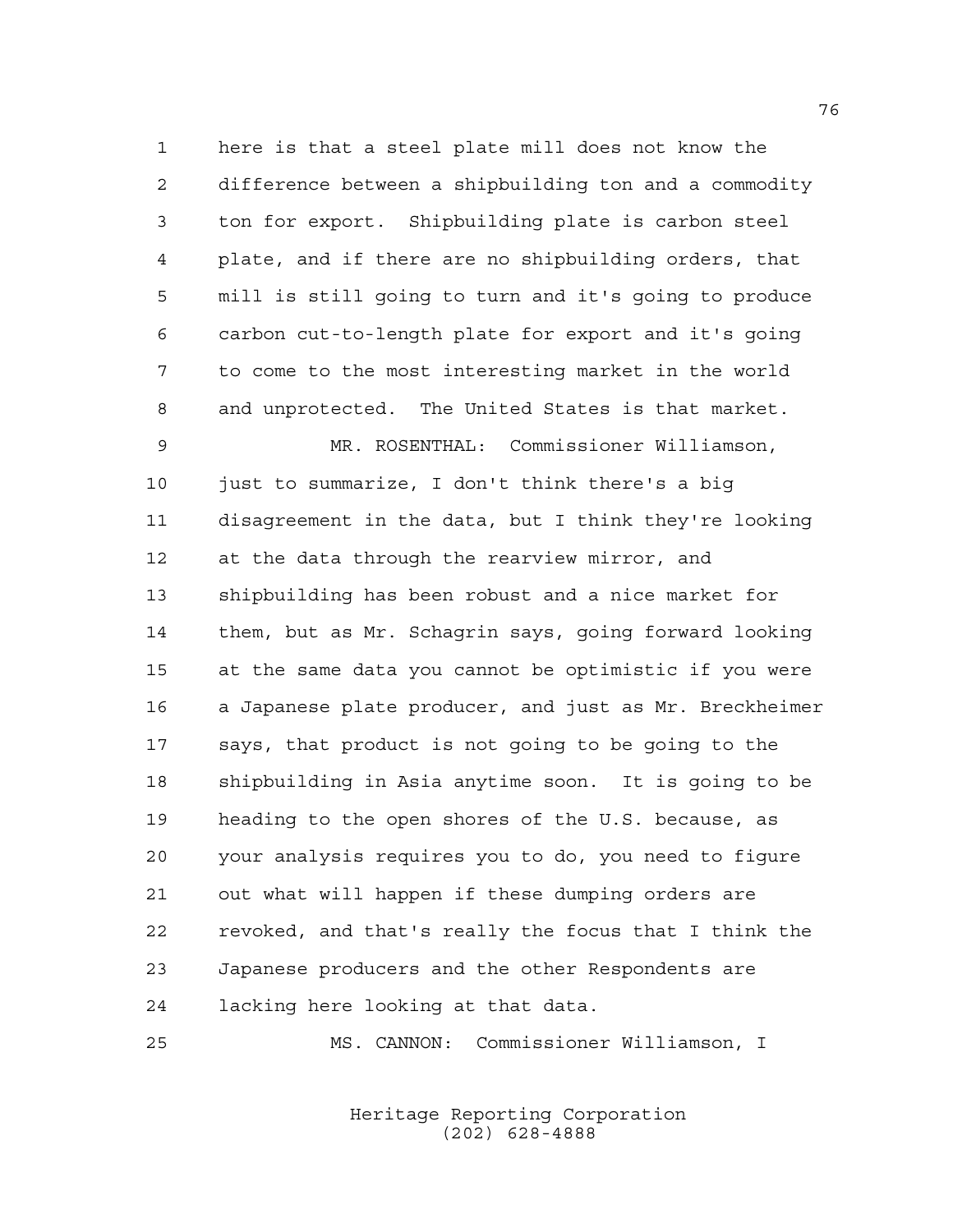would just add, too, I'm not sure there is as much of a difference in some of the data that you are looking at as the dates of the documents. So, some of the documents that were dated, you know, a year or so ago would be predicting something quite different than some of the more recent documents. So, it's not so much a data disagreement, it's a timeline that's occurred, and the more recent documents that are out there in terms of predicting what's going on with demand are much more bleak than what you were seeing a year ago.

 VICE CHAIRMAN WILLIAMSON: Since it takes a long while, you know, to plan and build a ship. People had ideas of what was going to happen. Is this sort of drop-off, this falling off the cliff because volume of trade is not going to be what is expected or just that people are too optimistic?

 MR. MORICI: Well, last year at this time we thought the economy was going to grow and the United States was going to grow at 3 percent, and the global economy was going to grow one and two percentage points higher than it is not projected to grow. You simply don't build more boats if you don't think the volume of trade or the GDP of the world is going to rise very much.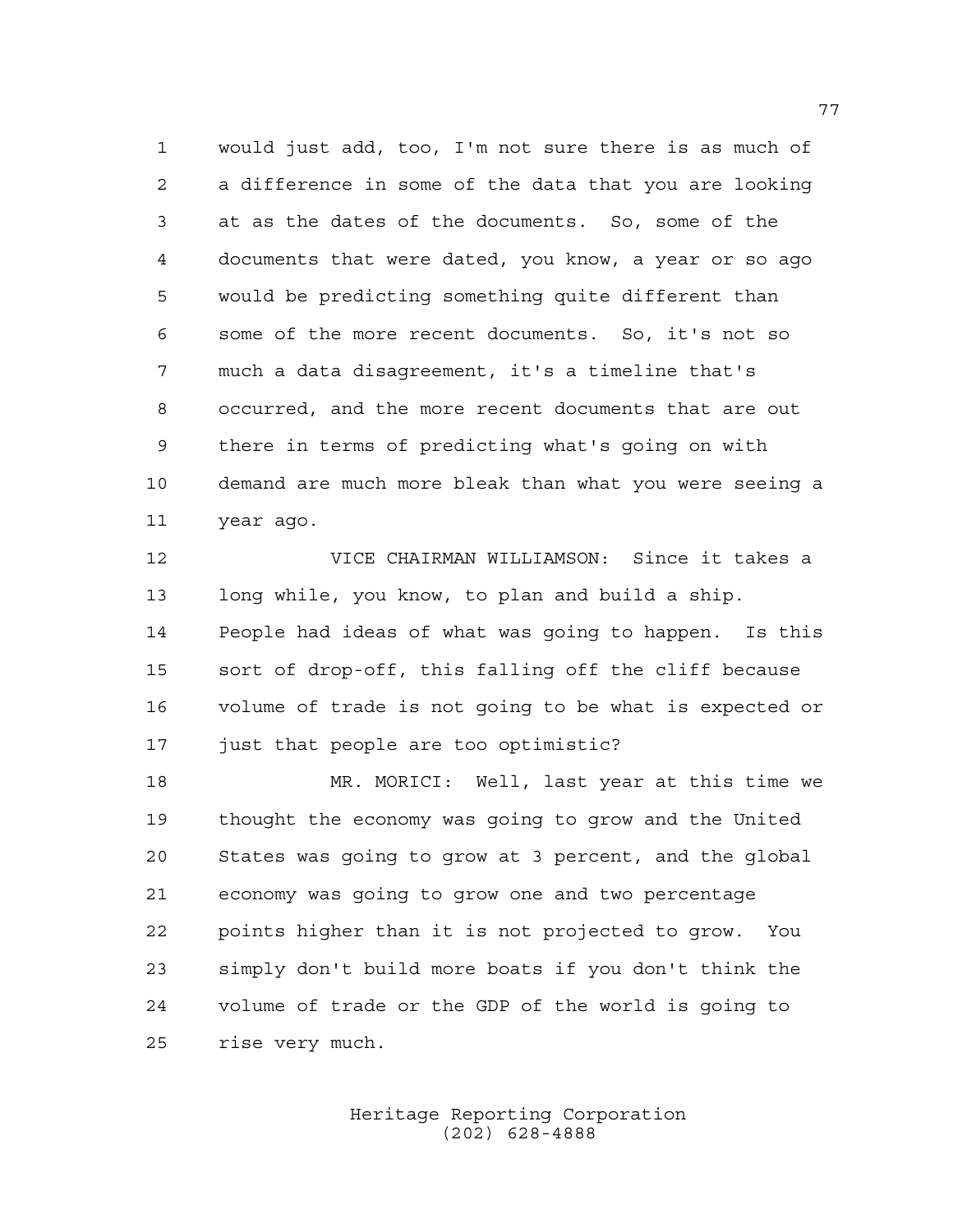What growth there is going to be in Asia will be largely towards, you know, internal development and things of that nature because, frankly, the U.S. and Europe are not going to grow very rapidly, and as a consequence the need for ships to send stuff across the sea is not going to expand very much, and there is already more than adequate capacity.

 MR. BRECKHEIMER: Yes, the other piece of that is with the increase in the rate of globalization over the last 10 years and the increase in fossil fuel costs, there has been a worldwide drive to replace old shipping bottoms with antiquated propulsion systems with new more efficient propulsion systems. That inventory is largely either been replaced or in the shipways now being completed, and then, as Dr. Morici says, we have also got a systemic reduction in global demand for shipping capacity, which is going to obviously impact the capacity utilization of shipyards negatively.

 VICE CHAIRMAN WILLIAMSON: Okay, so it's like the folks who felt they had to replace ships have done that or mostly on the way.

 MR. SCHAGRIN: And that's why shipping rates are falling so dramatically. Shipping is just like

> Heritage Reporting Corporation (202) 628-4888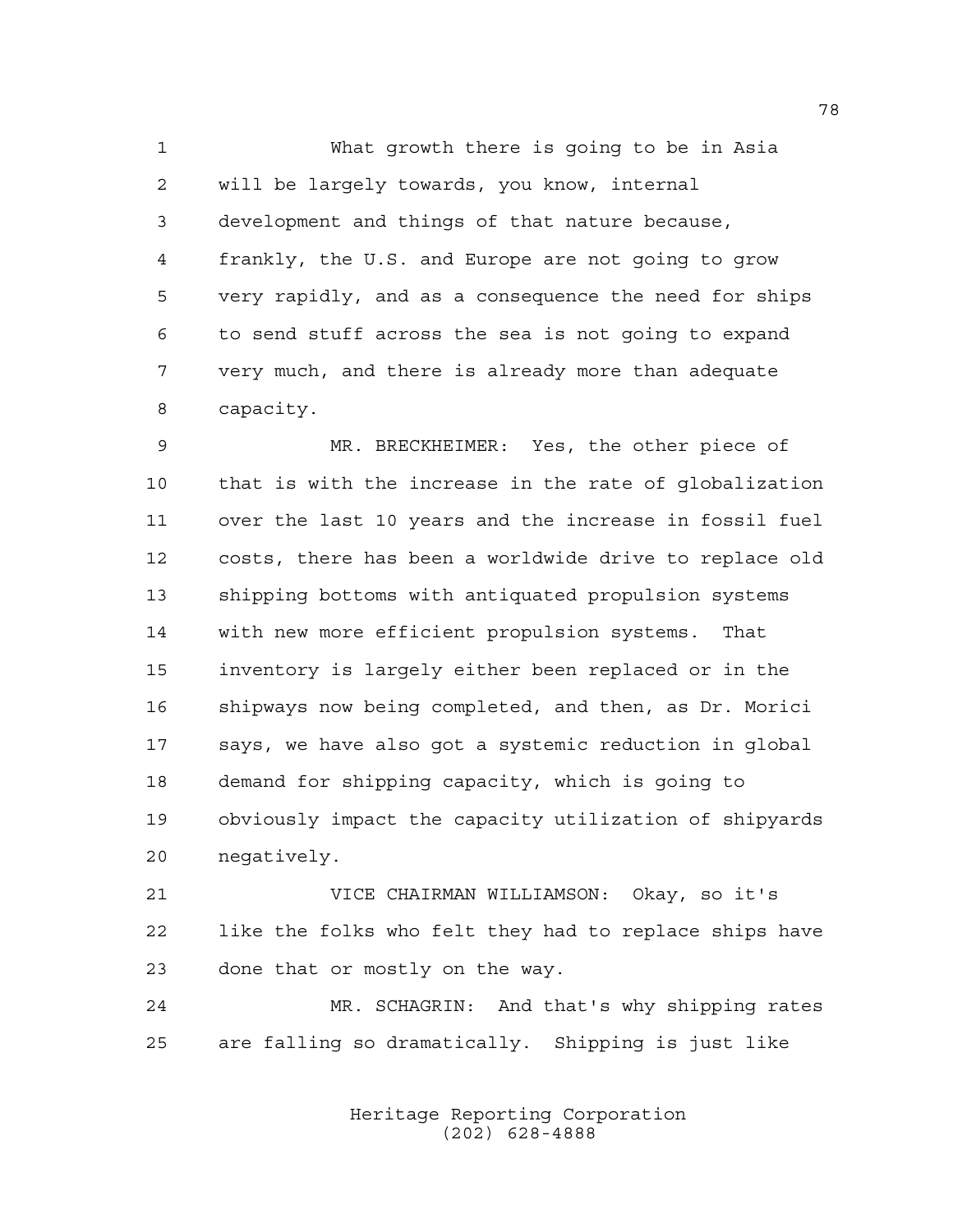steel, it's all about supply and demand. And because so many new ships came on the market, ships that were ordered in 2006, 2007, 2008, on the expectation that we weren't going to have a cataclysmic, you know, worldwide financial crisis and instead a growth that the shippers have seen in demand for shipping, it's just not occurring so there is more supply than there is demand.

 And I would just point out that it would be great if we can update their 30 June data through the end of September or even the end of October before we give the post-hearing briefs. But just based on their data the order book which peaked in 2008 at 325 million gross tons on order, by the end of June had fallen to 225 million, so that's 125 million decline over two and a half years off of 350. That's almost a 40 percent decline. I mean, those are really big numbers.

 I mean, that is what's going to happen. As China stops having their growth in iron ore imports grow 30 percent a year, and now the forecasts are, yeah, China is not going to fall off a cliff, but there won't be any increase in iron ore imports in the next several years into China. Chinese production is going to flatten out, so you don't need more ships if

> Heritage Reporting Corporation (202) 628-4888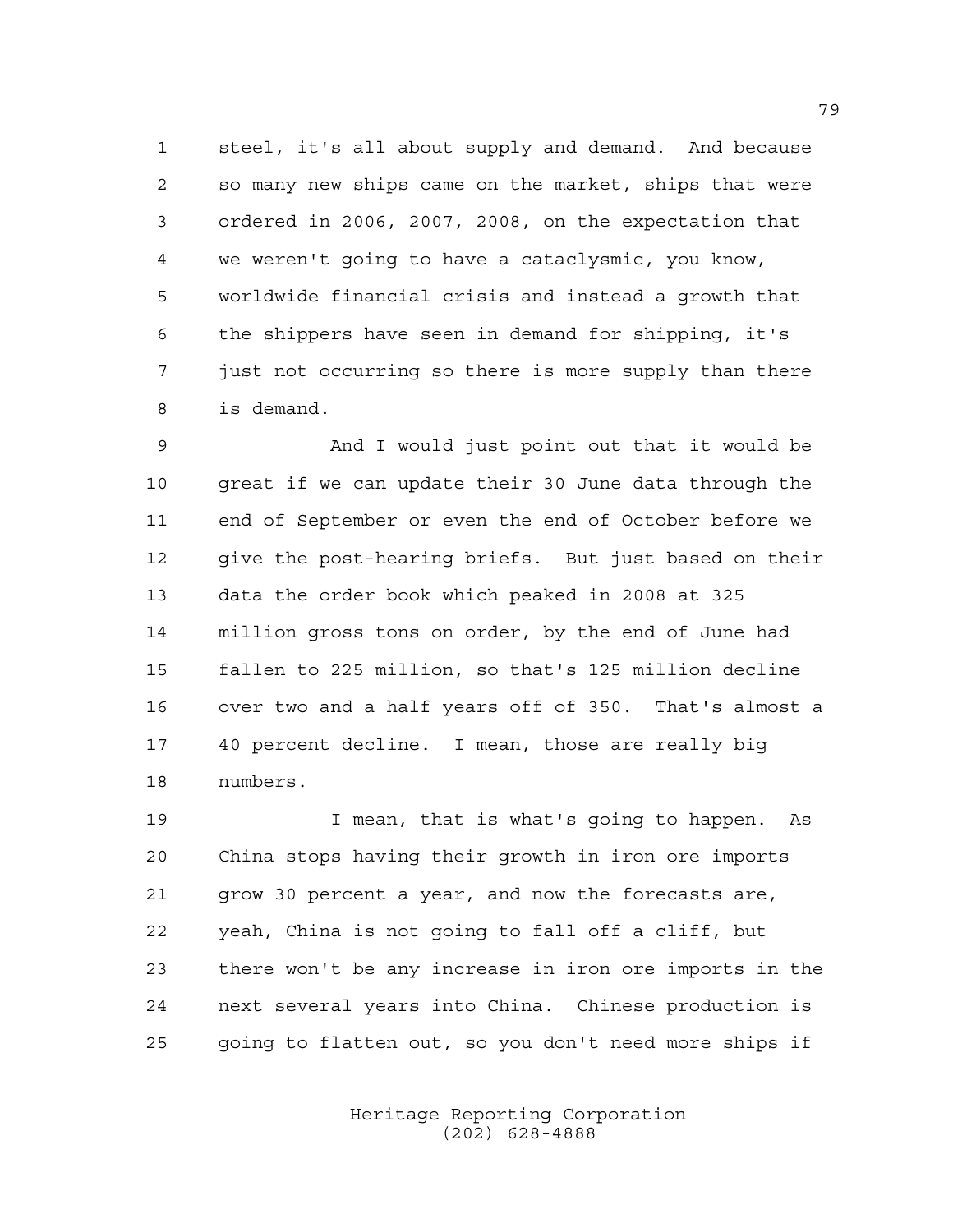you're not going to have ever-increasing demand for what the ships are carrying, and that's why the shipping companies are simply -- not to mention their financial crunch and their lack of access to credit I am sure by the Greek shipping companies -- they are just not ordering new ships. There is no need for them. There is an oversupply.

 MR. PRICE: Alan Price. One more quick point which is, while you are sitting ship orders now pushed out that are on the order books to make extended bill cycles or being canceled in the process at this point. If you look at shipping rates and shipping costs right now, one simple number to look at is actually the number and the FOB values which the Japanese producers sell slabs to the United States, when they sell charters ships here in quantities. That's typically the way steel is actually shipped, \$23 to \$26 a ton. That is about as -- I have been doing this for a long time. I have never seen it that low, okay.

 Prices to ship in bulk are incredibly low. Ocean freight has collapsed at this point affecting the market dramatically.

 VICE CHAIRMAN WILLIAMSON: Okay. MR. MOSKALUK: Just if I can add one final,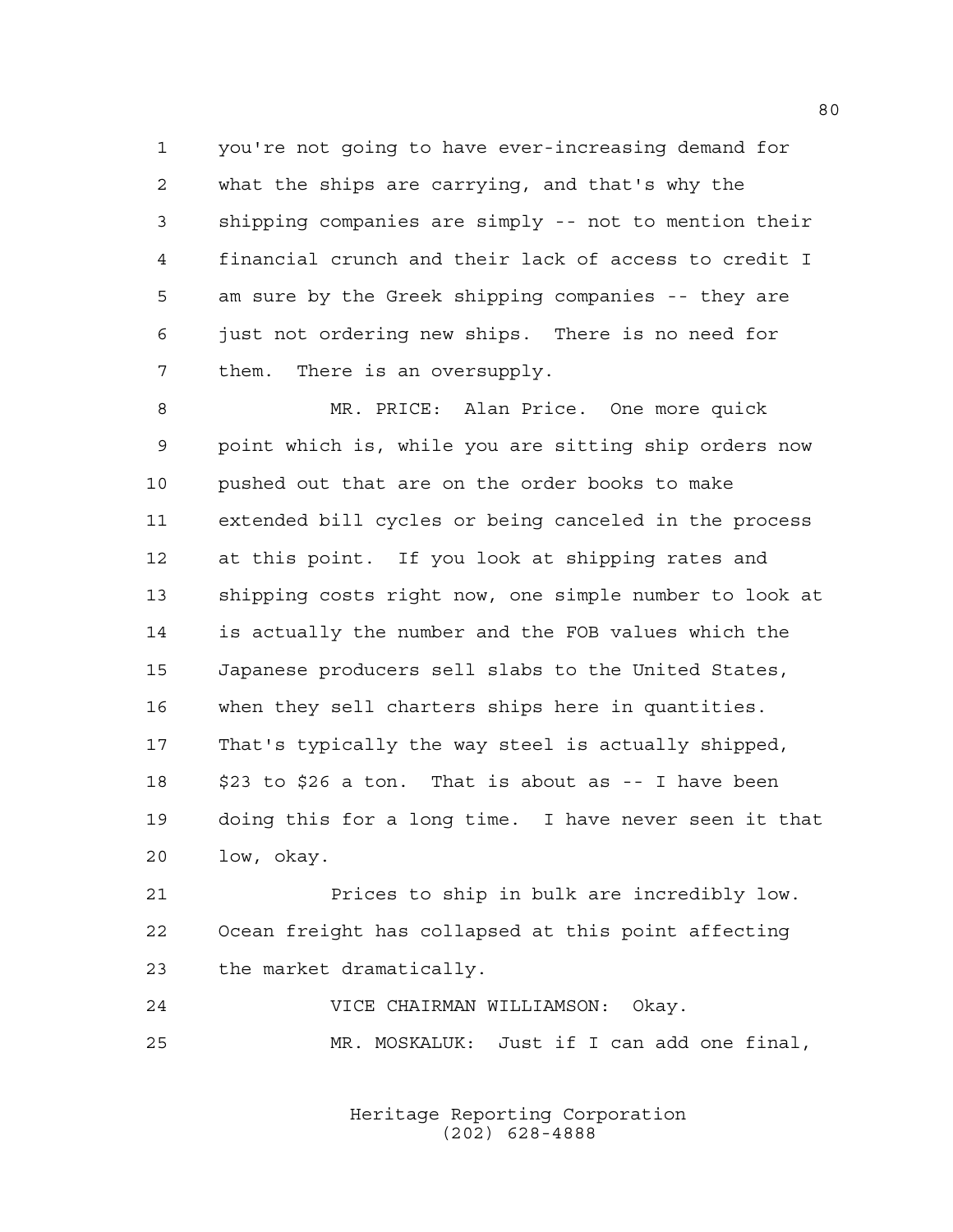too.

| 2  | VICE CHAIRMAN WILLIAMSON:<br>Sure.                    |
|----|-------------------------------------------------------|
| 3  | MR. MOSKALUK: One of the unique things                |
| 4  | that's happened in the shipping marketplace is that,  |
| 5  | as you would expect, companies are very clever and    |
| 6  | they see an underutilized asset and they decide that  |
| 7  | there is a way to change how they use that asset. So  |
| 8  | the ability to containerize products and ship them    |
| 9  | that way has changed how shipping works, and so now   |
| 10 | where more specific ships were needed to be built     |
| 11 | because products were shipped in a specific type of a |
| 12 | vessel, many industries have                          |
| 13 | found -- I will use an example of scrap that leaves   |
| 14 | the United States. It used to ship as a bulk          |
| 15 | commodity. It's now containerized and go on           |
| 16 | completely different vessels and therefore they don't |
| 17 | need bulk vessels anymore. They are using what was an |
| 18 | underutilized asset, and so there is even a change in |
| 19 | the fundamentals of how things are being shipped.     |
| 20 | VICE CHAIRMAN WILLIAMSON: Okay, my time has           |
| 21 | expired. So you are saying because they have so many  |
| 22 | containers and all, you can put it in -- okay. Good.  |
| 23 | Well, thank you for all those answers. I think I only |
| 24 | asked one question, but thank you.                    |
| 25 | Commissioner Lane.                                    |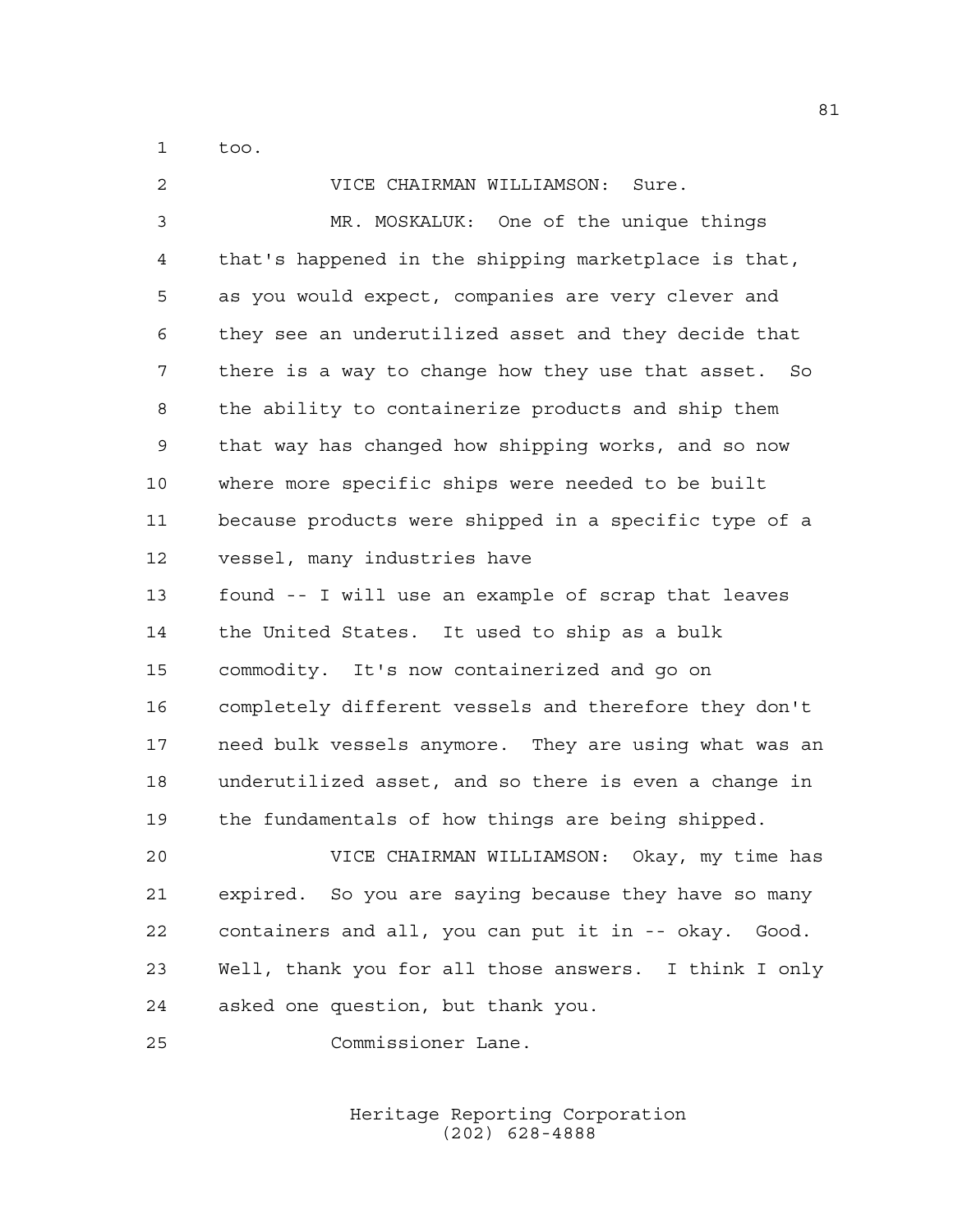COMMISSIONER LANE: Thank you, and I want to thank all of you for being here today.

 Several of you in your briefs and in your statements today indicated that the data for the rest of 2011 or to the extent that you have more current data than January to June of 2011 show that prices are dropping, your sales are dropping, imports are coming in. Is it possible on post-hearing that each one of you would provide an exhibit to show what those figures are that would include your sales, your capacity utilization, and your net operating income, and that would be just from June to whatever current data that you have?

 Is that something, Mr. Schagrin, that do you think --

 MR. SCHAGRIN: We will do our best. Unfortunately, for a hearing in October for the public companies, it is the month when the accountants have to do all their Sarbanes-Oxley work, so whenever I send them something and say we need something for the Commission, they say, I've got to sign my life away for Sarbanes-Oxley, but we will do our best.

 And I think one other key item that we'll provide you because plate is a product like most steel products is sold on like a four to eight-week delivery

> Heritage Reporting Corporation (202) 628-4888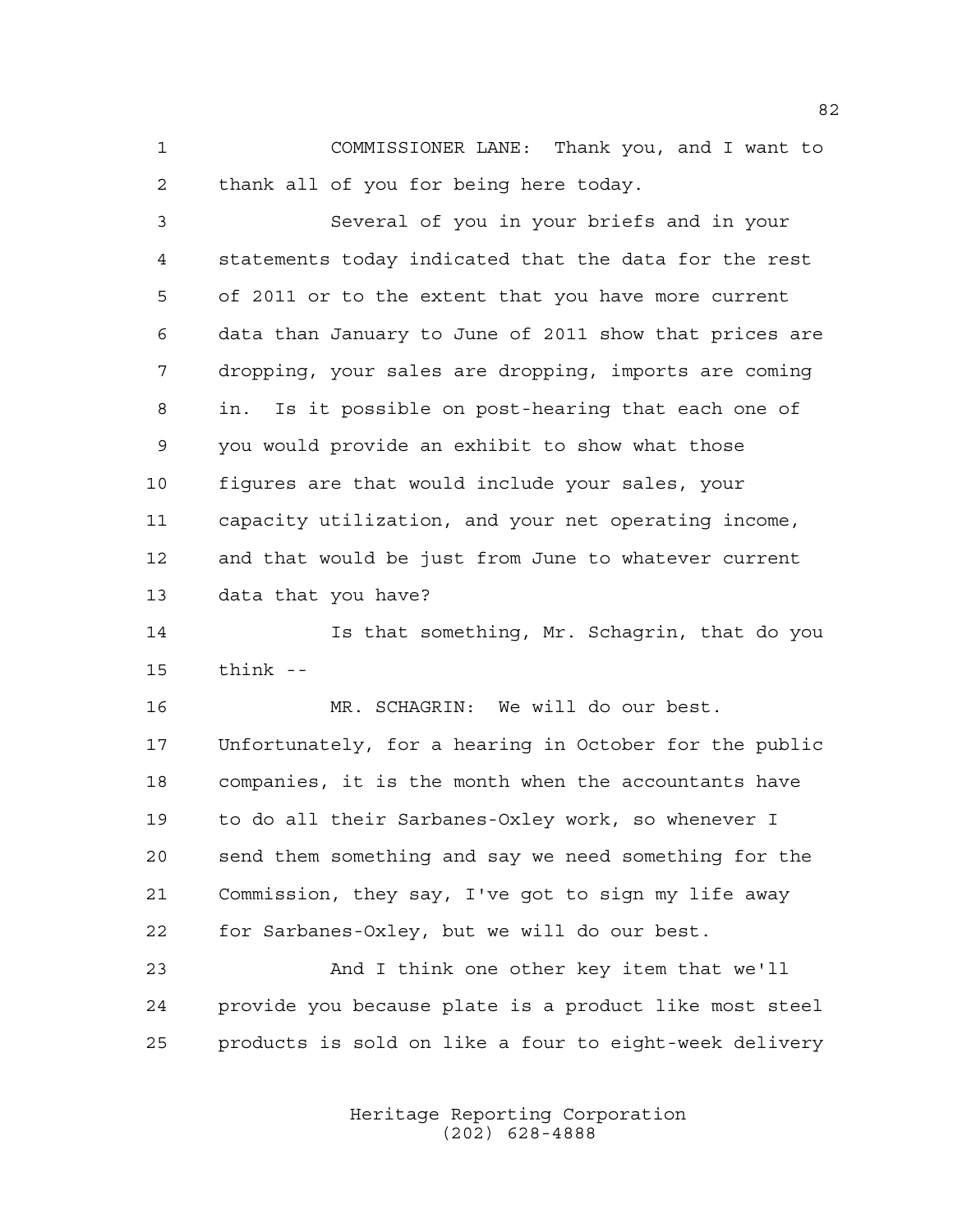schedule or lag. So, there is always going to be a lag from one quarter to the next between the prices, if prices are reported in the American metal market as hypothetically being down \$125 a ton since the end of June to today, that doesn't mean that what is shipped today is at that price. They are talking about the prices at which a buyer and seller negotiating a price, and so because of that the date often lags.

 So, I think we can also provide you with information on certainly current transaction prices, confidentially for antitrust reason for individual companies, compared to what transaction prices had been prior, and I think obviously these distributors are well aware because they buy plate all the time about the difference in transaction prices being negotiated today versus what may be being delivered at their service centers today which they may have ordered at a higher transaction price eight weeks ago.

 So we will put together all the information you requested and try to give you some additional information as well, and we'll just do our best.

 COMMISSIONER LANE: Okay, that's all I can ask, you do your best and use what information that you have readily available.

Dr. Morici, the television star that I see

Heritage Reporting Corporation (202) 628-4888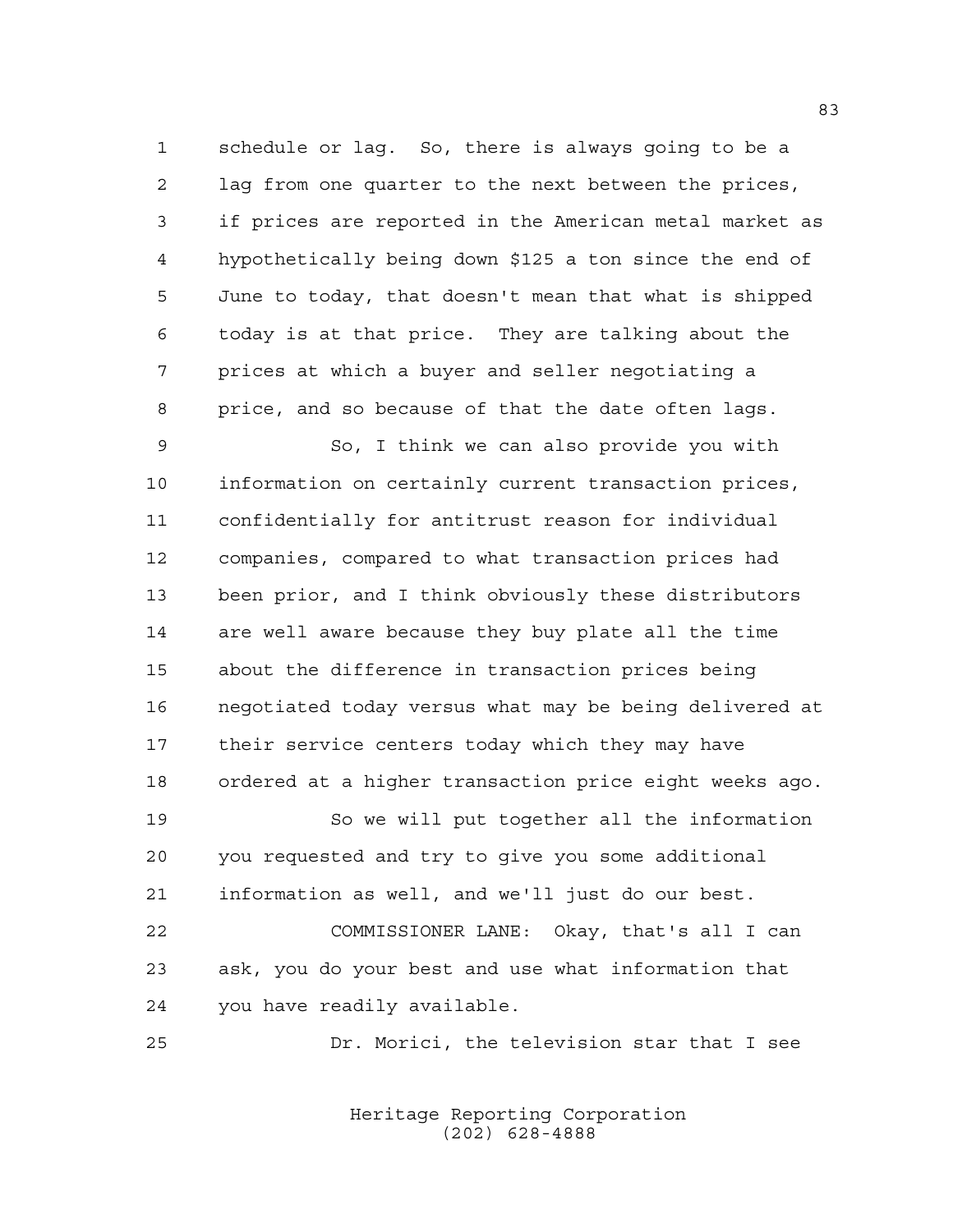every morning on MSNBC, let me ask you a question.

 In the Wall Street Journal today there was a big article about the decline in steel prices. If you have read that could you give me an indication as to how you think that information will have an effect upon this case?

 MR. MORICI: Well, I think it stands to reenforce the case that is being made by my colleagues in front of me. The economy is slowing. Investments in things that have a long life, like buildings and ships and Caterpillar tractors and what have you, 12 greatly fall when the economy is only growing at 2 percent a year, which is what we are forecasting. And if you believe the risks to the downside, then even more so.

 In an environment like that with all the efforts that steel companies have made to develop themselves and improve themselves as lots of capacity and they have also made lots of efforts to develop sources of commodities that they use to make steel, so these falling prices are a leading indicator of what everyone is anticipating, and that is, if the economy crawls along at 2 percent a year, maybe people will continue to go to restaurants, but I doubt that they are going to be buying Caterpillar tractors or big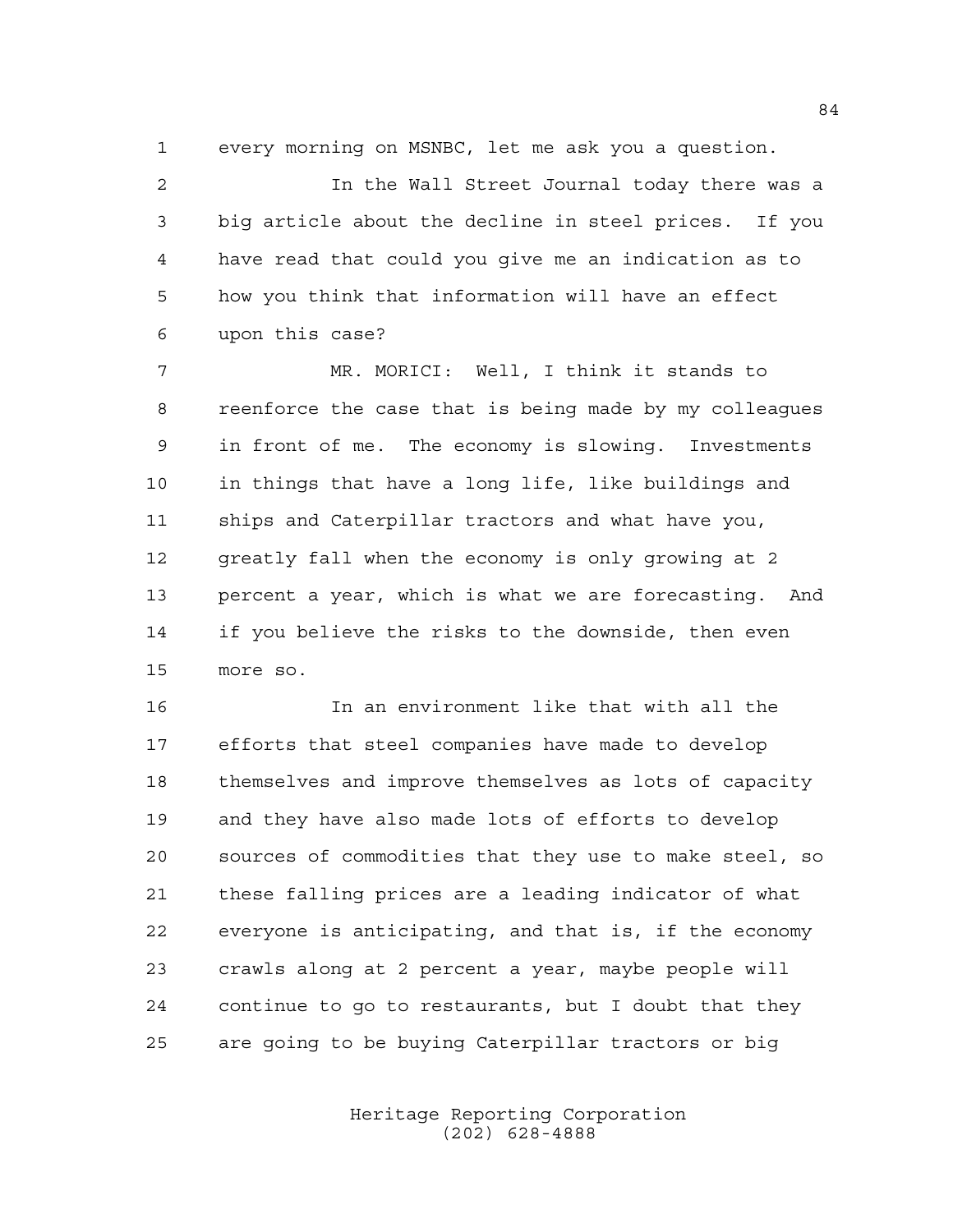ocean-going ships, or the other kinds of things that various kinds of steel. This was a general article about steel generally. They are going to be buying a lot of steel, which means the market is going to be very weak, and when you consider where steel has had its most rapid expansion over the last decade or two, that has been in Asia. That market is going to shrink, and I know where that steel is coming in light of that. It is coming here.

 COMMISSIONER LANE: Okay, thank you, and one more question that is probably an unfair question but that has never stopped me before.

13 Are you one of these economists who are predicting a double dip recession?

 MR. MORICI: I am one of these economists that subscribes to the Ben Bernanke school, that economists are terrible at predicting down turns.

 I would just say to you that I submit my forecasts of the economy to Reuters and Bloomberg and others, and I have been of a mind that we are facing significantly slow growth going forward for quite awhile, so you know, is there a risk? The risk is real and substantial. Will it definitely happen? I can't tell you that, and neither can he, and no one else.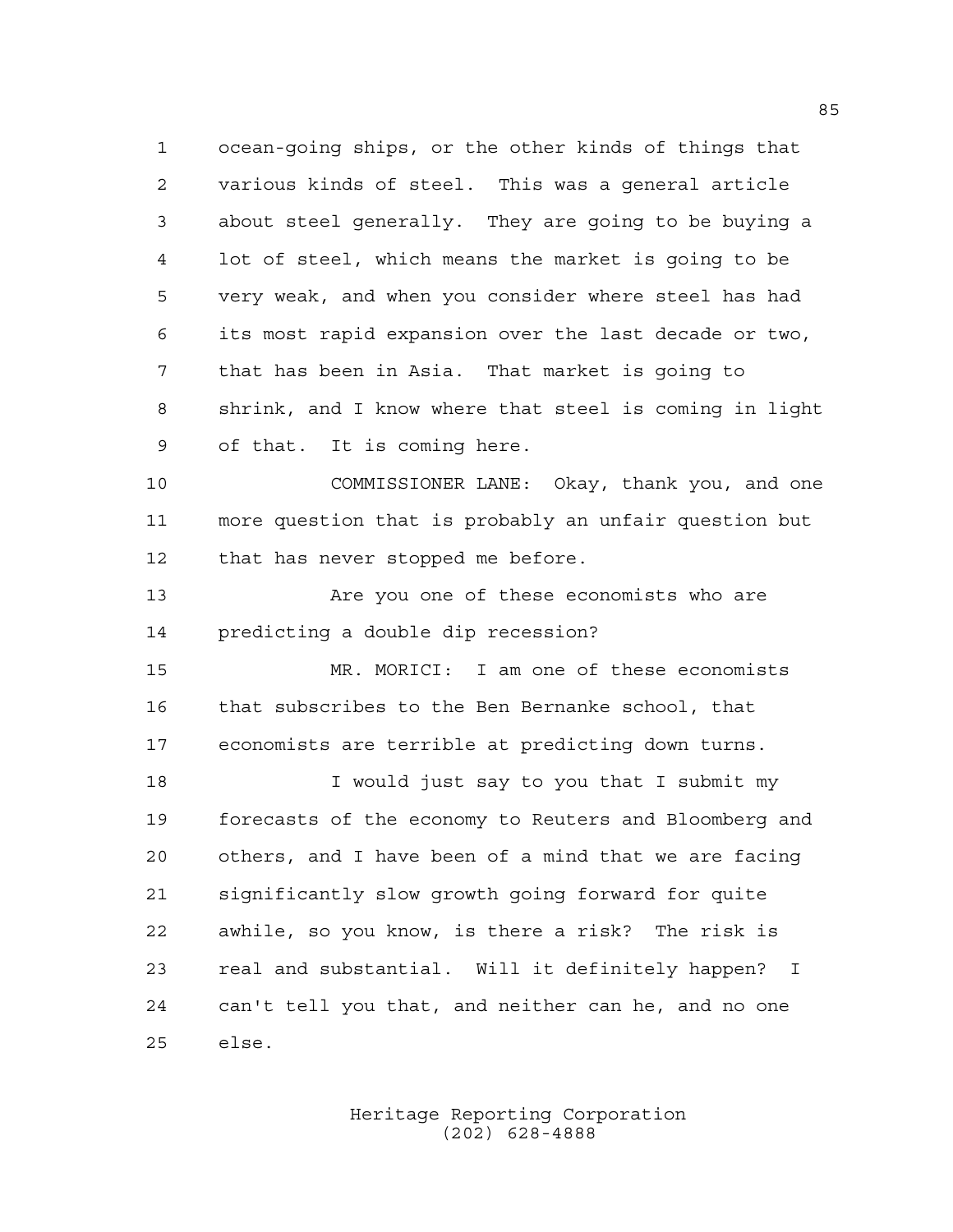You know, there is always somebody who we'll look to and say he predicted this catastrophe. For every month there is someone predicting a catastrophe, so someone has to get the appointment of having been correct, but the risks are real and substantial, and the best I can forecast for this economy is very slow growth which means likely a recession for this industry.

 COMMISSIONER LANE: Okay, thank you. MR. MOSKALUK: Commissioner Lane, I just -- COMMISSIONER LANE: Yes, go right had. MR. MOSKALUK: Jeff Moskaluk. I would just like to add that one of the things that is fundamental for plate, and I mentioned earlier, is the demand for capital investment that drives the need for plate. And so one of the things that is clear is that if the economic times companies based in Europe, Asia, here in the States, I think the approach is very similar for all of them, and that is that there is an extreme concern on conserving cash, producing working capital, taking capital projects and spreading them over long periods of time or deferring them until you are more sure of the return on your business, and so some of the price decline in plate is the demand will shrink certainly over the next period as the economic

> Heritage Reporting Corporation (202) 628-4888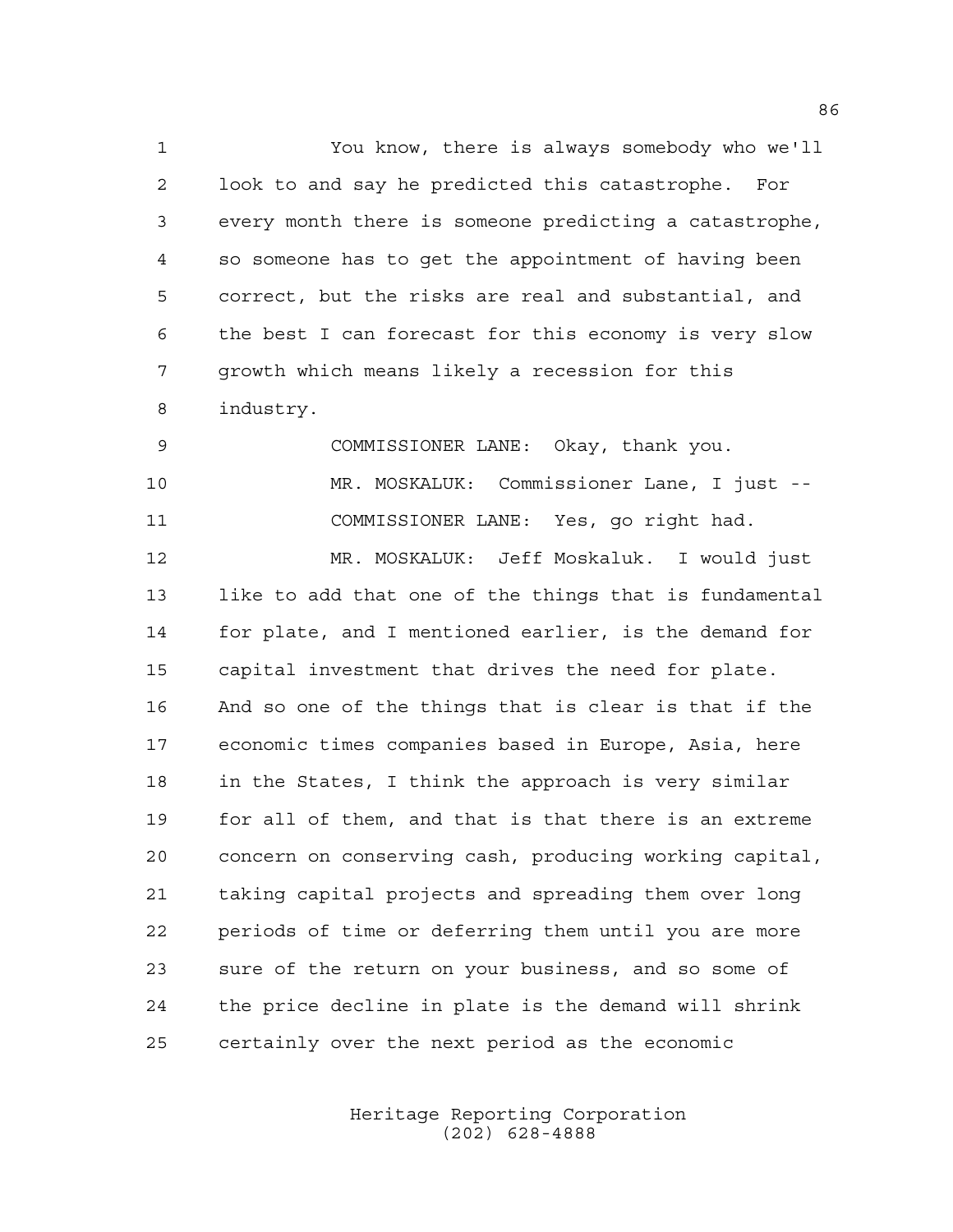conditions play themselves out.

| $\overline{a}$ | So, I think plate in particular, that is one           |
|----------------|--------------------------------------------------------|
| 3              | of the things we can look to; that if GDP was          |
| 4              | forecasted at 3.5 percent, and then it's been revised  |
| 5              | to 2 percent, and if I'm a company, you know, whether  |
| 6              | I am mining commodities or I'm building wind towers    |
| 7              | or, you know, pick the application that requires       |
| 8              | plate, I take a look at that type of information and I |
| 9              | decide this is not a prudent time for me to go forward |
| 10             | with large capital investment. It means it's not a     |
| 11             | time for me to be buying plate.                        |
| 12             | MR. BLUME: Commissioner Lane.                          |
| 13             | COMMISSIONER LANE: Yes, go right ahead, Mr.            |
| 14             | Blume.                                                 |
| 15             | MR. BLUME: Thank you. One of the markets               |
| 16             | that has not been mentioned this morning, we have      |
| 17             | heard a lot about shipbuilding, et cetera, but one of  |
| 18             | the key consuming markets for a lot of steel products, |
| 19             | but also plate is construction, and I can tell you     |
| 20             | most of us in this room, if not all of us, understand  |
| 21             | what's going on in the construction industry, and      |
| 22             | Nucor, while we are a fairly large steel producer, we  |
| 23             | are also very much involved in the construction        |
| 24             | industry through metal buildings, through some of the  |
| 25             | other products that we make, decking and metal joists. |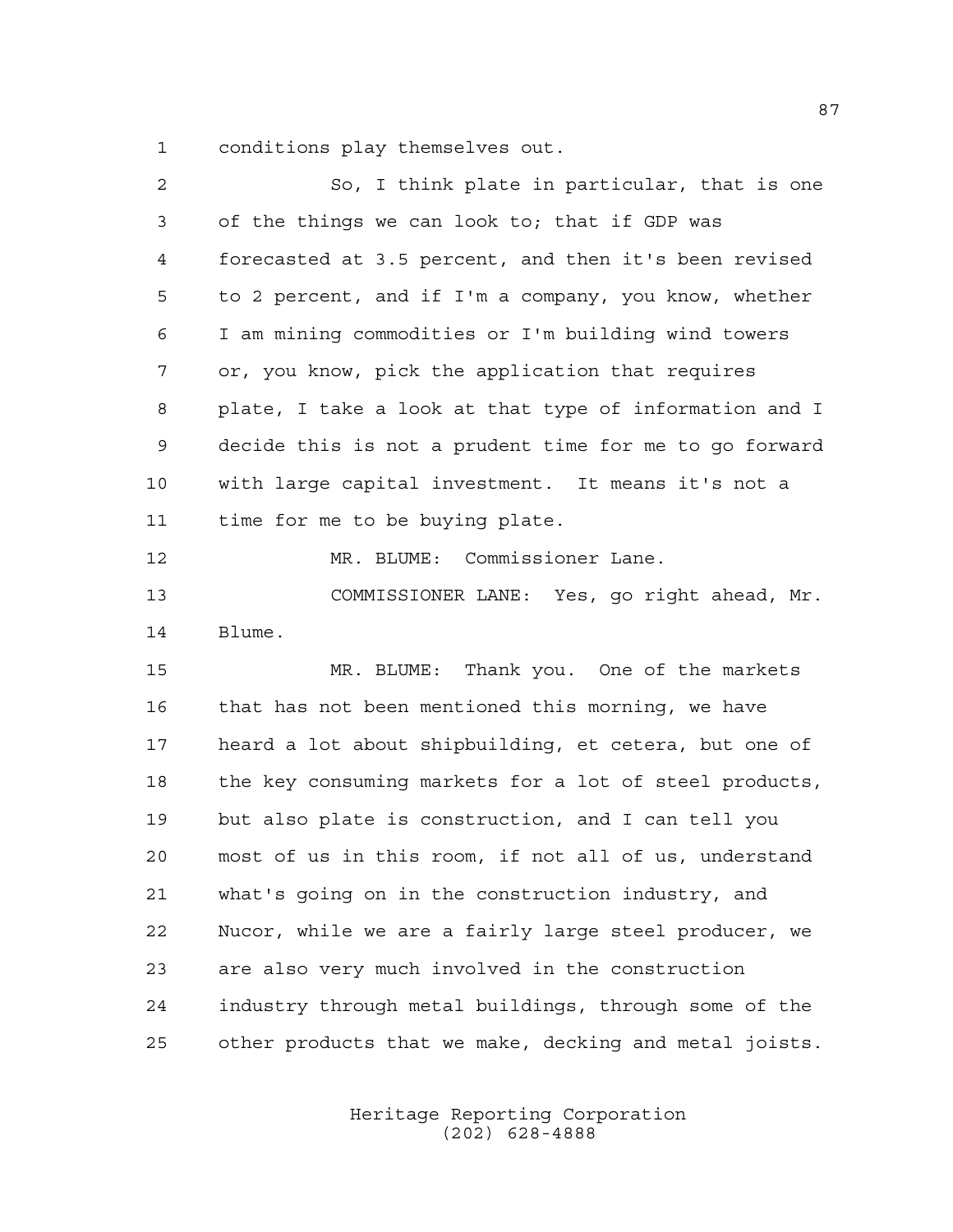So, we understand the construction market, and as we look forward -- again I mentioned earlier it's difficult to make some of these forward forecasts about demand, but one thing that is very clear is that non-residential construction and construction in general, while there was some expectation that we would be seeing some relief, some improvement potentially next year, when we talk to our executives in those business groups they tell us that don't count on it. In fact, that forecast rebound looks like it's going to be pushed out much later, you know, mid into the decades, so it is a key consuming industry, so let's not forget about what's going on there, and again primarily speaks to the vulnerability of the industry and the fact of the matter is these countries, they are going to continue to produce. They are going to bring the steel here if these orders are revoked. Thank you. COMMISSIONER LANE: Okay, thank you.

 Mr. Schagrin or Mr. Price or Mr. Rosenthal, could you reconcile for me or at least tell me the effect of -- I heard several of you talk about that the five countries have excess capacity and they are increasing their capacity, at the same time we are hearing that the demand in this country is flattening,

> Heritage Reporting Corporation (202) 628-4888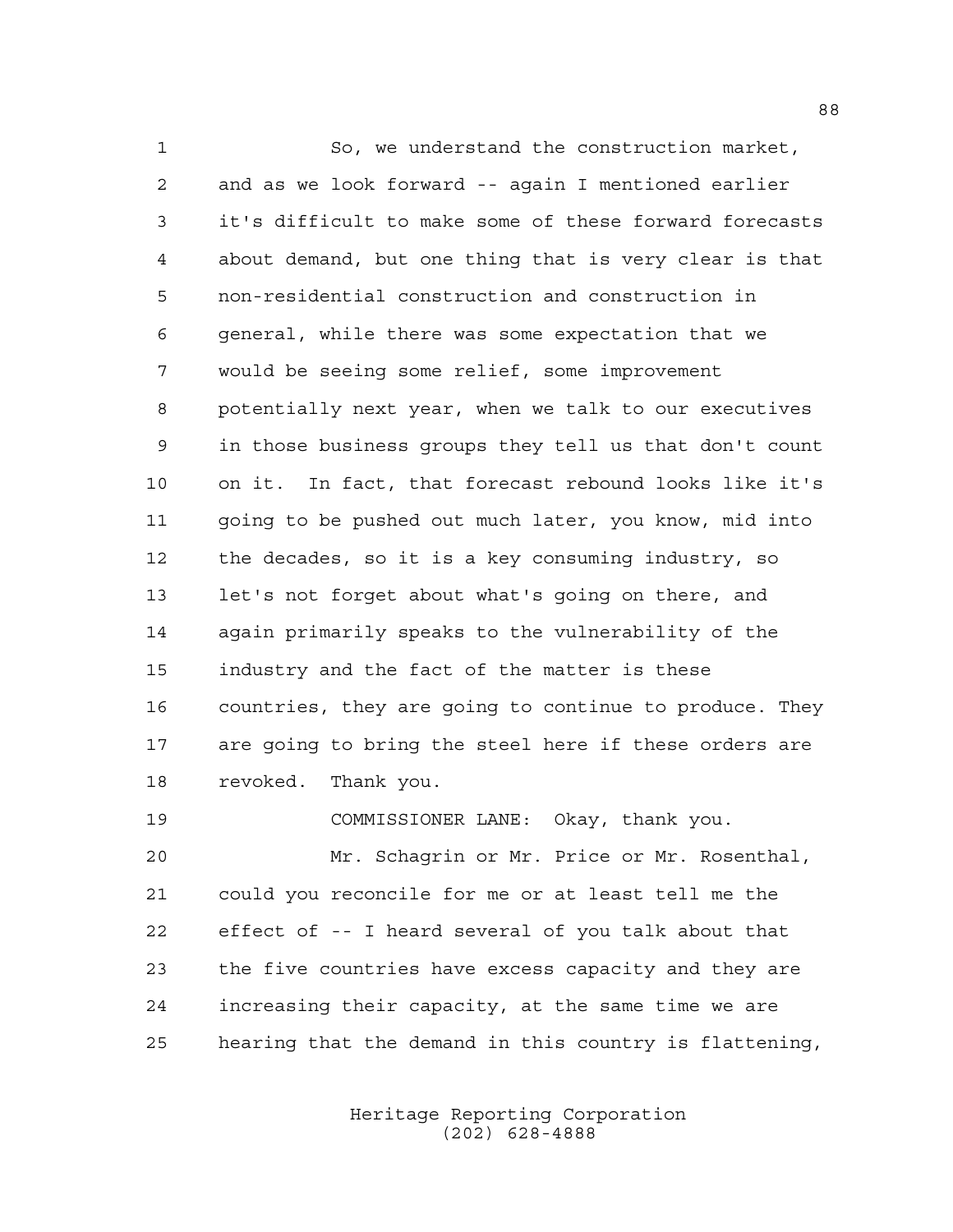stalling or going down. Now, tell me why are the subject countries increasing their capacity and what do you think will be the eventual effect will be? Oh, Mr. Rosenthal, since you haven't talked very much today. MR. ROSENTHAL: That is bring joy to

thousands, I am sure.

 I will be very brief about it but, like we have said before, the capacity and investments in this kind of business are long term, and I am certain that the subject country manufacturers, just like the companies around the table today plan these investments a long time ago in anticipation of continued robust growth. As we heard today, the shipbuilding market had been doing very, very well for a long time, and now it has declined dramatically, I am sure in an unanticipated way when a lot of these investments in Asia were planned.

 These investments of additional capacity, which are enormous, totally dwarf what is needed in the reasonably foreseeable future, were done when the thought that China was going to continue growing before Europe started to have its problems, before we seem to be going back into a potential double dip recession. So, I think their investments were planned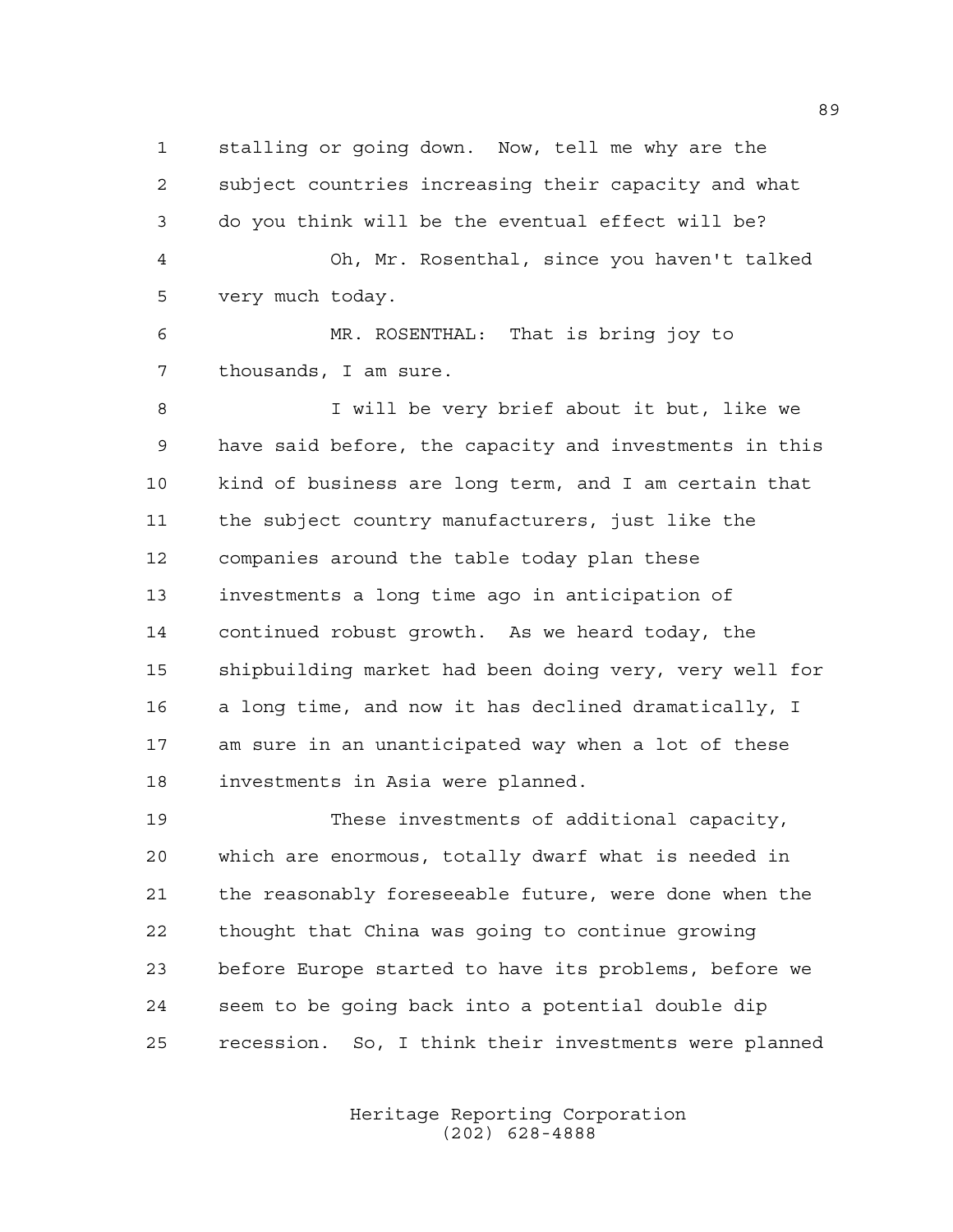so long ago with a rosy attitude and outlook, and now they are coming on-steam and have been for awhile, and they are facing a rather bleak demand outlook that they couldn't anticipate.

 COMMISSIONER LANE: Okay, thank you. And if someone else has an answer, I'll come back to you my next round so I will write it down so I don't forget. Thank you.

 VICE CHAIRMAN WILLIAMSON: Thank you. Commissioner Pearson.

 COMMISSIONER PEARSON: Thank you, Mr. Chairman. Welcome to all panelists. It is always pleasant to see so many familiar faces again. Good to have you hear.

 I wasn't on the Commission in 2000 when this order was put into place, but it seems to me the economic conditions that prevailed at that time made it eminently sensible thing to do. We had the Asian financial crisis, so a lot of supply looking for a home at whatever price. We had strong demand in the United States, a lot of product came in here.

 Given the very different economic conditions today with strong growth in Asia and relatively weak demand in the United States, why would we expect to see any surge of subject imports if we revoke these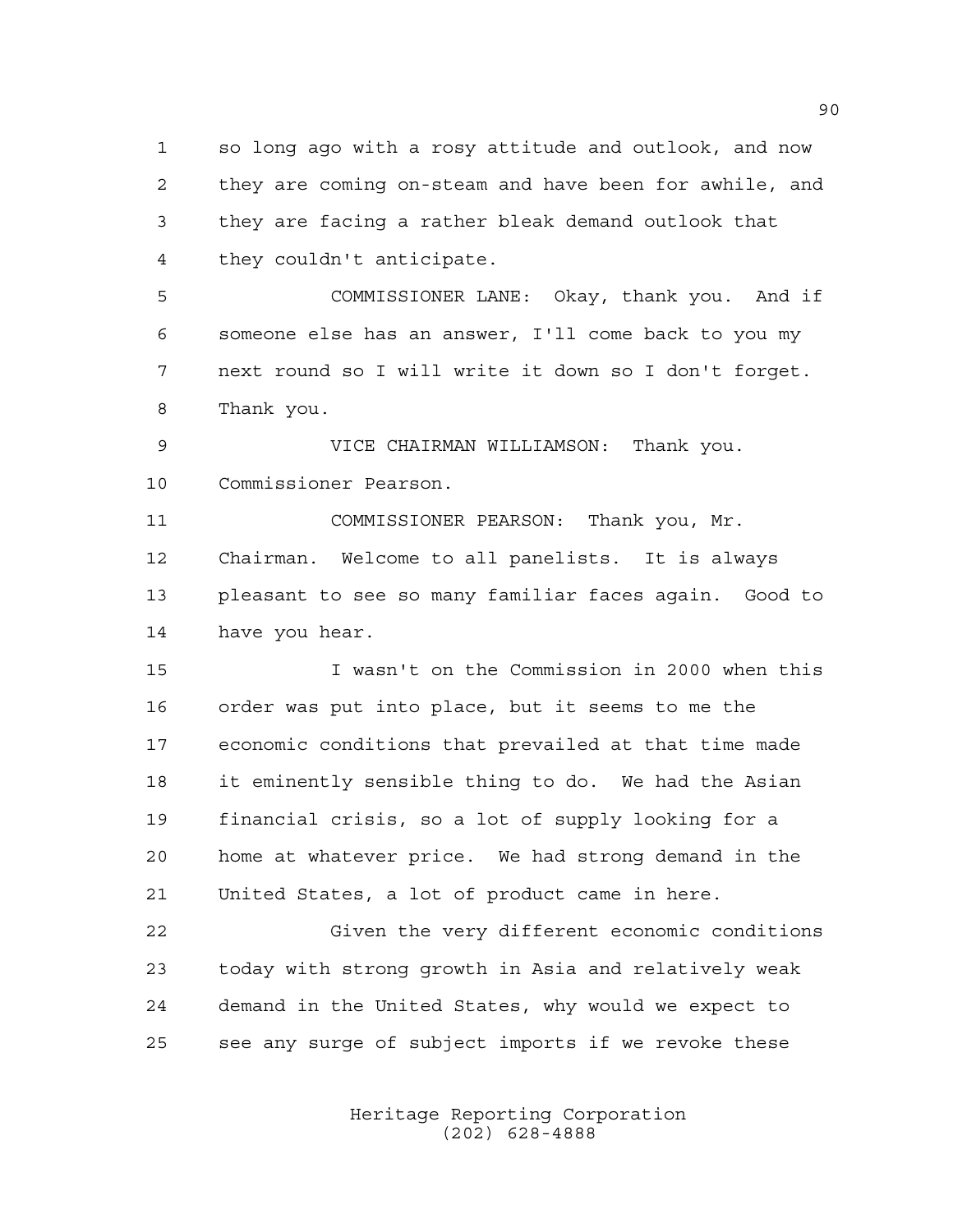orders?

 MR. MOSKALUK: Commissioner Pearson, Jeff Moskaluk.

 I think that your indication that conditions have changed would be true, but the conditions have changed in rotation, not in the fundamentals. There is still an economic crisis going on in world marketplaces, like there was previously as you mentioned with an Asian crisis at that time. Now we have the Euro Zone which seems to have serious, serious concerns about a recession. We do have indications that the Asia markets are contracting, particularly for steel plate, construction, shipbuilding, and the fact that the Chinese economy is looking to restrain its growth. While it may be growing, it's going to be growing at a lower rate which for those people who are supplying plate into that market will feel like it's shrinking even though it's still in growth.

 And then here in the United States, as we stated, because it's capital investment-driven, and because people are less sure of the transparency and clarity going forward, at least for some foreseeable future, there is going to be some slowdown in investment and growth in the types of products that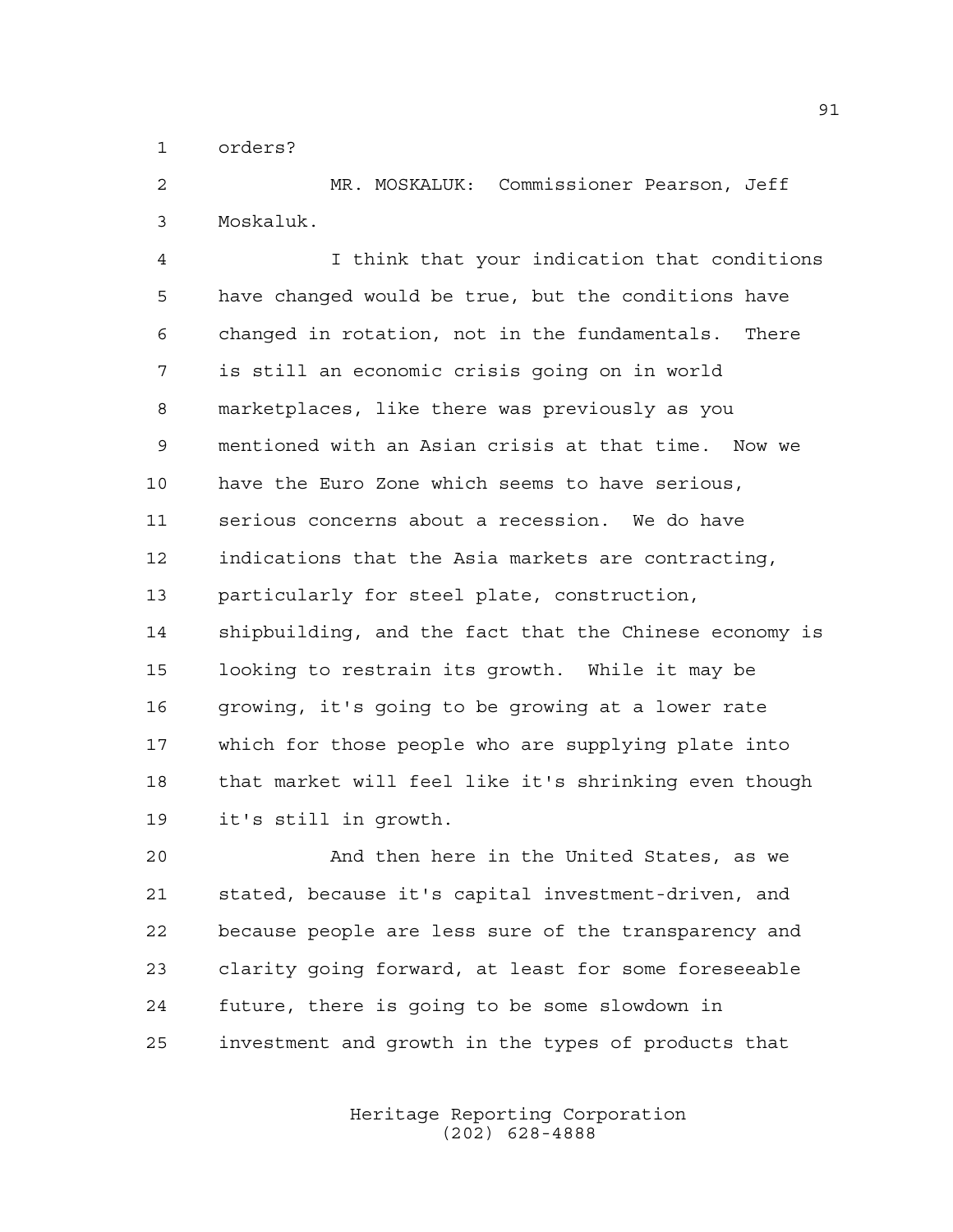require plate.

| 2  | So, I think while you characterized it as              |
|----|--------------------------------------------------------|
| 3  | being different, that's true, but it's different in    |
| 4  | rotation, not in some of the fundamentals that would   |
| 5  | be the drivers at this time.                           |
| 6  | COMMISSIONER PEARSON: Mr. Blume.                       |
| 7  | MR. BLUME: Yes. Commissioner Pearson,                  |
| 8  | thank you.                                             |
| 9  | One thing that I think is clearly the same             |
| 10 | is the excess supply that we face, particularly in     |
| 11 | Asia. You look, and it's in our reports and our        |
| 12 | briefs, that there has been a massive capacity build   |
| 13 | in Asia and also in Europe that far outstrips what the |
| 14 | demand is there. And we come back to the fundamental   |
| 15 | question. Will that plate come to the U.S.? And our    |
| 16 | belief is it will because of the attractiveness of our |
| 17 | pricing, the openness of our market. It's going to go  |
| 18 | somewhere.                                             |
| 19 | And so while it -- you know, as Jeff talked            |
| 20 | about there may be some rotation, there may be some    |
| 21 | differences in demand, but the basics, the basics of   |
| 22 | the case point to the fact that we need to keep the    |
| 23 | orders on because the steel will come here and they    |
| 24 | will come from all of these countries, and we'll get a |
| 25 | hammering effect a time in our economy where we are    |
|    |                                                        |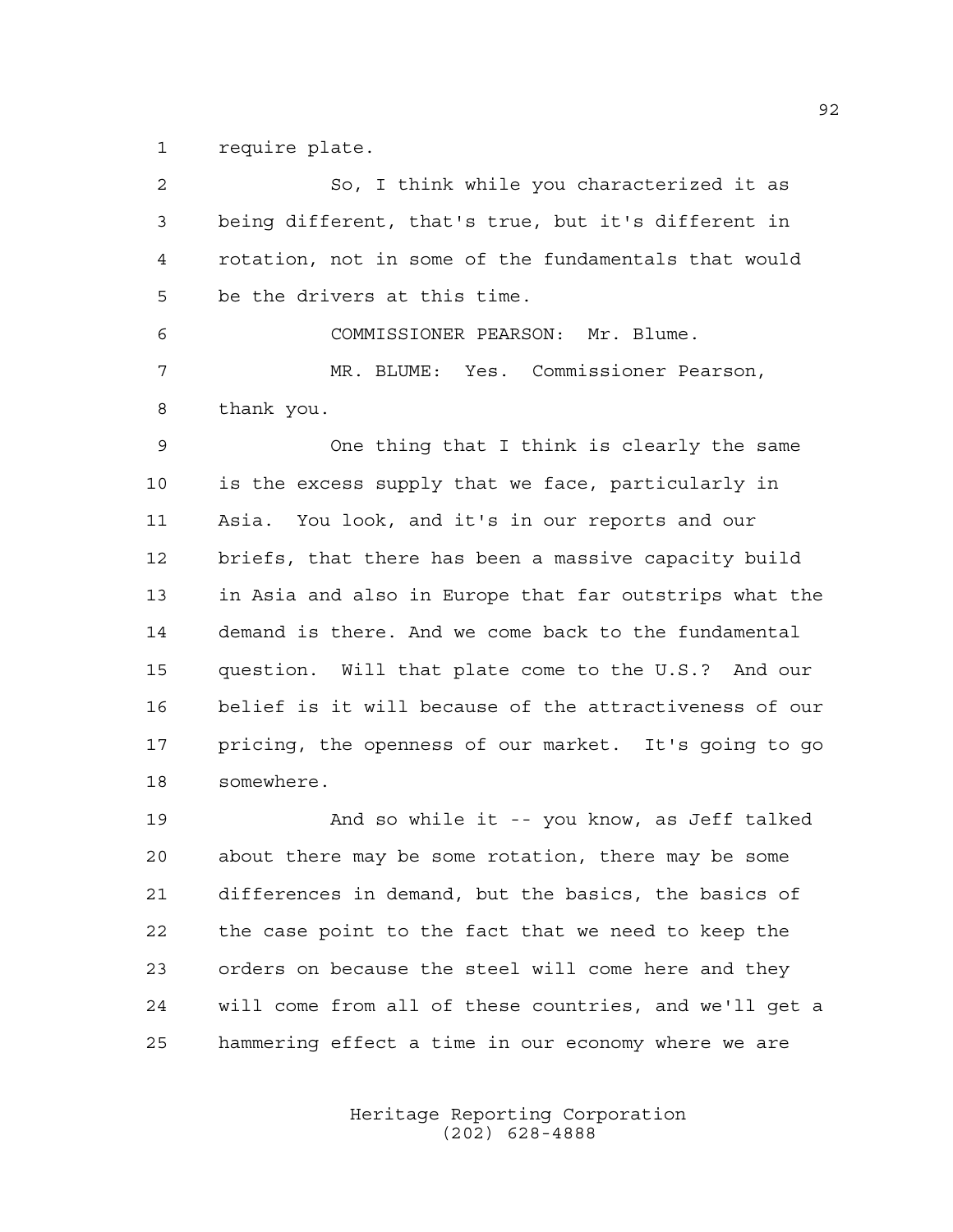very, very vulnerable.

| $\overline{a}$ | COMMISSIONER PEARSON: But if we have some               |
|----------------|---------------------------------------------------------|
| 3              | increase in imports how long can there continue to be   |
| 4              | a premium pricing structure in the United States?       |
| 5              | Certainly there would be some equilibration             |
| 6              | between prices in the United States and worldwide, and  |
| 7              | thus further imports would be discouraged. The market   |
| 8              | doesn't work in steel --                                |
| 9              | MR. SCHAGRIN: No, let's look at the                     |
| 10             | counter-factual, Commissioner Pearson, because that     |
| 11             | was the exact same argument that was made when you      |
| 12             | weren't on the Commission in 2000 when Japanese were    |
| 13             | selling steel, hot-rolled steel in the United States    |
| 14             | for \$225 a ton, and our prices were just as low in the |
| 15             | United States as they were everywhere in the world.     |
| 16             | They didn't stop selling them until we imposed orders   |
| 17             | because they wanted to operate their blast furnaces.    |
| 18             | There wasn't demand in Asia.                            |
| 19             | And so I would say, you know, in an industry            |
| 20             | in the United States where people go into bankruptcy    |
| 21             | and if you are not an auto company the government       |
| 22             | doesn't bail you out. I saw what happened to the        |
| 23             | steel industry in the United States. Plant after        |
| 24             | plant after plant shut down permanently. Some got       |

reorganized. But we had an unbelievable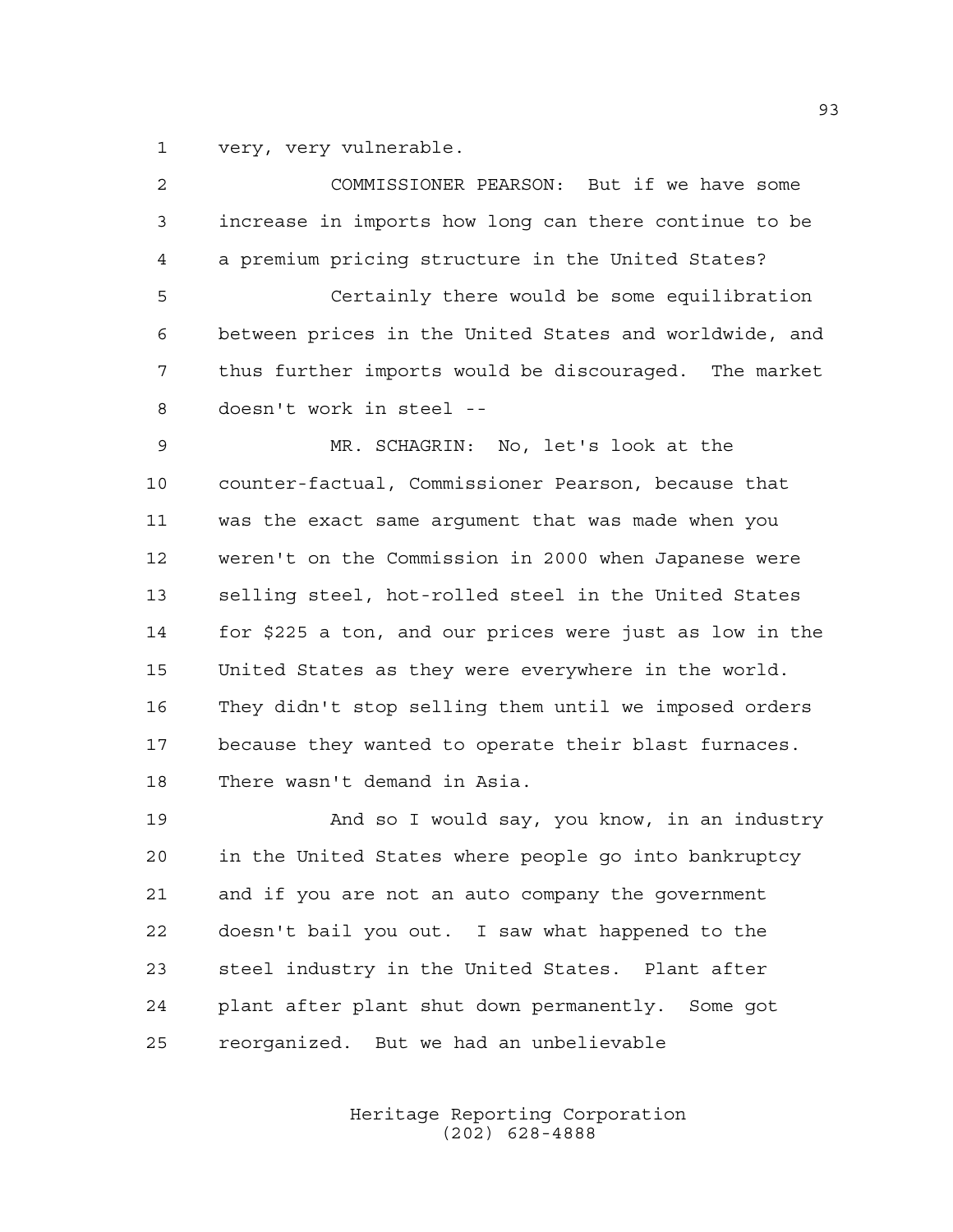transformational process which killed tens of thousands of steelworker families' lives forever.

 So, the idea that when prices fall in the United States that companies in Asia will stop shipping to the United States, I say it's absolute folly.

 The other point I would make is that I believe Tom Friedman hadn't written his book The World is Flat yet in 2000, but there is no doubt that the world, particularly in terms of financial asset, has gotten much smaller in the last decade. So when the U.S. had its financial crisis, even though it was about U.S. homebuilding, did it have an effect in Europe on their economy? Did it have an effect in Asia? Yes. China was only saved because they were able to spend something like \$2 trillion in stimulus funds.

 So, the idea that the European financial crisis, and you heard that Europe is the largest single market in the world, they are having an unbelievable crisis now, maybe worse than our crisis in 2008. The idea that that won't affect Asia or American, but will only affect Europe, it's not the way the world works anymore.

And I would say if you want to talk about a

Heritage Reporting Corporation (202) 628-4888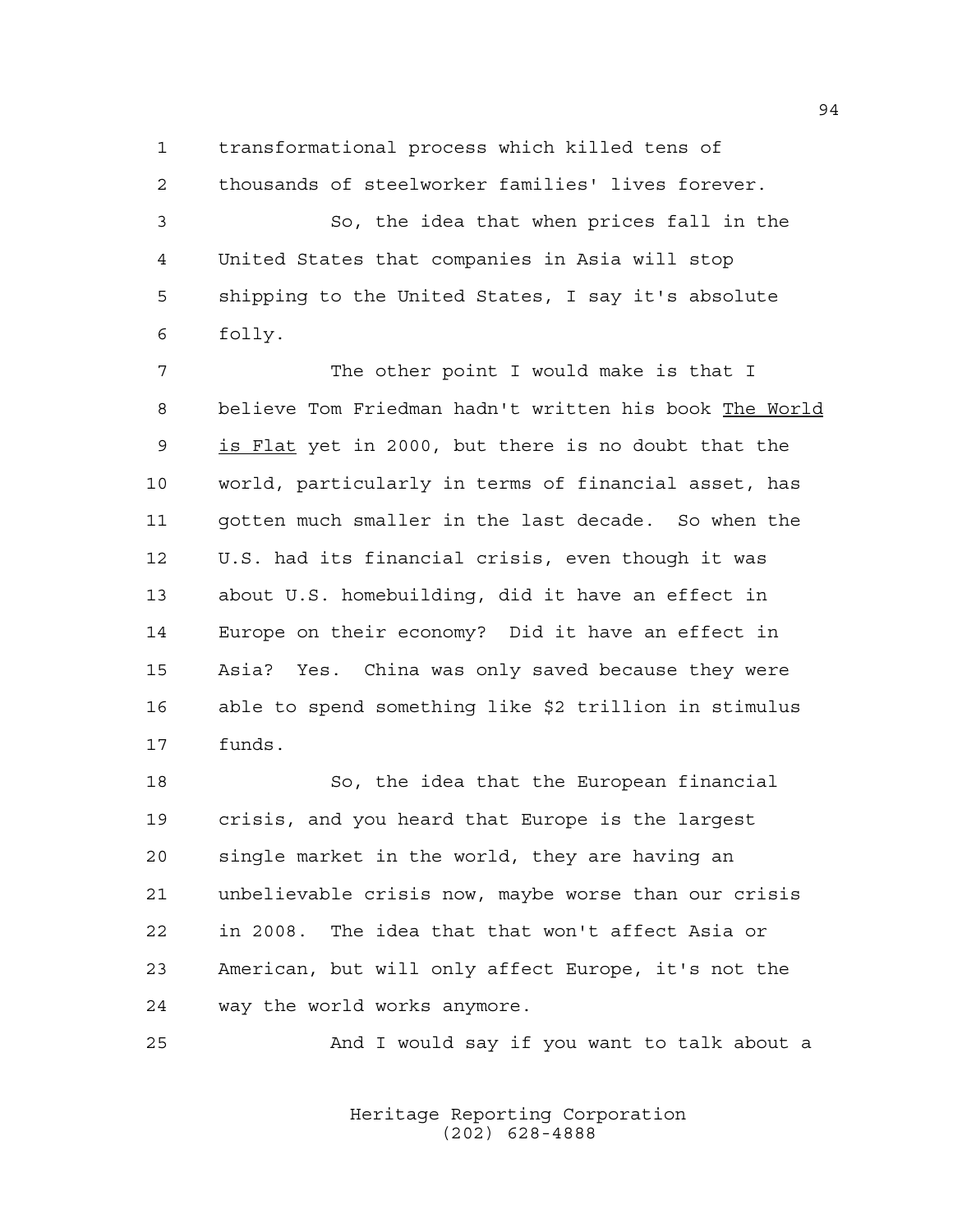forward-looking market, and we know the stock market is crazy, it's amazing how much it changes. But the one thing that hasn't changed very much is the prices of steel company stocks around the world, U.S. European, Asian have been plummeting for about the last six-nine months showing no signs of recovery. So the people who put their money where their mouth is, who invest in steel companies, they are saying this is not an industry that is worth anywhere near what it was six or nine months ago. Most of that I think is related to the European financial crisis because if one big part of the world is going to go down the tubes, it's going to affect a commodity product like steel worldwide because we have an interconnected world.

 So, I would say all we do is we keep switching the chess pieces on the chess board. Yes, in 2000, it was Asian, in 2008, it was the United States, in 2011 and '12, it's Europe. It's all bad news. I don't relish bad news, but you've got to work with the reality of international bad news. So the world is not a wonderful place right now.

 MR. SIEGAL: Mr. Commissioner, Mike Siegal if I might.

COMMISSIONER PEARSON: Yes.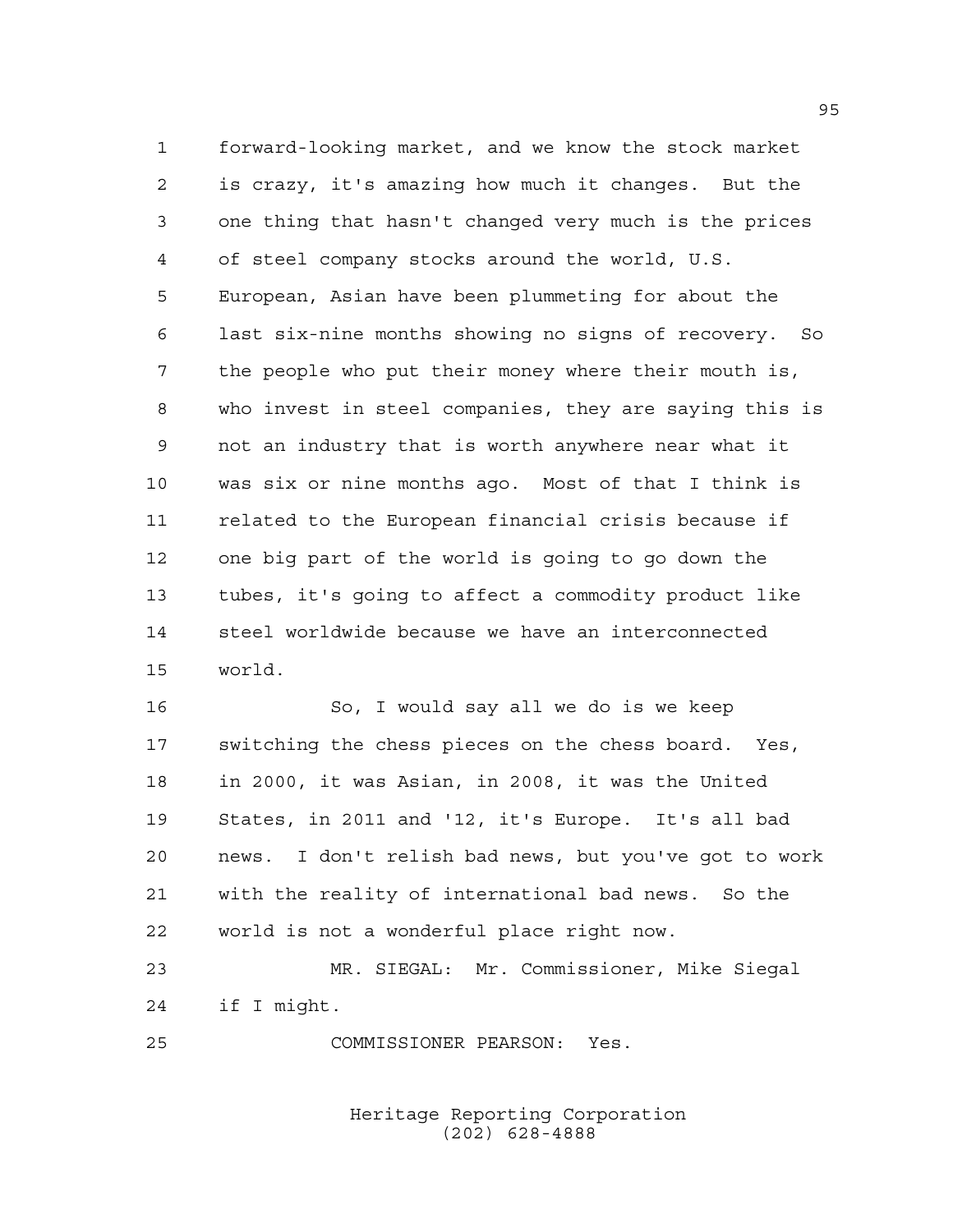MR. SIEGAL: There is no question that regardless of the market dumping in all markets is still dumping, and we have a currency still in the United States that monetizes a lot of commodities that do get dumped around the world. Steel is a monetization issue for a lot of countries that don't have currencies that are valuable on ultimate trade. So I would argue with you saying letting the price of steel fall to the lowest common denominator on unfairly traded product because people have a need for monetization issues, which is what occurs with steel when it gets traded on a global basis, I would argue that, yes, it would fall and it would fall immediately to very low prices below cost structures. MR. PRICE: Alan Price, Wiley Rein. Material injury has both volume effects and price effects, and I would submit to you that if lifting these orders result in price suppression and price depression, that in itself counts as material injury and is adequate under the statute and a reason to keep these orders in place. COMMISSIONER PEARSON: Okay. Well, I thank you for those responses. You have been saying the demand currently in

> Heritage Reporting Corporation (202) 628-4888

the U.S. market is slack. If that's the case, why the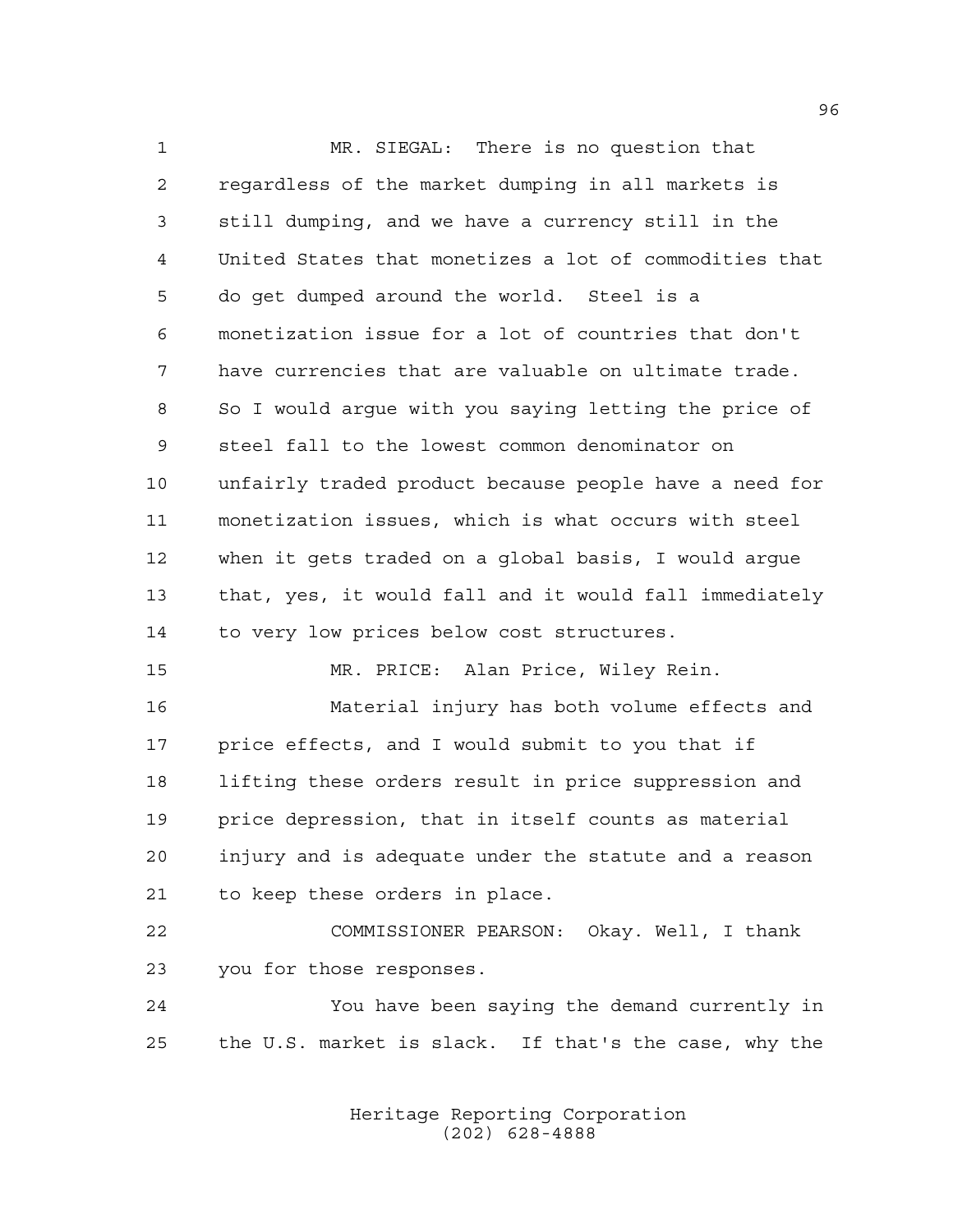increase in imports in recent months that you have been talking about?

 MR. MOSKALUK: Jeff Moskaluk again. To a large degree because it was an attractive market, one, because it's open, and two, because the prices were favorable to other places that these producers could have exported. So as an option this was a place to fly to even if demand was less. So come into the market at a lower price than the current market price was still more favorable than other options. That's why it came here. COMMISSIONER PEARSON: Okay. And the imports that have been coming here recently, are they primarily subject imports or non-subject imports? MR. SCHAGRIN: This is Roger Schagrin. They are non-subject, and I would point out that if you were to take the Asian countries' arguments at face value, that plate demand is booming in Asia and it's not so good in the United States, and why would anybody want to come here, then can someone please explain to me -- this is very simple economics,

 that is one thing I was able to get through at my undergraduate studies -- is why would we have an over 50 percent increase in third quarter imports in the United States, even though it's from non-subject

> Heritage Reporting Corporation (202) 628-4888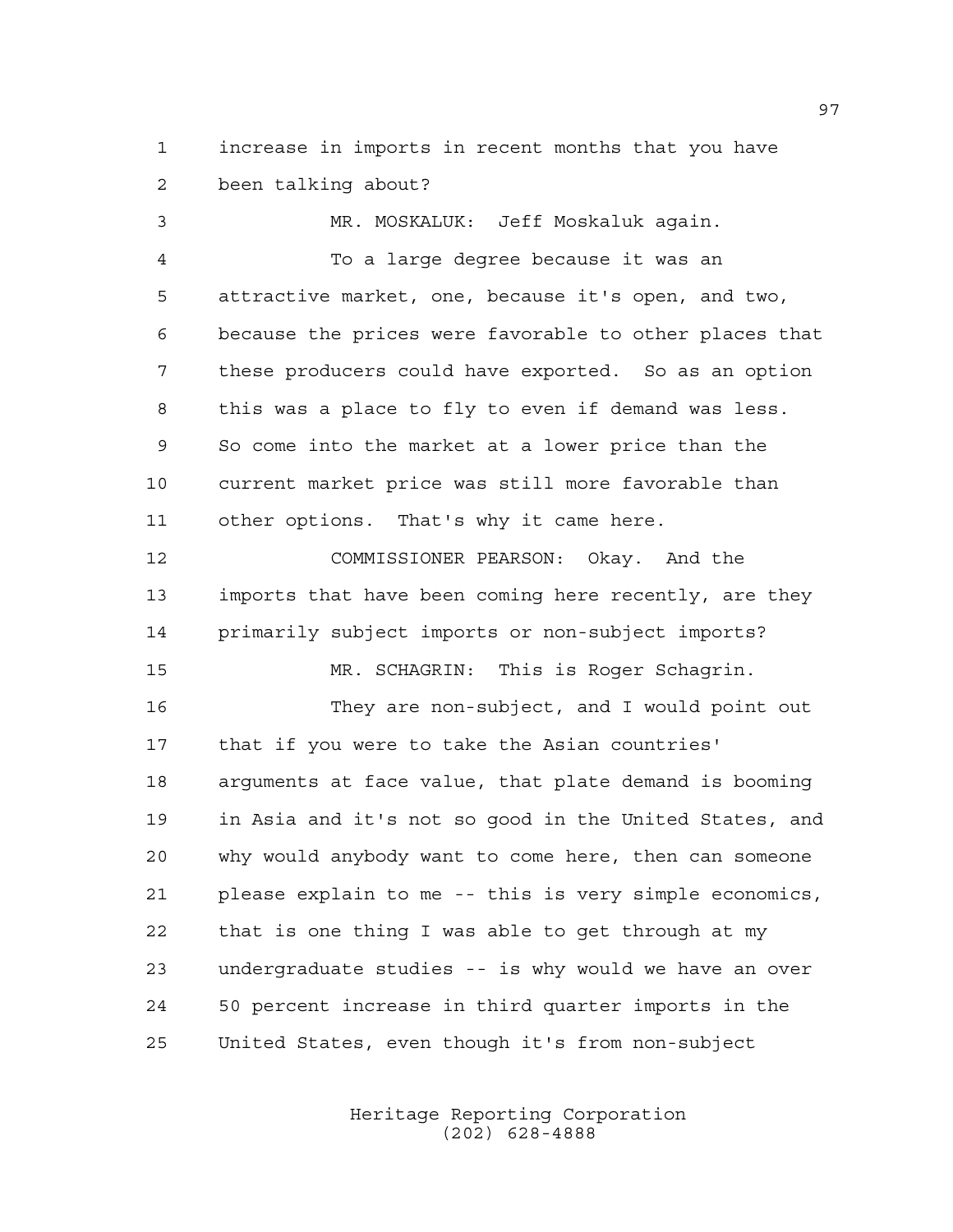countries because the orders are working so well against the subject countries, why would they be coming here instead of going to Asia?

 And the answer is because even if demand is not wonderful in the United States, we are an attractive open market, and Asia is a little bit more of a fix. There is no doubt that there is a lot of trade within Asia, a lot of the trade within Asia is not who sells the lowest price product, it's who is in my country making plate and who has the capacity. So I would just say once again the counter-factual is pretty easy, and maybe Professor Morici wants to comment on this, why would they --

 COMMISSIONER PEARSON: I'm running out of time

 MR. SCHAGRIN: -- want to come to the United States if Asia was so wonderful?

 COMMISSIONER PEARSON: Mr. Chairman, my time has expired so I think I will let it sit there. Thank you.

 VICE CHAIRMAN WILLIAMSON: Okay, thank you. Commissioner Aranoff.

 COMMISSIONER ARANOFF: Thank you, Mr. Chairman.

In the current Respondent's DSM's brief they

Heritage Reporting Corporation (202) 628-4888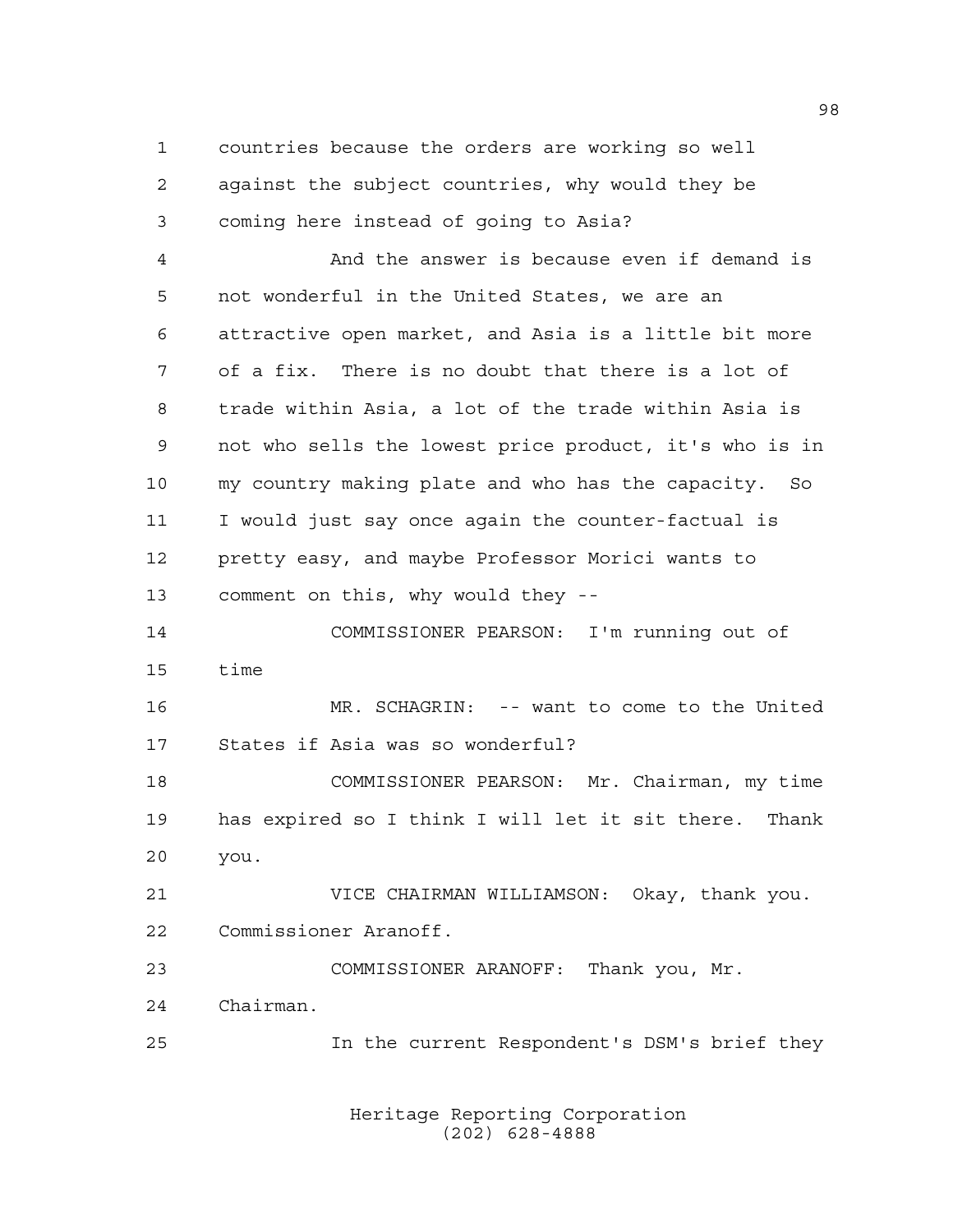argue that there has been sort of alternate trend situation where there haven't been imports from POSCO, which is non-subject, but there have been growing imports from DSM itself, even while subject to the order, and they ask the Commission to sort of take that as the basis, and you can flip that over and conclude that therefore the order really isn't what is driving the export-import trends, and if you revoke the order, it wouldn't make any difference.

Does anyone want to respond to that?

 MR. PRICE: Alan Price, Wiley Rein. First of all, to do an historical analysis of POSCO's capacity is a little difficult because POSCO put on a lot of capacity very recently in the plate market. Actually 2010 is when most of it, a large chunk of it came on. That fundamentally started to change the capacity picture and the export picture out of Korea for this project, also non-subject coil plate product. They were starting to see a whole fundamental shift. That is number one.

 Number two, we obviously can't talk about the proprietary data in this meeting, but based upon market reports my clients have provided me we have seen an up-tick in POSCO's shipments recently, okay. and a lot of that, again, post June, July, August

> Heritage Reporting Corporation (202) 628-4888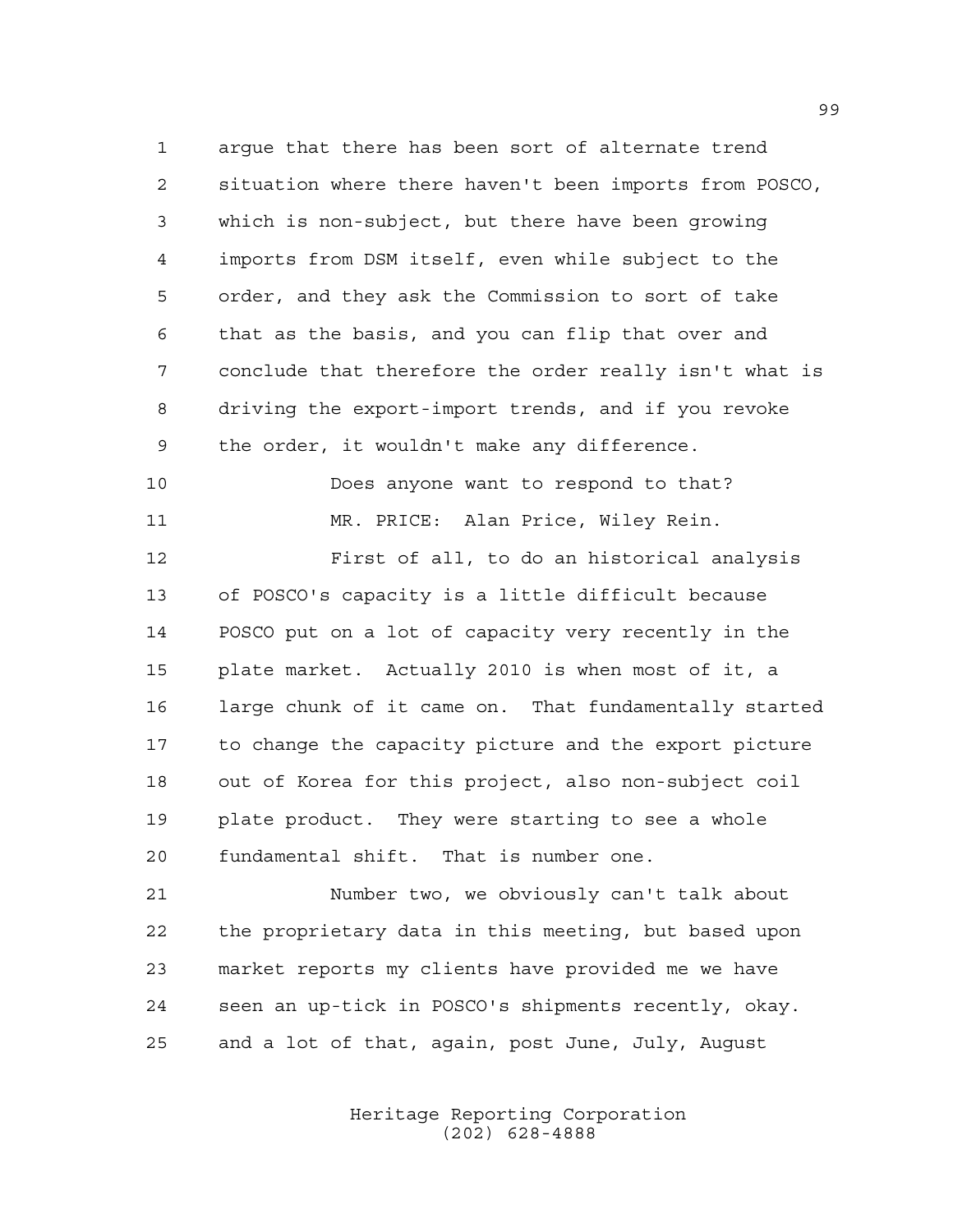going on. That is number two. Again, markets are such that they have expanded capacity. There is not enough demand in Korea, so that's the second factor.

 Number three, dumping law doesn't prohibit you from shipping. It just requires you to ship at a fair price, okay. So there is no prohibition for DSM shipping. DSM ships into the United States logically when it's able to do so with minimum margins out there. It wants to ship to the United States, but obviously given the constraints of the dumping margin there are many times when it can't, and that's what the record shows, that the order is having a very significant disciplining effect.

 Now, U.S. prices got higher than the world market. Maybe they came in with some more product this year. Maybe they didn't, okay. But that shows you their intention if you lifted this order. Thank you.

 COMMISSIONER ARANOFF: Let me ask some of the company witnesses to walk me through the answer to this question which is, one of you testified in your direct testimony, and I have certainly heard this before, that low priced imports that would come into the market would affect U.S. prices across the board, even for higher end, more specialty products.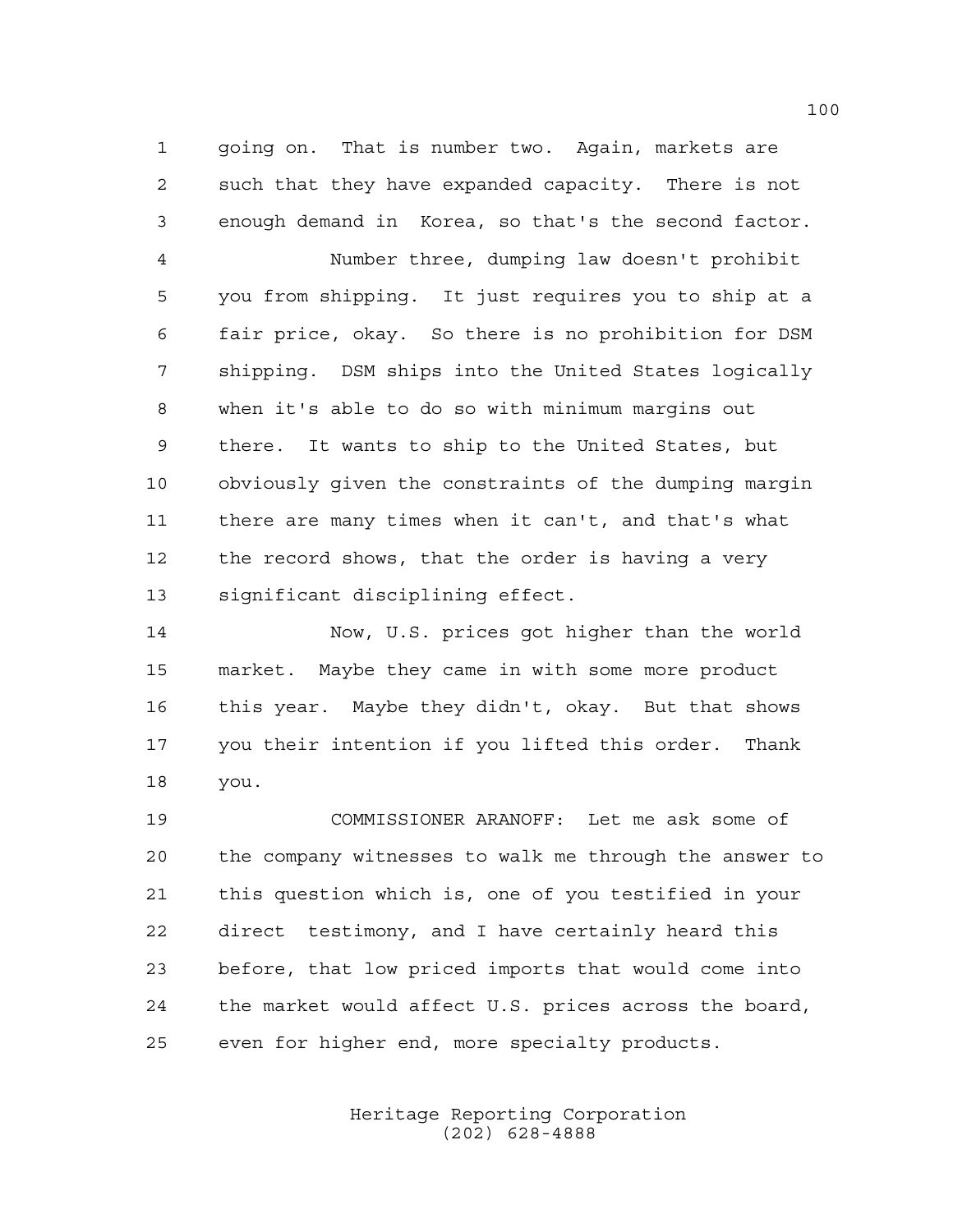Can you walk me through the mechanism whereby that happens and what evidence on the record I can look at to see that kind of effect? MR. BLUME: Commissioner Aranoff, Rick Blume. Certainly one of the things that we have clarified is that the plate product itself is very

 fungible, that in fact there is not this strata of different high quality and low quality. There are different grades but the reality is is that our mills, our competitors' mills, domestic competitors can produce most, if not all, of the products that would be coming in on an import basis.

 So, ultimately what happens in the marketplace is that we start to -- we begin to see offers and we are presented those offers by our customers, in many cases distribution customers who say to us we really don't want to make these kind of purchases but the reality is I must make these kind of purchases to be competitive in the marketplace. These prices are too low for me to ignore.

 So, it has an effect, a general effect into the market, and again contrary to the testimony of the other side that there is a strata, the reality is there is not, and in fact those price pressures affect

> Heritage Reporting Corporation (202) 628-4888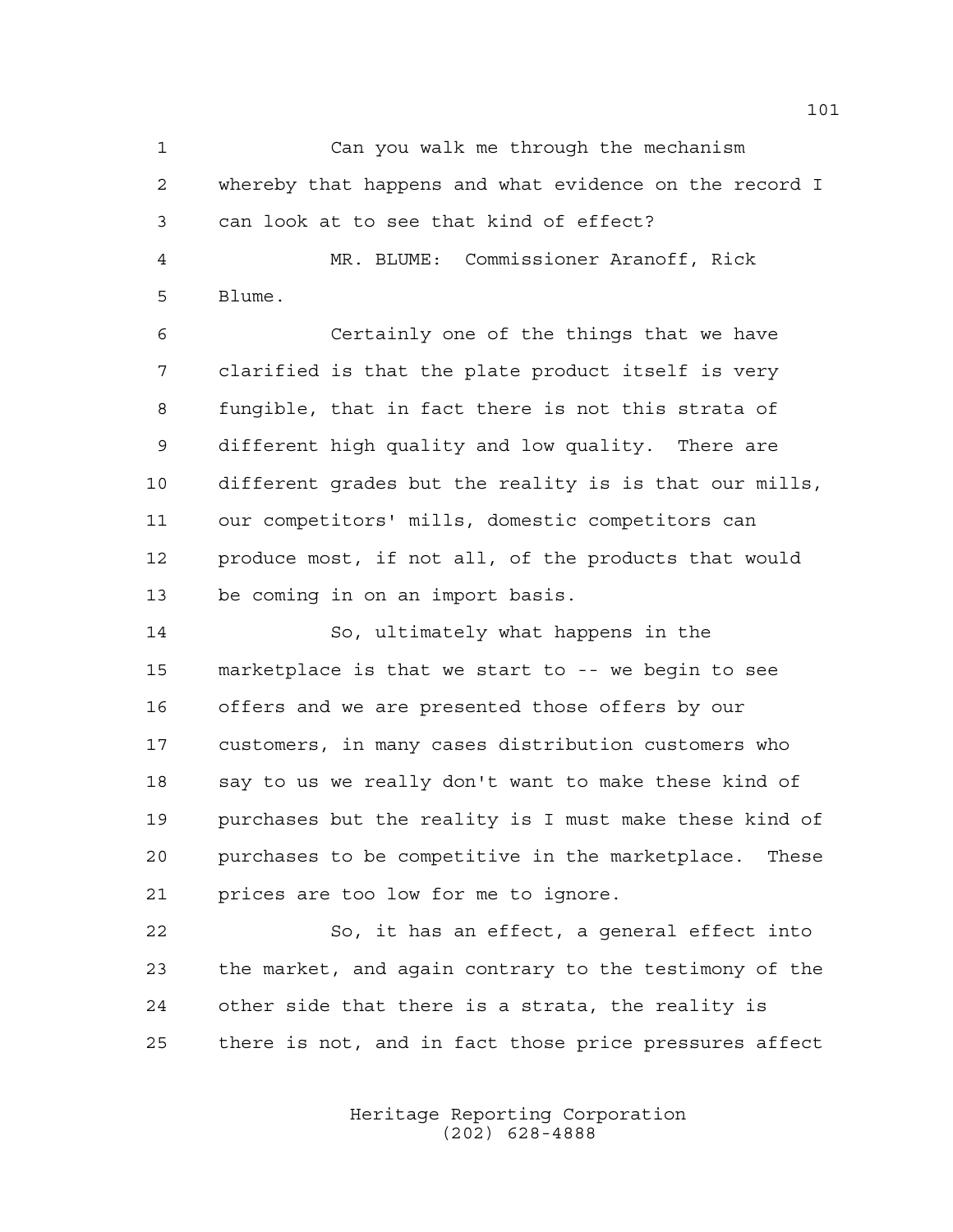the entire general market.

| $\overline{2}$ | MR. MOSKALUK: One of the common behaviors              |
|----------------|--------------------------------------------------------|
| 3              | for the plate market is that it is a based-price plus  |
| 4              | extra type of product, and so the base price or the    |
| 5              | lowest commodity good establishes the threshold price, |
| 6              | and then there are adders and extras, not needing to   |
| 7              | be specific on what they are, but there are adders and |
| 8              | extras for grades and thicknesses and other things.    |
| 9              | So, essentially the bulk of the material is            |
| 10             | traded in this threshold bulk commodity product.       |
| 11             | That's the threshold price under which you can add     |
| 12             | extras for grades, sizes, other things. Most of the    |
| 13             | common items, by the way, where you would add in extra |
| 14             | for a grade or size they can be made by virtually      |
| 15             | everybody here represented, plus most, if not all, of  |
| 16             | the companies that would import. And so other than     |
| 17             | some very extreme cases that I could probably think    |
| 18             | about if I took enough time to find some grades or     |
| 19             | items that would not follow that pattern, the great    |
| 20             | majority of the market follows this type of pattern    |
| 21             | where it's a price plus extra, so, very much is        |
| 22             | dependent upon where the base price ends ups.          |
| 23             | MR. BIEGALSKI: Yes, Commissioner, I would              |
| 24             | echo that sentiment exactly, and I think I talked      |
| 25             | about the commoditization in here, and that's what     |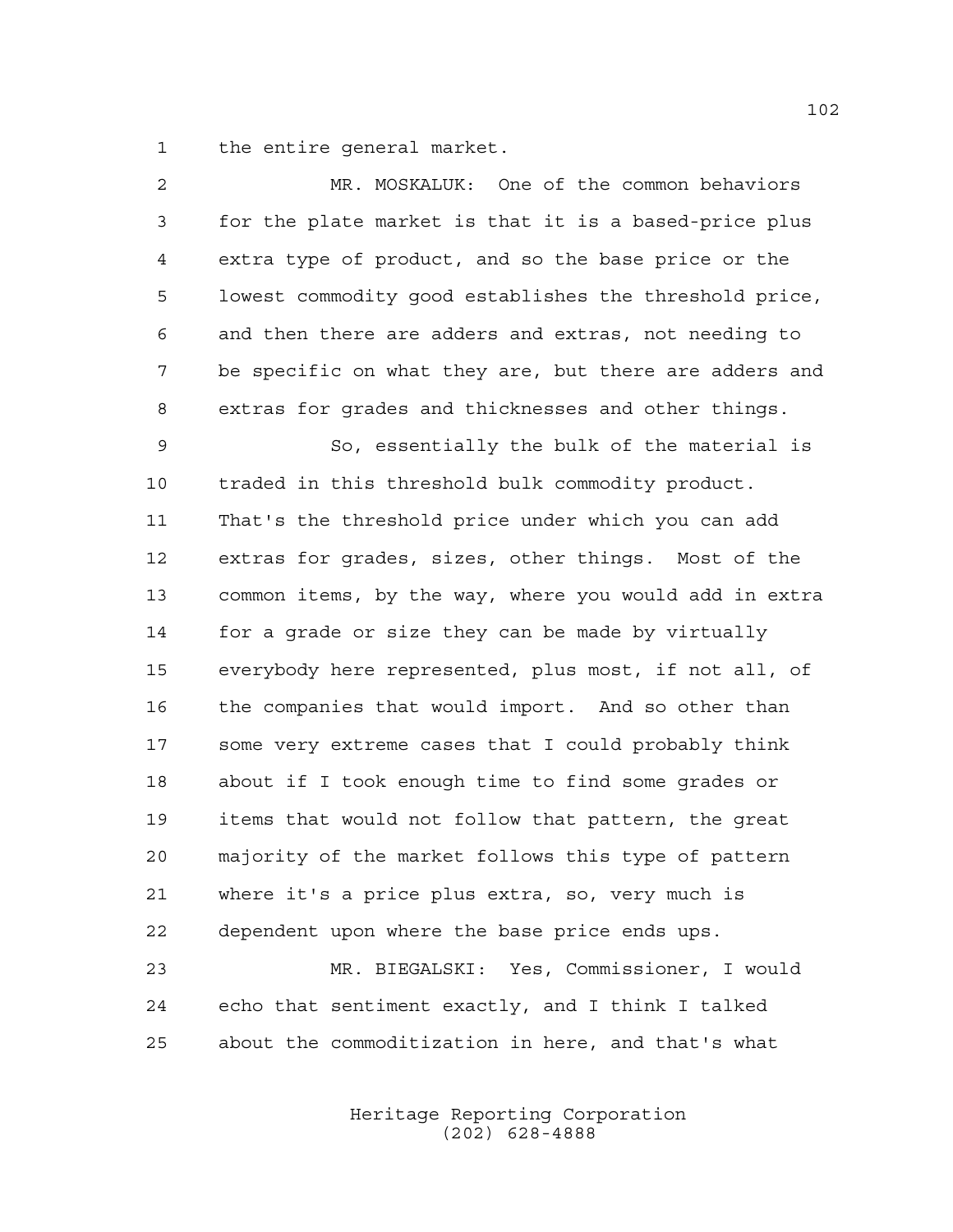happens. A base commodity grade product tends to spillover into our entire product line. The extras and the adders may not change but certainly the base price for those grades of steel affects almost everything that we produce.

 COMMISSIONER ARANOFF: Okay. And just to clarify. When you're talking about extras and add- ons, that's not the same thing as surcharges for raw material costs or for steel import costs?

 MR. MOSKALUK: No, these would be for differentiation for an alloy grade or a higher strength grade. This is not a surcharge, no.

 MR. BIEGALSKI: Yes, different qualities of steel, chemistries, et cetera.

 COMMISSIONER ARANOFF: Okay. I appreciate those answers. That's helpful.

 Let me ask another question that is probably going to get me in trouble. So, in order for imports of subject product to increase and to be significant if the orders were revoked, there not only has to be supply, and I think there is a fair amount of evidence on the record about the amount of supply that's out there, but there has to be someone to buy the product here in the U.S. And one of the things we saw in the recent recession was that nobody was buying steel for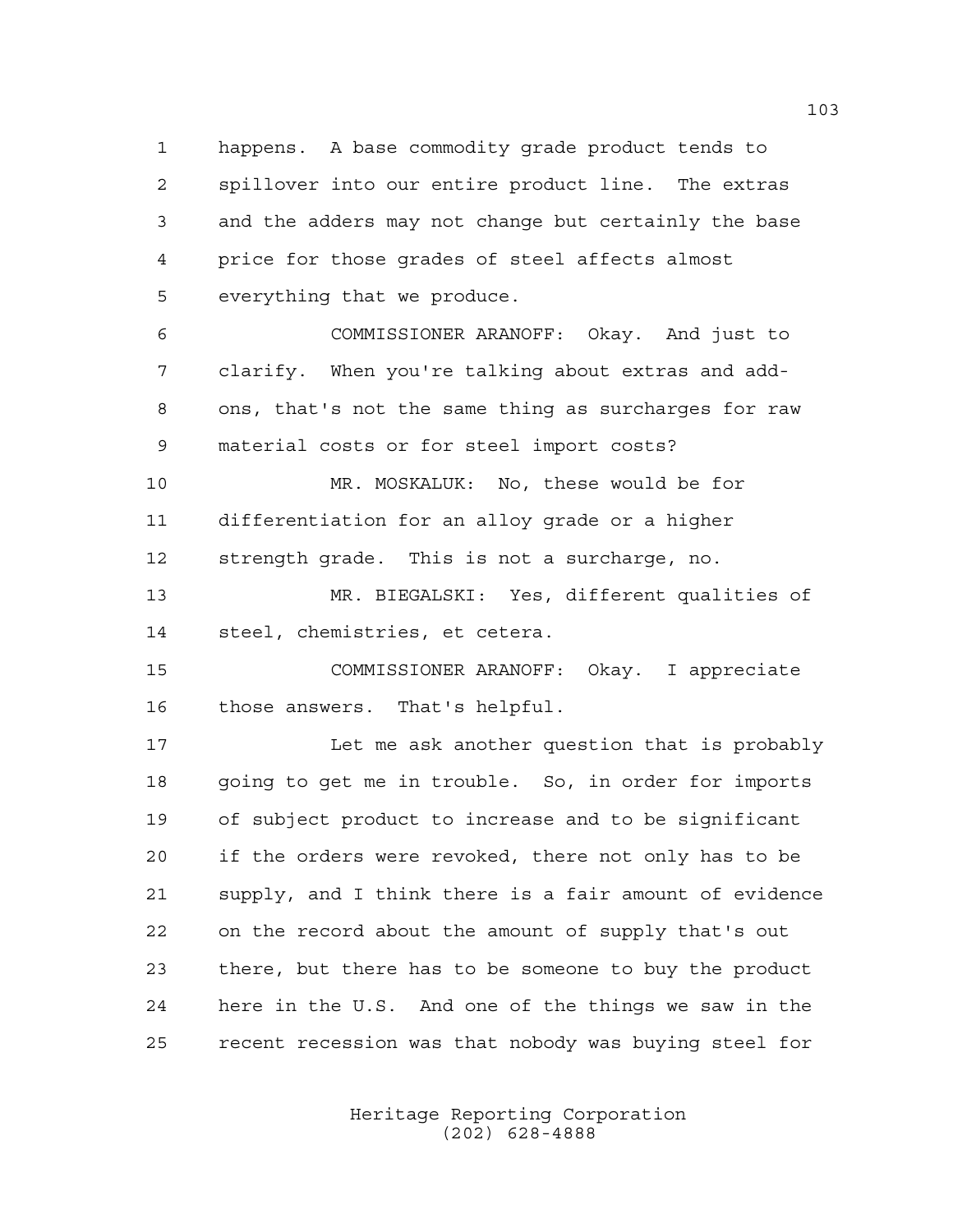any purpose. They were using up what inventories they had for as long as they possibly could, and not only were domestic producers shipments down but imports were down.

 And so my question is, you know, if you gentleman are unfortunately right and the market is not going to look good for the reasonably foreseeable future, where is the demand going to come from that's going to pull the obviously available imports into the market?

 MR. SCHAGRIN: May I suggest that the distributors --

MR. BRECKHEIMER: I was --

 MR. SCHAGRIN: -- because these are the real buyers of steel so they would tell you.

 MR. BRECKHEIMER: Thank you. Thanks, Rog, appreciate it. Mark Breckheimer for the distributors. First of all, simply explained, in an entirely fungible marketplace low price is the dominating factor. So if my competitor puts a bullet in his gun, I have to put the same bullet in my gun, long and short of it. My interest in low price imports is entirely related to my economic activity and my economic alternatives. That is to say the risk premium that I have to demand from an imported product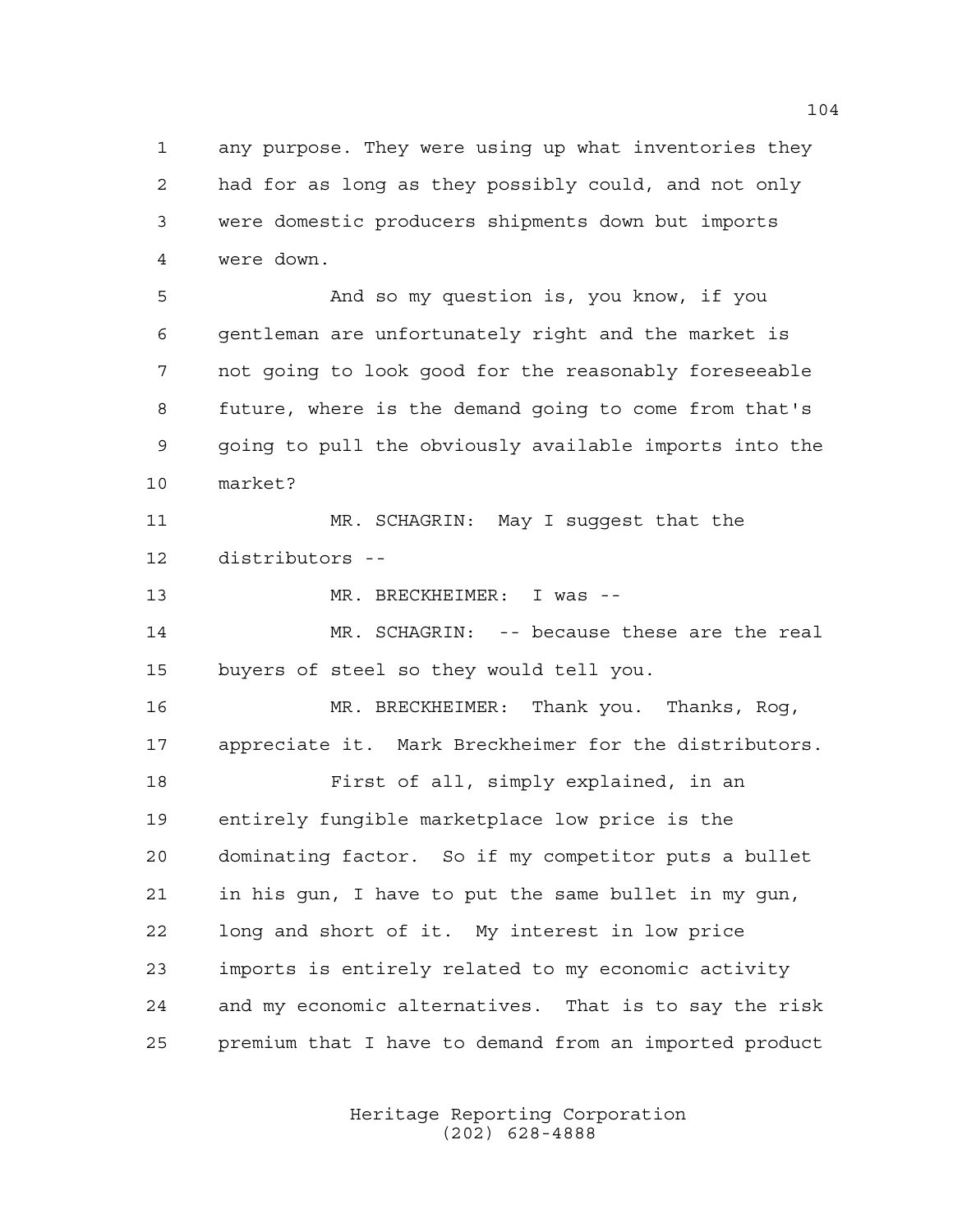is a function of what my other options are.

2 15 I am highly profitable, I'm not particularly interested in taking the risks that are incumbent upon buying foreign steel -- long lead times, and volatile market conditions. Therefore, I'm going to demand a big risk premium or a bid discount. However, if my economic alternatives are not robust, as they are right now, that incremental discount that I would demand from a foreign supplier shrinks. This cases our domestic suppliers to have to meet them. So, the other thing that concerns us about this is we need a robust domestic supply to manage our business carefully, but that's the answer. As times are difficult in this marketplace, we are going to need imported steel if imported steel is allowed to come, which will cause the domestic producers price realization to drop, causing their profits to er ode. COMMISSIONER ARANOFF: I don't want to put words in your mouth, but are you telling me that, in fact, more so if demand is quite low you're going to buy low priced imports, but who are you selling them to? Who is going to buy them? MR. BRECKHEIMER: Our customers. You know, in a down-trending economic spiral cost pressures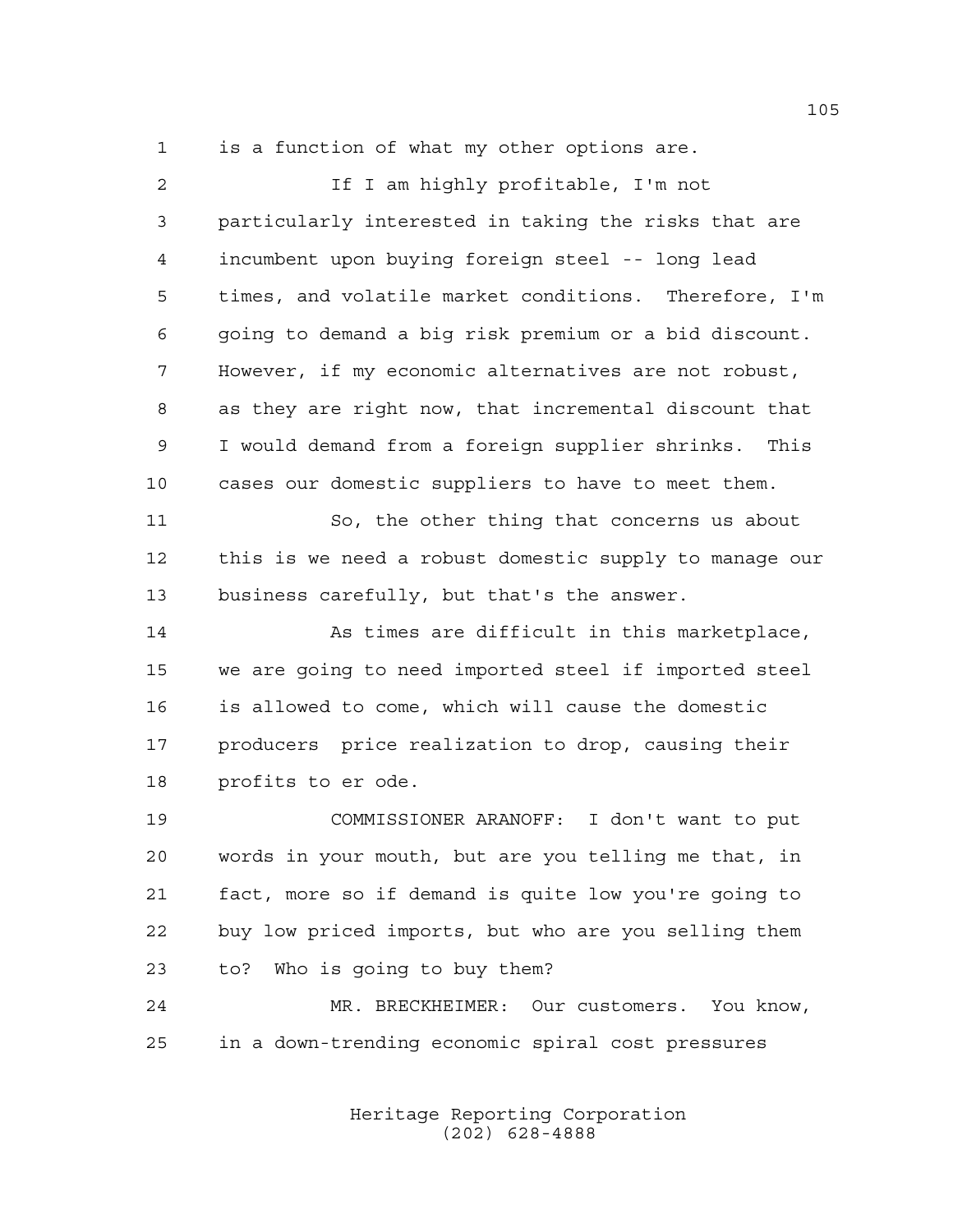develop across the supply chain. My customers want to buy steel more cheaply because they feel compelled to reduce the price of their equipment so that they can sell more. If low priced imports are available, or my competitor has it, I'm going to have to buy it so I can meet the competitive situation at my customer's operation.

 MR. SIEGAL: Yes, if I can -- just as a competitor let me just comment on that. This is not a friendly industry, and in that regards there is no question when I have a relationship -- although we are friends. In that regards there is no question that my customer is always looking for a better price, not always a better value, and in that regard when the market is dropping he is going to shop my price regardless of the relationship and the performance criteria that I've had with him.

 So, in that universe where Mr. Breckheimer has the opportunity to get that quotation from my customer he is going to come in with the lowest possible price to induce that customer to leave my relationship, and vice-versa.

 COMMISSIONER ARANOFF: Okay. My time is up but I do appreciate those answers very much. Thank you, Mr. Chairman.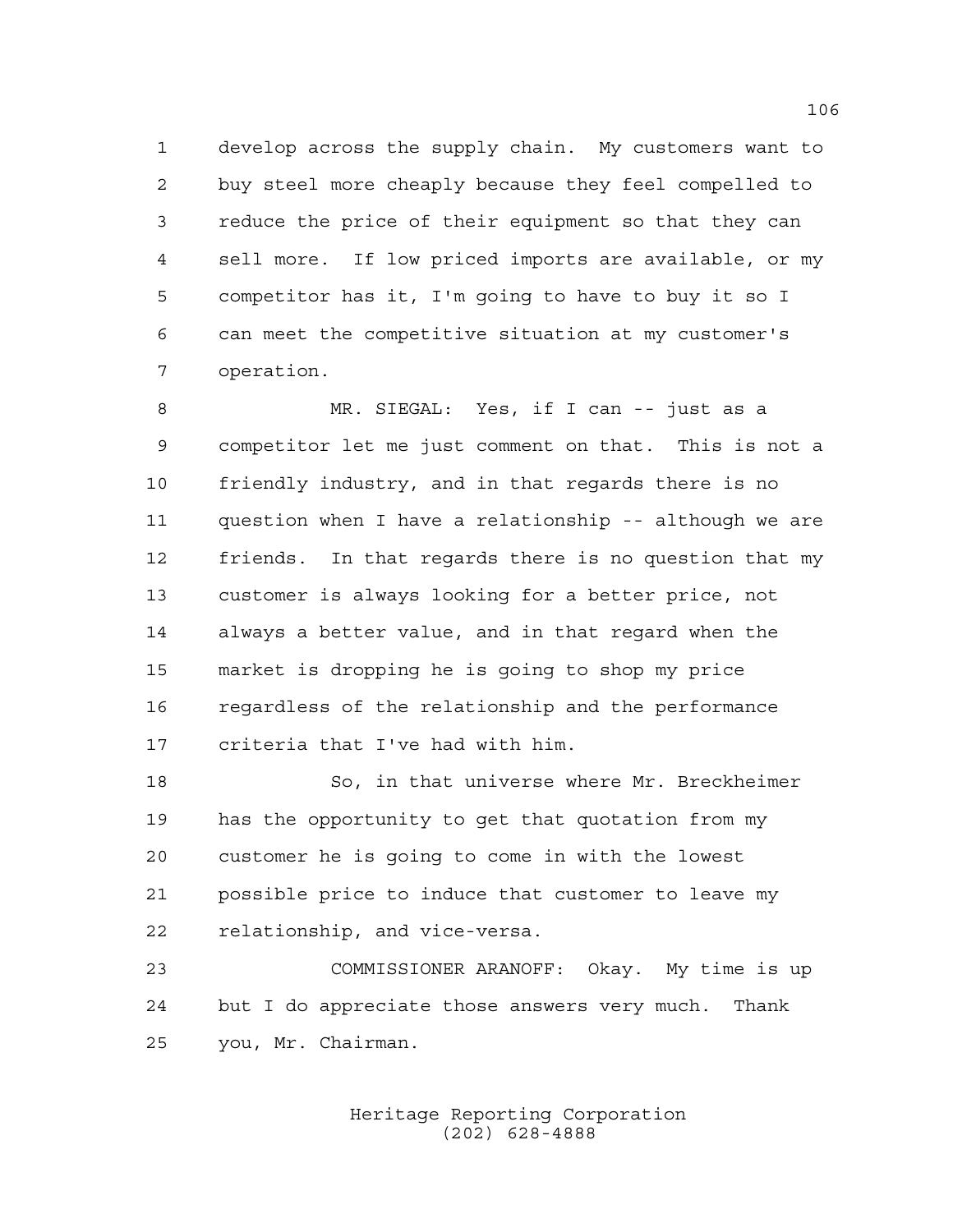VICE CHAIRMAN WILLIAMSON: Commissioner Pinkert. COMMISSIONER PINKERT: Thank you, Mr. Vice

Chairman.

 Staying with the distributors for a moment, do you agree with the Japanese Respondents that Japan prices its exports differently than either Italy or Korea?

 MR. SIEGAL: I would have no knowledge of that.

 MR. BALLOU: Likewise. This is Tom Ballou. I don't know what goes into their pricing philosophy, if you will. We, frankly, just deal with the day-to- day what's available in the market and how different countries arrive at that strategy or that pricing strategy, I'm not aware of that.

 COMMISSIONER PINKERT: Let me clarify the question. I'm not asking the question of whether the technique by which they arrive at their prices is different. I am asking the question of whether Japanese prices generally are higher in the marketplace than the prices for either Italy or Korea. You can pick whichever comparator you want and just compare what you see in the marketplace from Japan with those other countries.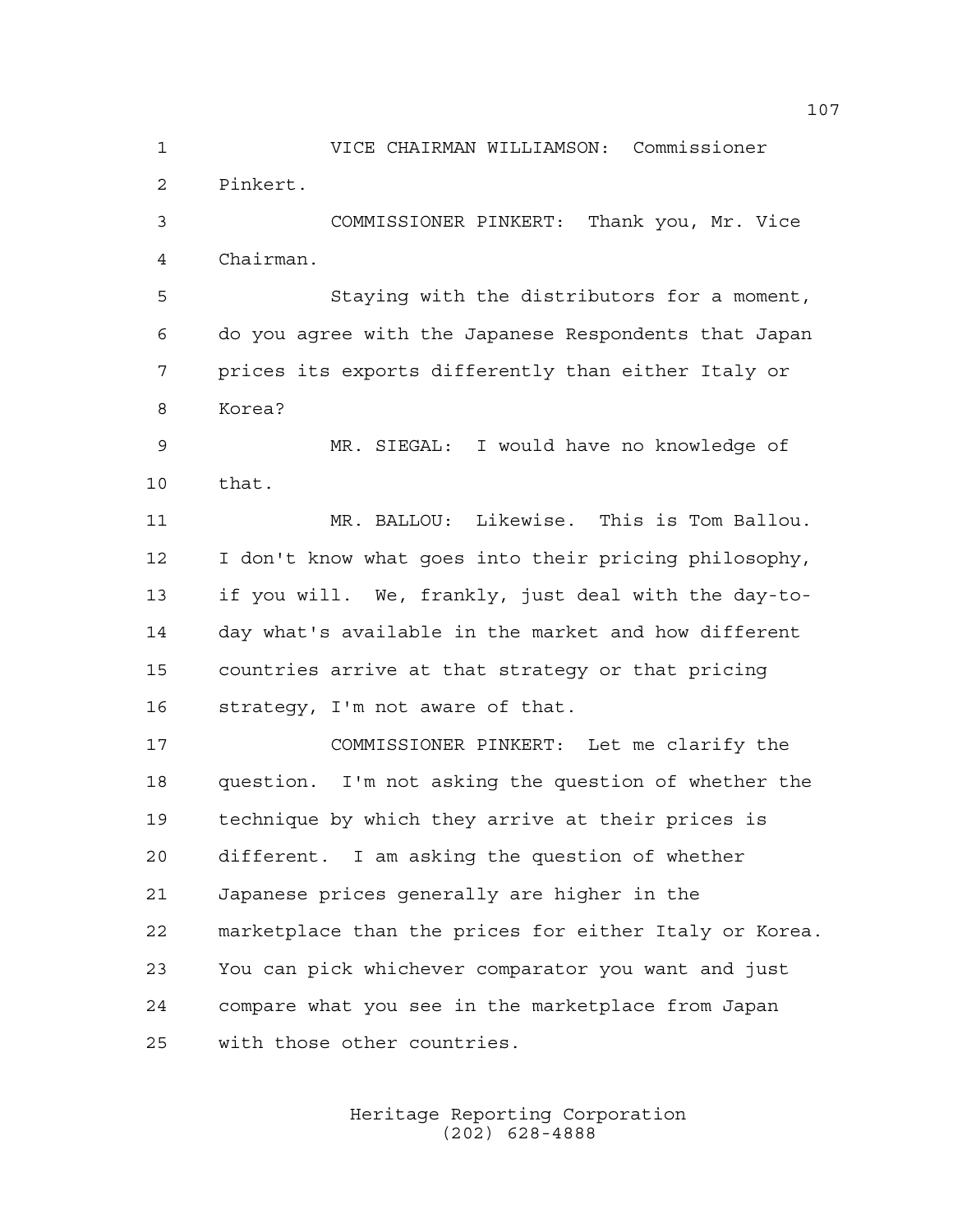1 MR. SIEGAL: The market --

 MR. BRECKHEIMER: I'm not able to support that the Japanese prices are any different than the domestic suppliers.

 MR. SIEGAL: Yes, the market is the market, and the market forces will dictate the price that somebody buys and sells for. So when we see our opportunities from any country, it is what is the current price right now regardless of who the producer is.

 MR. BALLOU: Mr. Commissioner, I think to answer your question personally we don't have experience with the Japanese to say that they price their product imported into this country differently than these subject countries or even non-subject countries. I don't have any experience in that area.

 COMMISSIONER PINKERT: For the post-hearing I would ask the attorneys and consultants with this panel to take a look at those claims and tell me whether there is product mix issue that's affecting those claims or whether there is some other point that you wish to emphasize in response.

 MR. SIEGAL: May I make one other comment to that response now?

COMMISSIONER PINKERT: Sure.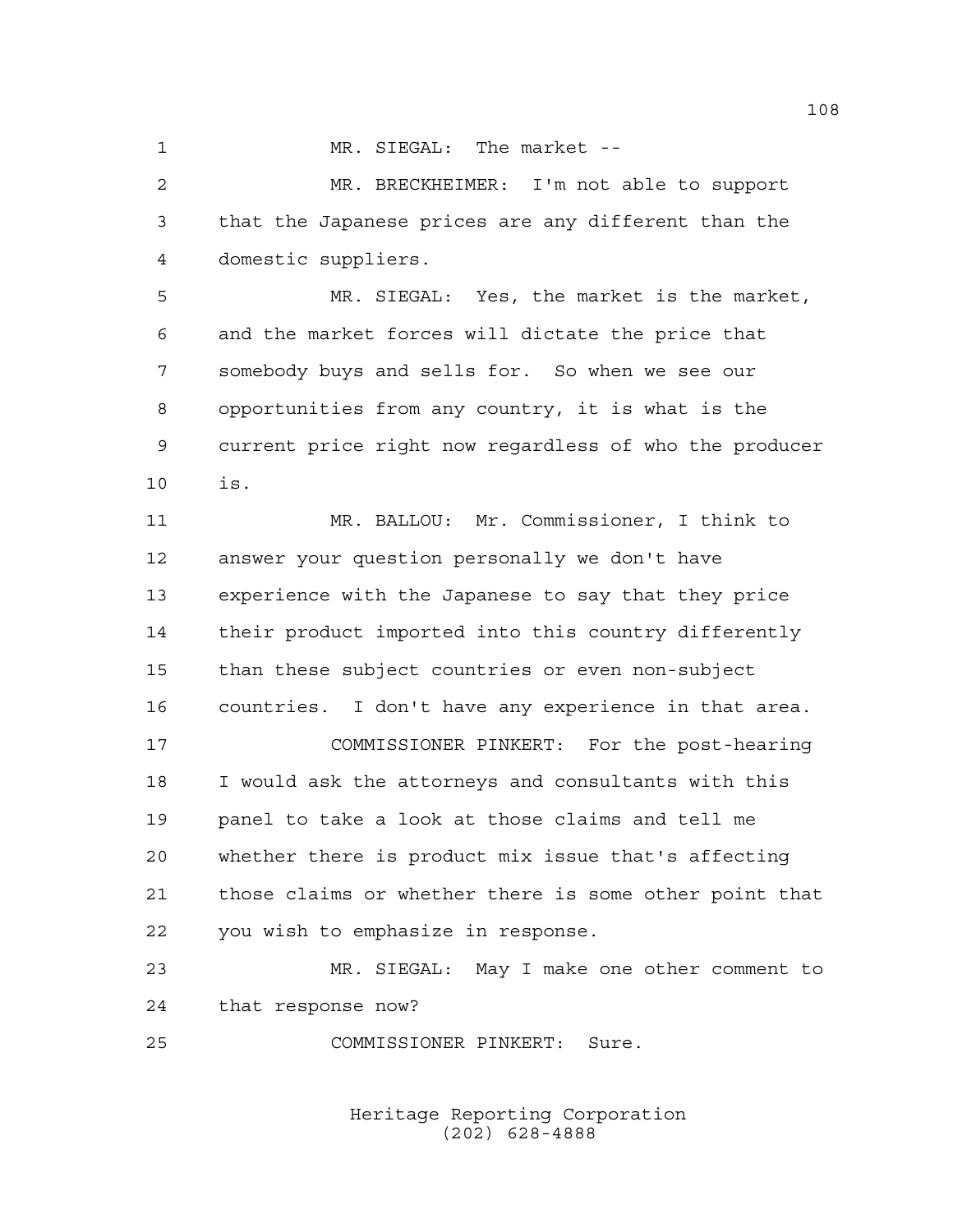1 MR. SIEGAL: You know, if you are restricting from a philosophical perspective that all you want to do is export, you know, 50,000 ton or 100,000 ton into the United States and you are limiting yourself based upon a volume, you will want to sell the highest priced valued product into that market.

 But when the world collapses and the opportunity to sell everything is there, when it's exactly the same, all right. But when I'm putting myself limits on the amount of steel I want to bring to the United States, then I'm going to sell the higher priced quality steels, not the commodity.

 MR. ROSENTHAL: Commissioner Pinkert, just to clarify again to pick up on that last comment. I think you're talking about their claims of how they behaved recently under order, and I think what you have been hearing is that we expect, however, the Japanese and the other Respondents under order have behaved, we don't think it will be the same if there is no order, and certainly with the expectation of where capacity is and demand it.

 So if you don't mind that we will have a more expansive response to your question rather than simply limiting it to what have we seen in Japanese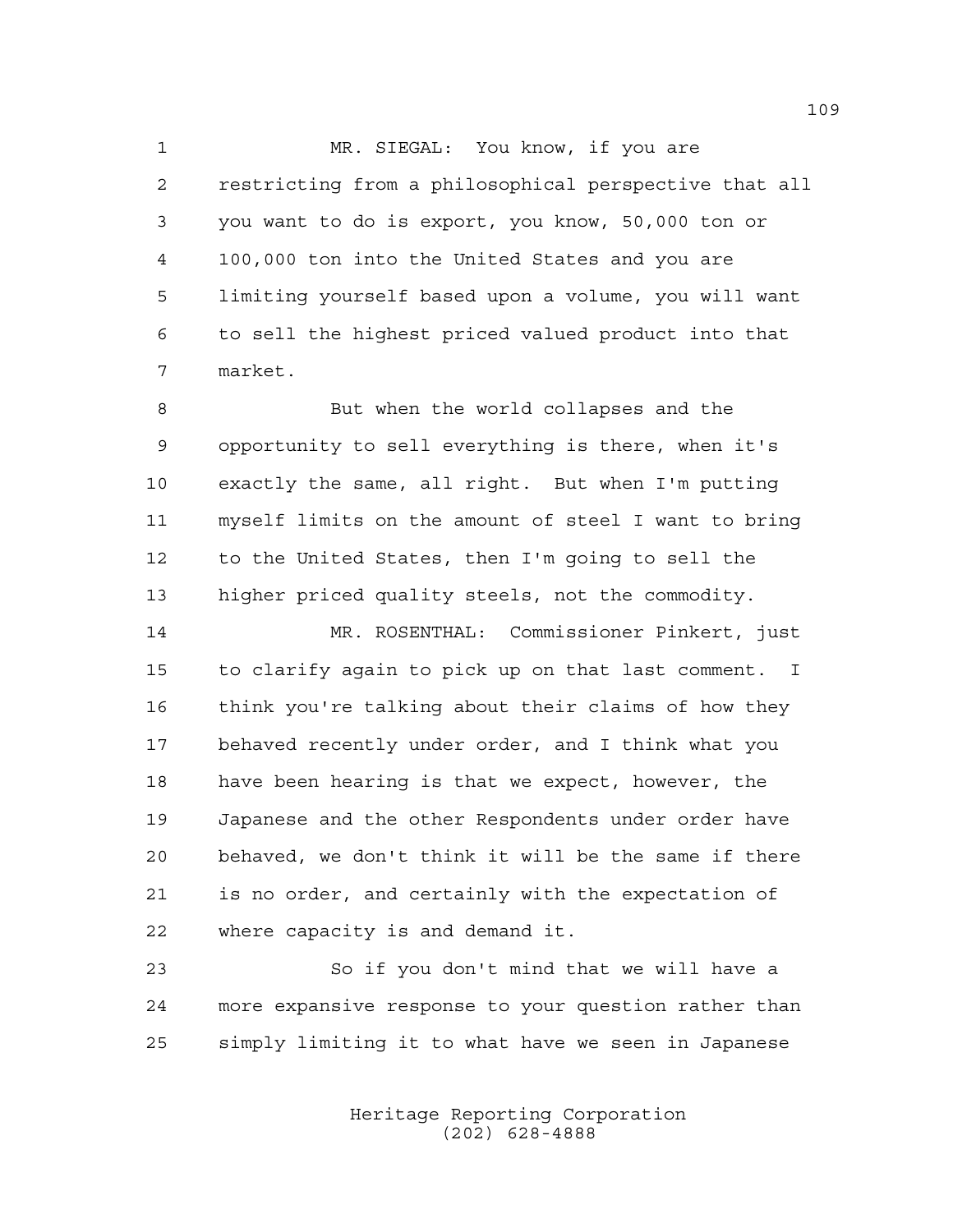pricing recently under order.

| 2  | COMMISSIONER PINKERT: I would just clarify             |
|----|--------------------------------------------------------|
| 3  | that if you can first explain what it is that might    |
| 4  | account for any discrepancy in pricing, and then go on |
| 5  | to make whatever points you're talking about, that     |
| 6  | would be very helpful.                                 |
| 7  | MR. ROSENTHAL: To the extent that the                  |
| 8  | premise is accurate, we will address that first, but   |
| 9  | I'm not so sure it is.                                 |
| 10 | COMMISSIONER PINKERT: Thank you.                       |
| 11 | Mr. Price, did you --                                  |
| 12 | MR. PRICE: Will be happy to address it in              |
| 13 | the post-hearing brief.                                |
| 14 | COMMISSIONER PINKERT: Thank you very much.             |
| 15 | Now, turning to Italy, I know that you are             |
| 16 | all aware of some of the arguments, or at least many   |
| 17 | of you are aware of the arguments being made by the    |
| 18 | Italian producer that's represented here, and I am     |
| 19 | wondering with respect to perhaps another Italian      |
| 20 | producer that is not represented here today, does it   |
| 21 | matter whether that producer is subject to both        |
| 22 | antidumping and countervailing duties or is it         |
| 23 | sufficient for purposes of considering what would      |
| 24 | happen in a revocation scenario that they are covered  |
| 25 | only by countervailing duties?                         |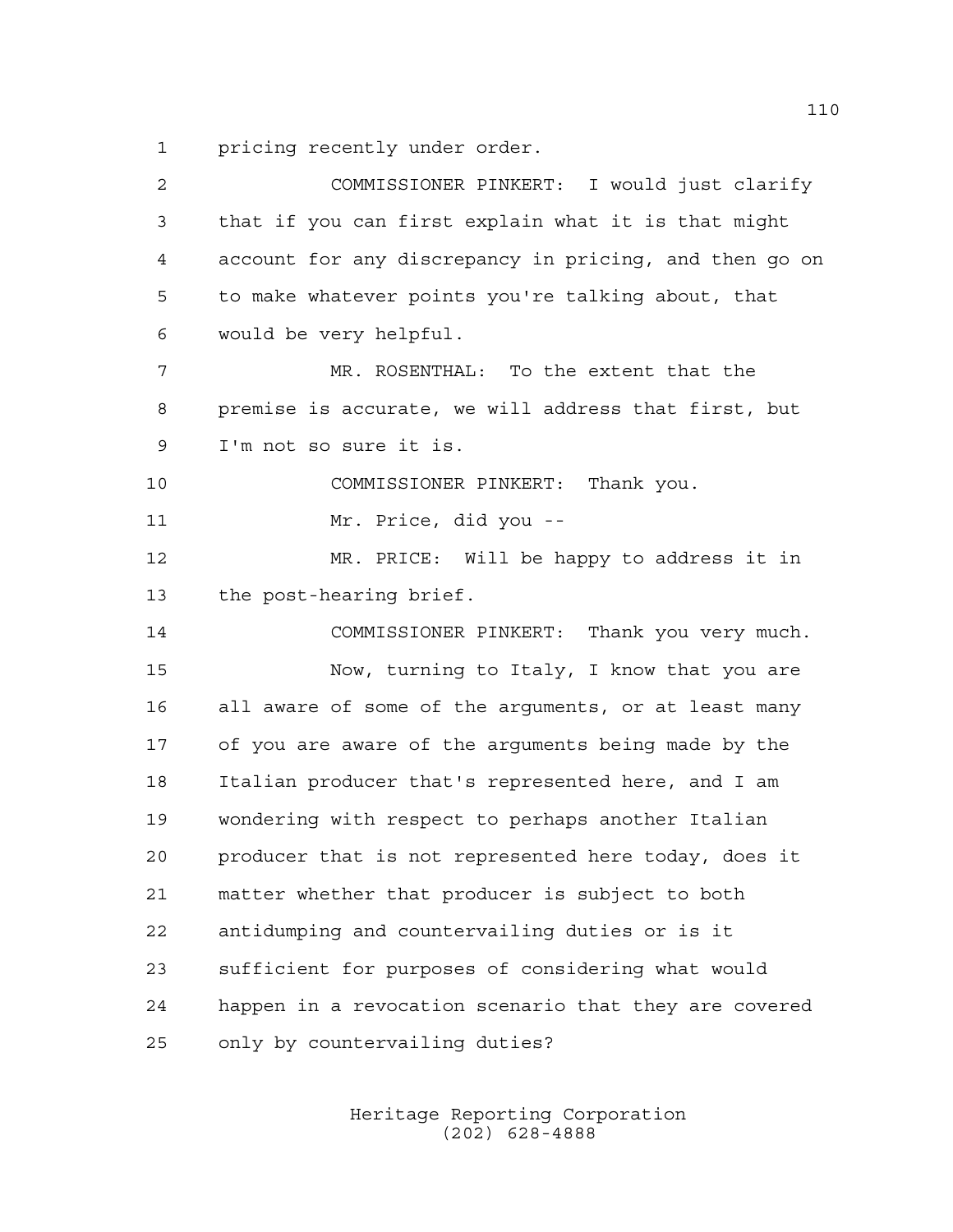MR. PRICE: Alan Price, Wiley Rein.

 We believe that, or excuse me, for Nucor we believe that the fact that they are -- if a company is subject to countervailing duties, it still disciplines their behavior. Obviously, they are aware of what their subsidy levels are which can constantly vary and that affects their willingness to compete in the U.S. market.

 We believe that there are also many -- several different Italian suppliers, too, and there is a variety of Italian capacity here that's involved, so that is one company, but there are other companies also. Obviously lifting the order is going to affect the flow of imports both dumped and subsidized imports, and we believe that they should be cumulated and treated equally. There will be a hammering effect no matter what.

 MR. SCHAGRIN: And Commissioner Pinkert, this is Roger Schagrin.

 We will put more on this in our post-hearing brief, but I think it's important to recognize that the largest portion of Italian plate capacity now is in the hands of actually Ukrainian-based holding company called Medenvest, which I don't believe is participating here today. We will give you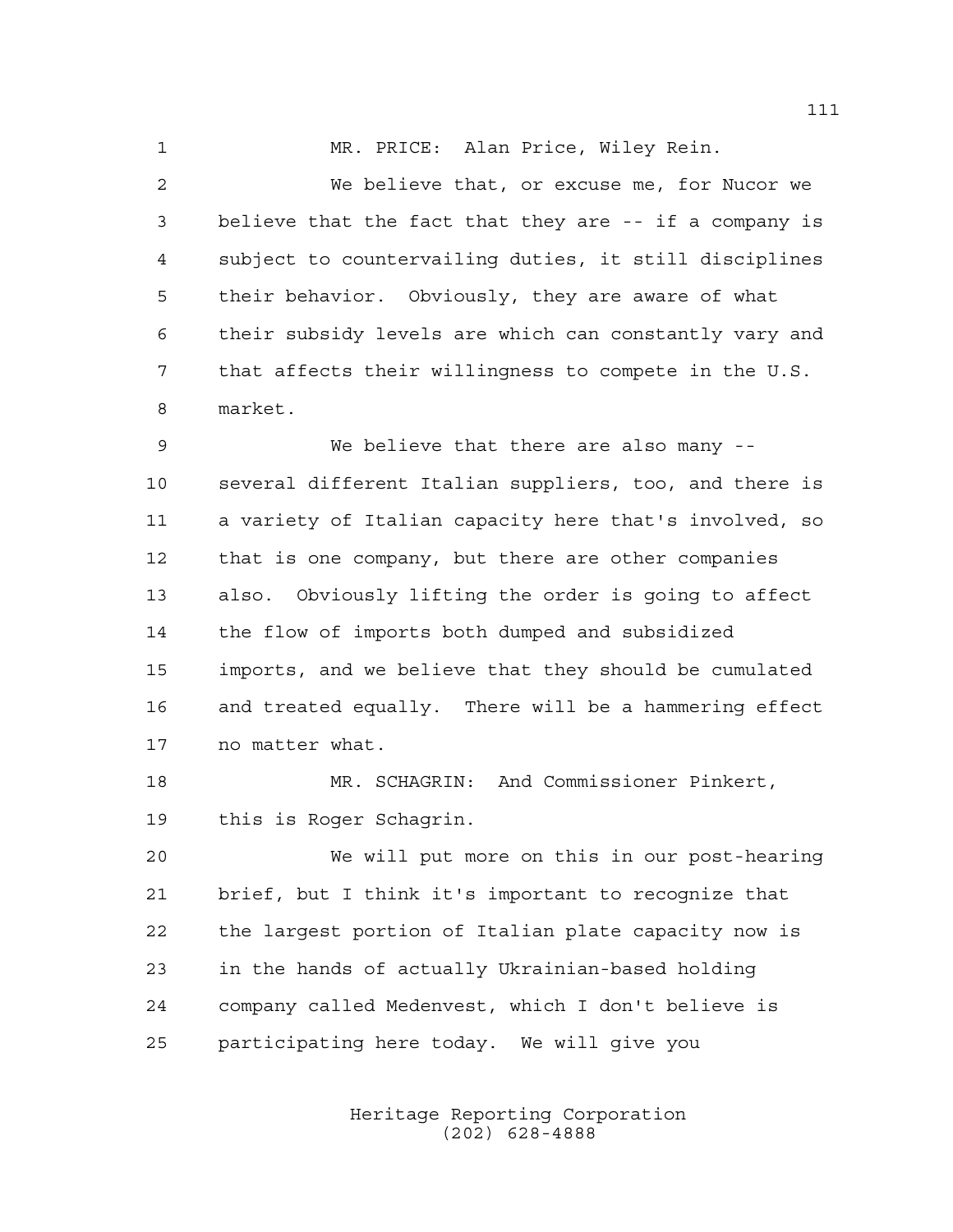information in the post-hearing brief that shows that when the same Ukrainian holding company took over mills in the Ukraine, which were subject to a market economy suspension agreement on cut-to-length plate, that these mills that had previously not even gone through the process of obtaining normal values for the Department of Commerce, so they were banned from exporting.

 But when Medenvest gained control, they retained counsel and went through the process, which is their right under that particular suspension agreement, so that they could get normal values and begin exporting again and increase their exports to the United States.

 So, with the Italian company and of course they would be subject to all other Italian rates as to both dumping and subsidy, there is no doubt that that company has its sites set and is already actively marketing and selling products in the United States, and I think that's an issue that the Commission can give significant weight to in terms of judging what would happen with the Italian industry if the order were to be revoked.

 MR. PRICE: Alan Price, Wiley Rein. I also want to add that obviously there is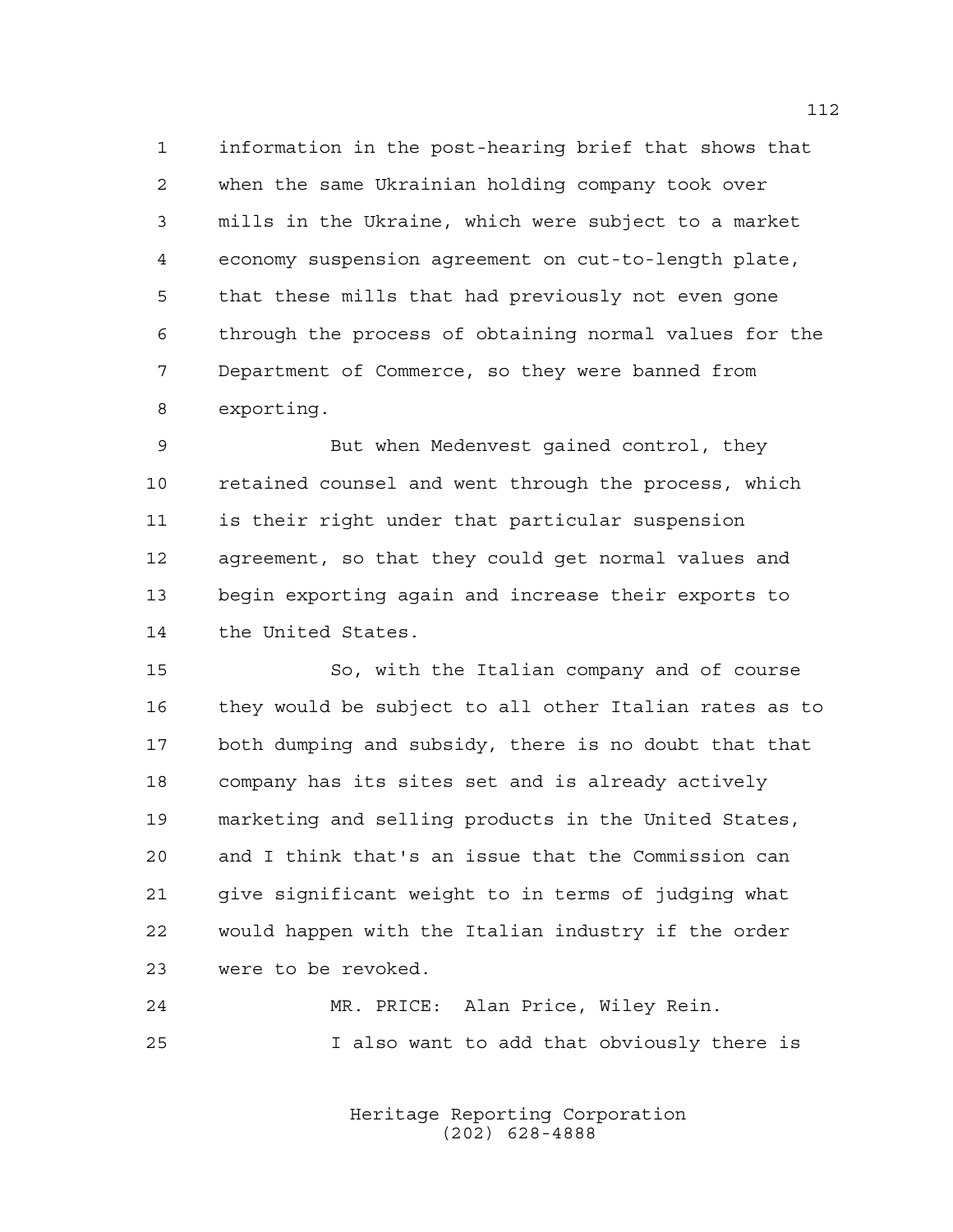protective order information we can't go into details, but the one Italian producer participating in this case represents a very insignificant portion of Italian capacity, and therefore this is a very different situation than the Commission has dealt with perhaps in the past where you have one company that comes in and says, I am here, but they are a very large portion of the capacity. In this case, there is virtually none of that capacity is represented. They have elected not to participate in this hearing, and you know, we think adverse inferences are appropriate or inferences as applied by Mr. Schagrin and others. Thank you.

 COMMISSIONER PINKERT: Now, turning to the impact of non-subject imports in the United States, I have a couple of questions and I think I am only going to get to one of them this round. But is there a relationship between the volumes of the non-subject imports and the subject imports?

 In other words, is it the kind of thing where we would expect when one goes down the other one goes up and vice-versa, or are they largely independent of one another so that in the event of revocation one would not expect there to be an impact on the non-subject imports?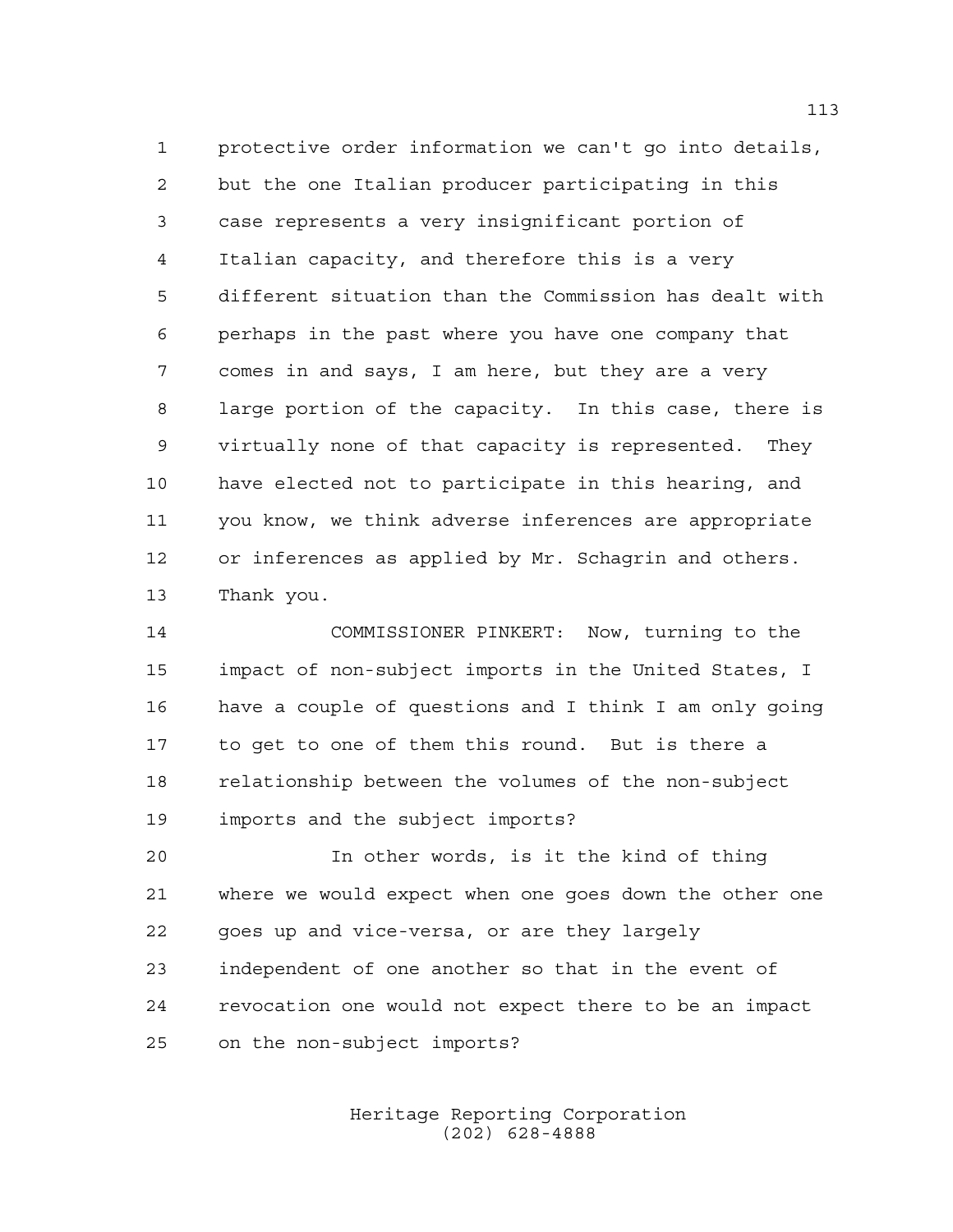MR. MOSKALUK: I certainly believe that there is no decision made by the nonsubject countries to import because of something going on with the subject countries. Their decision to import in the United States is independent of the other activity. That would be my comment.

 MR. BRECKHEIMER: Yeah. It's Mark Breckheimer. I would agree with that. Subject and nonsubject importing countries or companies are going to tend to behave independently. When they appear to behave in concert, it's typically driven by a strengthening in the U.S. dollar regarding this marketplace.

 COMMISSIONER PINKERT: Thank you. Mr. Blume?

 MR. BLUME: Yes. Just a final comment regarding the attractiveness. Again, we talk about this market. These decisions are made, in my view, independent, but as a result of excess capacity, as a result of having to move that excess capacity, and frankly, as a result of targeting an open market in which they can move that. If as a producer my decision, as we see in the Japanese case, philosophy to run 100 percent full runner blast furnaces wide open, we're going to find those markets really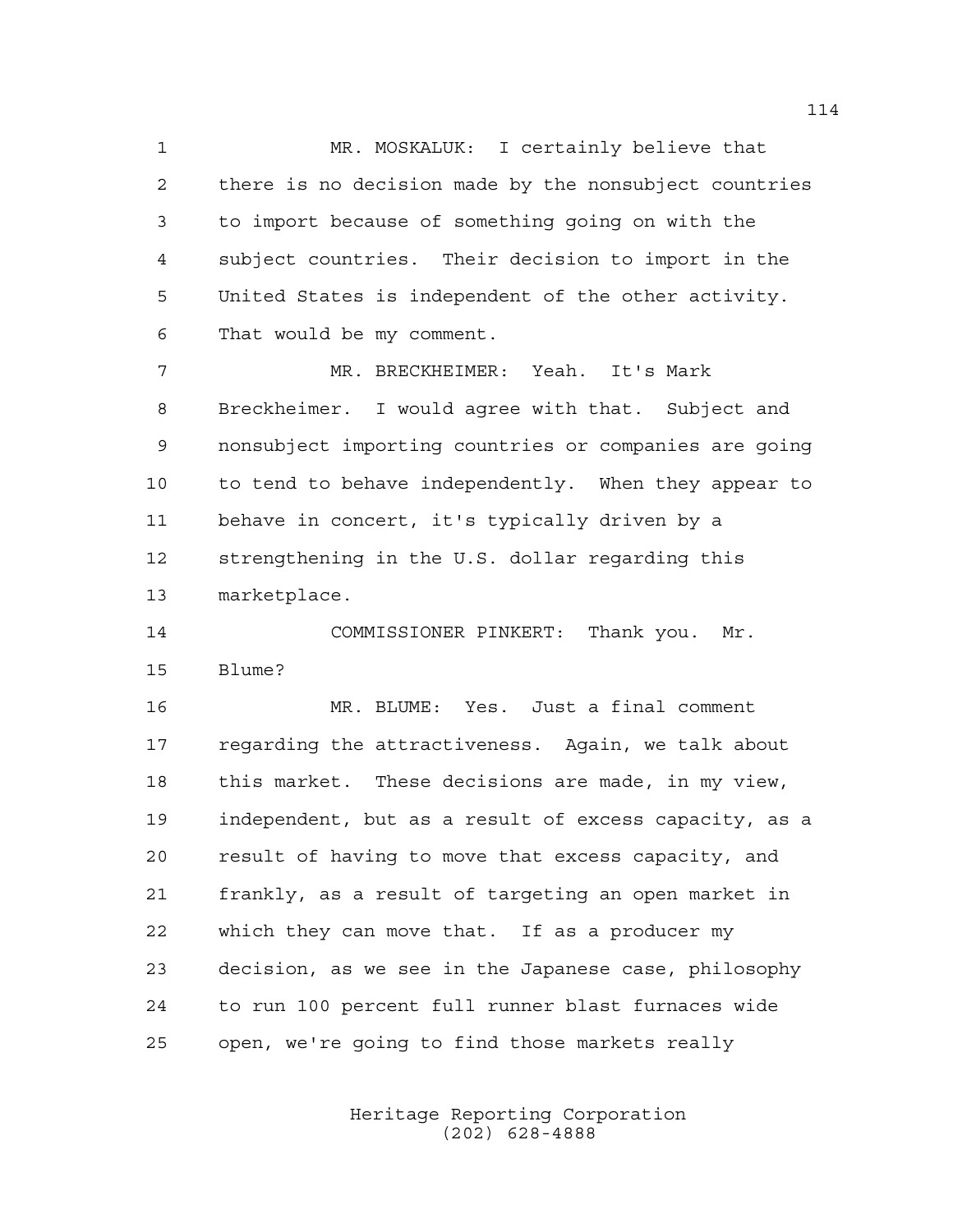independent of what's going on in procedural matters. COMMISSIONER PINKERT: Thank you. VICE CHAIRMAN WILLIAMSON: Okay. Thank you. Mr. Trinidad, are any of the collective bargaining agreements between the USW and significant plate producers set to be renegotiated in the next year or two? MR. MAGRATH: Yes. Our current basic labor agreement expires September 1, 2012, so next summer we'll be bargaining. COMMISSIONER WILLIAMSON: Okay. Can you say what are likely be the key issues in those negotiations? MR. MAGRATH: Well, I would imagine the key issues will probably be healthcare and some of the working conditions in the plant and security for our workers. Currently, we haven't entered into negotiations, we haven't had any sound offs or anything like that, so that could change, but healthcare seems to be a big deal. Of course, the healthier the company is doing, the more business they have, the better off we'll be when it comes to bargaining. COMMISSIONER WILLIAMSON: Okay. Thank you. You may not know this, but I just wondering, are those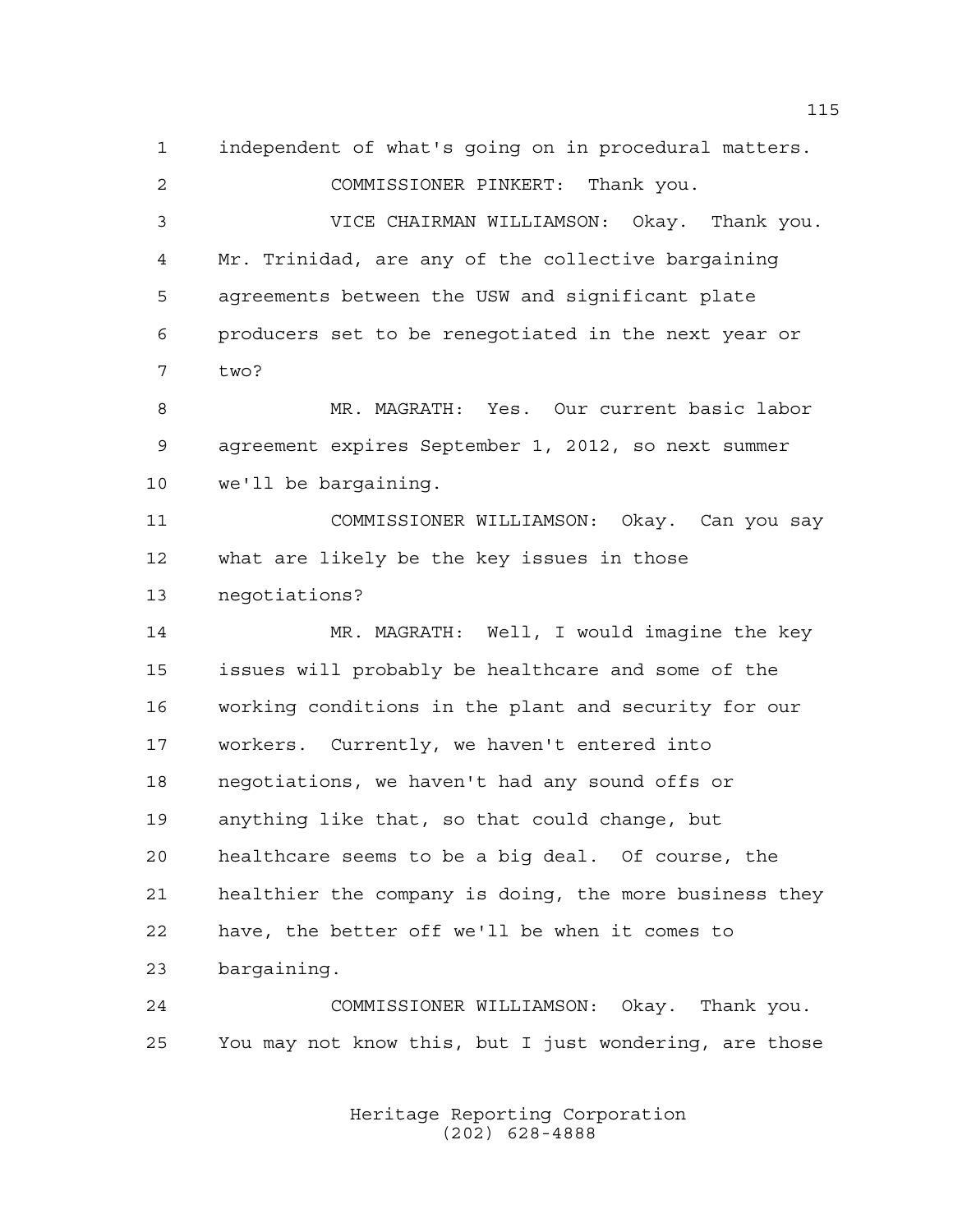the kind of issues you think you're, some employees in some of the exporting countries or subject countries are, the unions would be negotiating over, too?

 MALE VOICE: I don't know -- of the five countries that are part of this case today, we do have some partnerships with some of the IMF, the European Unions, and some of their issues are the same but not to the same level.

 COMMISSIONER WILLIAMSON: Okay. Thank you for the answer. Let's see. Just to go back to this shipping issue again and the nature of the disagreement. I think the Japanese producers have talked about their rise in shipping costs, and I think the Petitioners have noted that that's for like the small shipments, but if you take the basic commodity, you know, volume shipments, the shipping costs have not changed that much. Is that correct?

 MR. MOSKALUK: SSAB, we're an international company. We have producing facilities in Europe, in the Americas, and we have a processing facility in Asia, and including facilities that we have in South America. We ship product around the world. The evidence we have is that our shipping rates have been steadily decreasing over the recent period.

COMMISSIONER WILLIAMSON: Okay. Mr. Price?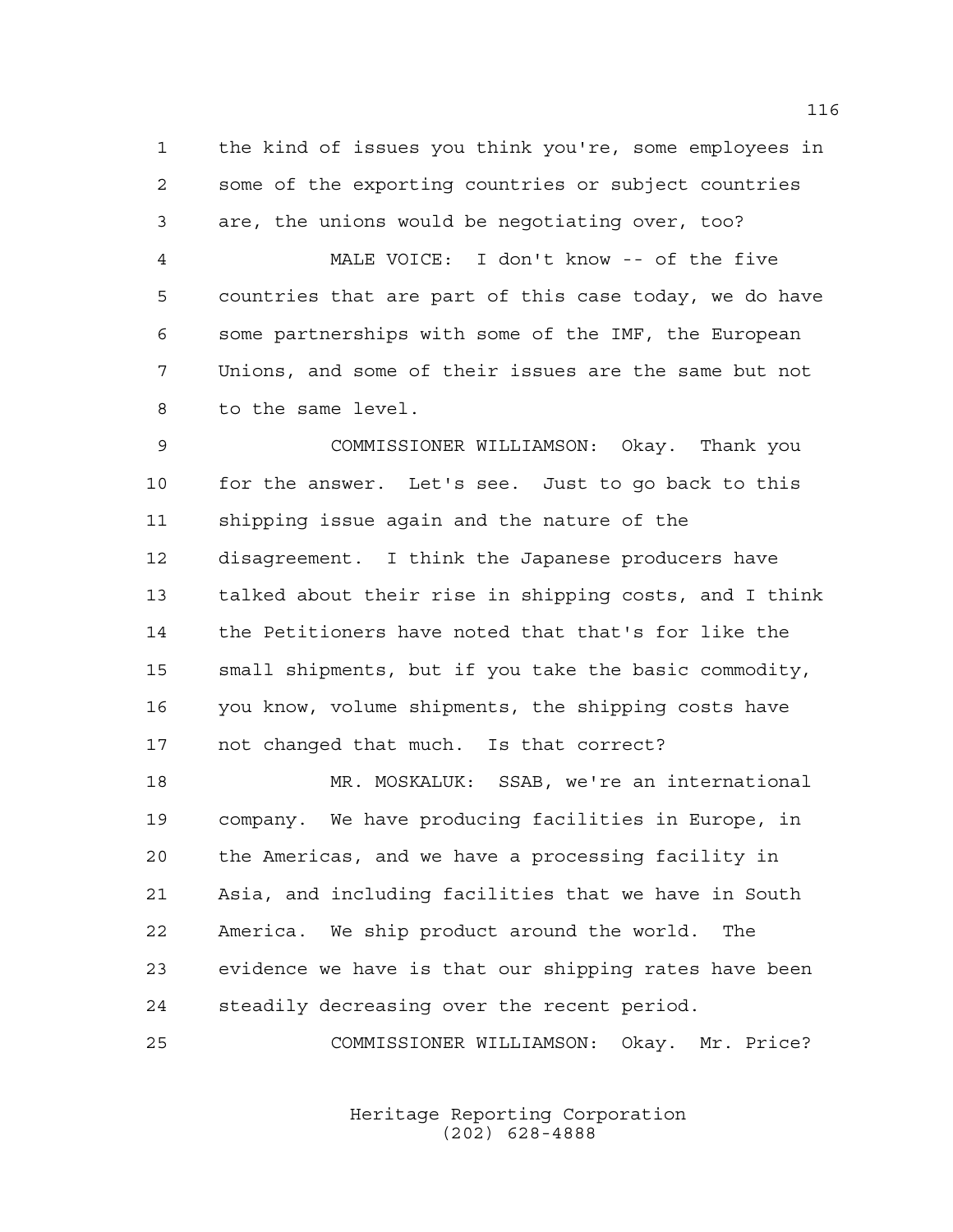MR. PRICE: Yes. The record evidence shows that obviously when you have small scale shipments, you pay much higher freight. That's pretty typical in the steel industry and for most products. When you ship charters, when you charter an entire boat, it is very inexpensive. You know, the dry bulk index indicates what the price is. Prices are extremely low, at essentially record low levels. You can see that right now with the Japanese data for their shipments of slabs. They have sent very high volumes of slabs and increasing volumes of slabs to the United States this year, and they have incredibly low shipping rates. Slab and plate have the exact same shipping costs. They ship in the exact same manners for essentially standard of commodity type products, and so there should be no difference in cost between those two.

 COMMISSIONER WILLIAMSON: So you're saying that if the volumes of shipments of plate to the U.S. sort of were to go up, the rates would probably come down, the shipping rates?

 MR. MOSKALUK: I believe it would fall, would crash dramatically. They would mirror what's going on on slab right now. You've just heard the testimony from SSAB, and we can give you quotes as to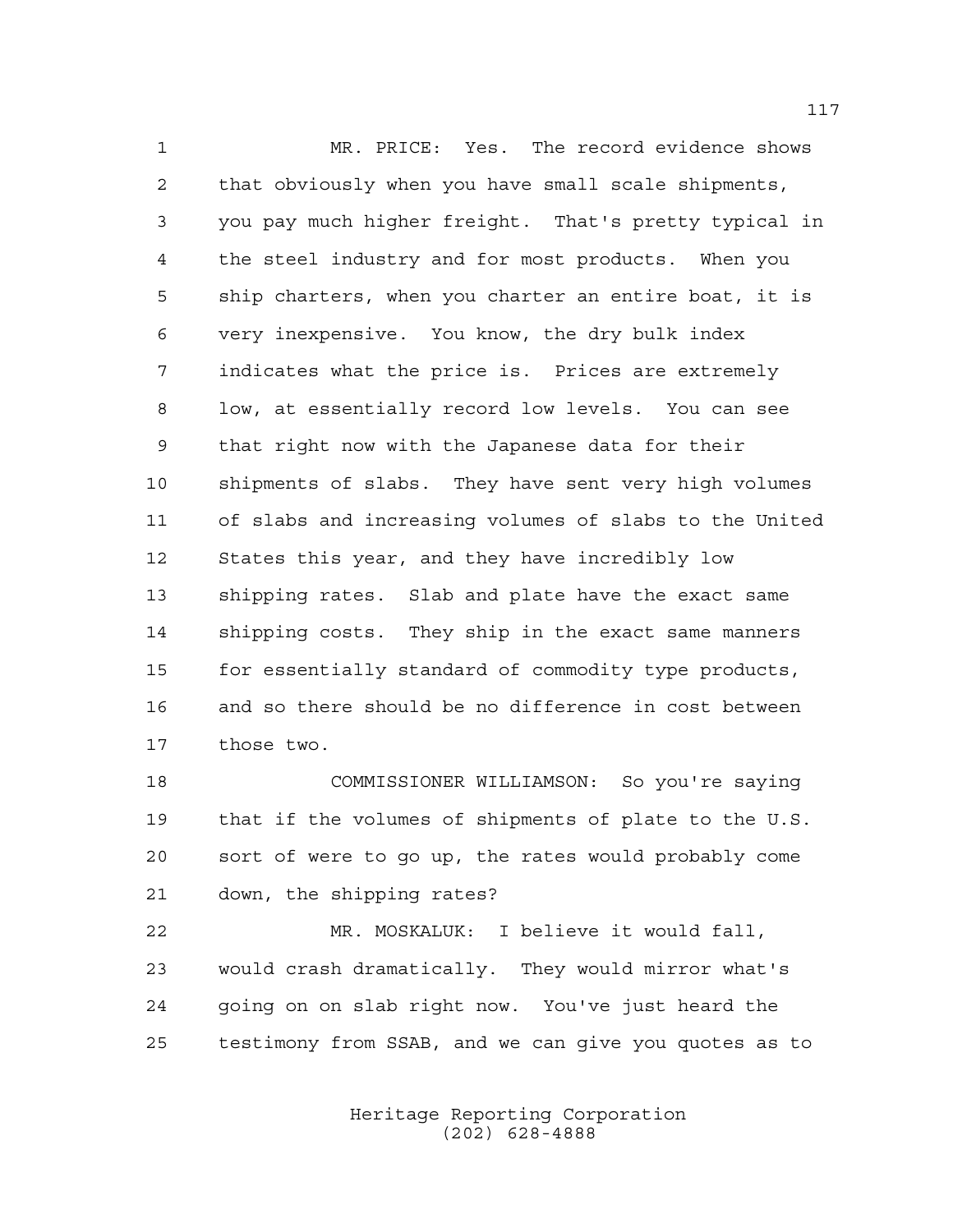what that is, but the best and most convincing

 evidence we could show you is actually what was in the actual data for high volume shipments of slabs from Japan to the United States. Their prices would crash to those levels.

 COMMISSIONER WILLIAMSON: Okay. Thank you for that clarification.

 MR. BIEGALSKI: Yeah. Commissioner, Jack Biegalski. I would just like to say as well, as a global company, ArcelorMittal, we've seen our shipping rates come down dramatically over the last year, so these guys are right on when they're talking about --

 COMMISSIONER WILLIAMSON: Okay. And that's both for the shipments in say inter-Asia, as well as trans-Pacific? Okay. Thank you. Let's see. The Japanese Respondents point out that the AUVs of their exports to the United States, as well as their exports to all other markets were higher than the U.S. producer AUVs. They assert that this demonstrates that the Japanese producers' exports of CTL plate to markets outside of Asia have primarily involved specialty products that command higher prices than the commercial grade CTL plate sold in the U.S. market. Would you agree with this assertion?

MR. SCHAGRIN: Commissioner Williamson, or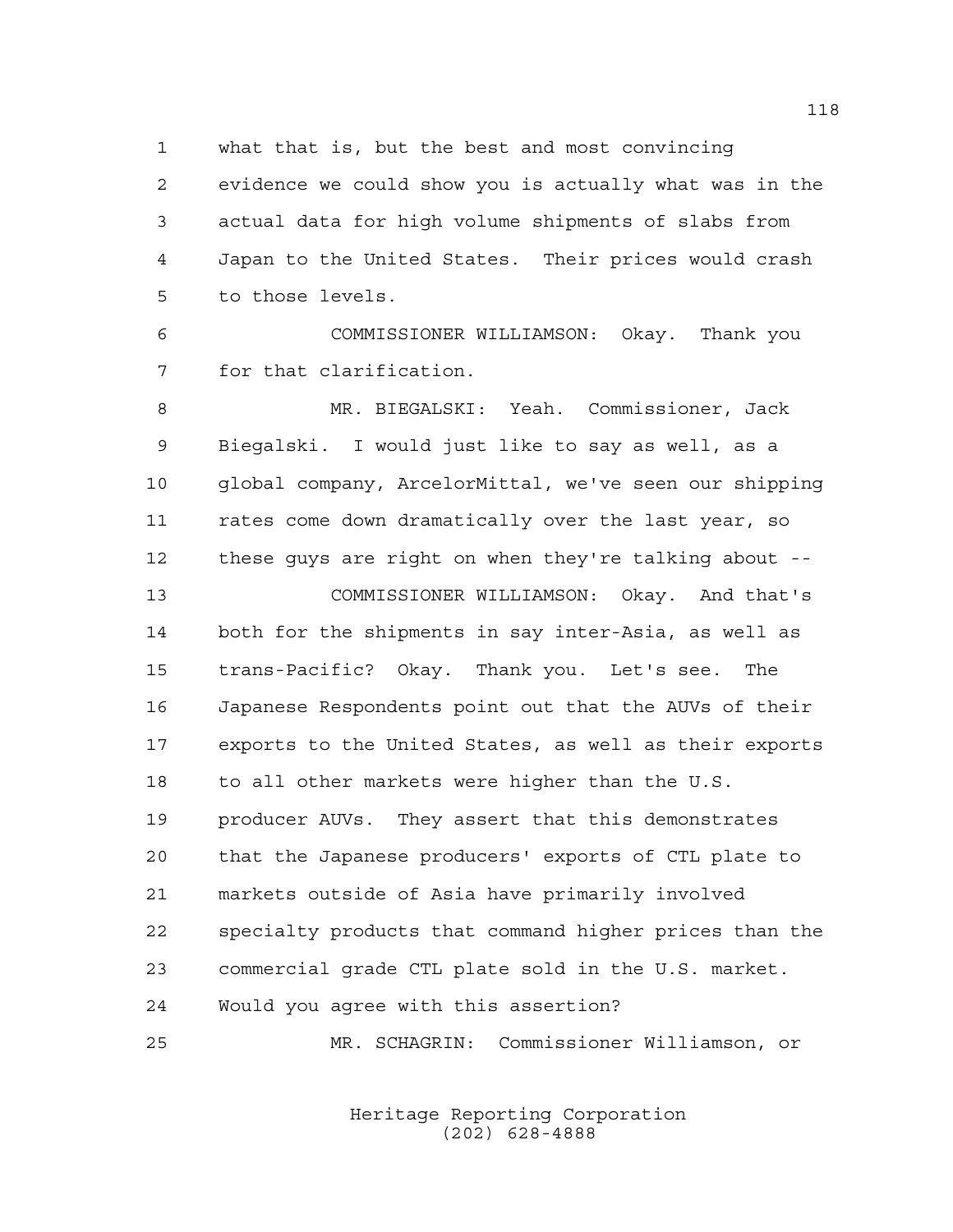Vice Chairman Williamson, Roger Schagrin. We'll address it further, as I believe Commissioner Pinkert asked us to do, in our posthearing brief, but I would point out that the dumping duties against most of the Japanese companies have remained at 60 percent since the initial investigation, haven't had administrative reviews. The staff report has a list of all the reviews and there have been reviews of Korea and their margins have gone up and down. They've been rather low. Of the Italian Palini, they've gone up or down. So, you know, while we'll have to look at this and look at the data under protective order, you know, 13 just looking at general import data or general export data, it's possible that the Japanese are shipping plate products that are not subject to the order, such as, you know, certain alloy products and other products that were excluded from the scope. Of course, those products, plate products not subject to the order would sell for higher prices than the commodity subject products. We'll address this further in our posthearing brief.

 COMMISSIONER WILLIAMSON: Okay. I may be over. Might be a little bit. I was also thinking about Japanese exports to the third-country markets. Mr. Price?

> Heritage Reporting Corporation (202) 628-4888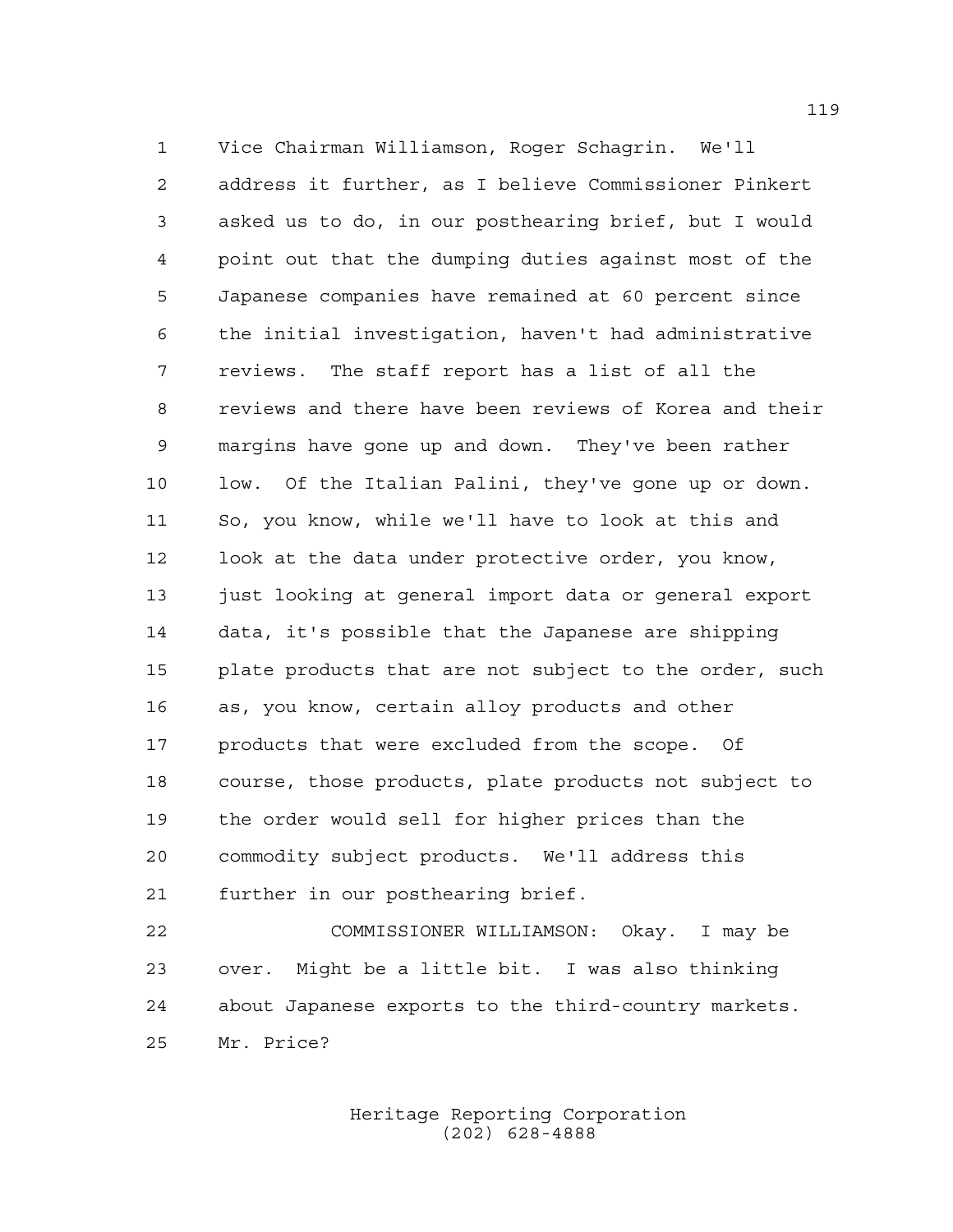MR. PRICE: Yeah. Commissioner Williamson, we'll address this more in the posthearing brief. AUVs hide a lot of sins, okay? If you look at CRU, you'll see there's a Japanese essentially export price which they sell a lot of volume at at a very low number, and that number's there for a reason, because it's the baseline which they sell a lot of product at. If you pull apart their export data you can isolate some countries which are only buying commodity product. Incredibly low prices, okay? Very, very low prices. Much lower than the U.S. We'll detail those in our post hearing brief. You know, there are some prices down at \$700 a ton in the first half of this year, and so, you know, where there's fairly significant volumes. That volume would logically shift to the United States given low shipping rates which would exist for volumes, reasonable commercial volumes, and the higher pricing that exists in the United States.

 COMMISSIONER WILLIAMSON: Mr. Schagrin? MR. SCHAGRIN: Vice Chairman Williamson, to the extent that the Japanese include any homework at shipments in their AUV analysis, let's not forget Japan is probably the most protected domestic market in the world. That's why they have 60 percent dumping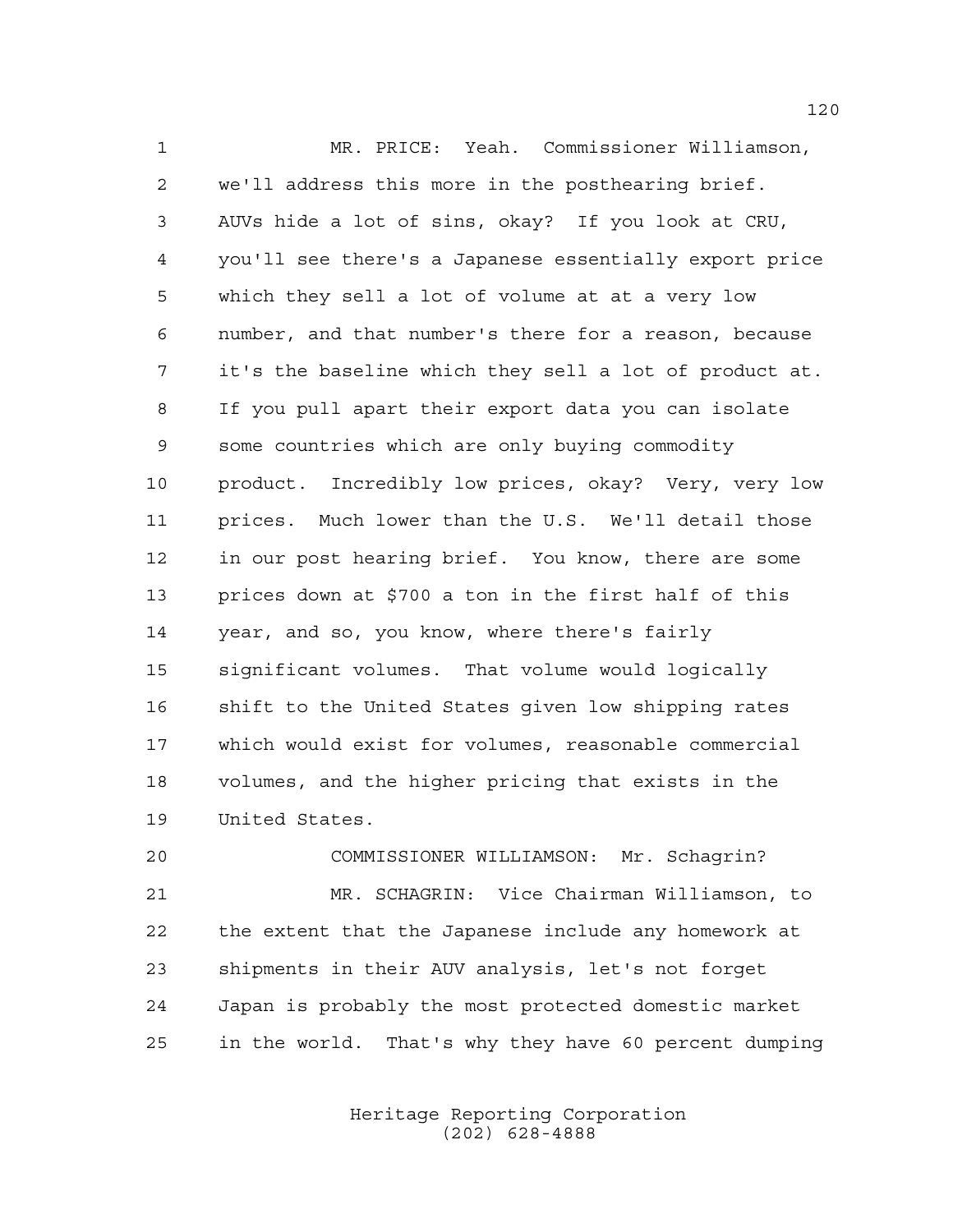duties. You know, the Japanese are nationalistic. It's fine. That's just the way they are. They will buy Japanese product at higher prices. They have these Coretzu relationships. This is a matter of public knowledge. So U.S. producers, I mean ask these producers here, even though Japan has zero tariffs on steel, how much plate does the U.S. industry with an extra 25, 30 percent unused capacity export to Japan? I suspect the answer is zero, like many things that if the Japanese make them, they're going to buy Japanese product. They only buy from the United States the things they don't make in Japan.

 COMMISSIONER WILLIAMSON: Okay. Thank you. In your posthearing, if you could address how significant is this, shall we call specialty market. It's in the trade. In their prehearing briefs on page 39 to 42, the Japanese producers provided several charts to support their argument that the U.S. industry is much stronger in the 2006-2010 timeframe as compared to earlier periods. I was wondering if you want to comment on the results and analysis in these charts. I don't know if you may want to do it now or posthearing.

 MR. SCHAGRIN: Commissioner Williamson, I'm familiar with it, I can turn to the pages, but I know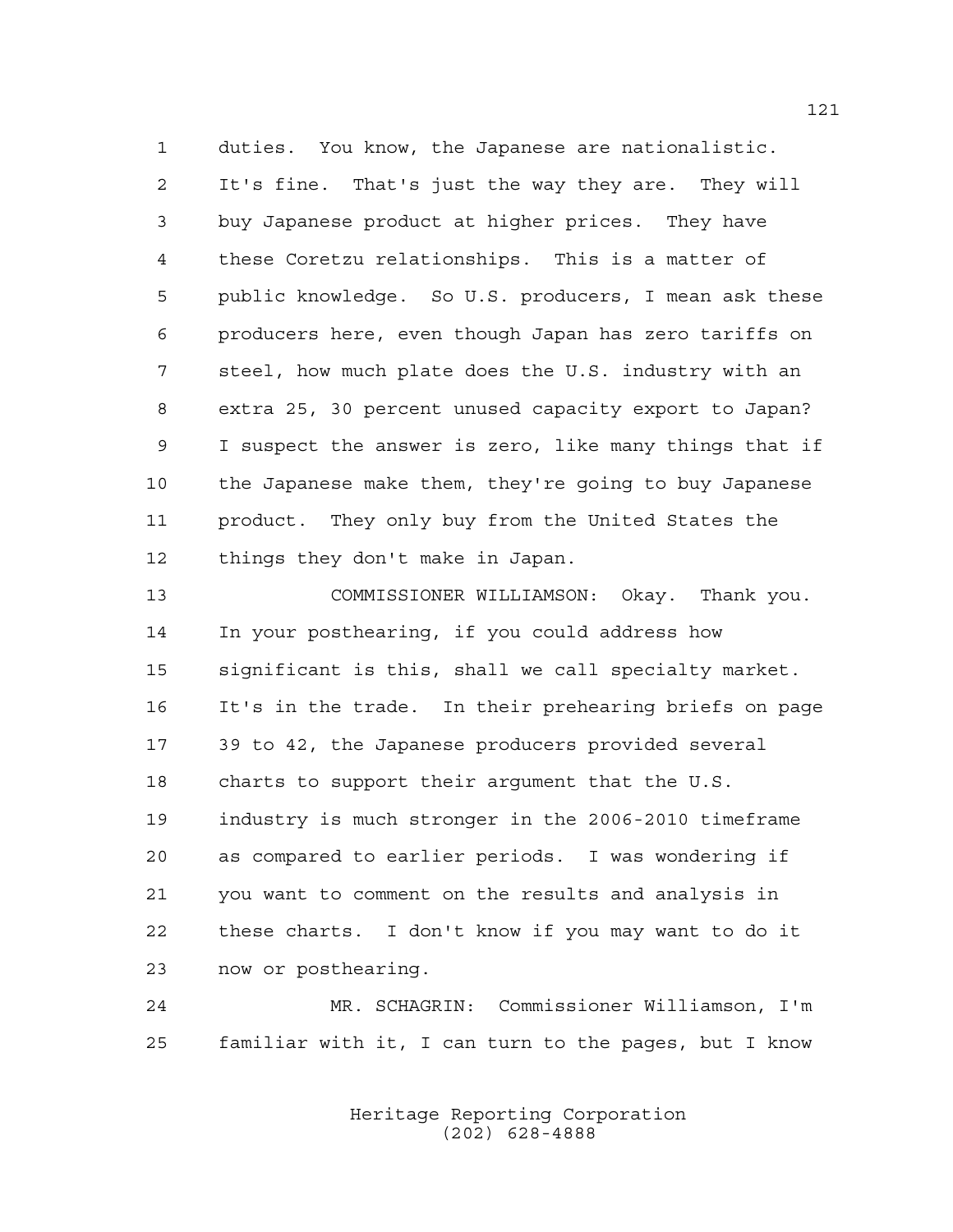what they did and I think, you know, what they were essentially doing was taking the average profitability over the entire POI, and we know because this Commission sunset 11 orders against cut-to-length plate in 2008, we know how profitable this industry was from 2005-2008. Some of us did not appeal the Commission's negative determinations. I mean this industry in the first half of this POI was very, very profitable, but to just look at the average over the entire POI when the first half is so dramatically more profitable than the second half, I believe it's pretty well-established Commission precedent that you will put the most weight over a period of review in a sunset review on the most recent time periods. So I think their analysis kind of falls flat because it's based on the average over the whole six and a half years. If you look at the two and a half most recent years, this industry's not performing well. As you heard in the testimony today, the first half blip up, it's gone. That's already history.

 COMMISSIONER WILLIAMSON: Good. Okay. Thank you. My time has expired. Commissioner Lane? COMMISSIONER LANE: Thank you. Mr. Blume, I will go back to you. The question I had was with all of the over capacity or the expanded capacity in the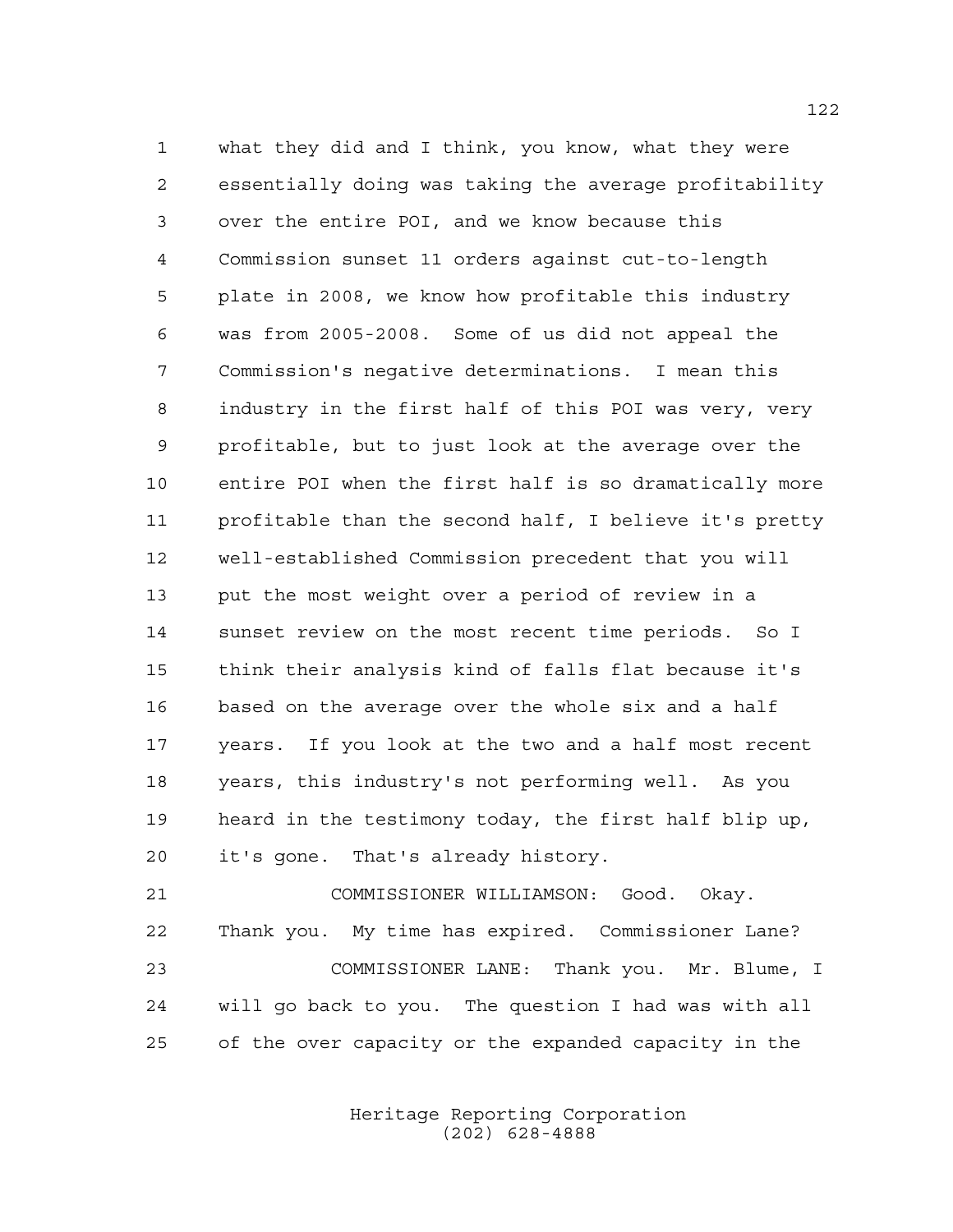five countries and what we've seen for demand in this country, why are the five countries expanding their capacity, and what effect will that have upon your industry? I know you've answered part of that before, but it doesn't hurt to say it again.

 MR. BLUME: Well, thank you. Rick Blume. As we had mentioned earlier, a lot of those investment decisions had been made prior to the financial collapse in 2008. Many cases, those are long lead time expansions, and so we saw a lot of that capacity moving forward. I think it was also mentioned that, you know, there was some expectation that some of these markets would continue to expand, and that's frankly just not happened. The demand has not arrived. The demand is not there. We're facing the reversal of those trends when we look at what's happening in Europe with the crisis there, China slowing down, in many cases because of the government action to in fact do so, the potential double dip recession that we're facing here. So, in fact, the real question is is that a forecasted demand has not materialized and we find ourselves looking at a very, very difficult situation. So the capacity is built and the production will occur. It will come here. This is an attractive market. These five subject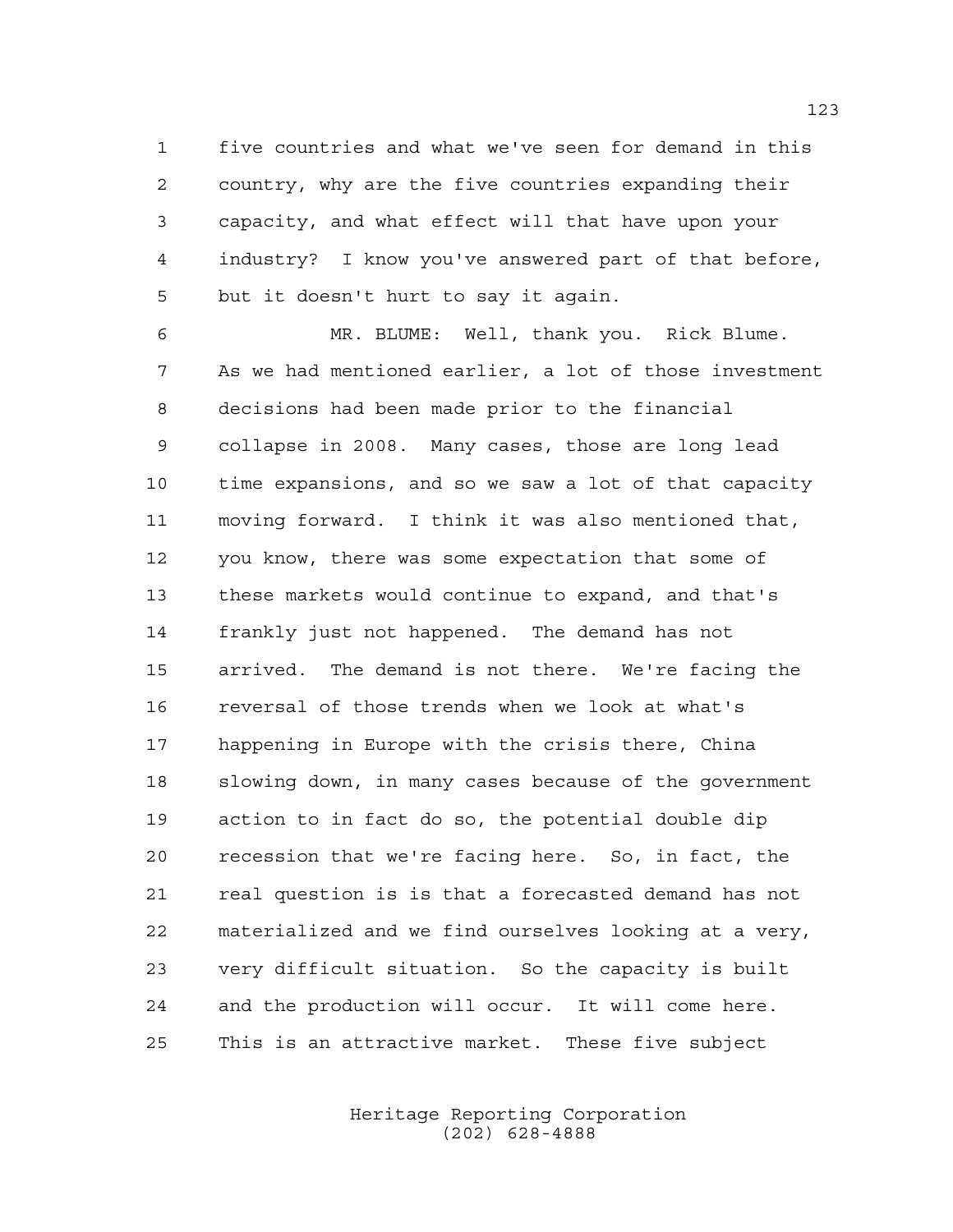countries will bring their product here. It will have a devastating effect, as you heard earlier from Ms. Beavers, in terms of families, and paychecks and those kind of things. So it's very important that we keep these orders in place.

 MR. MOSKALUK: Commissioner Lane, I'd just --

 COMMISSIONER LANE: Yes. Go right ahead. MR. MOSKALUK: Jeff Moskaluk. I'll give you an example that's real. In 2007, our company made a strategic decision that we were going to make a capital investment. Now, this is not a capacity increase, but was the investing in some downstream processing. So we make the decision in 2007 and we begin to invest capital and we start the project. We get to the second half of 2008, and clearly our board gave us direction that we should, where possible, slow down the spend of capital because of the economic meltdown that became the last half of '08 and into 2009, but at some point we had invested enough capital where we couldn't say that we were abandoning the project. In relative terms to building a new steel mill, this is a much smaller project. It's relatively \$100 million investment, which is huge in itself, but not like the size of building a new steel mill. So a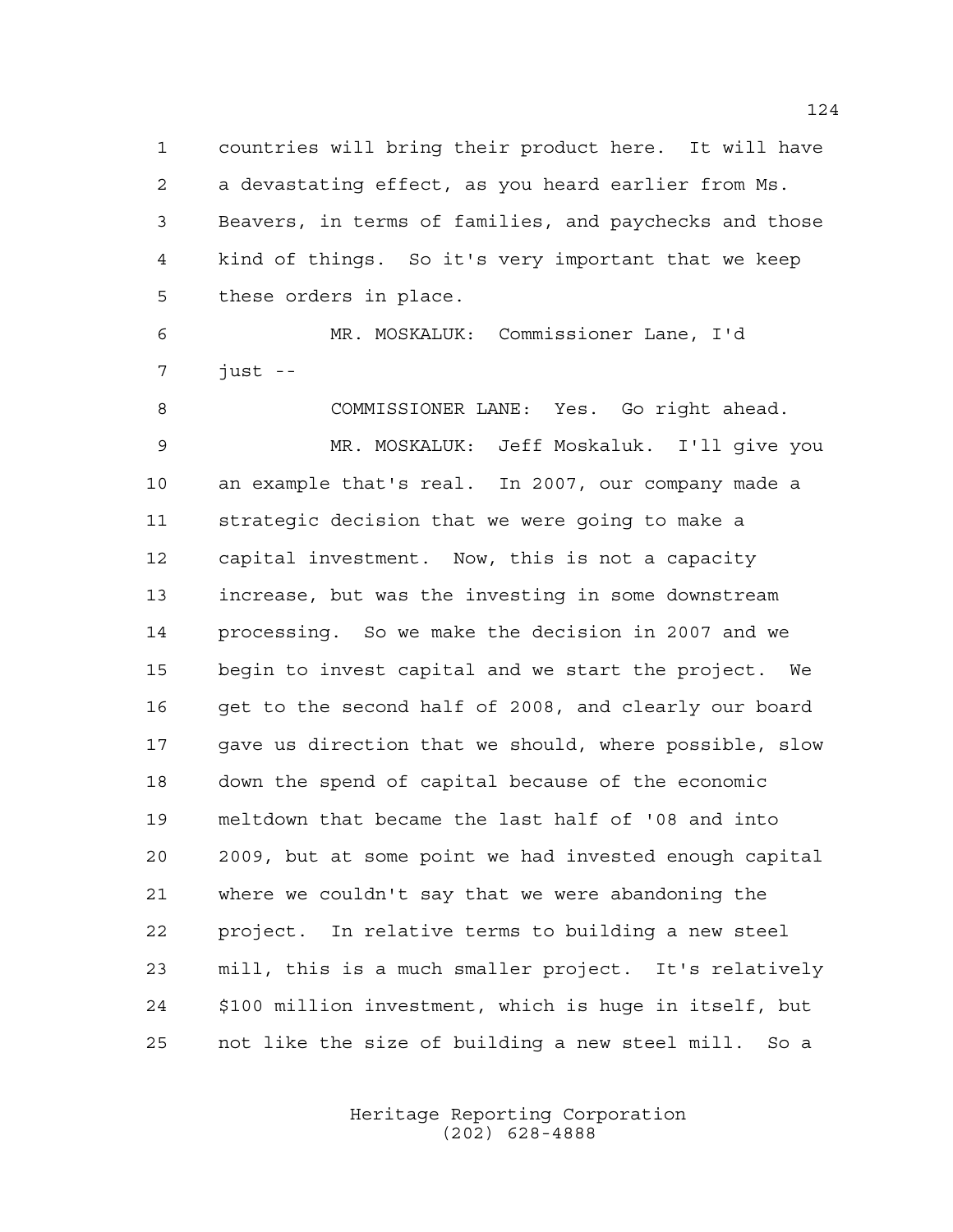decision is made in 2007, the market conditions were extremely different at the time that that decision was taken, the investment starts. So here we are in 2010 and we see a recovery and we begin investing and making the project move forward again and it will come on stream in the late first quarter, second quarter of 2012. So that's the life of a large capital investment project. A steel mill would have a longer, perhaps longer timeline than that. So the decision could have been taken in '05, '06, early '07. The money starts to be spent, gets put on hold, but at some point you've invested enough money where it's a sunk cost now. You've got to resume the project at some point. So the question of why the capacity is coming on if markets are failing is because you can't stop something that big. You've invested it, the money is already spent, and so you have to bring it to fruition.

 COMMISSIONER LANE: Thank you. Yes, sir? Did you want to add something to that?

 MR. BRECKHEIMER: Commissioner Lane, I'm Mark Breckheimer. One of the things that has to be considered in this is the first thing a lesser developed or under developed nation does as soon as they possibly can is they start a domestic steel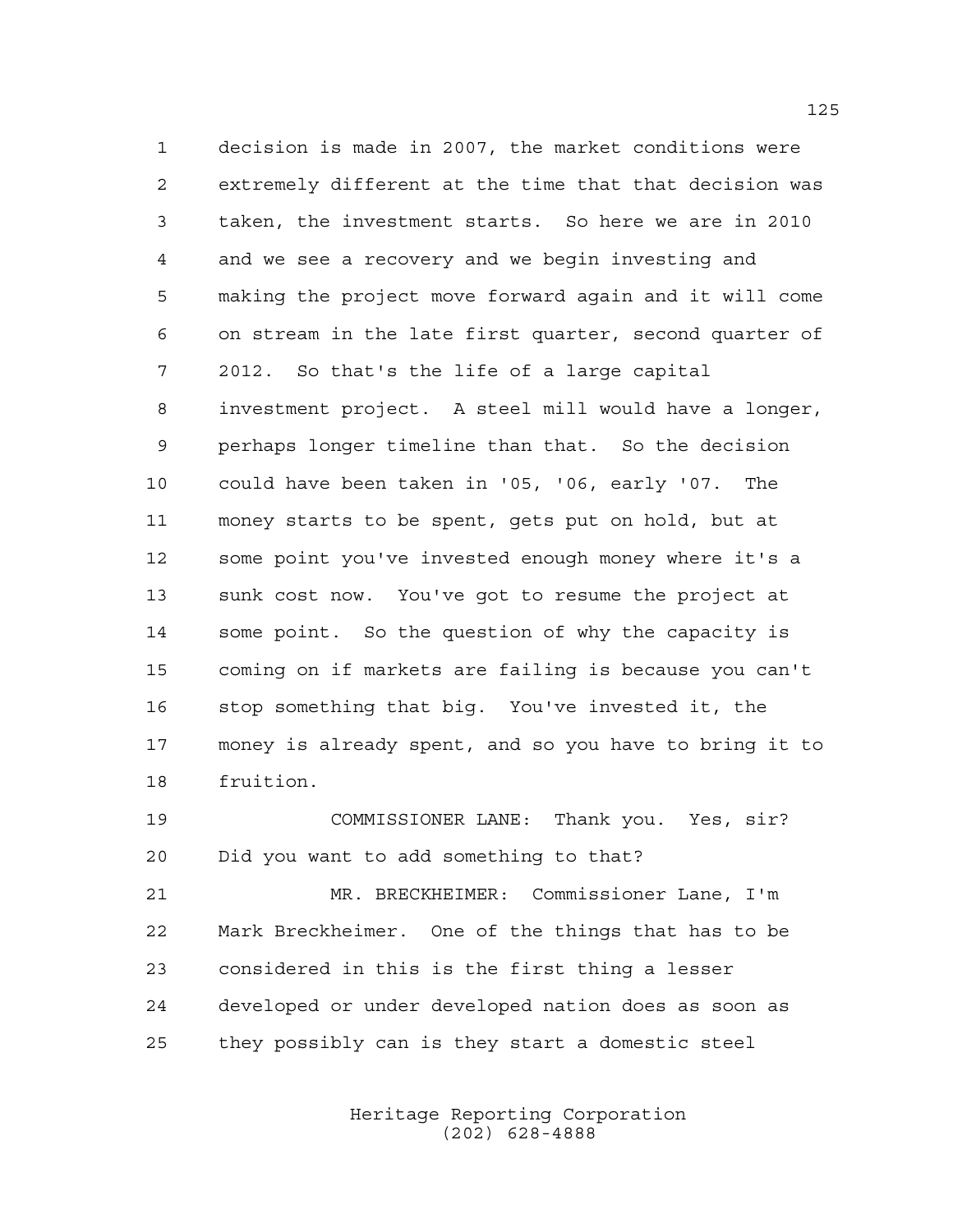industry. It's really driven by their need for fungible foreign exchange. Take under consideration some of the countries that are covered by this order and other orders. If you can convert relatively inexpensive labor, relatively inexpensive electricity, subsidized electricity, relatively inexpensive raw materials into a fully fungible product and gain fungible U.S. dollars for the conversion, and then earn a significant profit in the process, can explain why capacity in developing nations continues to explode.

 COMMISSIONER LANE: Thank you. Have the recent disasters in Japan had an effect upon the Japanese use of their own product or the Japanese production of this product?

 MR. BIEGALSKI: Commissioner, Jack Biegalski, ArcelorMittal. We're not aware of anything along those lines.

 COMMISSIONER LANE: Okay. Thank you. Ms. Cannon, I think these questions are for you and they have to do with cumulation. What developments have taken place since the first reviews to warrant our reaching a different determination from that which we reached in the first reviews regarding cumulation, that is, our determination to cumulate subject imports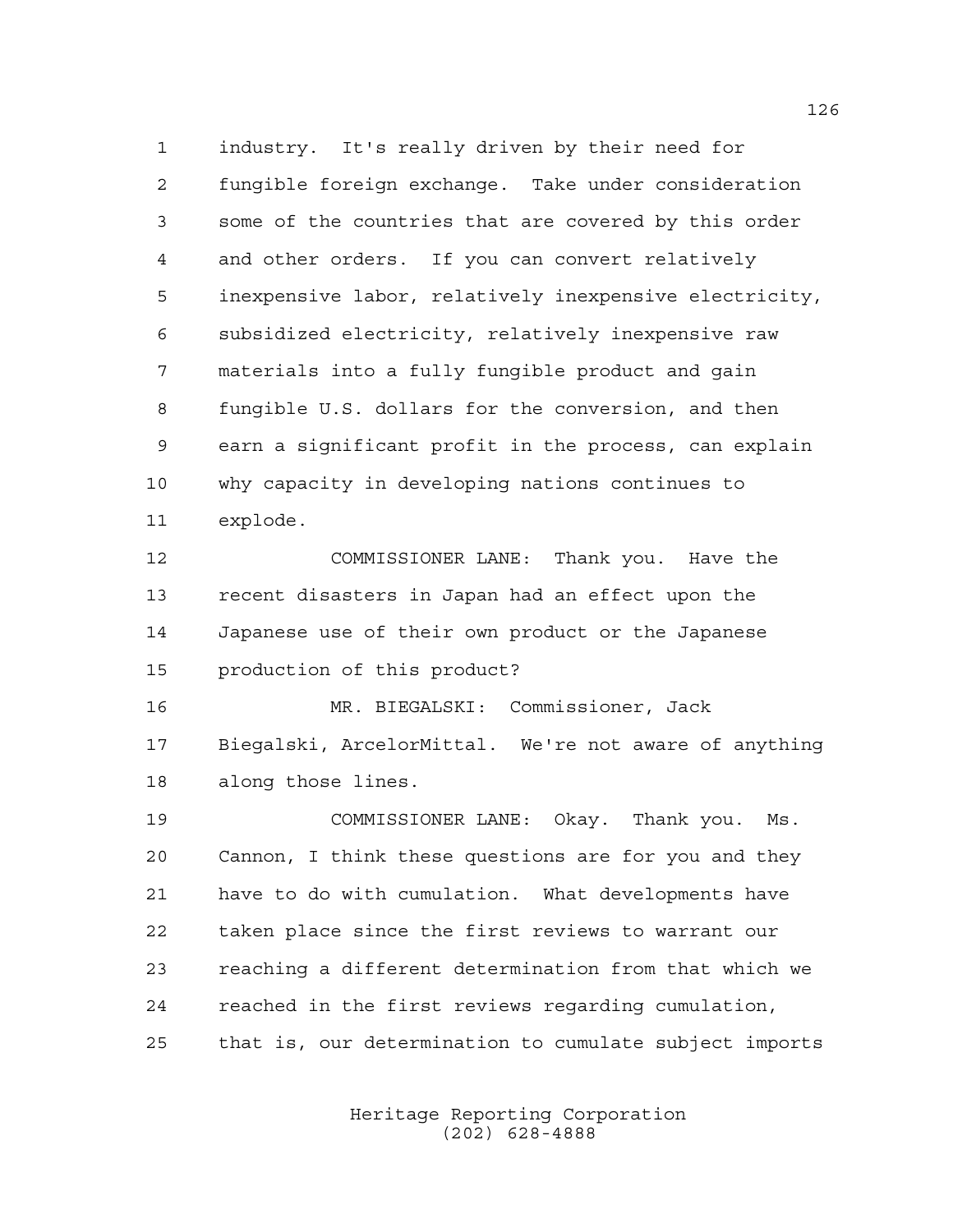from all of the subject countries.

 MS. CANNON: None. That makes the answer easy. I think with respect to the statutory factors, fungibility, geographic overlap, channels of distribution, those are pretty much a given. I didn't really see much of the Respondents contesting that. The Commission also found last time there were no significant differences in conditions of competition among these countries that would warrant separating any of them out. Again, I think that remains true. We've identified, in fact, a number of these similar conditions that persist today in terms of increased capacity, unused capacity, export orientation, the attractiveness of the U.S. market. They share many more factors in common than the few that they have tried to identify to differentiate or distinguish themselves. The Commission last time was looking at essentially these same factors and decided, rightly, we believe, that they should cumulate imports from all of these countries, and the facts of record here support a similar result.

 COMMISSIONER LANE: Okay. Could you please respond to the Japanese producers arguments that the Commission's decision in Hot-Rolled Steel from Japan, 25 et al. fully supports a decision not to cumulate Japan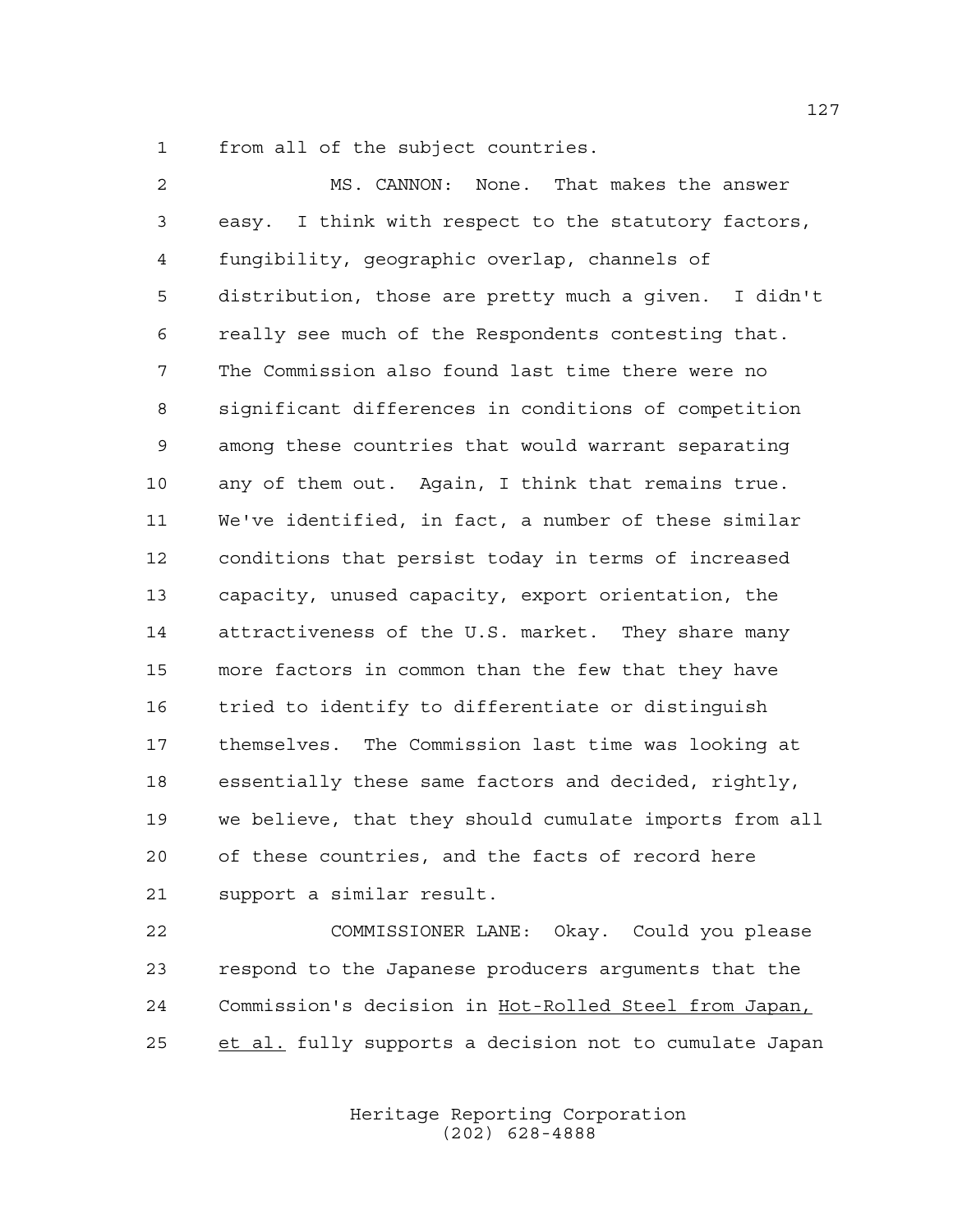with Italy and Korea because of Japanese producers' different shipping patterns and different pricing patterns.

 MS. CANNON: Yes. I think we addressed this a bit earlier, and perhaps can do so more in our brief as well. Essentially what our position is is that the facts pertaining to the hot-rolled case are quite different and the hot-rolled market are quite different than the cut plate market. The cut plate market is subject to very different end uses, demand considerations and other factors that Mr. Schagrin articulated at length a little while earlier and Mr. Price supplemented, and basically, as a legal matter, there really is no reason for the Commission to look at a case like hot-rolled Japan and say this is what we did there, and this is what we should do here because the Commission's always recognized each of these cases is sui generis, each is driven by its facts based on its original decision. Similarly, what happens after an order is revoked is also dependent on those facts for that particular market and industry. The hot-rolled and cut plate markets and industries are quite different for many of the reasons you've heard today. So we don't believe that any of the factors that influence the Commission's outcome there

> Heritage Reporting Corporation (202) 628-4888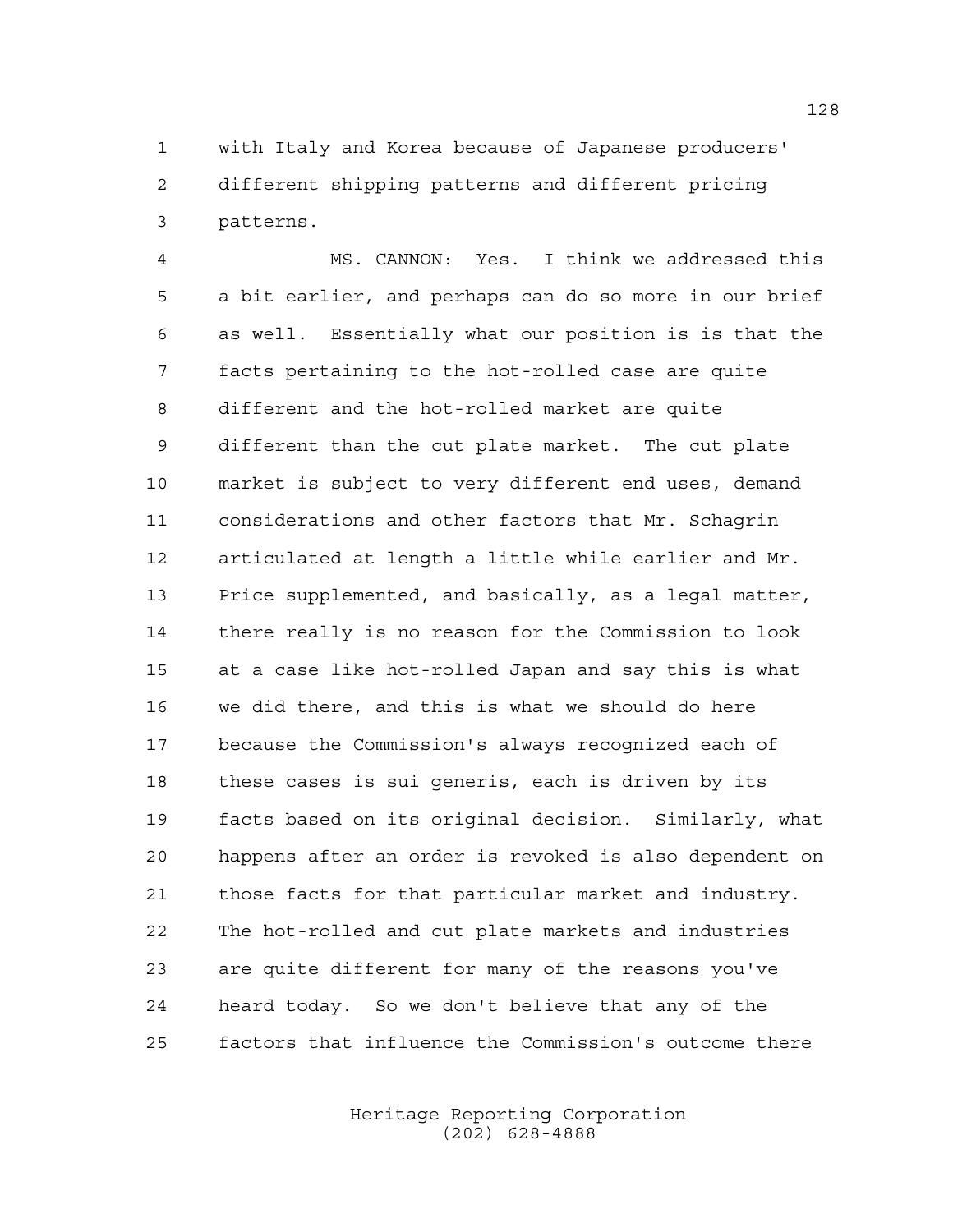should lead to a similar result here.

 COMMISSIONER LANE: Okay. One more question. Please respond to Japanese producers' arguments that they operate under different conditions of competition than producers in India and Indonesia because of differences in capacity utilization rates, average unit values and price underselling and overselling.

 MS. CANNON: Certainly. Some of that frankly will need to be put in posthearing because it's confidential. The Japanese numbers are largely on the record, but the information pertaining to capacity utilization and other factors for the other countries is largely proprietary on the record of this review. As I said before, I think that many of the factors in terms of having excess capacity, increasing capacity being export-oriented are the same. We disagree with their arguments, their attempt to distinguish pricing and average unit values for some of the reasons we've mentioned earlier and we'll elaborate on further. I think that was one of the principal factors that they attempted to rely on. So again, Japan is facing, it's based in Asia with many of these other subject countries. It's facing precisely the same conditions of competition that many

> Heritage Reporting Corporation (202) 628-4888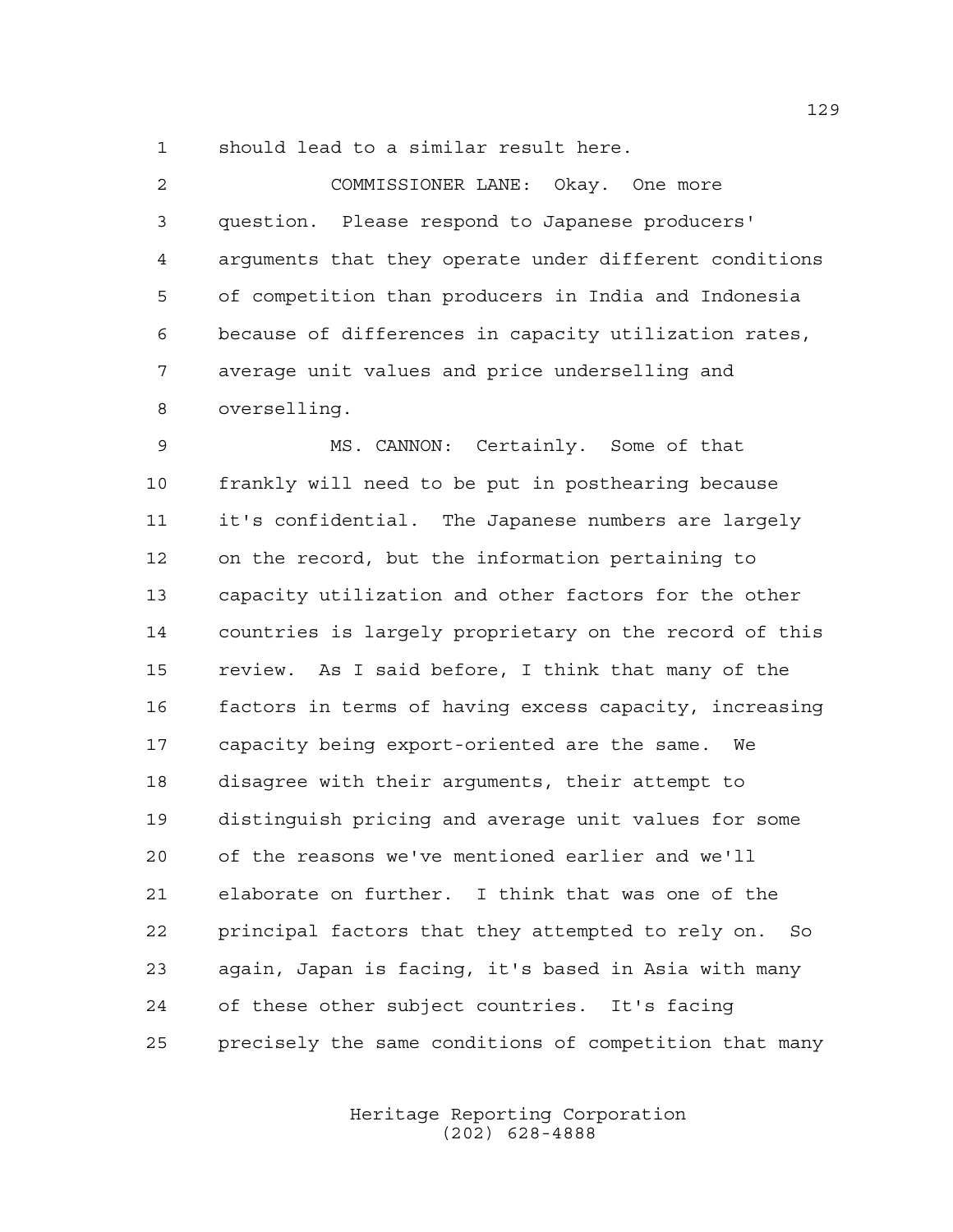of the other producers in Korea and Indonesia are also facing, and they share common conditions with Italy as well in terms of export orientation and excess capacity, so the very factors the Commission has often considered are ones that support cumulation in this case.

 COMMISSIONER LANE: Okay. Thank you. Thank you, Vice Chairman Williamson.

 COMMISSIONER WILLIAMSON: Commissioner Pearson?

 COMMISSIONER PEARSON: Thank you, Mr. Chairman. I have three questions. I think they all may be dealt with largely in posthearing, but let me just go through them. Six years ago we revoked the order with respect to France. Have you had experience with French product in the marketplace, and, if so, what has it been? Okay. In the back.

 MR. BALLOU: Commissioner, this is Tom Ballou. From a distributor's standpoint, we have not, my impression was that the French case was pretty much built on that, the X-70 product that they made for the pipe industry. I don't know all the ins and outs of the ruling on that, but they were not an active player, necessarily, in the 836 carbon product that we're talking about in this case.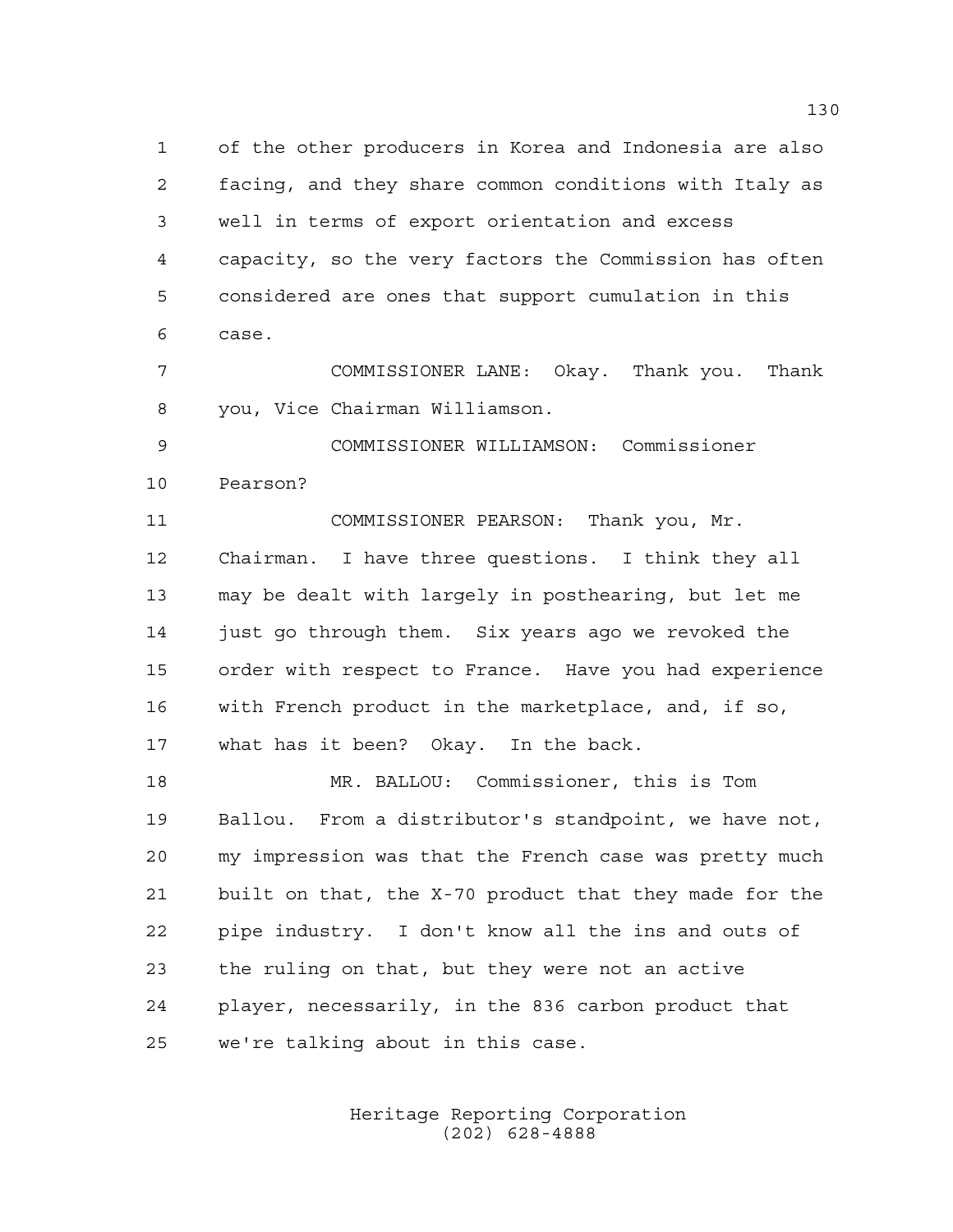COMMISSIONER PEARSON: Okay. Thank you for that. If there's more for the posthearing, by all means, give it to us. Then expanding on that question, we did have orders on other countries that were revoked, you know, in a different proceeding than the previous review of this one. Has there been experience with those products coming into the U.S. market, nonsubject product? You know, whatever you could provide us for posthearing, that would be fine, unless there's something that you'd like to tell us now.

(No response.)

 COMMISSIONER PEARSON: Okay. My second question follows up on Commissioner Pinkert's discussion regarding Italy. Just for clarification, I mean we have Evraz Palini here. Okay. So we've got that information. We don't know much about ILVA, and we really don't know anything about other countries that might be subject to the order and haven't been shipping, so to the extent you can flesh out what we know about the industry in Italy, what other producers are there that are active with whom we should be concerned or of whom we should be aware, and again, this probably is best in the posthearing, but unless anyone would like to say something now.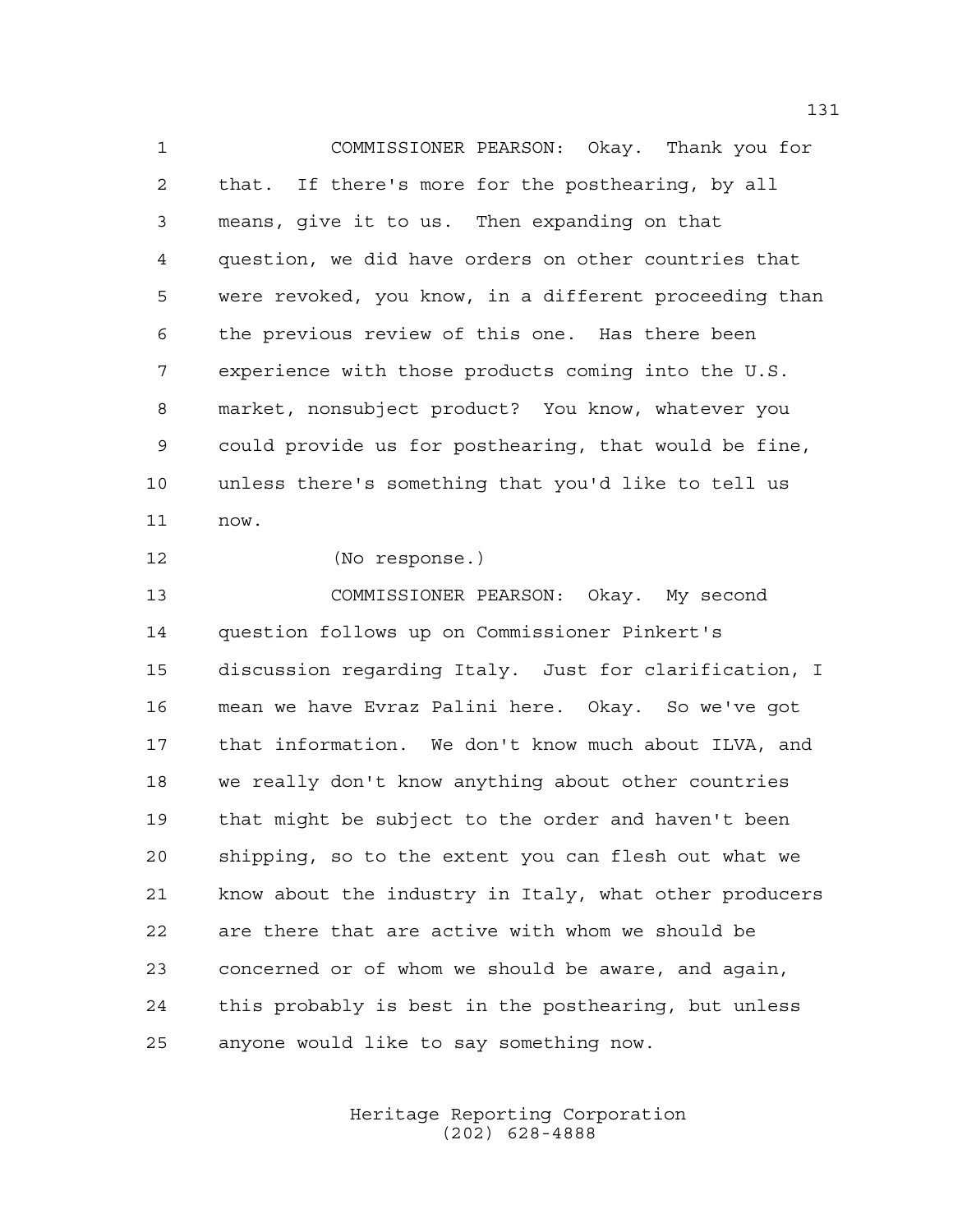MR. PRICE: Posthearing is fine. Thank you. MR. SCHAGRIN: The only thing I'll say now, Commissioner Pearson, is that I think the staff did a good job in your prehearing staff report already identifying a lot of information about at least the capacities of those other mills that didn't respond. I compliment the staff for doing a good job. We will try to supplement in the posthearing what your staff has already come up with for the missing information by virtue of the fact that those companies did not file questionnaire responses.

 COMMISSIONER PEARSON: Okay. Thank you. And then my last question, it goes back to ship building, actually, a comment that you made, Mr. Schagrin. If I understood correctly that you had indicated that there had been a 40 percent decline in the backlog of orders or in the tonnage of steel committed to shipping, ship building, whichever is the correct way to say it, between 2008 and I think the first half of 2011. You know, we always examine these cases in the context of the business cycle to try to understand what the trends mean and when one considers the trend in the global economy and the stress on the global economy, particularly in some developed countries that have been in recession and the effect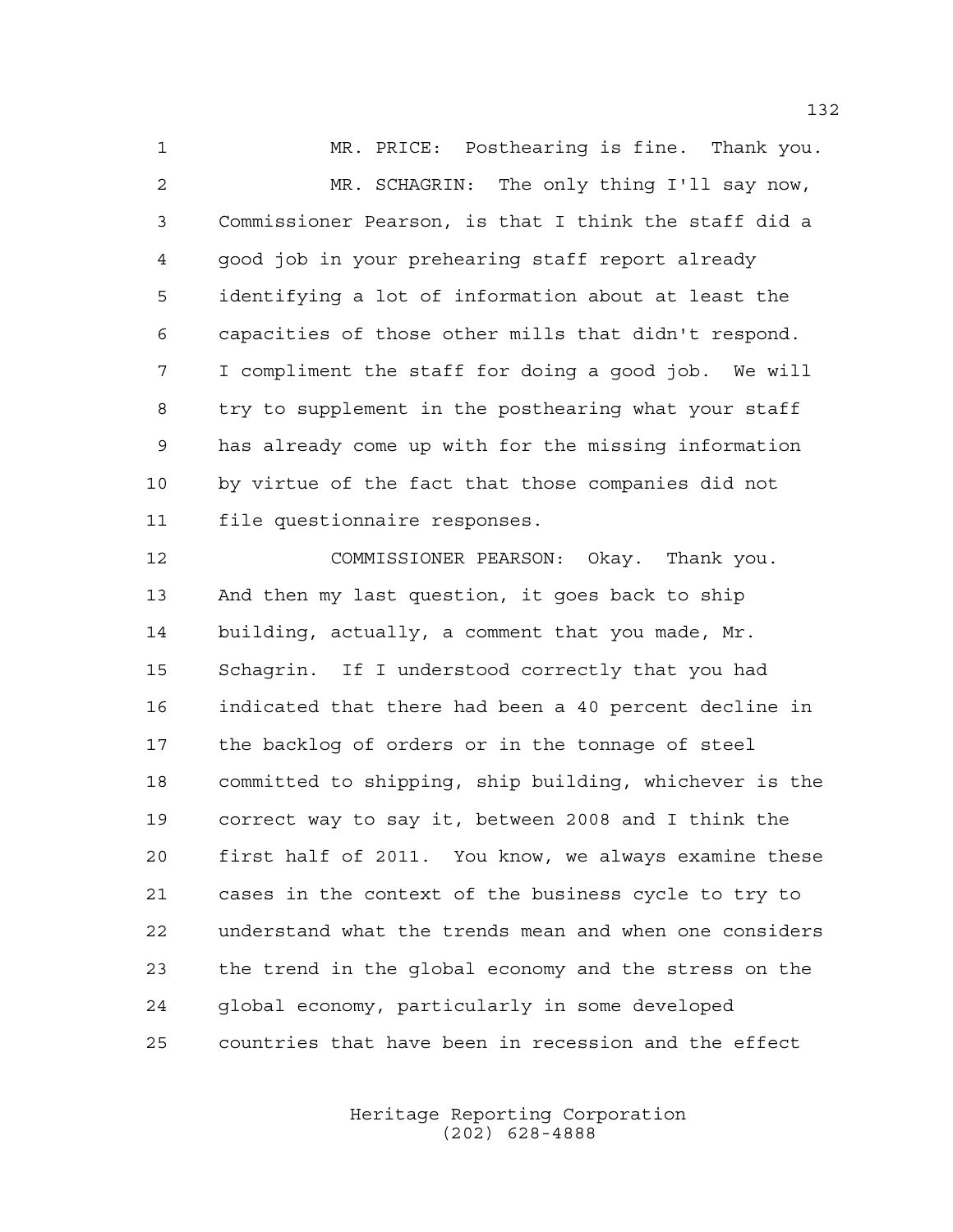that might have had on the need to ship things from one country to another, it's not clear to me that 40 percent is all that big a decline, and so I'm hearing that number, I'm thinking market's holding up pretty well. So either now or in the posthearing could you elaborate on that and help us to understand why 40 percent should be seen as a big number rather than a small number?

 MR. SCHAGRIN: Okay. Sure. For one thing, ships are not like grain. You know, people have to eat every day around the world. Ships are really big commitments, and so there is no doubt that there's always been a shipping cycle in terms of ship building. I think the same is true in all transportation areas, trucks, airplanes. It's a question of, you know, what is being used around the world, when does it normally wear out and need to be replaced and what do the, in this case, shipping companies see as the demand going forward? I would say given the tonnage terms -- and by the way, that's the order book we're talking about. That's the remaining orders. Don't forget, ships don't get built quickly. In other words, an order in '07 may not be built until 2009 or 2010. These are really big. Some of these are tankers and these new Panamax ships that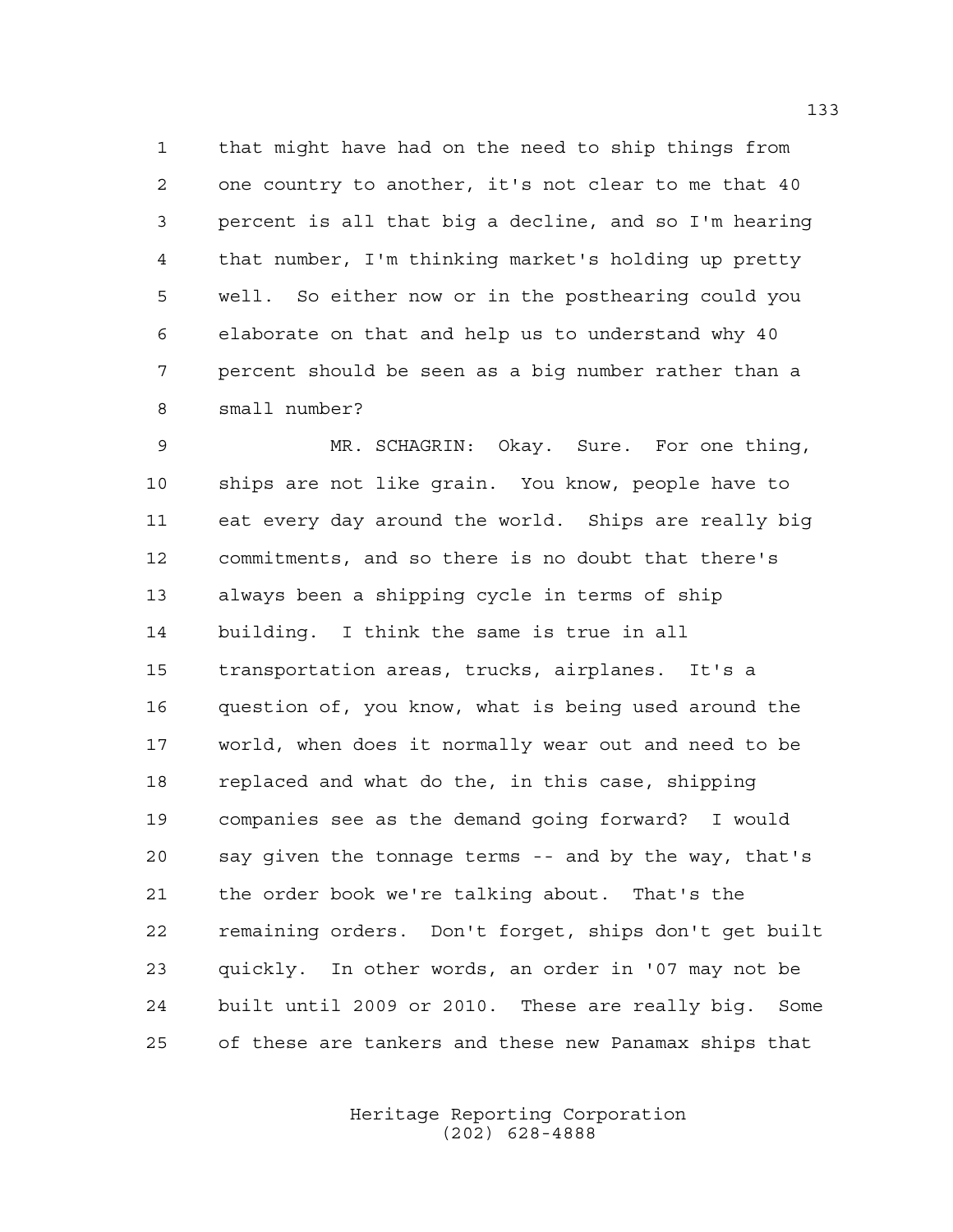are being built. They're just huge. So I don't think it's -- A) I think it's a big sign that it's down 40 percent, but what we'll also give you in the posthearing is the rate of new orders say now compared to a year or two ago. The rate of new orders being placed is down maybe 70, 80, 90 percent. So it's just because it takes so long in shipping, unlike steel, for the backlog to be eradicated by building the ships because you're in this three, four year cycle. I would say a 40 percent decline in the present backlog, because that's what the data is, not the rate of new orders being entered, but the existing backlog, that's huge. The trend is just consistently down. Can you imagine what's going to happen? I mean, we're really heading for a train wreck. Can you imagine what's going to happen when there's no backlog? We'll give you information, I mean for other governments. You know, we're a government that's famous for no industrial planning. That's kind of our mantra in Washington. We try to leave everything alone. In countries like Korea, which had a planned economy after the Korean War, Japan has always had this close connection between industry and government, in Korea they're looking at this, the Korean government, and saying we need to mobilize with plans for what do we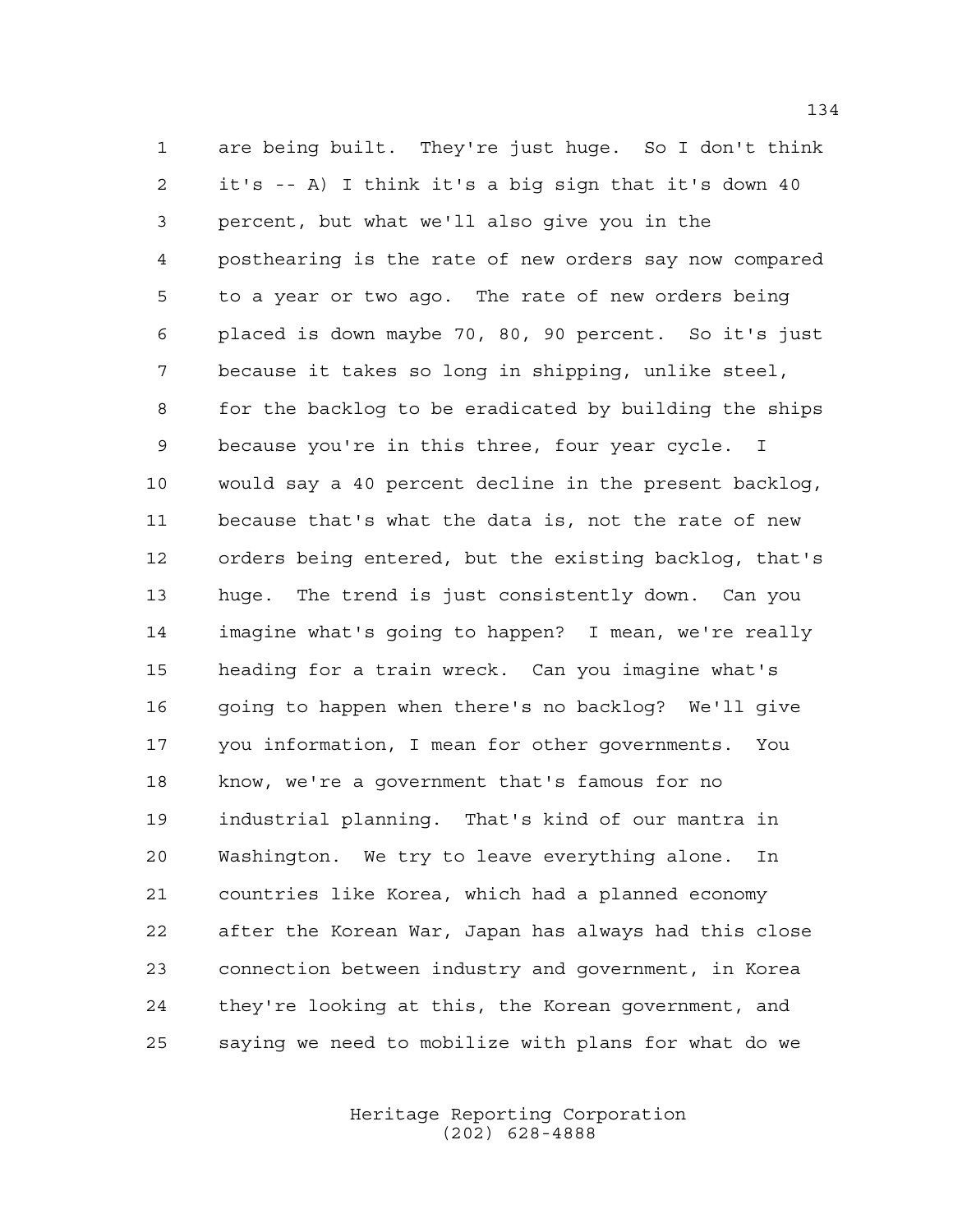do as a country when these massive shipyards that employ tens of thousands of people are going to be shut down. So I think it's really dramatic and we'll expound on it further in posthearing. The one thing I want to make clear is if you believe from the Japanese Respondents today that ship building is going to be strong for the next five years, then I have a bridge to sell you.

 COMMISSIONER PEARSON: Okay. Mr. Rosenthal, 10 you wish to disagree with Mr. Schagrin?

 MR. ROSENTHAL: No. It's not often I get to expand on Mr. Schagrin's answer. I will say this. The part of the equation that we've been focusing on here, which is decline in ship building, and you pointed out, well, that's logical, it's cyclical, has not been, it's only part of the equation. As the ship building is declining, whether it's naturally or just consistent with the down turn in the worldwide economy and it's going down 40 percent, the capacity to supply the ship building industry, the capacity to build plate has been increasing dramatically, so the delta has growing and is expected to continue to grow. That's the troublesome part.

 COMMISSIONER PEARSON: Okay. Thank you. Well, I will look forward to seeing your thorough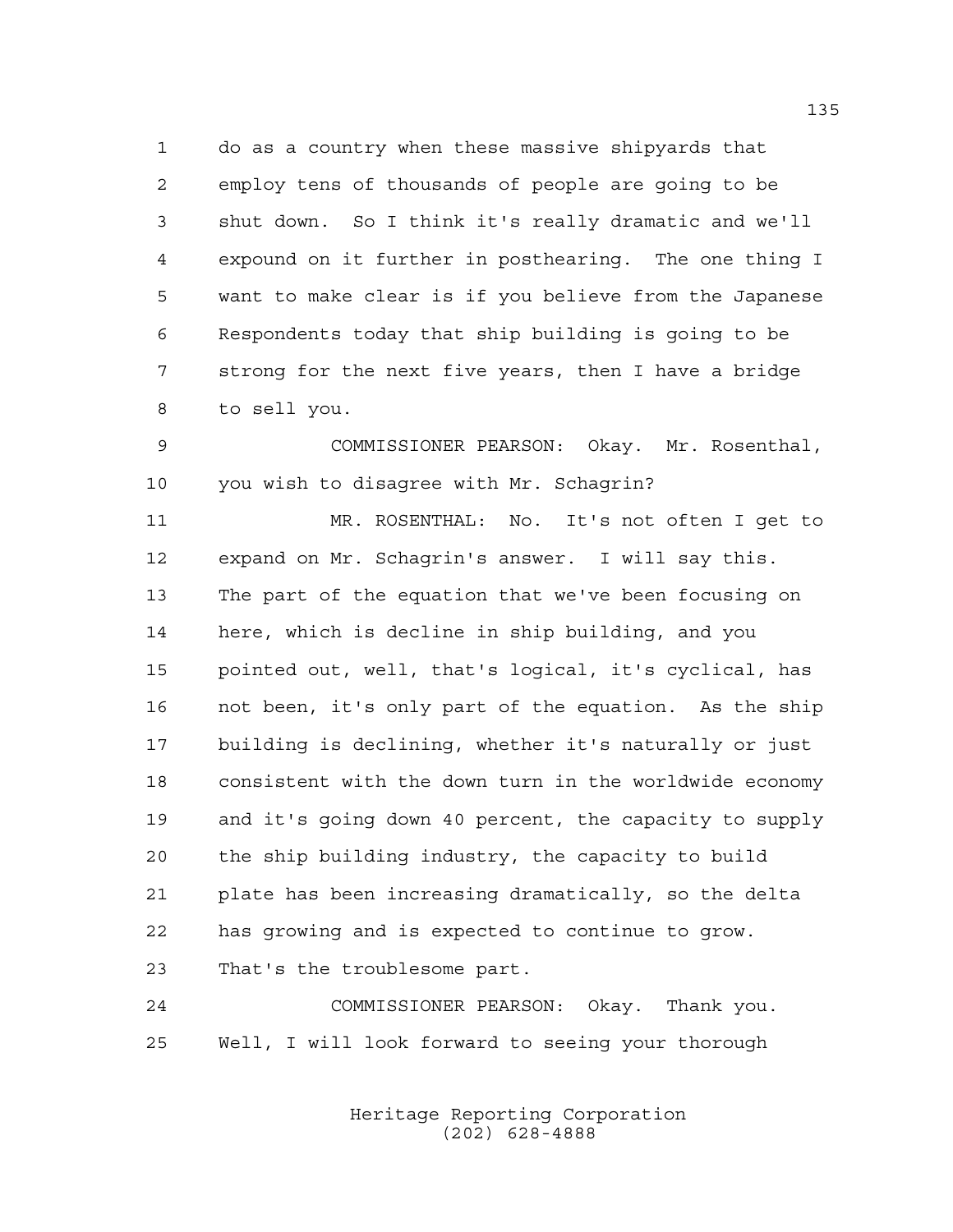exposition in the posthearing. It's been a pleasure visiting with all of you, and with that, Mr. Chairman, I have no further questions for this panel. COMMISSIONER WILLIAMSON: Commissioner Aranoff? COMMISSIONER ARANOFF: One quick follow-up for posthearing, and this is for Evraz, in Evraz Palini's brief they argue that the Italian company produces substantially the same range of products as the two domestic mills. Can you just respond to that for us in the posthearing? MR. THIES: That's true. That's true. COMMISSIONER ARANOFF: Okay. All right. Well, with that, I don't have any further questions, but I do want to thank this morning's panel for all your answers. Thank you, Mr. Chairman. COMMISSIONER WILLIAMSON: Commissioner Pinkert? COMMISSIONER PINKERT: Just a couple of follow-up questions. With regard to the average unit values of the Japanese shipments, I would ask for the posthearing that you look, in addition to whatever we talked about earlier, look at the 1990s and tell me whether it takes a crisis event like the Asian financial crisis in the 1990s to bring Japanese AUVs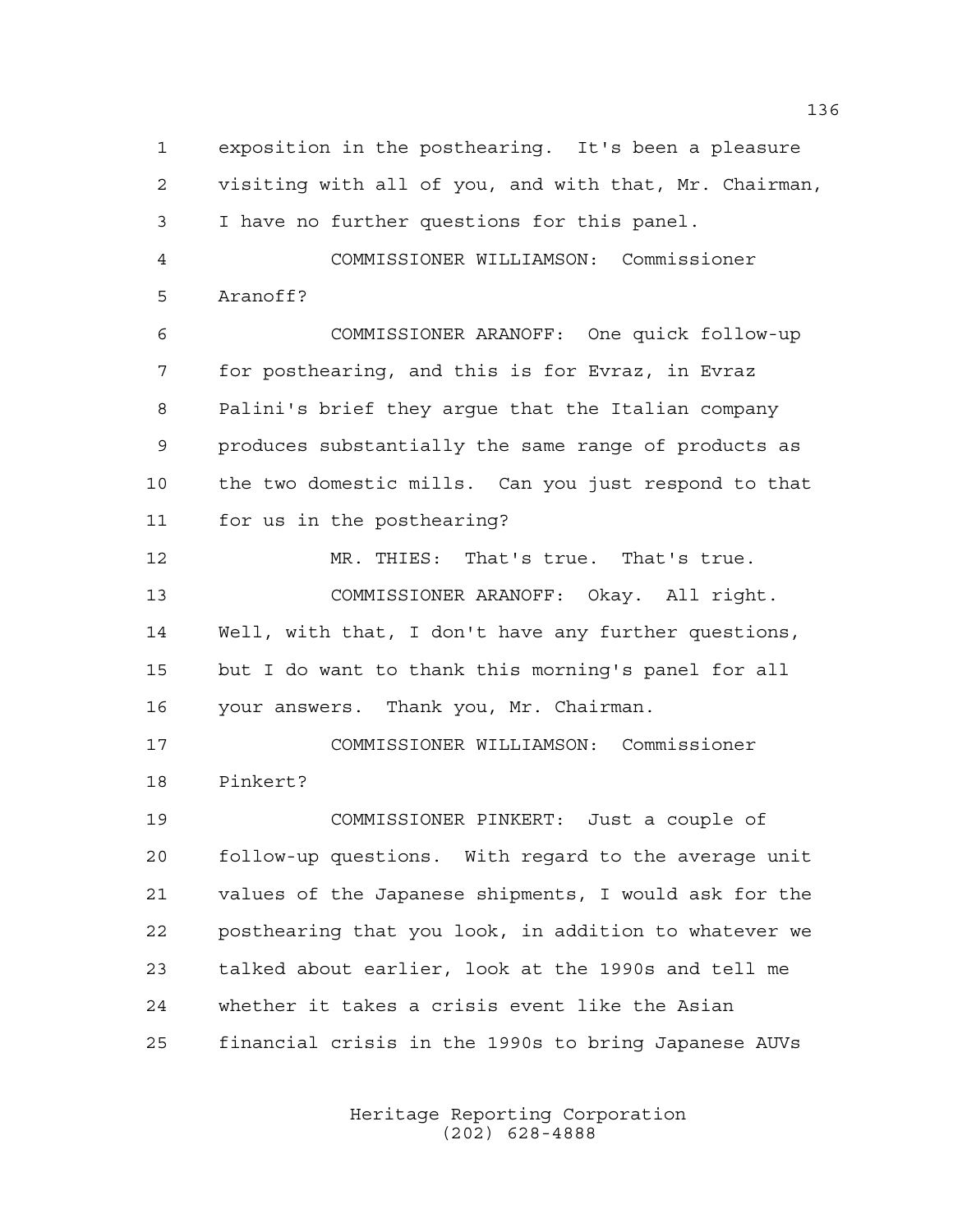into line with the average unit values from other countries.

 MR. SCHAGRIN: We'll look at that for the posthearing, but unfortunately, right now, Commissioner Pinkert, if it's going to take a European financial crisis, we have it. So it may take a financial crisis. Unfortunately, we had an Asian financial crisis, we have a European financial crisis, so I would say the predicate already exists, and I think, you know, given what's going to happen in the European economy and its effect on the world economy, you know, really what the Asian financial crisis created was that Japanese mills had a lot of excess capacity. As I believe Mr. Price or others mentioned, they're a blast furnace type steel making which have to be operated at high utilization rates or you basically have to shut them down. It's not like electric furnaces. So if the effect of the European financial crisis is less overall trade, we have this decline in ship building, we have all the other capacity coming on in all these other countries, then if the Japanese find that they're own market and other export markets which they emphasize in Asia for ship building decline, they will ship to the U.S. at whatever price it takes, as they did during the Asian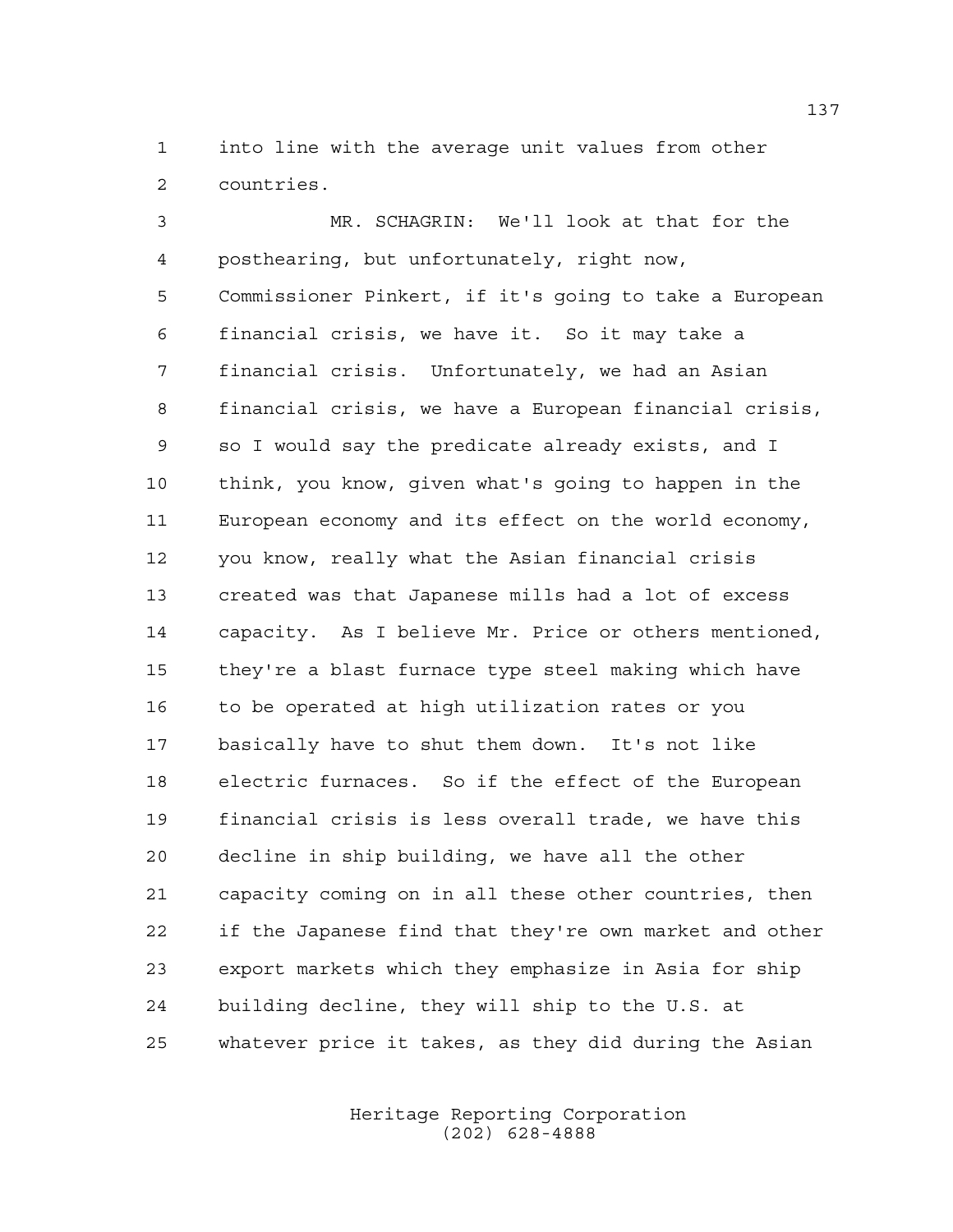financial crisis, in order to maintain high capacity utilization rates. They are definitely a high capacity utilization rate focused industry. COMMISSIONER PINKERT: Thank you. Mr. Rosenthal, would you like another opportunity to expand upon Mr. Schagrin's answers? MR. ROSENTHAL: No. I think everyone is eagerly awaiting lunch. COMMISSIONER PINKERT: All right. Well, then I just have one more question. I had earlier talked a little bit about nonsubject imports and I understand the argument that you're making that recently the nonsubject imports have been causing a pricing pressure on the U.S. prices for the U.S. producers, and for the posthearing, or perhaps you may wish to respond here, at the hearing, I'm wondering whether any pricing pressure that we've seen recently is just a reflection of the demand trends that we're talking about rather than the impact of the nonsubject imports. Mr. Rosenthal?

 MR. ROSENTHAL: I was just going to say we'll respond in our posthearing, but I think you've already heard testimony indicating that it's not simply demand. You've seen a surge of imports, you've heard testimony by distributors, in particular, Mr.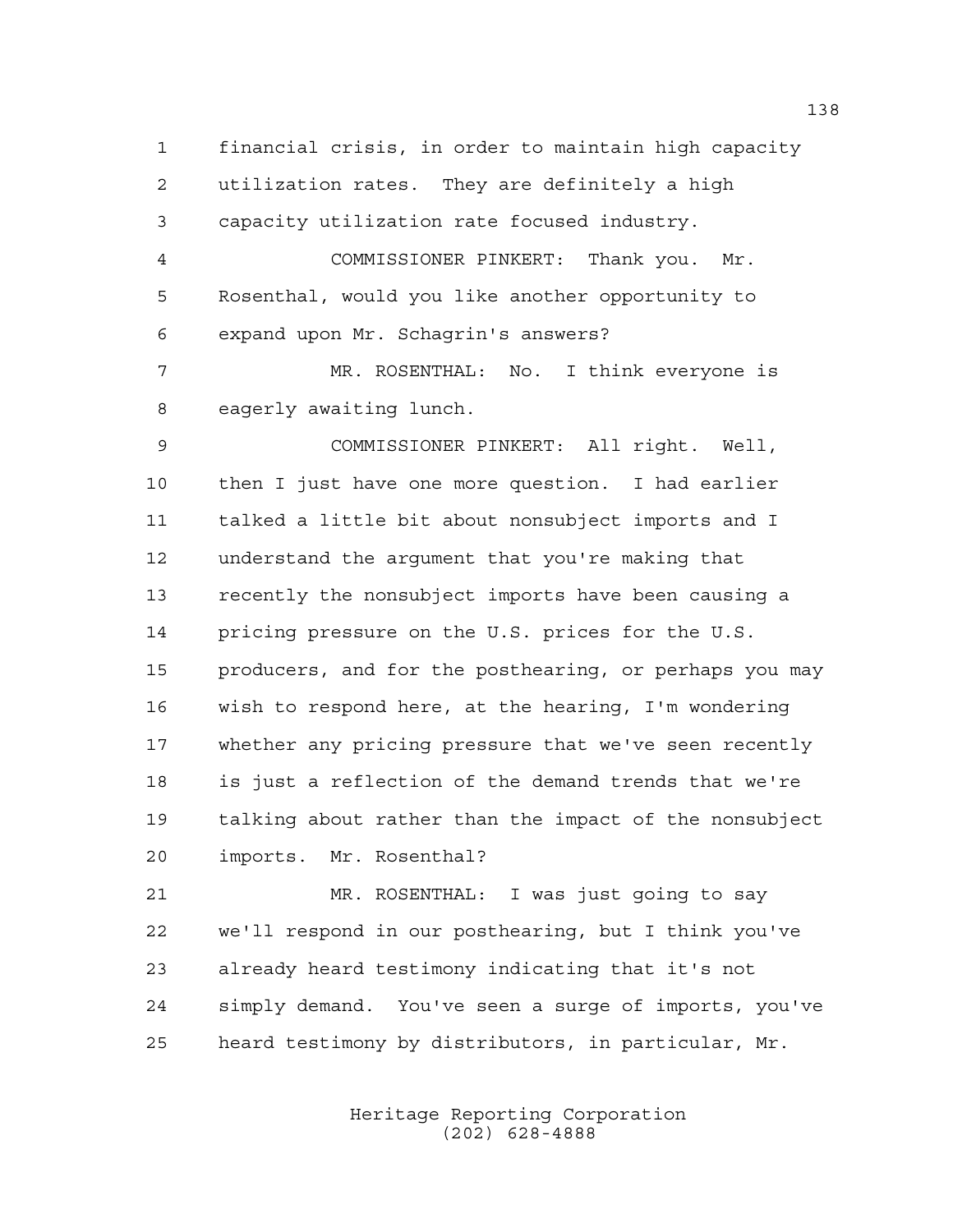Breckheimer, talking about the direct effect of the imports on pricing in the marketplace, so it's more than just demand, that's for sure. I don't know what life would have been like without the imports, but we know that they have directly affected pricing to distributors, and then ultimately to the producers sitting here today.

 MR. SCHAGRIN: Also, I know Mr. Rosenthal's hungry so I'm going to keep it short because he can get grouchy when he's really hungry, and that is I think everyone, distributors, and suppliers and producers, both said this morning plate is such a commodity fungible product, it's always about supply and demand, and so it's really the worst of all worlds, Commissioner Pinkert. We had more supply coming in, which if demand was constant would cause prices to fall. Unfortunately, as the more supply was coming in, demand was starting to fall. Mind you, the supply, foreign supply has a longer lead time. So it's certainly the combination of the both have just aggravated the problem. Take an industry that was making 10 percent operating profits in the first half of the year that at current prices and current costs is almost certainly operating at losses. So maybe an economist like Prof. Morici could analyze how much of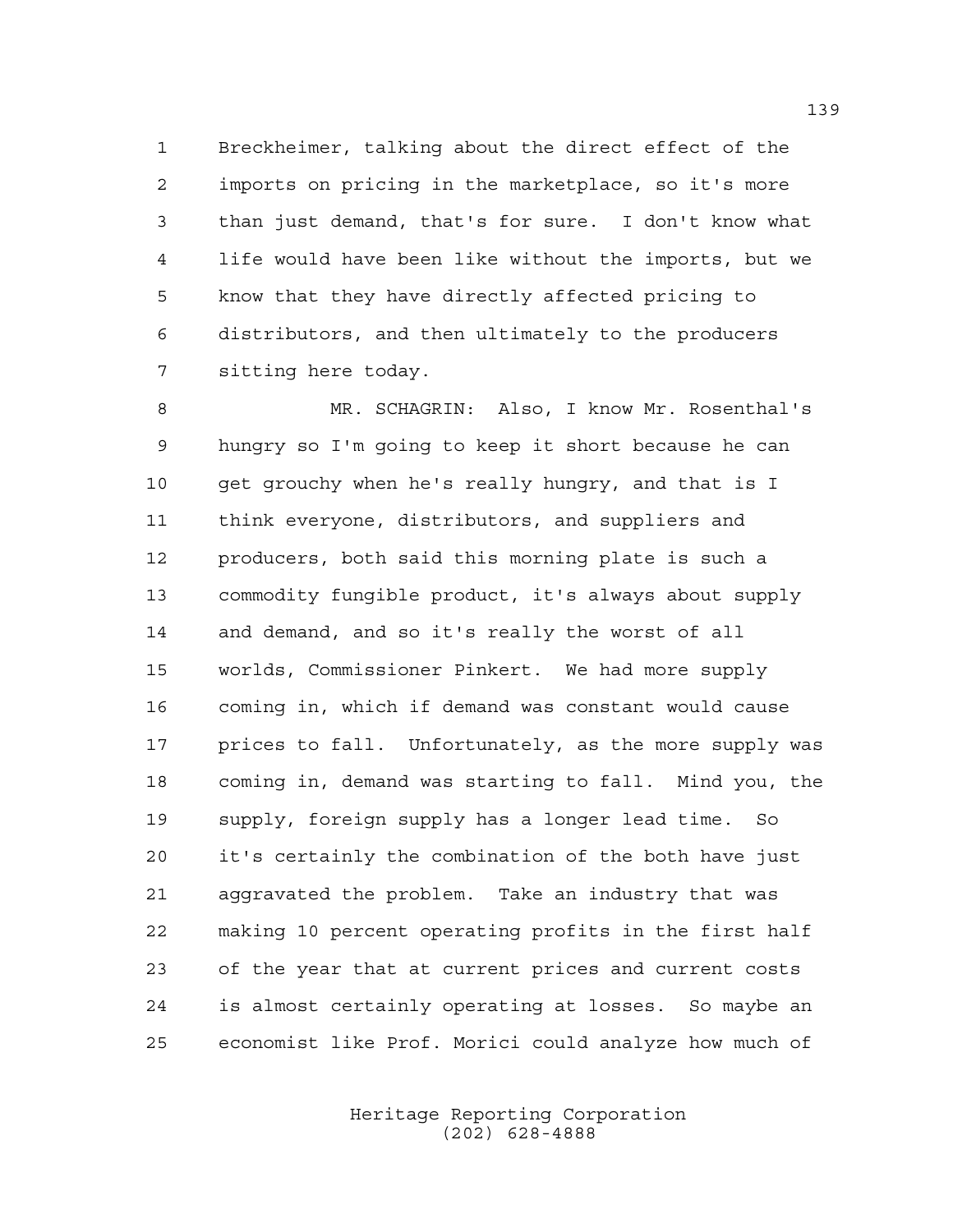the additional supply effect versus the weakening demand, but for a simpleton or people in the industry it's the combination of the both. When you have more supply and less demand, you're going to have even more price effect. That's what's happened in the marketplace.

 COMMISSIONER PINKERT: Thank you. I look forward to elaboration on those points in the posthearing. Thank you, Mr. Chairman.

 COMMISSIONER WILLIAMSON: Okay. Thank you. I just have one question. We talked a lot about the collapse in demand for ship building. Another use for CTL plate is of course in the energy sector. I was just wondering, is there any possibilities that's going to take up some of that demand? Also, given the growth, relatively high growth in Asia, is it likely that if things slow down there they would pick up quickly just given the dynamics there?

 MR. MOSKALUK: Jeff Moskaluk. Just to comment on demand in energy. There are some lowering in prices in some energy, so price of oil has come down somewhat, and so typically that drives an investment cycle for those companies. In particular, line pipe has been a classic consumer for plate. The fabrication and manufacturer of large diameter line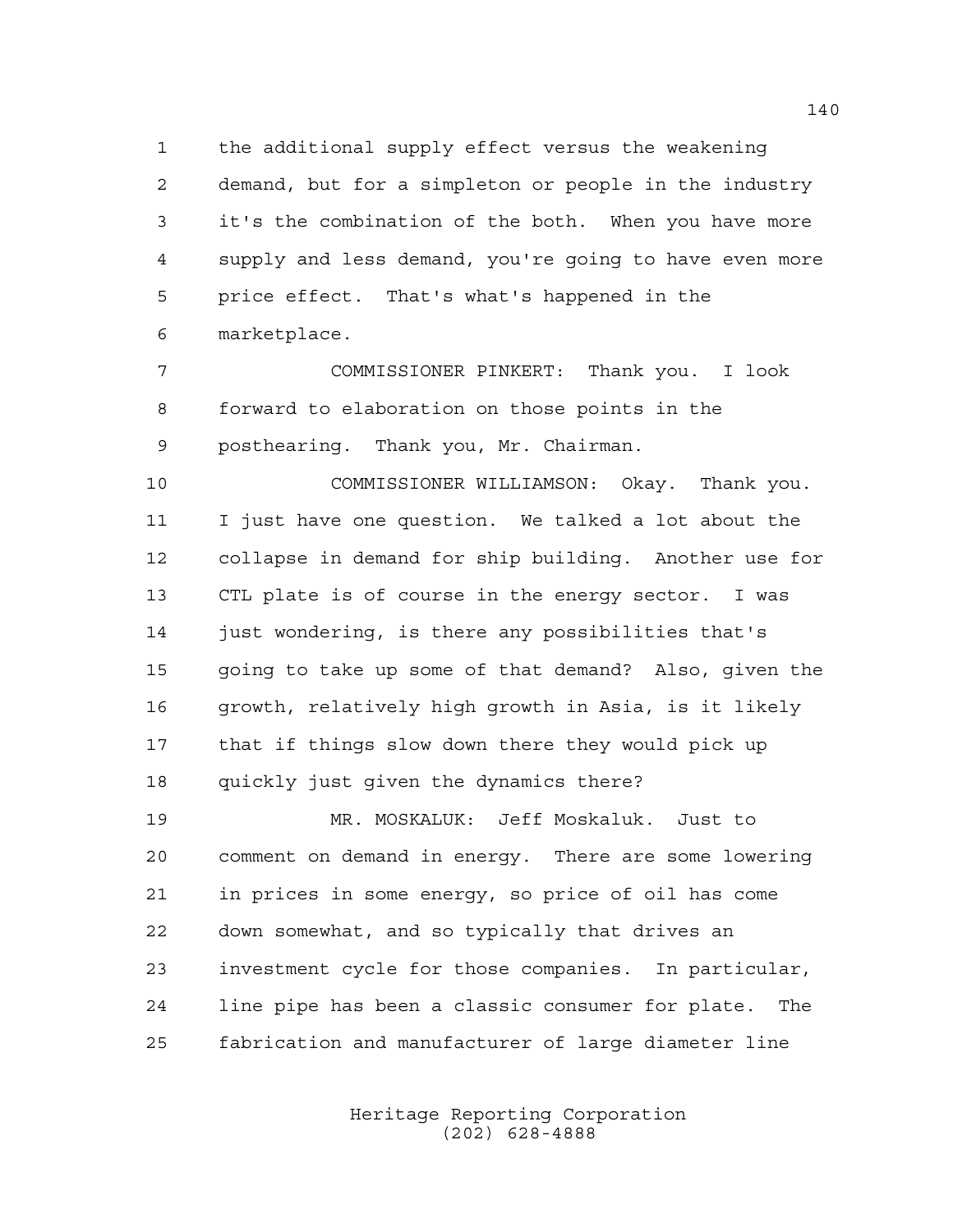pipe has almost been an exclusive market for plate for many years. There has been a change in technology for that market. There are more mills and additional capacity that's been brought on line in the last couple of years to manufacture large diameter pipe, but to make it as a spiral weld large diameter pipe, which means the source now is coiled product and not discrete, cut-to-length plate, and so the industry is more vulnerable now in the energy market because there is a move to, one of the classic for cut-to-length plate is now as a substitution of being able to be made on a spiral mill with a coiled product. So where plate could have relied on an uptick in large diameter line pipe, meaning an uptick in demand on plate, there's no longer that immediate correlation that we would have seen in the past. So while we may see forecasts for larger demand for large diameter pipe, it does not necessarily guarantee that that demand will be exclusive to plate.

 COMMISSIONER WILLIAMSON: And that's for product being consumed in Asia, as well as in the U.S. market?

 MR. MOSKALUK: My understanding is the move to spiral technology is going on in other markets. Certainly in the United States, but in other markets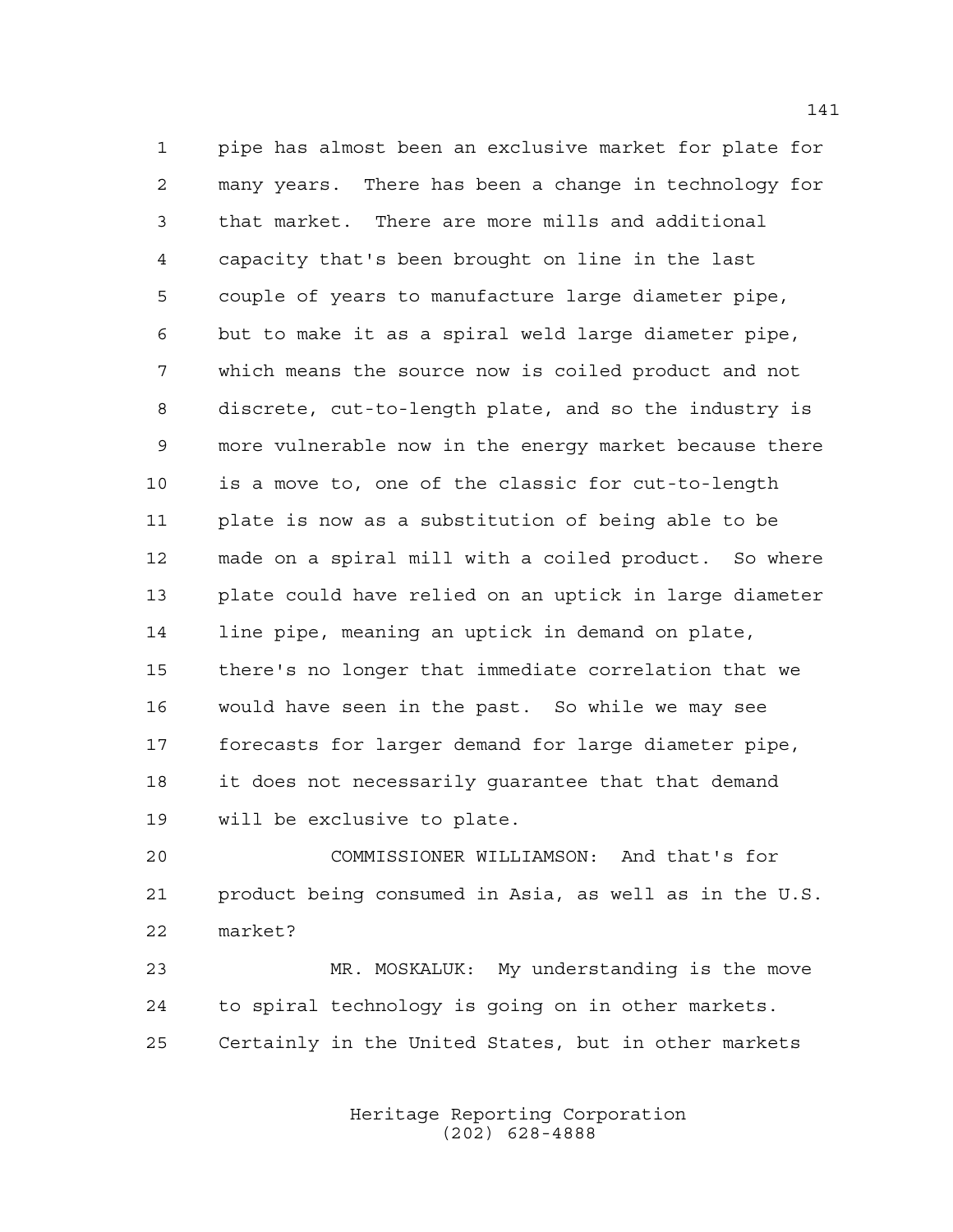as well. So I would say that that would be true in other markets as well. Another what has been a very good consumer for plate products in the U.S. has been wind towers. There are a couple of things changing fundamentally in the wind tower market. One is that there are fewer wind towers being installed in the current timeframe. I think that has to do, again, with some decisions on capital investment. The decisions may have been in '08 and '09, so now we're seeing fewer installations now where in the middle of the worst part of the recession there were still a fairly high level of installation of wind towers because those decisions and commitments had been made earlier. So we're now seeing a waning in the wind tower market because of what's been going on. Secondly, we're also seeing a fairly high level of activity in the import on wind towers, the towers themselves being fabricated out of plate that's manufactured outside the United States and fabricated outside the United States and then being brought into the United States to be erected and assembled. So again, that market, while we can see that there may be some forecast for forward growth, what we may not do is directly correlate that to being plate demand. Then I think some of the last things are that low

> Heritage Reporting Corporation (202) 628-4888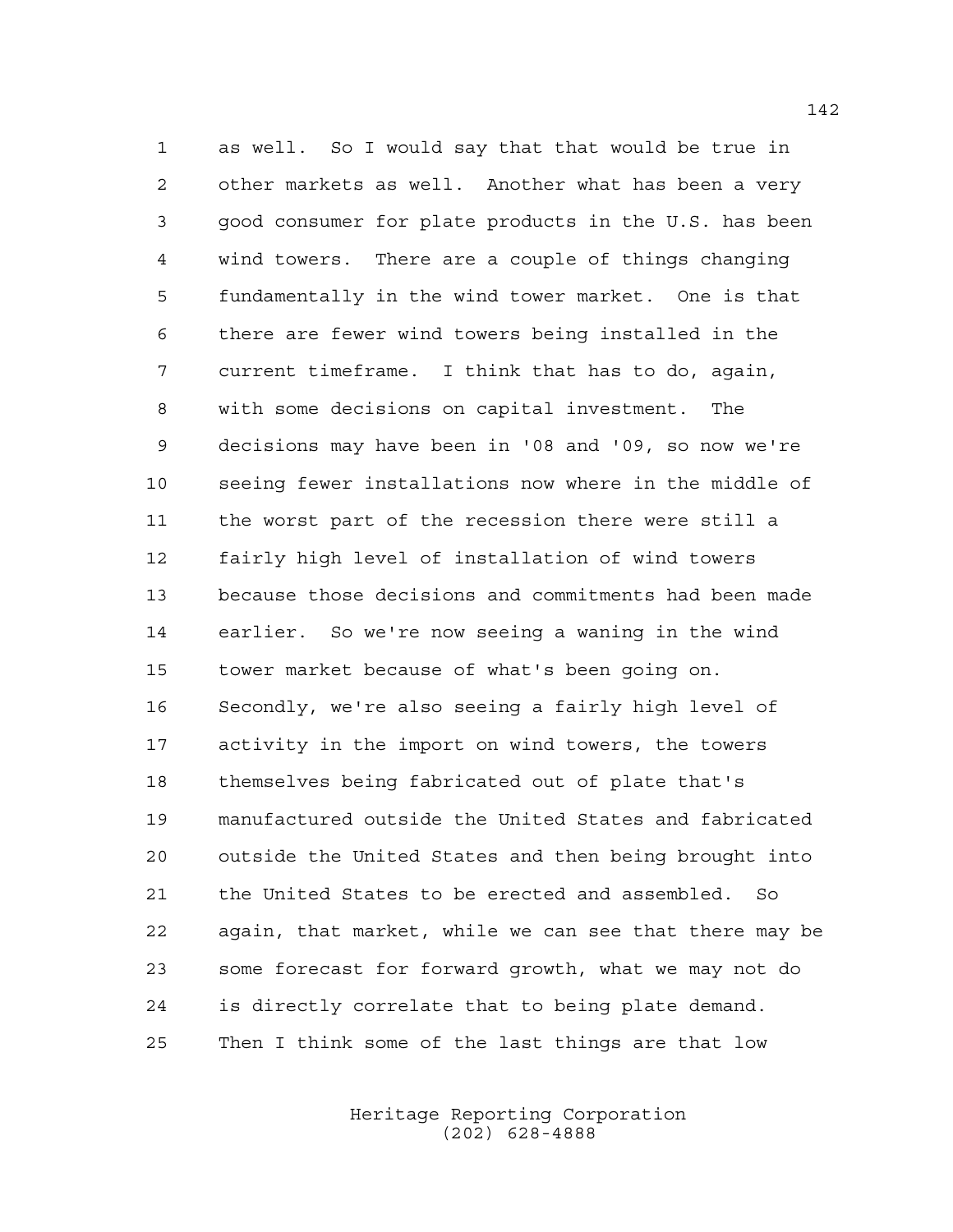prices for natural gas has put a dampening effect on alternative energy, being wind towers being maybe one of the largest that's been impacted by that. I think the discussion of the expiry of the power tax credit at the end of 2012 means that we may see some decent fabrication in wind tower plate as we go through the first six months, but those wind towers will need to be erected and installed before the expiry of the power tax credit, which means there won't be a lot of wind tower fabrication towards the end of the year unless there's assurance of the power tax credit being continued because erecting them in 2013 or beyond won't make them eligible for the power tax credit. So again, some of those classic markets in energy, there's different influences in play that you can no longer make the direct correlation saying, well, if line pipe improves there's automatically increased plate demand. That's not necessarily true anymore. In wind tower, there are enough things going on that makes it less likely that it's a guarantee that it's U.S.-produced plate that will service that market. COMMISSIONER WILLIAMSON: Thank you. Anyone

 else have anything to add to that, particularly maybe as regard to demand for plate in Asia for use in the energy sector? If not, no comments, do any other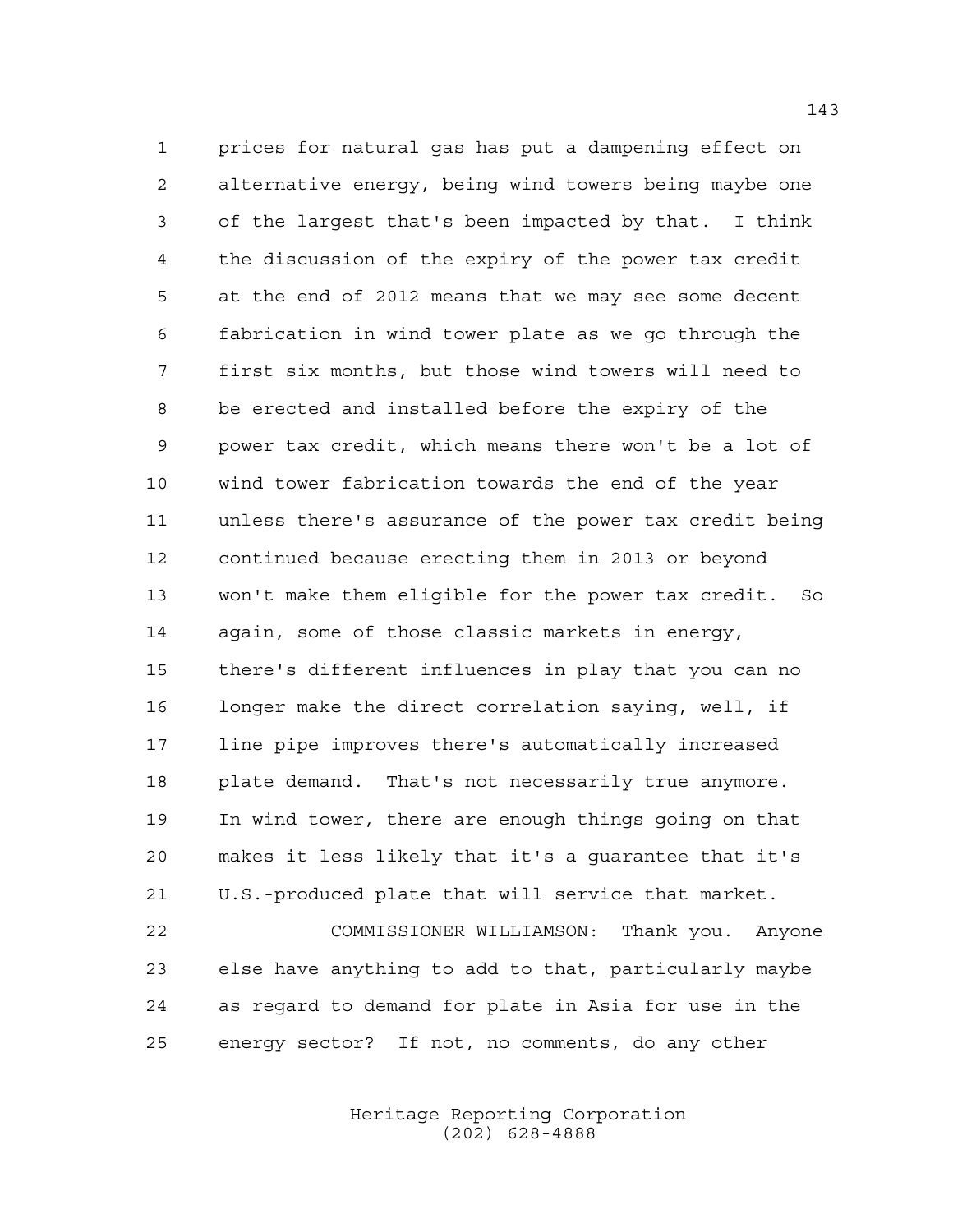Commissioners have any further questions?

Commissioner Lane?

 COMMISSIONER LANE: It doesn't matter to me that Mr. Rosenthal's hungry. I do have a few questions. These questions are for Mr. Blume and Mr. Price. On page 75 of your prehearing brief, Nucor argues that if the orders are revoked, some U.S. plate capacity could be at risk of closure. In your posthearing briefs, because of the confidential nature of the information, could you give me more information on this issue, specifically, which plants for which producers are at risk of closure if the orders are revoked, how much capacity would be lost, how many workers would suffer reduced hours and how many would actually lose their jobs.

 MR. PRICE: Yes. We would be happy to do so. To some degrees, it is an analysis not only of competitor plants in the United States, so we will be happy to provide the information that is available to us. That's Nucor.

 COMMISSIONER LANE: Okay. Thank you. And could one of the producers tell me what constitutes full practical operating capacity in this industry? Mr. Thies?

MR. THIES: For Evraz it would be 90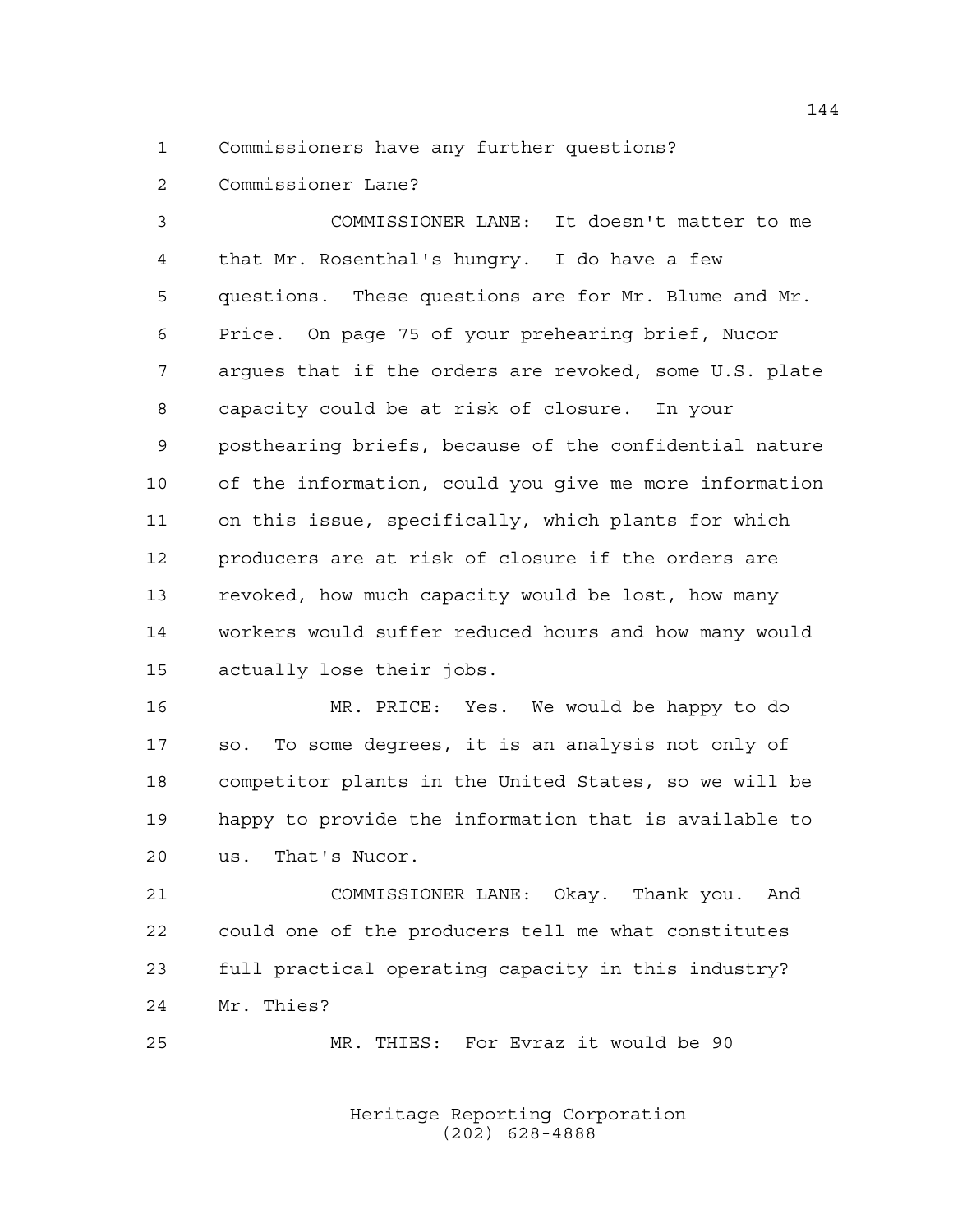percent.

| $\overline{2}$ | MR. MOSKALUK: Commissioner Lane, I think if            |
|----------------|--------------------------------------------------------|
| 3              | you were to take a look at, and there's public         |
| 4              | information about mill utilization rates and they tend |
| 5              | to be published in documents like AMM or SBB, but if   |
| 6              | you take a look at it over the period of the best      |
| 7              | markets, I think those numbers were broaching 90       |
| 8              | percent. Eighty-eight, 89 percent I think is some of   |
| 9              | the highest utilization we've seen within the last     |
| 10             | five or six years. So, you know, in 2009 dropping      |
| 11             | down to utilization rates of 40 percent and now        |
| 12             | recovering to rates that are in the low 70s but still  |
| 13             | close to 20 percent on peak. While it feels better     |
| 14             | than 40, it certainly doesn't feel anywhere near 89 or |
| 15             | 90 percent.                                            |
| 16             | COMMISSIONER LANE: Is there anybody that               |
| 17             | disagrees with what these two witnesses have said? If  |
| 18             | not, I thank you for your attention and your answers   |
| 19             | today. Thank you.                                      |
| 20             | COMMISSIONER WILLIAMSON:<br>Any other                  |
| 21             | questions? Does staff have any questions?              |
| 22             | MR. CORKRAN: Douglas Corkran, Office of                |
| 23             | Investigations. Thank you, Vice Chairman Williamson.   |
| 24             | Staff does have one request, and that is that parties  |
| 25             | coordinate with staff regarding Commissioner Lane's    |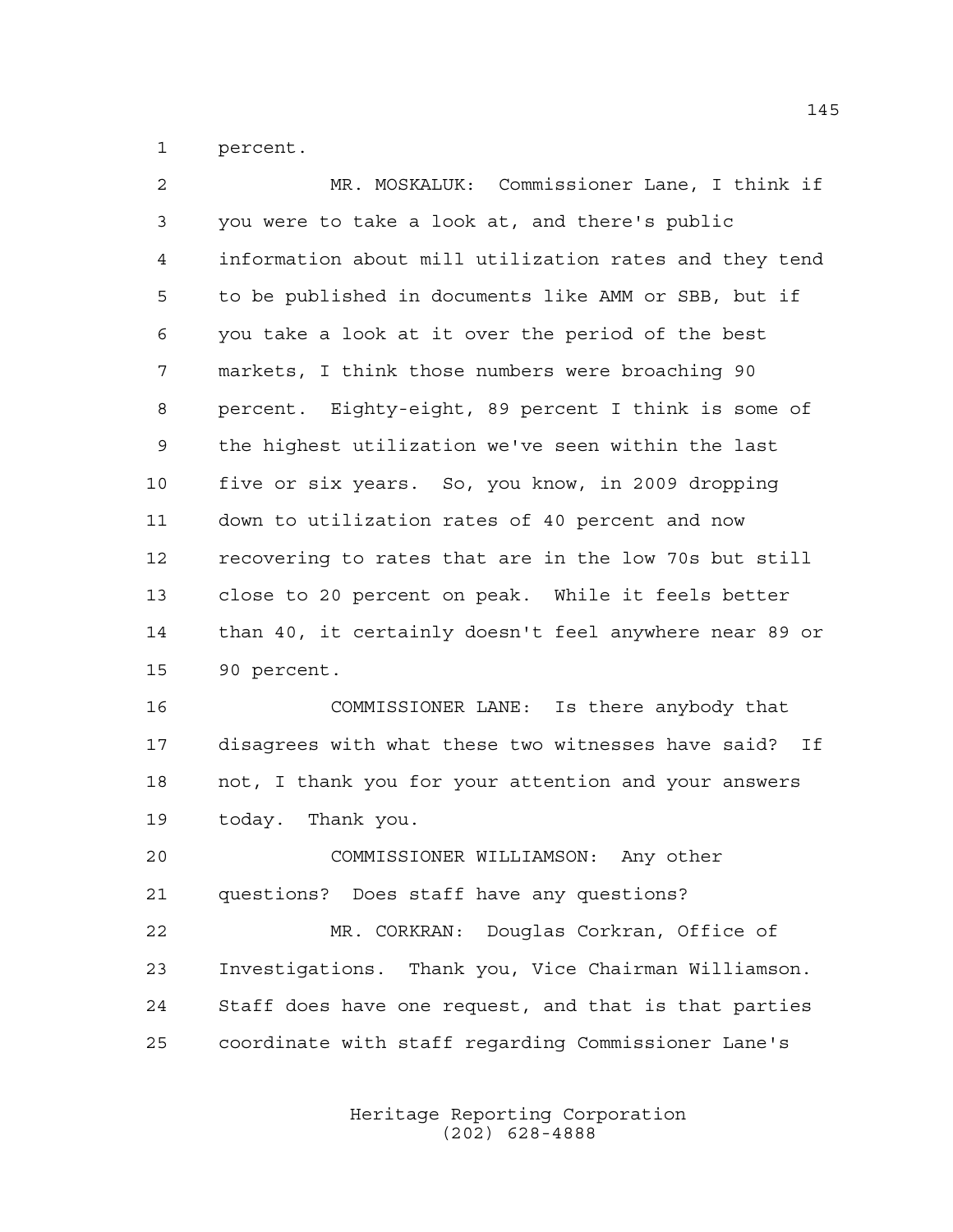data request so that to the extent the data are available all submissions will be on the same basis so we can have the data comparable. With that, staff has no additional questions. Thank you. COMMISSIONER WILLIAMSON: Do Respondents have any questions? MR. HARRISON: No, we do not. COMMISSIONER WILLIAMSON: Okay. Thank you. In that case we'll adjourn for lunch and we're recommence at 2:05. Thank you. (Whereupon, at 1:06 p.m., the hearing in the above-entitled matter was recessed, to reconvene at 2:05 p.m. this same day, Wednesday, October 19, 2011.)  $14 /$  // //  $17 /$  // //  $20 /$  $21 /$  $22 / /$  //  $24 /$  $25 / /$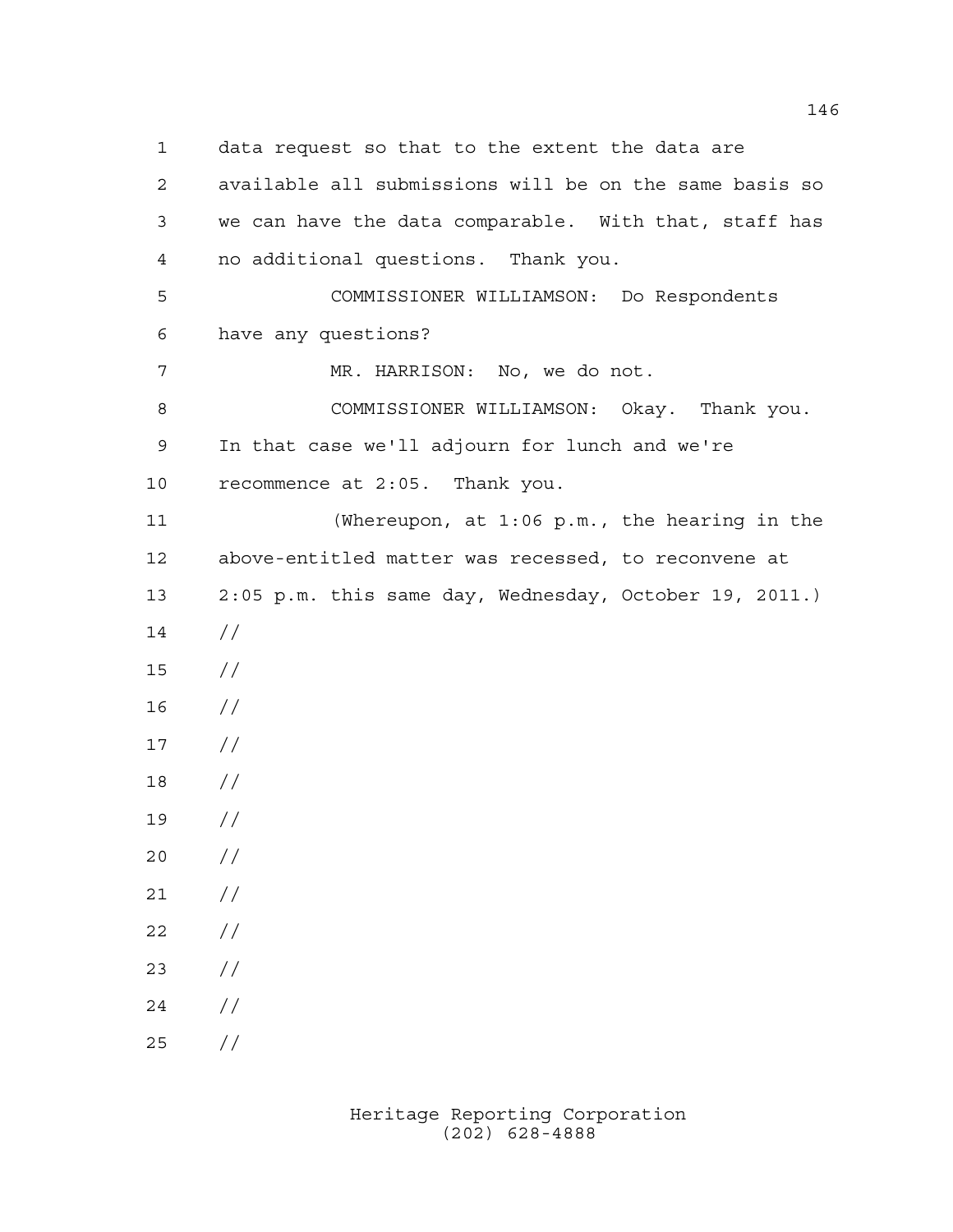A F T E R N O O N S E S S I O N  $(2:07 \text{ p.m})$  VICE CHAIRMAN WILLIAMSON: The hearing is now convened. Okay. Respondent to start. MR. WAITE: Thank you, Mr. Vice Chairman, and good afternoon to you and the other members of the Commission. My name is Fred Waite with the firm of Vorys, Sater, Seymour and Pease representing the Italian Respondent in this proceeding, Evraz Palini. With me is my colleague Kimberly Young, also of Vorys, and Patrick Magrath of Magrath & Otis, and Dr. Magrath will begin our testimony this afternoon. Thank you. VICE CHAIRMAN WILLIAMSON: Thank you. MR. MAGRATH: Good afternoon members of the Commission, Commission staff, ladies and gentlemen. My name is Patrick Magrath from Magrath & Otis, and along with Vorys legal counsel, we represent the Italian producer of cut-to-length plate, Evraz Palini. I'd like to address just a few issues. The first is discernable impact. The principal factor used by the ITC to analyze the threshold issues of discernable impact is the volume of subject imports. The Commissioners' methodology of analyzing volume in the discernable impact context may vary, but in reading over the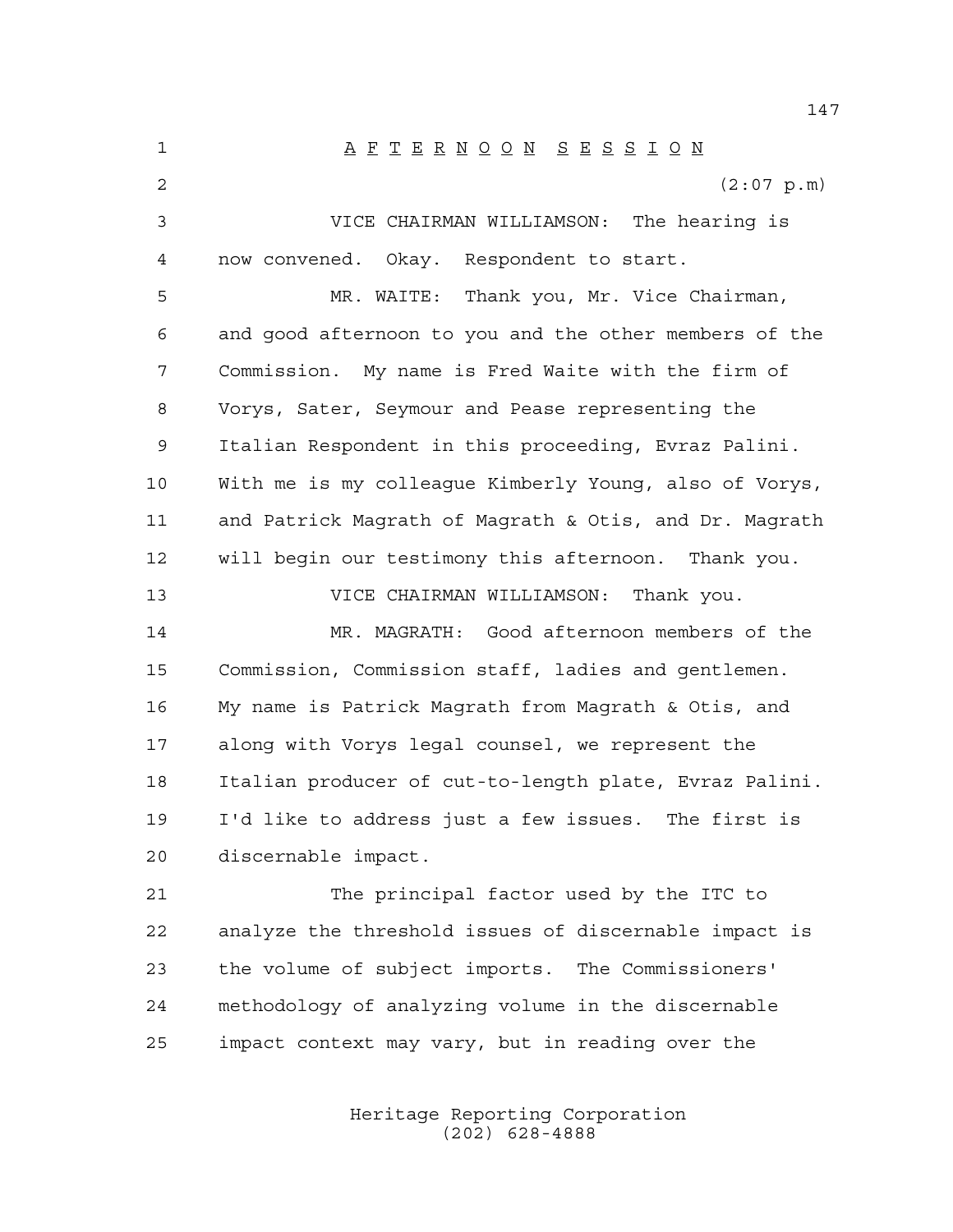recent cases, review cases involving other steel

 products, including stainless steel products, it's my opinion all the Commissioners arrive in the same place in the end.

 In the Italian case on cut-to-length, we have a couple of charts on the volume of imports from Italy, the volume and presence of imports from Italy in the United States market. A great majority of data for these charts is in the marvelous Table I-I of the prehearing staff reporting, all public information. Chart 1 of this handout shows over the entire period, 1996 through the first half of 2001 comparative statistics on the volume of imports from Italy. It shows U.S. producers' share of the domestic consumption, Italy's share and all other imports' share.

 It is formulated as an exploding pie chart. Last night, we looked at it both ways, and it's an exploding pie chart so that you're able to pick up that thin red line of the Italian share of apparent domestic consumption 1996 to 2000. We'll come back and quantify several things about this thin red line in Chart 3. Chart 2 compares the U.S. industry share of the domestic market along with Italy's share in all 15 years covered by Table I-I.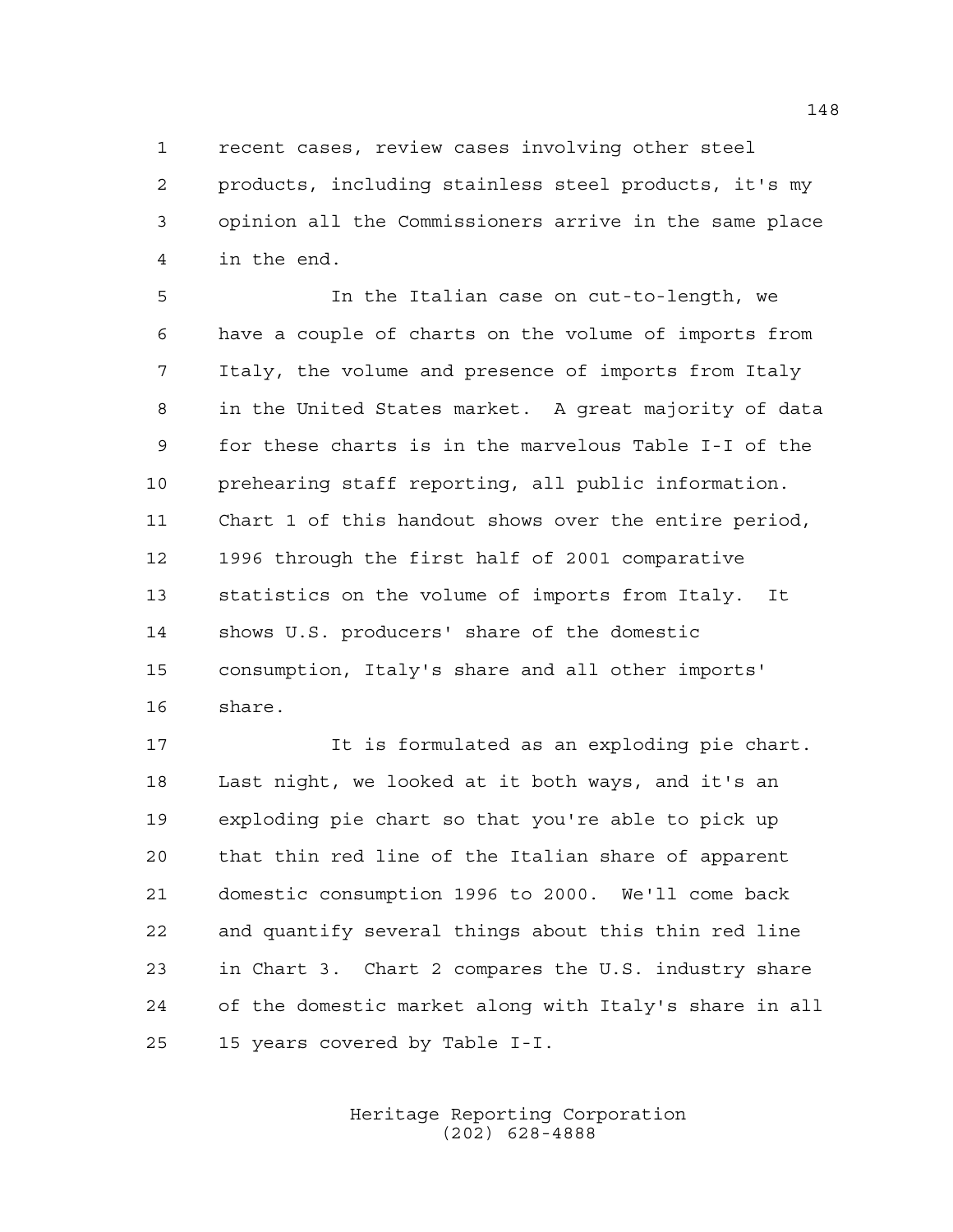We entered a few vertical lines in order to show the impact of imports from Italy in the preorder period, 1996 to 1998, which the Commission likes to consider in judging impact on the U.S. industry should the order be terminated. The first thing to notice in the chart is the U.S. producers' share of the U.S. market throughout the period. This is Chart 2. U.S. market share is high in all periods, all years and fairly stable.

 Yes, it increased from the preorder period, 1996, 1998 to 1999, 2001 to three years following the order, and the share of Italy's imports feel after the filing of the original case, just like Petitioners' said it would. Italy's share preorder and its share in this post-order period through 2011 are clearly shown on the charts. The so-called "surges" from Italy that Petitioners are so afraid of are shown in 18 red at the very bottom of the chart.

 Is it really hard to see those red lines representing Italy's share of the U.S. market? Well, if so, that's the point. Chart 3 compares Petitioners' methodology of measuring import volumes for discernable impact and the volume issue in the context of industry vulnerability as well. The absolute volume of imports from Italy did increase in

> Heritage Reporting Corporation (202) 628-4888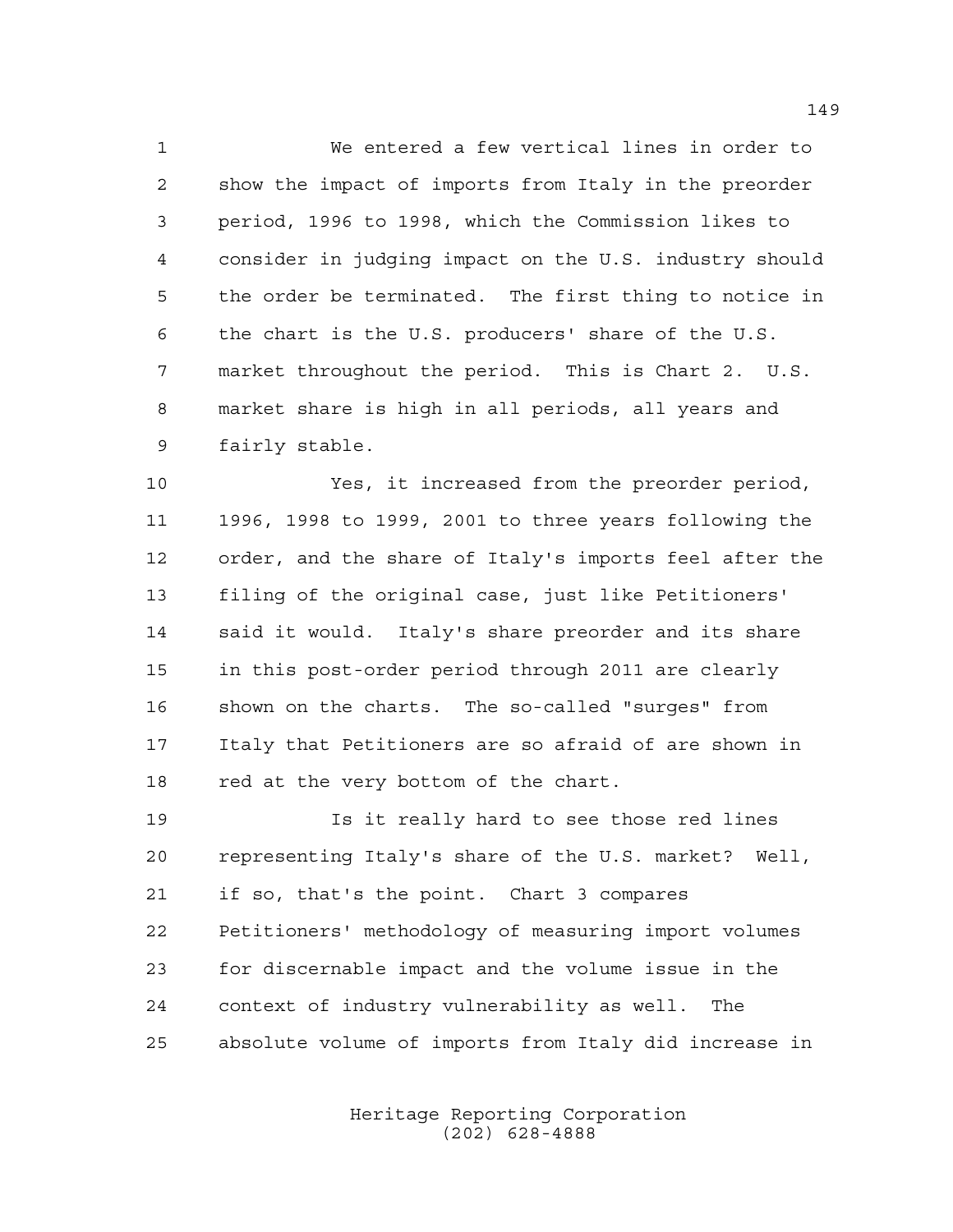the pre-petition period as shown, so have Italy's exports to the United States in other periods that Petitioners have identified and in a couple of places have tagged those increases with the dreaded word "surge," 2003 to 2004 and 2008 to 2009.

 The Petitioners' methodology in their prehearing briefs is to talk about the absolute volume of Italian imports in these periods and their increase, and they are astronomical, 1996 to 1998, 2003 to 2004, the first review, and during this present review 2008 to 2009. By the way, you should know that in these last two at least that Palini was responsible for, it's safe to say, a majority of the imports.

 Thankfully, the Commission doesn't use the same methodology as Petitioners as you can see in B. The Commission's methodology as distinguished from Petitioner's methodologies include ratios of individual countries imports as a percentage or share of apparent consumption. This ratio import share as a percentage of U.S. consumption has of course been used in every case I have been a part of for 30 years. It includes my period of the time at the Commission itself, but it receives short shrift here from Petitioners.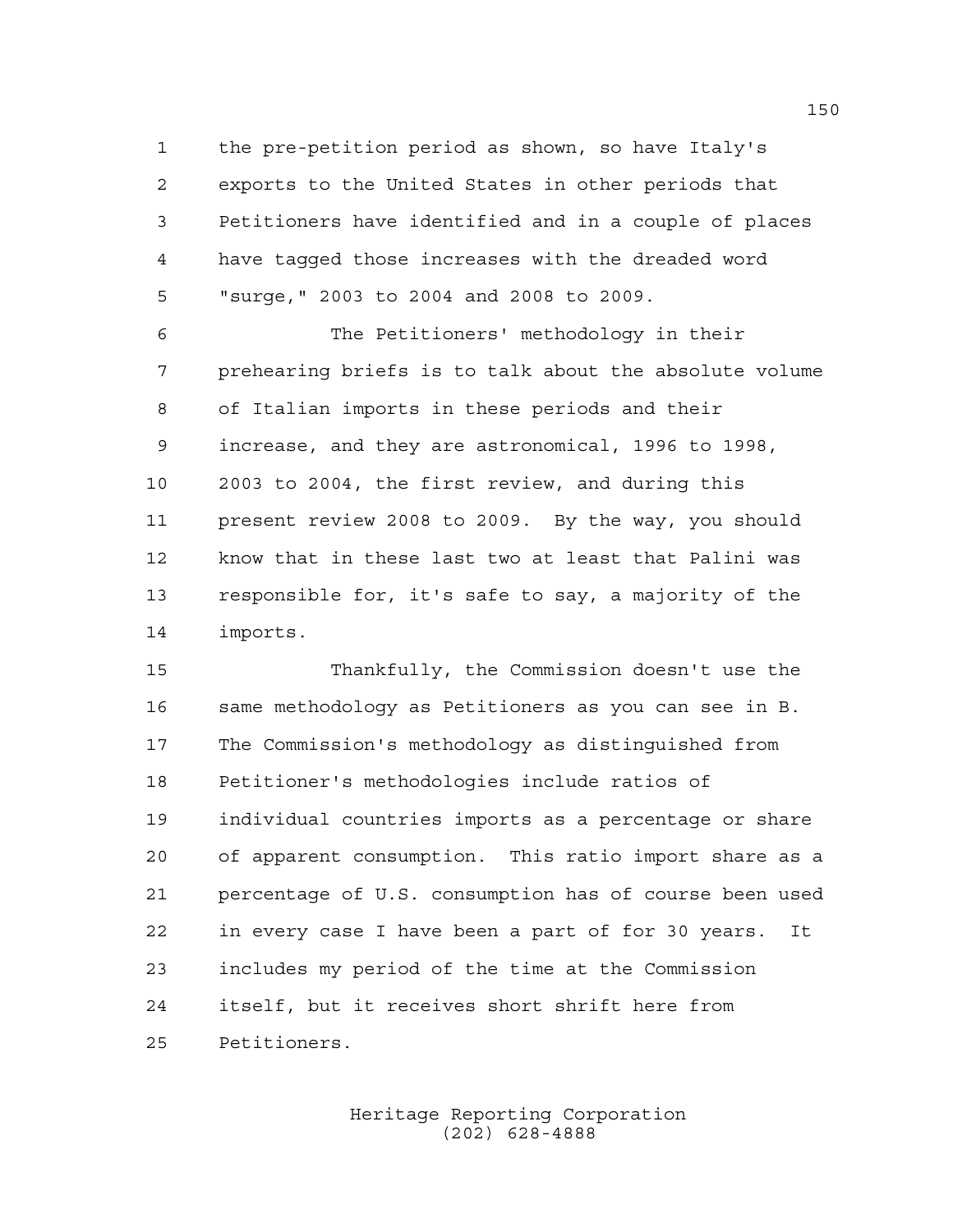The prepetition "surge" from Italy takes us from 0.2 to 0.8 percent of apparent domestic consumption. The 2003, 2004 period it takes us from 0.05 percent to 0.4 percent of apparent domestic consumption, and the 2008, 2009 surge discussed in Petitioners' briefs when they talked about Italy individually, which was pretty rare, takes Italy from 0.0 percent of apparent domestic consumption to 0.1 percent apparent domestic consumption.

 Finally, Chart 3 is the data behind the charts, so let's do some averages of imports from Italy in these three periods. During the prepetition period, which some Commissioners as we said consider somewhat a clue as to the behavior of imports in an order free foreseeable future, Italy's share of domestic consumption average what you see here less than one percent, *less than one percent*.

 In the entire period from 1996 to 2010, including the order-free prepetition period, Italy averaged less than two-tenths of one percent, and for the period of review in this particular review, the second review, Italy held a 0.0333 out to infinity of one percent of the U.S. market. The second issue that I addressed is conditions for competition, specifically the U.S. industry transformation, the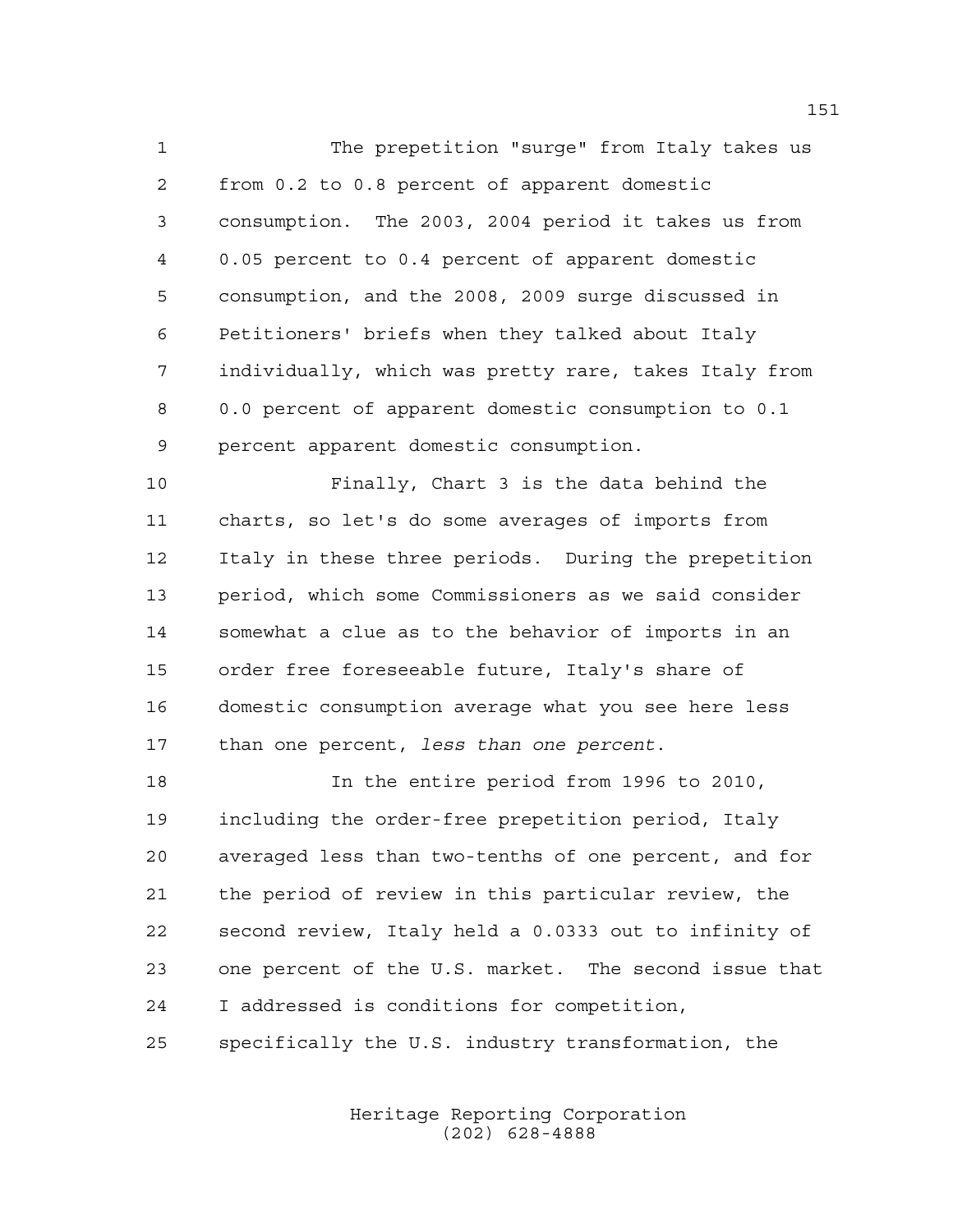latest period of review.

| $\overline{2}$ | The second issue is the change in the                  |
|----------------|--------------------------------------------------------|
| 3              | conditions of competition specific to this period of   |
| $\overline{4}$ | review, specifically of the transformation of the      |
| 5              | composition of the U.S. plate industry. Chart 4 that   |
| 6              | we've got here is just a simple list taken from the    |
| 7              | staff report, plus the records of the original         |
| 8              | investigation, the first reviews, and it lists the     |
| 9              | significant members of the U.S. industry and where     |
| 10             | they're corporate headquarters is located, just a      |
| 11             | simple comparative list, but one showing pretty        |
| 12             | radical change.                                        |
| 13             | In the original investigation, the four                |
| 14             | Petitioners were owned and operated by U.S.-based      |
| 15             | groups with U.S.-based citizens. Typical headquarters  |
| 16             | were in Pittsburgh. That is where all the allocation,  |
| 17             | and that is, at the time of the original review, where |
| 18             | a great majority of the allocation of resources, who   |
| 19             | ships to whom today, who do we make it for, and how    |
| 20             | long will it take us, overall strategy, all these      |

 important decisions were decided for CTL producers in the United States.

 During the first review period, there were two incipient developments coming to be. One was the rise of Nucor, deservingly so, to the premier place in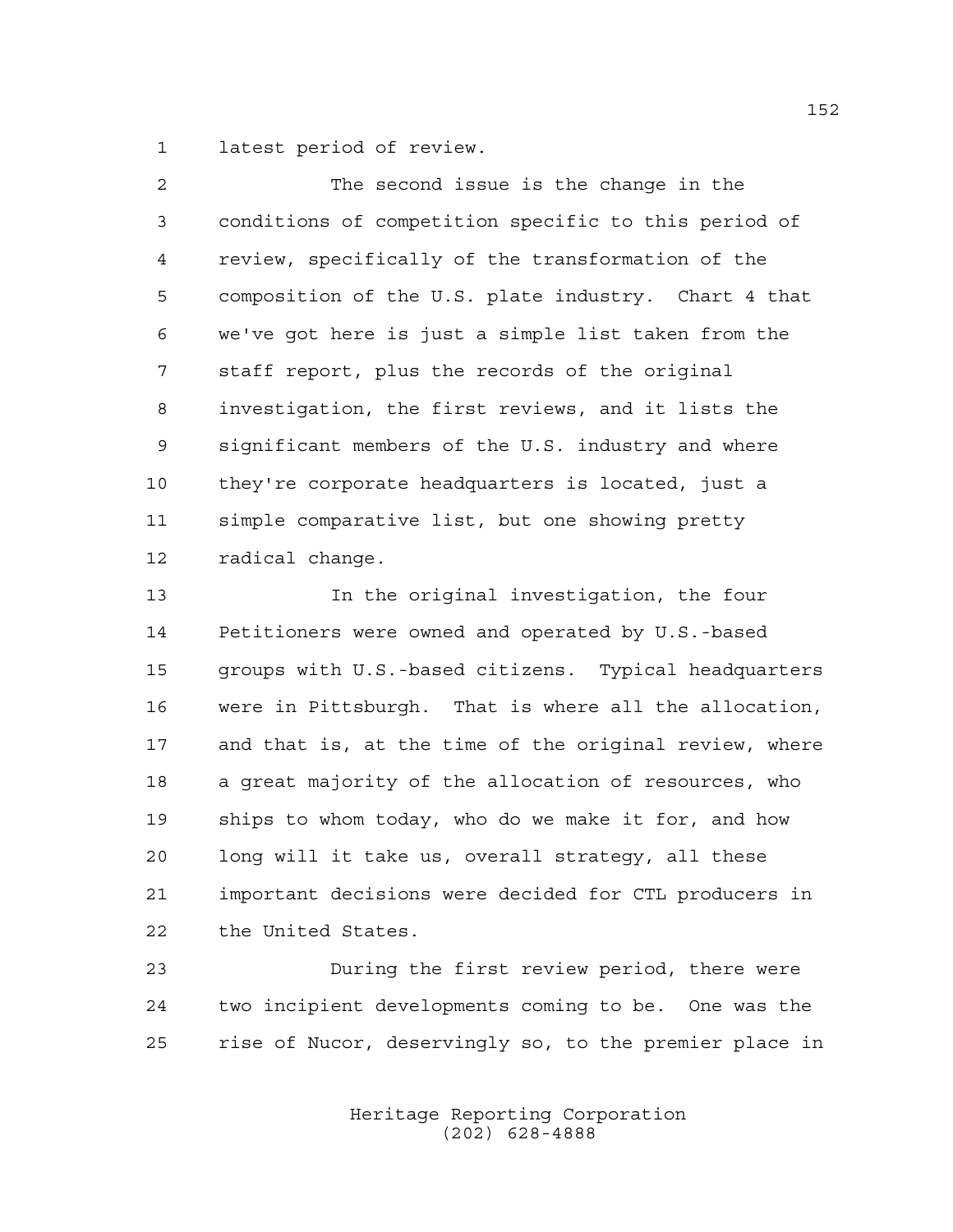U.S. cut-to-length production, in my opinion, and I think also in the entire carbon steel, flat-rolled industry. The second is the entry of ArcelorMittal as a U.S. plate producer through acquisitions of facilities in the United States. ArcelorMittal, as you all know, is run and controlled from wherever Mr. Mittal and his son happen to be that day.

8 As you can see in Chart 4, the list of major producers since the first review has undergone this transformation. Nucor alone is still based in the United States. The rest of the significant producers, and Petitioners as well, represent the largest share of U.S. quarto plate production are foreign based, are foreign run and foreign controlled. The four producers that are foreign controlled employ what has been termed a Local Supply Strategy, LSS, and they are some of the largest global-based steel producers in the world.

 They are owned and controlled from a centralized group located abroad, usually in one or two places, and all of the decisions of those facilities of global companies that are termed multi- national corporations or multi-national enterprises are filtered through not a U.S. perspective, but a global perspective employing Local Supply Strategies.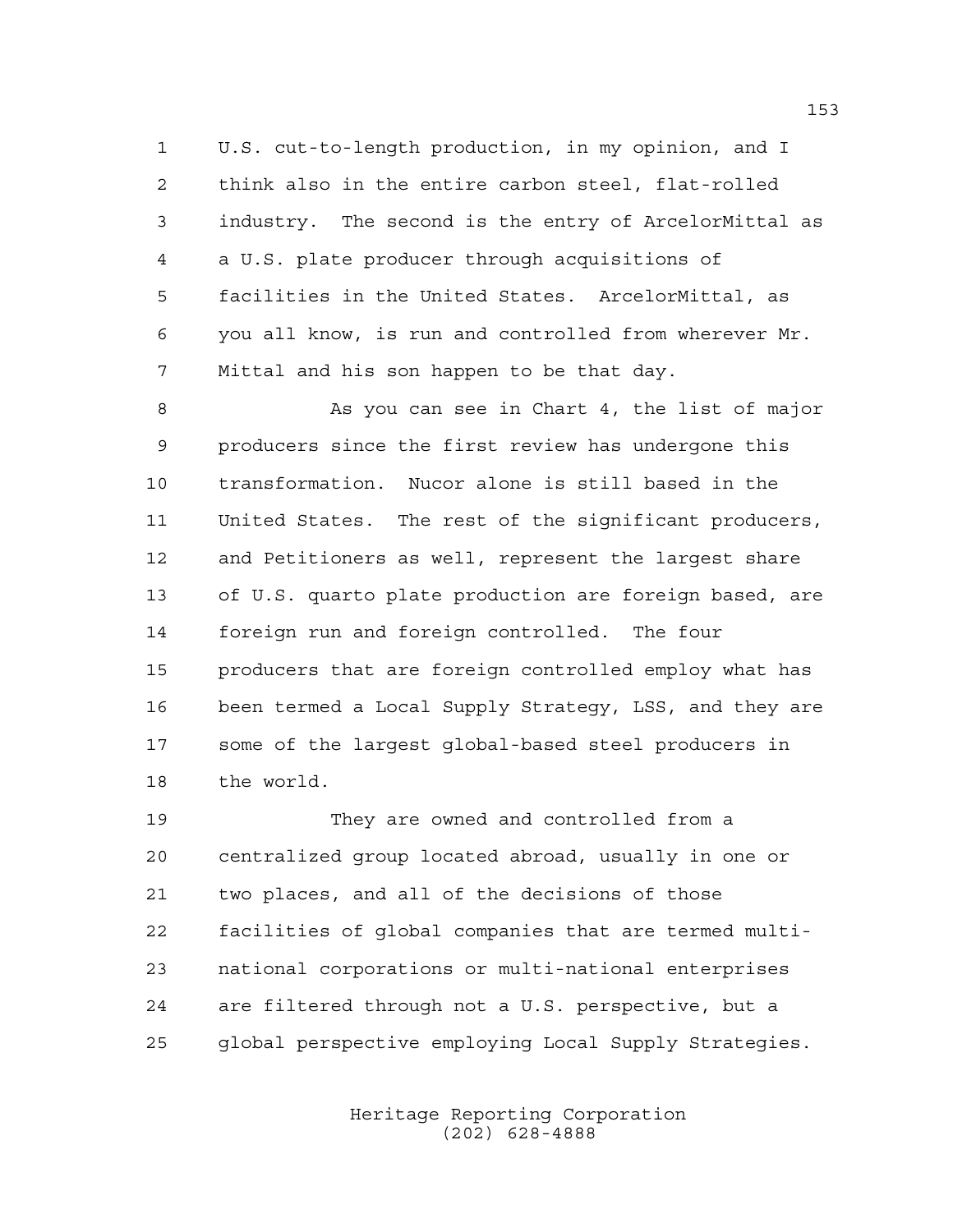It is really atypical for these companies then to supply significant imports to markets where they already have developed and invested in local production facilities, and I think those are facts that have come out in Commission recent determinations in other steel cases with other industry composition.

 In some, the presence of these global steel groups in the United States' plate industry are now responsible for controlling one of the largest shares of U.S. plate production, and that significantly and irrevocably changes the conditions of competition, and finally just let me say that I don't say the words "running" and "controlling" U.S. facilities and their many global facilities, several, actually many global, many foreign cut-to-length plate producers, I don't say that lightly.

 This Local Supply Strategy and the other key ingredient, which one of our Petitioners refers to, the global allocation of capital and investment, are hallmarks of multi-national corporations, multi- national enterprises. It's what makes them work, what makes them more efficient than most local national production, and we'll have more to say about that in our brief. Thank you for your attention.

MR. WAITE: Again, my name is Fred Waite on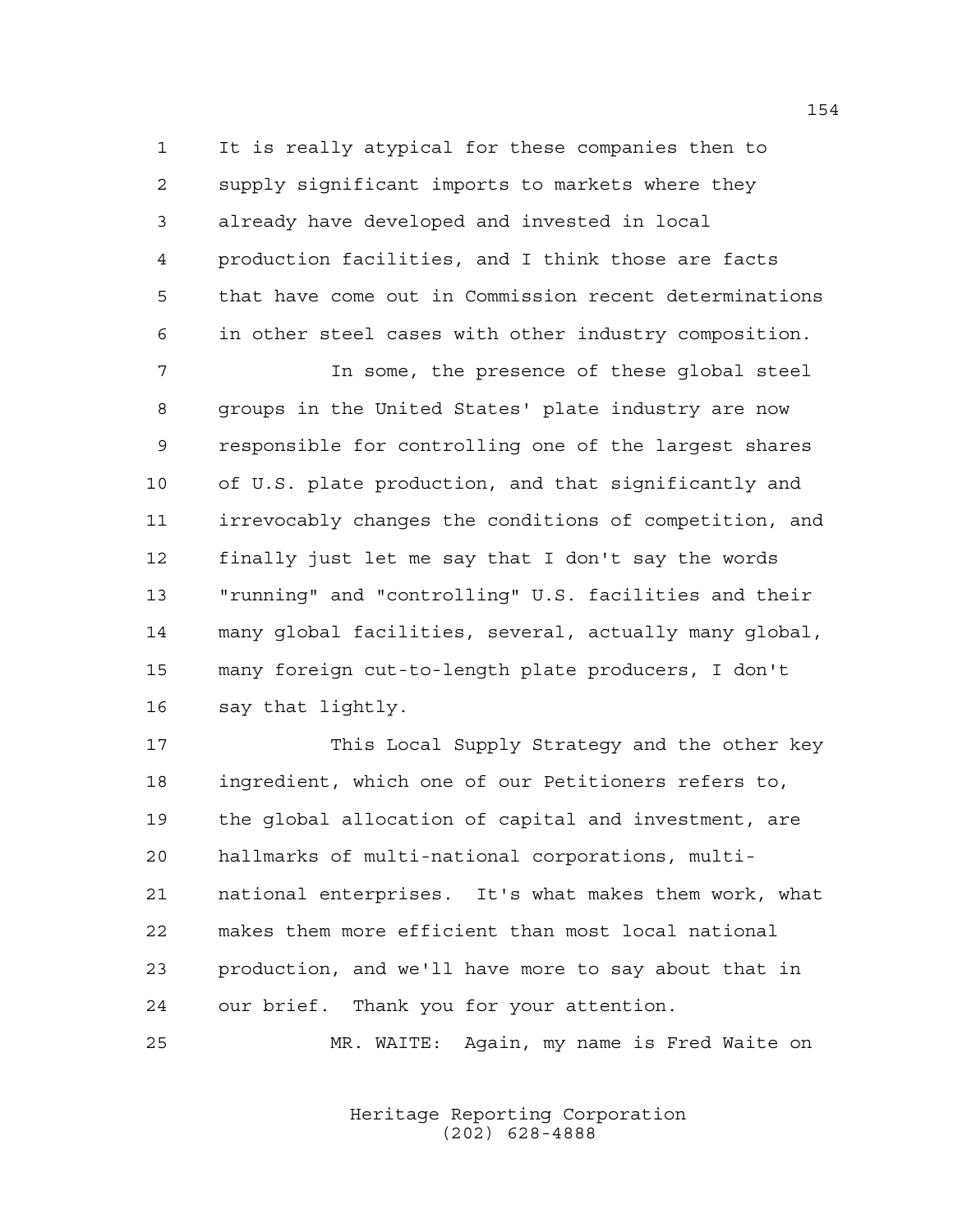behalf of Evraz Palini, an Italian producer of steel plate. The Italian producers of cut-to-length plate pose no threat to the domestic industry now or in the foreseeable future. These mills sell the vast majority of their output to customers in the European Union, which includes 26 countries in addition to Italy. Most of the remaining shipments of plate are made to other destinations in Europe or to nearby markets in North Africa and the Middle East.

 Consequently, U.S. imports of Italian plate have been virtually non-existent, accounting for less than one-twentieth of one percent of U.S. apparent consumption during the period from 2005 to 2010. In fact, by 2011 imports of subject merchandise from Italy amounted to zero percent of the U.S. market according to the prehearing staff report. In analyzing the likelihood of no discernable impact by subject imports from Italy, we respectfully urge the Commission to recognize that the whole market for Italian plate producers is not limited just to Italy but to the integrated single market of the European Union.

 This unified internal market is one of the pillars of the E.U., and it encompasses more than 500 million people with a gross domestic product exceeding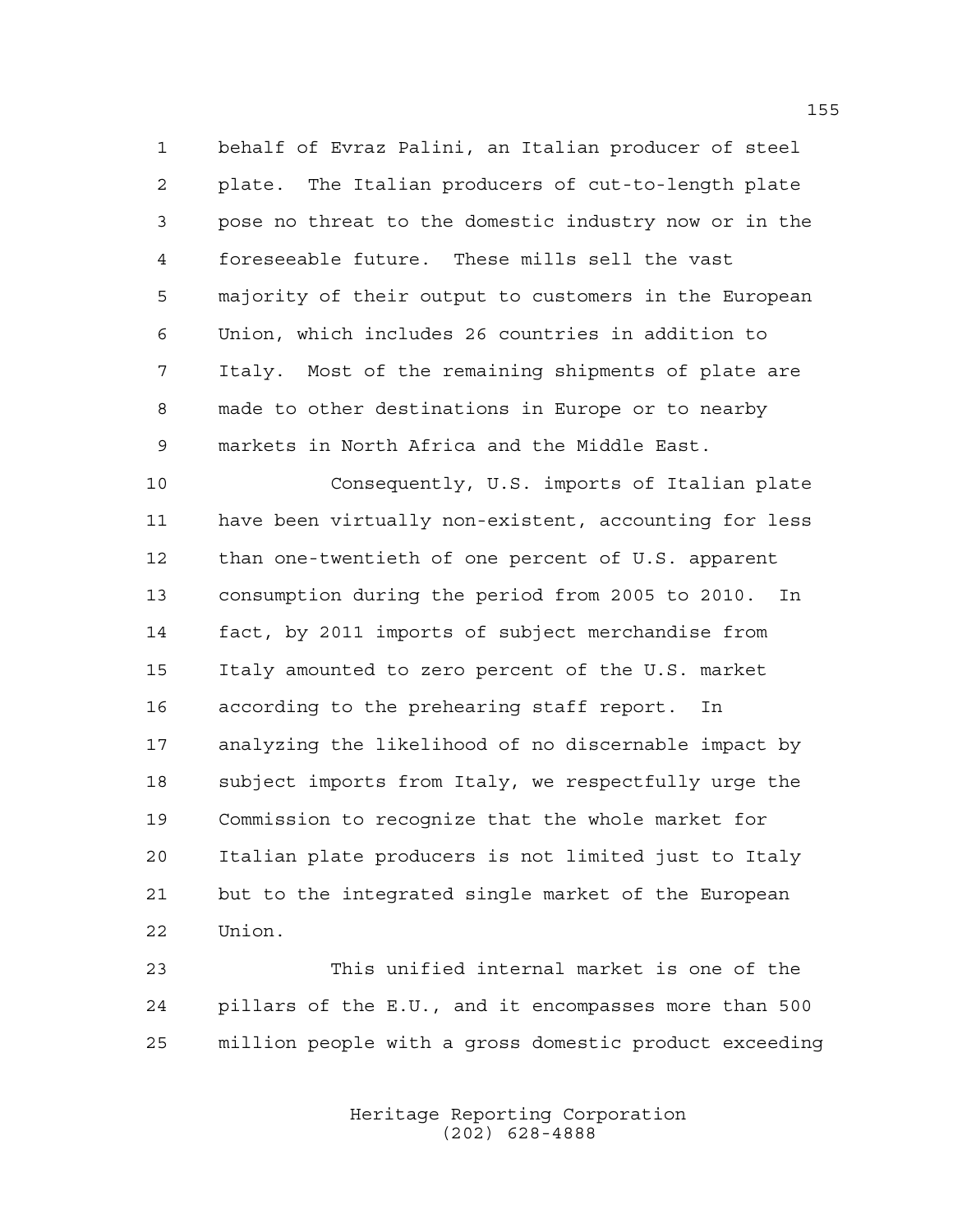\$16 trillion in 2010. The single market is an area without internal frontiers in which goods, services, people and capital can move freely. Indeed, the E.U. describes the single market as one of its greatest achievements.

 During the period of review, the vast majority of the Italian industry's shipment of plate to customers outside Italy went to other members of the E.U., more three-quarters of all plate shipments. Moreover, the members of the European Free Trade Association, or EFTA, also participate in the E.U. single market, and shipment to these countries also constitute the Italian Industry's natural home market.

 Further, almost all of the remaining plate shipped by Italian producers goes to nearby markets in North Africa and the Middle East. When these shipments are added to shipments within the E.U. and to EFTA destinations, they account for more than 96 percent of all Italian plate delivered by all Italian plate producers to customers outside Italy. In terms of the U.S. market, imports of subject merchandise from Italy were present in the U.S. market only episodically and then only in negligible quantities during the POR.

As the prehearing staff report shows,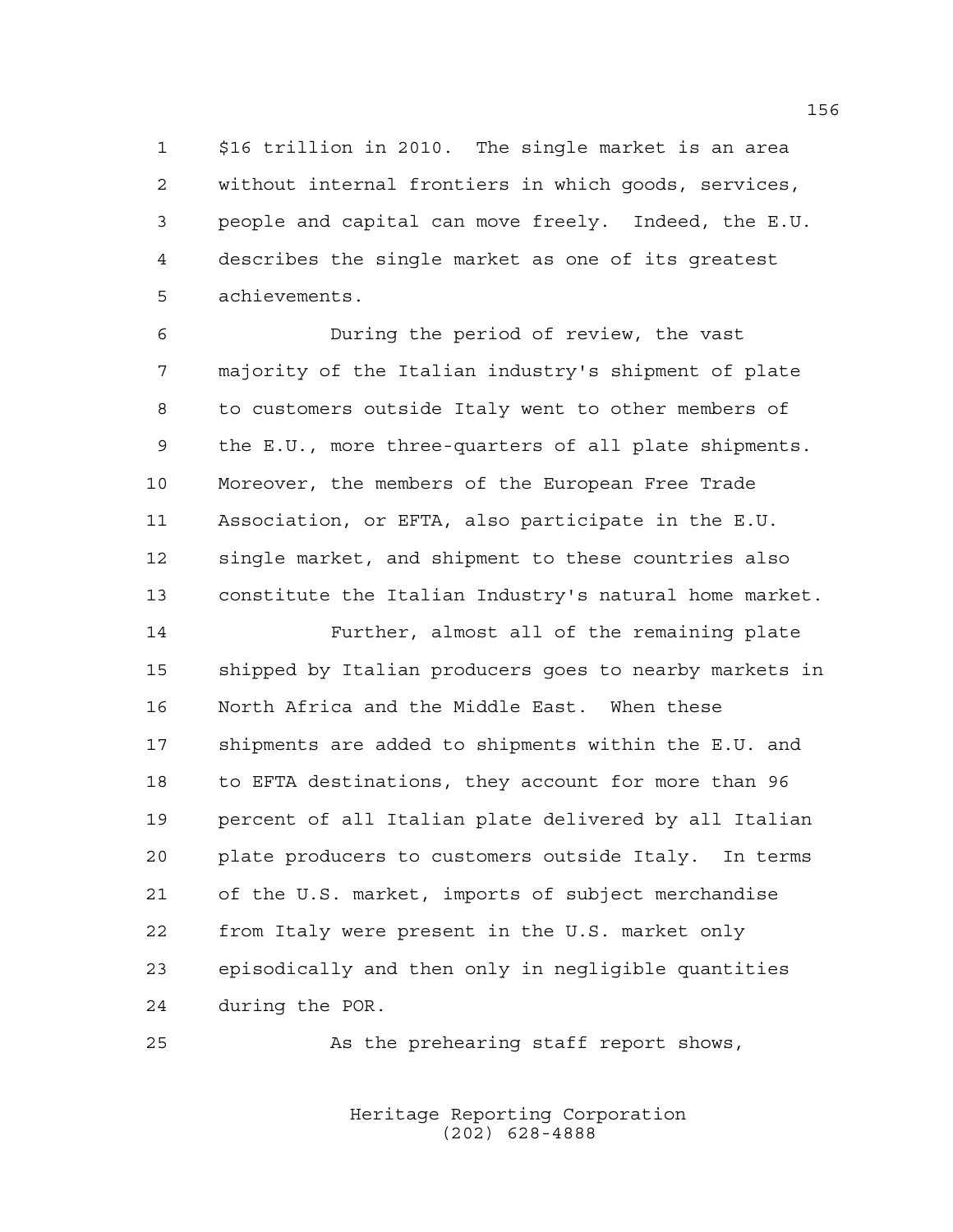imports from Italy as a percentage of total imports were close to zero throughout the POR, including in 2010 and interim 2011. Compared with U.S. apparent consumption of cut-to-length, the Italian presence in the U.S. market has been infinitesimal. At no time from 2005 through 2010 did Italy's share of the U.S. market exceed more than a small fraction of one percent, and in most years, it was essentially zero.

 Given their negligible quantities, both in absolute terms and in comparison with total imports and U.S. apparent consumption, we submit that imports of subject merchandise from Italy could have no discernable impact on the U.S. industry. Another factor with respect to Italy is the relationship between our client, Evraz Palini, and its sister plate producers in the United States, a subject which a number of Commissioners address this morning.

 The Evraz Group has acquired steel-making facilities around the world in order to serve local and regional markets. Given factors such as customer demand for shorter lead times, increased logistical costs and the weak U.S. dollar, a Local Supply Strategy is a rational commercial decision for multinational companies to serve their downstream markets.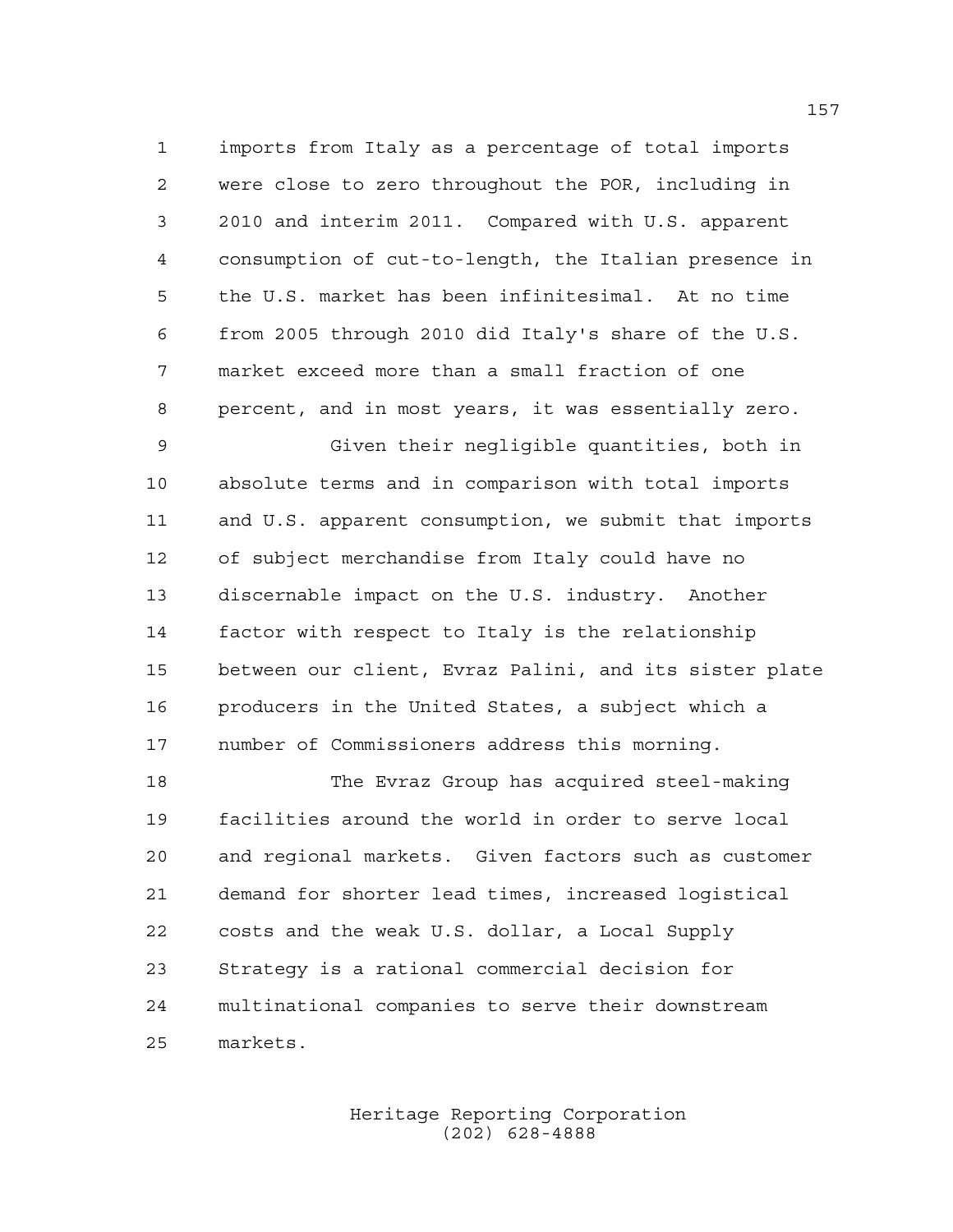Here, Evraz Palini, which is location in Italy and Evraz Claymont, and Evraz Oregon, which are located on the Eastern and Western Coasts of the United States, ship their plate production to customers in their natural home markets. The European Union on one case, and the United States in the other. In addition to Evraz Palini, the Italian plate industry consists of several other producers, again a subject which a number of the Commissioners addressed this morning. The largest is the Riva Group's Ilva plant.

 Like Evraz Palini, Ilva sees its primary markets as Italy, other European countries and the nearby Mediterranean region. Moreover, there is only a limited restraint on Ilva's ability to ship subject merchandise to the United States. As discussed this morning, Ilva is not subject to the anti-dumping order on steel plate from Italy, and the counter-veiling duty margin for Ilva is relatively modest, only 2.38 percent.

 The other plate producers in Italy follow a similar strategy of focusing their production and shipments on customers in Italy, the other E.U. counties, as well as nearby regional markets, and we have provided evidence of that in our prehearing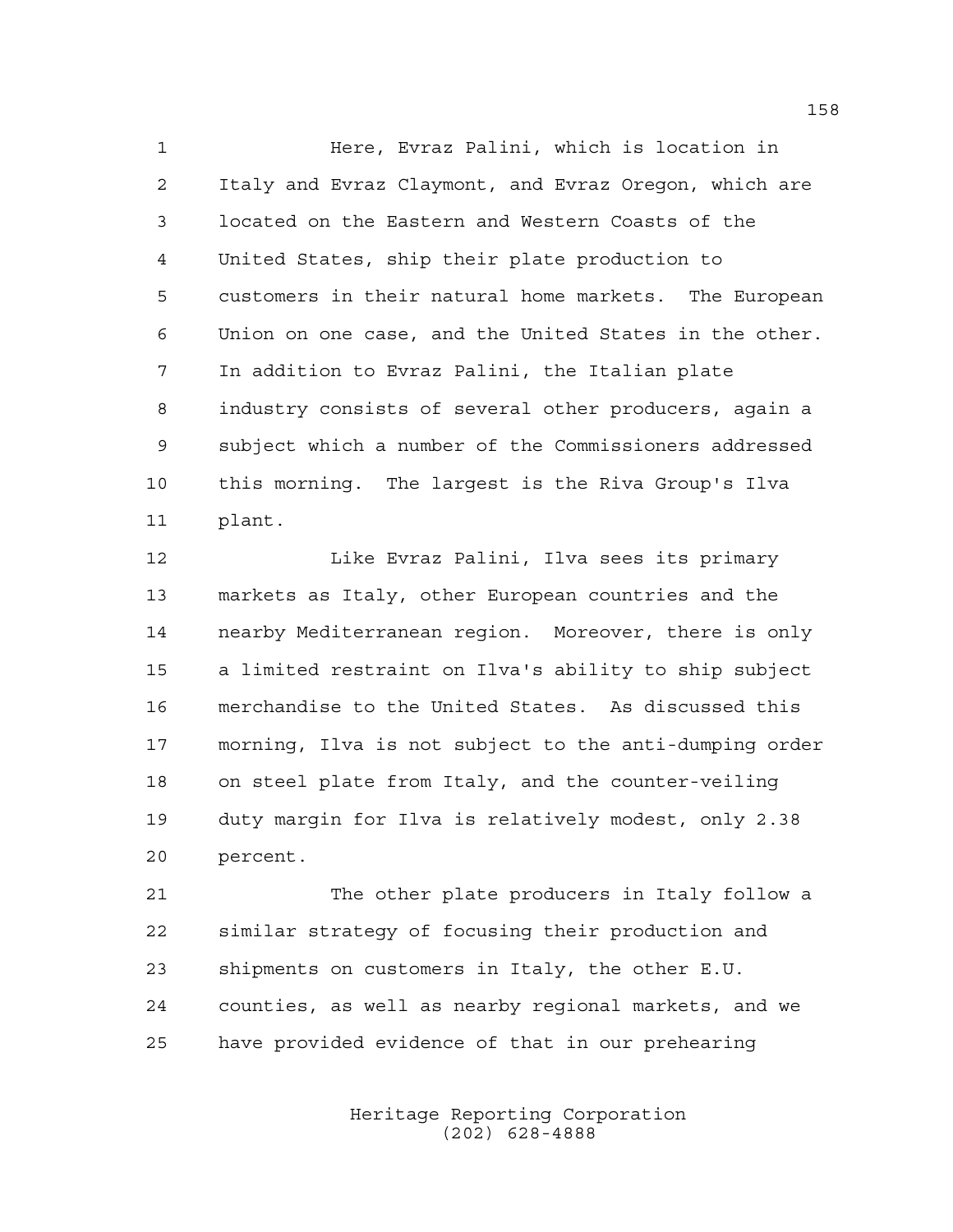brief. Thus, the Italian plate industry as a whole concentrates on its natural market in Europe and other markets nearby.

 Given these factors, as well as those discussed by Dr. Magrath, we respectfully submit to the Commission the revocation of the orders on Italy would not lead to the continuation or recurrence of material injury to the domestic industry within a reasonably foreseeable time. Thank you.

 MR. HARRISON: Good afternoon. As indicated earlier, my name is Donald Harrison with the firm of Gibson, Dunn and Crutcher, counsel to the Japanese Mills. I have here with me my colleague Chris Wood and Mr. Takeo Aoyama, who is the General Manager of the Chicago office of Nippon Steel U.S.A., as well as Mr. Jin Kato, who is the President of Sumitomo Metal USA. Procedurally, I will give a few comments on some of the statistics from this staff report, and then we'll hear testimony from Mr. Aoyama and Mr. Wood.

 I heard Mr. Schagrin say this morning that he commended the staff on their fine work in compiling the staff report, but I heard very little in their prehearing brief or in the comments by their witnesses about the five and a half years of collected information for this review period as well as the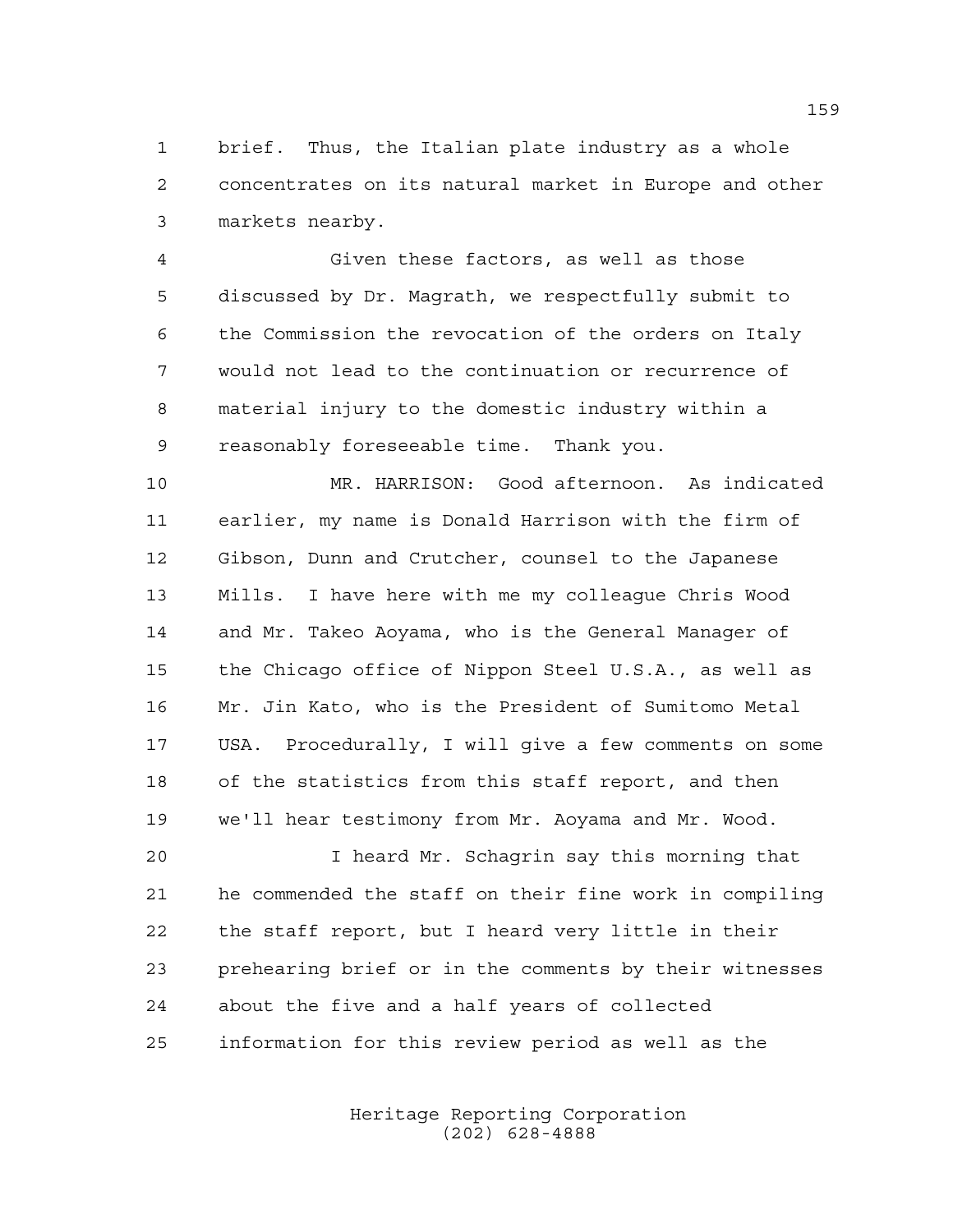period back to 1996. Much of it was focused on the last three months, and we'd like to present some slides just to demonstrate what the staff report indicates about the period of review as well as the earlier period. Slide, please?

 These are in the prehearing brief of course, but these are the figures that show the aggregates for the three periods going back to the original investigation period, as you will see, a very significant increase in the value of U.S. shipments with this recent period. This shows the average unit values during those three periods as well as the period for the first six months of this year, and as you see, average unit values have gone up very dramatically reaching over \$900 for the first six months of this year.

 We see an even more dramatic increase in the total operating income, and you'll see during this last five-year period, total operating income is almost \$4 billion for the firms in this industry, and you'll see that there was a very good improvement both from 2009 when there was a loss to 2010 and again in the interim period, the first six months of this year, to almost \$320 million operating profit. Next, please.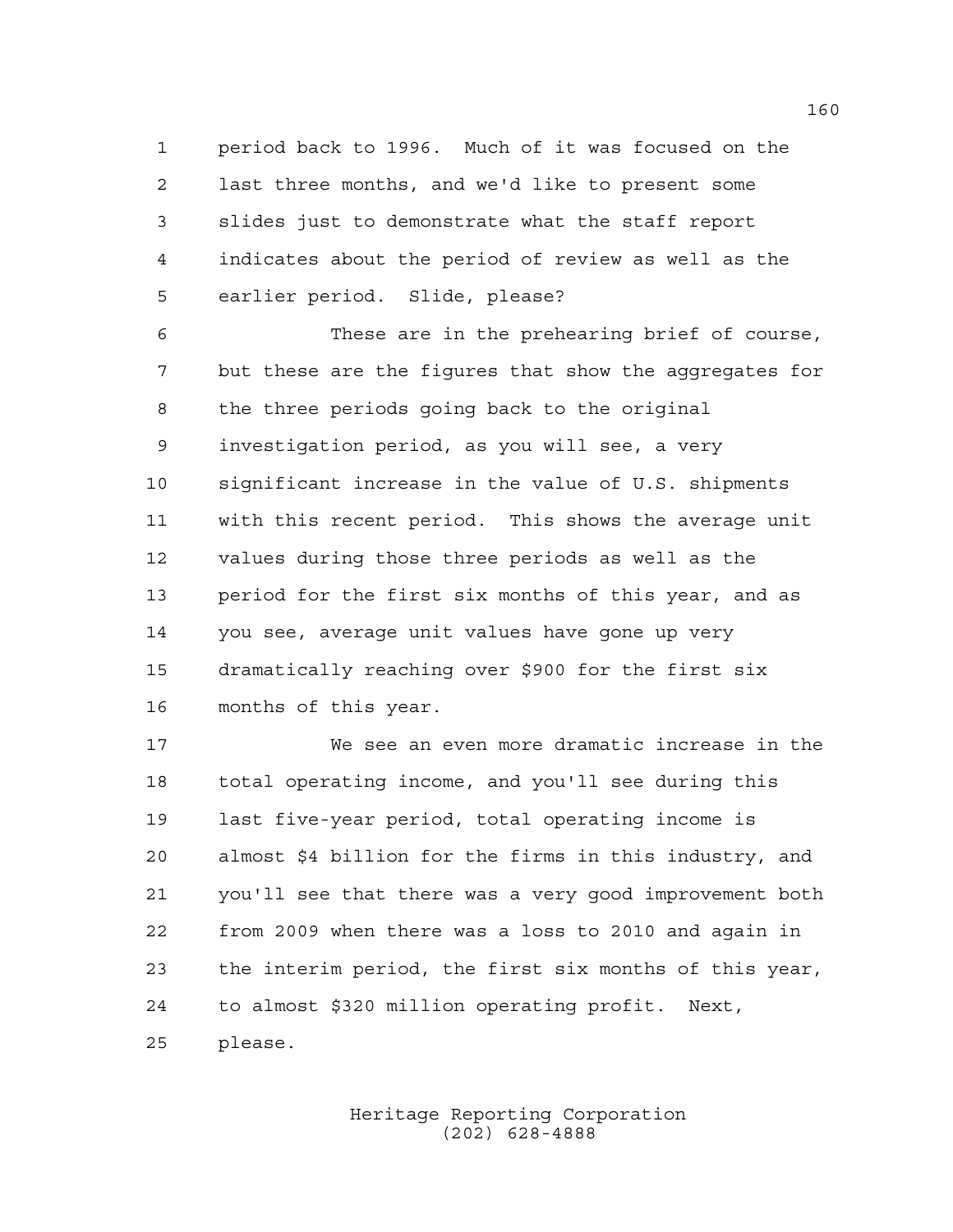This shows the average ratio of operating income to net sales, and here you see a dramatic increase from the less than one percent during the original period of investigation to over 15½ percent during the most recent period. Next, please. Again, you see the same pattern reflected here when we compare 2009 to 2010 and the interim periods for 2010 and 2011, again an increase in the ratio of operating income to net sales above 10 percent for the first six months of this year.

11 This is a chart that provides yearly information so you can see what the pattern is in the operating income, and you see during the period of investigation back in 1996 through 1998, the operating income ratios were all under five percent, and yet you see from 2004 through 2008 operating income ratios above 20 percent in each of those years. Again for the first six months of this year, we see an operating rate of 10.5 percent, double the operating rate that was achieved in any year during the period of investigation.

 Finally, next please, and I'm sorry this doesn't appear very clearly, but what should have been the white sections in that graph reflect the amounts for the hot-rolled steel case, it is a comparison

> Heritage Reporting Corporation (202) 628-4888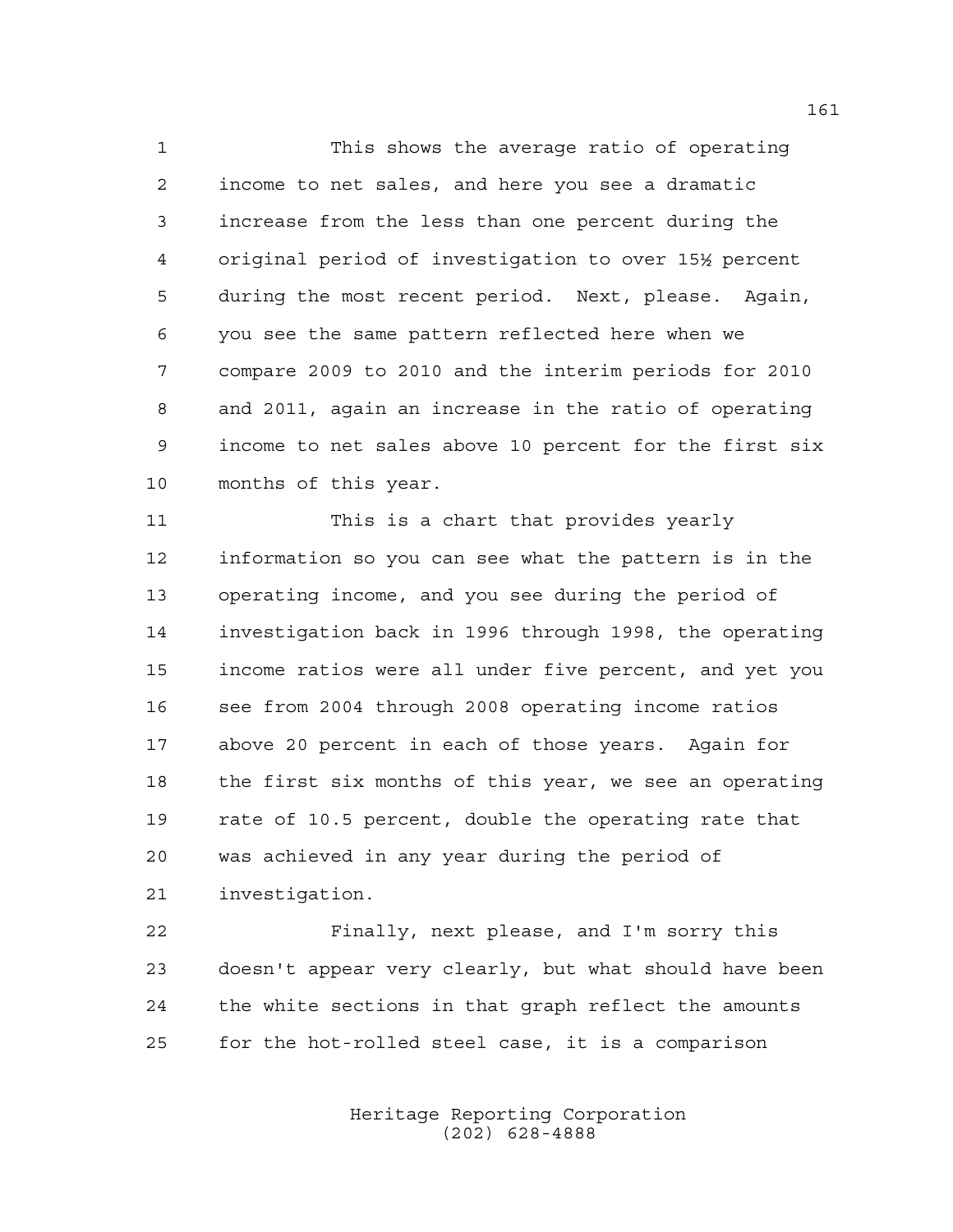between the operating income rates that are reflected for this industry compared to those for the hot-rolled steel industry based on the period from 2005 through 2010, and again you see in every year the very substantially improved and higher operating rates for the cut-to-length plate industry.

 Again, I apologize. We have white bars, but the white bars don't show, but you can see, for example, in 2006, this industry had 25.7 percent operating ration compared to 18.1 percent in the hot-rolled case. Thank you very much.

 MR. AOYAMA: Good afternoon. My name is Takeo Aoyama. I am the Executive Vice President and General Manager of the Chicago office of Nippon Steel U.S.A. For more than 15 years, I have been in charge of export sales for flat, rolled-steel products, including cut-to-length. I appreciate the opportunity to appear before you today and provide some comments on behalf of Nippon Steel.

 Let me begin by telling you about Nippon Steel's export strategy for cut-to-length plate and how we view our competitive position in world markets. Our main goals have been to focus on exports to growing Asian markets and to differentiate our products in these markets best on technology so that

> Heritage Reporting Corporation (202) 628-4888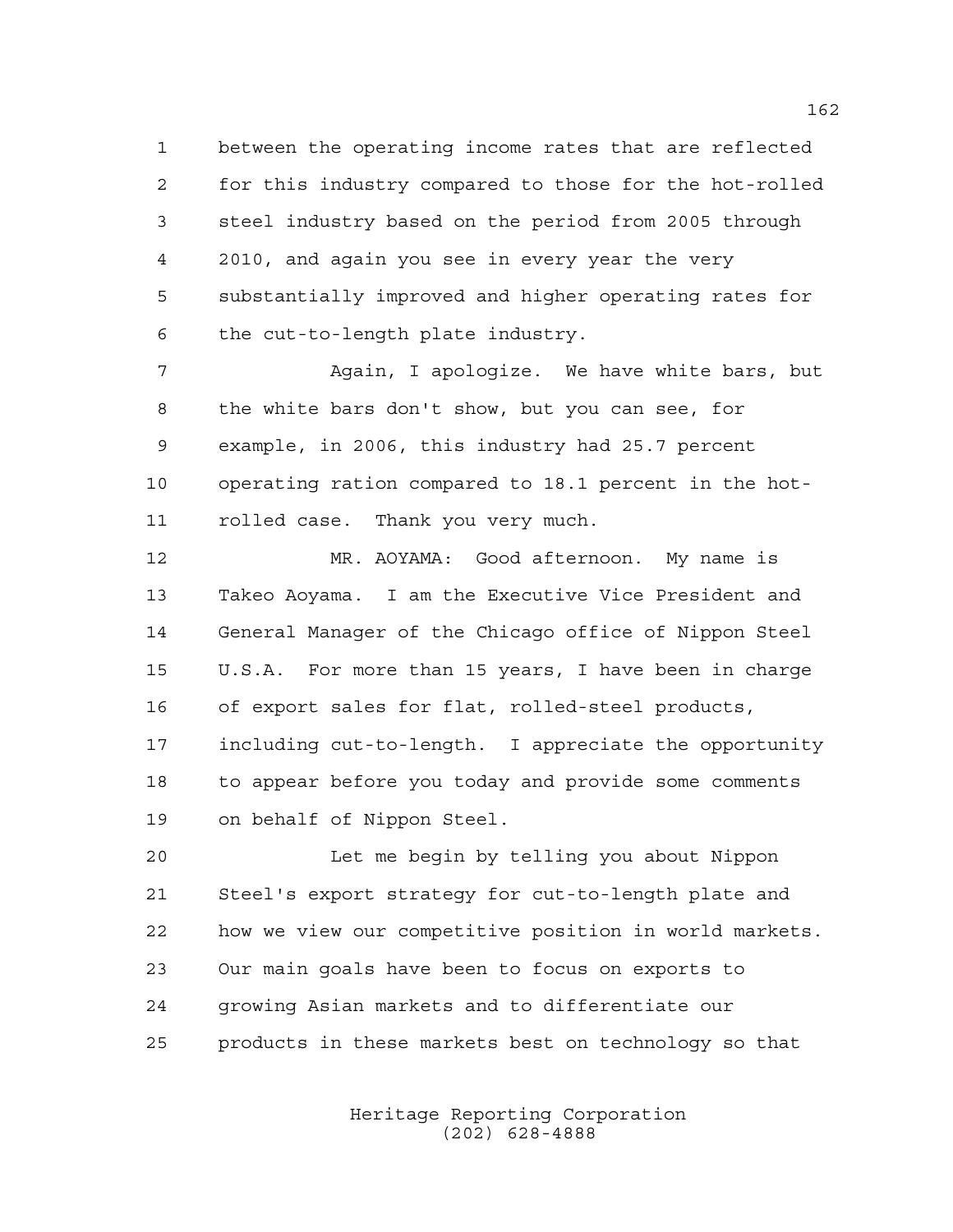we can serve those market segments where quality requirements allow us to maximize the value of our technology.

 That is our export business model for cut- to-length plate at Nippon Steel, and our experience is that the other Japanese cut-to-length plate producers seem to be following the same course. The reasons for this strategy are very straightforward. First, because of exchange rate and other considerations, we are not likely to be the local producer of commodity- grade cut-to-length plate. We purchase key raw materials such as iron ore and coke and coal on international markets where prices have increased significantly.

 Outside of Asia, we also face a significant disadvantage in terms of rate cost compared to local producers. What this means is that export sales of commodity-grade plate are generally not attractive for us. We simply cannot have a business model where we are competing on price with Chinese or Russian mills to serve commodity-grades of cut-to-length plate. On the other hand, we have been very successful in positioning Nippon Steel as a technology leader for cut-to-length plate and in focusing on market segments in Asia where this technology is very, very important.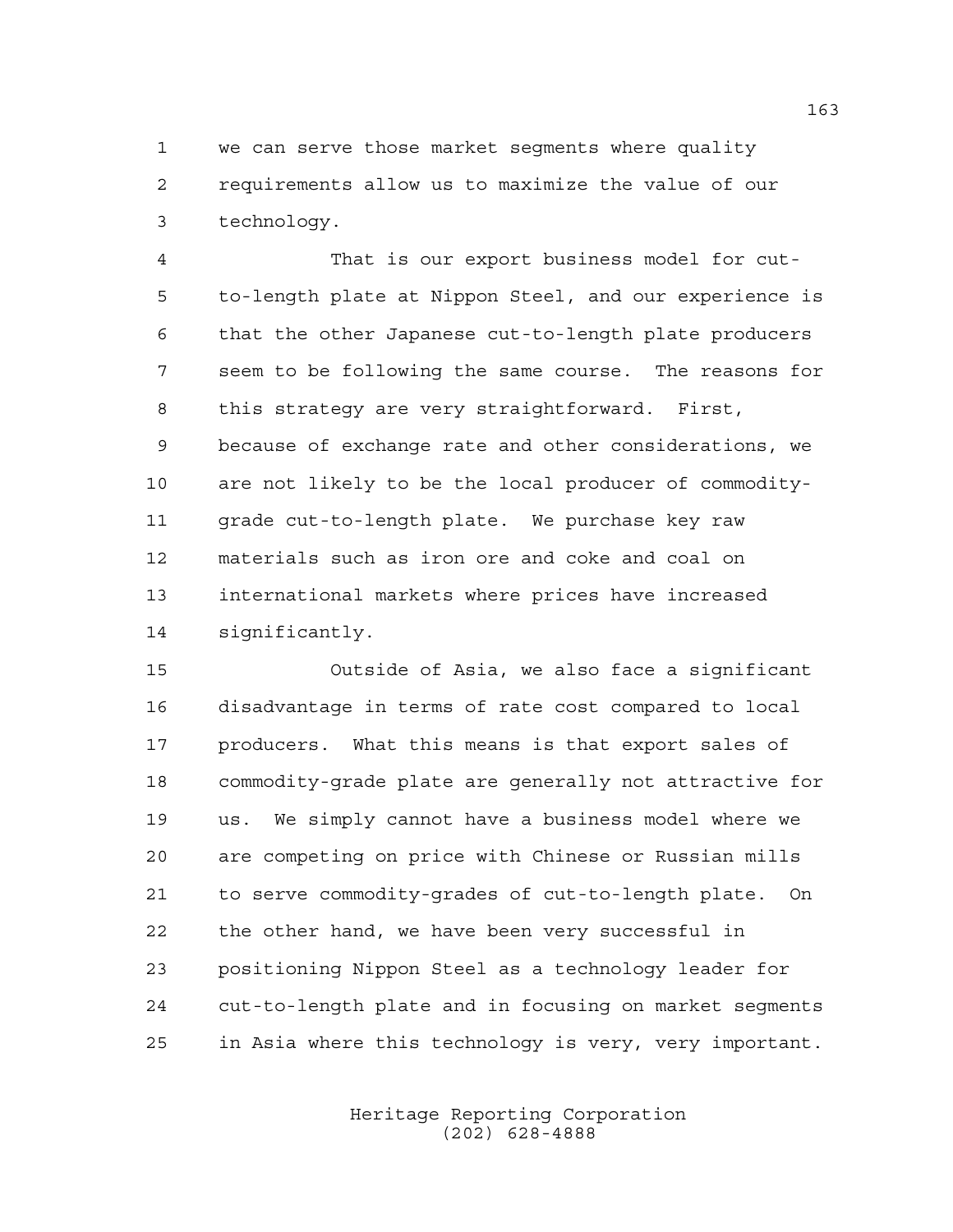Thus, we have focused on satisfying the increased demand for cut-to-length plate mostly in Asia for energy-related uses and shipbuilding and are currently operating at very close to full capacity. Let me take a few moments to tell you about each of those market segments starting with energy-related end users.

 Rising demand for energy goes hand in hand with the strong economic growth that has occurred in the developing economies in Asia. This demand for energy translates directly into growing demand for cut-to-length plate. For example, new oil and gas projects require cut-to-length plate for offshore platforms and for the line pipe to transport the fuel. As new refining capacity is added, cut-to-length plate is needed for the pressure vessels to separate hydrocarbons and to store rigid fuels.

 Over the last five years, we have seen increases in demand for cut-to-length plate for these energy-sector applications in Asia, and we expect that this growth will continue because all forecasts say that Asian economies will require significantly more energy in the future. Increasingly, the cut-to-length plate used in these applications often must meet very demanding technical specifications.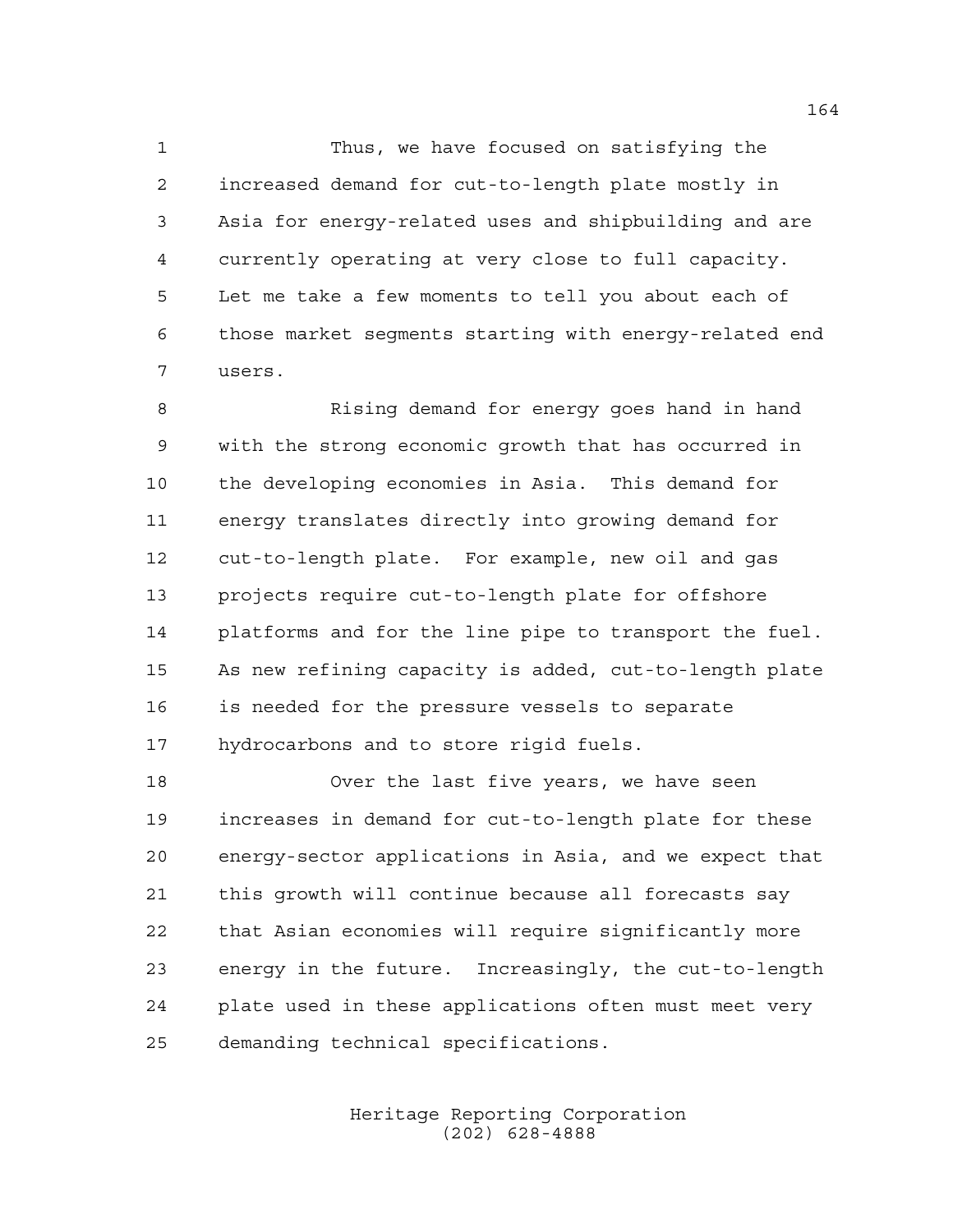In oil and gas exploration, for example, producers increasingly are drilling in deeper water and building pipelines in more remote or extreme environments. The cut-to-length plate we supply for offshore structures and line pipe for these projects must be very strong and also must have excellent low temperature toughness, corrosion resistance and excellent durability.

 In our experience at Nippon Steel, very few cut-to-length plate producers in Asia outside of Japan are capable of meeting all of the requirements for the plate used in these increasingly demanding energy- sector applications. Even fewer have a track record of consistent success over time, which is extremely important to the customers. It takes a lot of time to become qualified for these applications, and many customers are reluctant to use new suppliers with whom they have no experience.

 Nippon Steel and other Japanese producers have a strong competitive position in Asia for cut-to- length plate used in these energy-related applications based on our technology and record of supplying steel for even the most challenging environment. Almost none of the other regional producers of cut-to-length plate in Asia are qualified to compete for these

> Heritage Reporting Corporation (202) 628-4888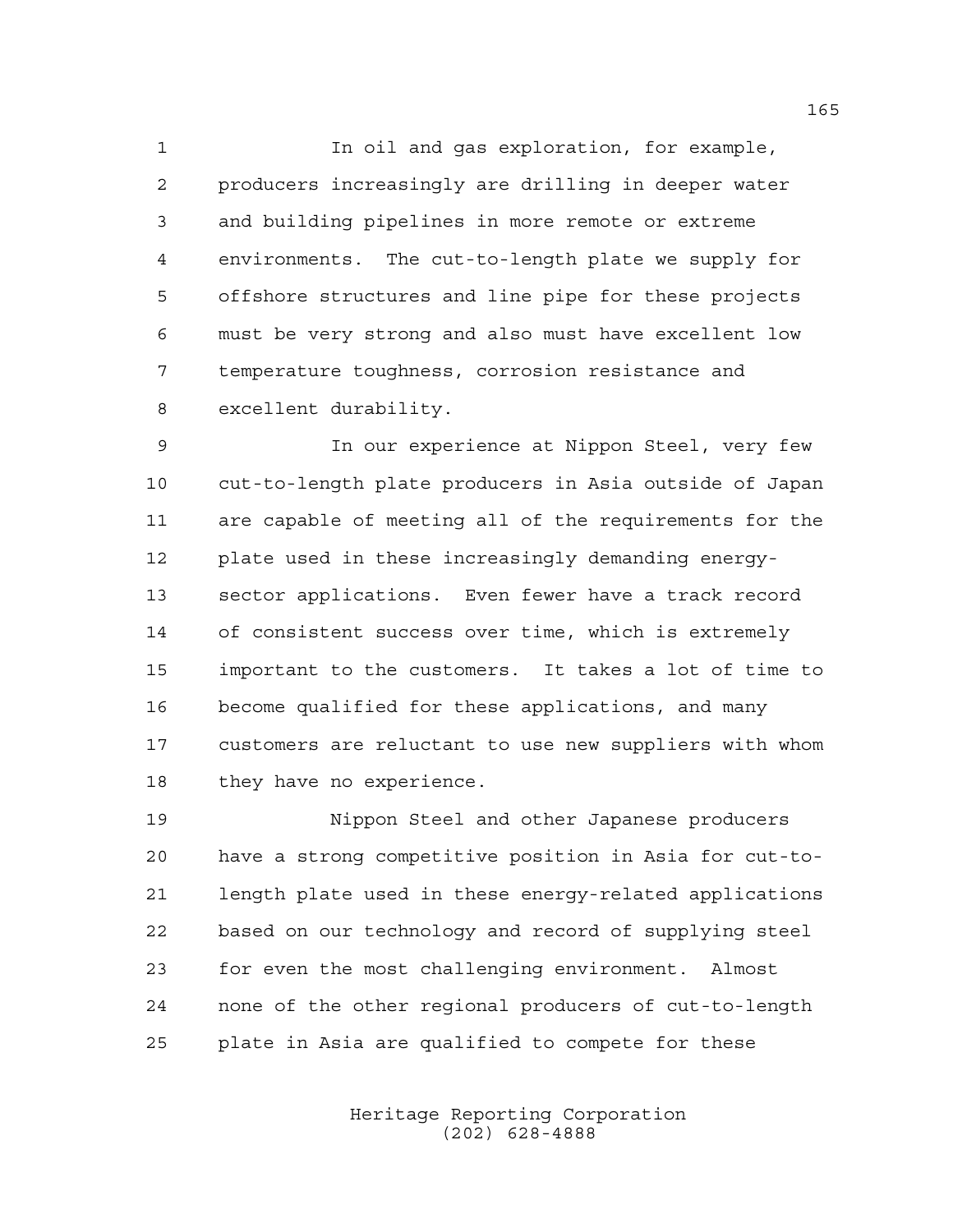applications.

| $\overline{2}$ | There are small numbers of producers in                |
|----------------|--------------------------------------------------------|
| 3              | Europe, such as Voestalpine in Austria and Dillinger   |
| 4              | in Germany that are established suppliers of           |
| 5              | comparable-quality cut-to-length plate, but we have    |
| 6              | the advantage of being located in Asia where much of   |
| 7              | the demand and production takes place.                 |
| 8              | The other main area in which we have seen              |
| 9              | significant growth in demand for cut-to-length plate   |
| 10             | is from shipbuilding customers in Asia. Almost all of  |
| 11             | the new shipbuilding in the world today takes place in |
| 12             | Korea, China and Japan. Over the last several years,   |
| 13             | there has been a surge in new ship construction, which |
| 14             | has generated enormous demand for cut-to-length plate. |
| 15             | At Nippon Steel, we have a very long history of        |
| 16             | serving these Asian shipbuilding customers and so have |
| 17             | increased our exports to these customers to meet the   |
| 18             | growing demand. The backlog of orders at these         |
| 19             | important customers remains very strong.               |
| 20             | I would also like to describe briefly our              |
| 21             | views on the potential for future export cut-to-length |
| 22             | plate to United States by Nippon Steel if the anti-    |
| 23             | dumping order is revoked. We believe that the          |

The U.S. market for cut-to-length plate is already

opportunities for us in this market are very limited.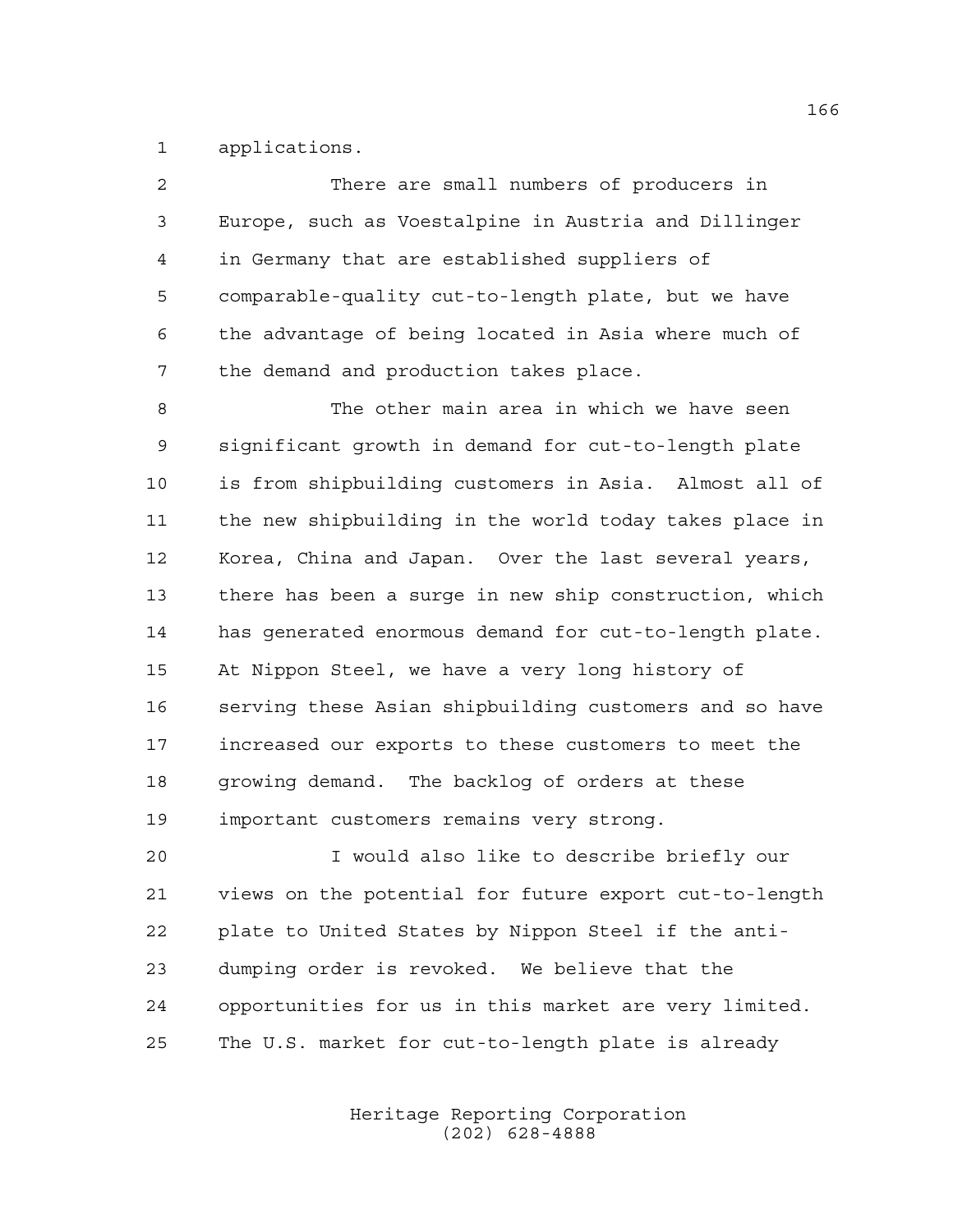well-supplied by domestic producers and by imports. We have no interest in competing in price for commodity-grade applications in the United States. That is not our strategy in any export market for cut-to-length plate.

 As I mentioned, our goal is to look for high-value end users where we can differentiate our product and capture the value of our technology. If the anti-dumping order is revoked, we anticipate that our shipments to the United States would not change significantly. We have had inquiries from some customers for particular cut-to-length plate products that they have not been able to obtain in the United States.

 One example would be extra-wide, high- strength plate for the production of large-diameter line pipe. It might be possible for us to provide an alternative source of supply for these kinds of products. The quantity of this shipment is not expected to be large however because the demand for this product is limited and because we must remain focused on our core markets and customers in Japan and in Asia. Thank you.

 MR. WOOD: Good afternoon. My name is Chris Wood, counsel with the Japanese producers in this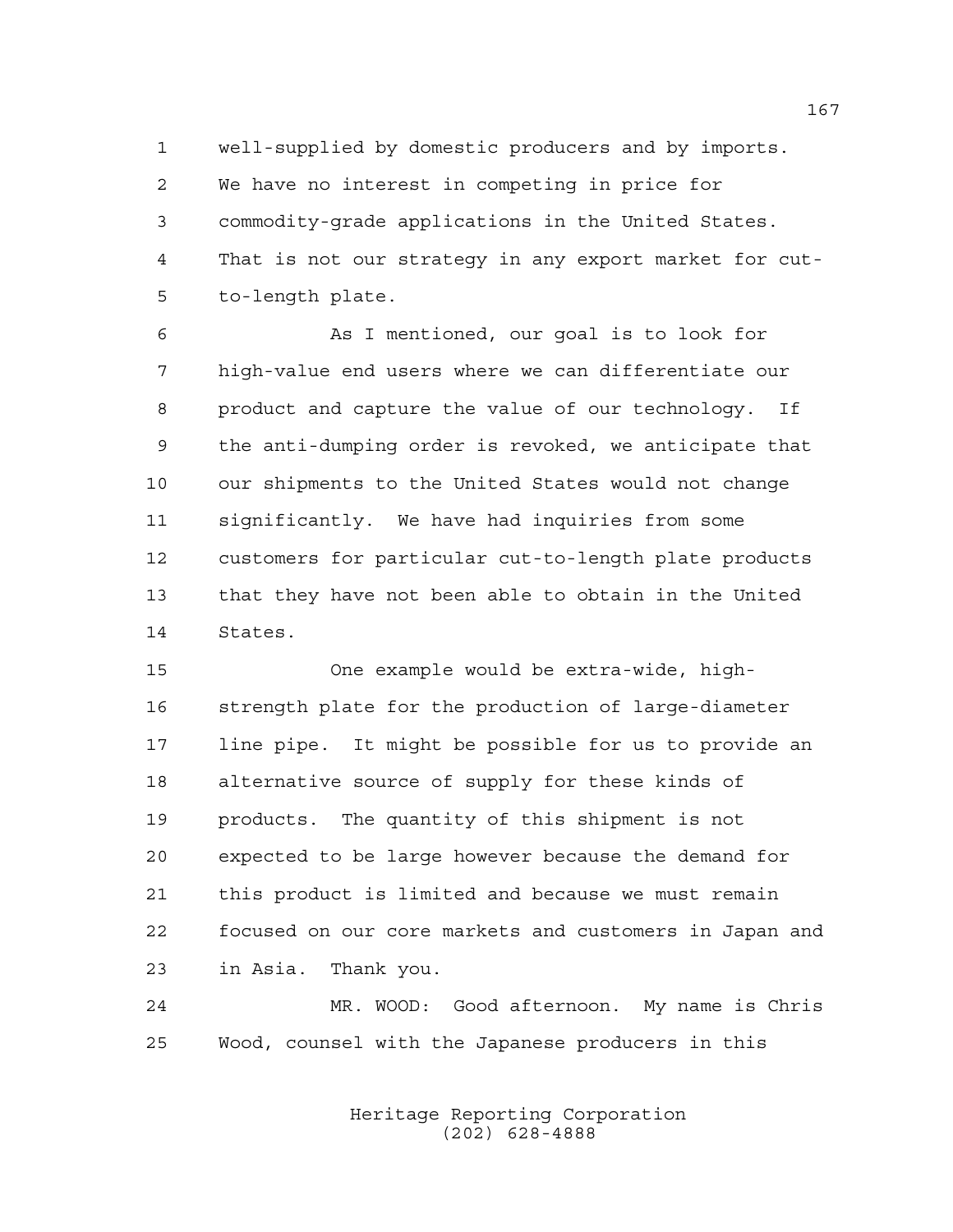review. I'd like to cover three main points quickly in my testimony this afternoon. First, I want to emphasize the extent to which Japanese producers are focused on home and Asian export markets for cut-to- length plate. This is a long-term trend that is not dependent on the anti-dumping duty order.

 Second, I want to show you why Japanese producers are likely to continue to focus on Asia. Simply put, growth prospects in Asia for cut-to-length plate are much greater than anywhere else in the world. The concentration of world shipbuilding in Asia and the strong, rising demand for energy in Asia, both key drivers of cut-to-length plate demand, are very favorable for the Japanese producers.

 Third, I want to take issue with the testimony you heard this morning suggesting that the U.S. market would attract large volumes of imports from Japan if the orders were revoked. Those are exactly the same arguments you've heard in every flat- rolled steel case from Japan in sunset reviews over the last several years, and it hasn't been true yet. This case is no different. Bill, can I get the next slide, please?

 Let's start by looking at a chart showing where Japanese producers sell cut-to-length plate.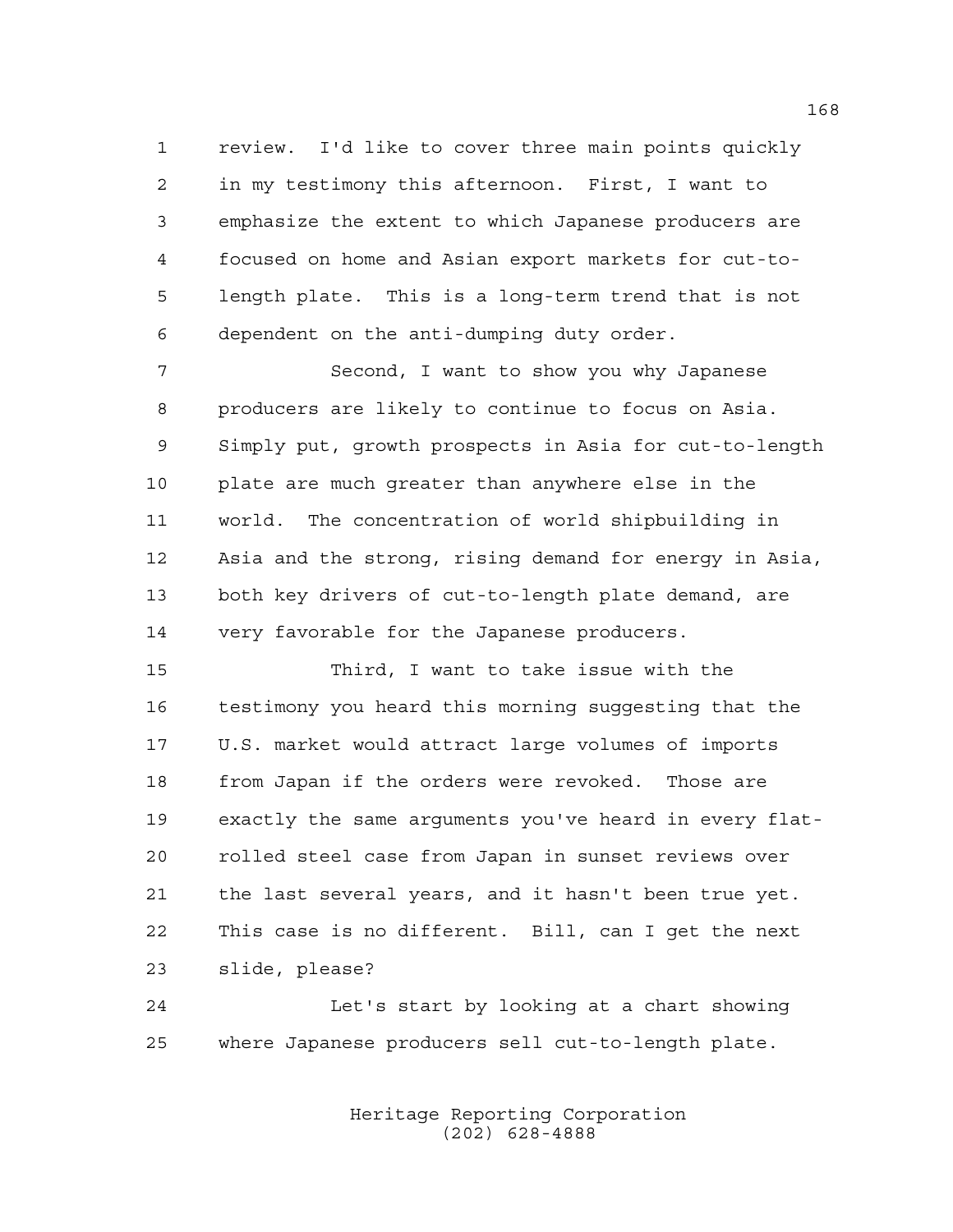The data on this chart summarize Japanese cut-to- length plate shipments from 2005 to 2010. The chart on the left is based on questionnaire data from the prehearing staff report. It shows shipments to the Japanese home market, Asian export markets and all other markets. You can see that the overwhelming majority, 98 percent of all cut-to-length plate shipments from Japan, are in Japan and in Asia.

 If we look at export data, again this shows the heavy emphasis on shipments to Asia. Exports to the rest of the world and to the United States in particular are a very small fraction of total exports, and because Japanese producers are operating at very high levels of capacity utilization, there is no reason to expect either a change in this strategy or a shift away from serving Asian customers to sell more to the United States. I'm sorry. You're ahead of me.

 Let me make two quick additional points regarding this distribution of shipments. First, the small volumes of U.S. imports that you see in the export statistics and Table C-1 of the staff report are almost entirely non-subject or excluded products. These are specialty, high-value grades of cut-to- length plate that are reflected in the very high-average unit values for these imports. We can give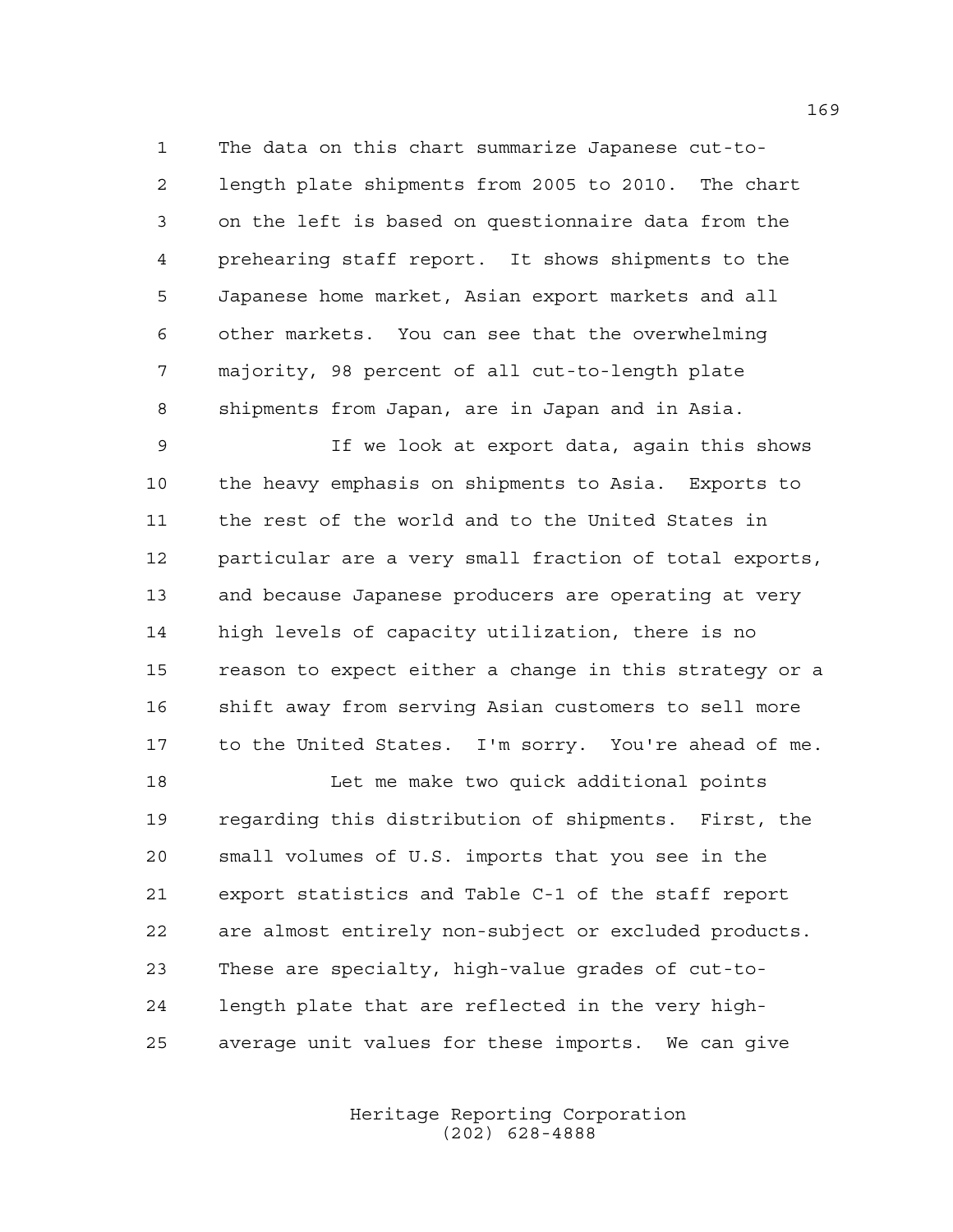you more detail if you would like.

| $\overline{a}$ | Second, these charts do not include internal           |
|----------------|--------------------------------------------------------|
| 3              | consumption of cut-to-length plate by Japanese         |
| 4              | producers. If you included the internal consumption,   |
| 5              | which is used for pipe production and the like, you    |
| 6              | would see an even greater focus on Japan and Asia.     |
| 7              | Now, if I could leave you with just one impression     |
| 8              | this afternoon, it would be this, that the Japanese    |
| 9              | cut-to-length plate producers are focused on Asia      |
| 10             | because of macroeconomic trends that have nothing to   |
| 11             | do with the continuation or revocation of the anti-    |
| 12             | dumping order.                                         |
| 13             | The two key points for us are that the world           |
| 14             | shipbuilding industry has consolidated in Asia with    |
| 15             | tremendous growth in demand for cut-to-length plate    |
| 16             | and that all projections are for a massive increase in |
| 17             | demand for energy-related infrastructure in Asia,      |
| 18             | which is also very positive cut-to-length plate        |
| 19             | demand. Now, this slide shows the relationship         |
| 20             | between CTL plate consumption and energy               |
| 21             | infrastructure.                                        |
| 22             | This is a quote from Nucor's CEO three                 |
| 23             | months ago where, when he was asked about plate        |
| 24             | markets, he said "Tremendous energy development and    |
| 25             | infrastructure development has got to come, and that   |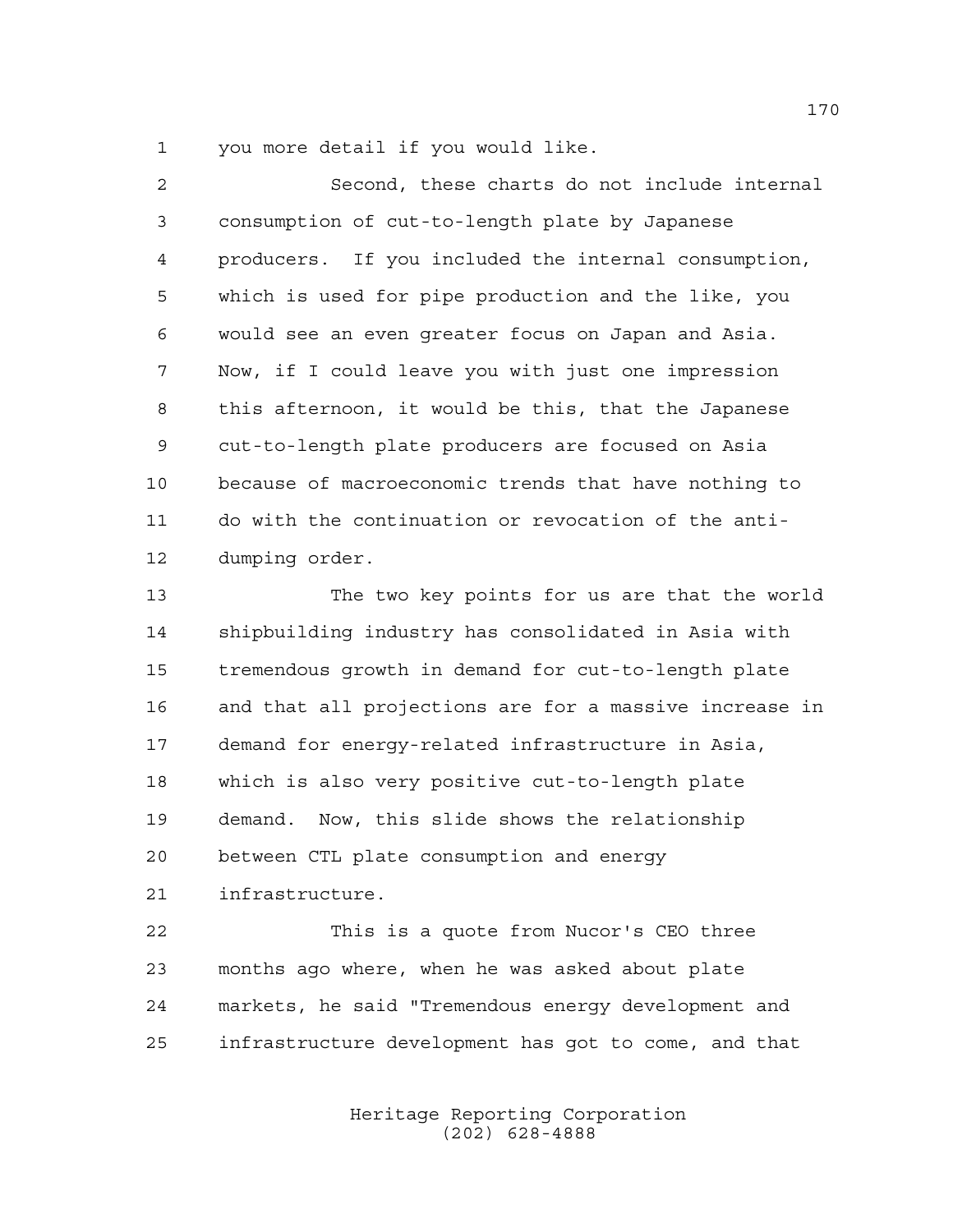would bode well for the plate market in the future." We think he was exactly right with that, and what we would add is this argument is even more compelling when you turn to Asia. Next slide, please.

 This chart compares energy growth projections for the United States and Asia, including Japan from 2008 through 2025. The source is the most recent report by the U.S. Energy Information Administration, and I'll note that the demand in Asia is projected to rise by more than 100 quadrillion BTU. I can't even imagine that. It sounds like a really large number however, while demand in the United States and the America region is projected to grow much more slowly.

 Now, cut-to-length plate demand is closely linked to oil and gas development in particular because that is what requires offshore floating platforms, drill ships, line pipe, pressure vessels all made from cut-to-length plate. Next slide shows crude oil demand by region based on International Energy Agency statistics. You can see that all of the projected growth in oil demand between now and 2016 comes from non-OECD countries, principally in China and in Asia. Demand in the United States and other developed economies is basically flat.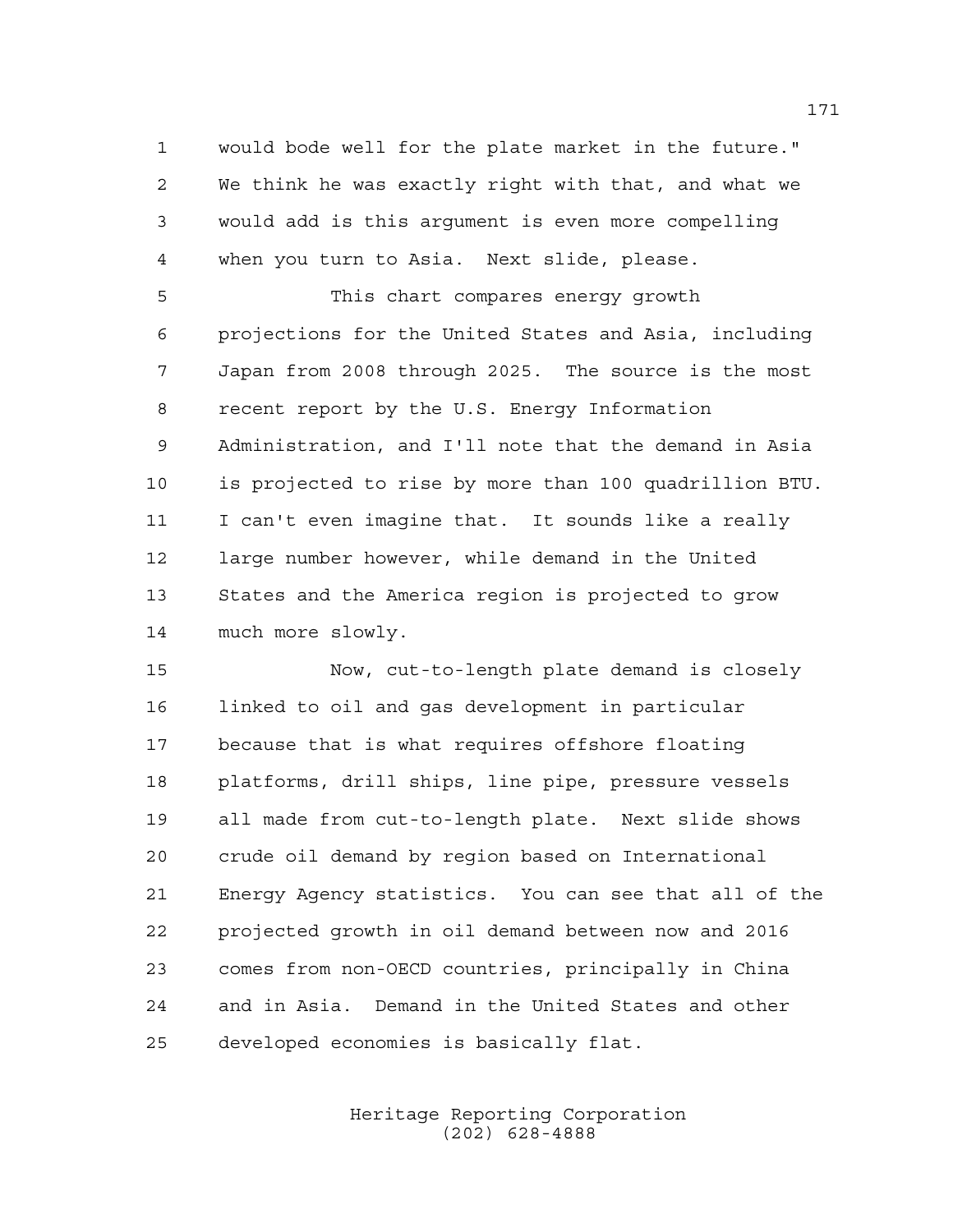Now, the same holds true with natural gas demand. Bill, the next slide, please. Let's see. This chart is from data included in a new International Energy Agency report. It shows that demand for natural gas in Asia is projected to more than double by 2025 while demand in the United States again increases modestly by about five percent over the same period.

 What this means is that there are and will continue to be very large investments made in oil and gas infrastructure in Asia to develop and transport energy to meet rising demand, and this translates directly into new demand for cut-to-length plate in these Asian markets. Now, as Mr. Aoyama described, these energy-related applications demand high-quality cut-to-length plate, especially as more exploration is done in deep, offshore waters.

 Japanese producers have a long track record of supplying specialty, cut-to-length plate grades for these applications, and so the Japanese are poised to be the prime beneficiaries of the rising demand for energy infrastructure in Asia. Now, the other significant expansion in plate demand in Asian has been in shipbuilding. We heard a lot about that this morning. There is very little demand for shipbuilding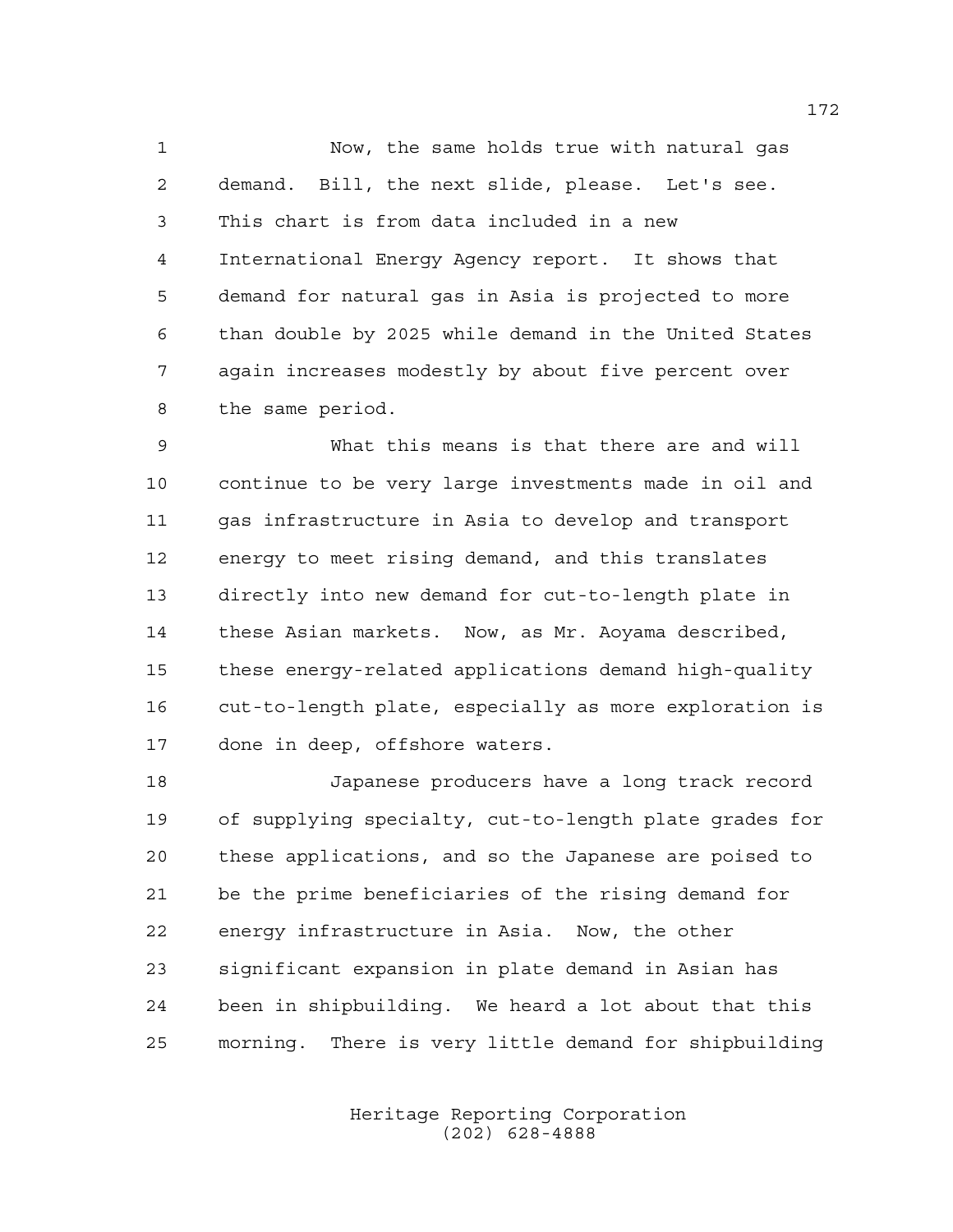plate in the United States, but this is a substantial market for Japanese plate producers. Next slide, please.

 This chart shows the increase in completed tonnage at shipyards in Japan, China and Korea from 2004, the beginning of the period, to last year, 2010. As production rose from around 34 million tons in 2004 to 88 million gross tons in 2010, demand for shipbuilding plate increased substantially, and we've given you the exact numbers for the Japanese producers in our brief. Now, equally important is the development in the order book, or the backlog at the shipyards in these three countries because this is what you can look to for likely demand in the future. Next slide, please.

 You can see from this slide, let's start in 2004, that you have a backlog of 124 million tons, and in 2010, the end of 2010, you have a backlog of 235 million tons. By itself, that is almost three years of peak production, and you can also see, this is equally important, but in the first half of 2011, even though production has continued at very high levels, there has been almost no diminution in that backlog. It remains extremely strong, so we think shipbuilding is a market segment in which the demand over the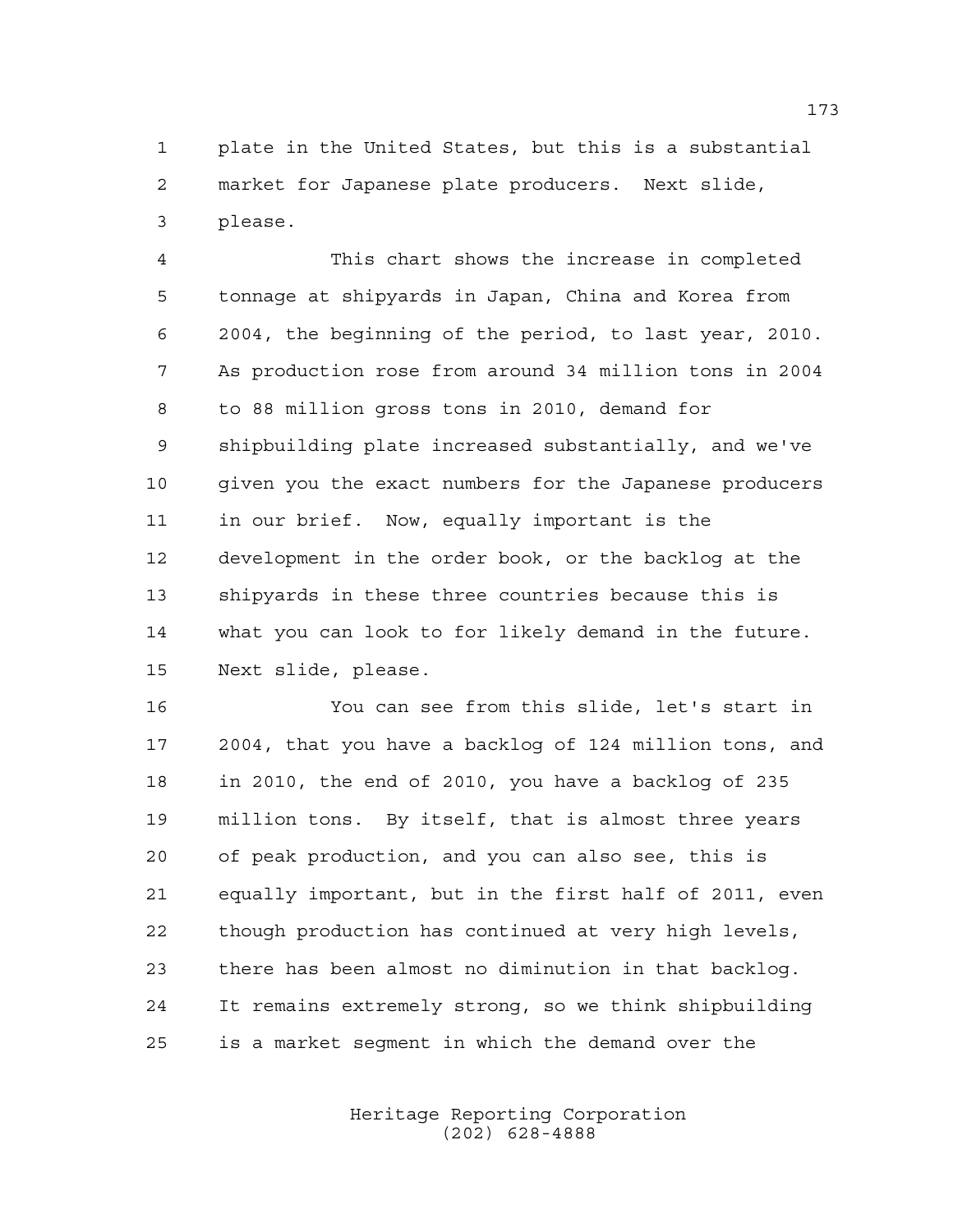period has grown dramatically, and it's going to remain strong.

 Let me spend just a couple of moments on the claim you heard this morning about high U.S. prices drawing imports here. We think for Japanese producers this claim doesn't hold water. This should sound very familiar to you by this time. I've heard this argument in the corrosion-resistant steel sunset review. We heard it in the hot-rolled steel sunset review. The Commission revoked both of those orders on Japan, and the projected flood of new imports just never happened.

 Since 2007, when the corrosion-resistant order was revoked, next slide please, sorry, since the end of 2006 when the order was revoked, you can see that imports from Japan over four years are up on average about 15,000 tons a year in a 15 million ton- per-year market, and as we've shown in our prehearing brief, since the hot-rolled steel order was revoked earlier this year, there's been no increase at all, so we would suggest to you that the simple tautology that the domestic producers are offering that high U.S. prices will draw the imports here is not necessarily true.

Actually, given the time constraints, I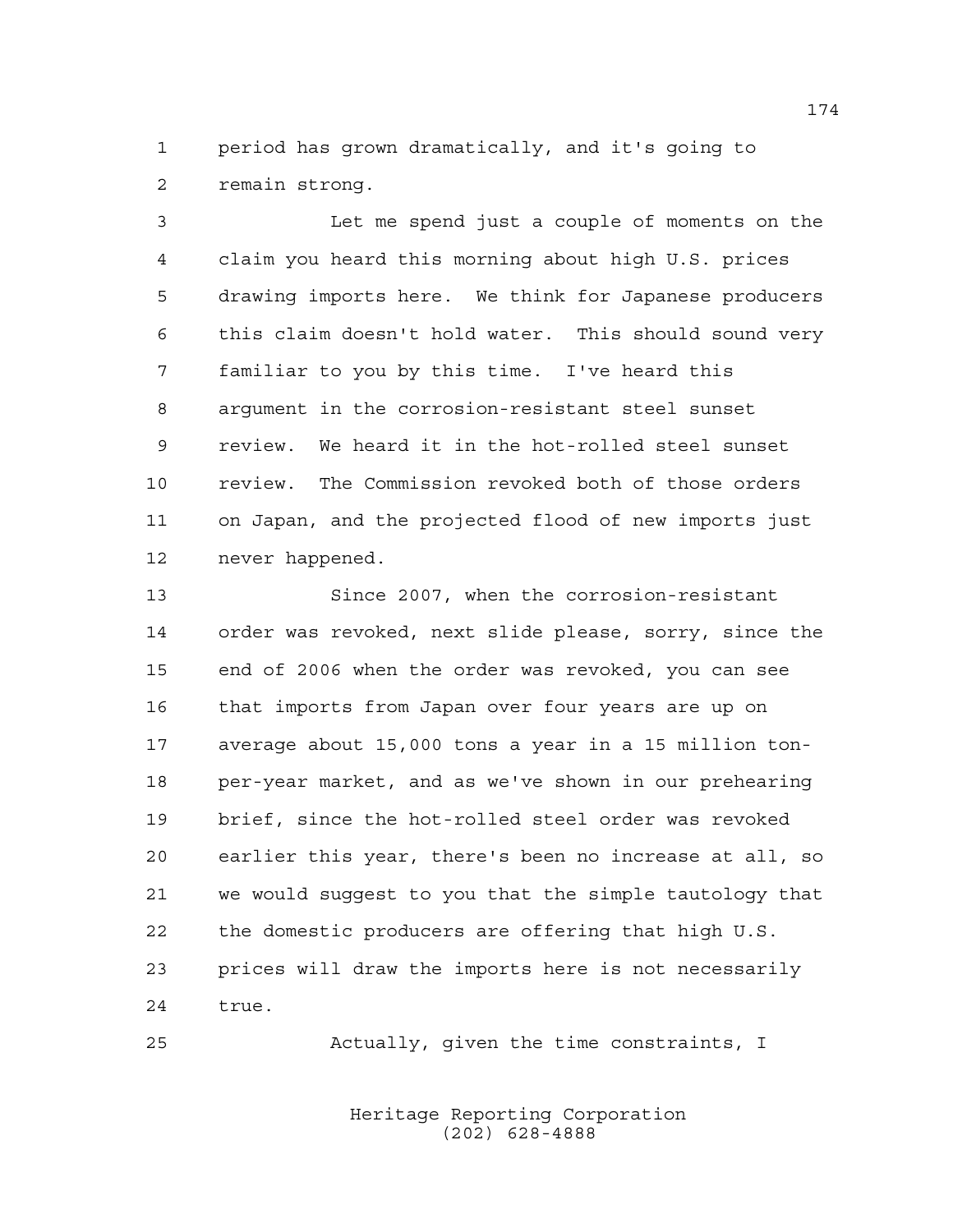think I'll stop here and turn it over to Jeff. We'd be happy to answer any questions.

 MR. WINTON: Thank you. Jeff Winton of my self-named law firm on behalf of Dongkuk Steel Mill, the Korean producer, and we've handed out a written presentation. Because one of my co-counsel exceeded his allotted time, I'm going to speak even more quickly than I normally do, and I apologize for that. There are three Korean producers of the merchandise that's under review here. One is my client, Dongkuk Steel Mill, or DSM as we call it. The second is Hyundai Steel. The third is Pohang Iron and Steel Company, also known as POSCO.

 U.S. producers have claimed that there is a fourth Korean producer names Korean Iron and Steel Company, and I thought I heard them complain this morning that it hadn't provided any information, but the Commission itself investigated KISCO back in the original investigation and found, and I quote, "Korean Iron & Steel Company, Ltd. ceased production of CTL plate in 1998."

 Furthermore, you can go to KISCO's website, it's www.kisco.co.kr, and you can look at the products it produces. It lists in a little bubble what products it makes, and plate's not one of them, and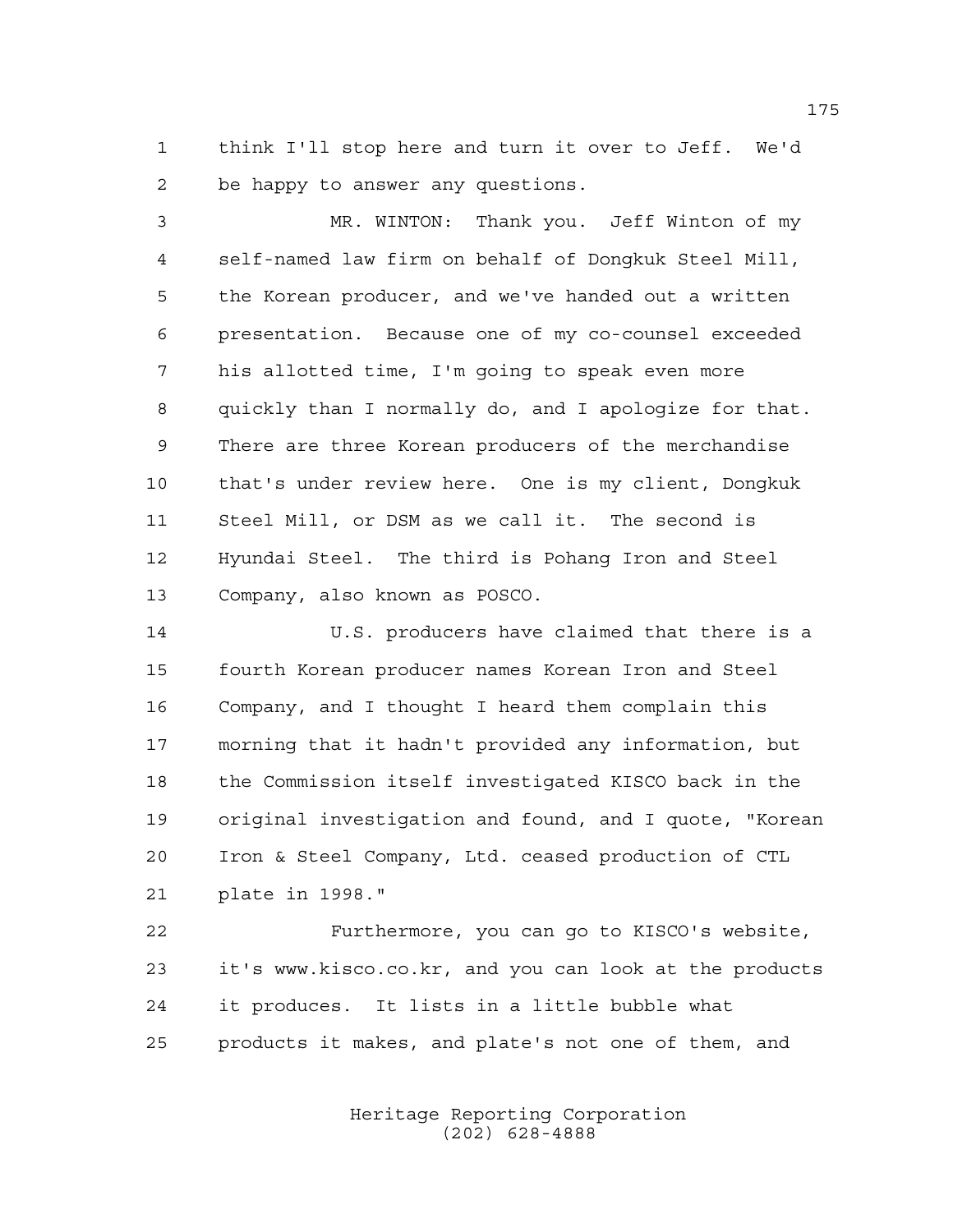there's a statement about their history which says, KISCO is, "manufacturing bar forging steel pipe, gas billet and ingot," but it doesn't mention plate. I've provided screen prints of the KISCO website as an attachment to our presentation. They are not a producer.

 So we're talking about three producers, and I should also mention that we're talking about a product called cut-to-length plate. I heard this morning, I saw this wonderful chart about how imports from Korea were way up. The chart says 200,000 tons in the first half of 2011, but when you look at this carefully, you find that almost all of the increase is something they call plate and coil.

 Plate-in-coil is not cut-to-length plate. In fact, plate-in-coil is hot-rolled coil, greater thicknesses of hot-rolled coil as opposed to smaller thicknesses. It has nothing to do with our case. Our case is about cut-to-length plate. Now, in 2008 and 2009, press reports are quite clear, and indeed the press reports submitted by the U.S. producers, Korea was facing what was called "a severe shortage of steel plate," and so the Korean producers expanded their capacity.

Despite the expanded capacity or at the same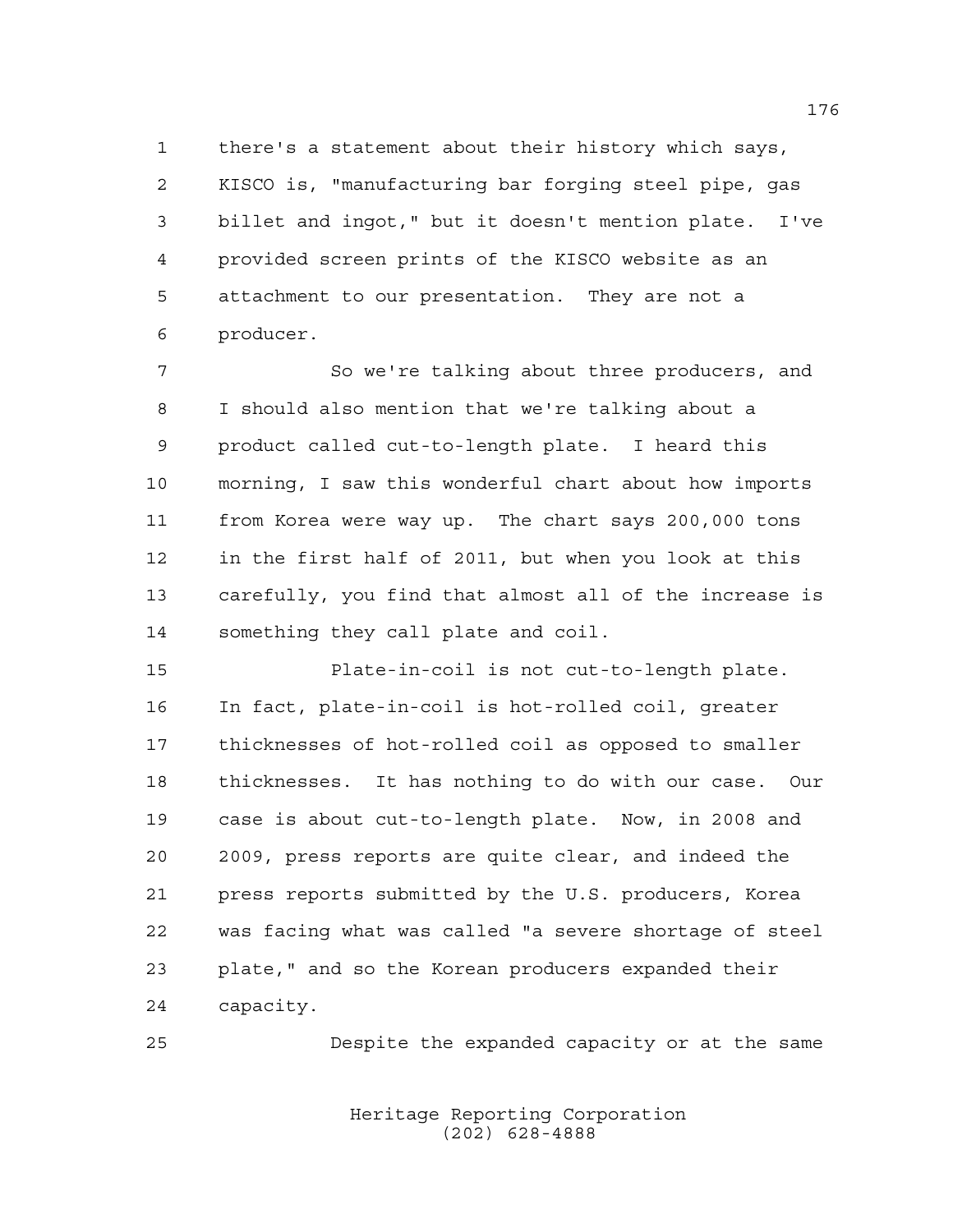time as expanded capacity, demand has continued to increase, and again you can see articles submitted by ArcelorMittal, which show that Korean demand has gone up about 1.5 million metric tons just from 2010 to 2011. There's increasing demand in Korea. There was the severe shortage, and so naturally the Korean producers have responded by expanding their capacity.

 Notwithstanding this expansion of capacity, when you look at my clients' information, its utilization remains high, actually very, very high, and it's utilization actually increased from 2009 to 2010 and then again from 2010 to 2011, so you don't see a situation where the Korean producers have built capacity that they're not using. To the contrary, we've built capacity to remedy a severe shortage of 16 steel plate, and we were using that capacity to supply primarily demand in Korea.

 If you look at the press reports that indicate why the capacity was added, none of them say because we're going to export to the United States. They all say because there's an opportunity to replace imports from China into Korea because it's supplying the Korean market and to some extent the Japanese market as well.

There are other press reports which one of

Heritage Reporting Corporation (202) 628-4888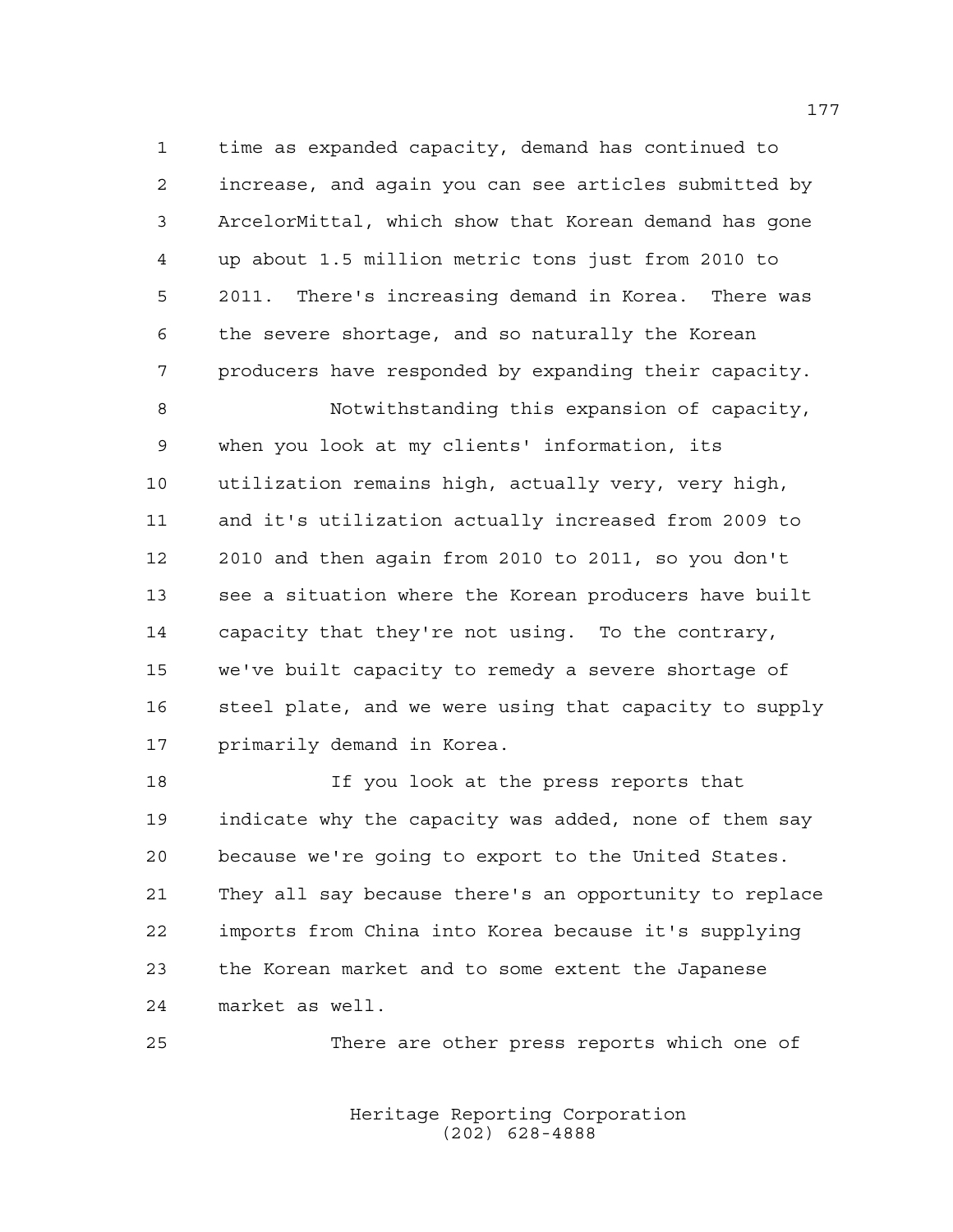the U.S. producers has treated as confidential,

 although I noticed earlier today that they had no problem mentioning in the public hearing when it helps them to quote these reports, but they've treated it as confidential, and so I won't discuss them here. It seems to me maybe an APO violation, but that's an issue for another day.

8 The U.S. producers have told you, or Mr. Schagrin said if Korean producers could more readily export to the United States, at least some of them very likely would do so, and Wiley Rein on behalf of Nucor said POSCO, whose capacity increase and growing exports to the United States' market are indicative of how subject producers would behalf absent the orders. (We can turn that off by the way. It has nothing to do with us.) But if you look at the facts, it simply doesn't support the case that they made.

 In fact, Nucor has basically stated that we should win this case because when you look at it, POSCO is not subject to the anti-dumping or counter- veiling duties orders. It's never been subject to these anti-dumping or countervailing duties orders. It's been free to export without restraint since the beginning of this case.

Nevertheless, when you look at the data, and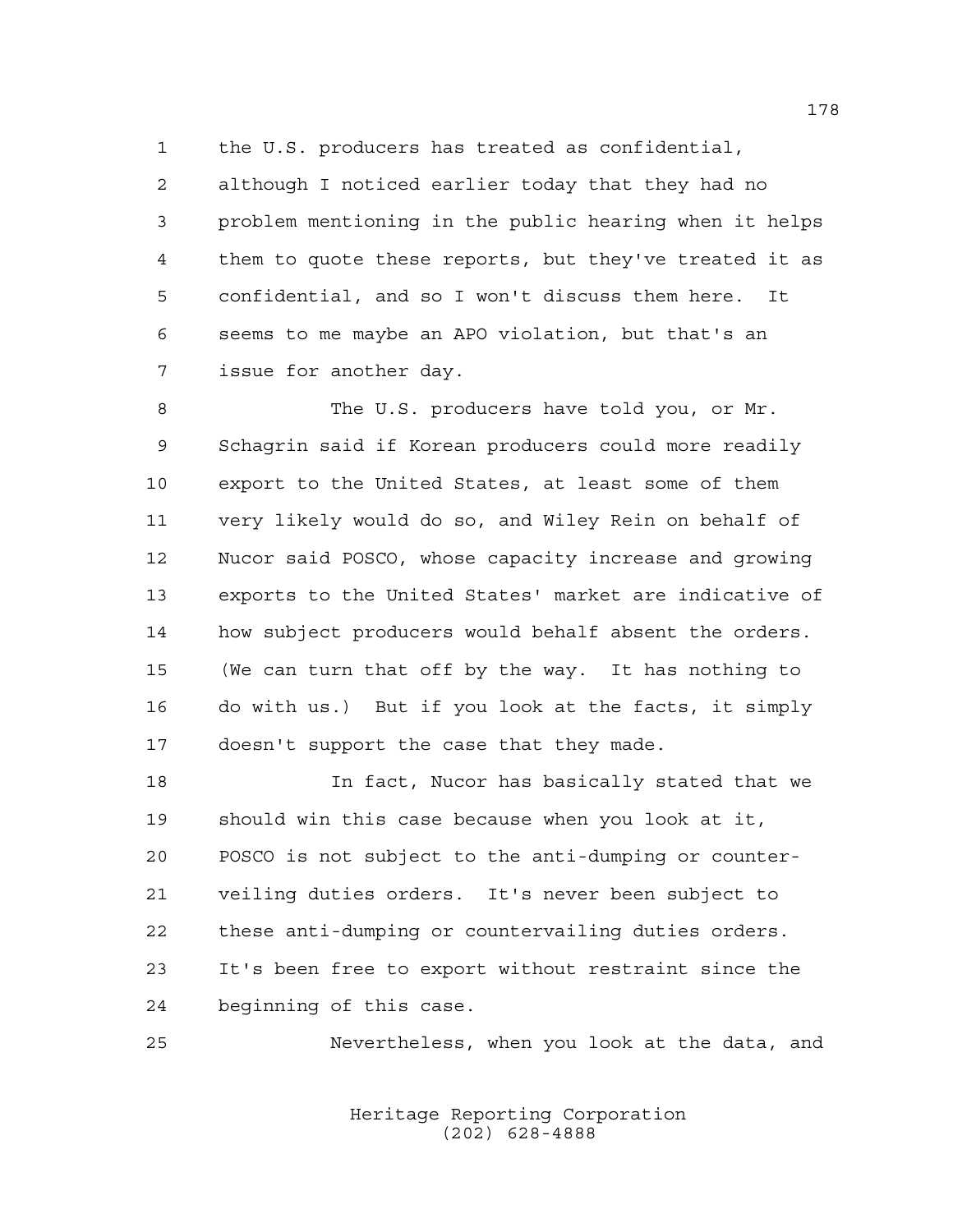it's proprietary, you have the data in the proprietary version of the staff report, but from what my client has told me, and I know what my client has exported, and I subtract that from the import statistics, basically what my client, Dongkuk has exported, is pretty much everything coming in from Korea during the period you're looking at, from 2005 to 2011, and as far as we can tell, POSCO simply hasn't been a factor in the U.S. market at all.

 Whatever Dongkuk's, my client's, participation may have been in the past, it's also clearly not participating in the U.S. market now in any meaningful way. In fact, when you look at the import statistics, you can see that imports from all Korean sources have largely disappeared from the U.S. market because the Koreans, like the Japanese, are focusing on the booming markets in Asia for plate for shipbuilding, for oil rigs, marine structures, energy uses and the like.

 We've provided in our presentation, I've written all over mine, but hopefully yours are cleaner, a table just showing the history of imports from Korea since the beginning, and I've included in here imports from POSCO because I don't have a public source that really splits this out. You can see 1996,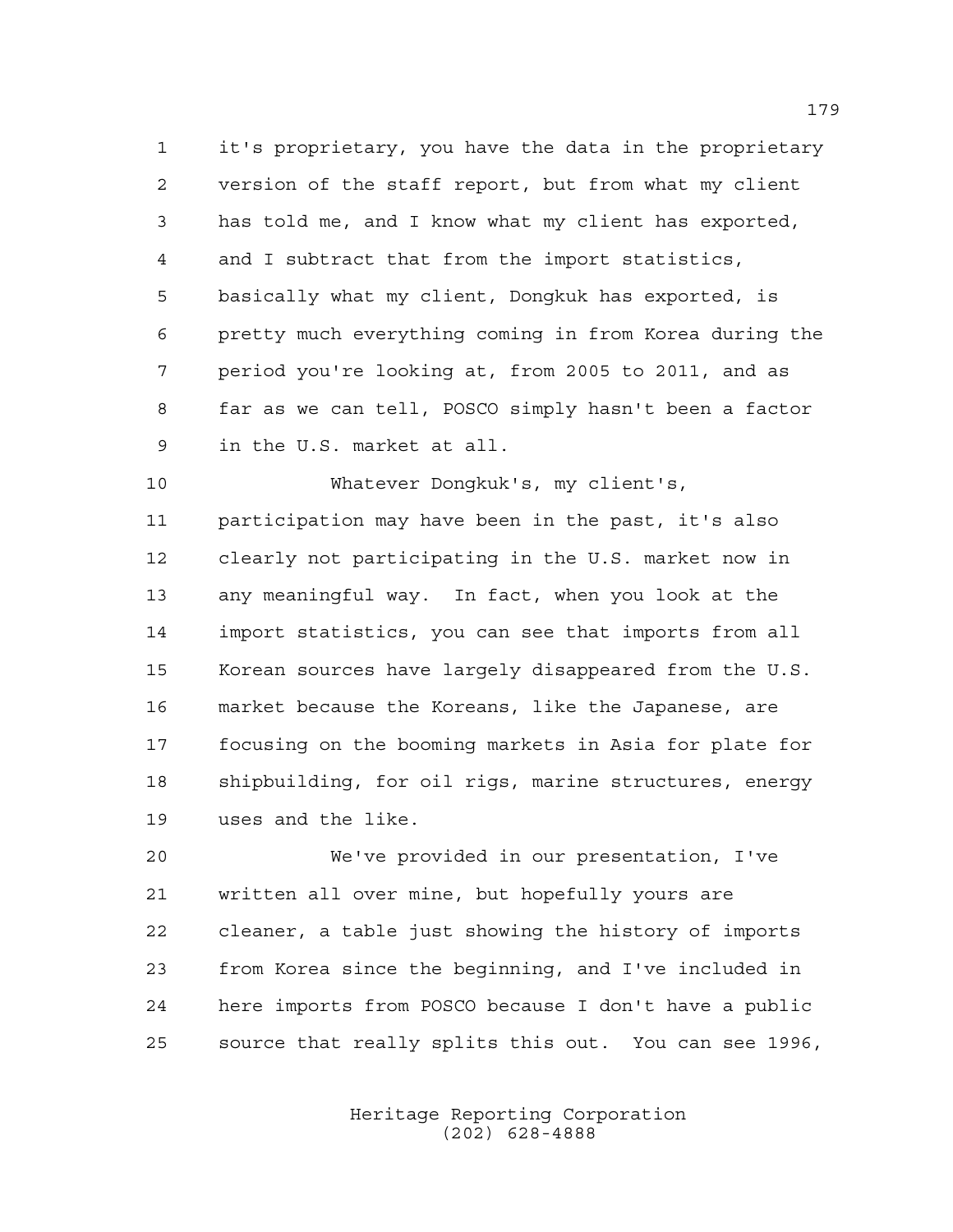1997 imports of maybe 25,000 tons going way up in '98 and '99 to relatively high values because of the Asian financial crisis, which we talked about earlier today, and then it drops off.

 Then, you see from 2004 to 2006 another increase, and as I said, that's almost entirely my client's exports to the United States, falling off again, almost nothing in 2009 and 2010, slight increase in the first half of 2011. I've annualized the numbers by doubling them to keep the scale perspective, but you can see the imports in the 2011 are not anywhere in any way historically high.

 I look at this information, and by the way, I should say, I thought I heard Mr. Breckheimer I think his name is, say this morning that he was explaining why the U.S. industry did so well in the first half of 2011. I think the phrase he said was total absence of imports during the first half of 2011, which I think he maybe exaggerates, but he is more or less is right with respect to Korea, and when you look at the import statistics, I think if you take out Dongkuk's exports, and you look at what's coming in that's not Dongkuk, which is where POSCO would have to be, and there's almost nothing, you say why isn't POSCO here? Why aren't their imports higher?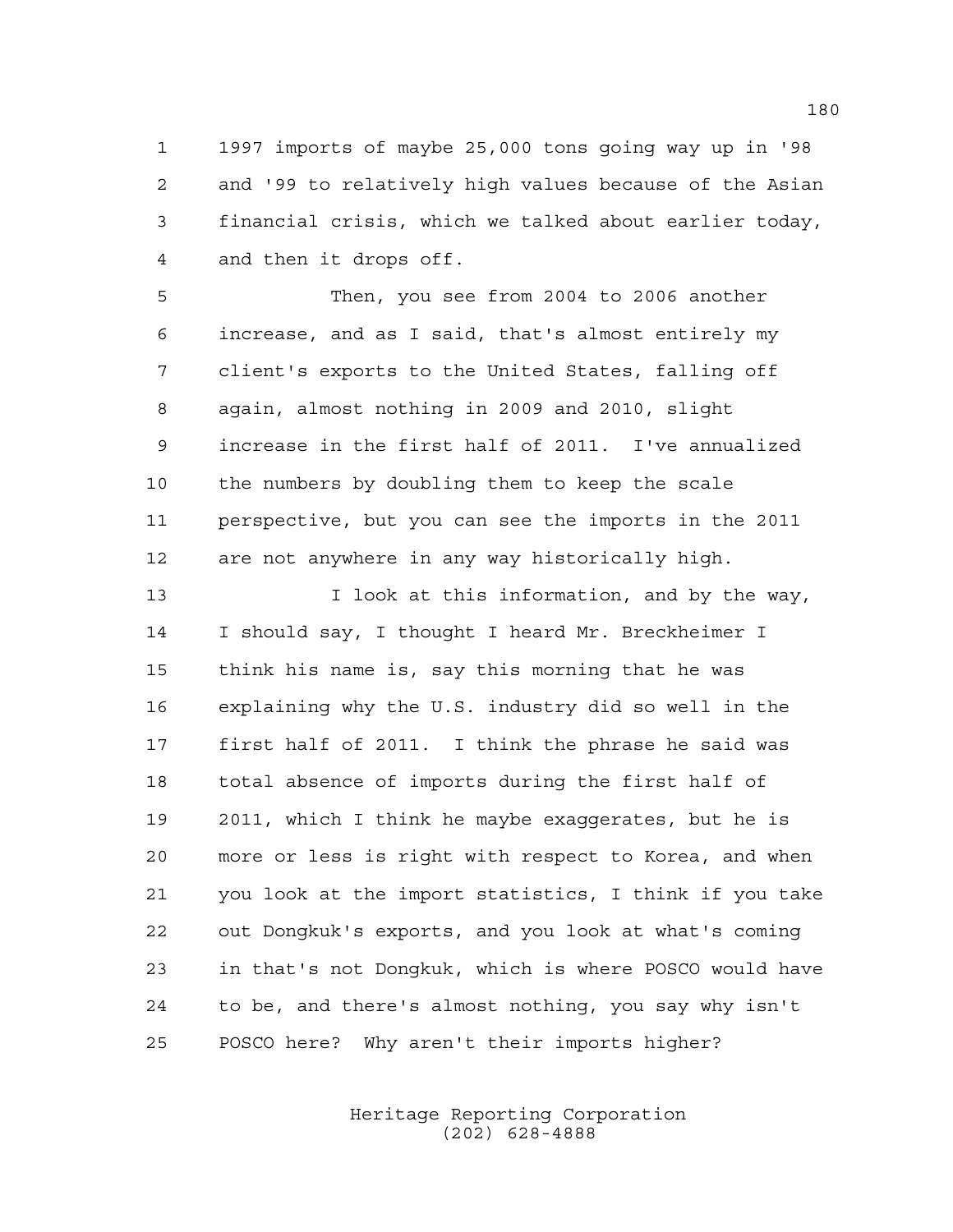Nucor has told us that look at POSCO. They'll tell you what's going to happen if you revoke the order because POSCO isn't subject. Well, you look at POSCO, and they're not in the market, so the only conclusion I think you can reach is that there are structural reasons why the U.S. market is not attractive to POSCO because if it were attractive to POSCO, POSCO could sell here. There's no remedies on POSCO. Their products are non-subject, and it comes back to the things, and I think the Japanese producers have talked about this, what's going on in Asia, the market for shipbuilding and things like that which I imagine we will talk further about.

 Finally, I'd like to talk a little bit about the analysis we tried to present in our prehearing brief, which was to look at this, what is effect that the imports that my client, Dongkuk, its exports it's made to the United States has had on the U.S. market, and we have a somewhat unusual situation here.

 Normally, we come to the sunset reviews, nobody's exported, we all tell you we're not going to export in the future, we didn't export in the past, we're not going to export in the future, or the U.S. industry says you didn't export in the past, but you are going to export in the future, and you're looking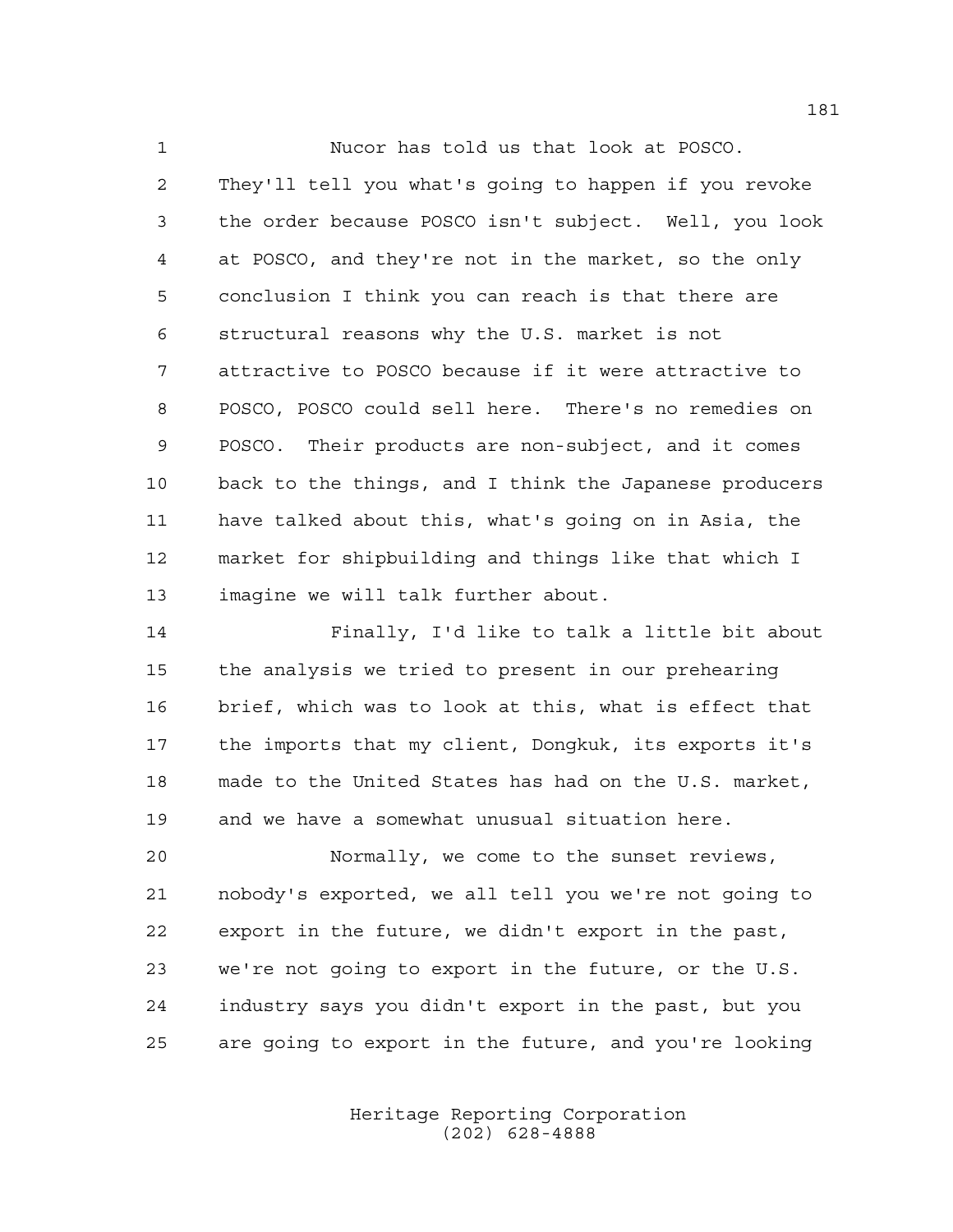at five years where there no participation of the imports in the U.S. market, and you have no way of telling what would happen in the U.S. market today.

 In this case, it's different because Dongkuk did have sales in the U.S. market, at least through 2008, and so you have a kind of natural laboratory for testing what happens when Dongkuk is in the market, and because Dongkuk also withdrew from the market, you can see what happens when Dongkuk is in the market, what happens when they're not in the market, what happens with the products that they sell, and you look at the U.S. prices for the products that Dongkuk sells, what happens to those prices?

 What about the prices for the products that Dongkuk didn't sell? Shouldn't there be a difference if Dongkuk was having an effect on the U.S. market? You don't see it. You can look at the individual products were Dongkuk did sell, and you can see over the period they had some relatively higher volumes in some parts of the period and lower in others, and for other products, it's a different trend, and you look at those, and you say well, if Dongkuk was affecting prices, then when they were selling a lot, or relatively a lot, you would expect U.S. prices to be depressed.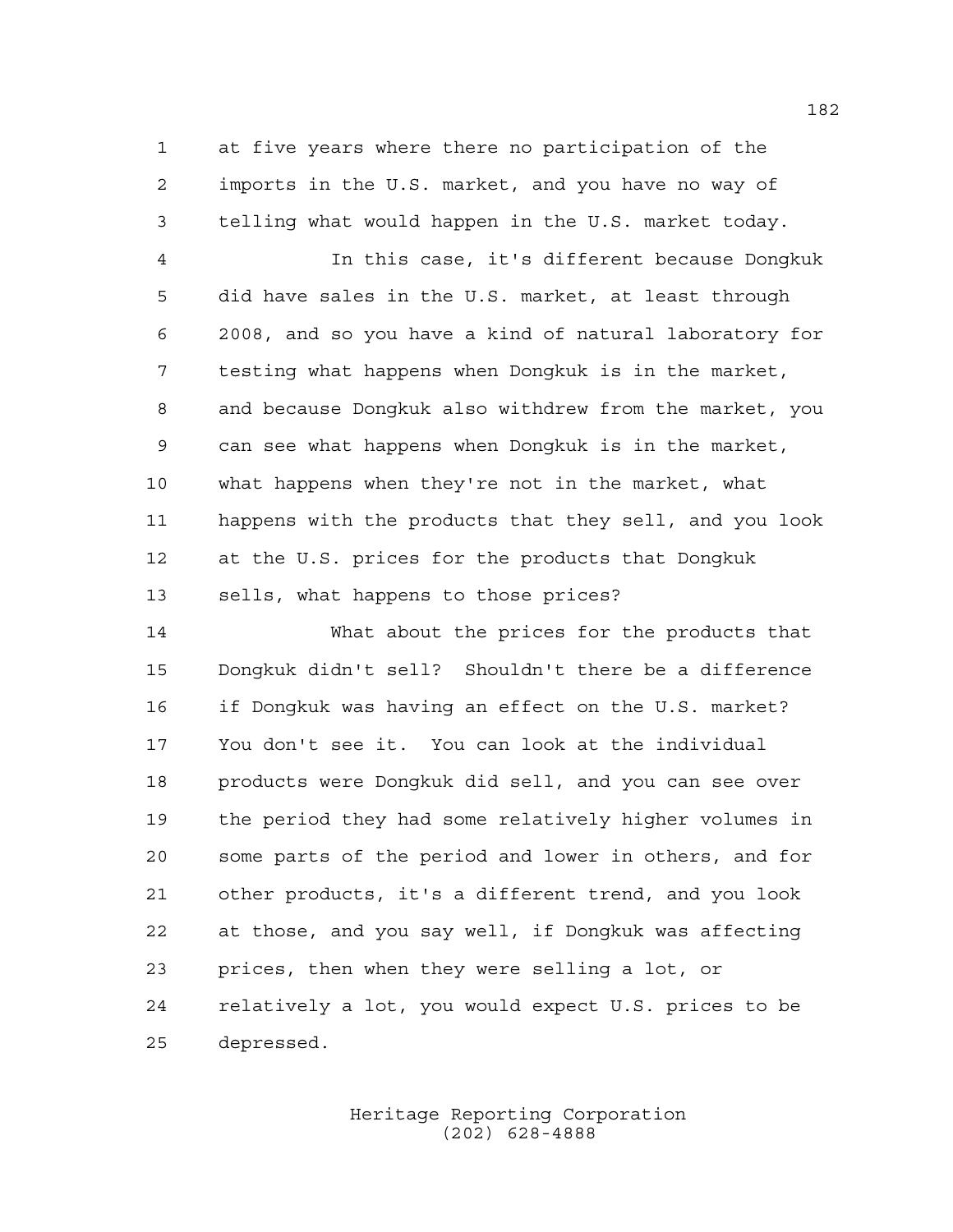When Dongkuk, wasn't selling a lot, you'd expect U.S. prices to be higher if we were having an adverse effect, but you don't see that at all. In fact, when you look at the data on pricing, you see no impact from Dongkuk whether Dongkuk is in the market, not in the market, it has no impact on what's going on with the U.S. producers' prices. The other thing you can do is you can look at how the U.S. producer's profitability correlates to imports from Dongkuk, and we've presented that in our prehearing brief.

 I've given you on page 6 just the trend. You've seen it. The Japanese did it as a bar graph. I've done it as a line graph, but you see the percentage profit rate for the U.S. producers. You see it very high from 2004 to 2008, in excess of 20 percent of sales, falls in 2009 obviously because of the financial crisis, and then pops back up in the first half of 2011.

 On the next page, page 7 of our handout, I've overlaid that profit history with the import history. And this is all imports, includes POSCO, as non-subject imports, as well as subject imports; in our brief we provided the analysis showing you only subject imports.

But what you see is that when imports from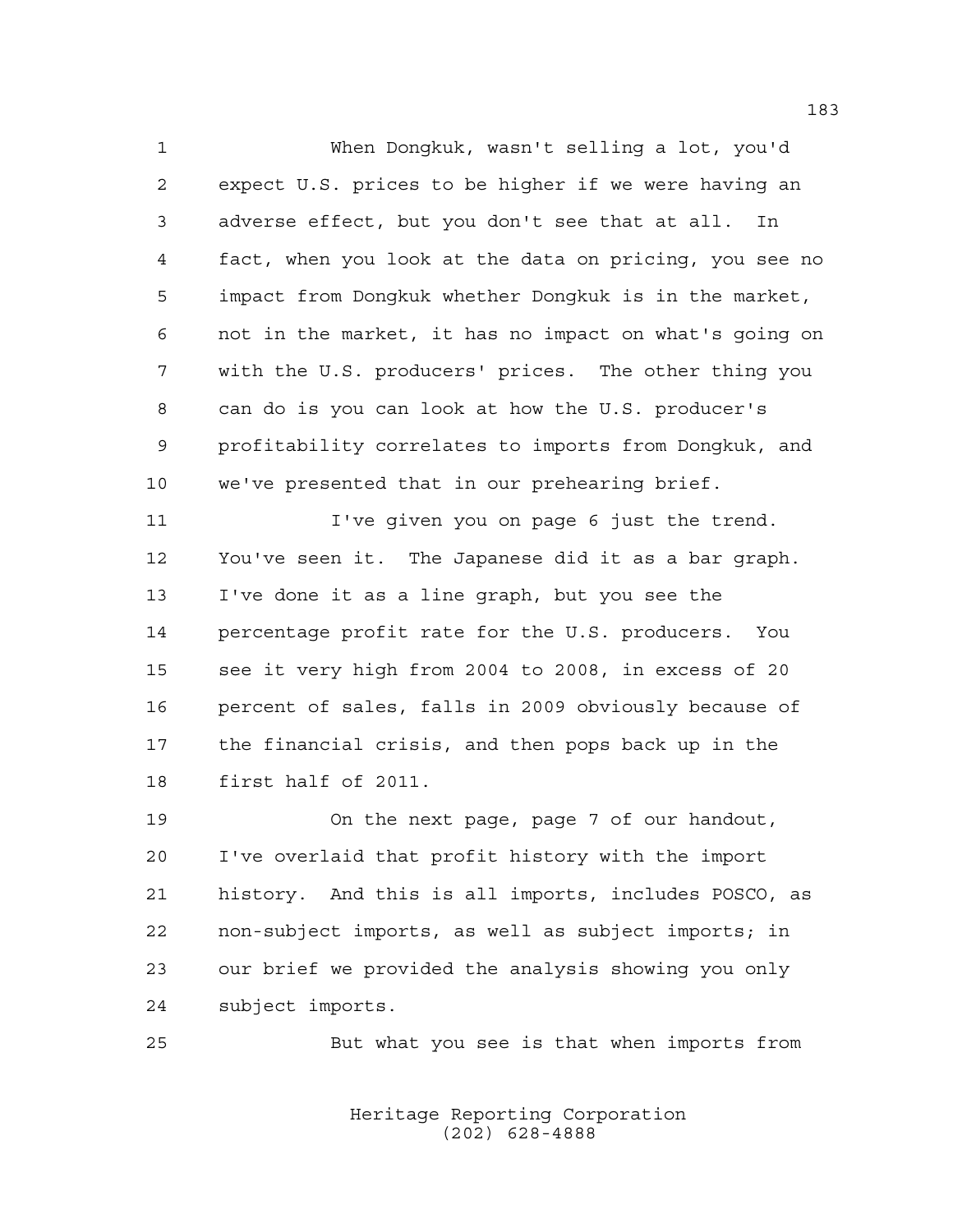Korea are at their highest, the U.S. industry is actually earning record profits. And as the U.S. industry's profits fall off precipitously in 2009 to a

loss, Korea disappears from the market.

 You would think that the U.S. industry would want us in the market. Because when we come in, their profits go up. But certainly you can't say that we have caused any sort of financial harm. To the contrary, when you look at our imports against their profit, you see there's no adverse effect from imports. And when they start showing an adverse effect, losses, we're out of the market.

 Finally, talk a little bit about an issue that no one I think has talked about so far, which is, what is a reasonably foreseeable period in this case.

 Mr. Schagrin was telling us that the shipbuilders will have their orders books full for the next two years; and I've seen some press reports that some of them have their order books full through 2014, which I think is more than two years. That's two years in which the shipbuilders are going to be fully busy, using all the plate they can.

 Now, what happens after two years? Well, we don't know that today. And the fact that there might be no orders today -- and that is in fact not true,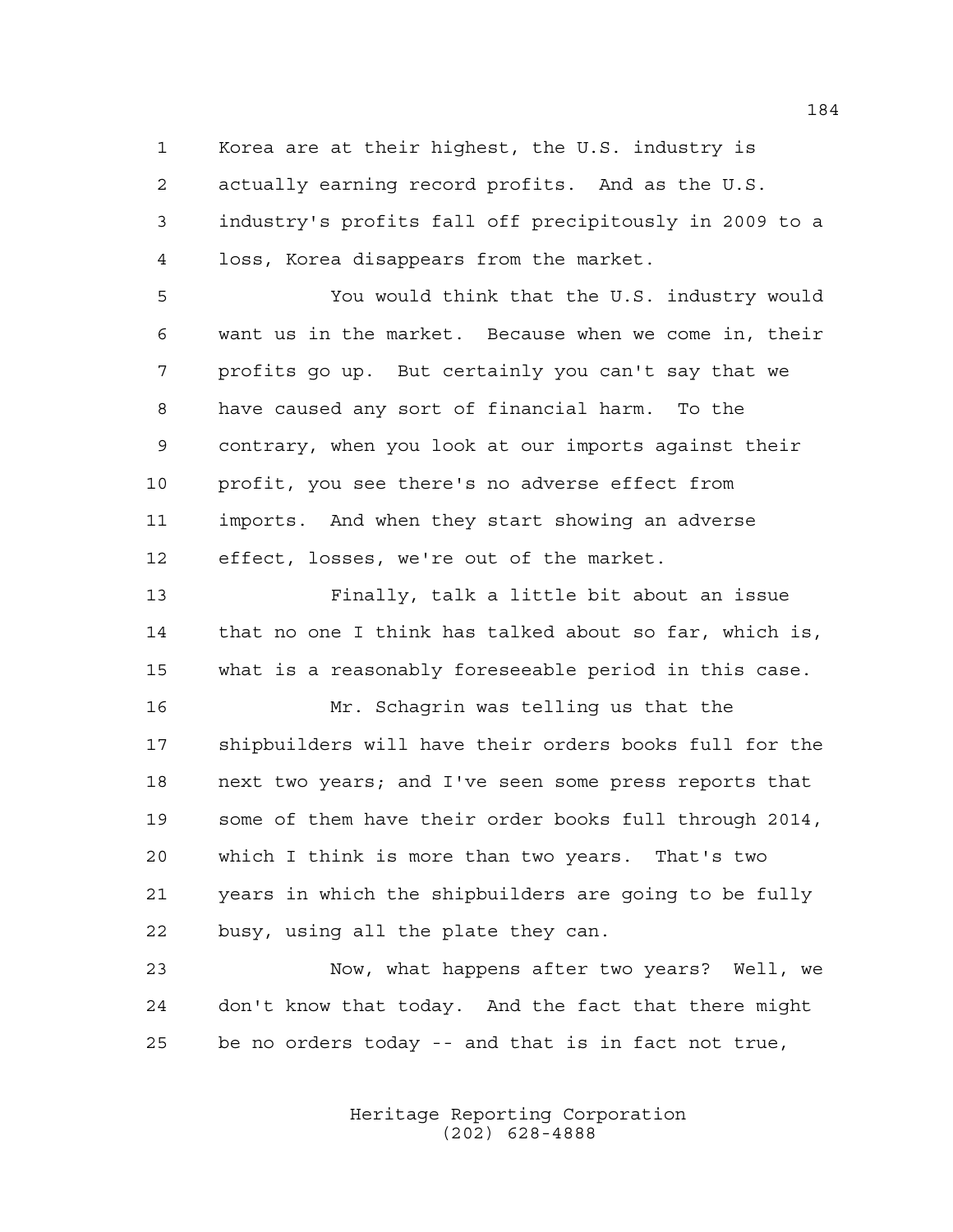there are orders today. But if there were no orders today, it doesn't mean there wouldn't be an order tomorrow, or next, or six months from now or a year from now, that would fill up their order book.

 So we simply have no way of knowing, beyond 2014, what's going to happen. But we do know for a certainty that through end of 2013, in some cases 2014, the demand in shipbuilding is going to be there. Demand in other markets, as you heard from the Japanese counsel, in energy is certainly booming. And that's where we expect the sales to be.

 And so these drastic warnings you've heard about how the world is coming to an end, that shipbuilding is going to disappear as a business, simply not true. And we can provide further information. The Korean producers had actually signed some very major sales for ships in July of this year, and we can talk about that further.

 Finally, to make a last point, which is, when Dongkuk left the U.S. market at the end of 2008 because of the financial crisis, they worked very hard to develop new markets for their product; to look, you know, they had been selling, they had longstanding relationships in the U.S. market, but the U.S. market basically disappeared. Because of the financial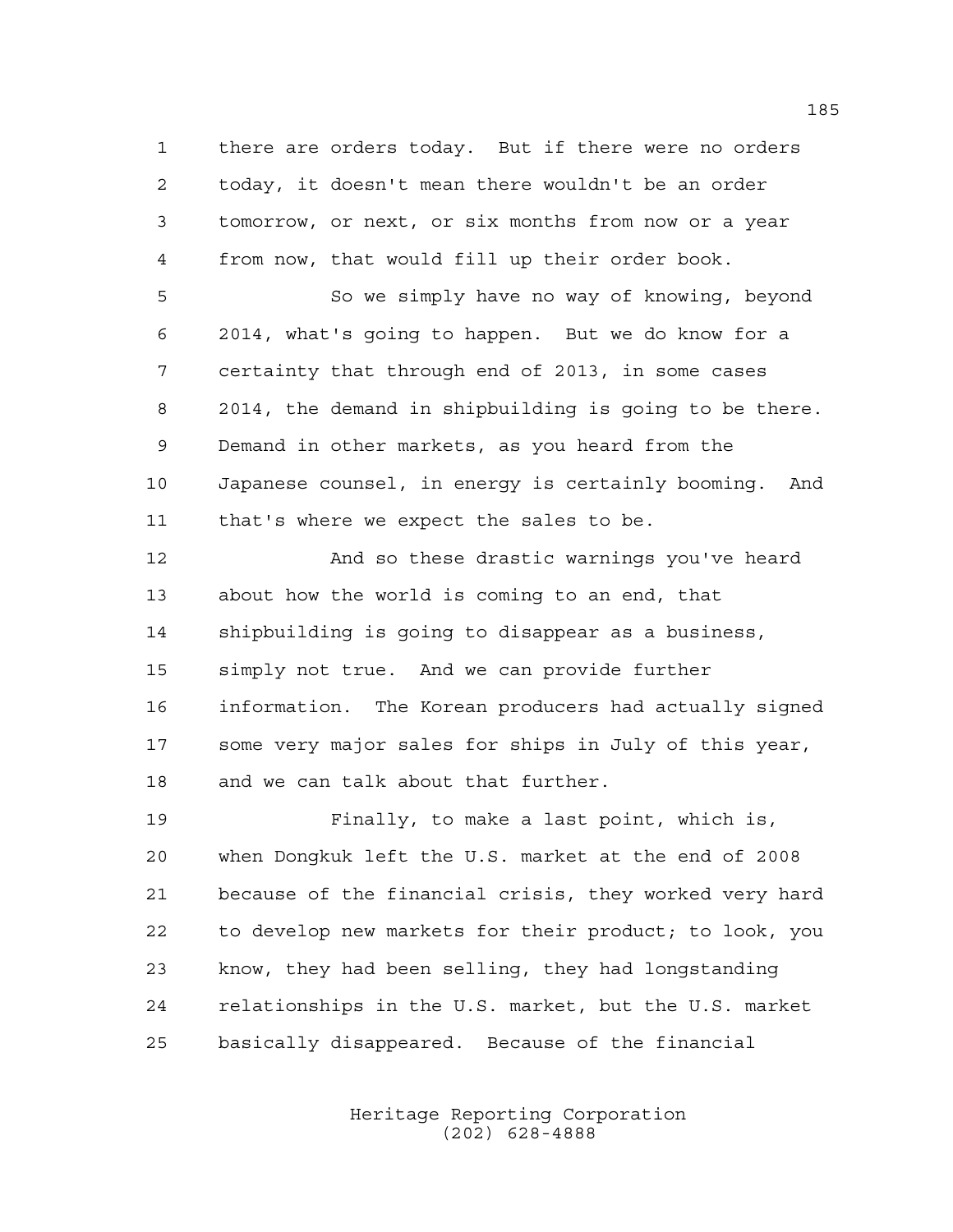crisis, they went elsewhere.

| $\overline{a}$ | As a business matter, it is not in their               |
|----------------|--------------------------------------------------------|
| 3              | interest to drop existing customers to chase a few     |
| 4              | dollars more in the short term. Yes, prices vary a     |
| 5              | little bit from time to time, but there is, in the     |
| 6              | long term, if you get a reputation for dropping your   |
| 7              | customers, after you've worked hard to build the       |
| 8              | relationship, you're going to find that nobody wants   |
| 9              | to do business with you, because they won't be able to |
| 10             | rely on you. And this is I think true for all          |
| 11             | producers in almost all industries; they're very       |
| 12             | reluctant to just shift like that.                     |
| 13             | You know, economists may tell you: "Oh, the            |
| 14             | price is higher, they should shift, that's what a      |
| 15             | rational businessperson would do." In a one-turn game, |
| 16             | that might be right. But when you're looking at        |
| 17             | things in the long run, lots of turns, long-term       |
| 18             | relationships, it's simply not the way things happen.  |
| 19             | Finally, I know there's been arguments about           |
| 20             | prices in the U.S. being much higher than in other     |
| 21             | markets. And for whatever reason, I don't think the    |
| 22             | information is particularly confidential, but it's all |
| 23             | bracketed in the staff report, and so I can't talk     |
| 24             | about it in detail.                                    |
| 25             | I think it's clear if you look at that, it             |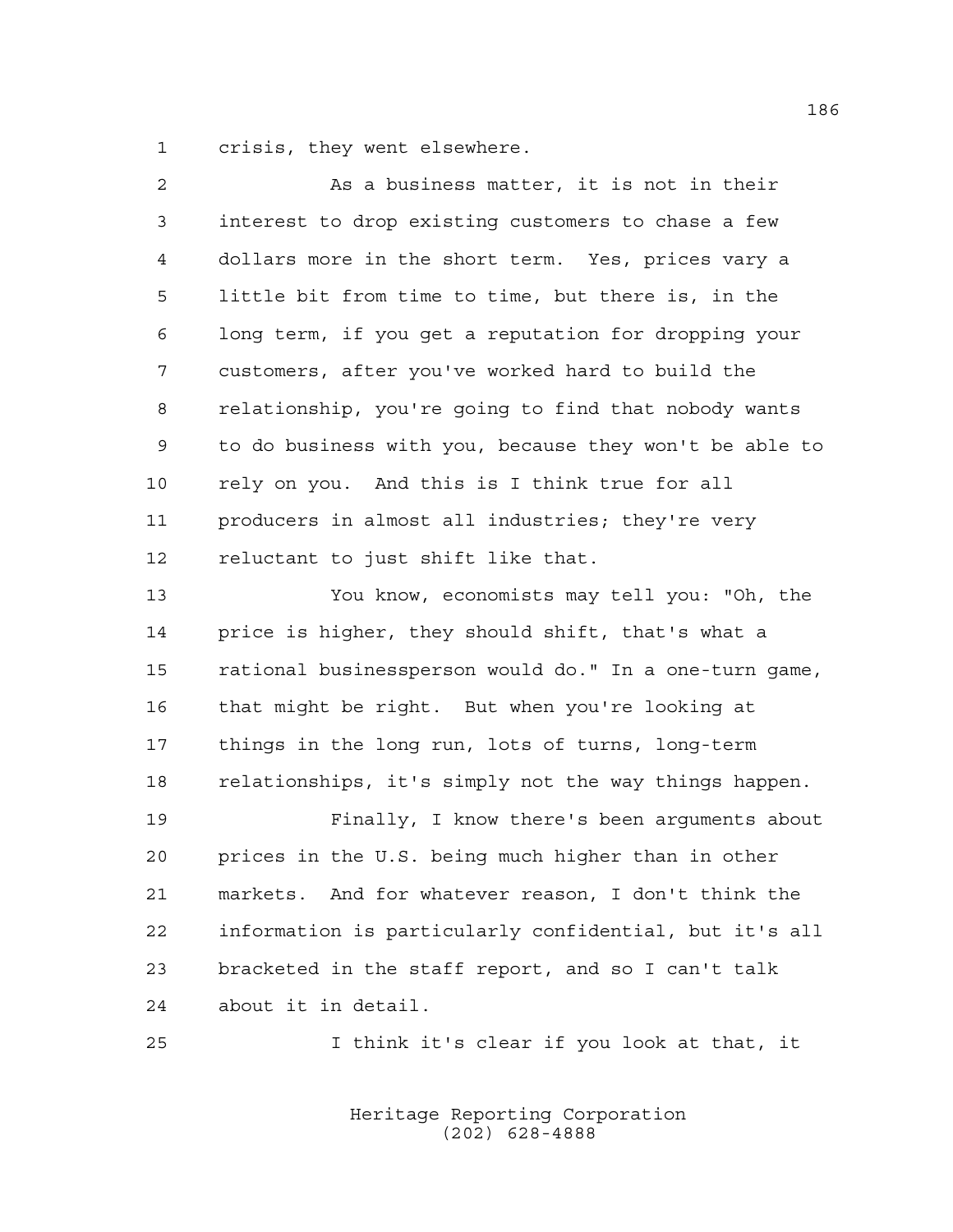is not a development that just happened in 2011 for the first time ever. And so you have to ask if prices in the U.S. are higher than in Korea in earlier periods, or in 2011 for that matter, why is POSCO not selling in the U.S. market?

 POSCO isn't. POSCO has voted with its feet. Its actions show you that the numbers you're getting, that the prices in the U.S. market are higher, simply cannot be correct.

 With that, I think I have used up almost all of our allotted time. I will save whatever we have left for rebuttal. Thank you very much.

 VICE CHAIRMAN WILLIAMSON: Thank you, Mr. Winton. I just want to thank all of the witnesses for their testimony. I particularly want to express thanks to those who have come from out of town to be here today. And this afternoon we'll begin the testimony, the questioning with Commissioner Pinkert. COMMISSIONER PINKERT: Thank you, Mr. Chairman. And I thank all of you for being here today, and for helping us to understand what is

 I want to begin with a question for Mr. Wood. And I want to preface it by saying I note your testimony about past shipbuilding activity, as well as

happening and likely to happen in this industry.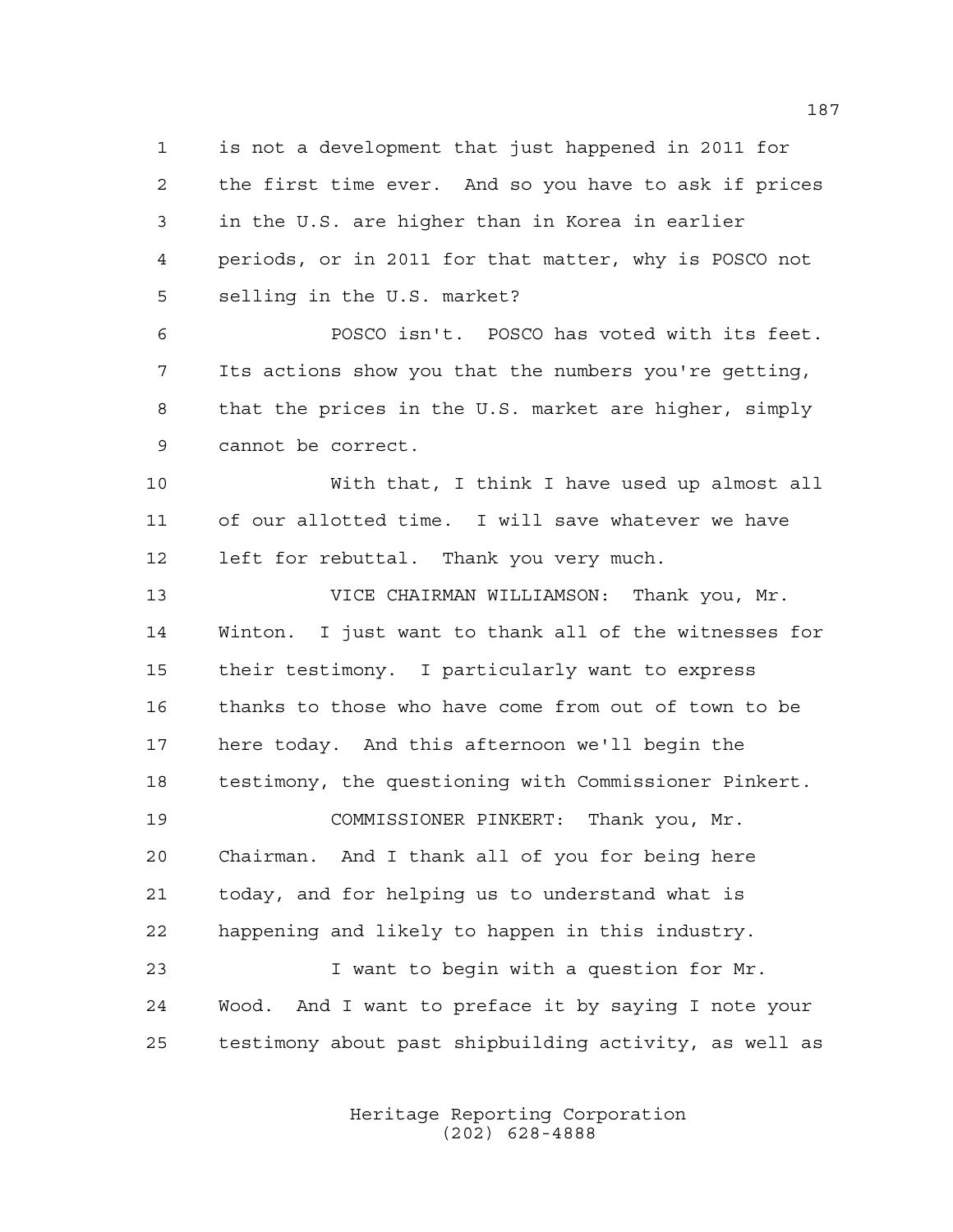the order backlog in that segment.

 But I'm wondering, can you address more directly expected future demand in the shipbuilding segment? MR. WOOD: Okay, well, thank you, Commissioner Pinkert. Let me try. Let me start by saying that the data we have given you on shipbuilding I think is about as contemporaneous as it can possibly be. The data in the prehearing brief was published in September; it covers through the first half of 2011. So in that sense, it is, it is spot-on with the data period for which you've collected information on the U.S. market. Now, in terms of projecting out future demand, what we can say I think are the following things. We know what the order backlog is, and we know how long it would take to work off that backlog, even if they never received another order of ships. And you know, maybe we can quarrel with the numbers but -- we think it's close to two years, I heard, you know, slightly lower numbers this morning but the fact is, it's a very substantial backlog. And if you compare it to where we were at the start of this review period, it is an enormous increase. Enormous increase.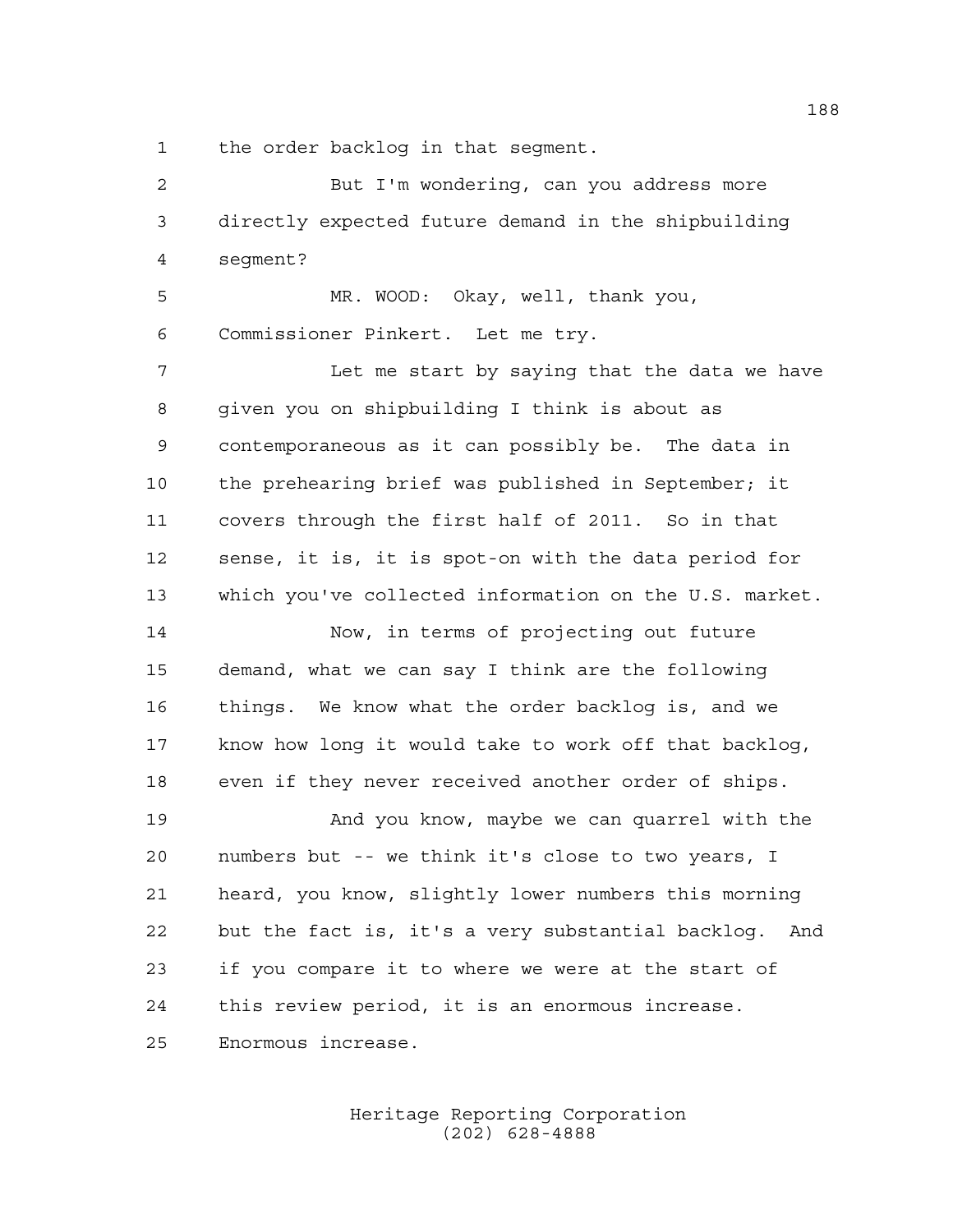Okay, so that suggests to us, and it's what we said in our brief, that the shipyards are going to be pretty darn busy for the next few years.

 Now, the other piece of that is how much new, how many new orders, how much new is going to be added to that backlog.

 Well, we know that for the first six months of 2011 at least, that the balance between new orders and production has to have been pretty much one to one, because that backlog hasn't gone down at all. Well, six million tons out of 235 million. We had it on our chart. So that suggests that, at the moment, things are still quite strong.

 And we'll put some material in our posthearing brief, I think Jeff alluded to it a moment ago, but the Korean shipbuilders are actually doing surprisingly well this year. I was very surprised at some of what I heard this morning. And I think we're going to be able to show you some data that suggests that market is going to be quite good, going forward. COMMISSIONER PINKERT: How up to date do you

think that data will be?

 MR. WOOD: The data, I think it's going to be the announcements they have made in the last month or so. I mean, we're already current through June,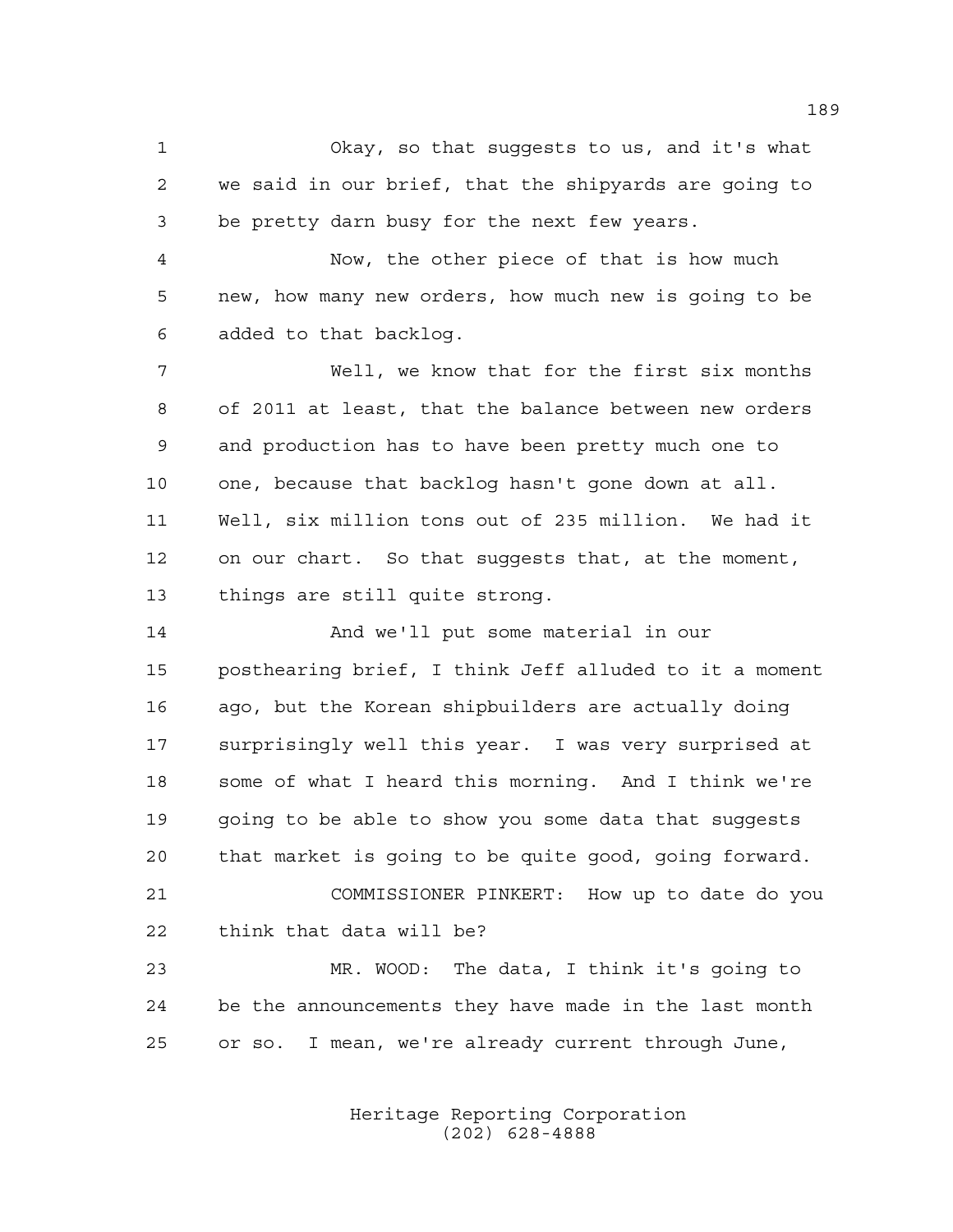and so we'll be trying to point you to developments since then.

 And then if I may just add one more thing to it. I think it's very important, and I hope the Commission will recognize, that these shipbuilders are also, by and large, very prime constructors for energy-related applications. These are the people who are building the offshore platforms, the drill rigs, the floating, you know, the semi-submersibles, things like that. And that is demand that we think is poised to really skyrocket, going forward. So if you look at it net-net, we think it's

a very strong market.

 COMMISSIONER PINKERT: Thank you. Now, turning to Mr. Waite. I'm intrigued by this issue of the affiliated companies, and I want to ask you whether the Evraz U.S. companies hold a veto over shipments into the U.S. market by their affiliates in Italy.

 MR. WAITE: Thank you, Commissioner Pinkert. I was prepared to answer that question before my client's sister company this morning said that that information was being treated on a confidential basis. So I will respect that, since it is a, since it is a question directed at the position and action of the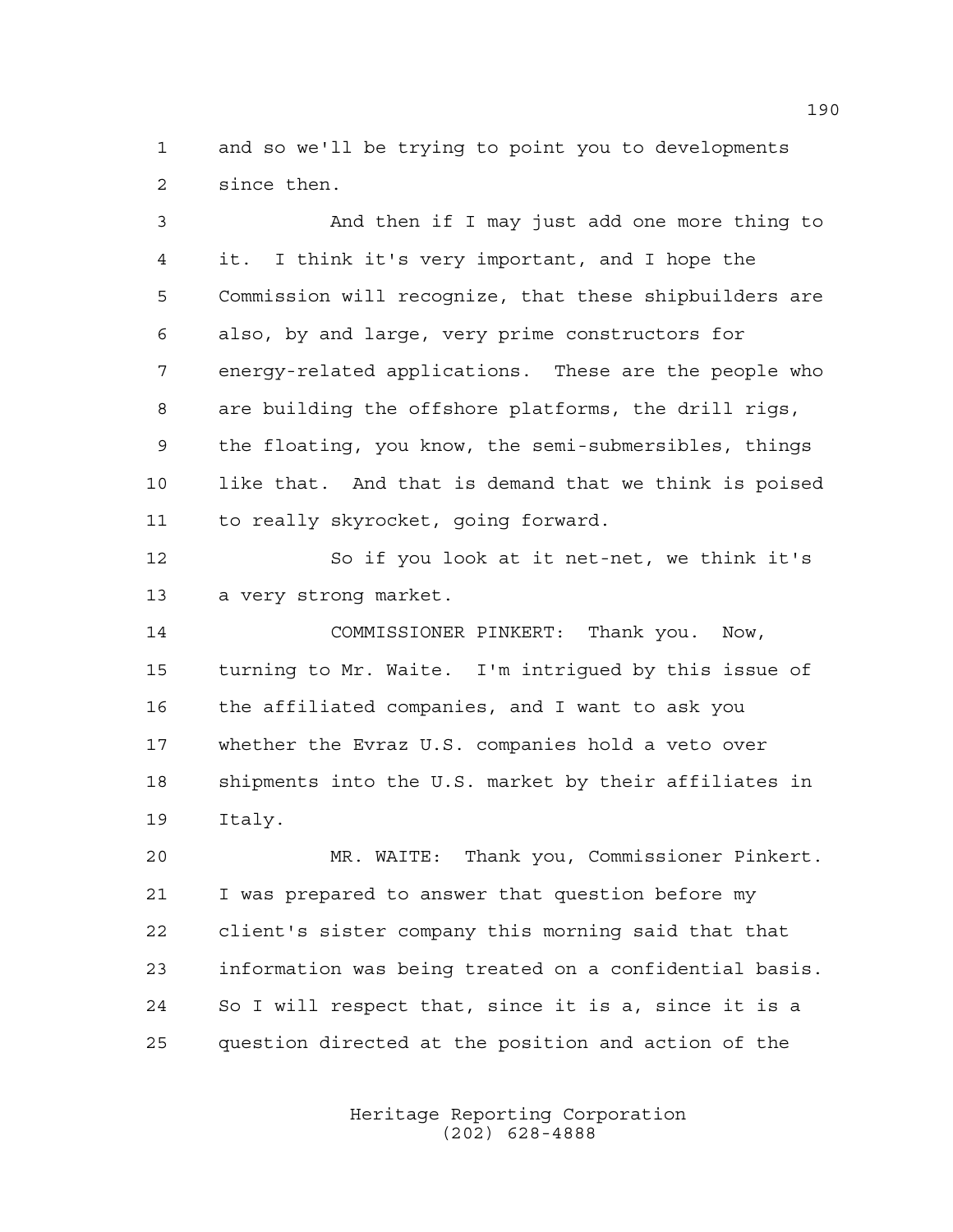Evraz U.S. companies, and we will address it fully in our post-hearing brief.

 COMMISSIONER PINKERT: Thank you. And Dr. Magrath.

 MR. MAGRATH: Commissioner, I don't know, as well. But again, for either Evraz in, you know, Pollini or elsewhere in Europe, or being able to dictate shipments to the U.S. or Evraz, the two facilities, the United States being affect to affect imports, that just isn't the way, I mean in terms of my study in the issue, that a multi-national corporation works.

 All those decisions, it's a hallmark again of the multi-national corporation, they all come from the top down. And the different sells, if you will, really don't have much contact with each other laterally, and typically don't have any say in the decisions made from the top.

 This is general to multi-national corporations.

 COMMISSIONER PINKERT: Okay. Well, that answer, Dr. Magrath, may preempt my next question, but I'm going to ask it anyway as a hypothetical. And then in the post-hearing, you can address it, if in fact the assumptions behind it prove to be accurate.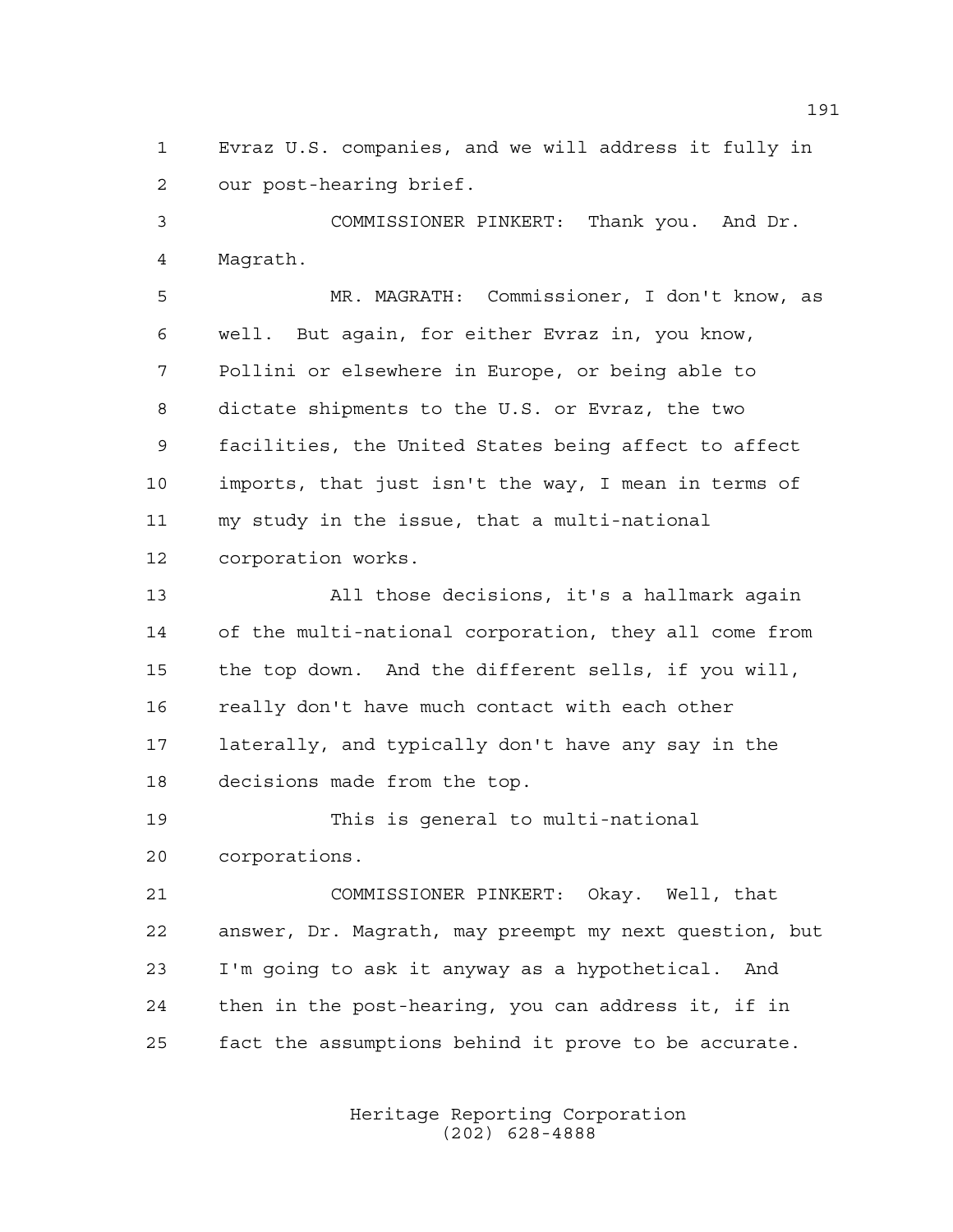But assume that the U.S. companies, the Evraz U.S. companies, do have some sort of veto power. If they do, please address under what circumstances they would use that power. MR. WAITE: We will address that in our post-hearing brief, as I'm sure counsel for Evraz U.S. will also address that same question you asked this morning. Yes, Commissioner. COMMISSIONER PINKERT: Thank you. MR. MAGRATH: Very shortly, Commissioner. I think they're still in the room, so you can ask them. COMMISSIONER PINKERT: Well, I would ask all parties to look at that issue for the post-hearing. Now, staying with the Italian issue for the moment. I am concerned about what to do about the parties that are not participating in this proceeding. I understand your argument that, for example, one of those companies is not subject to the anti-dumping order, and I understand that there is some, some circumstantial evidence or some historical evidence that might suggest limited participation in the U.S. market by that company. But do we have direct evidence of the intent of that company, or any other non-participating company, with respect to the U.S. market?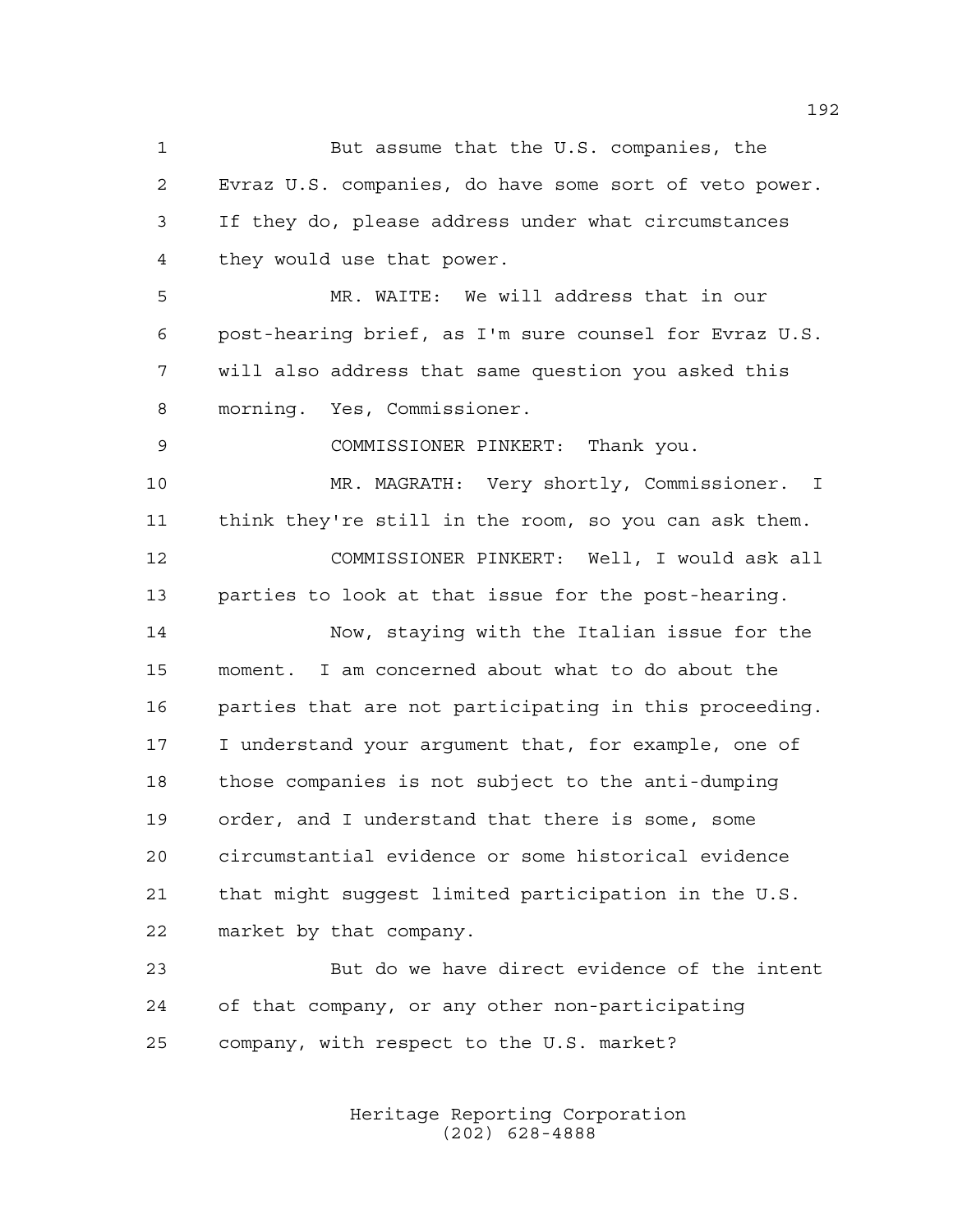MR. WAITE: Yes, we do, Commissioner Pinkert. Again, it's Fred Waite.

 We have presented to you in our prehearing brief statements by virtually all of the other Italian plate producers regarding their marketing plans and strategies as they appear in their public statements and web sites. They all state that their primary focus is the European market. One says that it ships two thirds of its entire production into Italy, and the balance goes into the rest of Europe.

 Ilva makes it very plain, in its public pronouncements, that it takes pride of place of being the largest steel plant, not only in Italy, but also in Europe; and that it sees Europe as its primary market.

 Some of these mills, also on their public sites, Commissioner, list their sales offices, their marketing representatives and agents. And it's very telling that when those offices are listed, every one of them is located in Europe, and every one, save one, identifies a European country as the territory covered by that office. The one exception deals with an office that handles sales to Israel, as well as several European countries.

So we do have that information. Now, that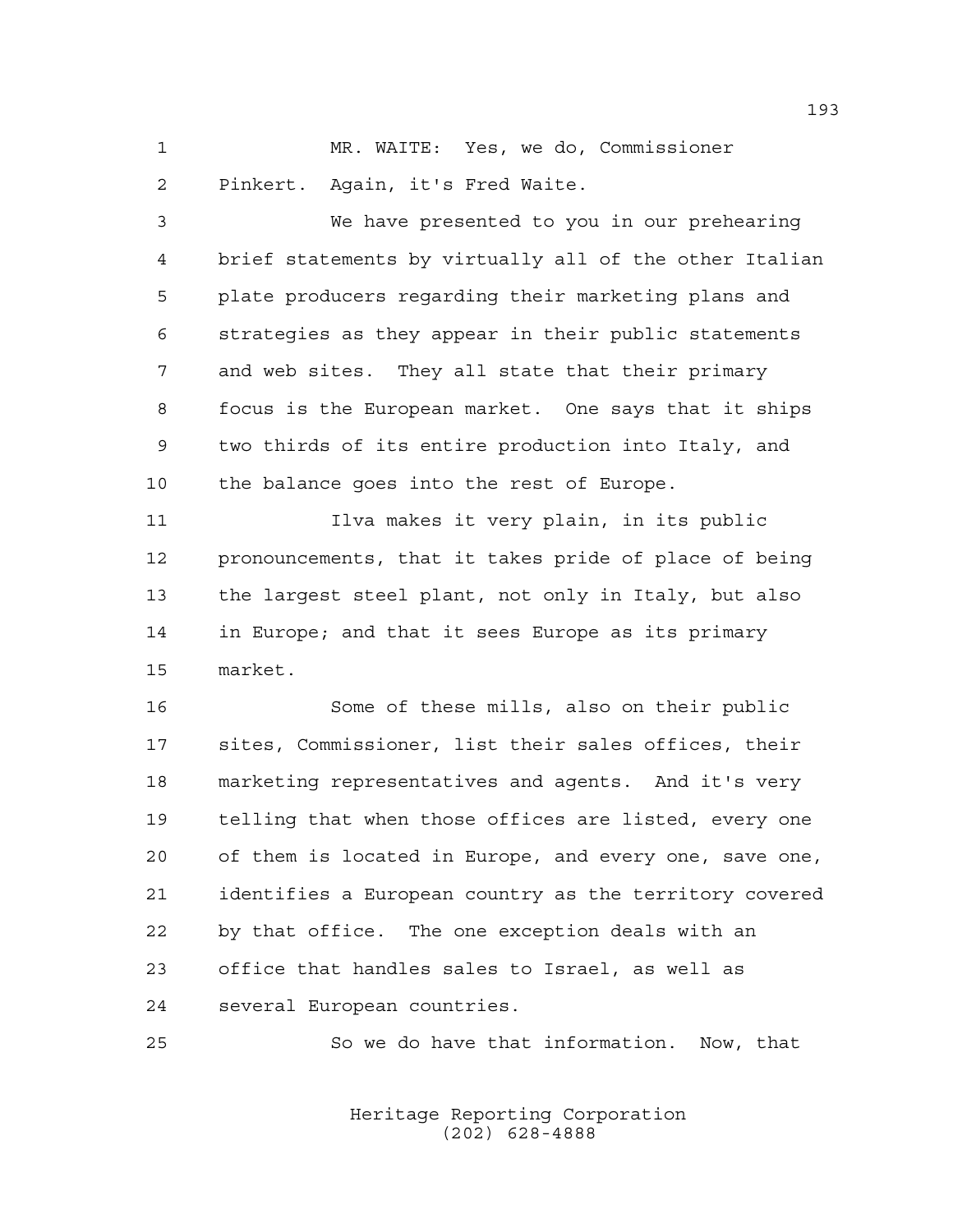does not diminish the disappointment that I'm sure the Commission has, and I know that we have, that other Italian plate producers have chosen not to respond in this proceeding, and not to provide to the Commission information about their operations directly.

 We can only assume that they are not here because they simply don't care about the orders in the United States. Because, as I said, their public pronouncements, their history of their shipments, makes it plain that they see their markets elsewhere, 5,000 miles to the east of here.

 COMMISSIONER PINKERT: One additional question about the situation in Europe, which you can address in the post-hearing. But is there any reason to think, in light of recent macroeconomic circumstances in Europe, that the demand that the Italian producers have historically relied upon in Europe is in the process of disintegrating? MR. WAITE: That, again, is a very insightful question, and one that I don't think that

 anyone in this room, or perhaps any room on this planet, can answer in terms of what's happening in Europe.

 Because it appears to me, as a layperson, that what's happening in Europe is driven primarily at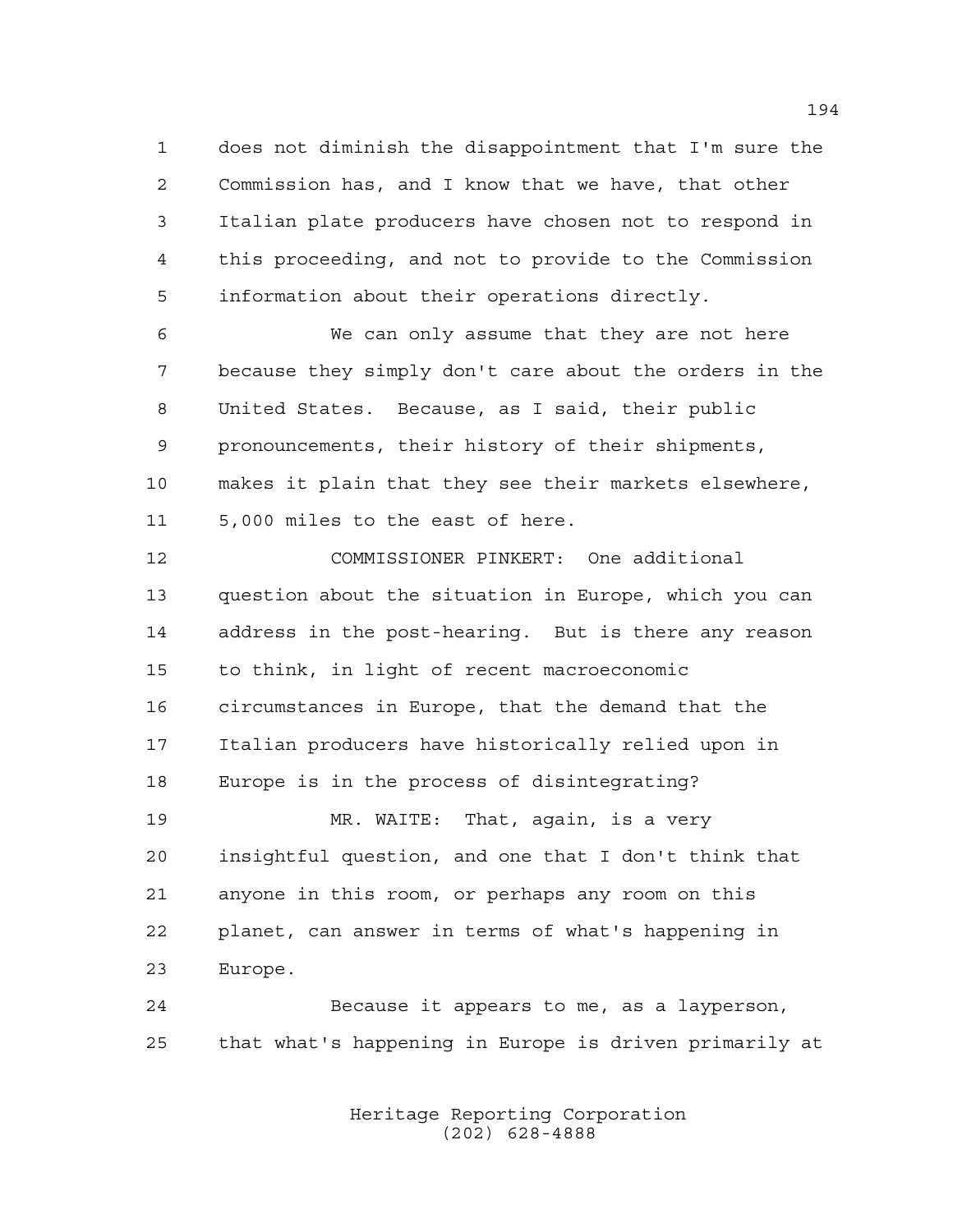the moment by political considerations. That is, decisions being made by national parliaments in members of the European Union with respect to the agreements that have been reached with the Greek Government on providing bailout insurance, so that that government does not default on its major obligations. Sending, of course, a signal that the European Union, supported by the International Monetary Fund, would be prepared to take similar action for other members of the Euro Zone that might be similarly situated in the future. Portugal, Spain, Italy, and Ireland have been mentioned, either in the past or in the present, as perhaps falling into that condition.

 So with all of the trepidation of trying to predict the future, I can only say that the markets in Europe, for the most recent data that we have available, are still important large markets; they are still consuming the plate produced by the Italian industry, as well as other European producers. And I would also say that for the nearby geographic markets, North Africa and the Middle East, those have been very buoyant over the years. And if, indeed, all of the discussion we heard this morning and earlier this afternoon about the importance of energy development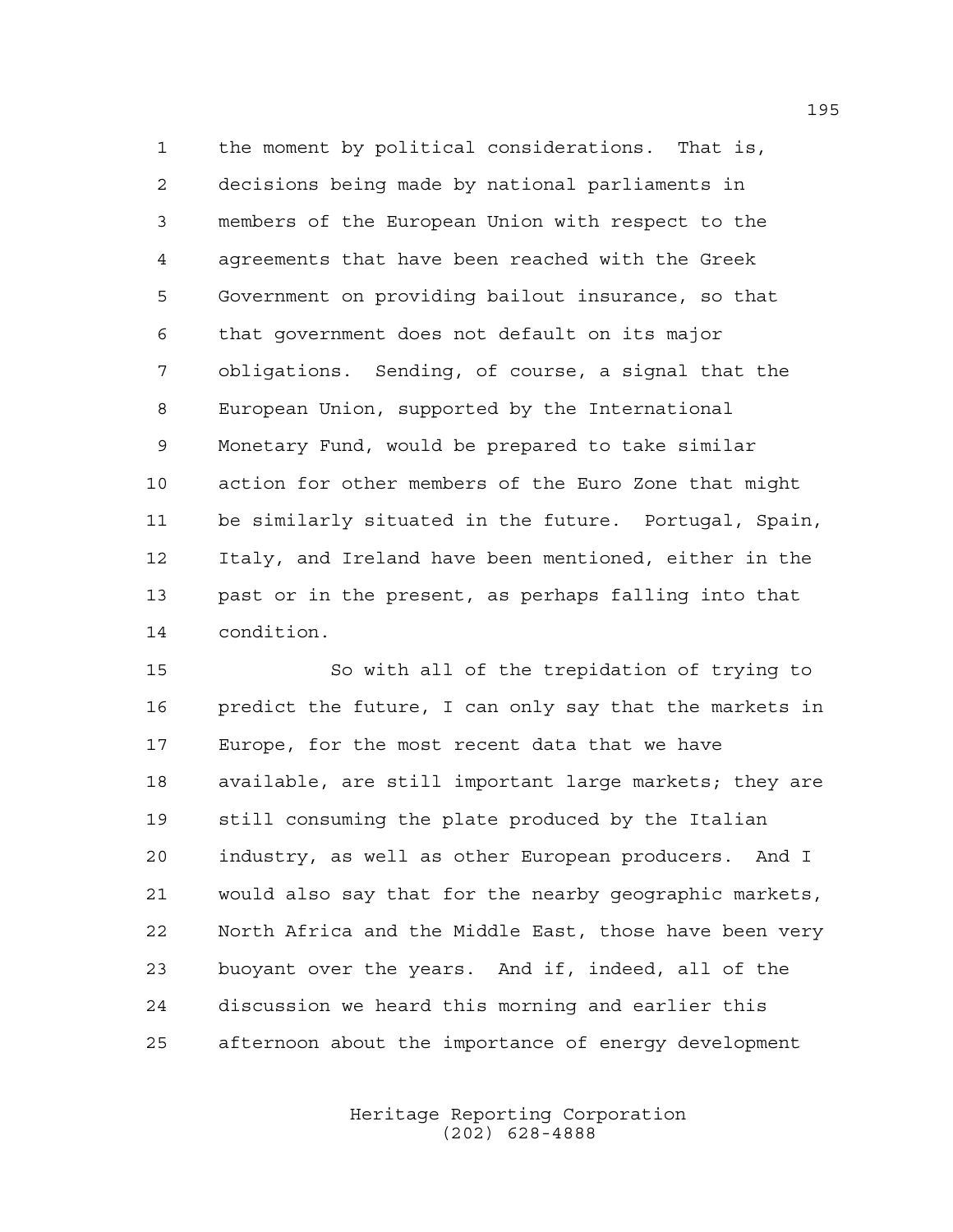continues to hold sway, then countries along the North African coastline – Libya, Morocco, and Algeria, traditional markets for the Italian industry, Turkey, the Gulf States – will certainly be absorbing a great deal of steel, including steel plate, for their extraction and production and distribution networks. COMMISSIONER PINKERT: Thank you. I would just ask that for the post-hearing, you supplement that answer with as up-to-date a data series as you can concerning demand in the European market. MR. WAITE: We shall do that. And I assume by that question, Commissioner, demand for cut-to- length carbon steel plate. COMMISSIONER PINKERT: Correct. Thank you very much. Thank you. VICE CHAIRMAN WILLIAMSON: This question is for the Japanese Respondents. In its brief at pages 39 to 40, Nucor argues that Japanese Respondents reported 2010 export quantities that are much lower than official Japanese export statistics. Either now or in post-hearing, could you address this assertion? MR. WOOD: Yes, Vice Chairman Williamson. This is Chris Wood again. I have a couple of points to make on that.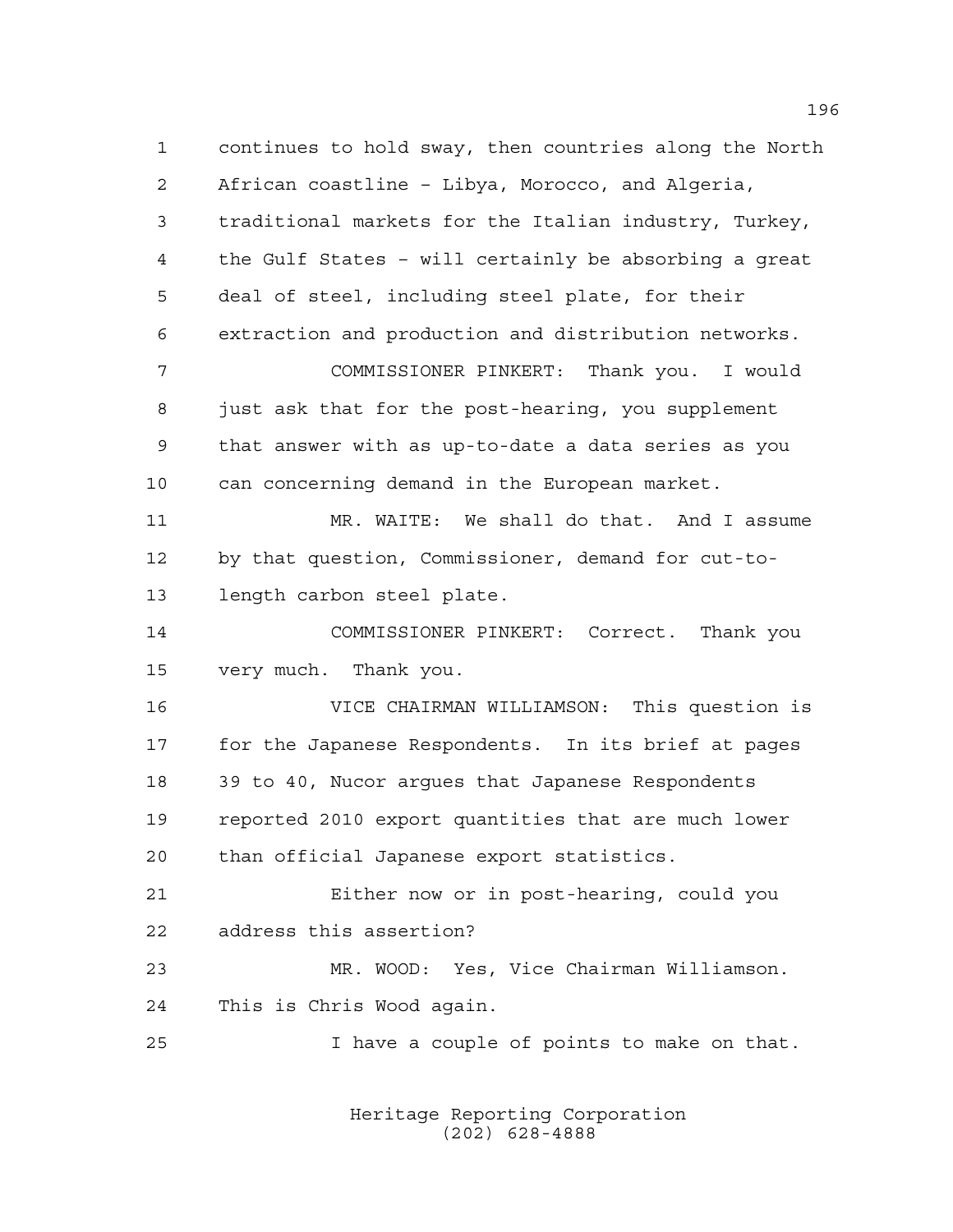One is, we will certainly address it in post-hearing, because it's a numbers issue that I think is probably a little complicated to deal with here.

 At the big-picture level, we think that their numbers, when they have pulled these export statistics, they are including enormous quantities of non-subject merchandise. Enormous quantities. And that's the reason for the difference.

 And if you'll permit me, I also want to say I was actually a little offended at the way that was put in their brief. I mean, we take our responsibilities to this Commission, and to supply accurate data, extremely seriously, both as counsel and our clients do, as well. And the suggestion that we are intentionally under-reporting the data I thought was uncalled for.

 We've done this quite a bit, and we'll certainly do our best.

 VICE CHAIRMAN WILLIAMSON: Well, you will have a chance to rebut it in the post-hearing.

MR. WOOD: Yes, exactly.

 VICE CHAIRMAN WILLIAMSON: Thank you. Also for the Japanese Respondents. On Table 4-11 of the staff report, it shows that Japanese exports of CTL plate to markets outside of Asia, the U.S., and the EU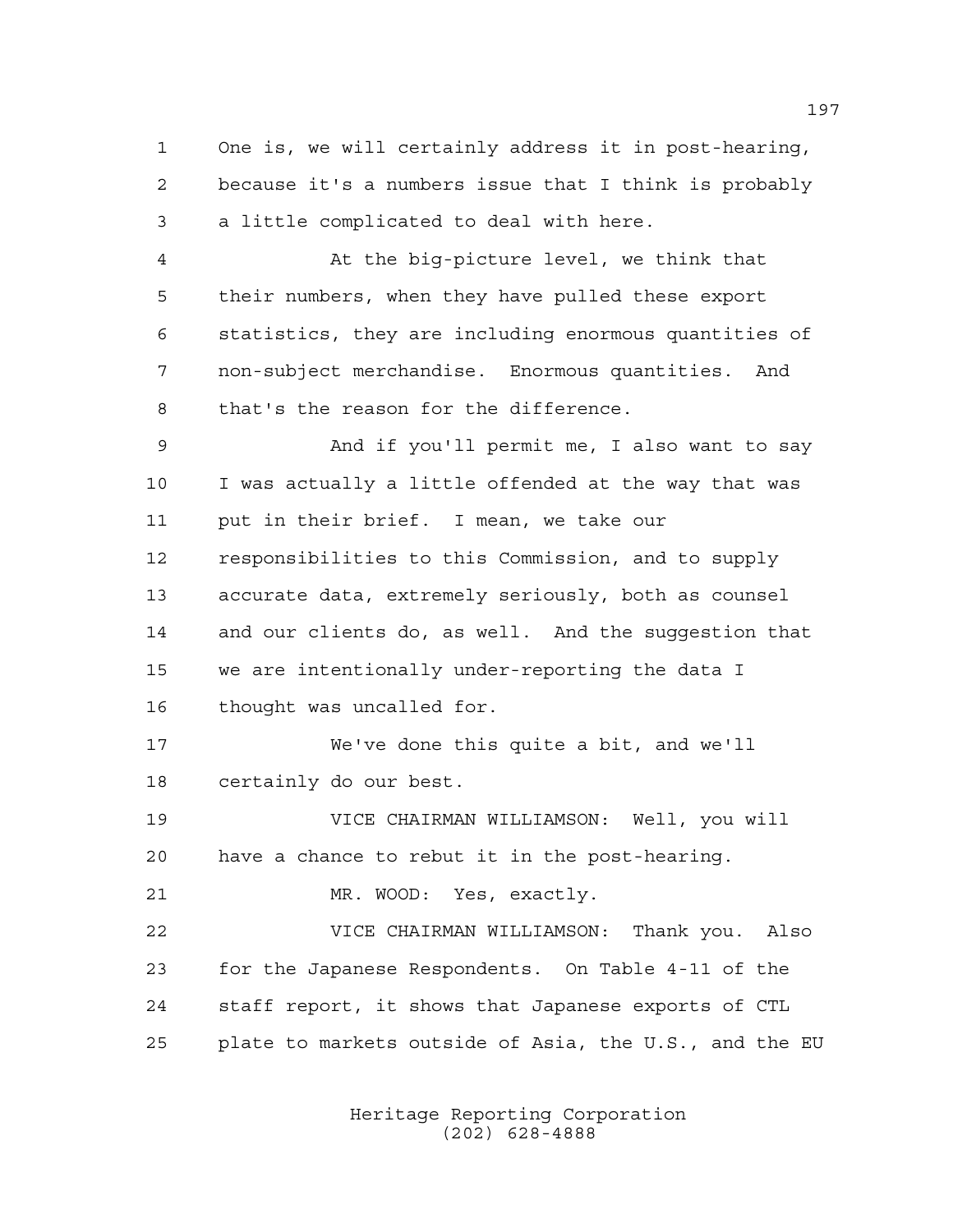increased substantially from 2009 to 2010. And it also increased between, and these exports also increased between interim 2010 and interim 2011.

 And can you explain the origin of this increase, why this increase occurred, and whether it's significant for our determination? So this is exports outside of Asia, the U.S., and the EU.

 MR. WOOD: Yes, Vice Chairman Williamson. Chris Wood again.

 We absolutely can explain that. And I think the question is whether our witness is comfortable explaining the specific circumstances in the public hearing, or whether we want to do that in a confidential submission.

 MR. AOYAMA: So this is Aoyama, Nippon Steel. And we will submit in detail in the post- hearing brief. But as a general explanation, there was a certain demand or request from the customers outside Asia to get the very specific or special cut- to-length plate for the energy sector use. So that is the reason why that you see there's some increase of exports from Japan to that destination.

 MR. WOOD: And if I may, Vice Chairman Williamson. We would also direct you to Exhibits 9 and, I believe, 11 of our, of our prehearing brief.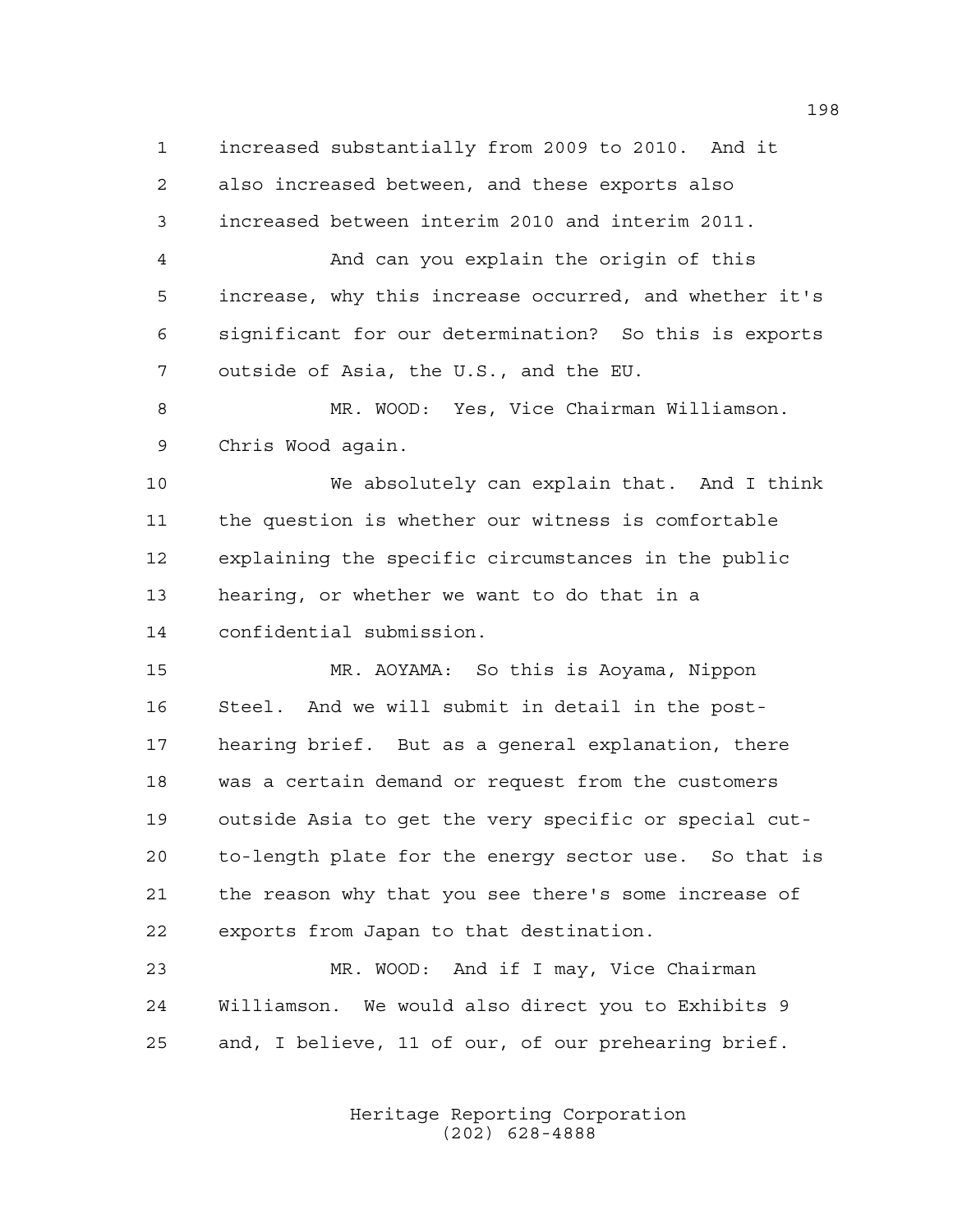We'll spell this out in our post-hearing submission, but that largely explains where the increase is coming from.

 VICE CHAIRMAN WILLIAMSON: Okay, thank you. I look forward to the further details in post-hearing. Thank you.

 There was a lot of discussion this morning about – well, some discussion this morning about shipping costs. And the Japanese producers have indicated that raising freight costs are a disincentive to producers to export to the U.S.

 And of course, Nucor disagreed with this, and particularly pointed to the difference between bulk, large-volume shipments, and small shipments.

 And I was wondering if you disagree with their analysis.

 MR. AOYAMA: Okay, this is Aoyama, Nippon Steel again. Regarding the freight costs, the analysis of Nucor people, I have no objection to that, having said that I am in the big volume business means that I have lower freight costs. Our point is, we, Japanese, Nippon Steel, have no intention, no capacity to ship out big quantity of cut-to-length freight to the United States. Even though the big volume can get that lower freight cost.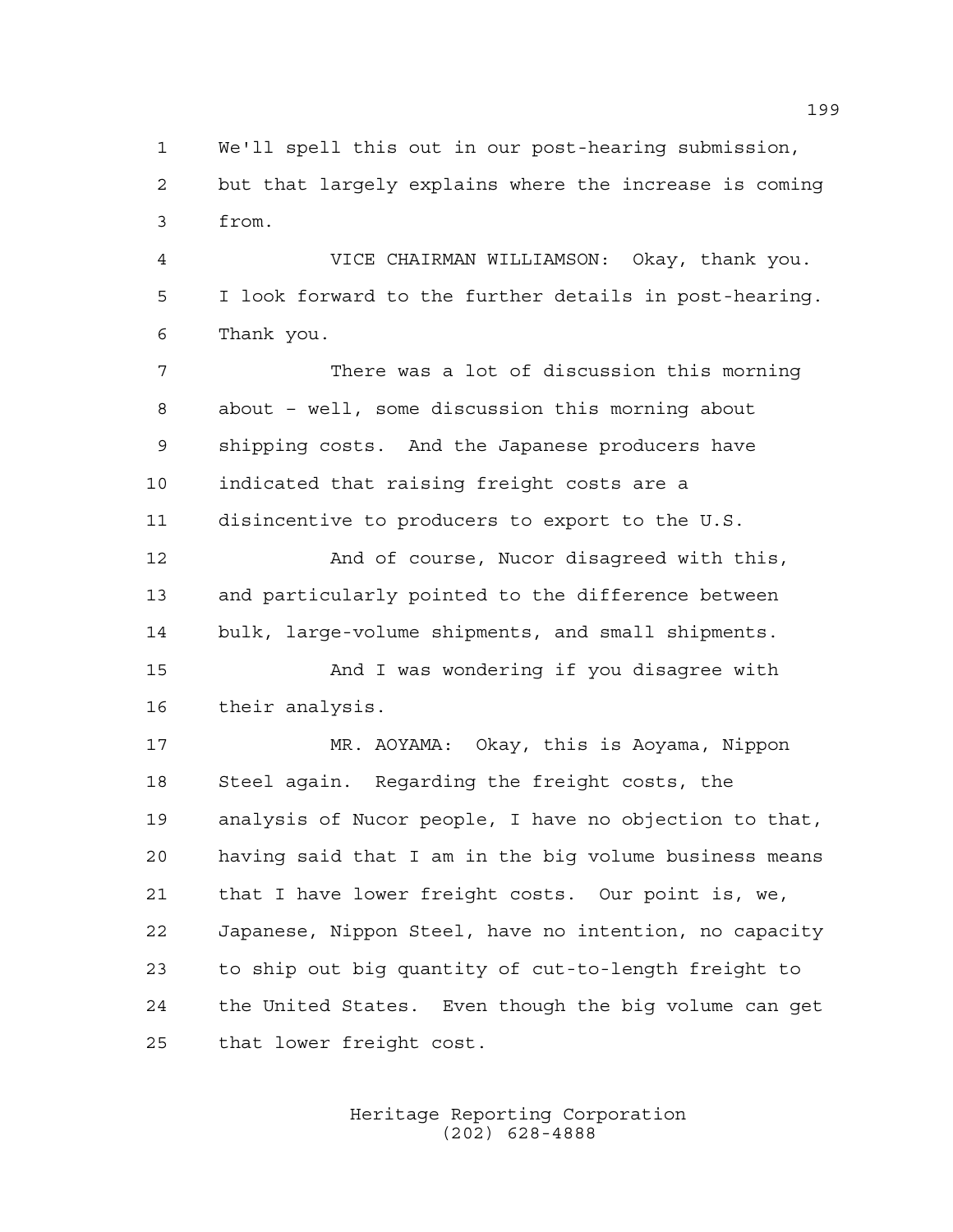Because we are busy serving the growing demand in Asia for shipbuilding or in energy sector's demand. So we are not in a position to think about exporting a big quantity of commodity-grade freight to the United States. That is our position. VICE CHAIRMAN WILLIAMSON: Okay. So in other words, it's not the freight costs that are the disincentive to increase. MR. AOYAMA: It's not the single factor which decides our options. It's okay? VICE CHAIRMAN WILLIAMSON: Okay, yes. Thank you, I get the picture. I used to work for the Port Authority in New York and New Jersey. I'm always potentially interested in shipping costs. Okay. For the Korean producers, does Dongkuk have a position on cumulation? Mr. Winton. MR. WINTON: Of course we have a position on cumulation. VICE CHAIRMAN WILLIAMSON: Would you mind stating it? MR. WINTON: Yes. I think our position, one of the statutory issues, you are not required to cumulate, you're not supposed to cumulate when imports are not likely to have a discernible adverse impact on the U.S. industry. And I think from our arguments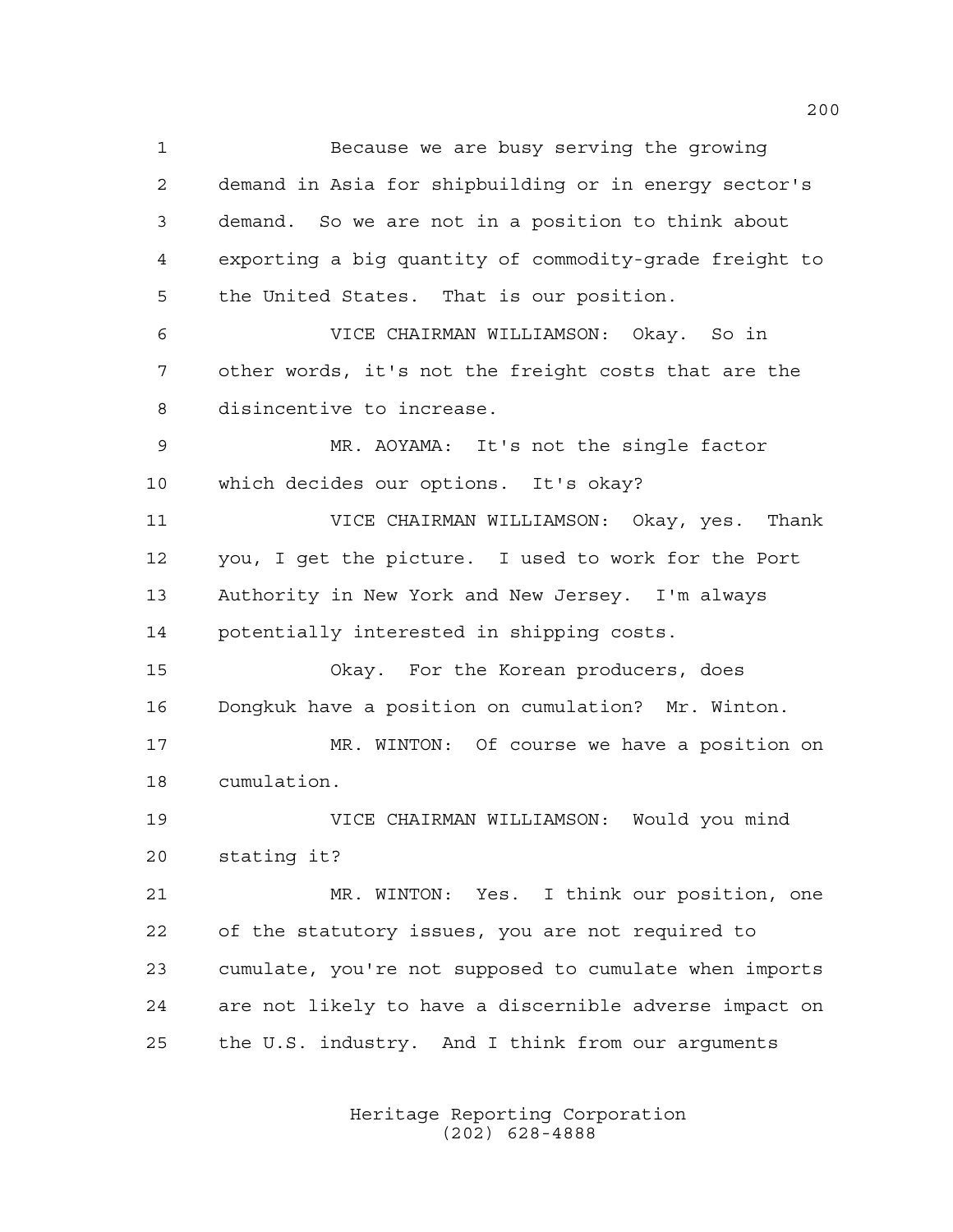looking out to the future where the Korean producers are selling, there is simply no evidence that supports the conclusion that there is a likelihood of a discernible adverse impact from Korea; and therefore, Korea should not be cumulated with any of the other countries.

 We can, of course, discuss other factors. You can always find there are differences, there are similarities; but fundamentally, we don't see that we, you know, we are going to ever be a problem for the U.S. producers.

 VICE CHAIRMAN WILLIAMSON: Okay. And that, so you're saying it's not on the basis of your capacity, but on where the shipments are likely to go that we should be considering this?

 MR. WINTON: Well, capacity. We are, as I said, we are operating at very, very high levels of capacity. We've heard today, you know, my client has added capacity, Hyundai Steel has started production in 2010 in its added capacity. And we keep hearing there is capacity, but we haven't looked at the other side of this. Which is that there is demand for that capacity in Korea.

 Korea has actually been importing steel. On the whole, it doesn't produce enough slabs. My client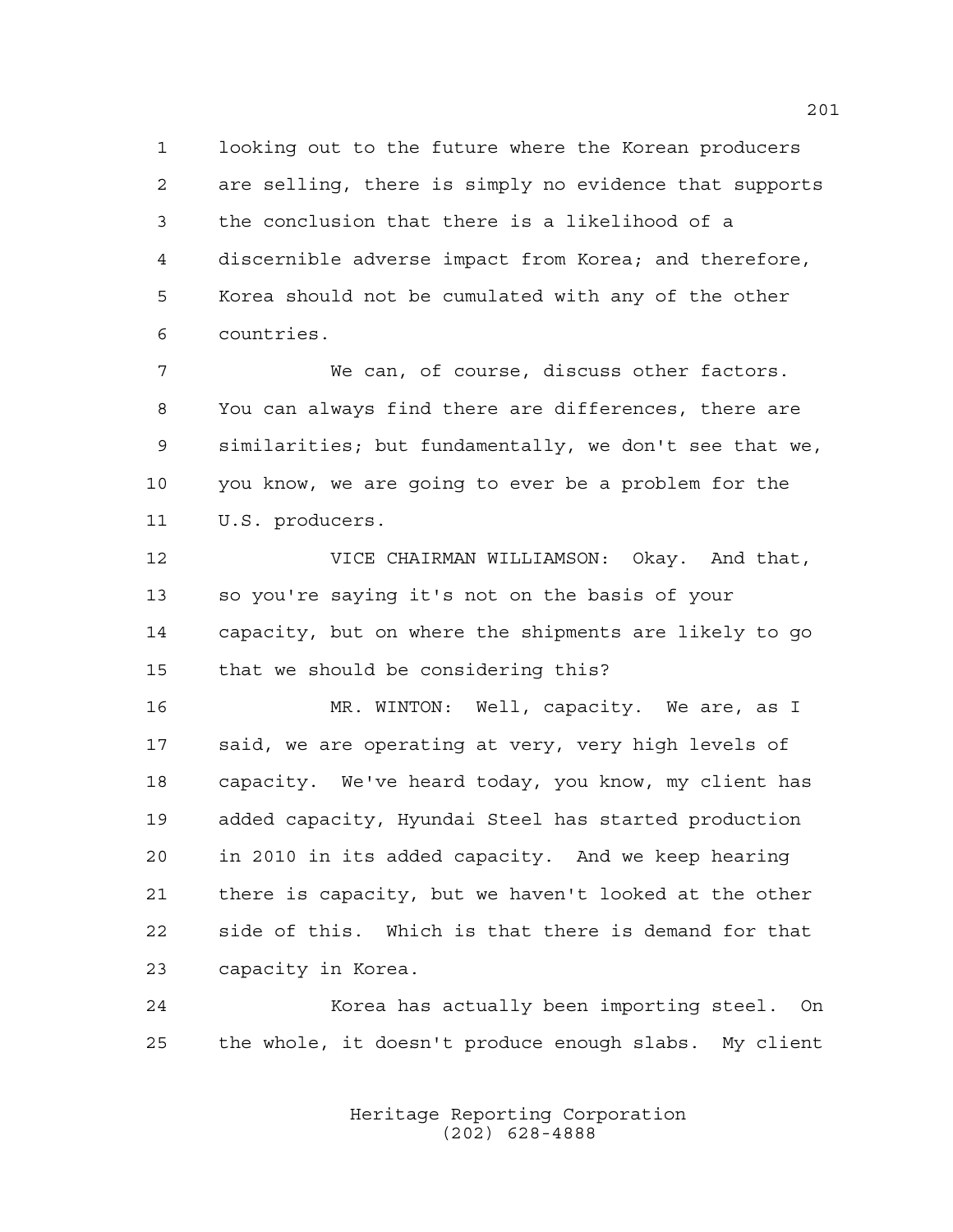actually doesn't produce slabs; it purchases slabs, and just re-rolls them.

 But to my knowledge, there is no excess Korean capacity, notwithstanding the frightened complaints of the U.S. producers. It simply doesn't exist.

 And more generally, if I may. This case is really not about the U.S. market, as far as my client is concerned, and I think the Japanese would agree with it. We all focus on the U.S. market. We're Americans; we live here, and we're worried about the U.S. industry. And we saw the workers come in. We all feel terrible for people who are at risk.

 But the reality for my client is, this is about the Asian market. Korea came out of the financial crisis of 2008 much faster than the United States, because of booming markets in China, because of booming markets in other areas of Asia.

 And so what we've had here as the great recession has not been a great recession to Korea at all. And it's not been a great recession to China at all. And in fact, we heard that China is going to continue to grow; it's just a question of how much it's going to grow.

And so when you look at it from the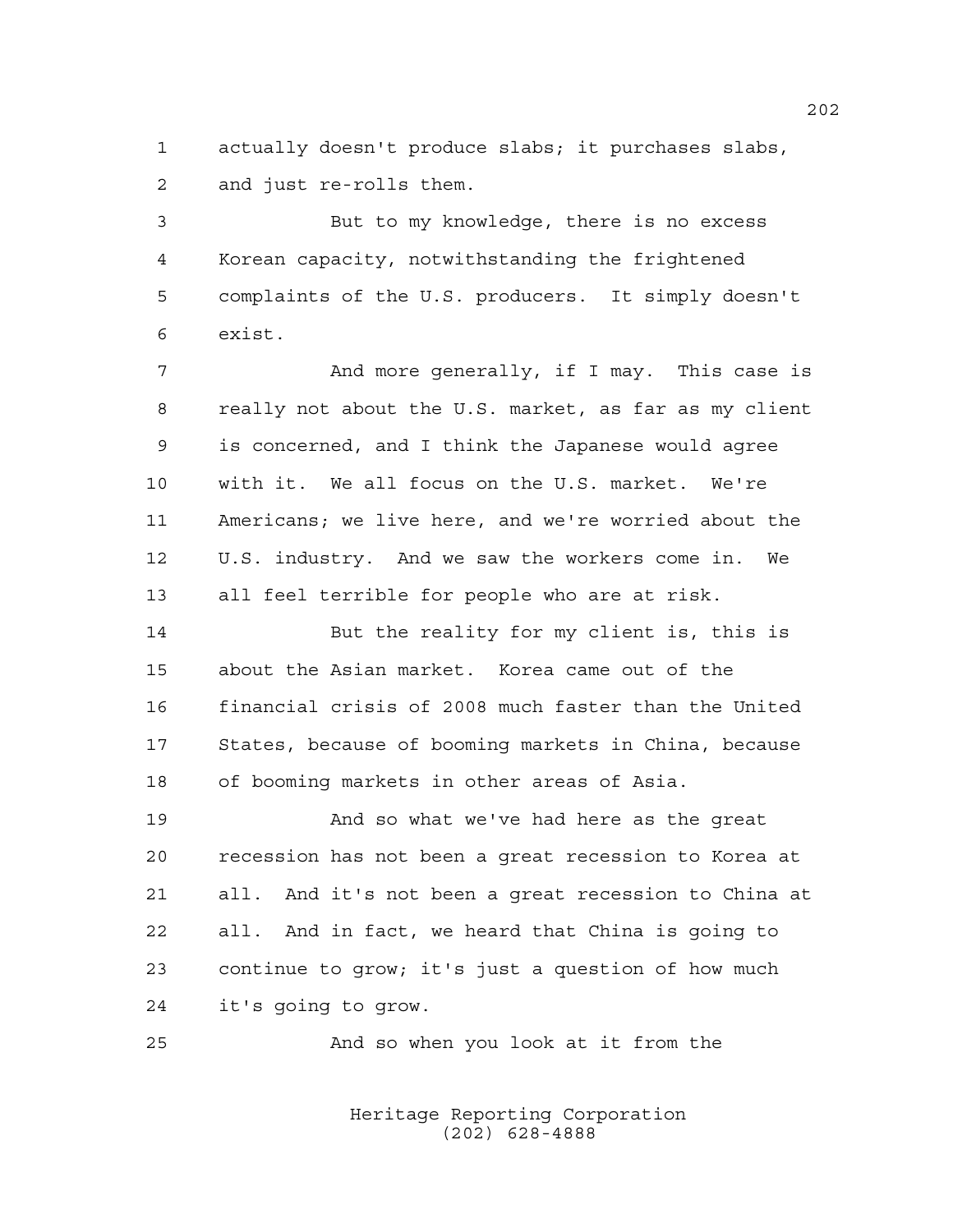perspective of the Japanese producers or the Korean producers, this is about what's going to happen in the Asia markets, and we see growth. Yes, of course there are things, you can always worry about things. But all the evidence we have, continuing orders, good order backlog, booming energy demand, that's growth.

 So we don't, we don't think there is excess capacity, and we don't see any basis for the Korean producers to start shipping to the United States in volumes that would have any sort of discernible adverse impact on the U.S. producers.

 Now, I can talk about differences between Korea and other countries, but to me, that's sort of beyond the point. Because the key fact is I don't see us being in the U.S. market, given the demand that's been described in Asia.

 VICE CHAIRMAN WILLIAMSON: So are you suggesting there will be no discernible adverse impact, and not to worry about cumulation?

 MR. WINTON: I think if you find no discernible adverse impact, then you are required not to accumulate; and you don't need to look at the other factors regarding cumulation.

 But we can certainly address them in our submission. You know, there are differences in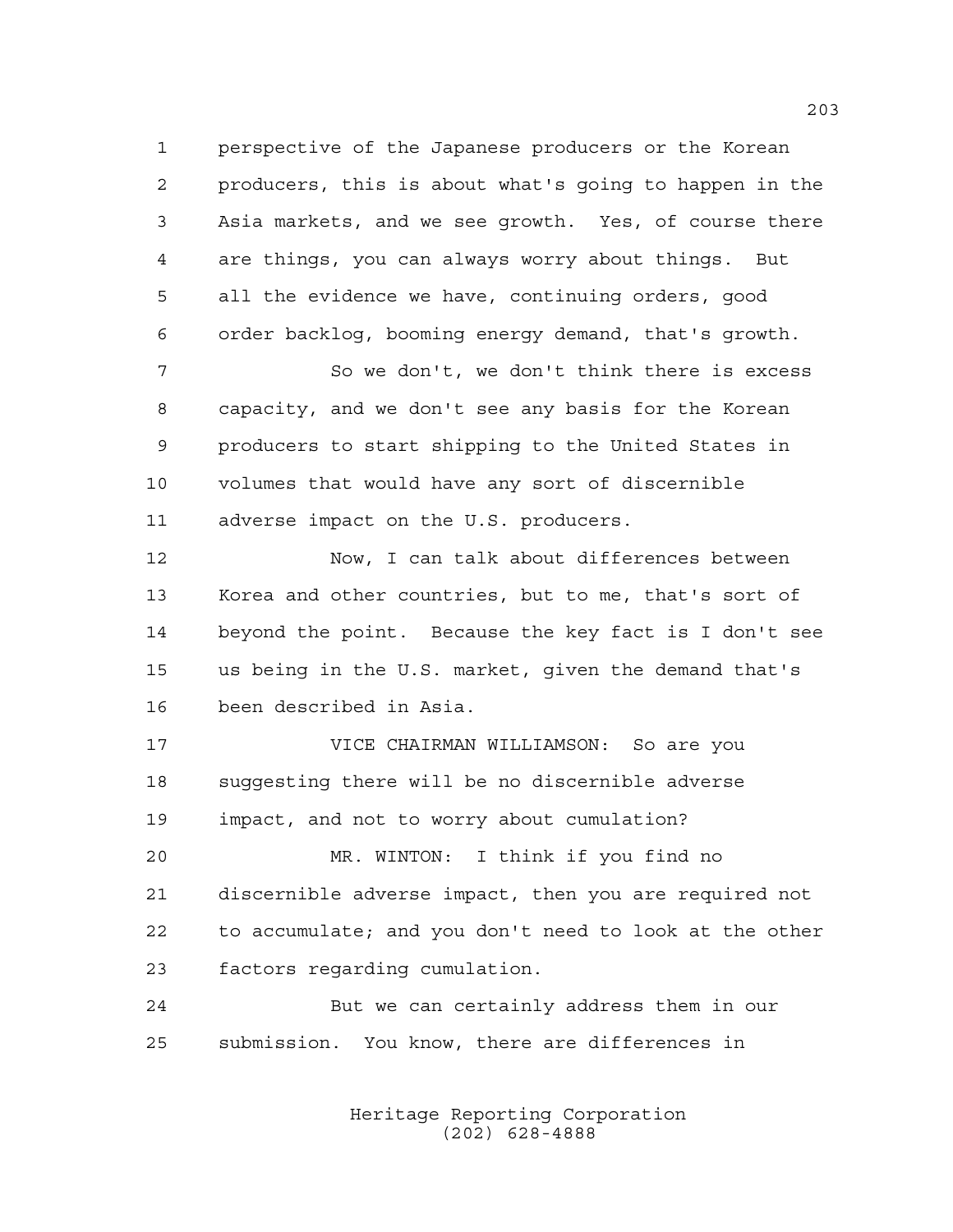patterns of, you know, the exports, where we've been in the U.S. market and then have withdrawn from the U.S. market. It's a different story for Korea than I think the other countries. But fundamentally, I don't see a discernible adverse impact. I think you can, and there are Court cases which say that you are allowed to simply say that's enough, no discernible adverse impact, we don't need to worry about the other stuff.

 VICE CHAIRMAN WILLIAMSON: Okay, thank you for that clarification. My time is about to expire, so let's see, Commissioner Lane.

 COMMISSIONER LANE: Thank you. And welcome to the afternoon panel.

 Mr. Wood or your client, this question is for you. Do you agree with Mr. Schagrin's opening remarks that the shipbuilding market is heading for a critical trough in the next 18 to 24 months?

 MR. WOOD: Chris Wood, Commissioner Lane. Thank you for that question.

 The answer is no, we don't agree with that at all. I mean, I thought it was interesting, because we largely, I think, agree on the data itself, the data that's in the record. I didn't hear anybody quarreling with the data on the record.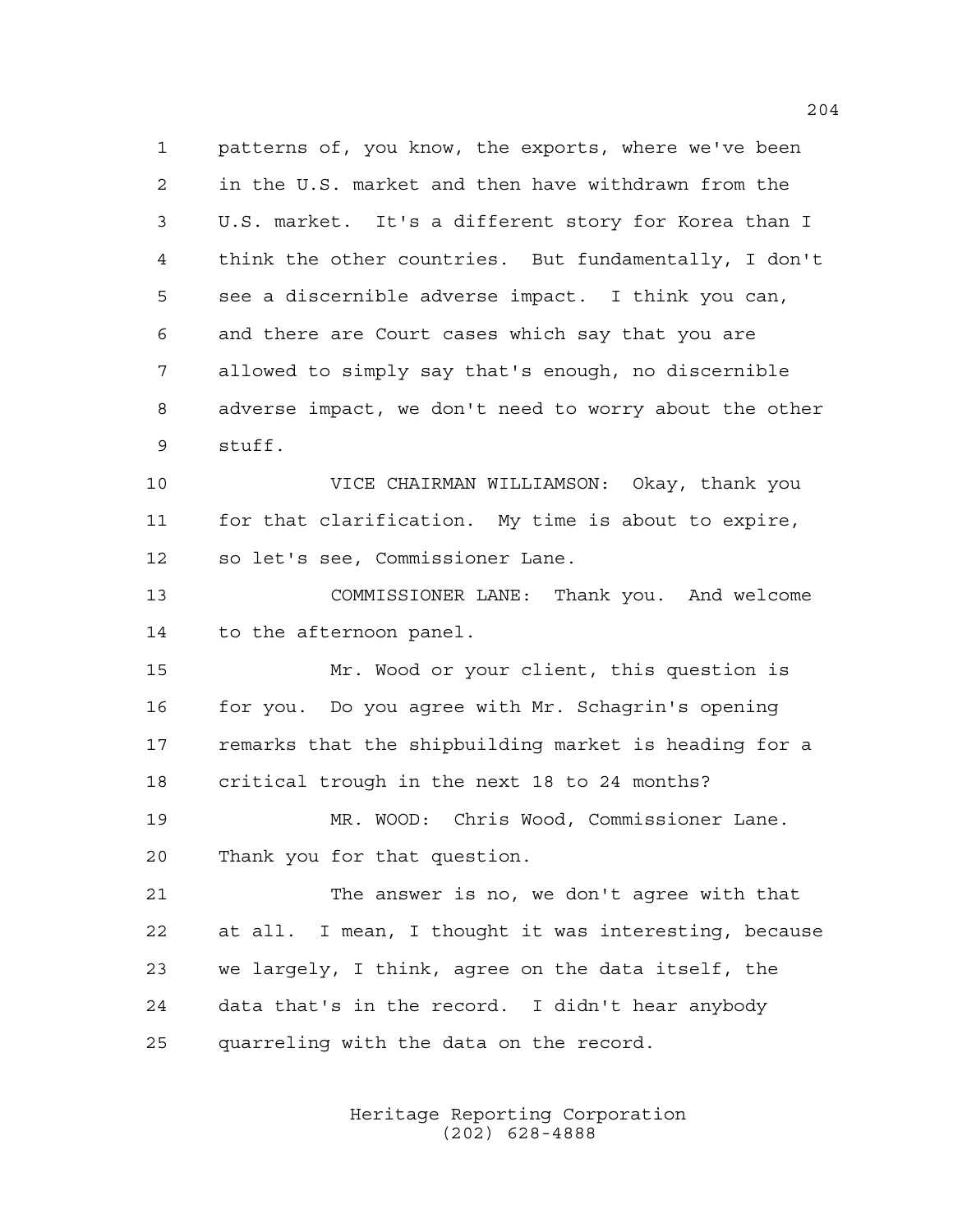The question is the interpretation of it. And you look at the data, and you say well, what data is most probative of what's going to happen in the future. And you would look at the backlog.

 And one of the charts we put up there shows you that over the period of this review, the backlog, measured beginning to end, has gone up by 100 million gross tons. I mean, in the history of shipbuilding, that's an enormous number.

 Now, Mr. Schagrin told you over and over again, oh, a 40-percent fall, a 40-percent fall in the backlog in two years. And that's true. You can go to 2008, which is the, again, the peak history, the peak year in recorded history of shipbuilding by some enormous margin, and say oh, it's fallen from that peak, and we would concede that. But the backlog that's still there is very healthy, by both historical standards and by recent standards. And that's going to support a lot of shipbuilding.

 And, as we said, you know, a number of the shipbuilders are reporting really good orders this year. So we just don't believe it's that bad. I'm sorry. That was a long-winded way of saying no, we don't agree with the characterization that you heard this morning.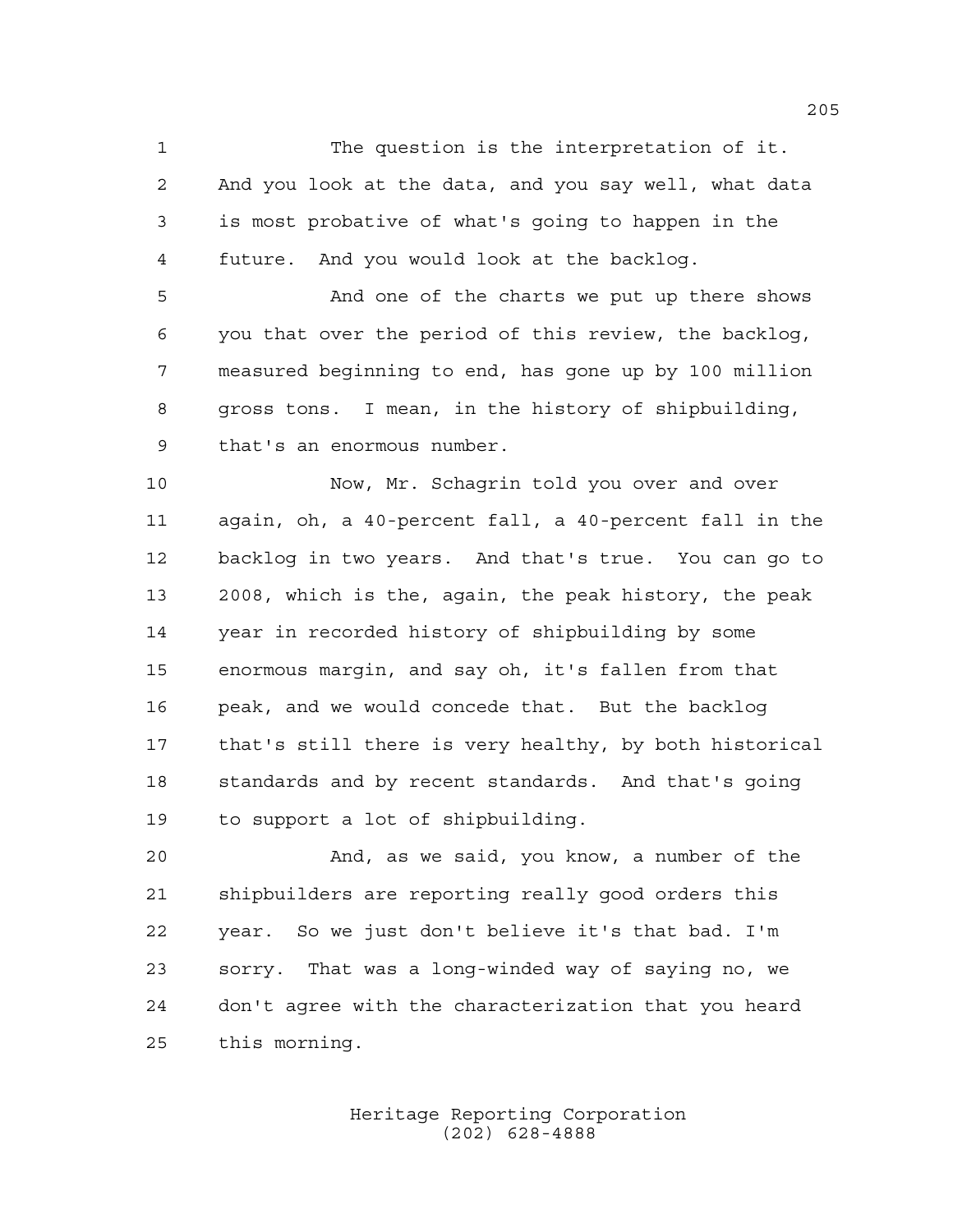MR. WINTON: Would it be okay if I just stepped in quickly?

COMMISSIONER LANE: Yes, certainly.

 MR. WINTON: Just for anecdotal evidence, we've been looking at some trade reports. In July of 2011, so just three months ago and in the third quarter, the Danish shipping company, Maersk. First of all, it placed an order for 20 ships of 18,000 tons with a Korean shipyard, and then started talking about buying 10 more of the 10,000-ton ships with the so- called new Panamax. And by the way, I think it's terrific that they've widened the Panama Canal so they can get bigger ships through, and so people are buying these "new Panamax" transport cargo ships. It's wonderful.

 And in addition, you have the 20 ships of 18,000 tons, 10 ships of 10,000 tons. And then it says the development comes after Maersk is planning to announce the firming up of options for another 10 vessels of 18,000 tons to be delivered through 2013 to 2015. That was July 1.

 On July 6, Samsung announced that it had won a \$1.2 billion deal to build two deepwater drill ships for Maersk Drilling. Which then Samsung goes on to say our total orders are up more than 50 percent from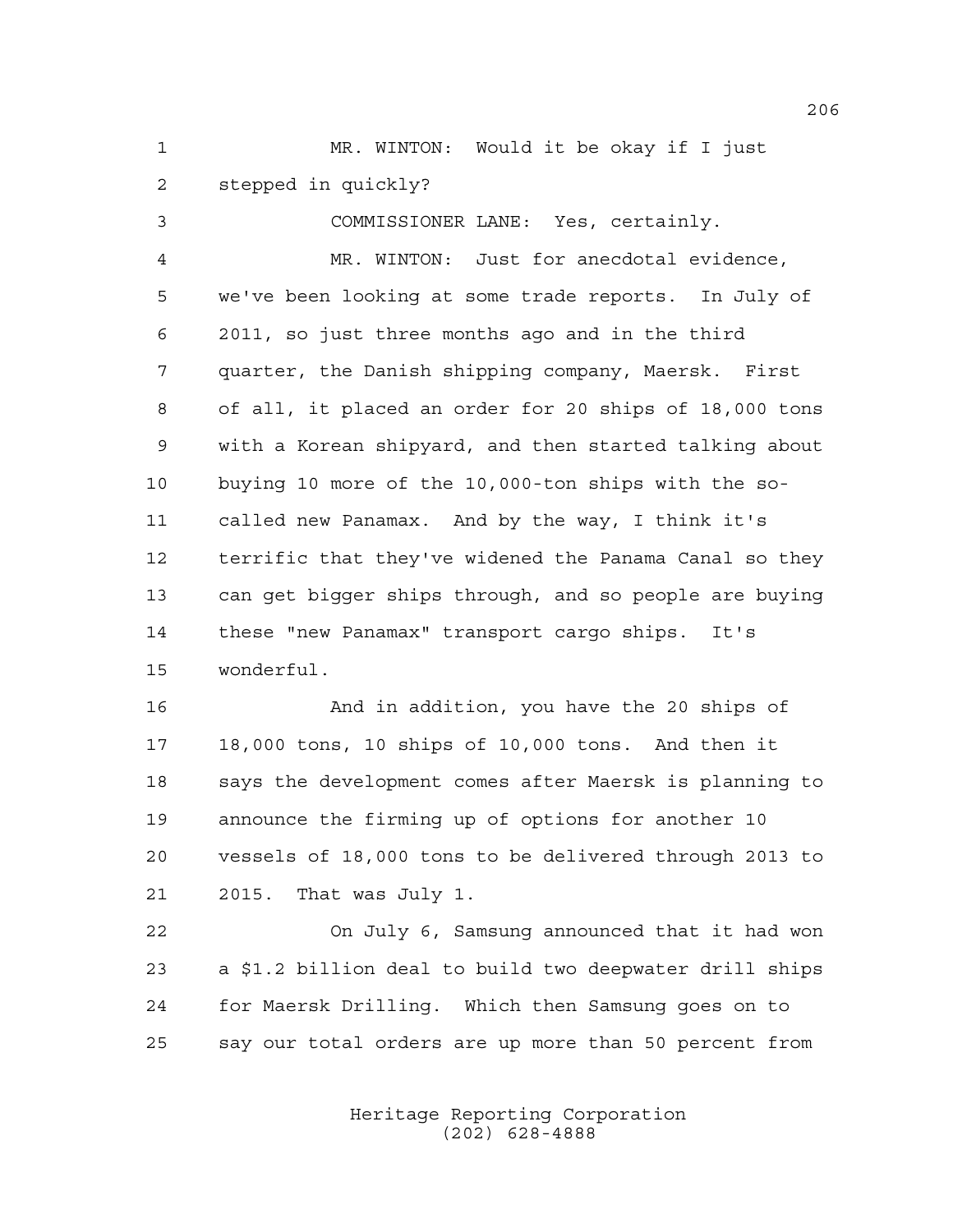last year, as of July 2011.

 So the notion that nobody is getting orders any more is simply untrue. The facts simply don't support that claim. COMMISSIONER LANE: Whatever it was that you were reading from, can you put that in the record so that we can review it, also? 8 MR. WINTON: Absolutely. COMMISSIONER LANE: Okay, thank you. Let me stick with you, Mr. Winton. In your – no, I'm sorry, it wasn't you. The Japanese Respondents. On page, well, it's not numbered, but it's the part of the chart that says, "Demand for natural gas in Asia is rising quickly, and is projected to grow by 125 percent by 2025." In looking at that chart, well, first of all, I'm sort of surprised that you're showing that the demand for natural gas in the United States is not more than it is. And so do you have an explanation for that? MR. WOOD: Well, Commissioner Lane, this is Chris Wood. And honestly, I don't have an explanation for that, other than that those are the numbers in the, in the report. It may very well be that the report explains the basis for those projections. And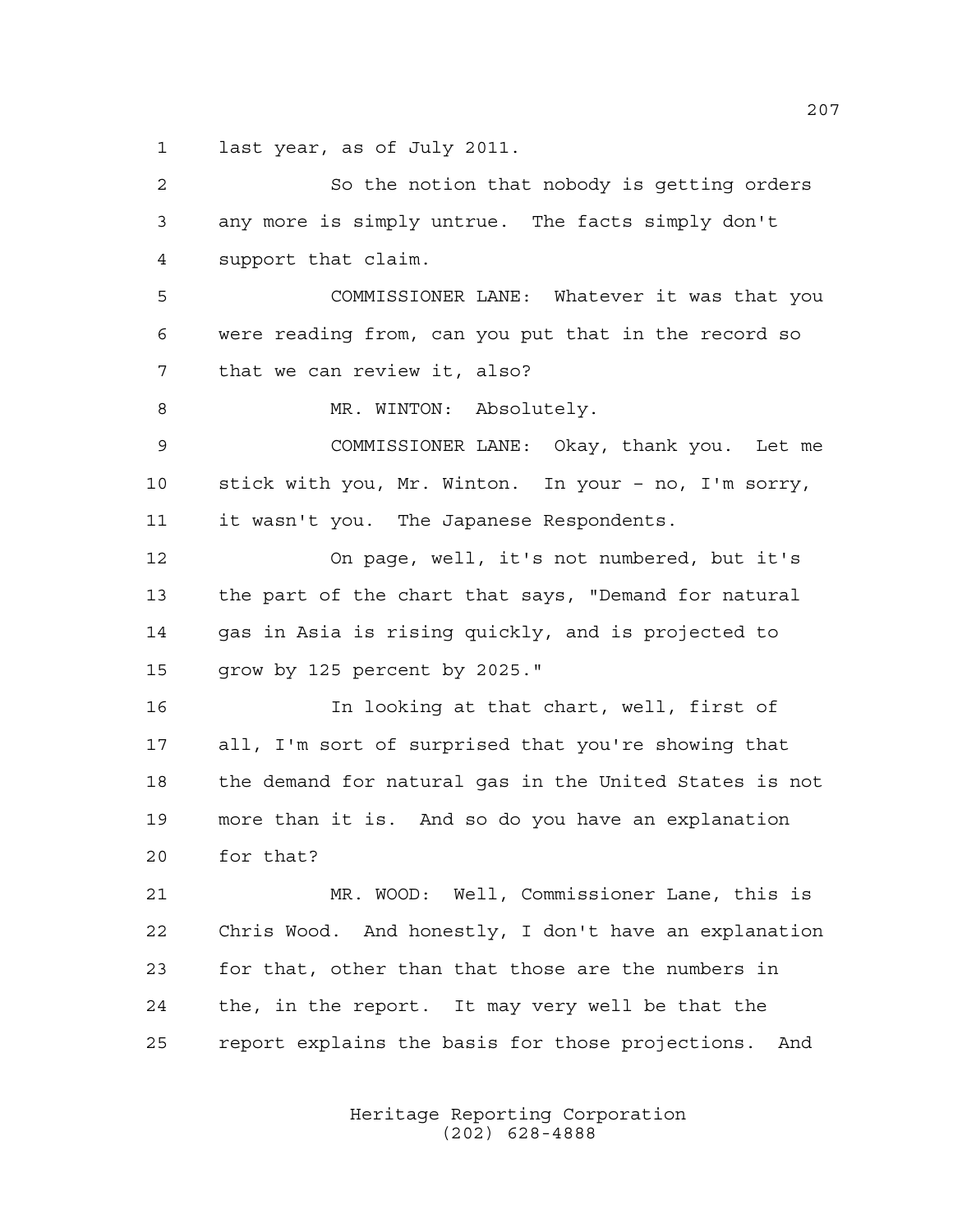if it would be helpful for you, I'm happy to look at that and address it in the post-hearing. But to be candid, we were sort of more focused on the Asia trend when we were putting the

slides together.

 COMMISSIONER LANE: Well, I think that an explanation would be, would be appropriate. Now let me ask you my real question.

 It shows here that from 2008, the demand in Japan and Asia is going up. And it meets the demand in the United States in the year 2015.

 Now, are you asking us to say that the reasonably foreseeable future is beyond 2015?

 MR. WOOD: No, ma'am. No, we're not asking the Commission to adopt a period for looking at the reasonable foreseeable future that's, you know, that's eight or 10 or 15 years out.

 What we were hoping to show in this chart is that the trendline is consistently up for the Asian Region. And as that demand increases, that's what drives the development of new energy-related infrastructure. And that infrastructure, in turn, demands new supplies of cut-to-length plate. So, you know, for taking gas as an example,

you might think about liquefied natural gas transport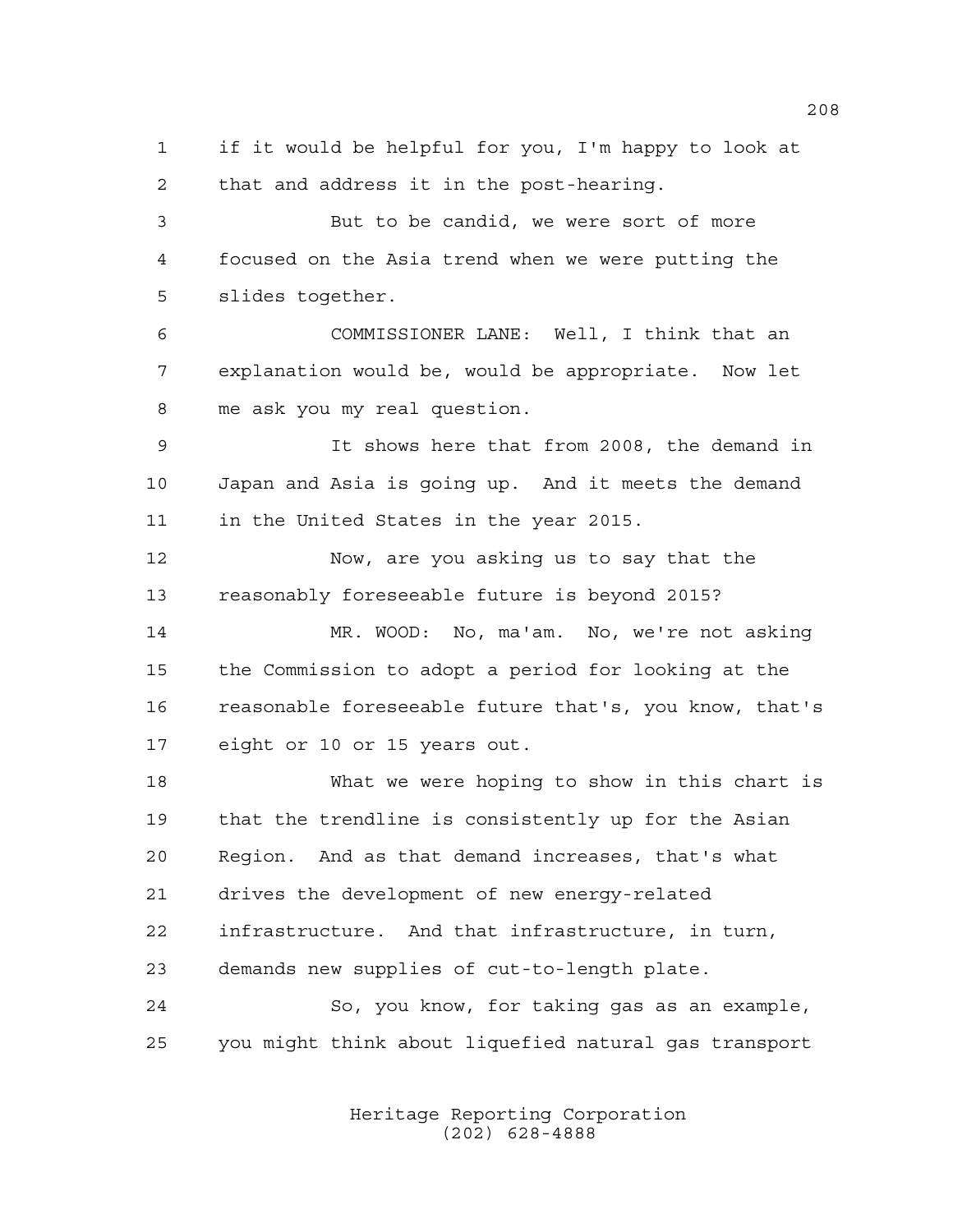vessels, for example. If this projected trendline is true, going off into the future, people are going to be building new capacity to serve that demand. The same thing for drilling projects and, you know, offshore platforms to manage it, and the like. So that's all we're saying.

 COMMISSIONER LANE: By the same token, if we're looking at the reasonably foreseeable future, the demand for infrastructure natural gas is greater in the United States than it is in Asia.

 MR. WOOD: Well, actually, I think, Commissioner Lane, the way I would read this is that the existing level of demand in the United States is higher than in Asia right now. But presumably, we have the infrastructure in place to deal with that demand.

 And the point we're making is that it's really the growth. It's the growth that drives the demand for new infrastructure. And that's where we think the, you know, the Asian market is more attractive for the mills.

 COMMISSIONER LANE: Do you agree that – and I think you probably answered this before, but I forget. Do you agree that the U.S. market has higher prices than prices in other parts of the world?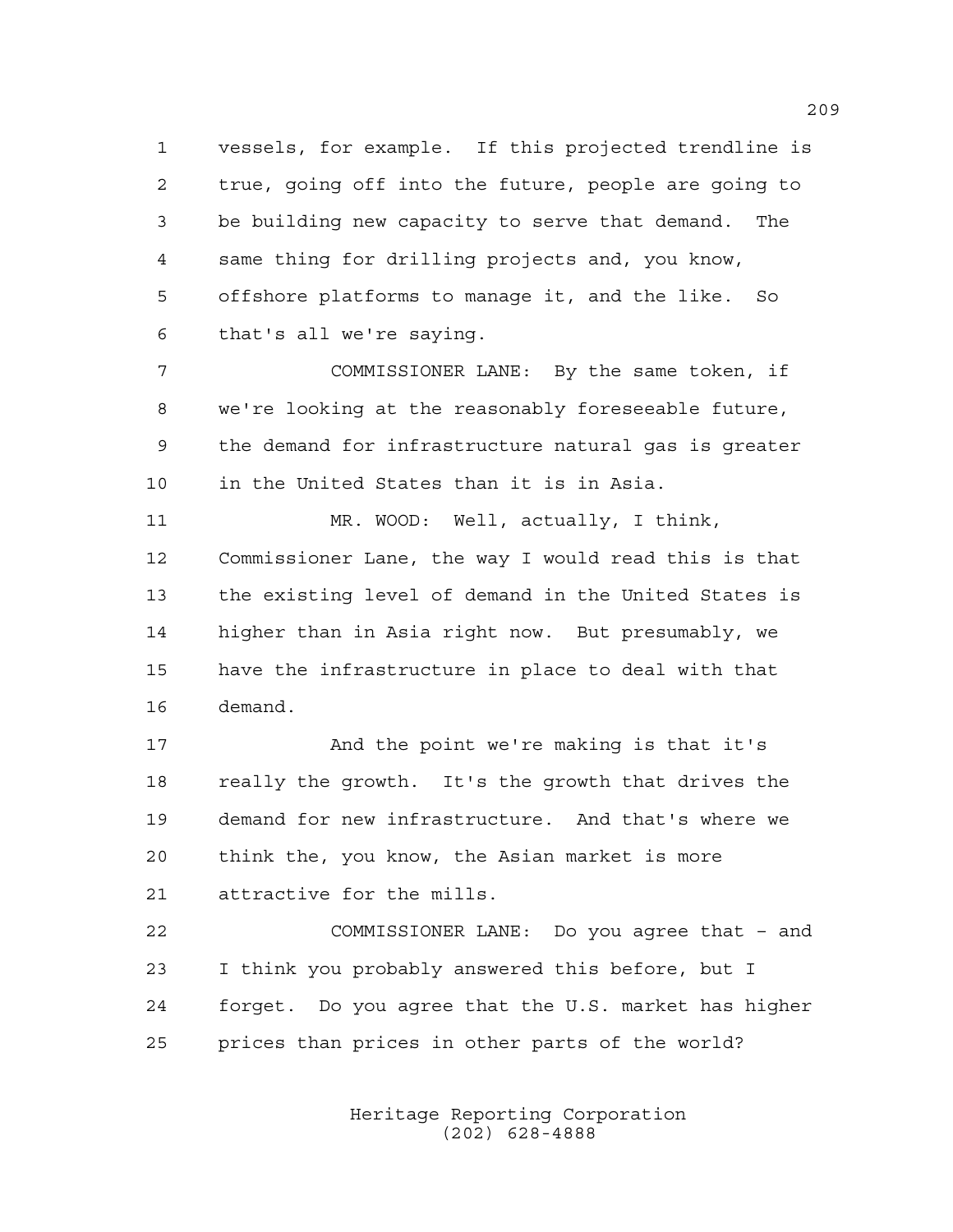MR. WOOD: Chris Wood again, Commissioner. I think that, I'm struggling a little bit with how to answer this, because much of the pricing data is confidential.

 COMMISSIONER LANE: A yes would be nice. MR. WOOD: Well, let me put it this way. If recollection serves, the steel bench marker data that one of the domestic companies put on the record I believe is public, disagrees ... thank you. And yes, you're absolutely right. That certainly shows a pricing differential between the U.S. and other regions.

 Now, I would suggest to you that it would also be, in a sense because you've gone to the trouble of collecting all this very detailed data from the respondents themselves as to where they sell and what prices they sell at, I would suggest to you that that might be a better source for what is actually being sold, and what the prices are.

 COMMISSIONER LANE: Okay. Let's assume that the prices in the United States are higher. And let's assume that there is excess capacity from these five countries. And let's assume that the United States is really serious about becoming energy-independent, and one of the ways to do that is increase for the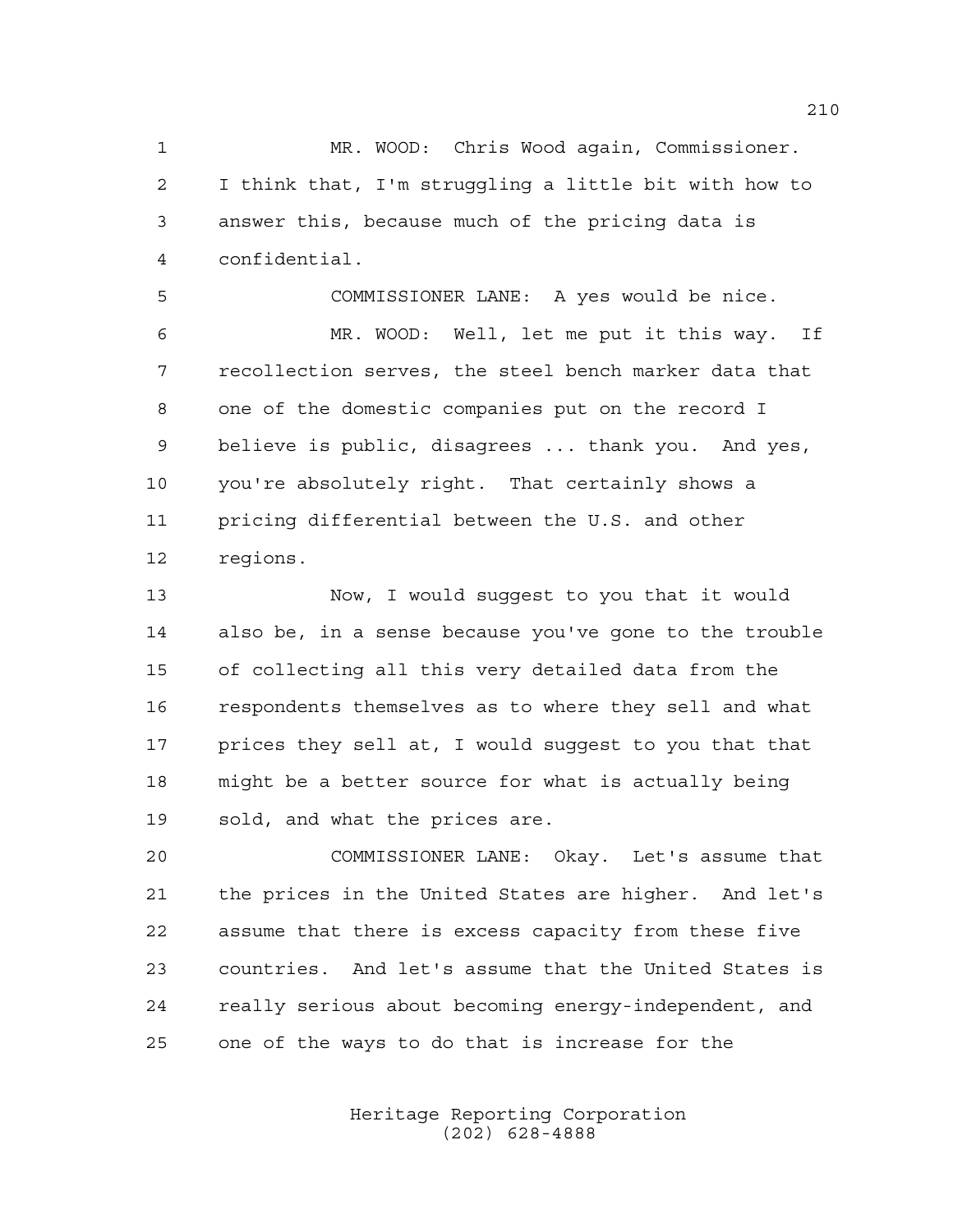exploration of natural gas and oil.

 Would, then, the United States become an attractive market for these five countries, if the orders were revoked? MR. WOOD: Well, let me start with that. Chris Wood again. And I guess I have to make two qualifications at the outset. One is that I really can't speak for the five countries. I can tell you about the Japanese mills. COMMISSIONER LANE: That's fine. MR. WOOD: And I'm afraid you'll have to go elsewhere. And I guess I would have to, I would have trouble accepting one of your starting assumptions about the excess capacity, at least in Japan. Because we really aren't seeing that in the data, I think, that you have right here. 18 And then, you know, I think, and I may ask Mr. Aoyama or Mr. Kato to supplement me. But I think the point we'd like to get across this afternoon is that, at a macro level, the focus of these companies is on Asia. Because in the short, we think that in the short, mid, long term, that's really where the opportunities are. And so when you look at where you're going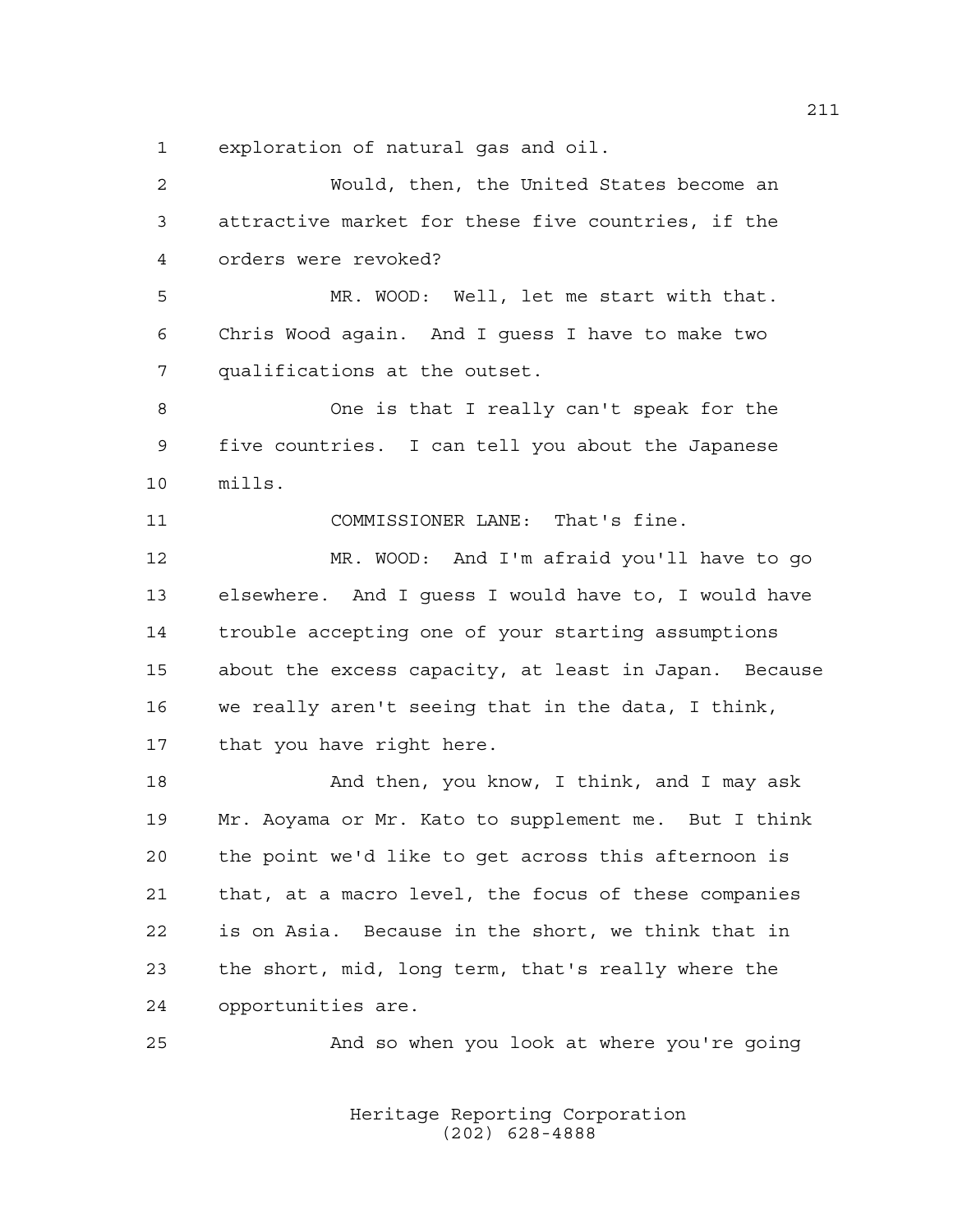to invest finite resources, in terms of, you know, the capacity that's available to sell, in terms of the, you know, the effort you're going to make to go out and develop customers and distribution channels, I really don't think that revocation of the order is going to have much of an effect.

 COMMISSIONER LANE: Okay, thank you. Mr. Winton, I'll get back to you on my next round. Vice Chairman Williamson.

 VICE CHAIRMAN WILLIAMSON: Commissioner Pearson.

 COMMISSIONER PEARSON: Thank you, Mr. Chairman. Welcome to all of you. It's good to have you here this afternoon. And I appreciate the fact that we have three countries represented. It's always a help in these reviews to have multiple countries come. I wish we had a clean sweep, but we are glad 18 that you're here.

 Mr. Winton, in respect to cumulation, you are arguing that we should find no discernible adverse impact with respect to Korea. You may be aware that Chairman Okun and I have, for several years, used a procedure where we look first at differences in conditions of competition to see whether that might provide grounds not to cumulate. And then if we find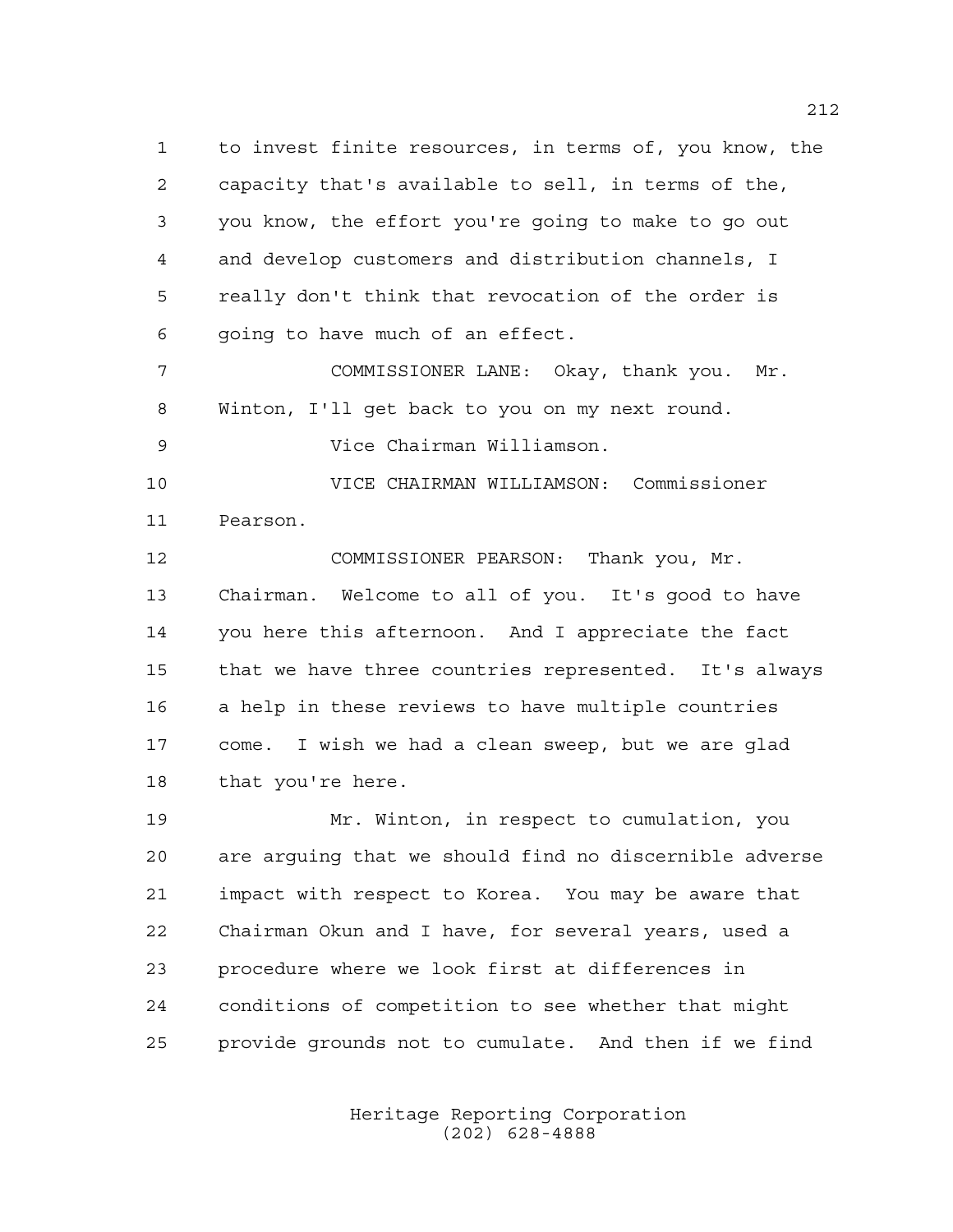that that doesn't exist, then we'll look at no discernible.

 You can imagine the interesting situation we might be in, looking at those, any differences of conditions of competition informed largely by Ms. Cannon's view. And she's extremely eloquent and articulate on cumulation. I must say I've learned a great deal from her over the years on that subject. But it might be helpful to know what you think about those conditions, so that we could, so the Chairman and I could be informed using our normal procedure. We use that procedure not to make life difficult for counsel, but because in our reading, it flows most naturally from the structure of the statute itself. MR. WINTON: And of course, it's my goal to be as helpful as possible, though it may not always seem that way. Let me, we have an interesting factual situation here. I know what the conditions of competition that my client will face in the U.S. market, because they have sold in the U.S. market. I also know that they have chosen to withdraw from the U.S. market because there are better opportunities elsewhere.

> Heritage Reporting Corporation (202) 628-4888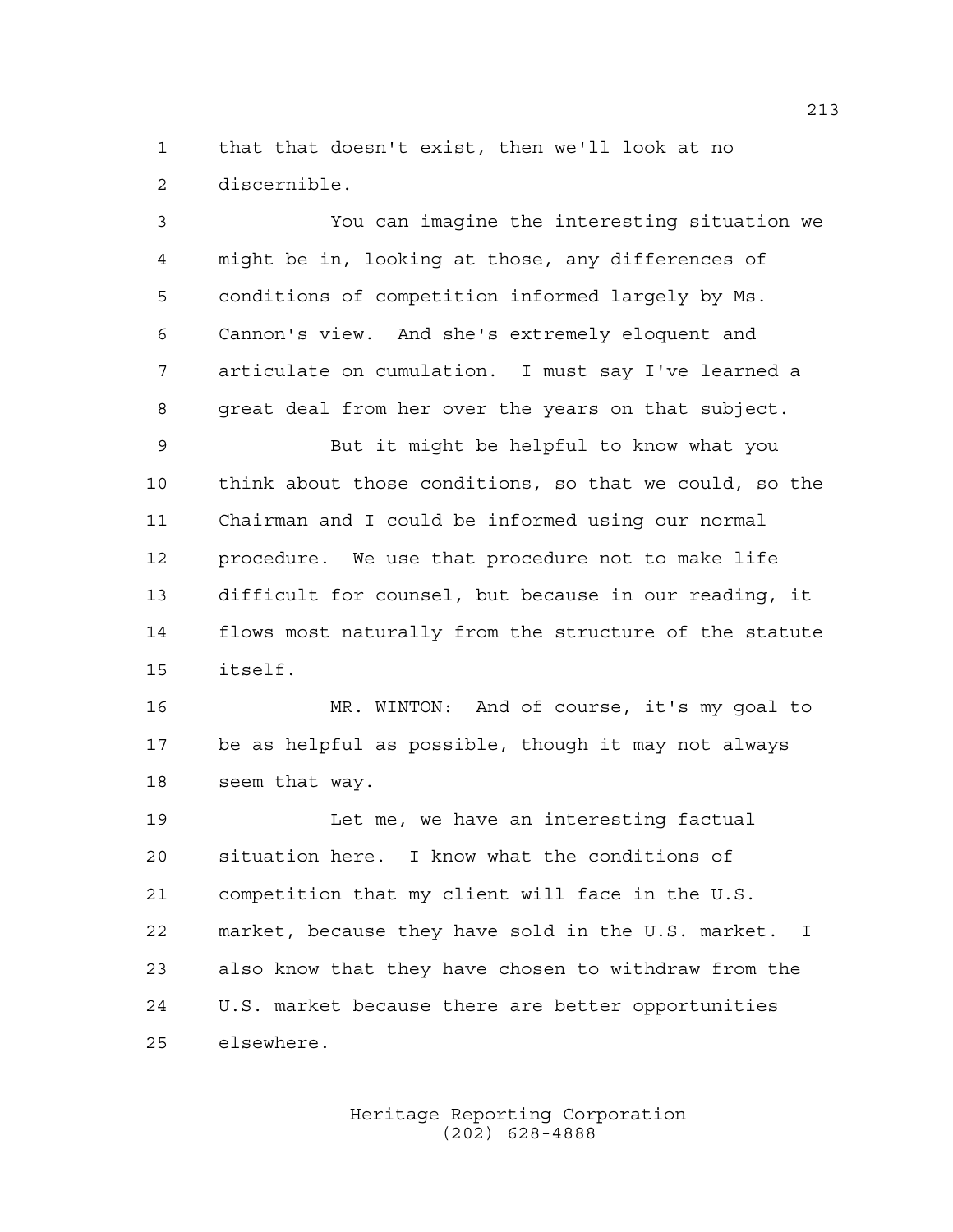And just one sort of detour, which is, if the prices in the U.S. market really are higher than the prices in Korea, and we're told hundreds of dollars per ton, we can sell in the U.S. without dumping. Dumping is selling in the U.S. at a lower price. So you know, we could sell in the U.S. market without dumping, and then the dumping order wouldn't mean anything, if really the prices were higher.

 I think you see people voting with their feet, that the prices in the U.S. market they can get really aren't higher, and there are problems with the data. But in any event, we know what the conditions of competition are, and we'll address sort of how my client sold in the market.

 The other countries, you know, we don't know. They've all withdrawn from the U.S. market; you know, they're pursuing other opportunities, they're pursuing Europe, they're pursuing Asian markets. Sounds a lot like the Asian market we're pursuing.

 And so I think there are some differences. We have a U.S. subsidiary that handles other non- subject products. And so there are things you could look at, you know, and look at the trends in imports, which is obviously one of the conditions of competition. You look at things like that, and we'll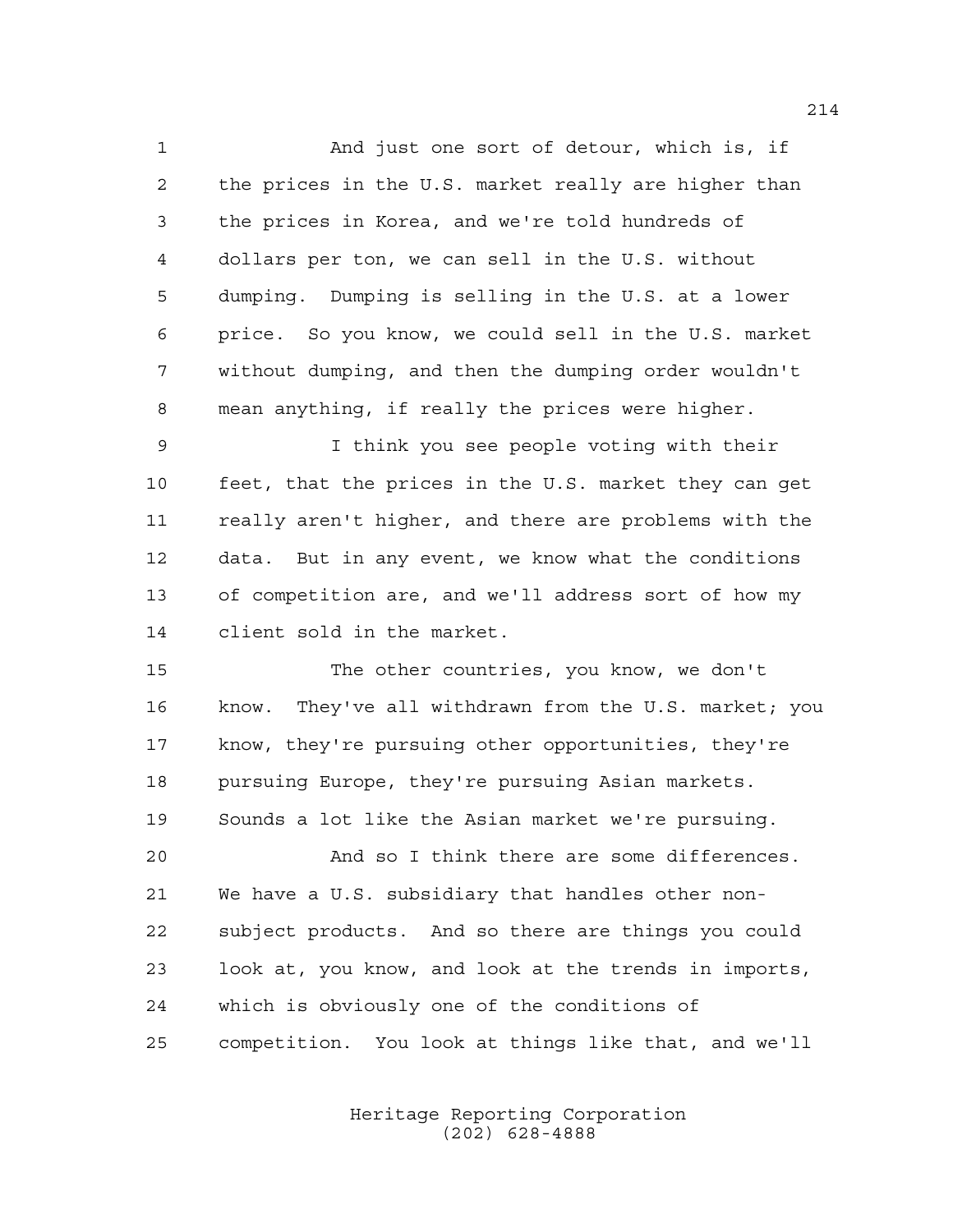lay all of that out.

| $\overline{2}$ | So I think there are differences in the                |
|----------------|--------------------------------------------------------|
| 3              | conditions of competition. And I don't mean to short-  |
| 4              | circuit the analysis, but on the other hand, when it   |
| 5              | seems to me that the end result has to be so clear     |
| 6              | that, you know, I don't want you to do unnecessary     |
| 7              | extra work when I can short-circuit it for you. And    |
| 8              | so that was my goal.                                   |
| 9              | COMMISSIONER PEARSON: Well, I appreciate               |
| 10             | that. But you know, I have at times found no           |
| 11             | discernable adverse impact, and so I have a record of  |
| 12             | decisions on that issue.                               |
| 13             | If you've got time, you might want to go               |
| 14             | back and look at those previous decisions and let me   |
| 15             | know if there are any of them that line up at all with |
| 16             | what you're proposing here in regard to Korea.         |
| 17             | Because there might be such a situation, I'm not       |
| 18             | recalling it right off-hand. But that doesn't mean     |
| 19             | much, because I don't recall things very well if they  |
| 20             | happened further back than about yesterday.            |
| 21             | MR. WINTON: We will certainly undertake                |
| 22             | that analysis for our post-hearing brief.              |
| 23             | COMMISSIONER PEARSON: Okay, thank you.                 |
| 24             | Sticking with you, if I could, for a minute, Mr.       |
| 25             | Winton. Earlier Mr. Wood offered to provide updated    |
|                |                                                        |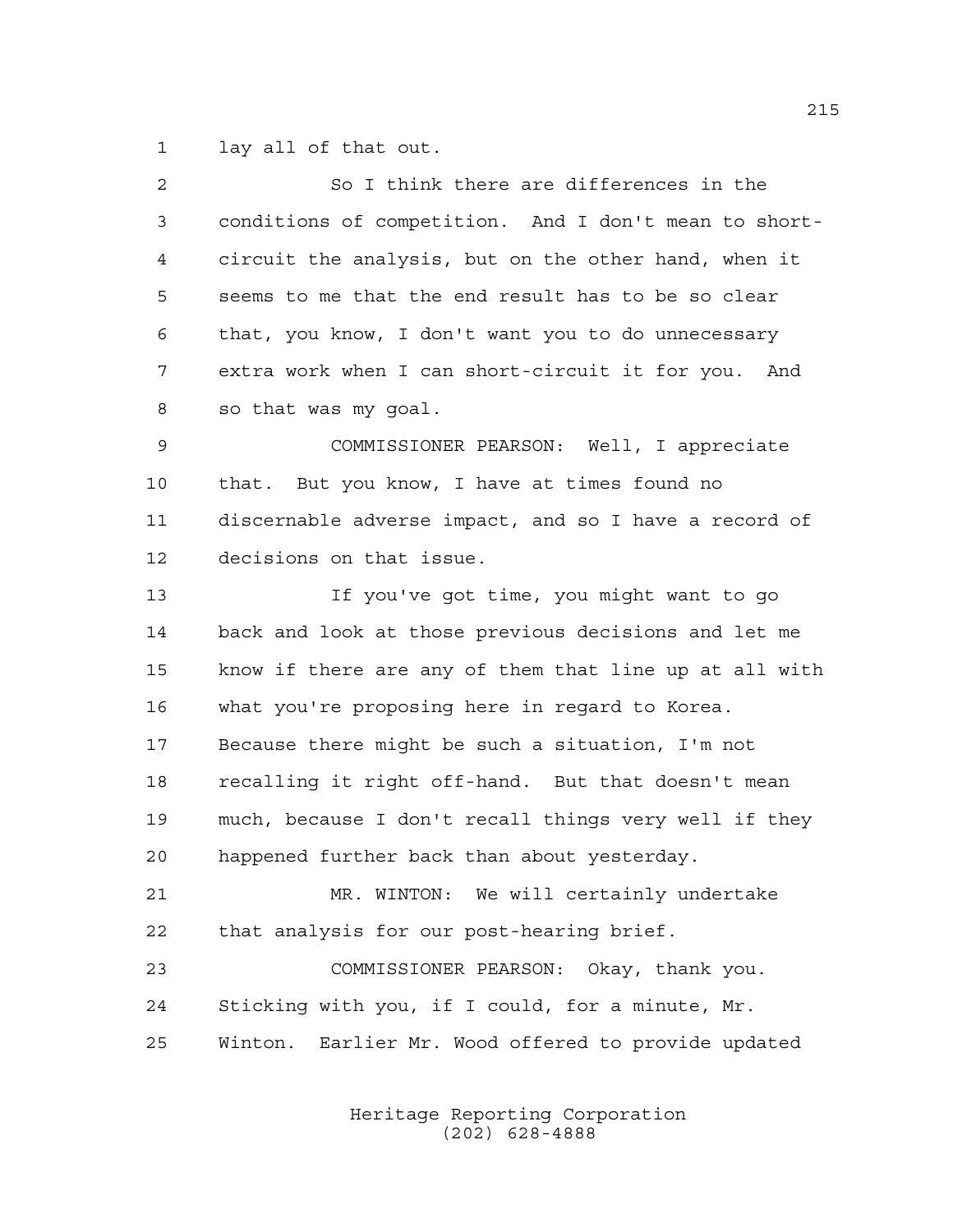information on shipbuilding in respect to Japan. Are you in a position to do the same for Korea? MR. WINTON: I will try. I will be honest, we have not found – the Japanese Shipbuilding Association provides what is not just Japan, but Korea and China, as well. COMMISSIONER PEARSON: Oh, okay. MR. WINTON: And it's a very neat and comprehensive source. There is a Korean Shipbuilding Association; I have not been able to penetrate its web site in a way to find the data, but I am sure, with enough time and work, one might be – COMMISSIONER PEARSON: Okay, well, I hadn't realized that Mr. Wood, in essence, was undertaking that assignment, as well. So if that gives us everything we need to know, that's fine. Don't do extra work there. You're going to be spending enough time on no discernible adverse impact. Then one more for you, Mr. Winton. Could you please explain the tonnage figures you've listed for newly ordered vessels? My experience with dry bulk vessels is to get one that will fit through the current Panama Canal; you're talking about between

you were talking about were smaller, at 10,000 to

50,000 and 60,000 dead-weight tons. And the vessels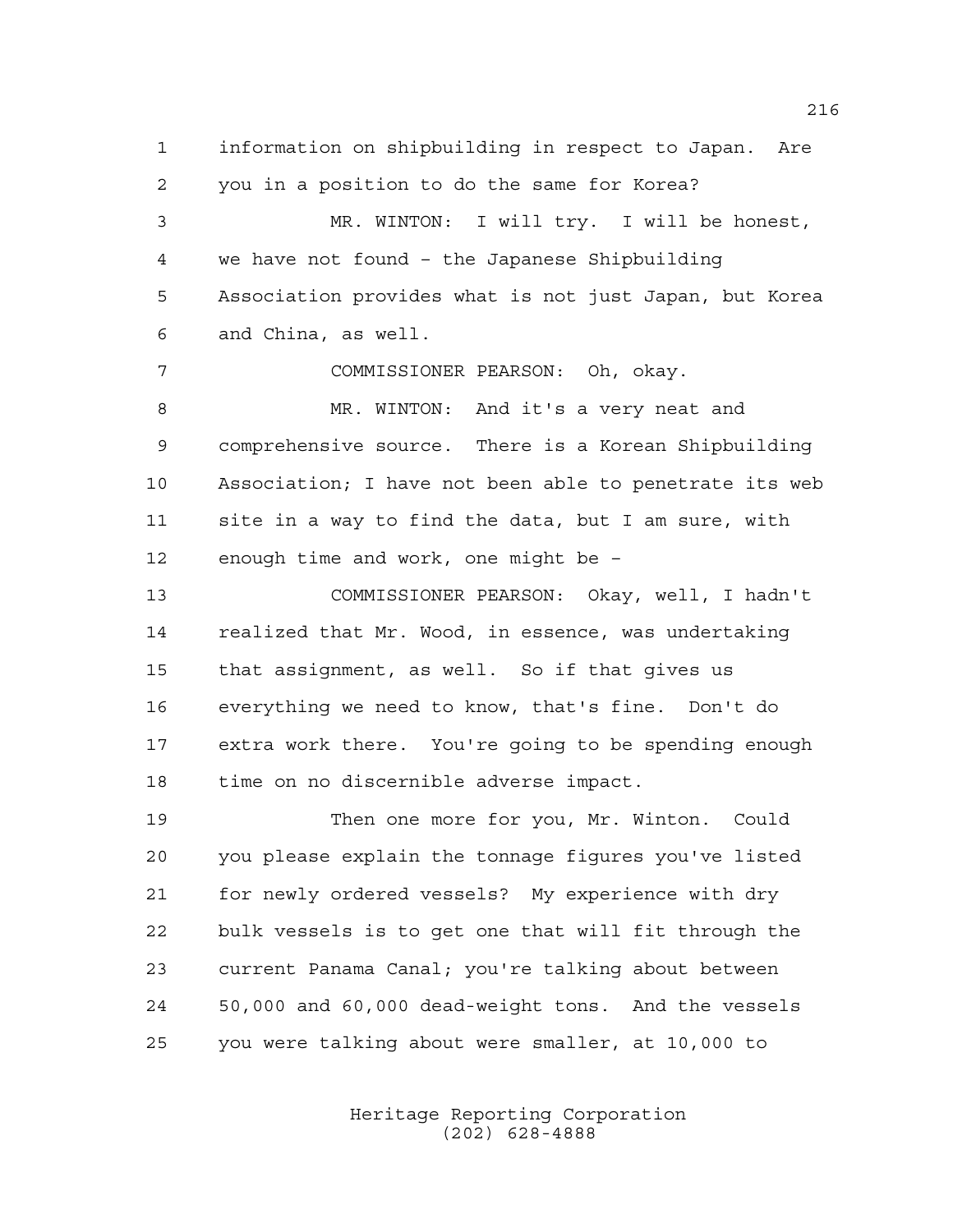18,000 tons, which wouldn't even be a handy-size vessel in the world that I'm more familiar with.

 So there must be something going on there with tons that I'm not understanding. So either now, if anyone understands what my confusion is, or for purposes of post-hearing, if you could sort that out, that will be great.

 MR. WINTON: No, I was reading this quickly, and it doesn't say tons; it says TEU, which I imagine is something different. But I'm not a shipper.

 COMMISSIONER PEARSON: Okay. But you have no reason to think you're talking about relatively small vessels here.

 MR. WINTON: No, no. In fact, the articles about the first Maersk order, which I refer to as the 18,000-TEU giants, are actually too big to go through even the new Panama Canal. They are bigger than new Panamax.

 And then what they refer to as the, I believe it's the 10,000-TEU, whatever TEU is, I apologize for not knowing, are the new Panamax size. COMMISSIONER PEARSON: Okay. Well, this will make the reading of the post-hearing submissions interesting, that's for sure. Okay.

Then for those of you who have some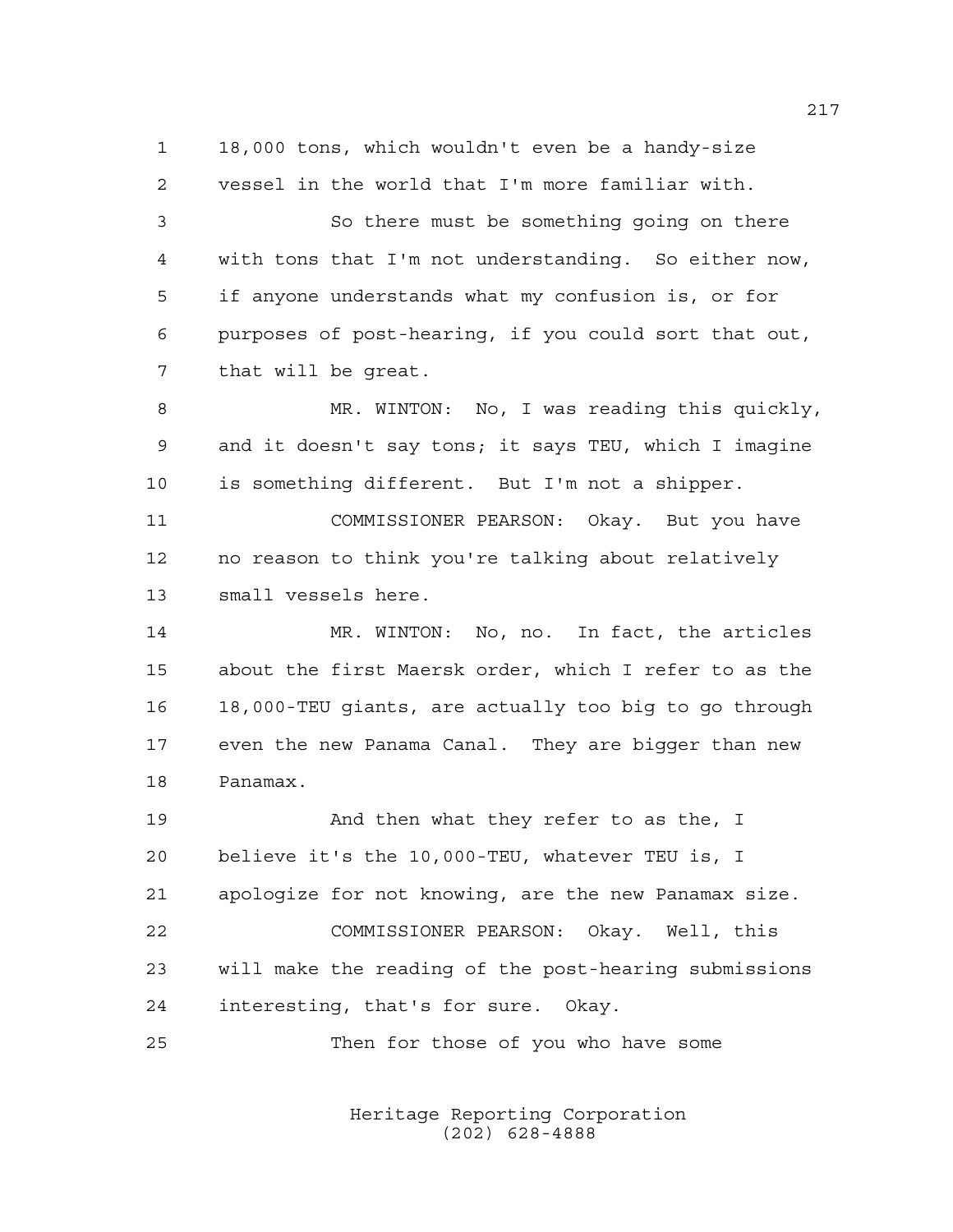experience with, or are able to find out some things about shipbuilding, can you give us any idea what percentage of the current order book is devoted to vessels for transportation, as compared to vessels for oil exploration or support of that activity?

 Because it occurs to me that's an interesting question, because I understand the need to move things around the world right now is a little bit weak with the economy not being as robust as we would like. But the demand for drilling, that's an entirely different thing. Any thoughts on that, Mr. Wood?

 MR. WOOD: Yes, Commissioner Pearson. That's a question that – it's a good question, and it's one I can't answer right at this moment. But I am pretty sure that I have seen the data that breaks that, that has that breakout. I mean, at least in terms of the types of vessels that are pending construction, and the ones that are being ordered.

19 And so I think, I suspect that as part of our homework assignment for the post-hearing brief, we can try to enlighten you on that, as well.

 COMMISSIONER PEARSON: Okay, thanks, I appreciate that. Now, staying with you, Mr. Wood, or perhaps for the Japanese producers. For the post-hearing, could you provide a breakdown of Japanese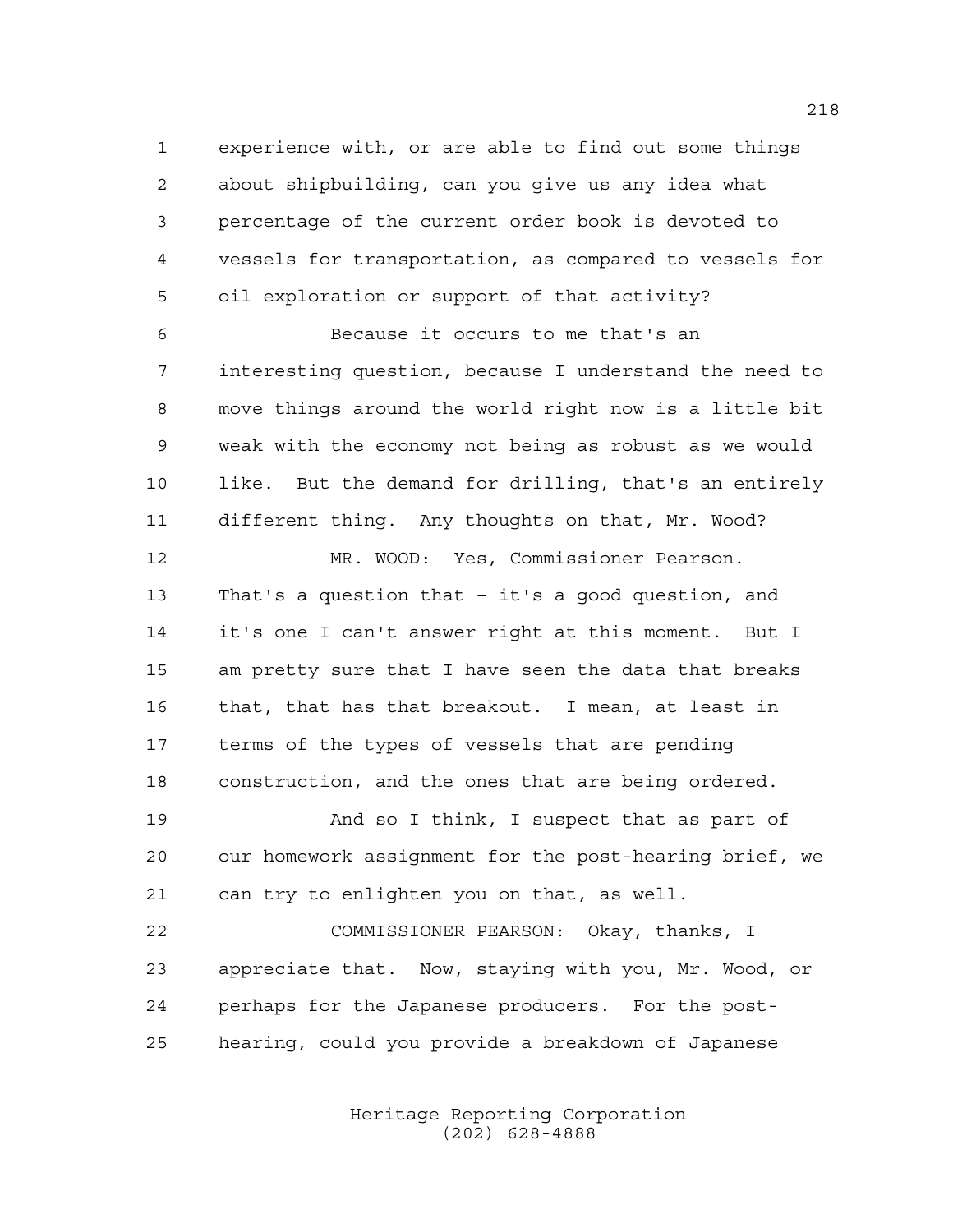shipments to Asian markets between commodity grades and more specialty, higher-end grades of plate?

 MR. WOOD: Chris Wood again, Commissioner. The answer is yes, we will, we will do our best with that. I suspect that you are familiar already with the data we provided in Exhibit 4 of our prehearing brief, which will give you a breakout by end use application.

 COMMISSIONER PEARSON: Probably not as familiar as I should be.

 MR. WOOD: Okay. Well, let me just suggest to you that when we heard discussion of commodity plate this morning, we heard quite a bit about A-36 grades, construction material sold to distributors, things like that. And our breakout in Exhibit 4 will give you those data, by end-use segment, which may be a pretty good proxy for the commodity versus more specialty grades.

 COMMISSIONER PEARSON: Okay, thank you. Because that is an issue that the domestic industry has raised. And I hear basically you saying that if product is sold to the United States from Japan, it will be high-end stuff. But if you're producing low, lower commodity-grade stuff, where is it going, is kind of the question.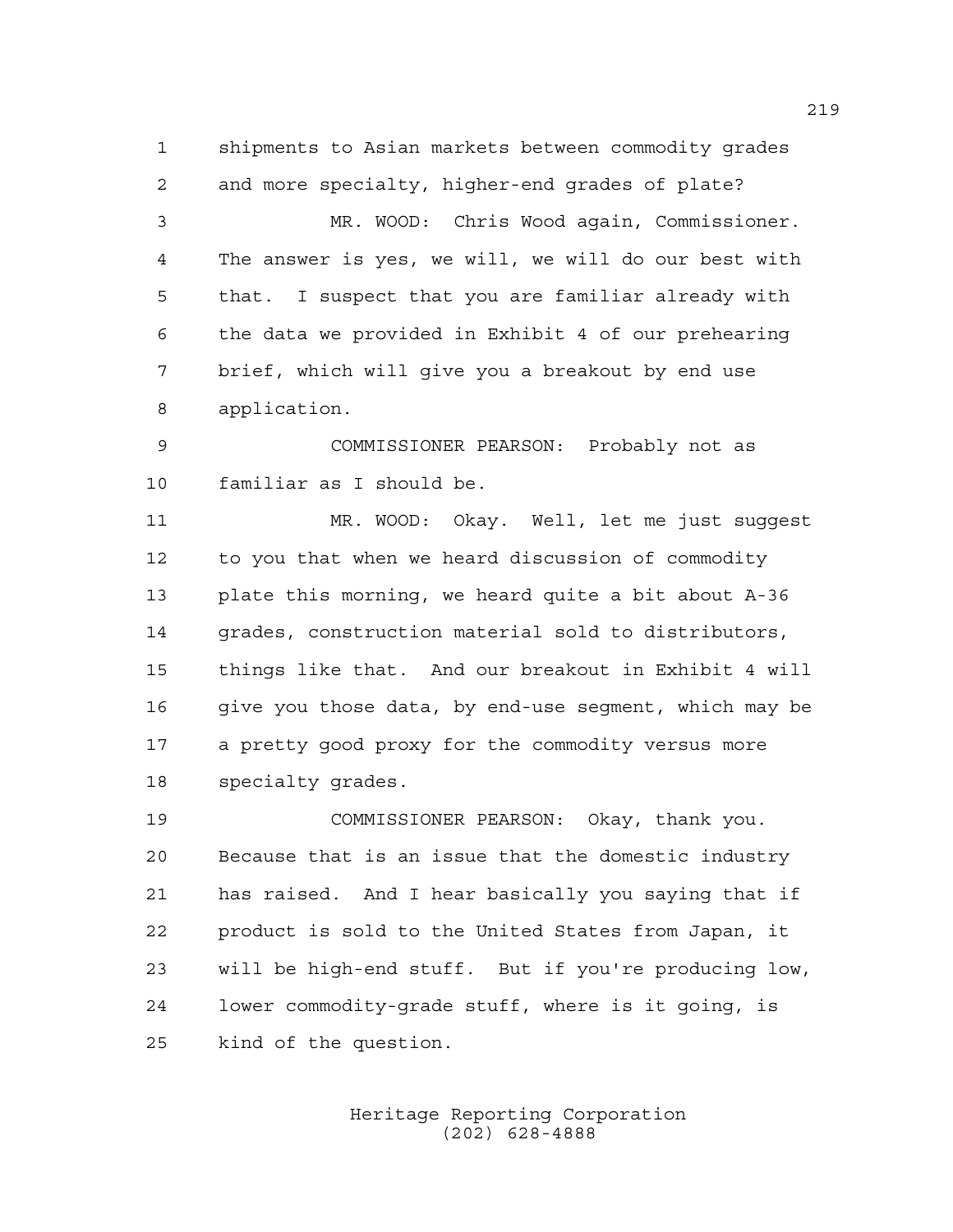MR. WOOD: Right. And I think our basic response to that is that if you, if you look at what is being sent to markets outside of Asia in cut-to- length plate by the Japanese producers, I mean, we can break that out for you. But the average unit values, you have that data. The average unit values show you that it is not commodity-grade product at all. And I don't know if you want to add anything. COMMISSIONER PEARSON: No, that's fine. Well, my time has not yet quite expired, so I will stop now. Thank you very much. COMMISSIONER ARANOFF: Thank you, Mr. Chairman. One of the things that was discussed this morning was an assertion on the part of a number of the witnesses on behalf of the domestic industry that the Japanese producers operate blast furnaces, and that the economics of blast furnaces require that you be at a high rate of capacity utilization, and that you basically pump out plate regardless of whether there is really demand for it and sell it at whatever price you can. So I wanted to ask the Japanese

 First in terms of the extent that there are blast furnaces in use, and then blast furnace

industry to please respond to that.

Heritage Reporting Corporation (202) 628-4888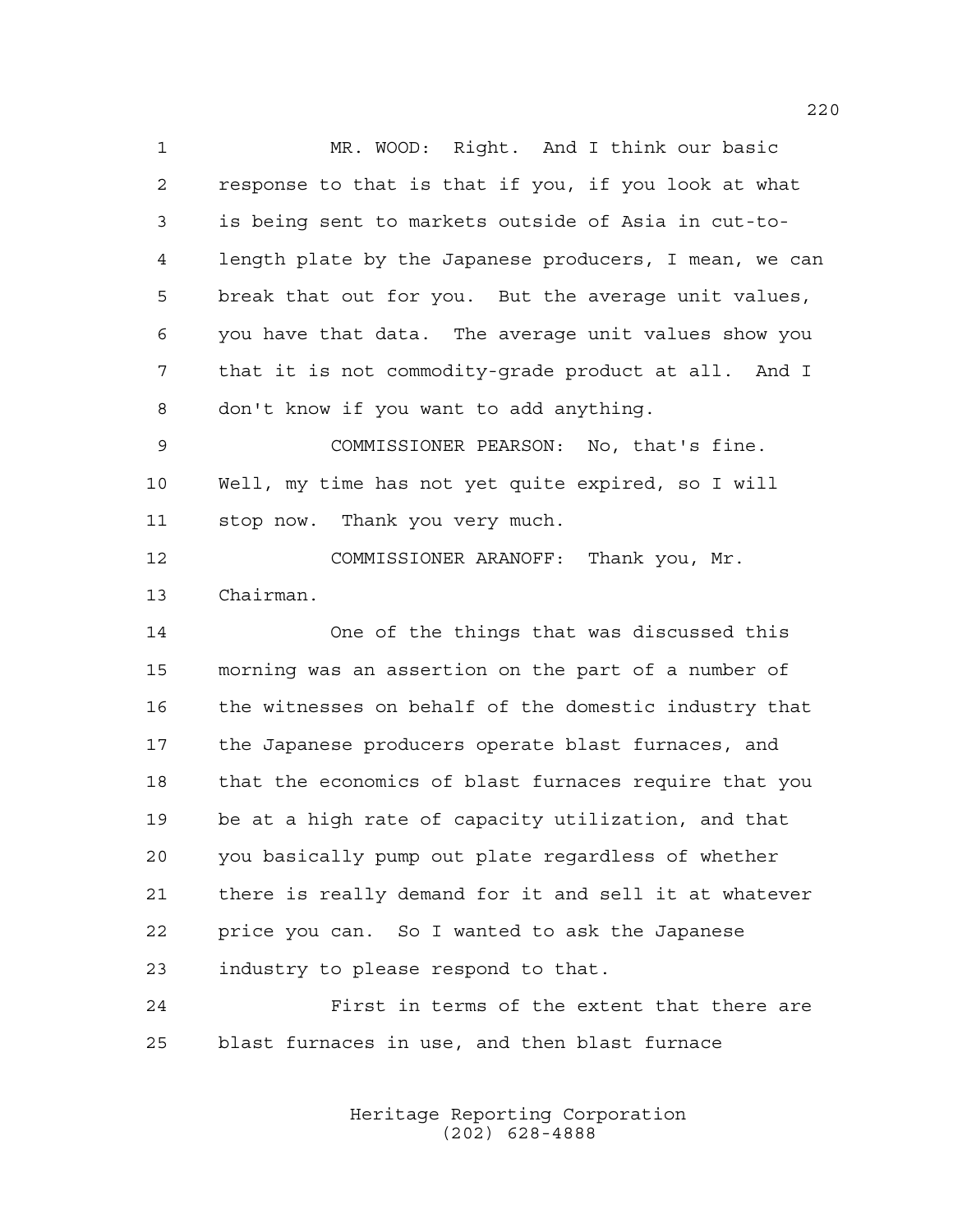economics.

| $\overline{2}$ | MR. WOOD: This is Chris Wood, Commissioner             |
|----------------|--------------------------------------------------------|
| 3              | Aranoff. I'll start and it may be there are industry   |
| $\overline{4}$ | witnesses that want to add something to that.          |
| 5              | To start with, yes, all four of the                    |
| 6              | responding Japanese producers that you have all        |
| 7              | operate blast furnaces so it is, yes, all blast        |
| 8              | furnace operation.                                     |
| 9              | Now you have the actual capacity utilization           |
| 10             | data for the period for the Japanese industry there.   |
| 11             | I think the public report would tend not to support    |
| 12             | the assertion that we will continue to operate the     |
| 13             | blast furnaces at maximum capacity no matter what.     |
| 14             | There was definitely a demand fall-off in 2009 in      |
| 15             | Japan, and that's reflected in the capacity            |
| 16             | utilization figures.                                   |
| 17             | The other point I wanted to make on this is            |
| 18             | that you heard a lot this morning about this allegedly |
| 19             | slowing demand in Asia, and that we're continuing to   |
| 20             | pump out this product notwithstanding that.<br>But if  |
| 21             | you look at the staff report data for the first six    |
| 22             | months of 2011, it just doesn't hold up. The capacity  |
| 23             | utilization is very high, true, but the prices are     |
| 24             | also much higher year on year. That's not consistent   |
|                |                                                        |

Heritage Reporting Corporation (202) 628-4888

with the economics that was outlined this morning that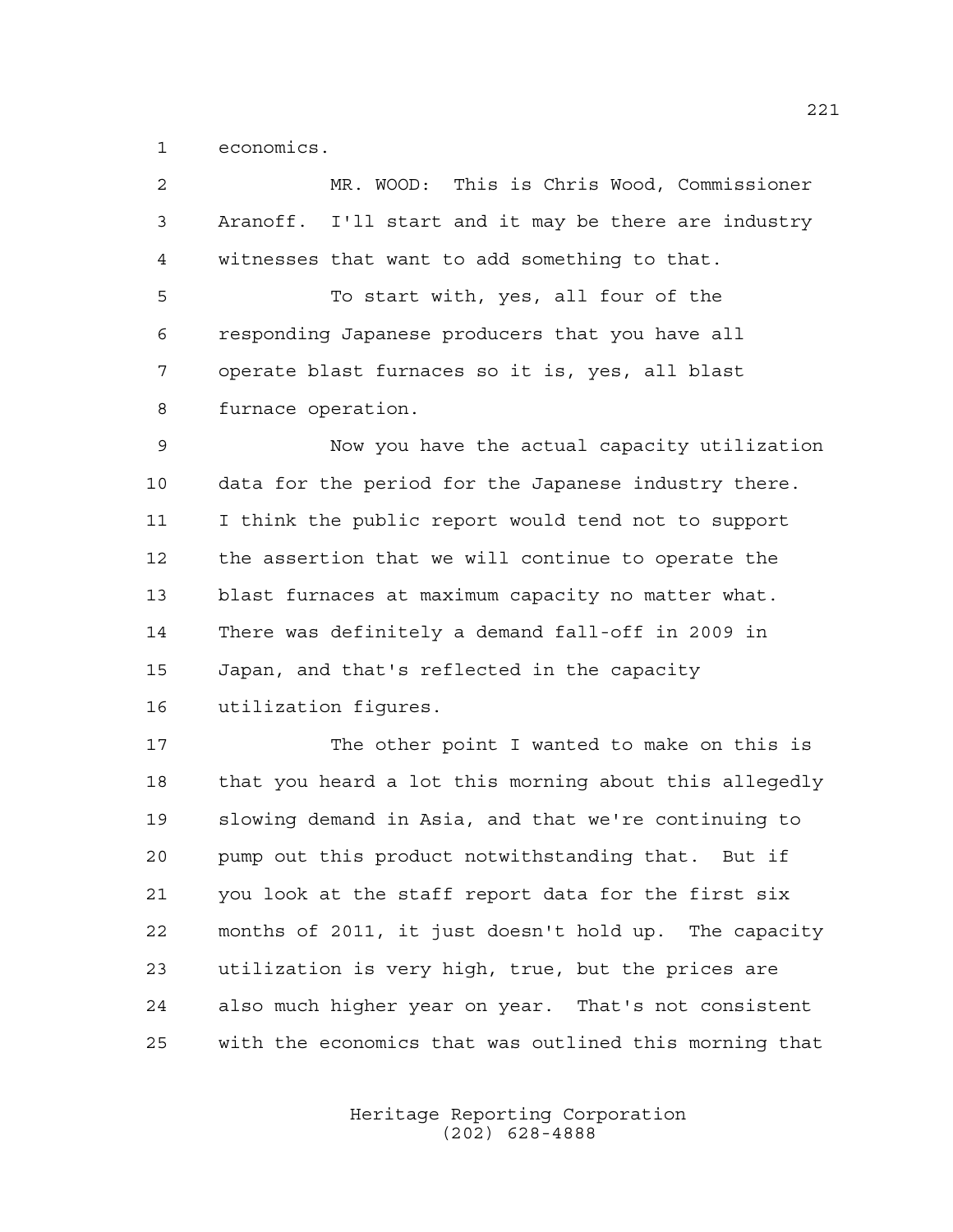we're just pushing out product no matter what the price.

 COMMISSIONER ARANOFF: I appreciate that answer.

 One of the other things that came up this morning was that there may not any longer be a direct correlation between demand for line pipe and demand for cut-to-length plate because of the spiral weld process. A lot of the testimony that Respondents gave this morning about energy demand translating into line pipe demand translating in to cut-to-length plate demand, I guess I would ask you to respond to the idea that spiral welding is taking off around the world so the connection is not as direct as it once was.

 MR. AOYAMA: Takeo Aoyama. There are both spiral pipe and cut-to-length large diameter pipe are used for the energy sectors. In the more severe circumstances the cut-to-length large diameter pipe is used, and in not so severe situations the spiral pipe is usually used. So that both co-exist.

 What I mean is that there are correlations of the cut-to-length demand and the energy sector demand. But I cannot say that the total pipe demand is for cut-to-length. I don't say that.

COMMISSIONER ARANOFF: Okay.

Heritage Reporting Corporation (202) 628-4888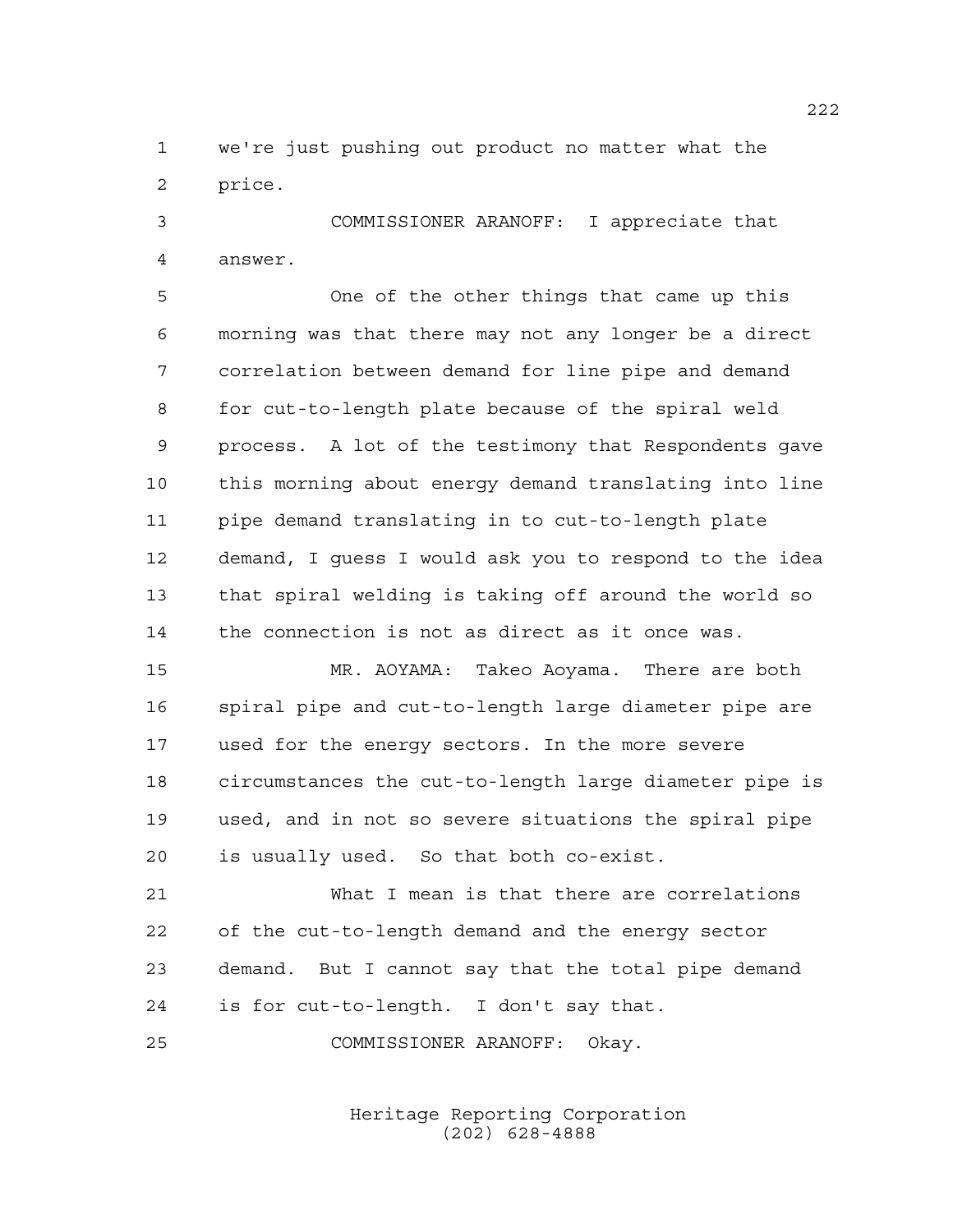MR. AOYAMA: The durability of welding portion is so critical. In serious circumstances the cut-to-length made large diameter pipe is preferred because the spiral pipe have some difficulties in terms of the strength, the welding part.

 COMMISSIONER ARANOFF: If there's anything that you want to provide post-hearing on the relative demand for spiral weld versus the line pipe that's made out of cut-to-length plate, that would be helpful. But I understand the gist of the argument. MR. WOOD: Thank you. We'll look into that.

COMMISSIONER ARANOFF: Okay, thanks.

 I hate to go into this yet again, but I have one more follow-up question on this issue of the ship- building backlog. That is the data that you have are through June of 2011. If there's anything that's available that goes up later through September, that would be helpful. But also, there was some testimony on the panel this morning that there are cancellations, that there have been cancellations in orders or sort of slow-downs so that the delivery date is pushed out which I guess is sort of the next best thing to a cancellation.

 So I wanted to ask both the Japanese and Korean Respondents who sell into this market whether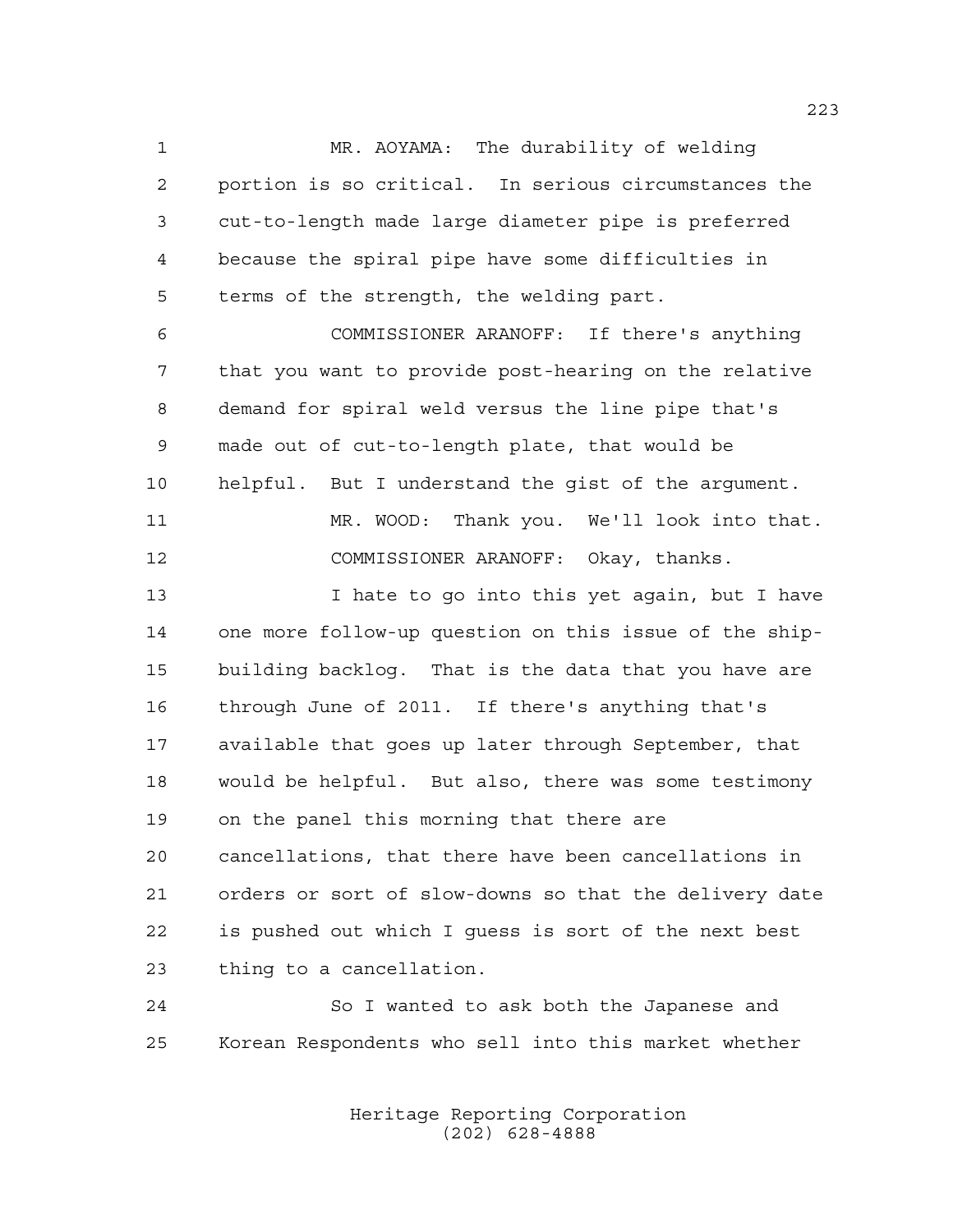you are aware of order cancellations in the shipbuilding market.

 MR. WOOD: Just to start, Commissioner Aranoff, Chris Wood.

 I don't know what those data, I don't know whether the cancellation argument is anecdotal or whether there are data behind it. All we can do at some level is look at the data that are available to us, it was published in September. If there were large numbers of cancellations you would expect to see a substantial reduction in the backlog at the first half of 2011. Clearly we don't see that. So that suggests to me that it's probably not as significant as perhaps it was portrayed this morning, to the extent there are such cancellations.

 In terms of updated data, we're relying largely on the statistics from this shipbuilding association in Japan. My understanding is they publish every six months, so if there's something new I can find, I'll get it to you.

 COMMISSIONER ARANOFF: Fair enough. MR. WOOD: Otherwise it may be more anecdotal.

 COMMISSIONER ARANOFF: That's fine. And it may be that one of your clients who follows demand in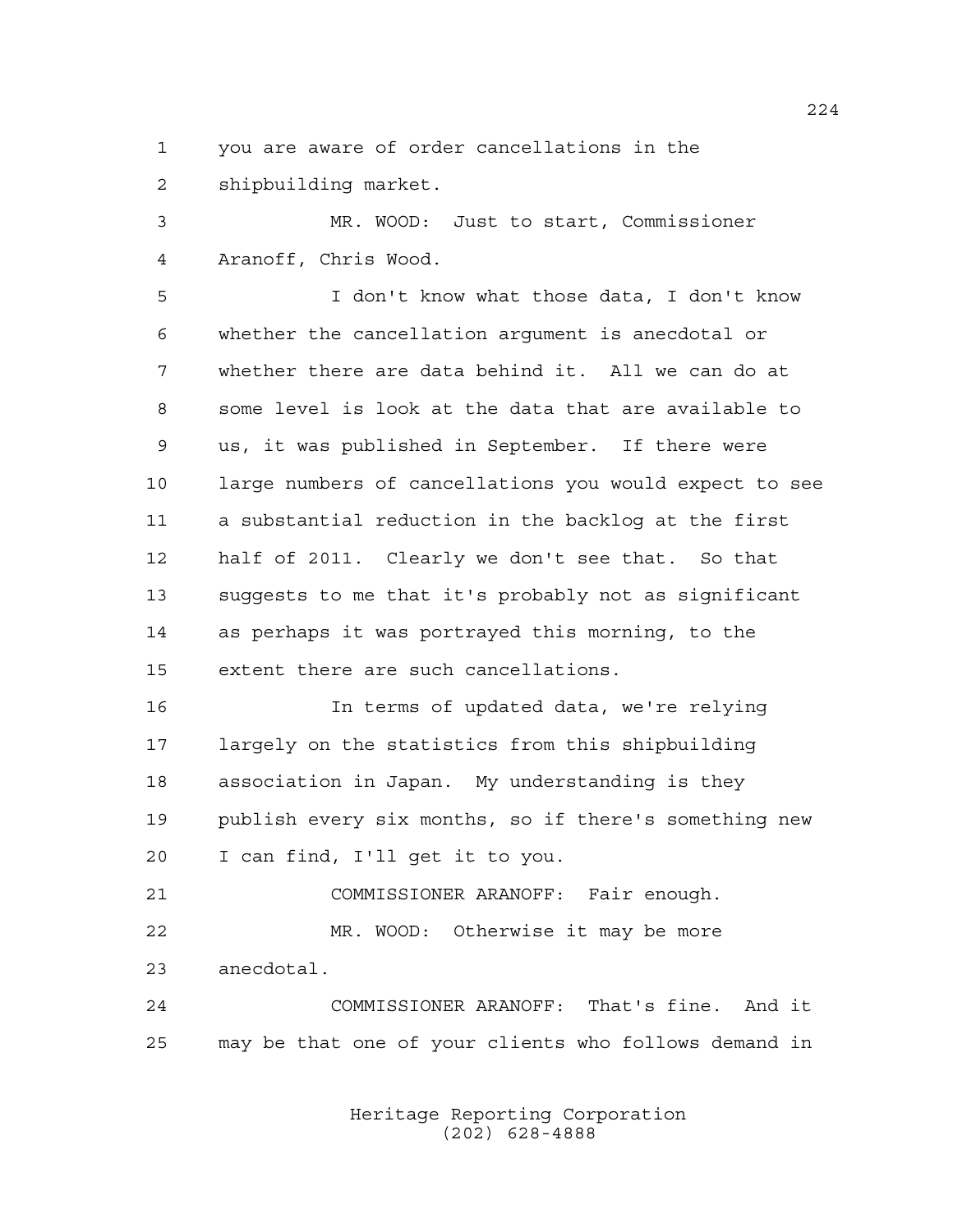this area can give an affidavit on what they've seen with respect to how common cancellations are in the market.

 Mr. Winton, did you want to add anything on this point? You don't have to.

 MR. WINTON: I will take advantage of that option.

COMMISSIONER ARANOFF: Fair enough.

 In the 2007 sunset review, there was an argument made about displacement of subject country exports to third countries due to China's transformation from a net importer into a net exporter of cut-to-length plate. And the Commission found that any displacement that might have happened had already happened and was not going to result in additional volumes being displaced and maybe available to be sent to the U.S. market.

 But in the current review the domestic producers are arguing again that cut-to-length plate from China they're arguing is now pushing some subject producers out of their home markets.

 Can the Respondents address that for each of their relevant countries?

 MR. WAITE: Commissioner Aranoff, Fred Waite on behalf of Evraz Palini in Italy. Perhaps I could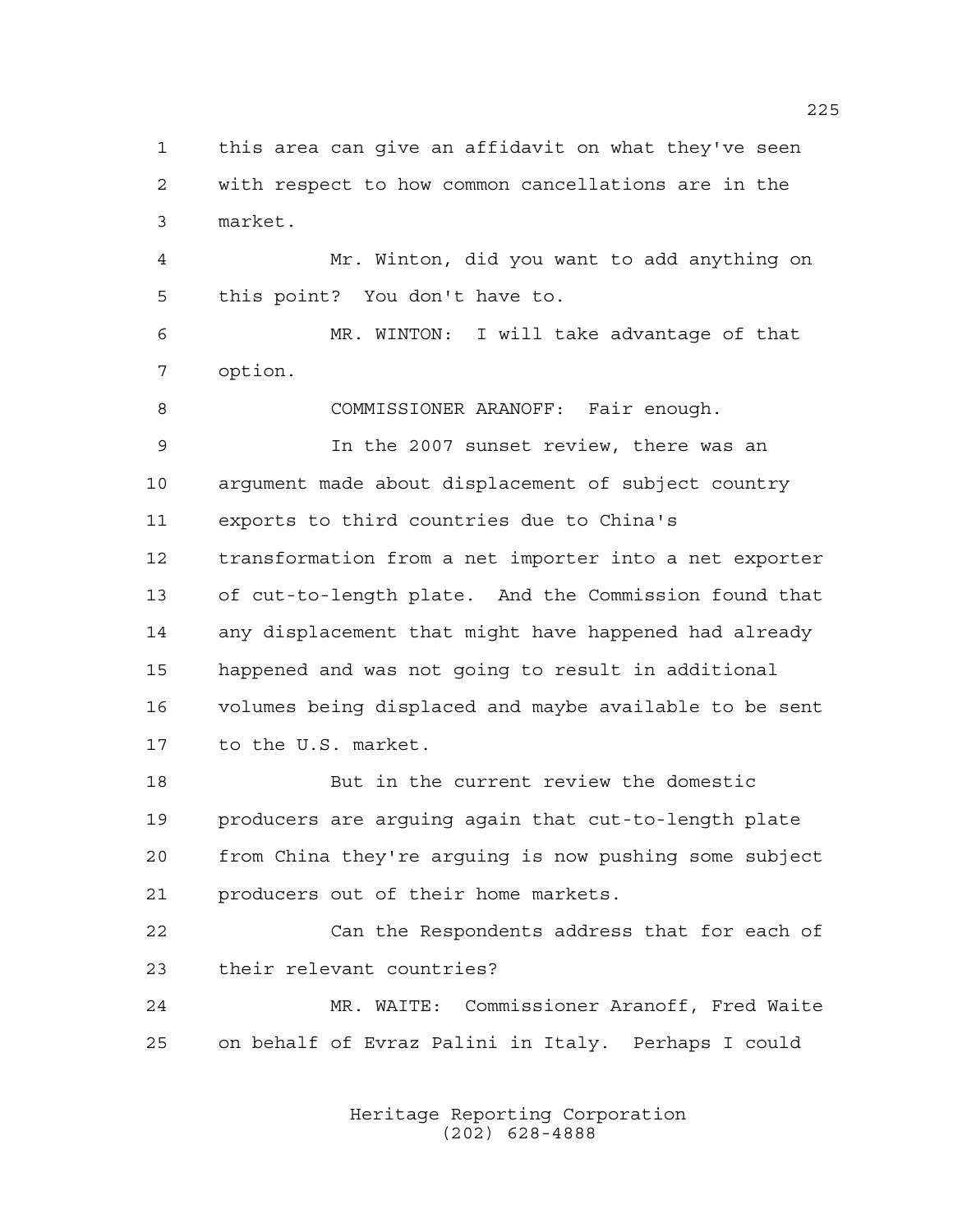start.

| $\overline{a}$ | We're not aware of that phenomenon in Europe           |
|----------------|--------------------------------------------------------|
| 3              | of Italian plate producers or indeed European plate    |
| 4              | producers generally being pushed out of their home     |
| 5              | market or the single market of the European Union. We  |
| 6              | will develop that further in our post-hearing, if we   |
| 7              | We can get statistics and look at trend lines.<br>may. |
| 8              | But that does not appear to be an issue. It's not one  |
| 9              | that's been raised to us by our client, and it's not   |
| 10             | one that our client has said is of particular concern  |
| 11             | to the Italian industry.                               |
| 12             | It appears that the primary concern to the             |
| 13             | Italian industry as it is I believe to the U.S.        |
| 14             | industry and that is the state of the overall economy  |
| 15             | because that's what really drives consumption of a     |
| 16             | product like cut-to-length plate.                      |
| 17             | MR. WOOD: I'll start for Japan.                        |
| 18             | I think the point you started with is really           |
| 19             | the key from our perspective, which is that capacity   |
| 20             | growth in China is by no means new. This has been      |
| 21             | going on for quite some time, certainly throughout the |
| 22             | period of the review.                                  |
| 23             | You have the data on our shipments to these            |
| 24             | Asian markets where we're allegedly being pushed out   |
| 25             | of and I think it just doesn't support that argument.  |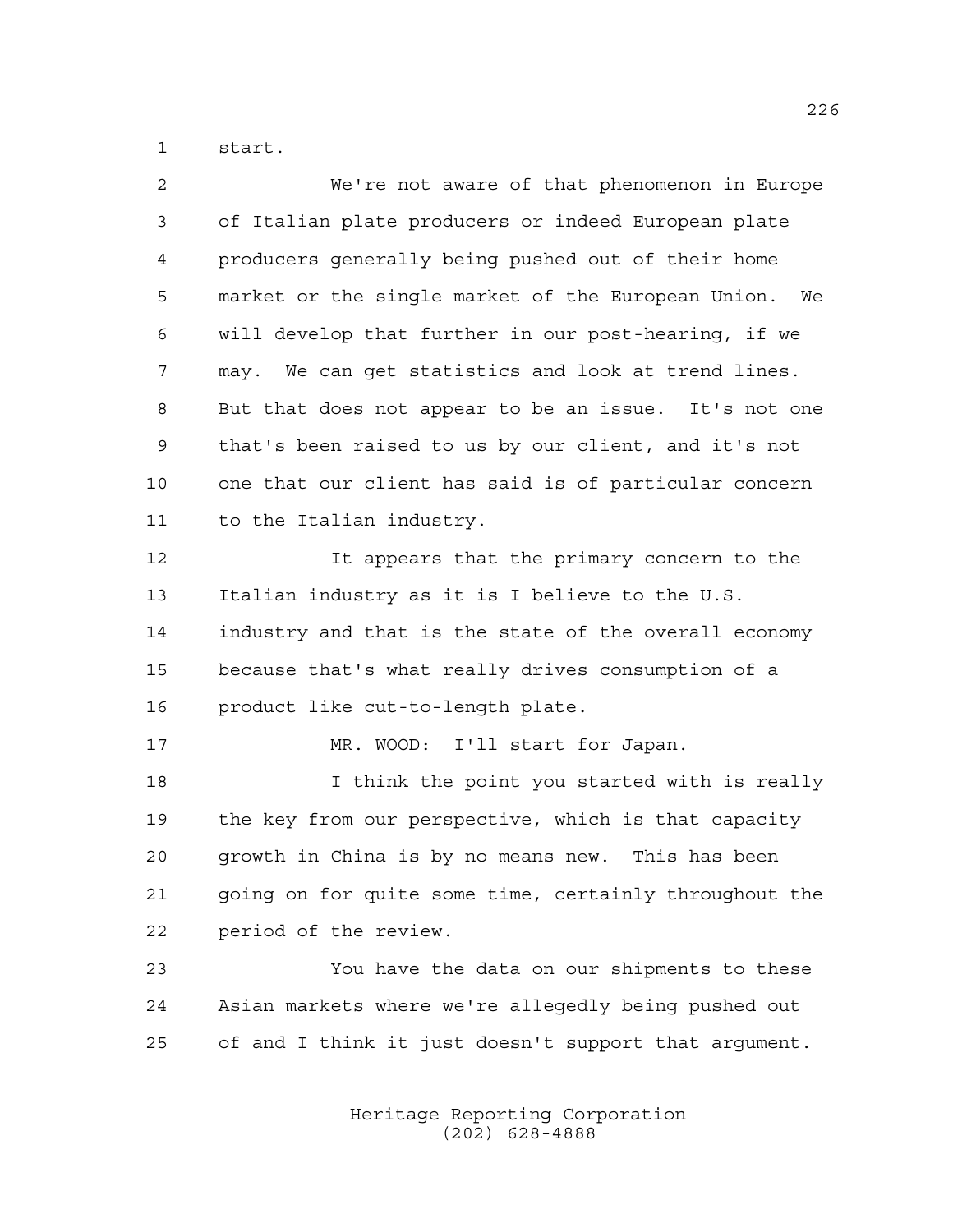1 If you're going to see some dramatic reduction in shipments or even a reduction in the rate of growth, one would think you would have seen it by now. And you don't. I think the reason behind that is what Mr. Aoyama testified to this morning. We really don't view cut-to-length plate as a commodity product. When I think of the Japanese steel and cut- to-length plate, it's kind of like the German machine tool industry or something. They're not selling into those markets where there's very -- COMMISSIONER ARANOFF: Right, but in the home market they are selling a full range of products. So if you can give me something on what's going on in the home market with respect to competition with China, that would be helpful. 17 MR. WOOD: We can look at that, yes. COMMISSIONER ARANOFF: Okay. My time is up, but Mr. Winton, do you have a quick answer or do you want to get to it in post- hearing? MR. WINTON: I'll give you a quick answer and then get to it in post-hearing. I'd just direct your attention to an article that Nucor submitted in Appendix 2E of their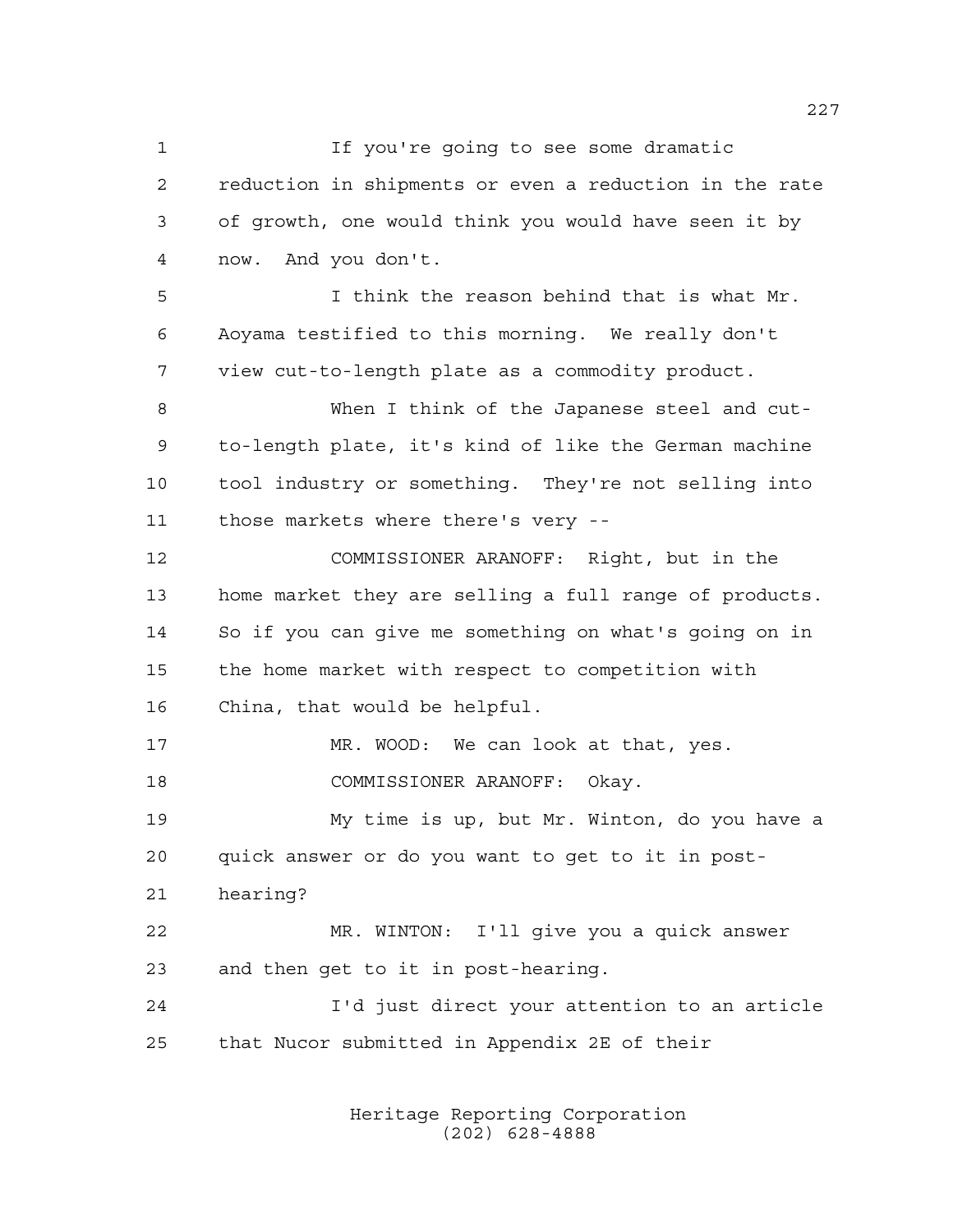submission which says Hyundai Heavy, the big Korean shipbuilder, may reduce China steel plate imports, and the Chief Operating Officer said, and this is March 16, 2010, "There's no reason for us to buy more from overseas. It's not like Chinese steel plates are cheaper than those from Korea and Japan." COMMISSIONER ARANOFF: I appreciate those answers. Thank you, Mr. Chairman. VICE CHAIRMAN WILLIAMSON: Commissioner Pinkert? COMMISSIONER PINKERT: Thank you. Mr. Winton, can you supply information either here or in the post-hearing about any new capacity coming on-line in Korea in 2012 or 2013? MR. WINTON: I think, let me research that and give you a comprehensive answer. I have an answer, but unlike some of the lawyers I prefer to check before giving you the truth. COMMISSIONER PINKERT: Thank you. For the entire panel, how should I view the claims made by the Petitioners about the very recent impact of non-subject imports in the U.S. market? You can take that on in terms of relevance, you can take it on in terms of the facts. I'm just looking for your response to those claims, and in particular the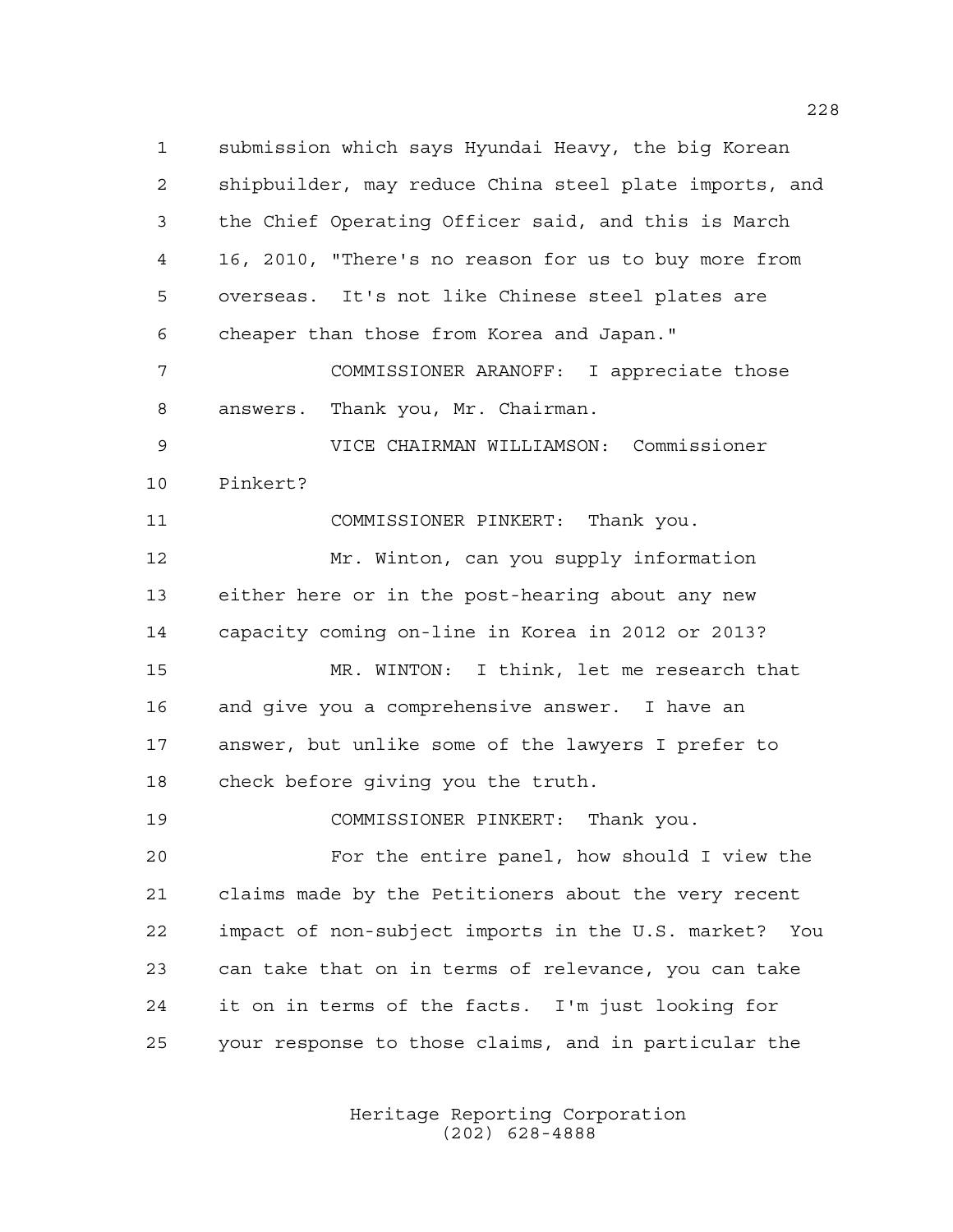claim that those non-subject imports have had a price impact in the U.S. market.

 MR. HARRISON: Donald Harrison. I think the burden of the testimony on behalf of the Japanese Respondents is essentially the focus of these Japanese companies is on Japan and Asian markets. They simply don't have experience with the U.S. market to be able to assess the impact of non-subject imports on the prices here. The testimony has been replete with evidence that they have focused since years ago when there was the Asian crisis and we've seen a dramatic change, and they've rationally concluded that their markets are in Asia and Japan. So we don't have evidence that would allow us to assess what the implications would be in the U.S. market. COMMISSIONER PINKERT: Thank you. MR. WAITE: Commissioner Pinkert, Fred Waite on behalf of Evraz Palini. Even more perhaps than the Japanese, ironically Evraz Palini has very little information about the state of the U.S. market. Obviously its sister corporations have a great deal more information in that regard. But we've only seen import data

> Heritage Reporting Corporation (202) 628-4888

through the end of August which I believe is the only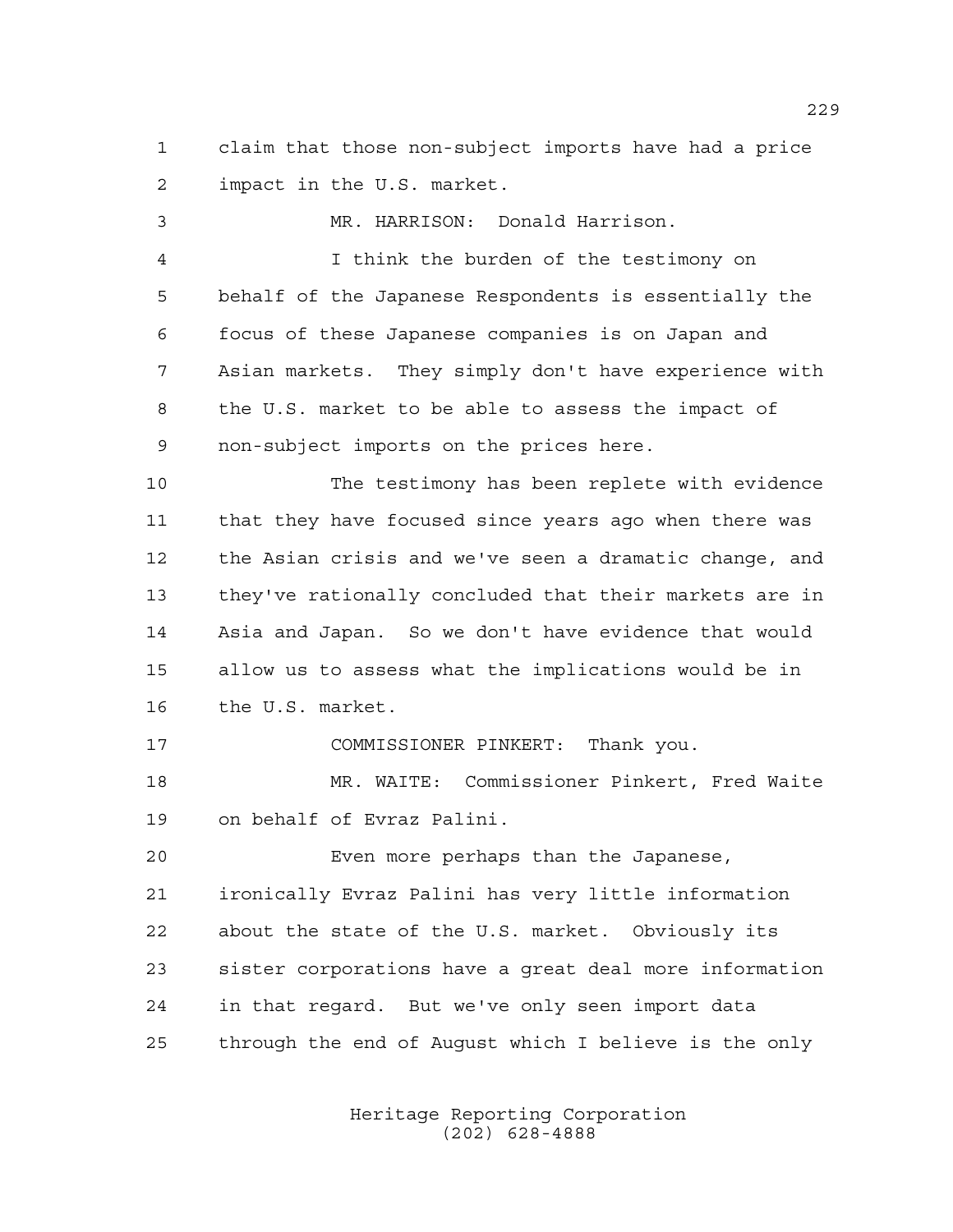official statistical information that is currently available. I believe September data should become available next month.

 So we will take a look, obviously, before the September data comes out because that will be after the date of the post-hearing, to see what the import trends do look like and where the steel is coming from, if that may be of any help. But I do believe that our sister corporation in the United States is much better situated to respond to that question.

COMMISSIONER PINKERT: Thank you.

 Mr. Winton, I'm expecting that you'll have more to say about conditions in the U.S. market than some of your colleagues on this panel.

 MR. WINTON: I'm not sure right now. I find the argument a little confusing, honestly, and maybe I don't understand it. But as I said before, Nucor came out this morning and they showed us this wonderful beautiful chart. If you guys want to see what I'm talking about, you can see. It says, look, imports from Korea are way up. You say wow, okay. It says non-subject imports. Okay, that must be POSCO. No, it's not. This is plate-in-coils, not cut-to-length plate.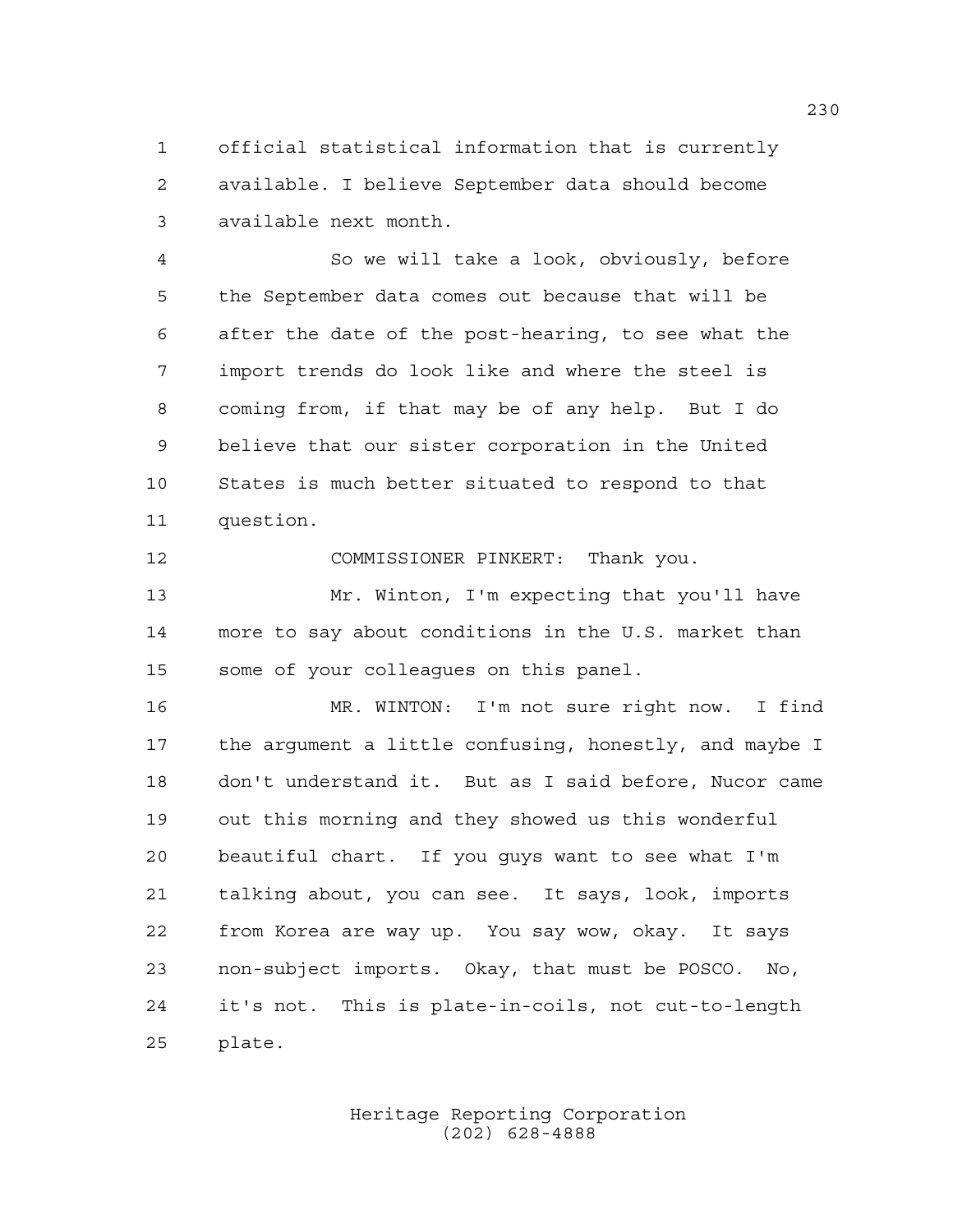So when they say we're being hurt by pricing for non-subject imports, I'm not sure what it is they're talking about. We see a lot in their submissions where they're talking about hot-rolled coil prices or slab prices, what's going on in the slab market. What's going on in the hot-rolled coil market. I don't know what exactly it is they're complaining about and it's a little hard to answer the question without knowing that.

 I can certainly check with my client and get their perspective on what's happening in the U.S. market.

 I'm also troubled by this notion that somehow because we've withdrawn from the U.S. market to focus on Asia as the Japanese have as well, the fact that other people that are not subject to orders are allegedly harming the U.S. industry that we should be punished for that. If they have complaints about other countries coming in and causing them harm, they can file a case against the other countries. Nothing prevents them from doing it. they can ensure those imports are fairly traded. It's not a reason to punish us because somebody else is dumping. That's contrary to the notion of the dumping laws.

COMMISSIONER PINKERT: Let me supplement the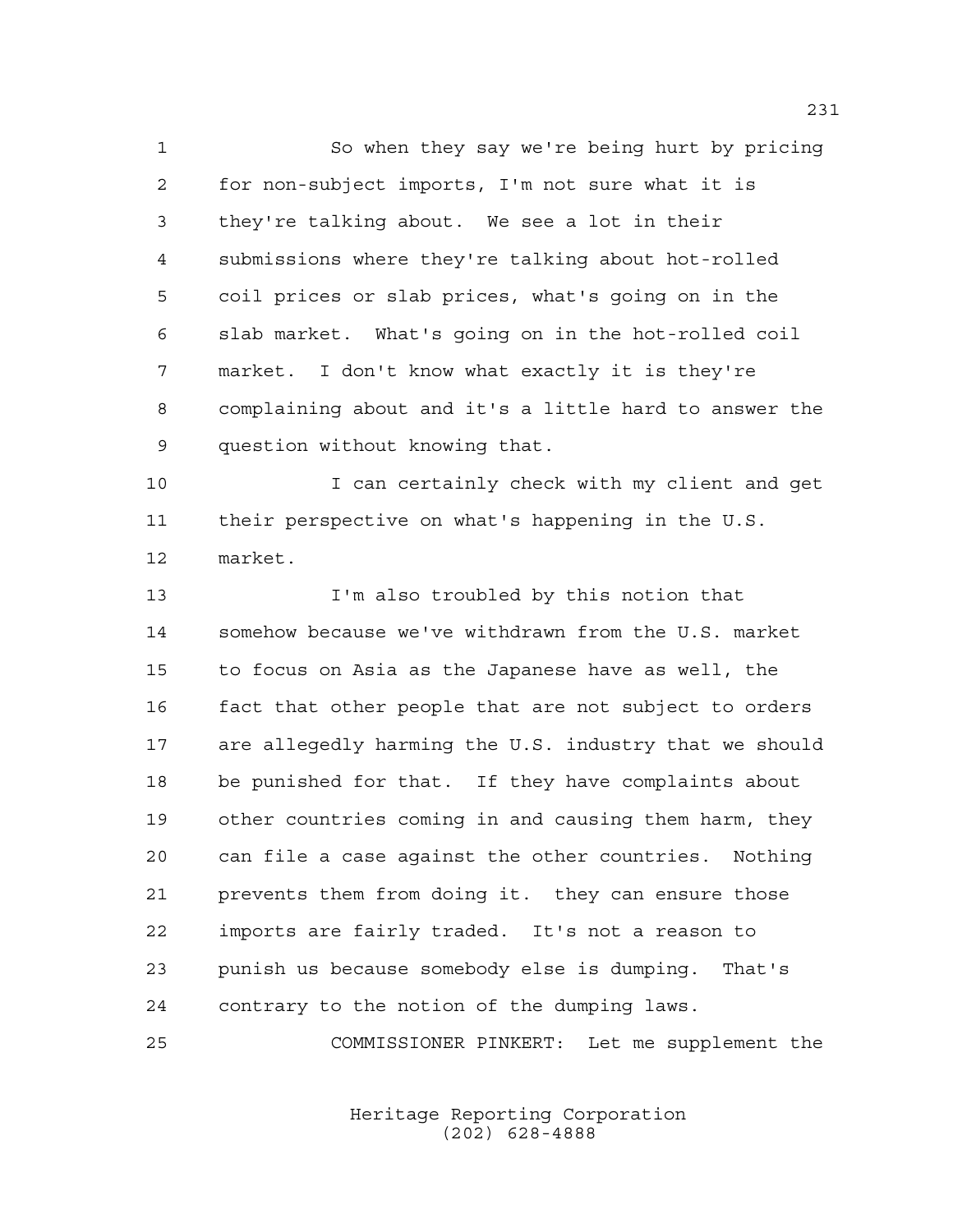question. Not to make any definitive judgment about relevance here, but just to supplement the question with some of the testimony that we heard this morning that the subjects and the non-subjects are making decisions about the U.S. market independently of one another.

 So the thought, or at least the idea that might be behind that is that the non-subjects, whatever impact they're having, is going to continue and then that impact would be on top of or in addition to any impact that the subject imports might have in the U.S. market.

 So if that's the theory, what's your response to it?

 Since you actually represent a client that has been active in the U.S. market.

 MR. WINTON: I will consult with my client because they know what's going on in the U.S. market. I have talked to them, but I don't know as much as they do.

 But to back up a second, we participated in the U.S. market. My client exported, I won't say a large quantity but certainly relatively large compared to other imports. I think we accounted for not just most of the imports from Korea but most of the subject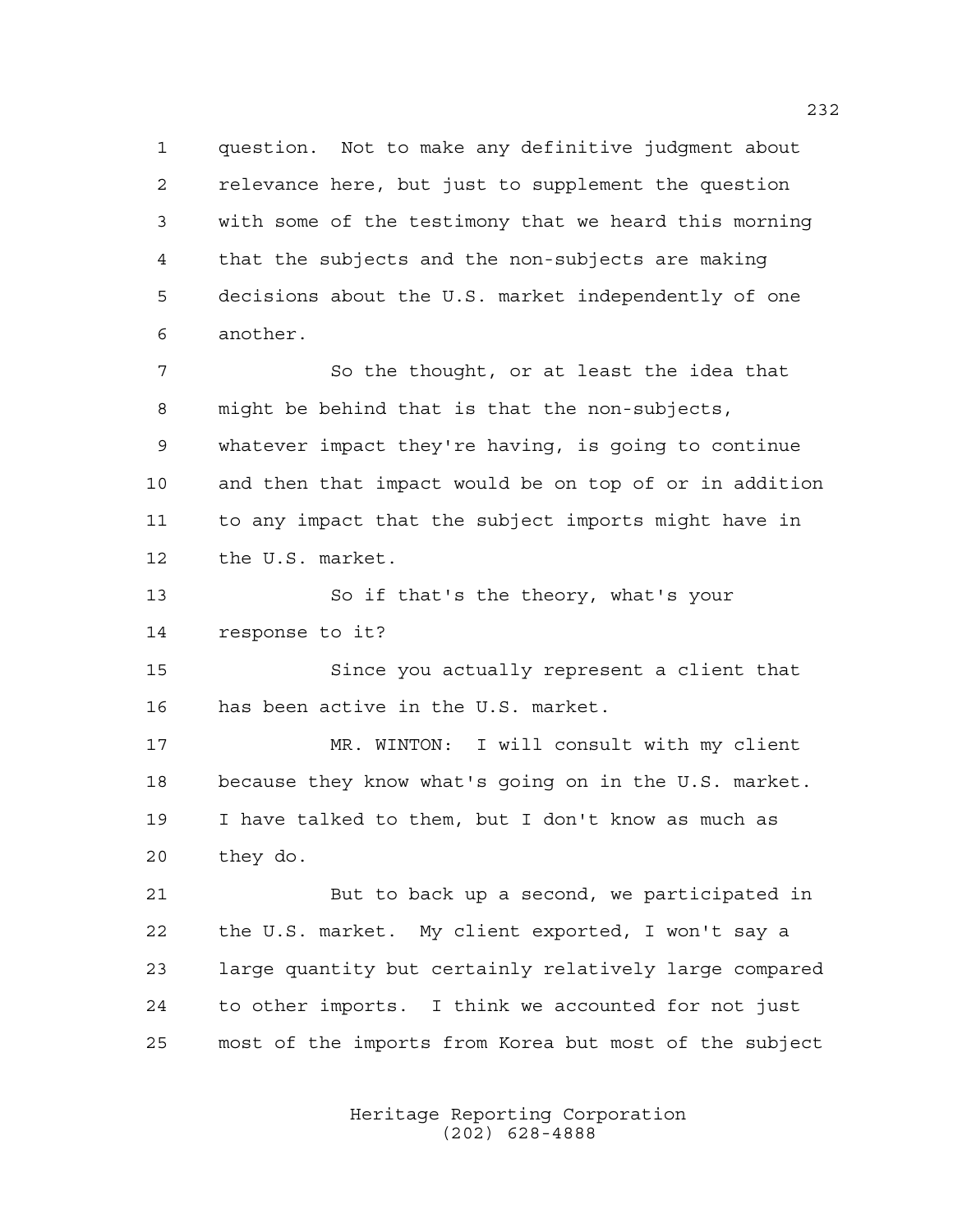imports. But it really was during a defined time period. It was from 2004 to 2008 and when we were selling at that time the U.S. market was extremely profitable for everybody. This was when the U.S. producers were making 20-plus percent profits. When the U.S. market, I won't say collapsed, but fell with the financial crisis in 2009, we stopped selling, more or less. Small volumes. So I'm not sure that we can answer, but I will talk with my client and see if they have information about it, sort of what's going on with non-subject imports and what do we see from that. But I hope you won't mind, I'm going to focus them on the products that are at issue in this case, which is cut- to-length plate. I understand Nucor, for example, is really a hot-rolled coil producer who makes hot-rolled coil which they can cut and it becomes plate. But the fact that they care about hot-rolled coil imports which I

 understand they do, doesn't mean this case cares about hot-rolled coil imports, because that's not the subject merchandise.

 COMMISSIONER PINKERT: I understand. Thank you.

Did you have any additional comment, Mr.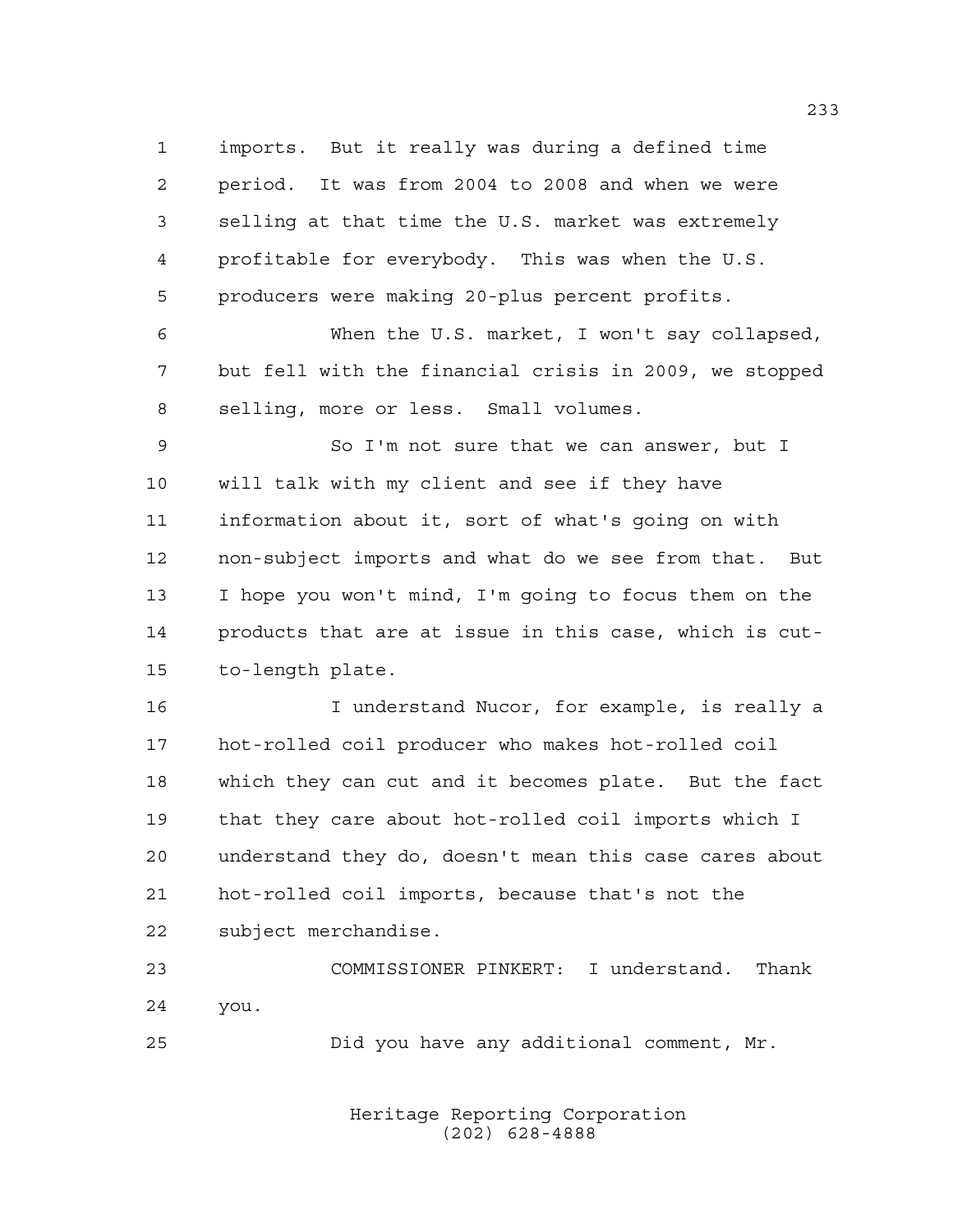Wood?

| -2           | MR. WOOD: With your permission,                       |
|--------------|-------------------------------------------------------|
| $\mathbf{3}$ | Commissioner Pinkert, I think we might also be better |
|              | 4 off trying to deal with that in a post-hearing      |
| 5            | submission.                                           |

 There's the very obvious point that if you take their argument at face value that prices are being knocked down by non-subject imports, then again, using the logic of their argument that must imply that the market is going to become increasingly less attractive to the subject producers, right? You can't have it both ways on that. You can't say that prices -- But I think we need to think on that a little bit and we'll try to spin that out in a post-hearing submission.

 COMMISSIONER PINKERT: Thank you. Thank you very much.

 Turning back to Europe for the moment, I understand that during the period there is an argument that you've made about the relationship between the dollar and the euro that has made it perhaps less attractive for the Italian producer to ship to the United States. Is that relationship continuing on into the present?

MR. MAGRATH: Commissioner Pinkert, it was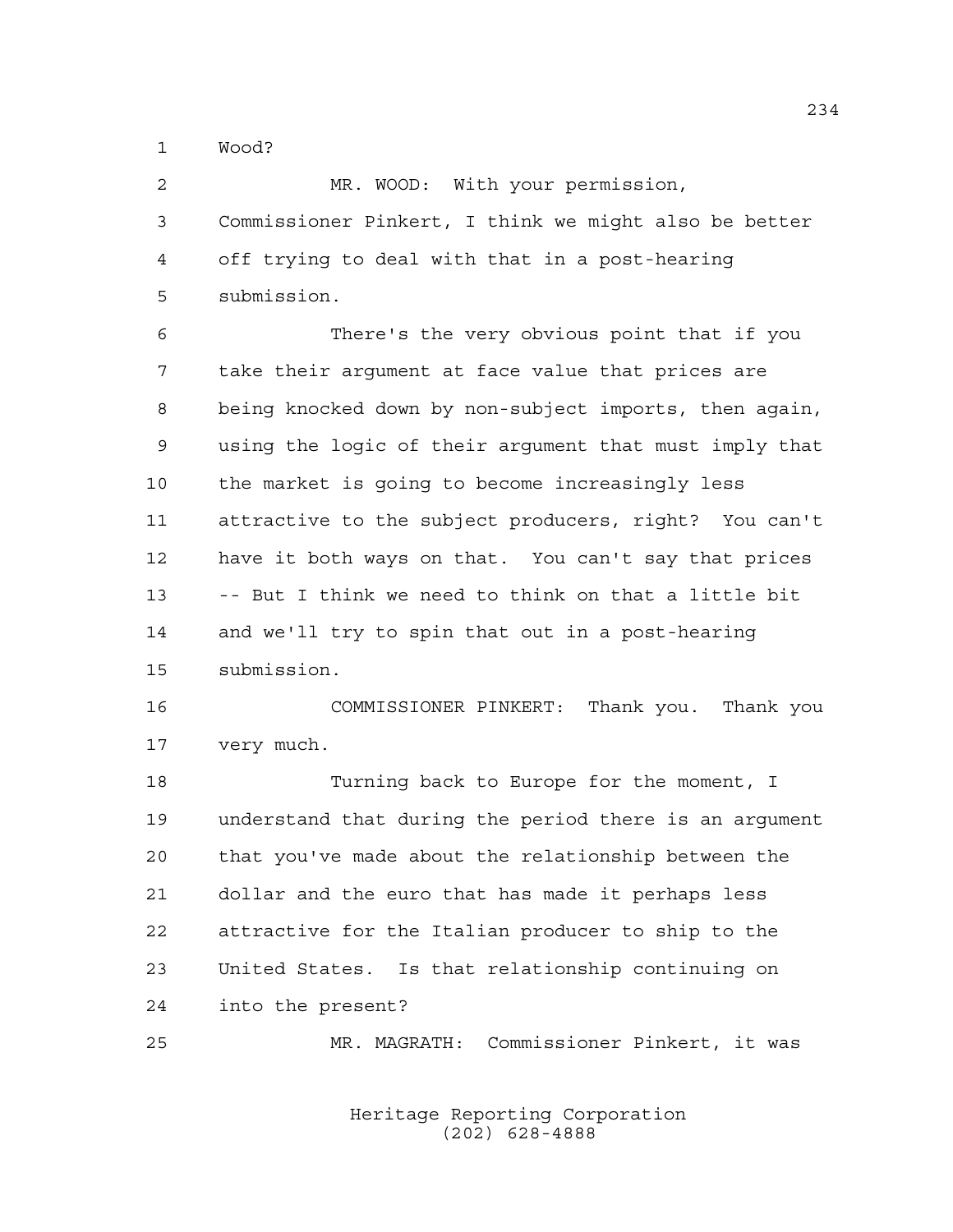as of the, when we filed our brief. However, one of the big points in that chart that we had in the brief was not only the trend of the euro versus the dollar but also the increased volatility recently. Currency movements are one thing if they're slow and steady, but if they go up and down like that, if there's a high vex, it really chills trade. In stocks and in international steel trade from Europe to the extent there is much. COMMISSIONER PINKERT: Thank you. 11 I vould ask you for the post-hearing to give us any information you might have about new plate capacity coming on-line in Italy including any by Trosteel Italy in the foreseeable future. MR. WAITE: We will do that, Commissioner. COMMISSIONER PINKERT: Thank you. Thank you, Mr. Chairman, and I thank the panel. VICE CHAIRMAN WILLIAMSON: Thank you. I just have a couple of questions. This is for everybody. How do you respond to the domestic industry parties' argument that the data show significant roll- over capacity for cut-to-length plate, and will this over-capacity persist into the foreseeable future?

> Heritage Reporting Corporation (202) 628-4888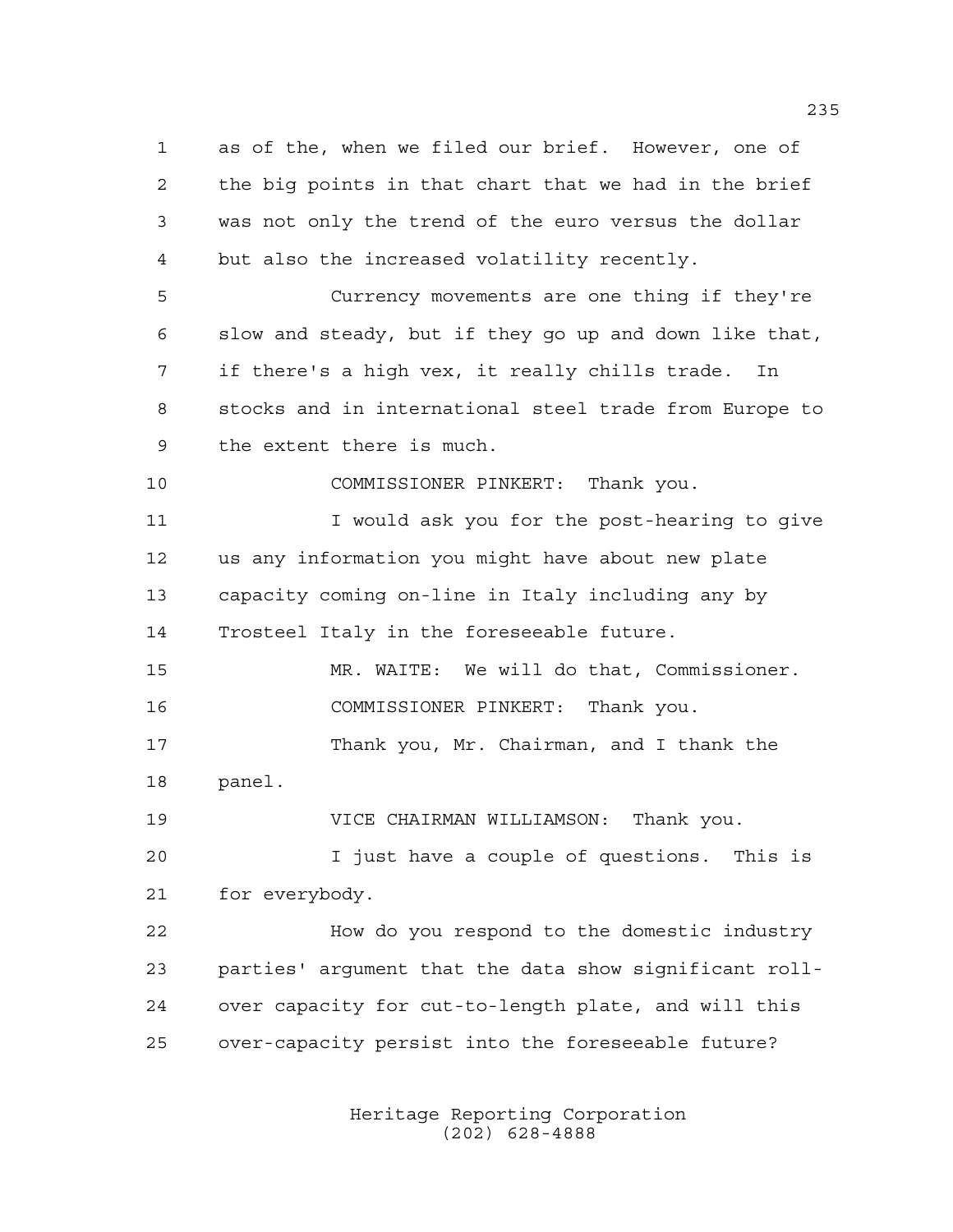MR. WOOD: Well, Vice Chairman Williamson, Chris Wood for the Japanese Respondents.

 If I can start with us, and perhaps my co-counsel would like to add some more.

 Again, we're handicapped a little bit by the fact that the worldwide capacity data that's in the record all appears to be proprietary, so we will deal with some of the specifics in a post-hearing. But I know at least for the Japanese producers, when you look over the period as a whole, the over-capacity has not just, the alleged over-capacity at least has not emerged out of nowhere. It's been there throughout the period. Notwithstanding that, we've maintained very high capacity utilization rates including the first half of this year, and I think that's a function of the business model which is that they focus on those segments of the cut-to-length plate markets where we've got a competitive advantage. Mr. Aoyama spoke to that a little bit this morning, and we can, we tried to provide as much as we could in our brief about that. But the short answer, I guess, is that we don't view ourselves as competing ton for ton with every marginal ton of capacity that's out there in China or the Ukraine or anywhere else.

VICE CHAIRMAN WILLIAMSON: I think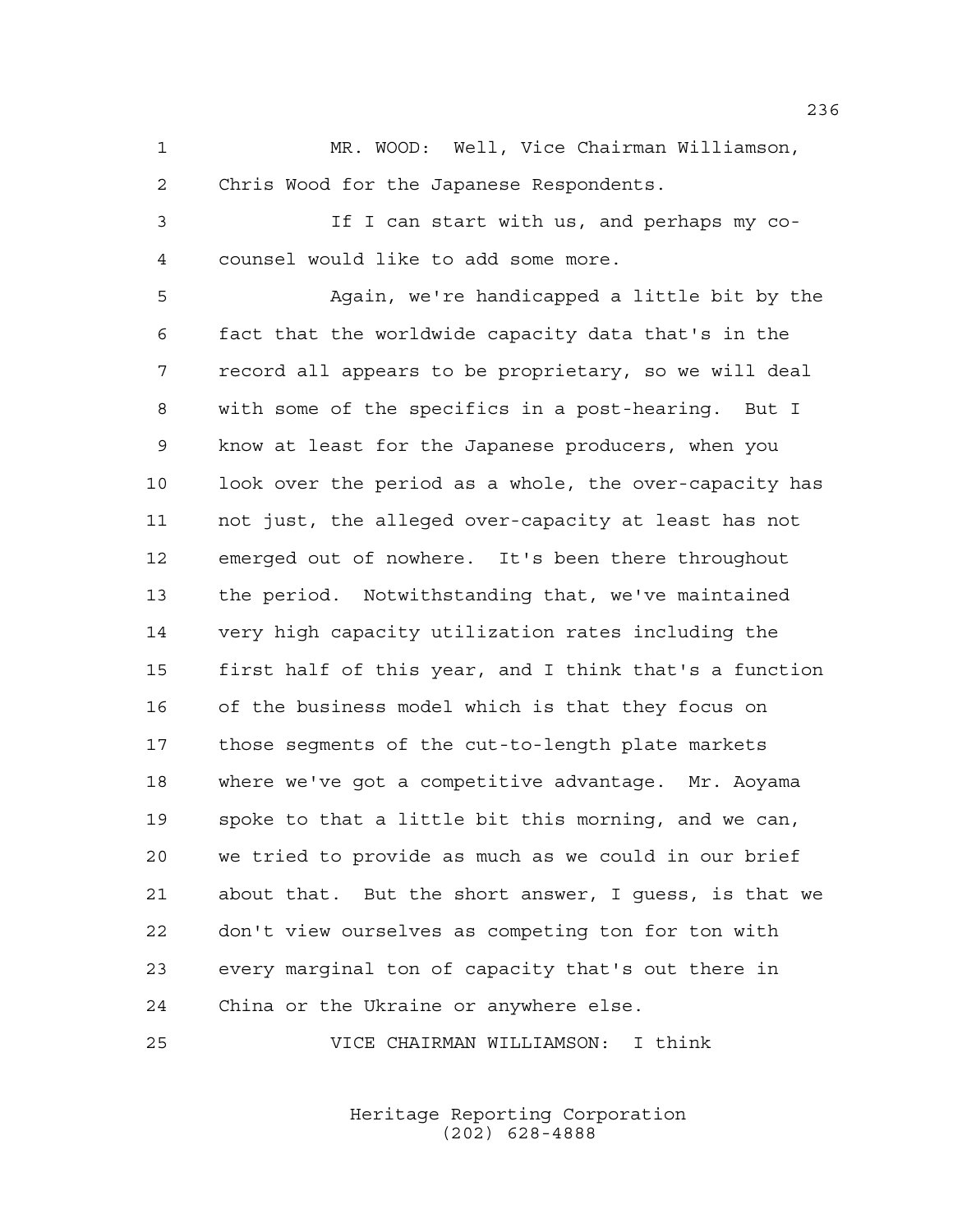Commissioner Pearson has asked you to give a breakdown of what you consider the I guess high end and what you consider the commodity grade. I guess that's for both the home market in terms of what are you competing globally, so I'm looking forward to seeing that in relationship to the question I just posed.

 MR. WINTON: As I said, I know my clients' data. Their capacity utilization is very high, even though they have added capacity during this period. They see the demand in Korea being there for their products.

 Mr. Schagrin told you this morning that the Koreans are going to buy from my client, not from anybody else. So I don't know if he's right. Mr. Schagrin is always positive, but not always accurate. Nevertheless, if that's the case, we don't have anything to worry about. We're at high capacity utilization and according to Mr. Schagrin none of the Korean customers will buy from anyone else if they can buy from us.

 VICE CHAIRMAN WILLIAMSON: And you're going to be at high capacity for the foreseeable future too? MR. WINTON: As far as we know. That's what our data show. But anyway, we will look into and provide more information in a confidential response.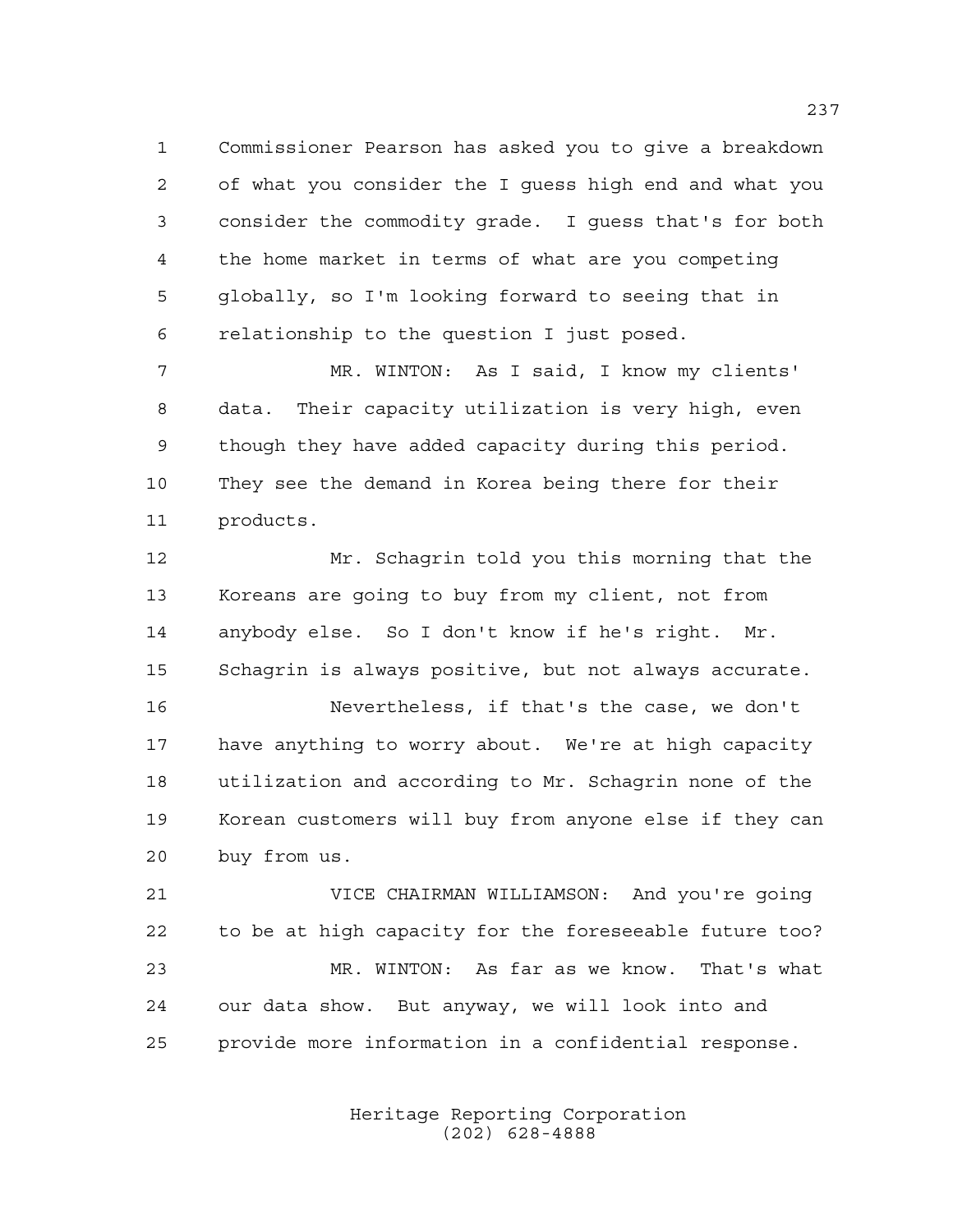VICE CHAIRMAN WILLIAMSON: Okay. Mr. Waite, do you have anything to add? MR. WAITE: Only, Vice Chairman, that our understanding is and we're trying to get more information from the rest of the Italian industry on their capacity utilization rates, but we understand that they're quite robust. And of course if you look at our clients' response to the Commission's foreign producers questionnaire, you will see that it operates also at a very high capacity utilization rate and in particular the most recent period, that is the first half of 2011, it certainly far exceeds the full capacity figure that was given this morning by the domestic industry of approximately 89 or 90 percent. it's far above that. VICE CHAIRMAN WILLIAMSON: Thank you. My final question, this is for the Japanese Respondents, on page 20 ArcelorMittal's brief states

 that Tokyo Steel and Chua Steel Plate have significant unused plate capacity. Can you respond to this assertion either now or post-hearing?

 MR. AOYAMA: It is true that they are expanding their production capacity in Japan, but to the best of my knowledge they have never export their cut-to-length outside Japan.

> Heritage Reporting Corporation (202) 628-4888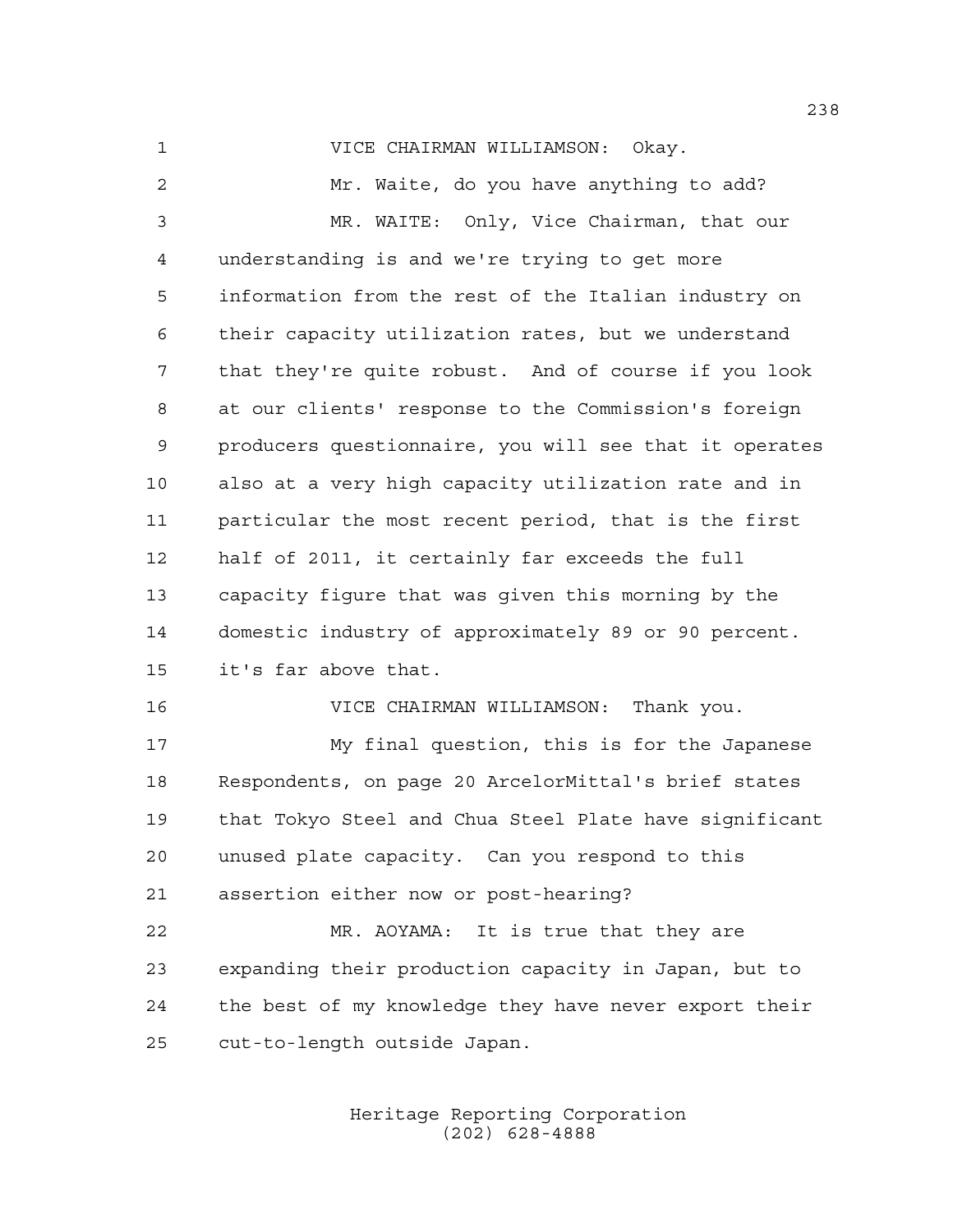And furthermore their quality or their primary target in the market is construction in domestic market in Japan. VICE CHAIRMAN WILLIAMSON: Thank you for that clarification. With that I have no further questions. Commissioner Lane? 8 COMMISSIONER LANE: Thank you. Mr. Winton, I'll come back to you to let you answer the question that I had asked before, which related to the exhibit on demand for natural gas in Asia, and it shows that the demand in Asia and the United States will meet in the year 2015, and asked whether or not you thought that was in the reasonably foreseeable future. MR. WINTON: I don't think it's in the reasonably foreseeable future and I don't remember any cases where the Commission has tried to look out that far. We're talking about steel plate here. I do think, and you asked in follow-up to that, whether the U.S. market would become attractive given certain assumptions. COMMISSIONER LANE: Yes. 24 MR. WINTON: -- capacity --COMMISSIONER LANE: Our effort to become

> Heritage Reporting Corporation (202) 628-4888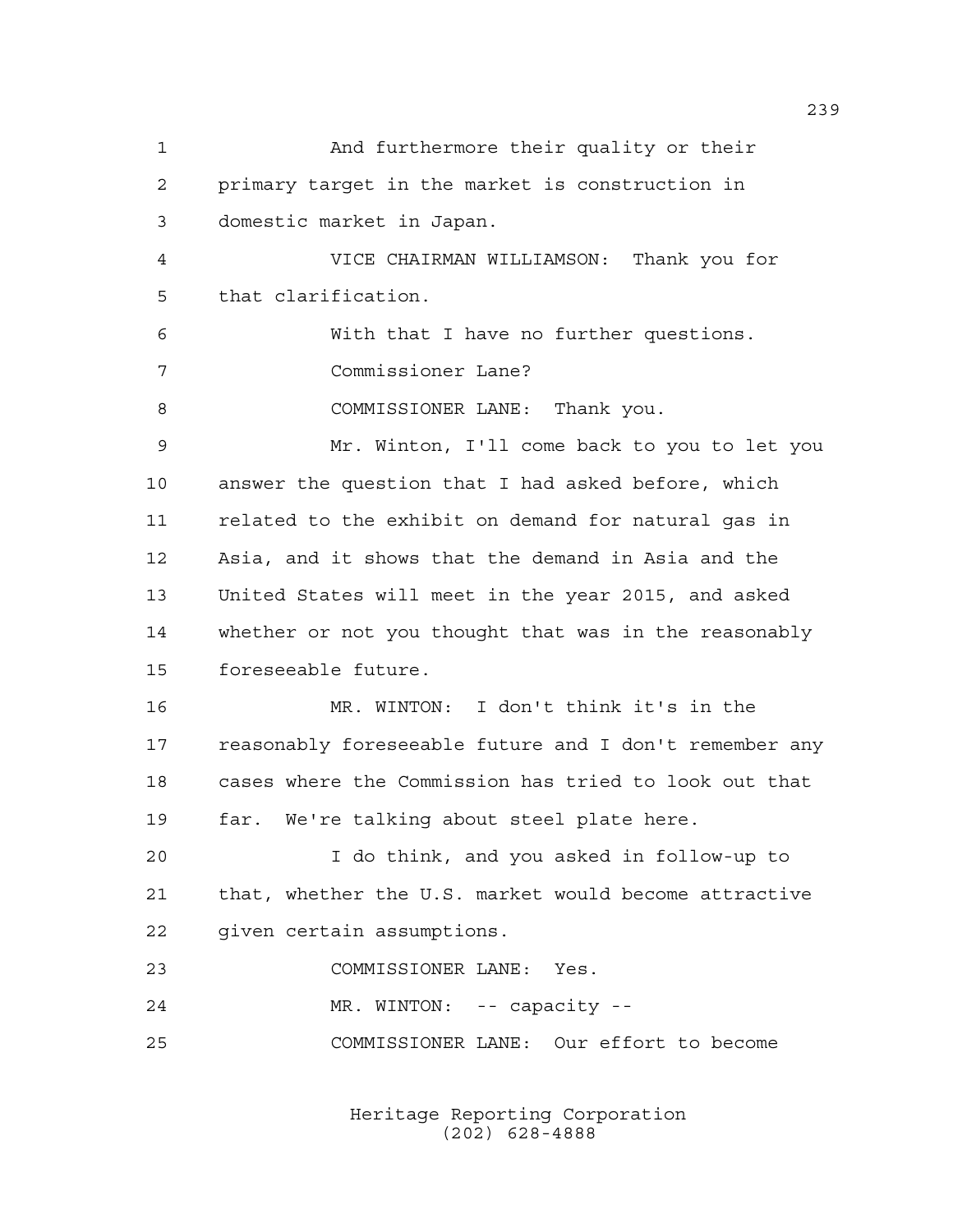energy independent.

| 2  | The evidence shows that if the<br>MR. WINTON:          |
|----|--------------------------------------------------------|
| 3  | U.S. market is attractive, my client has sold in the   |
| 4  | U.S. market. I mean that is what happened. The U.S.    |
| 5  | market was attractive, but it was attractive because   |
| 6  | people were making lots of money in the U.S. market.   |
| 7  | It comes back to, if prices in the U.S.                |
| 8  | market are really that much higher than in the rest of |
| 9  | the world, we can sell here without dumping. POSCO     |
| 10 | could sell here dumping or not because they're not     |
| 11 | subject. We could sell without dumping, and we have    |
| 12 | more or less done that in the past notwithstanding the |
| 13 | dumping order.                                         |
| 14 | So positing a situation where the U.S.                 |
| 15 | market is the most attractive market in the world, and |
| 16 | they're making lots of money here, would there be room |
| 17 | for us in this market under your description of the    |
| 18 | situation? It sounds to me like there would be.        |
| 19 | I'm not sure, you said the U.S. trends look            |
| 20 | low to you, and I'm not an expert on this by any       |
| 21 | means, but they look low to me too because when you    |
| 22 |                                                        |
|    | think about what's happening with natural gas now,     |
| 23 | with the fracking and the development of resources and |
| 24 | the notion that the United States is going to have     |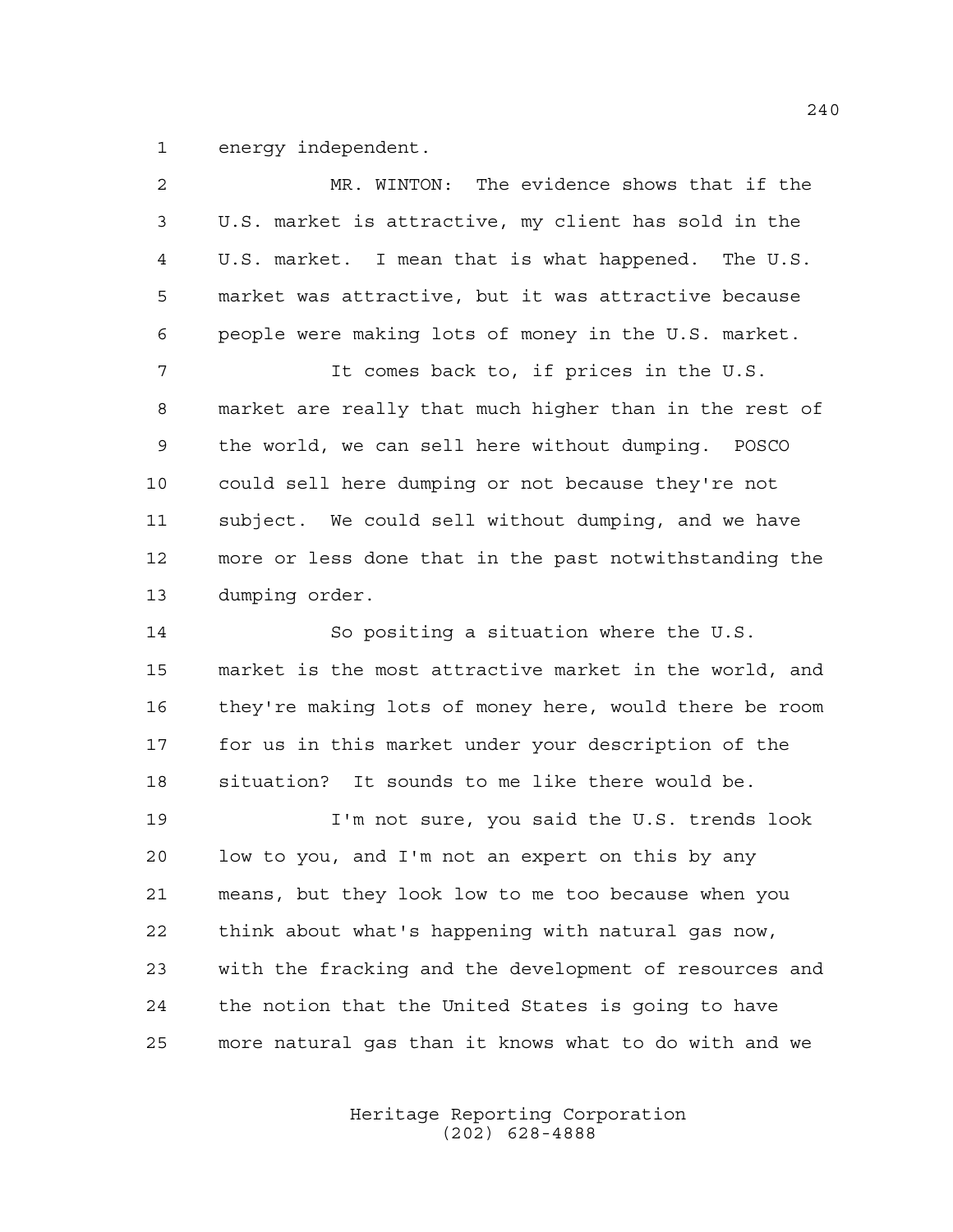can reduce imported oil and use of coal and things like that, demand for natural gas in the United States, there will be supply and it will be low-priced natural gas supply and I imagine demand would go up which would mean there would be increased opportunities for the U.S. producers to sell into that market. That doesn't mean if we participate in this that we're causing injury.

 What they're positing is demand in the United states craters, nobody's buying plate, and then the Koreans come in and the Japanese come in on top of us and they stomp us to death. That is their description of the case. You're describing a different situation. The U.S. market is booming, there's unbelievable expansion of demand, prices are high. Would there be room for other producers? Well, if you look at the situation from 2004 to 2008, my client sold something like 200,000 tons in 2006 and the U.S. industry had its highest profit going back since you have data.

**Is that a problem for them?** 

 As I said before, I think the U.S. industry should welcome the situation where my client would sell in the U.S. market because when my client sells in the U.S. market it's because it's a very profitable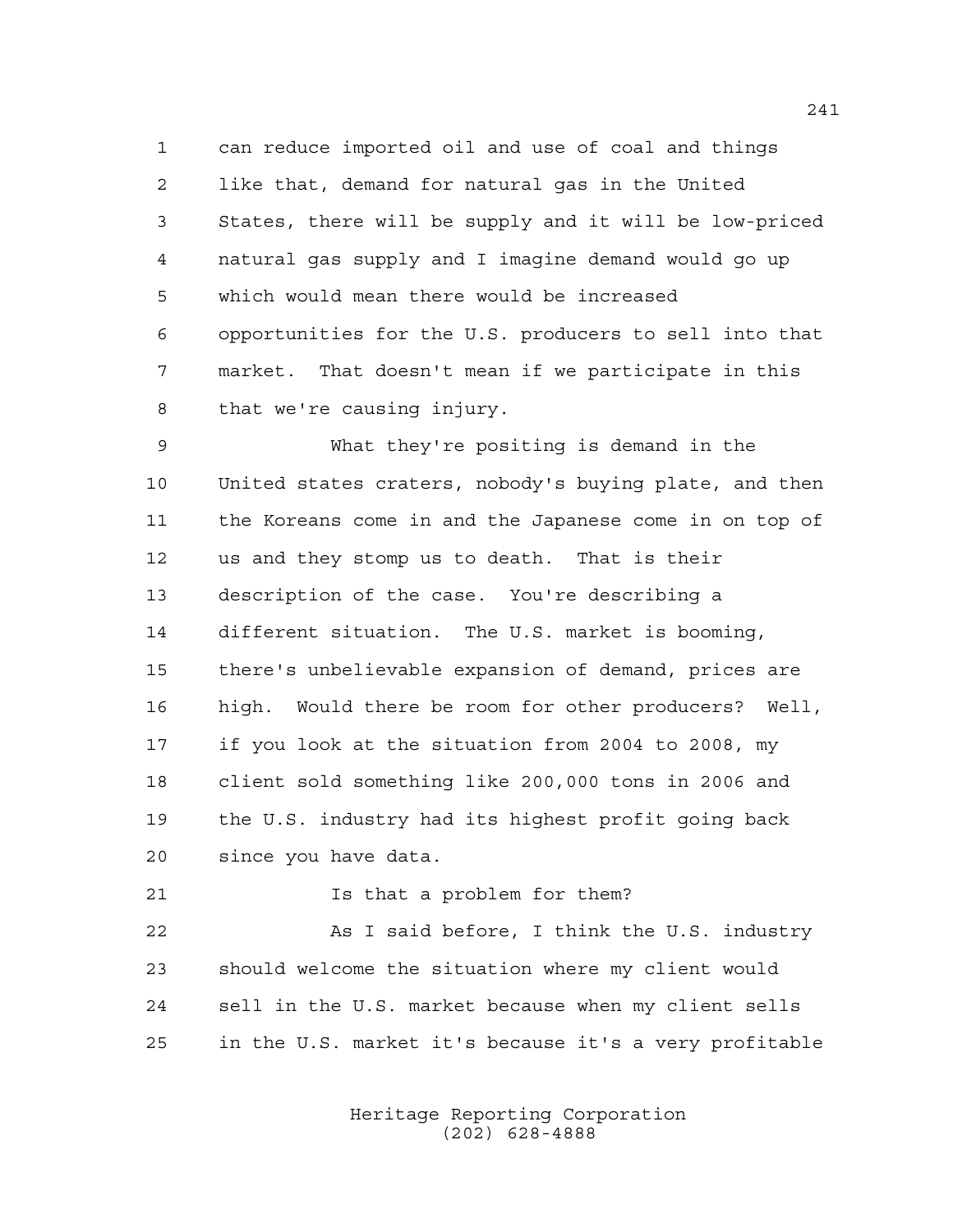market for everyone. My client has other profitable markets it can serve, and it's not going to switch out of profitable markets where it has longstanding relationships to sell at low prices in the U.S.. But that's not what you described in your hypothetical.

 COMMISSIONER LANE: No. In my hypothetical I can describe what the demand in the United States might be, but we can't get over the fact that your company right now has a dumping margin and assuming that it would come in, if demand increases, it would be at a dumped price which has its own consequences.

 MR. WINTON: I'm not sure it's fair to assume that. There's an inherently contradictory statement by the U.S. producers. On the one hand, prices here are so high, everybody else is going to want to sell here. On the other hand, when they sell here they'll sell at prices below what they get in Korea or Japan or other markets so there will be dumping.

 It can't be both, right? Either prices here are higher, in which case we'd sell without dumping; or prices here are lower, in which case if we sold here we'd be dumping but we'd be stupid to sell here. It can't be both. That's a fundamental inconsistency in what the U.S. producers have said.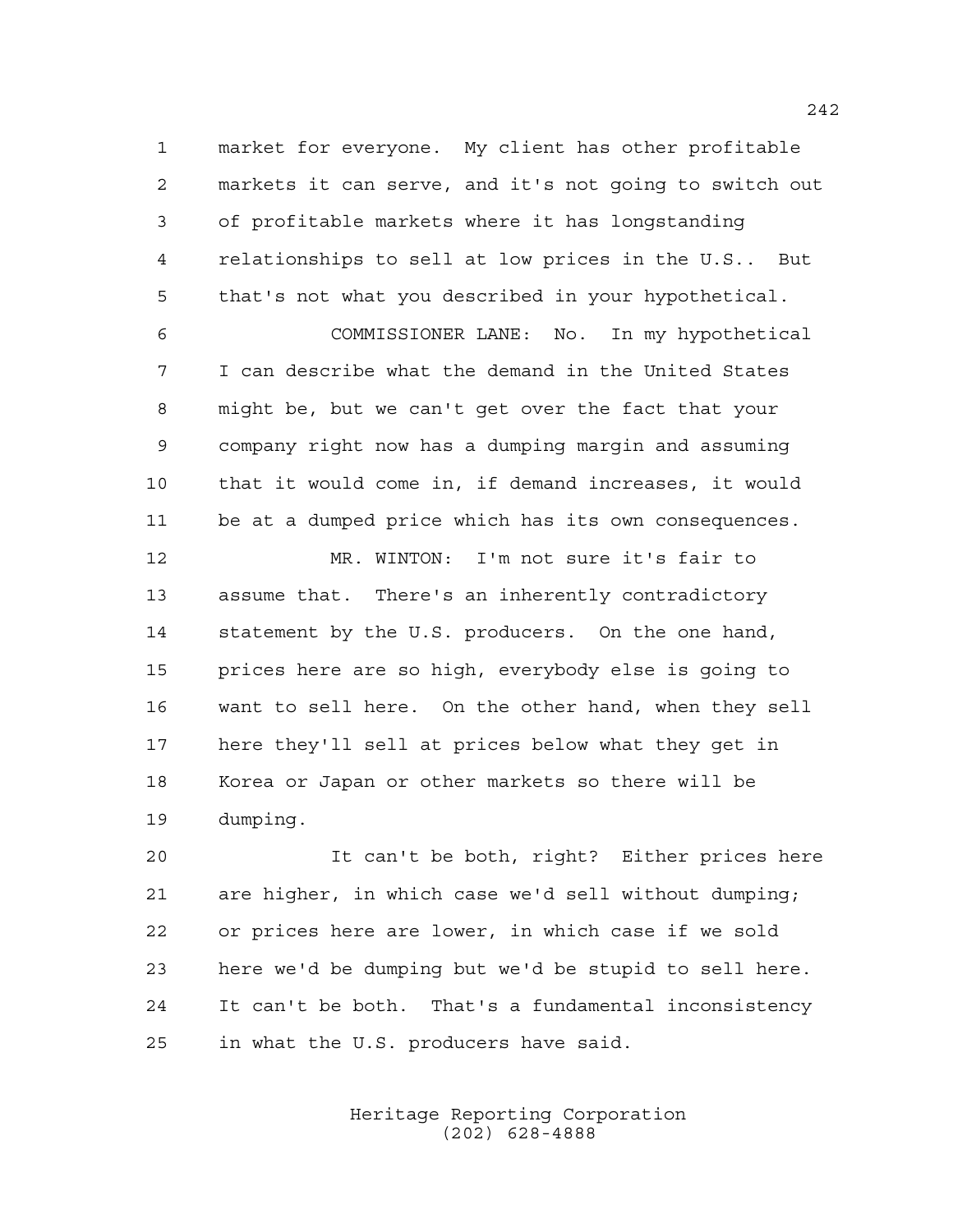Commerce has said we would dump, and if Commerce says we would dump that means prices in the U.S., according to Commerce, are going to be lower. If you don't agree with Commerce -- But that's between you and Commerce. But it can't be that prices in the U.S. are both going to be lower and higher than prices in Korea at the same time.

 COMMISSIONER LANE: Maybe I missed something. I never said that the prices would be lower in the United States. I said the demand was going to be high, the prices were going to be high. Why then wouldn't Korea come in when there was all this demand because of natural gas?

 MR. WINTON: Suppose right now we're selling in Korea at a price of 100 and the price in the United States is 80, then we have no real incentive to sell in the United States.

 Then let's say the price in the United States goes up to 120. Obviously we have an incentive to sell in the United States at that point because it's a higher price than in Korea. But at the same time, if the price in the United States is higher than the price in Korea, that's not dumping. As I think Mr. Price said before when describing my client's experience, he said dumping orders don't prevent you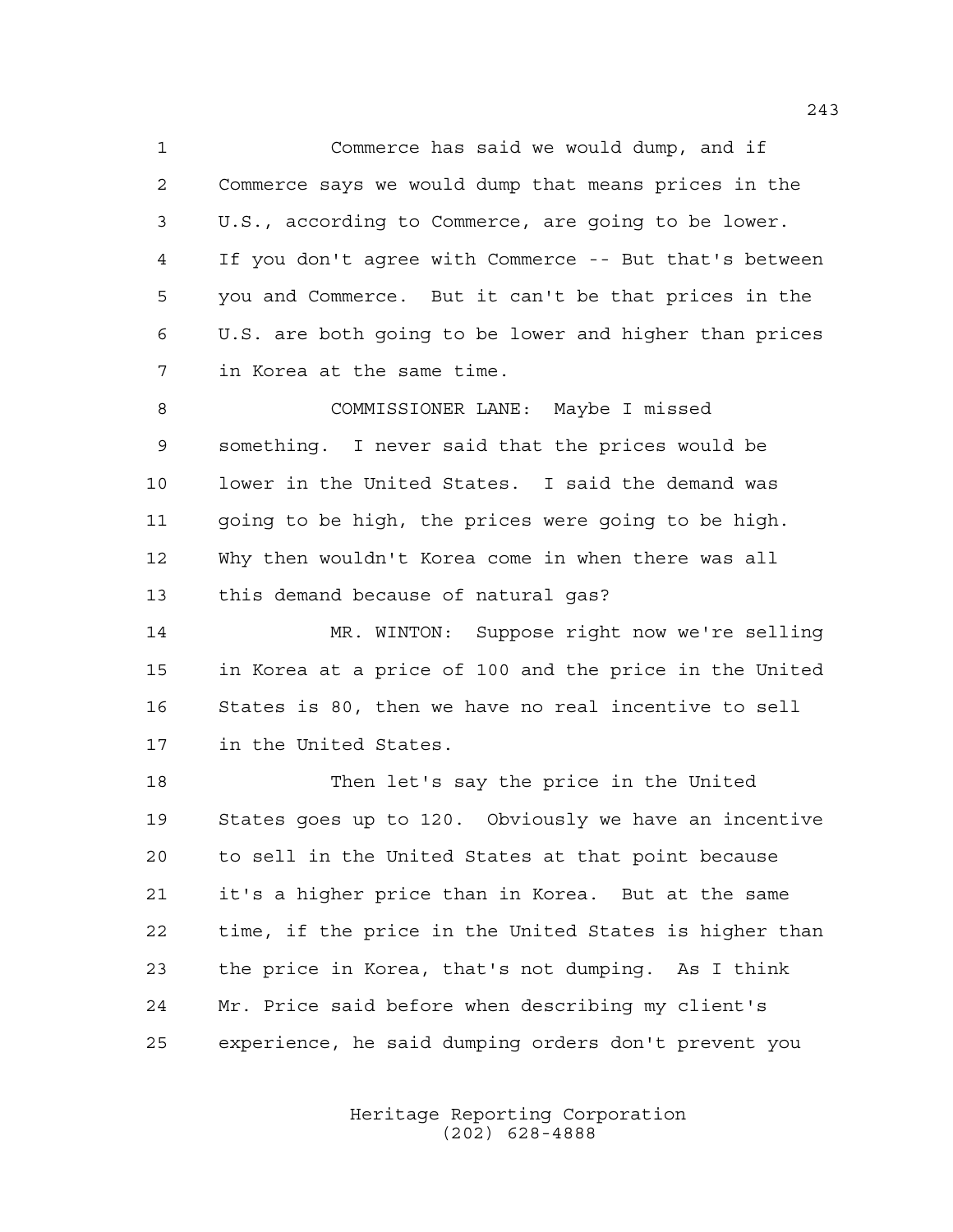from selling, they prevent you from selling at dumped prices or if you sell at dumped prices you have to pay a duty.

 So if the prices as you describe it are higher in the United States we can well. We're not dumping. The anti-dumping order has no impact. If the prices are lower in the United States why would we sell here? We have a market, we're operating at high levels of capacity utilization. Why would we want to sell here to lose money?

 COMMISSIONER LANE: Dr. Magrath, I have a question for you relating to your chart number two.

 You're focusing, of course, on the Italian market and it shows that 1997, 1998 there was product coming in from Italy. In 2004 there was product coming in from Italy. Then from 2005 to 2011 there's no product coming in from Italy.

 But we did put an order on, we retained the order in 2005. What has changed since 2005 to the present that would cause us to not keep the order on Italy?

 MR. MAGRATH: This is the U.S. market and U.S. market share --

 COMMISSIONER LANE: Microphone? MR. MAGRATH: This is the U.S. market, not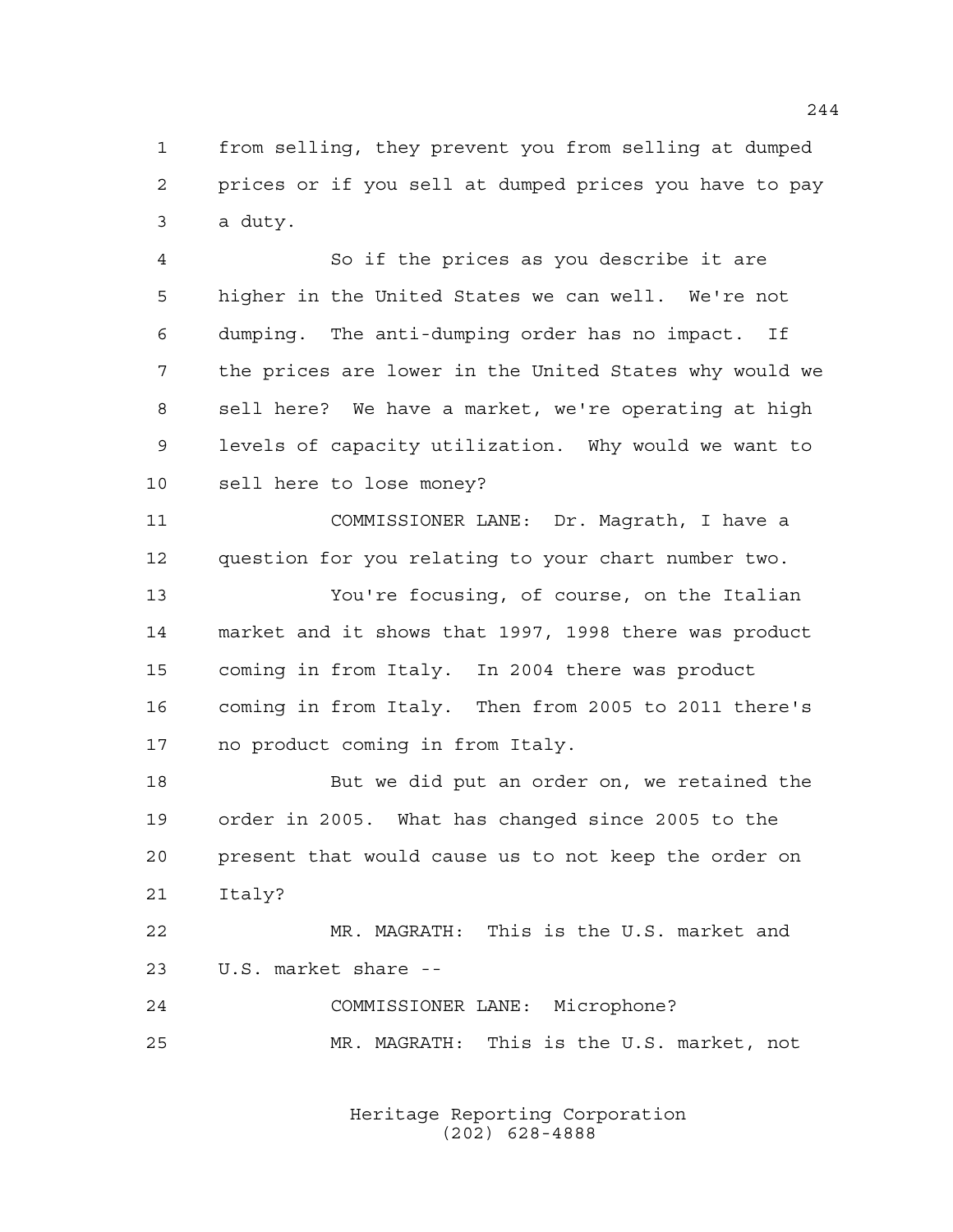the Italian market, and it's --

| 2    | COMMISSIONER LANE: I was calling it the                |
|------|--------------------------------------------------------|
| 3    | Italian product coming into the United States.         |
| 4    | MR. MAGRATH: What has changed is the                   |
| 5    | section we testified to as to conditions of            |
| 6    | competition. The composition of the U.S. industry,     |
| 7    | the globalization of the U.S. facilities along with    |
| 8    | facilities in subject import and non-subject import    |
| 9    | countries, and Evraz is a prime example of that. So    |
| $10$ | are all of them except Nucor. That is a                |
| 11   | transformation of the U.S. industry that provides much |
| 12   | different conditions of competition than was prevalent |
| 13   | in both the original investigation and the first       |
| 14   | review. I detail that again in chart four.             |
| 15   | This has to do with the rise of --                     |
| 16   | COMMISSIONER LANE: Consolidation in sales              |
| 17   | and all of that?                                       |
| 18   | MR. MAGRATH: Maybe that too, but the                   |
| 19   | primary point is the introduction and now the very     |
| 20   | strong presence of multinational corporations with     |
| 21   | global strategies of local supply strategy, global     |
| 22   | allocation and access to capital. One of the           |
| 23   | petitioners makes that very strong point in his        |
| 24   | questionnaire, by the way. We'll tell you who in the   |
| 25   | post-hearing brief.                                    |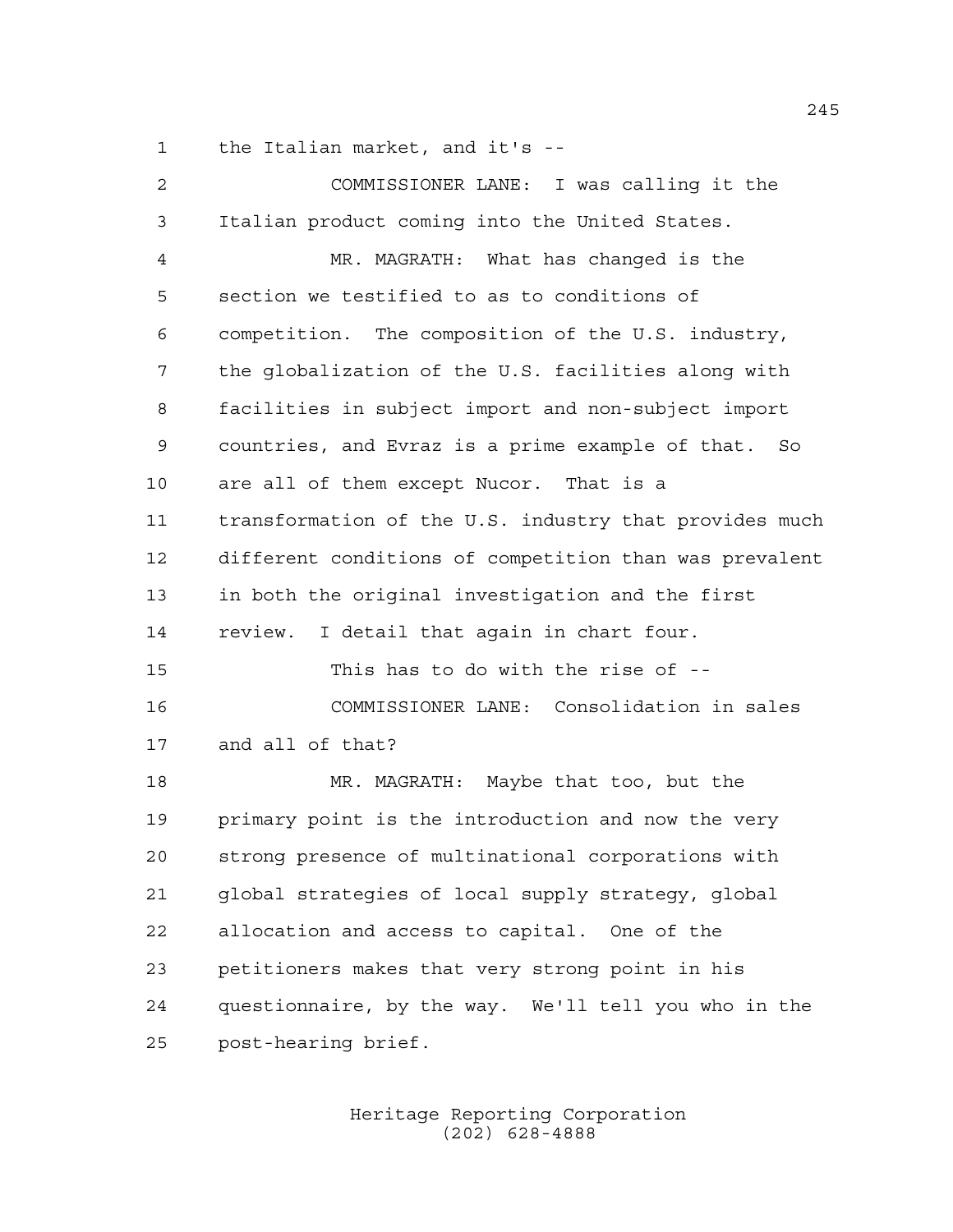This amounts to a radical change in this condition of competition and therefore puts in doubt things like cumulation in one analysis and discernible impact via the majority Commission's analysis. COMMISSIONER LANE: Thank you. VICE CHAIRMAN WILLIAMSON: Commissioner Pearson? COMMISSIONER PEARSON: Thank you, Mr. Chairman. Does anyone have any thoughts on why we may be seeing an increase in non-subject imports into the U.S. market in the third quarter of this year? Mr. Magrath? No one has any thoughts? MR. MAGRATH: Very briefly, excuse me, I mean I missed that part of Petitioner's presentation, but the data, as Mr. Waite said, the data for the third quarter is not in. COMMISSIONER PEARSON: Right. That's why I said we may be experiencing. I don't think we have data yet that gives us complete confidence. MR. MAGRATH: No. So I can't say why that statement is -- COMMISSIONER PEARSON: In the event that product was imported in the month of September, let's say it had come from one of your clients with whom you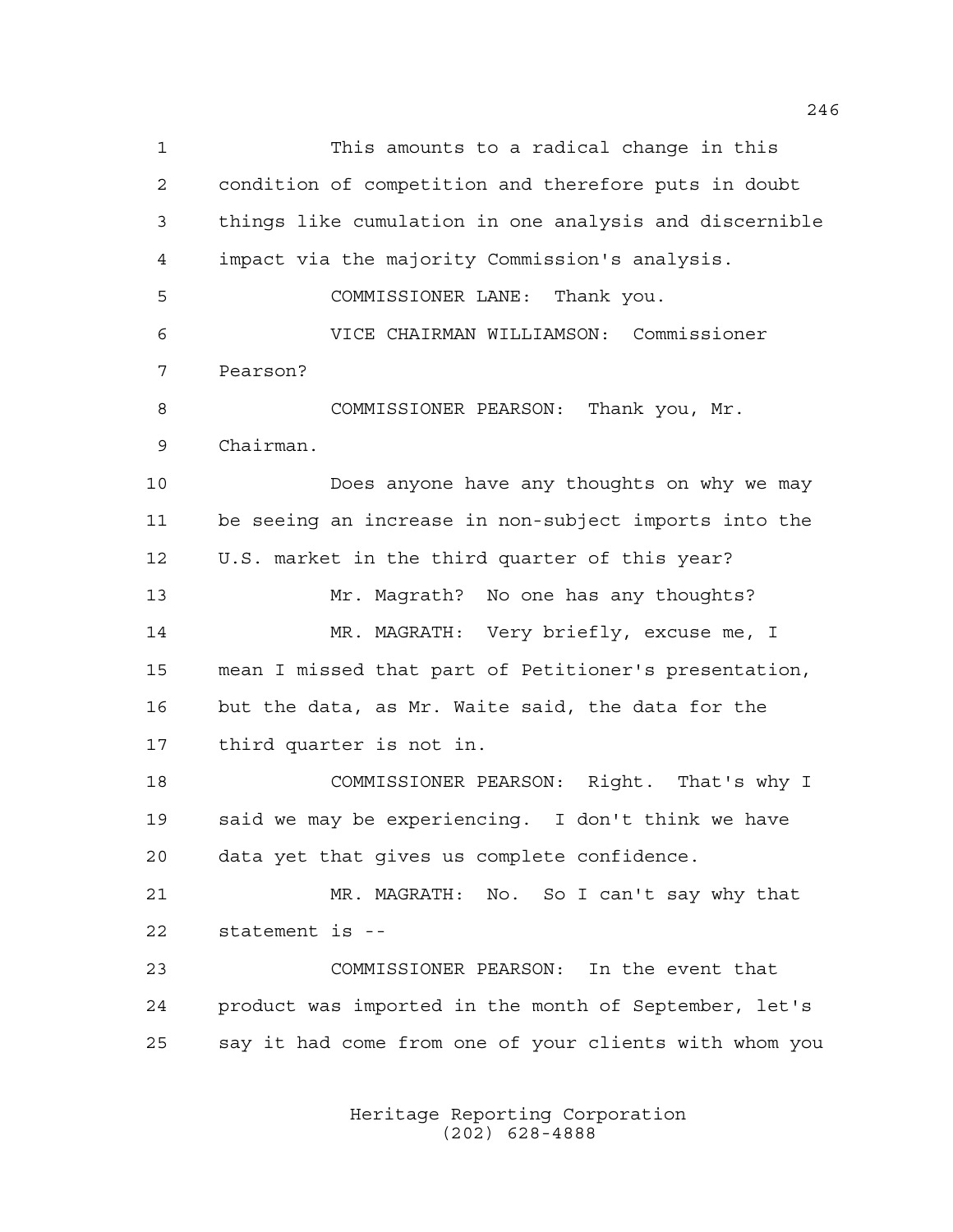are familiar, when would that product have been ordered? What's the lead time between order and delivery in the marketplace as we now know it? Perhaps Mr. Winton could help, because his client actually has done a fair amount of exporting to the United States in the not too distant past. MR. MAGRATH: Commissioner, one quick point, in terms of our client, Palini, that order would take a long time because Palini is at a very high level of capacity utilization and can't shift destinations readily. COMMISSIONER PEARSON: Any other observations, comments? MR. HARRISON: This is Donald Harrison. The one observation I would make, and it goes to a clarification, and really in response to Commissioner Aranoff when there was the suggestion made that somehow these blast furnaces are pumping out all of this steel without regard to where it might go. All of the steel is, as reflected in your question, produced by the Japanese producers, all the cut-to- length, is produced to order. There is an actual order that is placed and it's for particular specifications that are then produced to that order. So I think the question you have is what is

> Heritage Reporting Corporation (202) 628-4888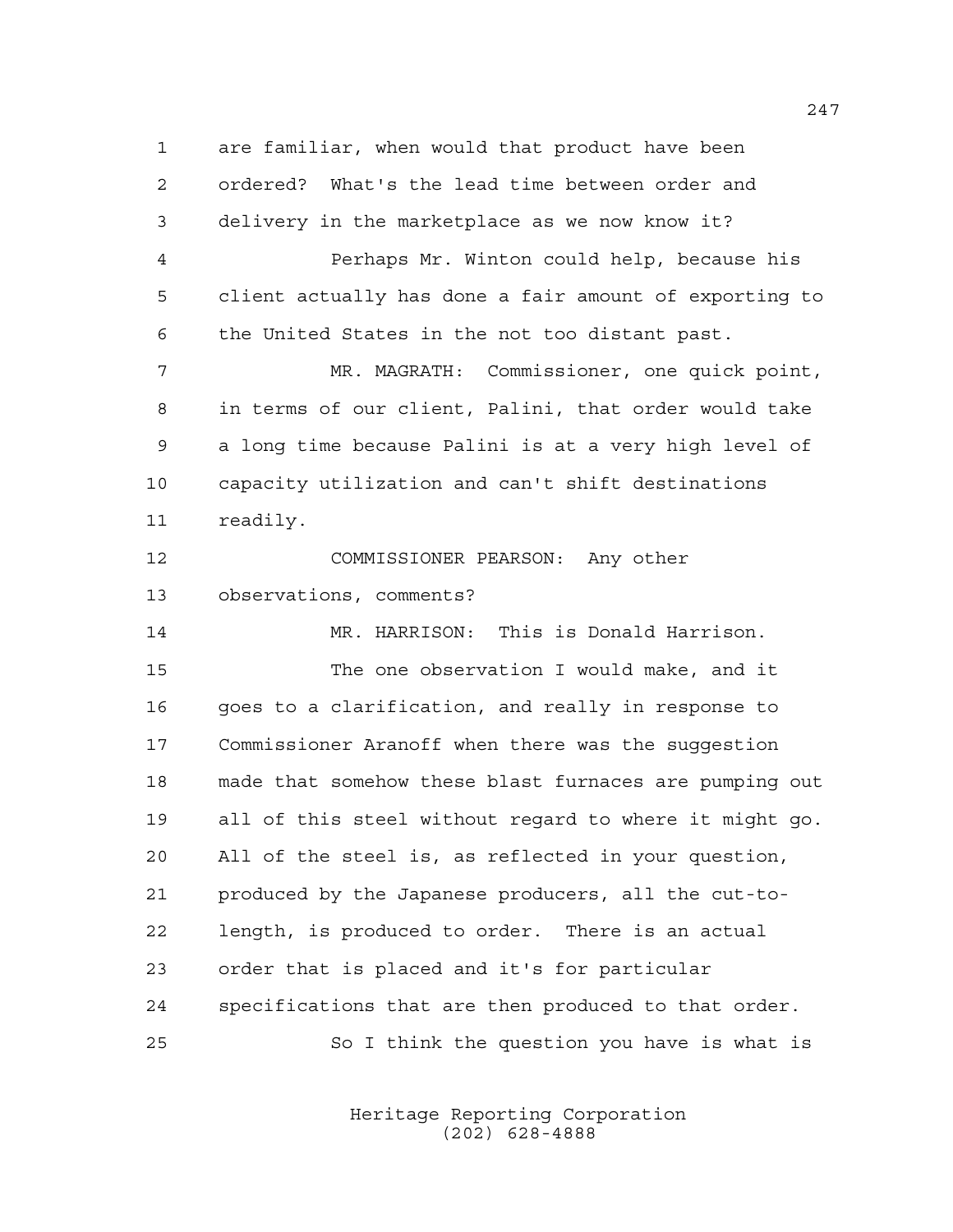the time from the time the order is placed to the time that the product is then manufactured and the product is then gotten ready to ship and then actually shipped to the United States and then arrives in the United States?

COMMISSIONER PEARSON: Exactly.

 MR. HARRISON: As I say, because the Japanese producers have not sold to the United States in a number of years, we don't have direct information on that currently.

COMMISSIONER PEARSON: Mr. Wood?

 MR. WOOD: Having said that, Commissioner Pearson, there are some shipments of non-subject cut- to-length plate. That's what shows up in Table C-1 of the staff report. So my sense is that we should be able to go to our clients and get you an answer on that for the post-hearing, if that would be acceptable.

 COMMISSIONER PEARSON: That would be helpful.

 Mr. Winton, did you have anything to add now?

 MR. WINTON: No, not now. We will answer in the post-hearing, too.

And it's not urgent, but I did find the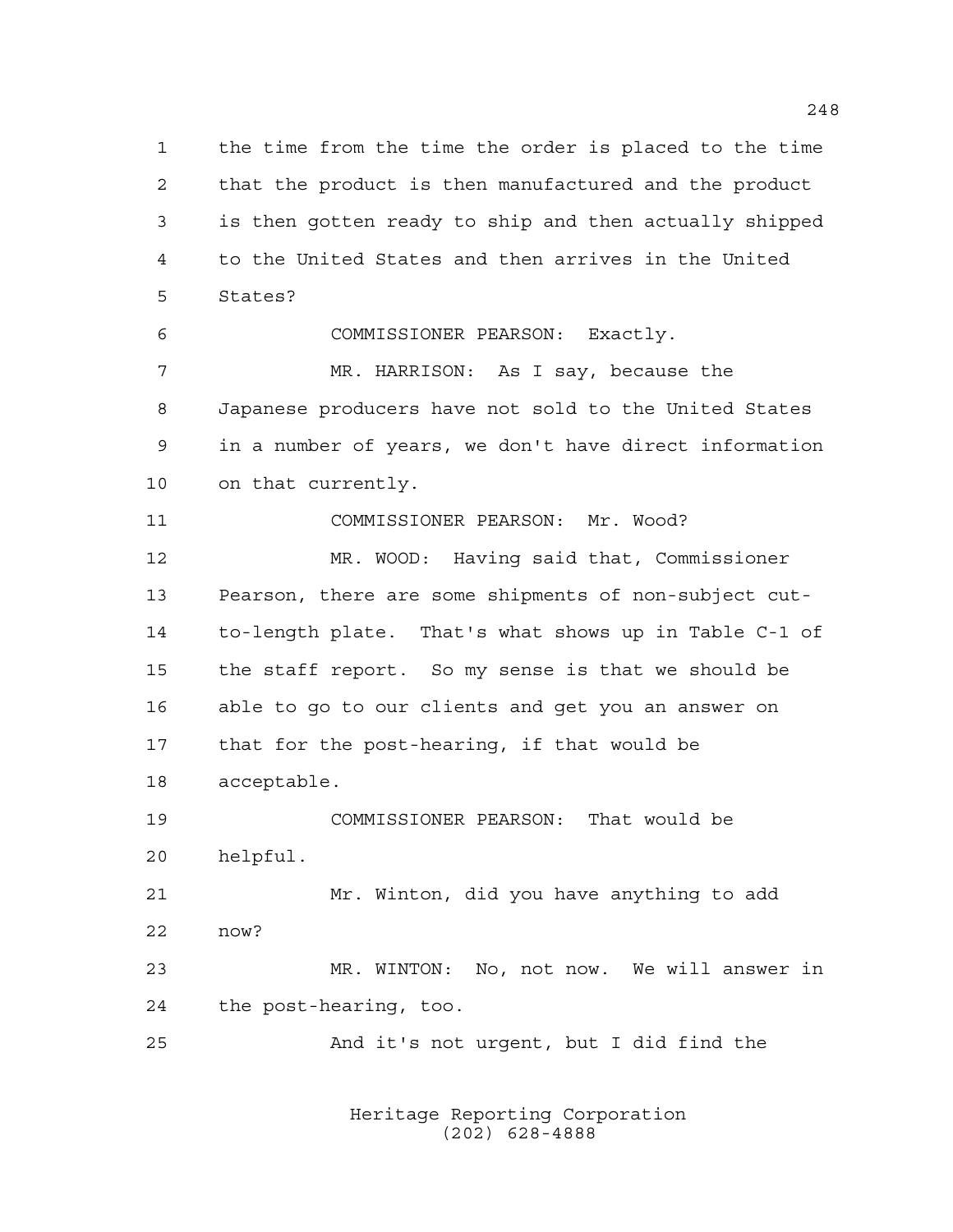answer to the question about the tonnage of the ships. COMMISSIONER PEARSON: The Vice Chairman provided me a very helpful answer there too. So I now understand the concept of 20 foot equivalent units. MR. WINTON: At least that's what the internet fold me. COMMISSIONER PEARSON: Yes, those are the

 smaller sized containers, not the 40 footers, but you measure one and the other. So yes, a vessel the at would hold 10,000 containers would seem to me not to be a small vessel.

 For the post-hearing you might tell me how many tons of steel go into building that thing, okay? (Laughter.)

 The reason for asking that question about delivery time, lead time, is that we had testimony this morning that demand in the U.S. market was quite robust in the first half of the calendar year. It seemed to me that it was possible that some steel was ordered then and it didn't arrive until September or even currently. If that's the case and if we now have a slacking in U.S. demand it's possible that new orders for imported steel are no longer being made such that we would go through a period of a few months in which we have a bump up of imported steel, and then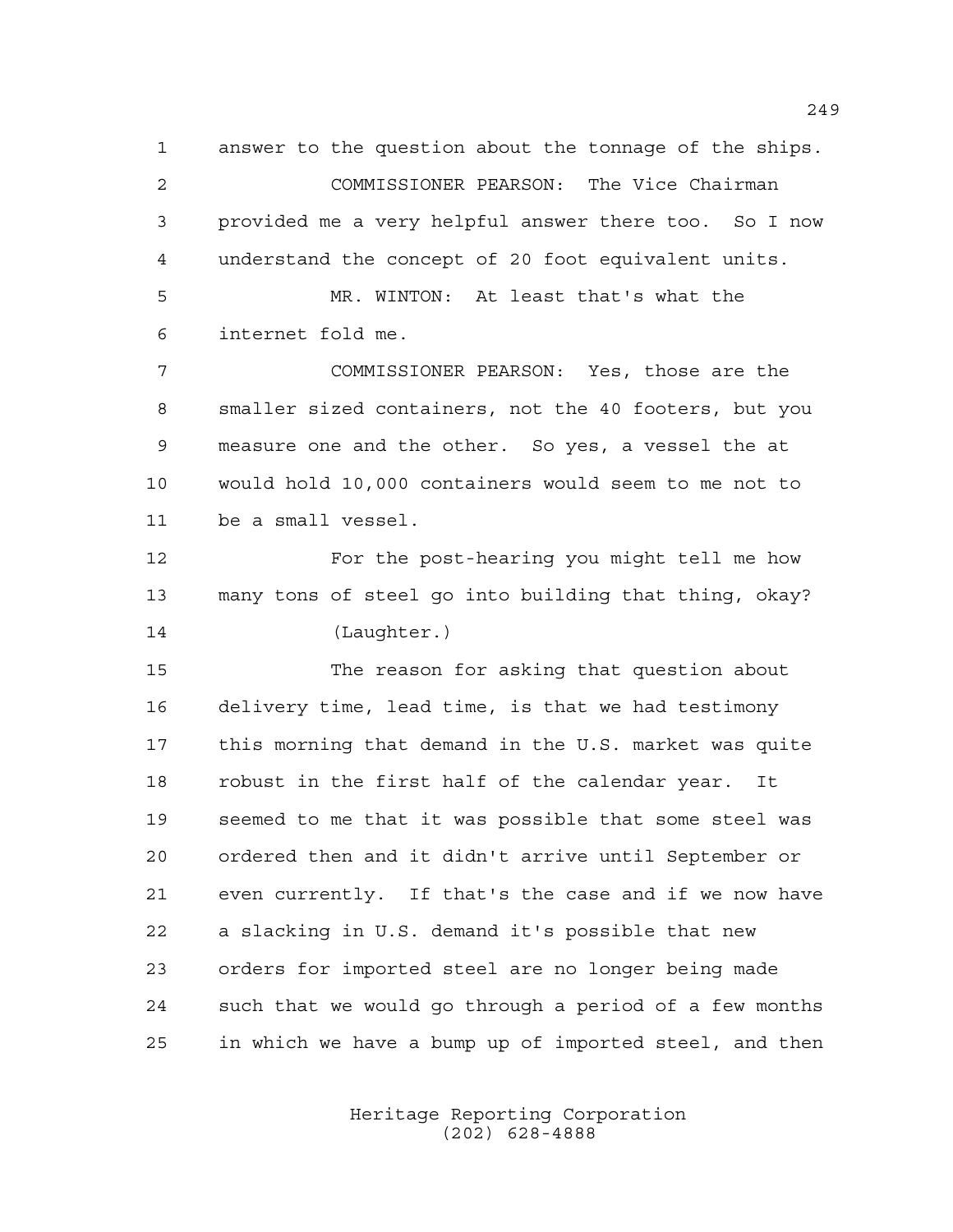it goes away.

| 2  | It's interesting, because if that's what's             |
|----|--------------------------------------------------------|
| 3  | going on it comes at a time when we're trying to       |
| 4  | understand what's likely to happen in the reasonably   |
| 5  | foreseeable future.                                    |
| 6  | So if for purposes of the post-hearing you             |
| 7  | could tell us anything about this, let me know whether |
| 8  | I'm all wrong, that would be helpful.                  |
| 9  | Mr. Magrath, you've already decided I'm all            |
| 10 | wrong. Okay.                                           |
| 11 | (Laughter.)                                            |
| 12 | MR. MAGRATH: Just quickly, Commissioner,               |
| 13 | you just said, and apparently Petitioners said the     |
| 14 | next couple of months, the next quarter. That isn't    |
| 15 | the foreseeable future, that's the imminent future     |
| 16 | like an original investigation.                        |
| 17 | COMMISSIONER PEARSON: I understand that,               |
| 18 | but on this record right now I don't think we have     |
| 19 | anyone positing that this increase is likely to be     |
| 20 | short-term. So if you think there's a rationale that   |
| 21 | it is short-term it might not be entirely bad to put   |
| 22 | it on the record.                                      |
| 23 | MR. MAGRATH: We will in the brief.                     |
| 24 | COMMISSIONER PEARSON: Okay, thanks.                    |
| 25 | Mr. Kato, I had one final question for you.            |
|    |                                                        |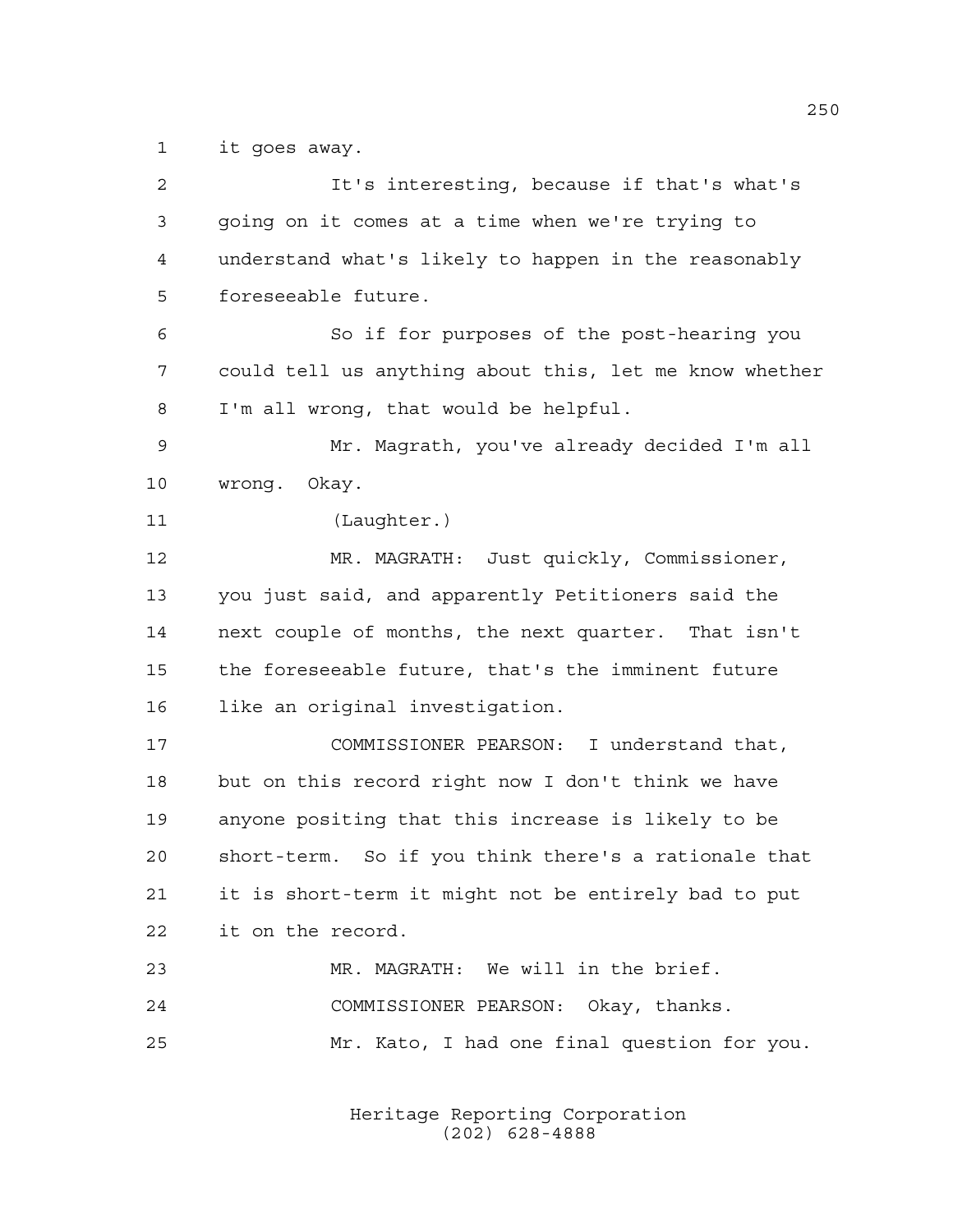You have sat here very politely and haven't said a thing. It seems to me not entirely fair because you made the trip to come all the way here. My question is, are the interests of Sumitomo similar to those expressed by Mr. Aoyama on behalf of Nippon? Or are there any additional issues you would wish to add? MR. KATO: Thank you, Commissioner, for taking care of me. In the case of Sumitomo entirely we are on the same course as Nippon Steel. We focus on the products for shipbuilding and the high end products for off-shore structures and line pipe. In addition we have been in long-term relationship with customers in those sectors, especially in Asia where we could take advantage of location and we have made kind of a long-term relationship based on the reliability and the quality of our products. It took us a long time. We have a long history with the kind of customers. So this is our sales strategy, just similar as Nippon Steel. Since we are specialized in the technology for high end products, especially for energy sector, as you know. So we won't change the strategy because basically we are responsible for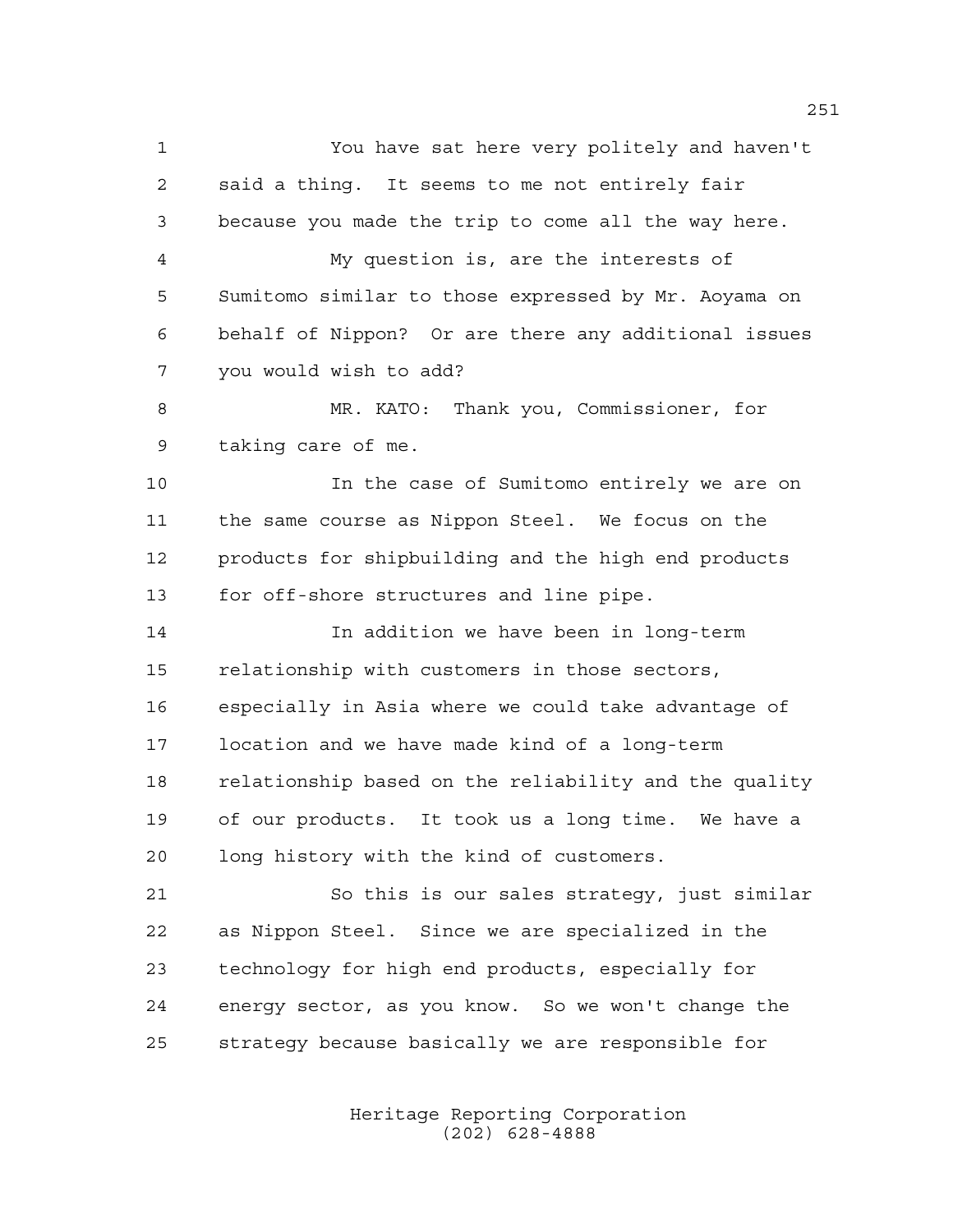supplying to our customers with a long-term

 relationship in order to satisfy the demand for the kind of energy sectors. We would be running, we are seeing that we will be running at high level of capacity in the foreseeable future. So there will be little availability for export to the U.S. market. COMMISSIONER PEARSON: One additional question. Does your office in Chicago serve the entire U.S. market? It covers the full country? 11 MR. KATO: Yes. COMMISSIONER PEARSON: Also into Canada? MR. KATO: Partly Canada, yes. We are taking care of the Canadian market in terms of railway axle for railway. COMMISSIONER PEARSON: Thank you. Thank you very much for being here. I appreciate all of you sharing the afternoon with us. With that, Mr. Chairman, I have no further questions. VICE CHAIRMAN WILLIAMSON: Thank you Commissioner Pearson. Commissioner Aranoff? COMMISSIONER ARANOFF: Thank you, Mr. Chairman.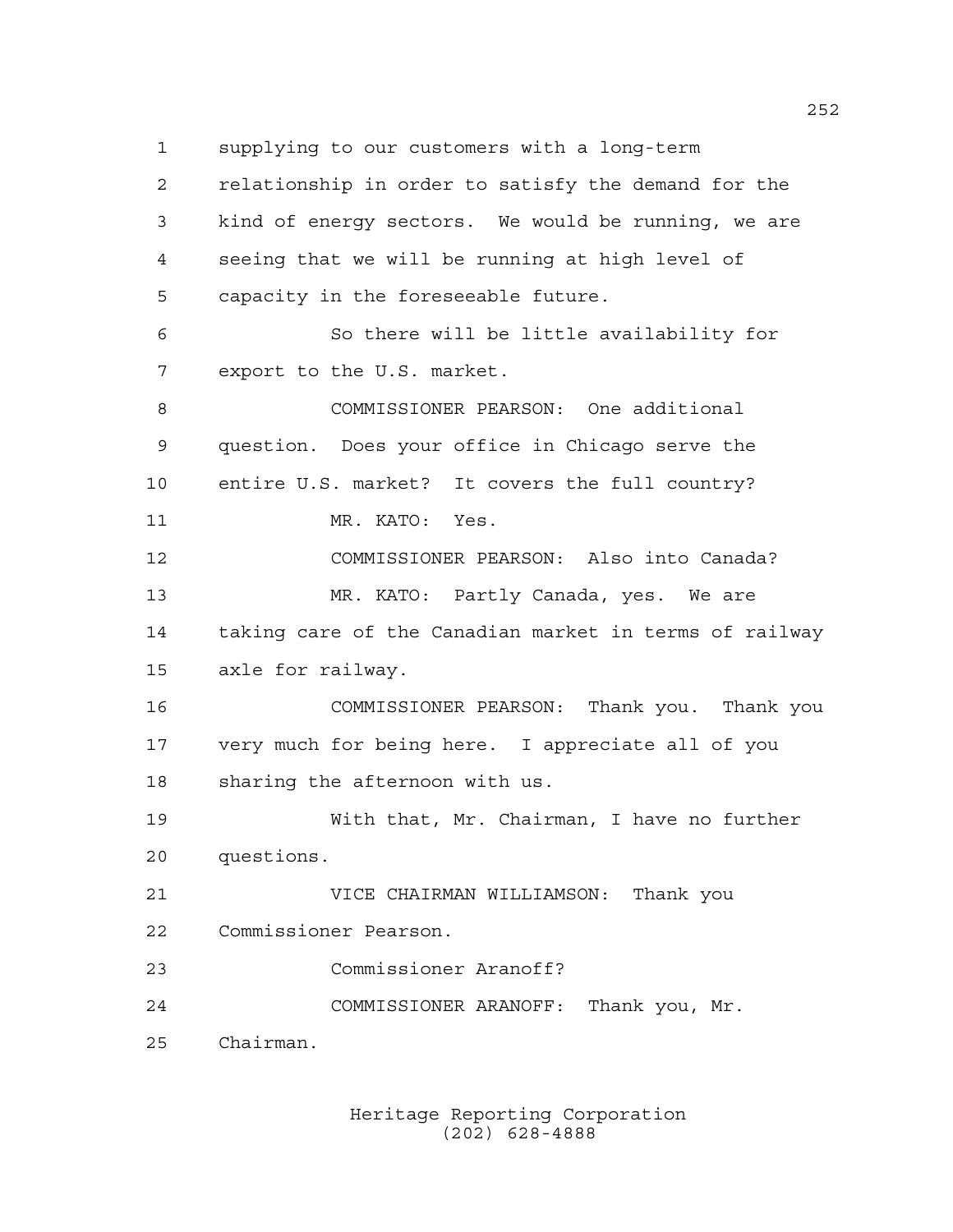I don't think any of my colleagues have already asked this question. To what extent are Japanese and Korean producers competing for sales to the same shipbuilding customers in the Japanese and Korean home markets or in China? MR. AOYAMA: Aoyama, Nippon Steel. Yes, we are competing with each other. For example, for Korean shipbuilders Nippon Steel and other Japanese mills are supplying cut-to-length plate at the same time that the Korean producers are supplying their cut-to-length to the Korean shipbuilders.

 But actually, as you know, the production capacity in Korean producer is rather new, and Japanese mills, including Nippon Steel and Sumitomo have a long relationship with customers in Korea, shipbuilding customers, and through our relationship we build up, for example joint product research activities or special way of delivery of materials or something like that. So orders do not happen to immediately shift from our products to Korean products.

 But in short, we are competing with each other.

COMMISSIONER ARANOFF: Are there Chinese

Heritage Reporting Corporation (202) 628-4888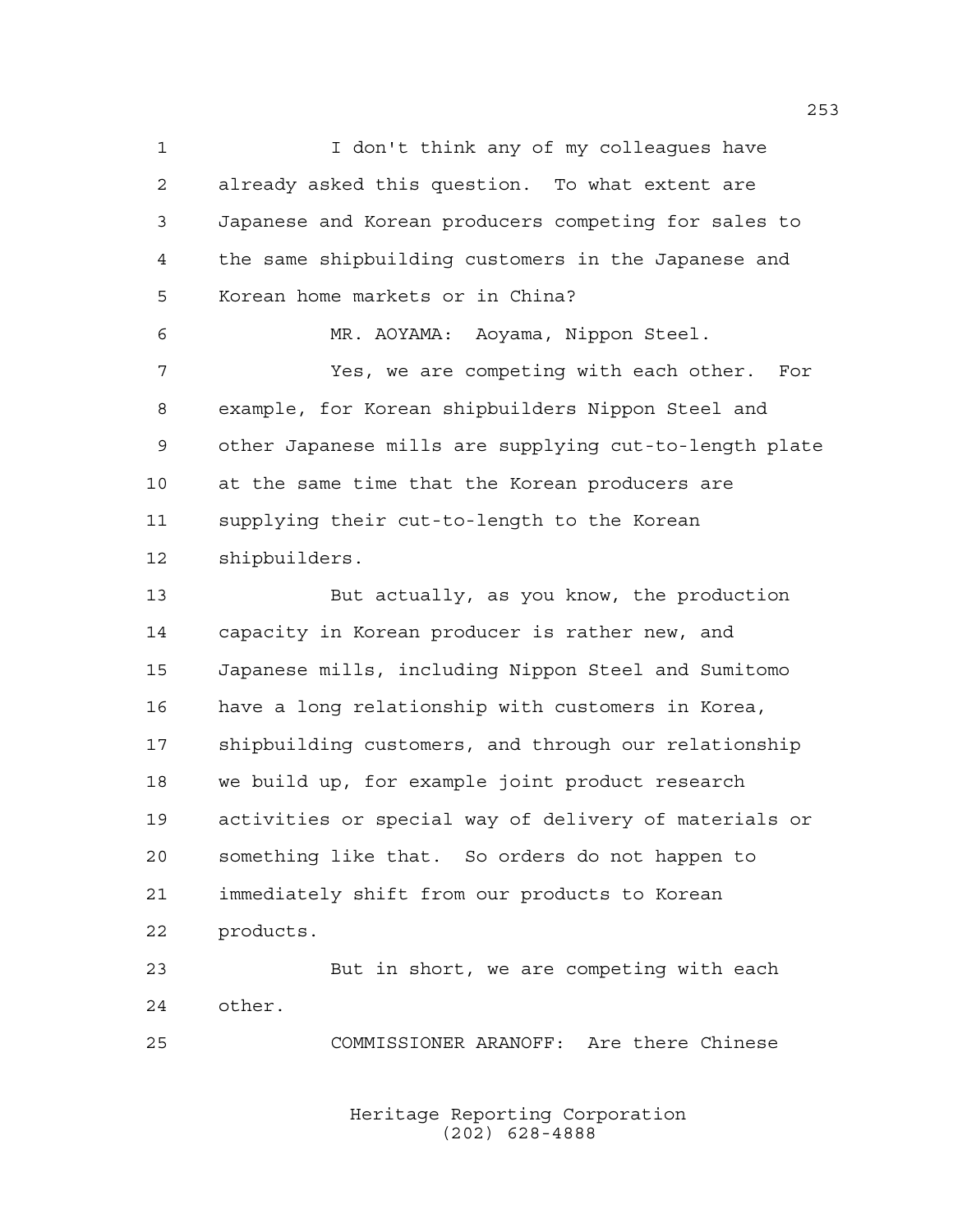producers who can compete in this market?

 MR. AOYAMA: With Chinese producers? COMMISSIONER ARANOFF: To provide cut-to- length plate to shipbuilders, either in China or outside of China? MR. AOYAMA: Yes, but speaking about the Chinese producers, we can say that we have still the advantage in terms of the quality and product service. COMMISSIONER ARANOFF: Okay. One of the arguments that was made by the morning panel was that the market for cut-to-length plate differs from the market for hot-rolled because Japanese producers in particular have fewer related or sort of captive down-stream customers. I know that in your brief you did provide some examples of some long-term customer relationships, some of which are contractual and some of which are not, but I guess they seemed kind of anecdotal to me so I wanted to offer you the opportunity post-hearing if you would like to try and quantify how much of exports outside of Japan are accounted for by relationships which can somehow be documented as long-term and committed relationships. MR. WOOD: Thank you, Commissioner Aranoff. Chris Wood. We'll do that for the post-hearing brief.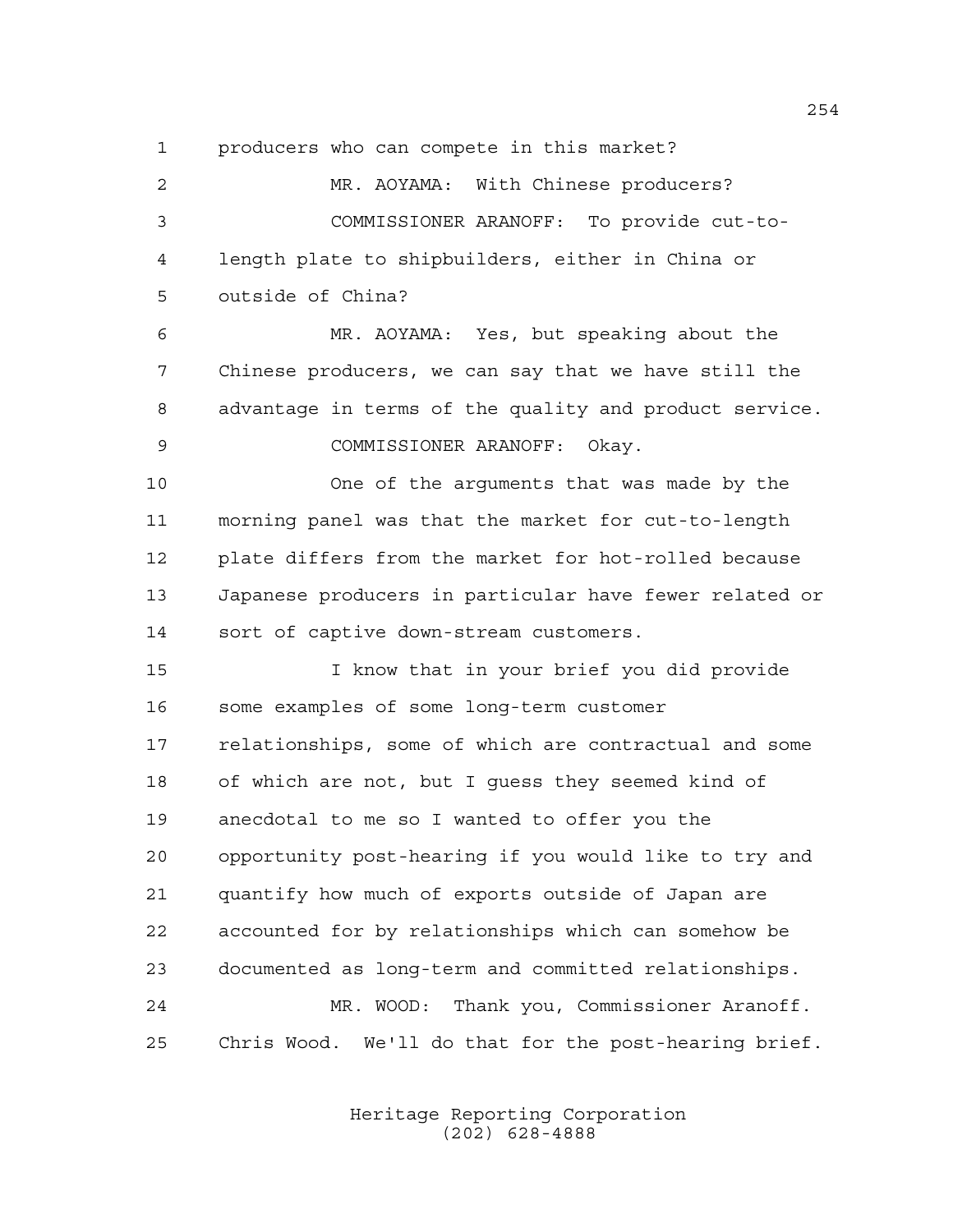If you'll permit me just one minute. I found it at some level very interesting to hear that dialogue this morning where it seemed that in large measure the domestic industry conceded that the argument that we made to you in the hot-rolled case, in the corrosion case, about the relationships and the vertical supply strategies, was correct. That certainly wasn't the reaction I had coming out of the hearing earlier this year, but -- COMMISSIONER ARANOFF: I would say they conceded that we had accepted that argument. 12 MR. WOOD: That may be fair. But I think if you take a step back and look at the bigger picture, though, what's going on in each of, this is the third one of these flat-rolled steel cases, and the basic alignment is the same in all three of them. There're the argument on one side that says there's higher prices in the U.S. and too much capacity in Asia and that's going to push us here. and we say no, our long-term business strategy is focused on Asia and there are good reasons for that. All we can say is that in the first two cases you've got a developing record that says frankly, we're right. What we're telling you here in those two cases was correct and we're telling you the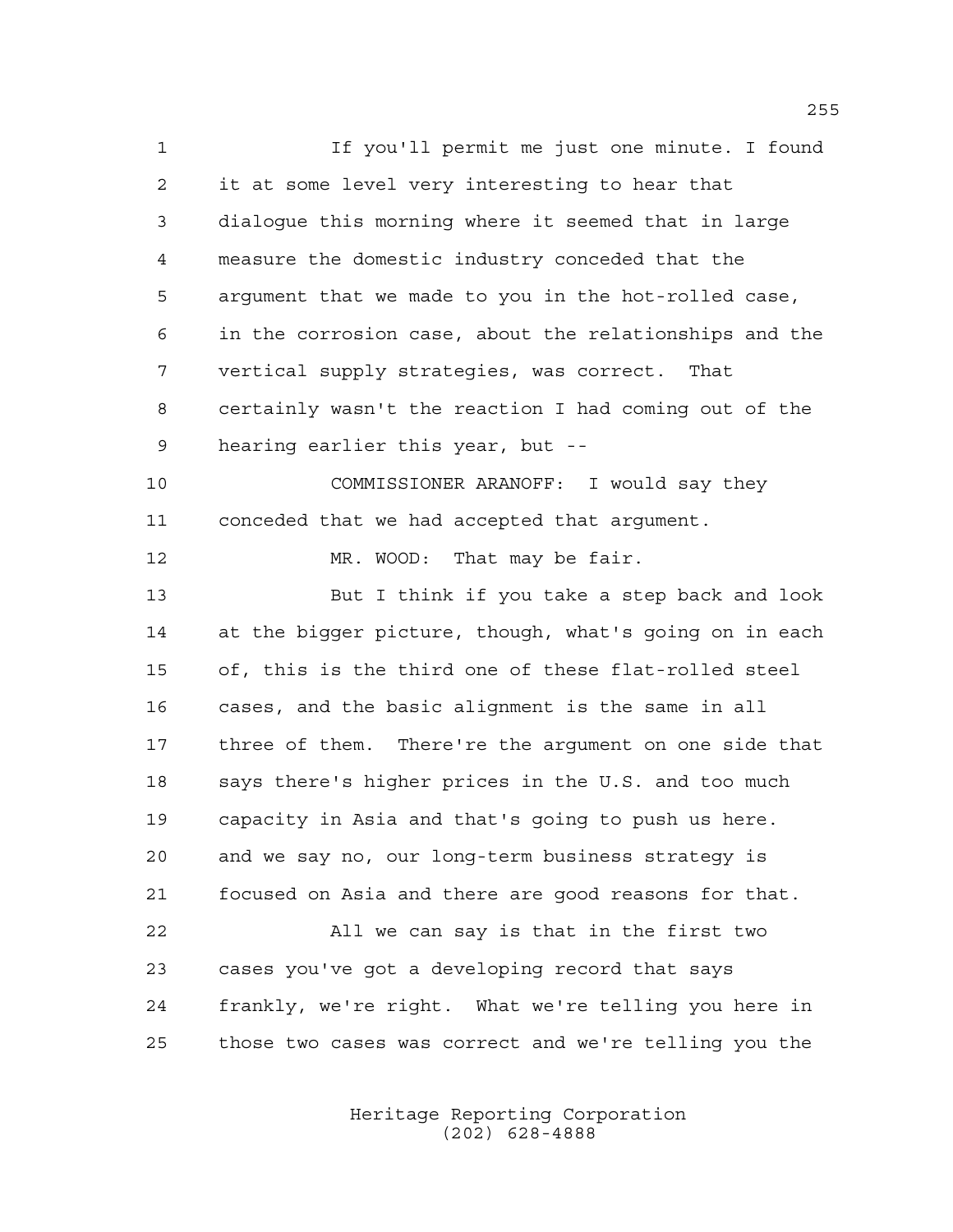same thing today and we think we're right there too. COMMISSIONER ARANOFF: Just to wrap up I want to repeat the question that I asked the morning panel in order to sort of emphasize how much I'm thinking about it. You can take a stab at it now since you've had longer to think about it, or you can take up the option that the domestic industry panel did and get to it in the post-hearing. This has to do with the issue of what the Commission needs to do to reach a principal determination in these reviews in a situation where

 maybe we're not going to be willing to go out on a limb and predict what we think demand in the U.S. market is going to look like more than a few months out.

 If there's any hints that any of the Respondents want to offer for how we ought to face that situation, I'd really like to hear them, either now or later.

 MR. HARRISON: Commissioner Aranoff, we will certainly provide our thoughts in the post-hearing brief, but I frankly did find it a rather extraordinary argument. We have this detailed record and the argument essentially disregarded that detailed record. On the one hand the argument was made that we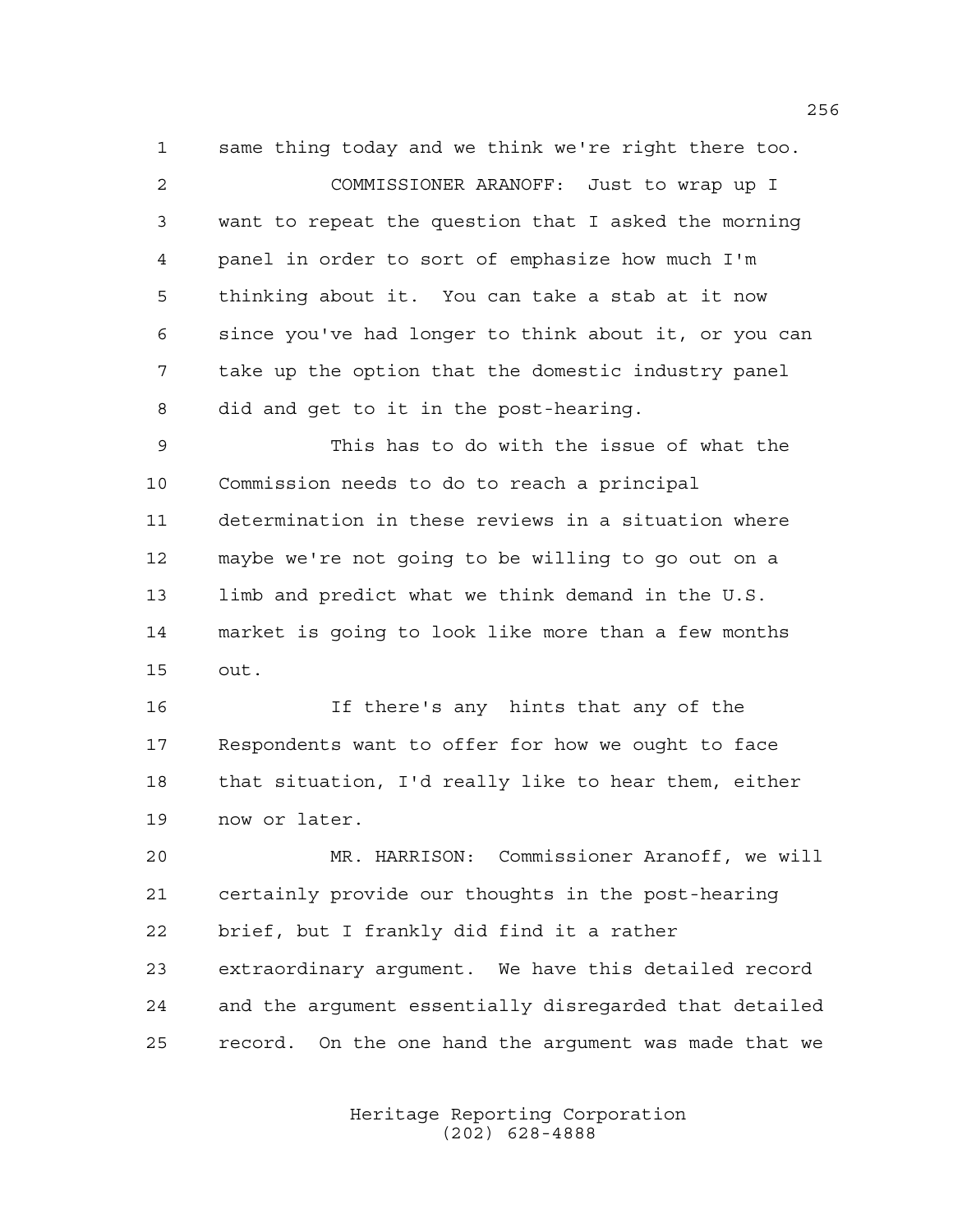can tell you that our forecasts are very pessimistic and we think this market's going to be devastated and it's so vulnerable and therefore any imports in this market are likely to tip the balance and we're going to have these devastating consequences. On the one hand.

 Then when you ask the question, well how accurate are your predictions and projections? The concession was made well, we really can't say. We don't really know.

 So on the one hand they were coming before you and saying disregard the record that you have for the first six months and what's been collected and rely upon this anecdotal other evidence we're telling you. On the other hand they're conceding that these projections and predictions are inherently unreliable.

 We'll amplify that in our post-hearing brief, of course, but we don't think of course you should rely upon that to make a principal decision in this case.

 COMMISSIONER ARANOFF: We did have some testimony this morning from distributors who said we really worry about the subject imports if the demand situation is bad. Which is a whole, a different way of looking.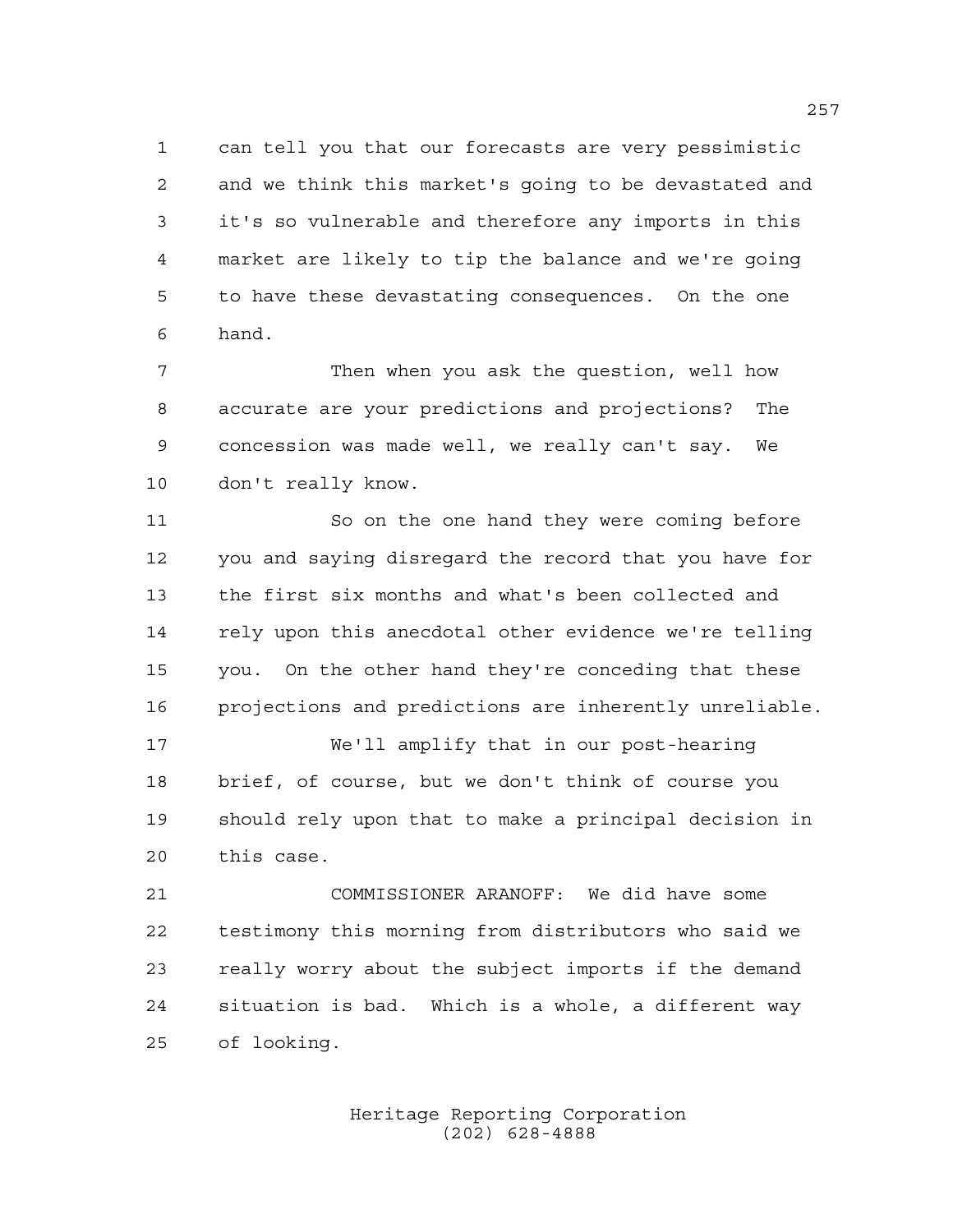1 1 In any event, I'll -- Mr. Magrath, did you want to add something?

 MR. MAGRATH: Yes. Simply this issue, of course, the foreseeable future, it's inherently speculative. Everybody has a problem with it. But as you stated, the Commission in the past several recent steel cases, the majority appear to recognize, and all the Commissioners appear to recognize there is a fundamental change, a very great change, in the composition of the U.S. industry and in the composition of international trade. All nutshelled in something called local supply strategy.

 That is a permanent change, Commissioner. Multinational corporations are not going to go away. So I think you can use that as a tool to look to the foreseeable future in the U.S. market.

 COMMISSIONER ARANOFF: I appreciate those thoughts and I'll look forward to anything you add in post-hearing.

 I do want to thank this afternoon's panel for all of your testimony. I know we set you with a lot of work to do in the next week, so thank you in advance for that.

Thank you, Mr. Chairman.

VICE CHAIRMAN WILLIAMSON: Commissioner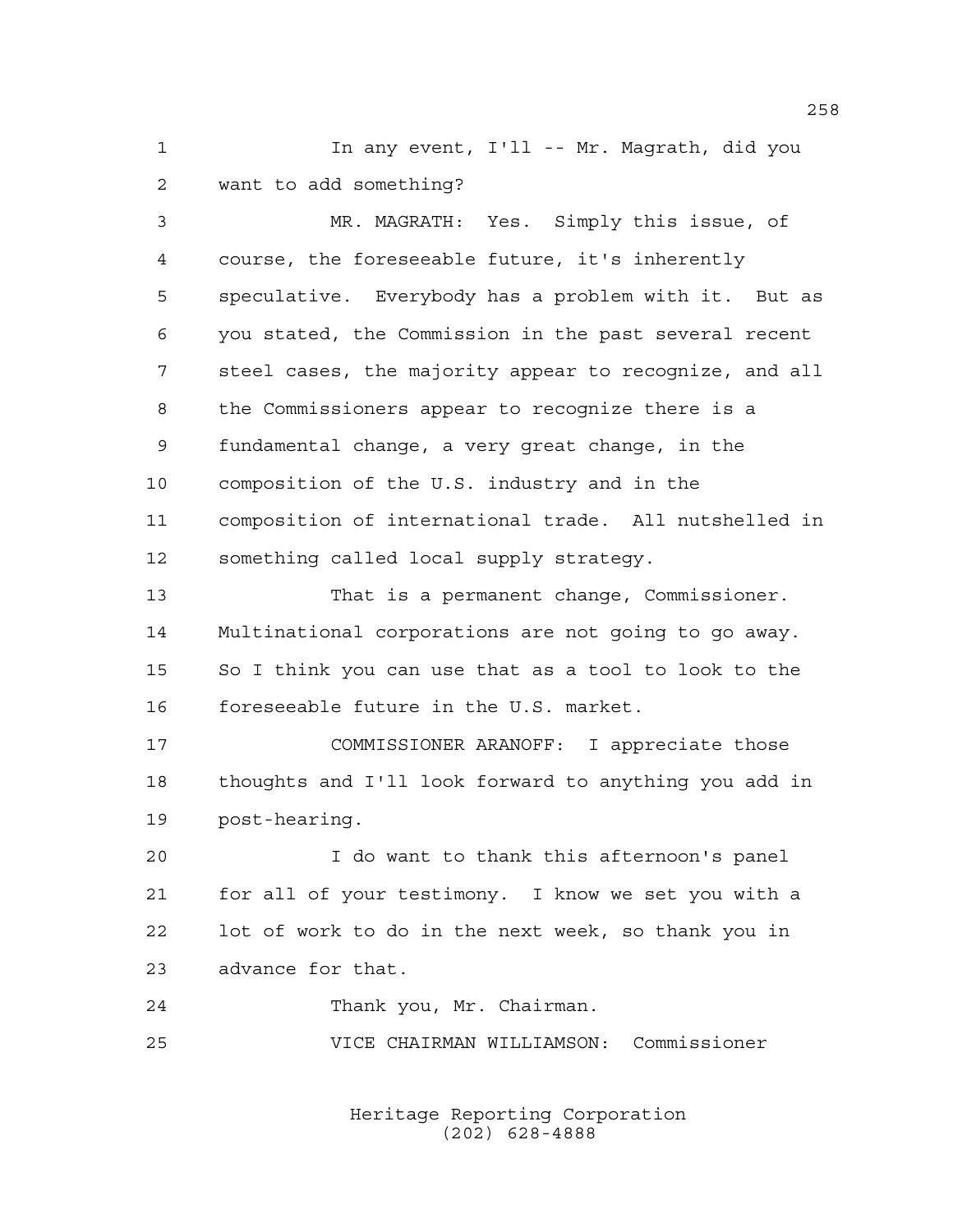Pinkert?

 COMMISSIONER PINKERT: I have nothing further for the panel, but I also appreciate the answers and look forward to the additional information that you've promised to give us in the post-hearing. VICE CHAIRMAN WILLIAMSON: I have no further questions. Do any of the other Commissioners have questions? (No response.) VICE CHAIRMAN WILLIAMSON: Seeing that there are no further questions from here, does Staff have any questions of this panel? MR. CORKRAN: Douglas Corkran, Office of Investigations. Thank you, Vice Chairman Williamson. The Staff has no additional questions. VICE CHAIRMAN WILLIAMSON: Do Petitioners have any questions for this panel? MR. SCHAGRIN: No. VICE CHAIRMAN WILLIAMSON: Okay. Before we go to closing arguments I'll give the time allocations. Those in support of continuation, there are 13 direct minutes plus 5 for closing for a total of 18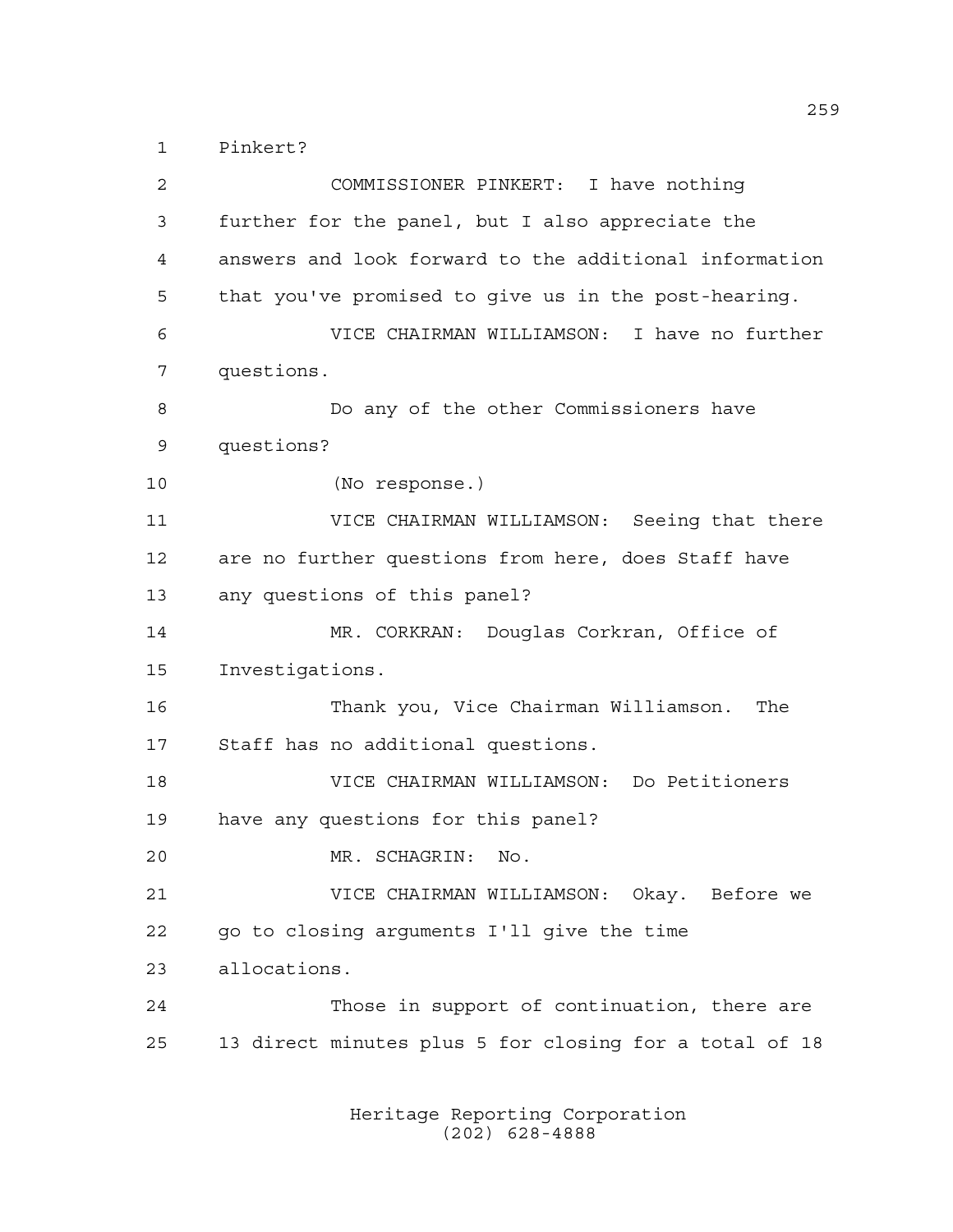minutes.

| $\overline{2}$ | For those in opposition to continuation, you           |
|----------------|--------------------------------------------------------|
| 3              | have 2 minutes direct and 5 closing for a total of 7   |
| 4              | minutes.                                               |
| 5              | As is our custom, we usually combine that.             |
| 6              | Does anyone have any objection? With no objection to   |
| 7              | that we'll proceed to dismiss this panel.              |
| 8              | I want to thank you all for your testimony,            |
| $\mathsf 9$    | and we'll move to closing arguments.                   |
| 10             | (Pause.)                                               |
| 11             | MR. BISHOP: Will the room please come to               |
| 12             | order?                                                 |
| 13             | VICE CHAIRMAN WILLIAMSON:<br>Okay.                     |
| 14             | MR. SCHAGRIN: Thank you.                               |
| 15             | Roger Schagrin on behalf of SSAB and Evraz.            |
| 16             | Let me begin with Japan and talk about their           |
| 17             | issues and talk about shipbuilding.                    |
| 18             | The Japanese Respondents have basically                |
| 19             | focused on two issues. They say they don't primarily   |
| 20             | make commodity plate, they make specialized products,  |
| 21             | they focus on they said both energy applications which |
| 22             | might require some specialized plates such as X90 and  |
| 23             | X100, and then they focus on shipbuilding.             |
| 24             | They didn't really focus on shipbuilding               |
| 25             | plate being any different from commodity plate,        |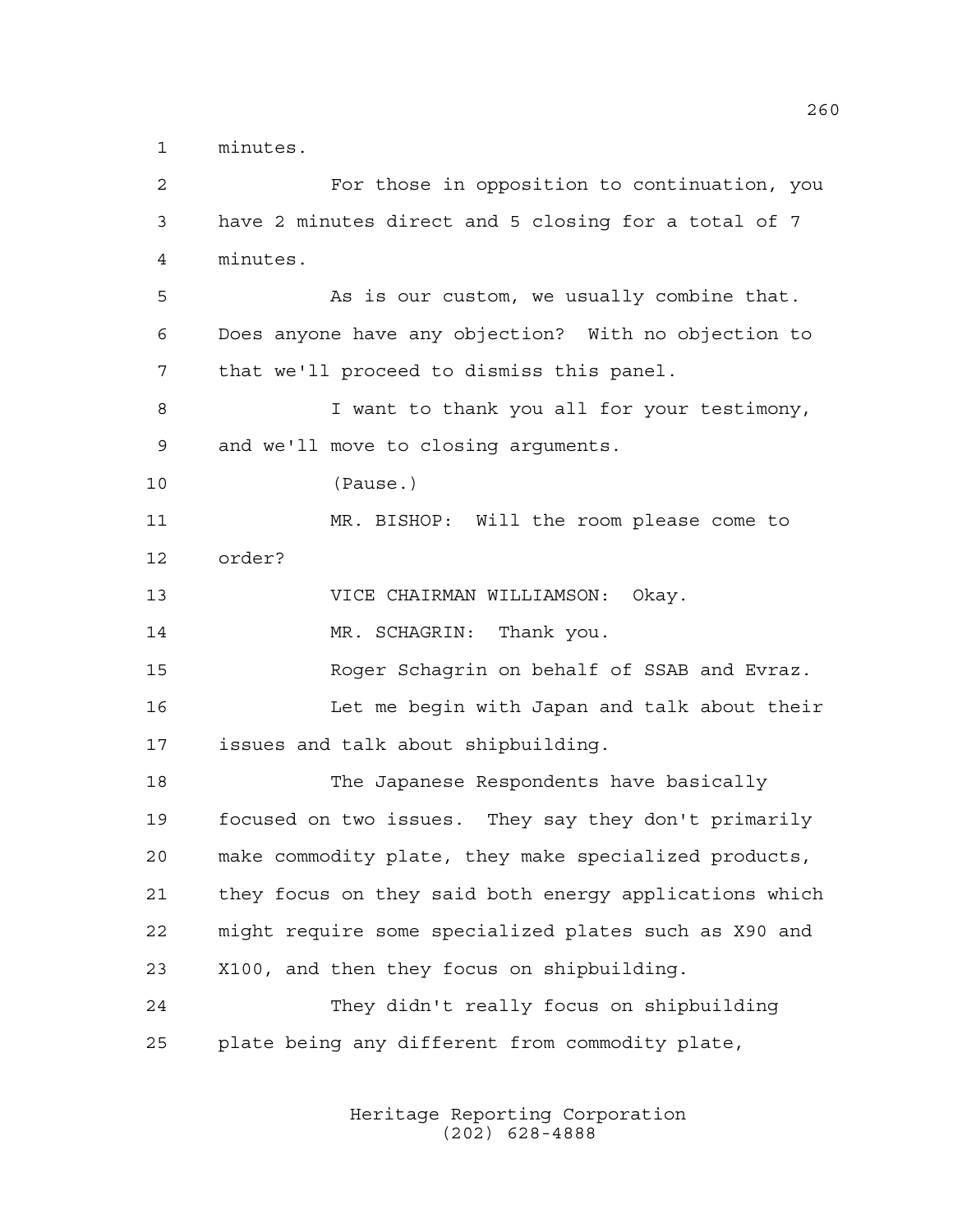because it's not. Everyone in the industry can tell you that shipbuilding plate is very basic plate with some additional testing.

 So they've got all of this capacity, most of which is focused on the Asian shipbuilding markets.

 Now there's no doubt shipbuilding has grown. There's no doubt that Asia is not currently having a financial crisis. In 1998 the Japanese shipped over 300,000 tons to the U.S. during the Asian financial crisis. Now we have the European financial crisis. There is no doubt that spreading around the world, and I'll talk later about how much the world has changed 13 just since the end of the first half of this year.

 In terms of demand for oil and gas in Asia, that does not equate to more demand for Japanese plate. Japan is not going to produce any oil or gas. They have none. China is going to produce much of the new oil and gas in Asia and they're going to use mostly Chinese products. In fact even though China is producing lots of oil and gas and demanding increased oil and gas, they had enough OCTG to ship three million tons here in 2008.

 So it's not about demand, it's about capacity. One thing that's clear from this record is capacity throughout Asia to make plate has been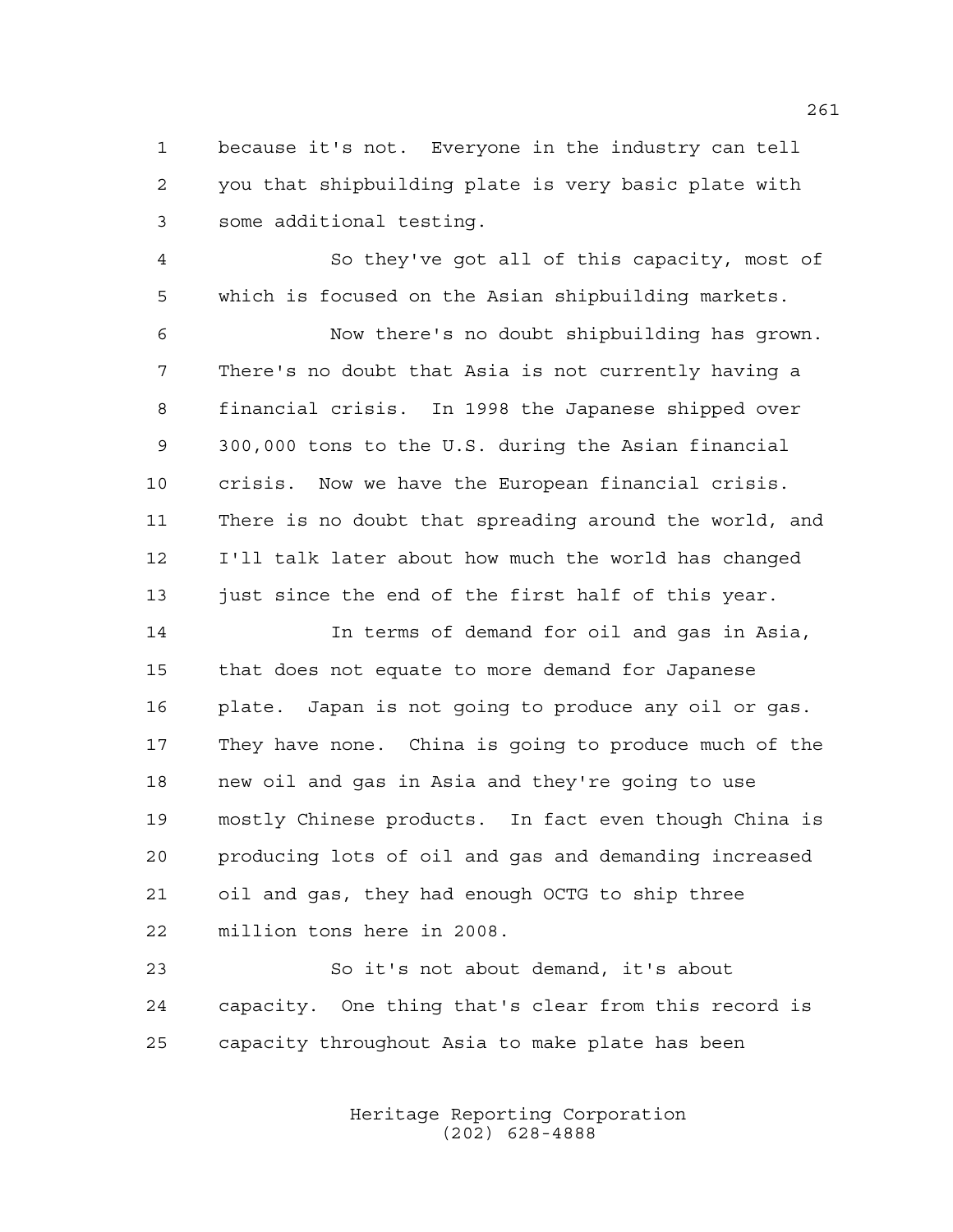absolutely skyrocketing. The reason for that was because of the huge increase in demand for shipbuilding plate which is in the Japanese comments. I mean production in terms of shipbuilding between 2004 and 2011 has tripled. From 33 million tons a year, gross tons, to doubling the 2011 number, the first half was 51 million, to 102 million. That's because they also massively increased their shipbuilding capacity.

 There's only one problem with that. That is, as the shipping, it's not the absolute number of orders still on the books, the question is how much are the orders in terms of the months of shipbuilding capacity? Those numbers clearly have fallen by over 50 percent in just the last two and a half years. The backlog in 2008 was 325 million. They were only producing less than 60 million, so it was five and a half years backlog.

 By 2011 production is running 102 million tons but the backlog as of the first half was just down to 225 million, so they're down to two and a quarter. By the end of 2011 they're going to be down to one and three-quarter years. At some point, as everybody recognizes in Japan, South Korea and China, the demand for ships is plummeting because there's an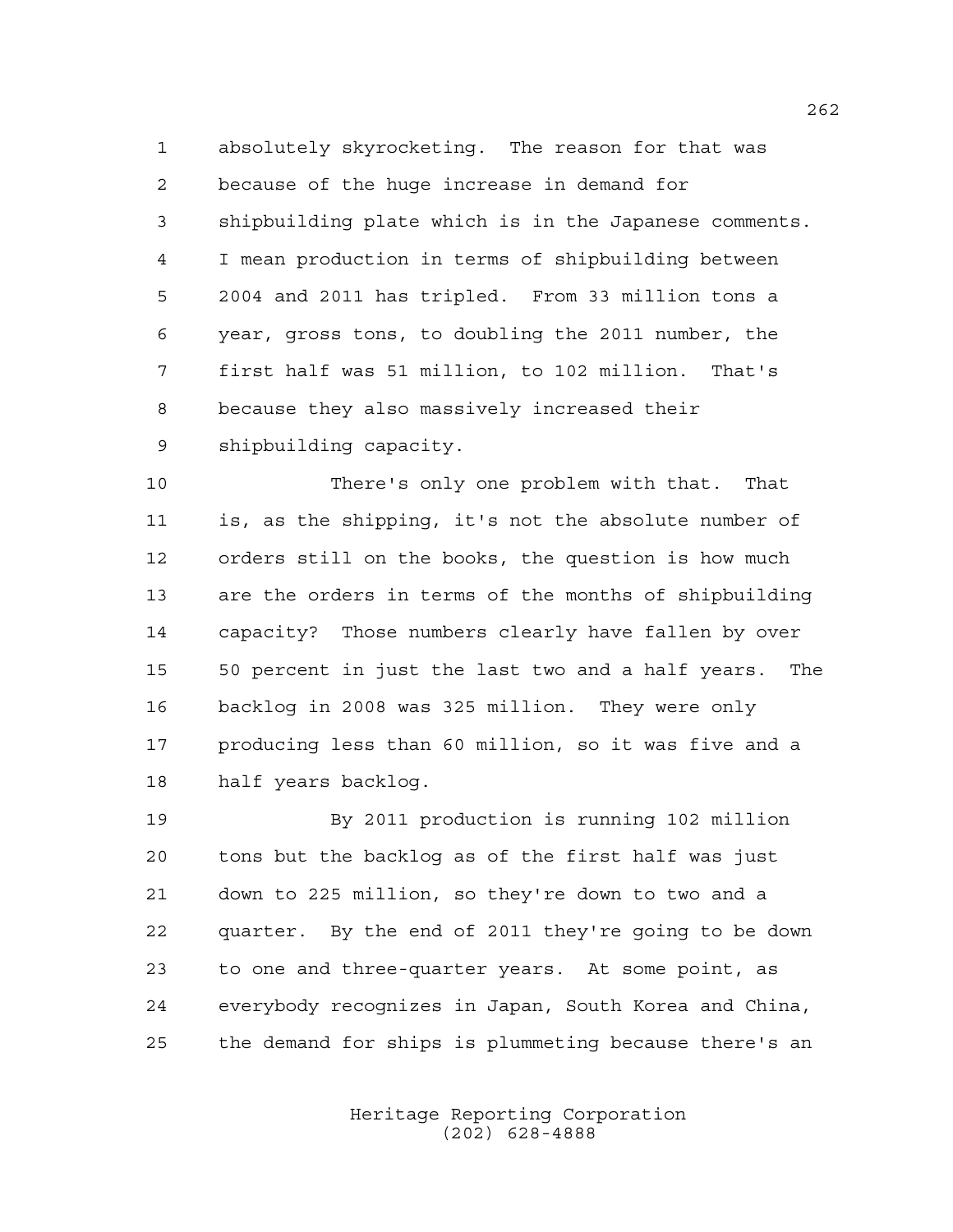over-supply of ships.

| $\overline{c}$ | So even if Korea has recently gotten orders,           |
|----------------|--------------------------------------------------------|
| 3              | we'll present you with information, unfortunately the  |
| 4              | most recent information we can find is from July,      |
| 5              | nothing more recent. Orders into Japanese shipyards    |
| 6              | are down 74 percent year on year.                      |
| 7              | So in the board rooms in the Japanese,                 |
| 8              | Korean, I'm sure Chinese, I'm sure Indonesian, Indian  |
| 9              | plate mills, they must have alarm bells going off.     |
| 10             | We've added these millions and millions and millions   |
| 11             | of tons of new plate capacity, and they were all added |
| 12             | for shipbuilding, and within the next two or three     |
| 13             | years demand for shipbuilding plate is going to        |
| 14             | virtually disappear.                                   |
| 15             | Will it come back some day? Yes, of course             |
| 16             | it will. But how many more years? And what will        |
| 17             | happen to the U.S. industry if we don't have relief    |
| 18             | from unfair trade?                                     |
| 19             | Now to Korea. Dongkuk says gee, you don't              |
| 20             | have to worry about us. We're only here when times     |
| 21             | are good and the dumping margins don't really matter   |
| 22             | to us, and Korean demand was up by 1.5 million tons    |
| 23             | between 2009 and 2010. Yeah, but Korean capacity       |
| 24             | expanded by like 4 or 5 million tons. they're          |
| 25             | bringing on these major new plate mills.               |
|                |                                                        |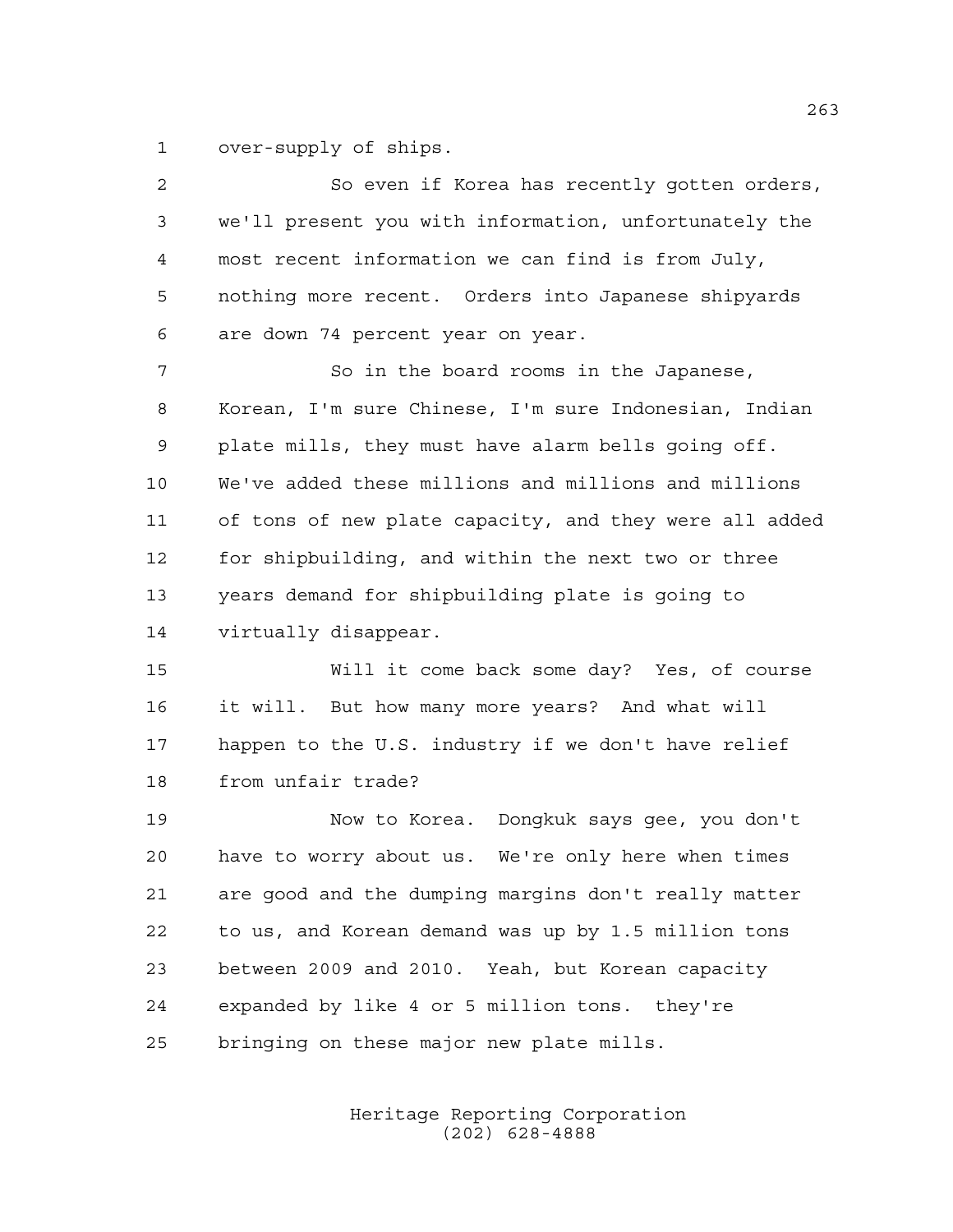Why is Dongkuk fighting so hard to get out? Because the last time the Department of Commerce did a review in April '09 they found Dongkuk dumping at a rate of 5.5 percent. Do you know what that must have cost them giving how much plate they shipped here? That's got to be 100 times Mr. Winton's fee. No wonder they are fighting so hard.

 But the real reason is, as Mr. Price will talk about later, for the last quarter we talked about non-subject imports, well Korea based on SIMA data for plate, cut-length, which we will put in our post- hearing brief, this does not include a ton of plate and coil. I think you can rely on the census license data. It's actual data for July and August. Licensing data for September and part of October. Korea was the third largest supplier to the U.S. market. So Dongkuk is back already. And I think with them having shipped nearly 25,000 tons while the U.S. market is going down the tubes, that's reason enough for this Commission to continue the orders.

21 As to Italy, there's not much to say. They talked about some of the Italian mills. We think the biggest problem will certainly be Metinvest, a company they didn't talk about very much, a company that is actively marketing the U.S. market, and a company

> Heritage Reporting Corporation (202) 628-4888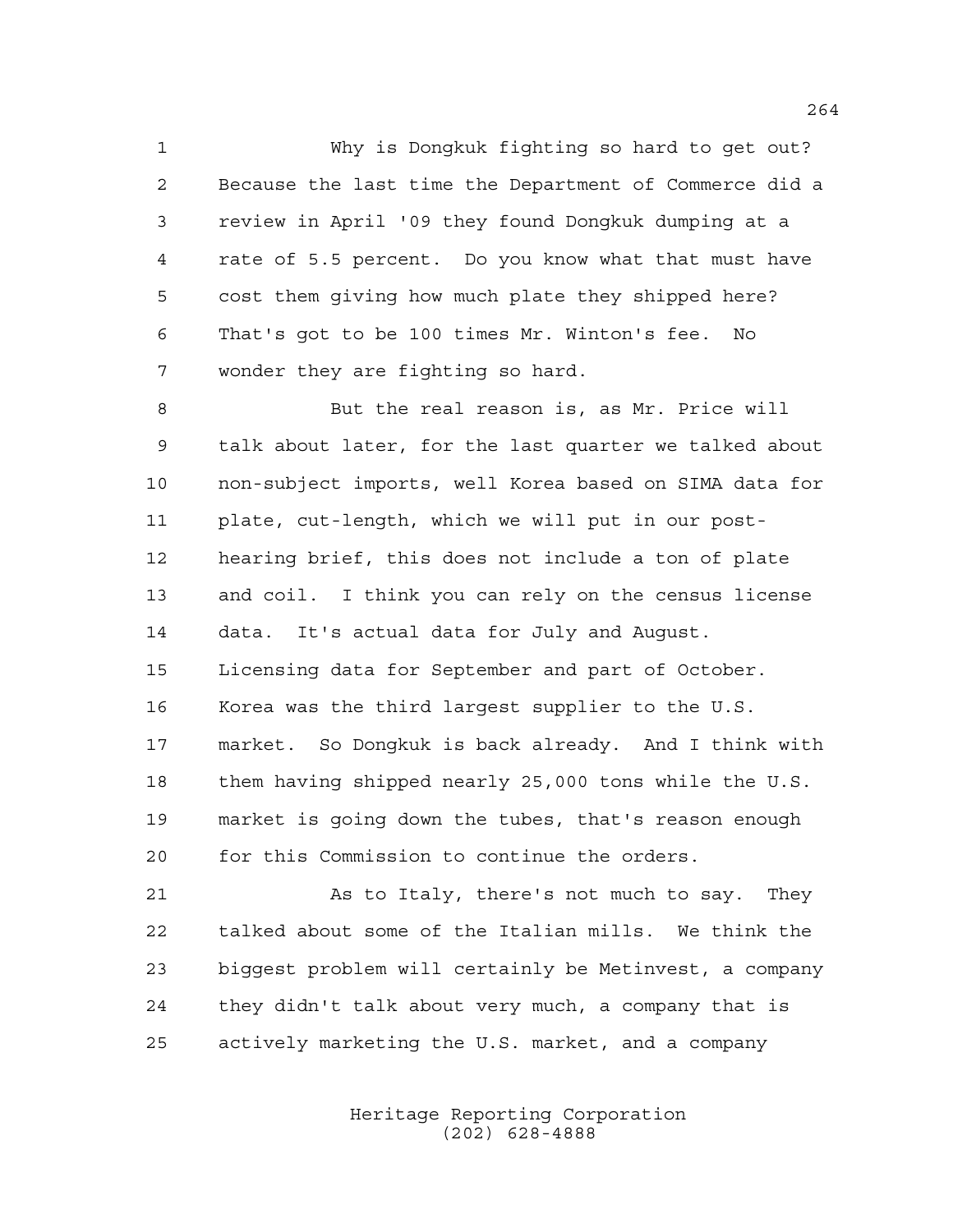we'll give you information on how big their capacity is.

| 3              | Let me conclude by talking about                       |
|----------------|--------------------------------------------------------|
| $\overline{4}$ | vulnerability. In the past two and a half years the    |
| 5              | U.S. industry has had one good half-year, and now      |
| 6              | that's over. Demand is abating, non-subject imports    |
| 7              | are flooding into the U.S. market, prices are          |
| 8              | plummeting. It is getting very, very bad. Prices are   |
| 9              | plummeting so much as was mentioned, they're writing   |
| 10             | about it in the Wall Street Journal. I mean steel      |
| 11             | prices in this country are plummeting right now.       |
| 12             | You heard today from workers that at least             |
| 13             | at ArcelorMittal and Nucor Mills, their hours are      |
| 14             | already being severely reduced.                        |
| 15             | Now I've always believed this Commission has           |
| 16             | properly enforced the sunset review statute in         |
| 17             | accordance with both the statute and legislative       |
| 18             | history. And that is when you find an industry to be   |
| 19             | doing extremely well and invulnerable, then you need a |
| 20             | big surge of imports in order to say we're going to    |
| 21             | continue the orders.                                   |
| 22             | You look at that in '07 when this industry             |
| 23             | had three years of 20, 30 percent profitability, and   |
| 24             | you said you know what? We will sunset these '11       |

Heritage Reporting Corporation (202) 628-4888

orders. Now some of these countries are back, but you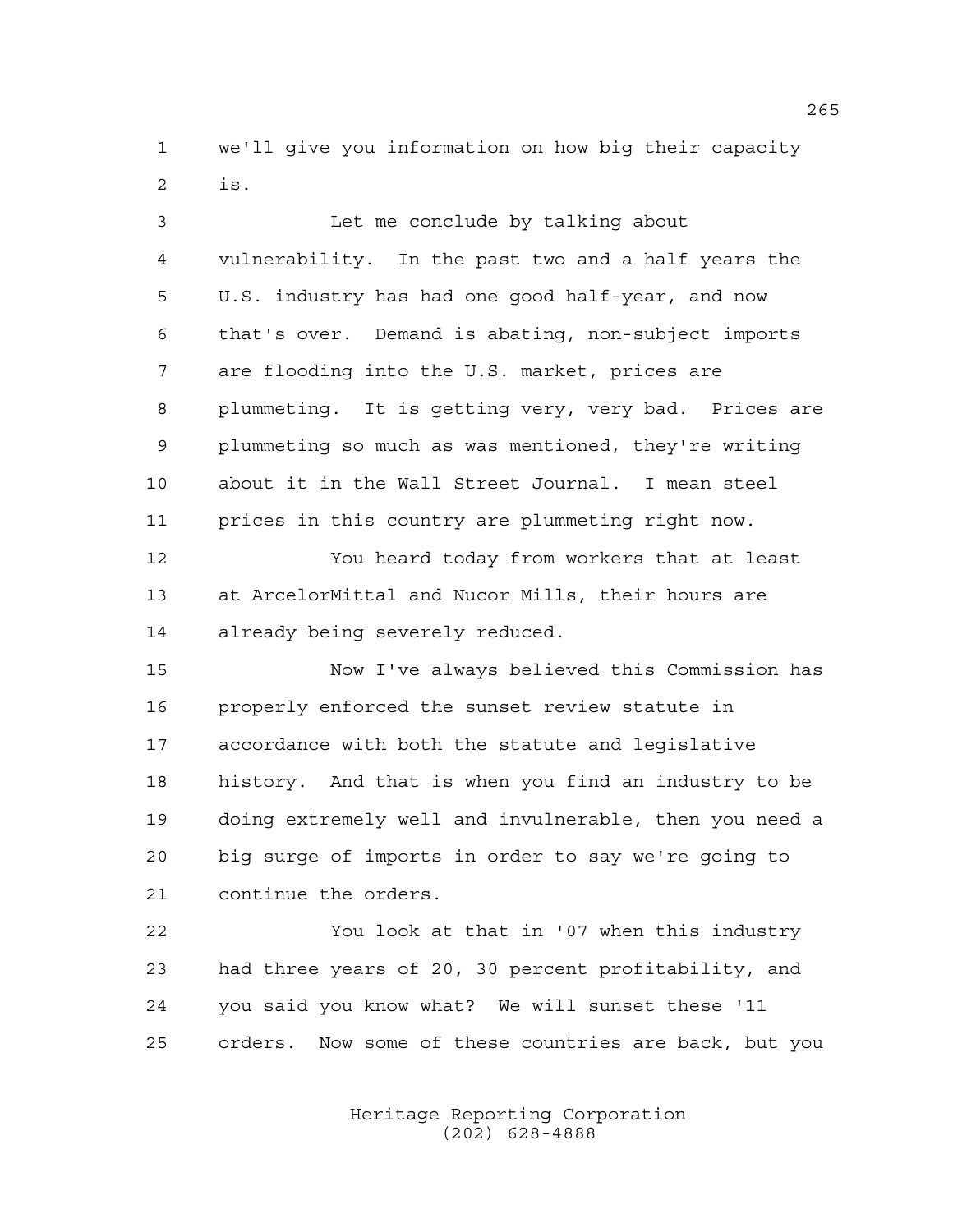did the right thing. And amazingly talk about a lack of vision, none of us at the end of '07 knew the world was going to essentially have a massive financial crisis 10 or 12 months later, so shame on us. But you did the best you could, we did the best we could, that's the way it goes.

 When you find an industry that's very vulnerable, then you find you only require a small increase in imports. This industry is very vulnerable now. We're going to give you more information, but with no offense, anybody in this world would have to be a Florida flamingo with their head in the sand to not recognize that the world has changed dramatically since July 1st. Look at your 401K, look at mine. These things are plummeting. The world has really changed. It's so bad I'm going to have to keep working. That's okay, I enjoy it.

 We've got the EU financial crisis, and now we have all these new offerings of plate. Things are getting worse, this industry is vulnerable, you need to continue these orders.

 MR. ROSENTHAL: Given our time allocations amongst ourselves, I only have time to continue my role as Mr. Schagrin's pilot fish today.

(Laughter.)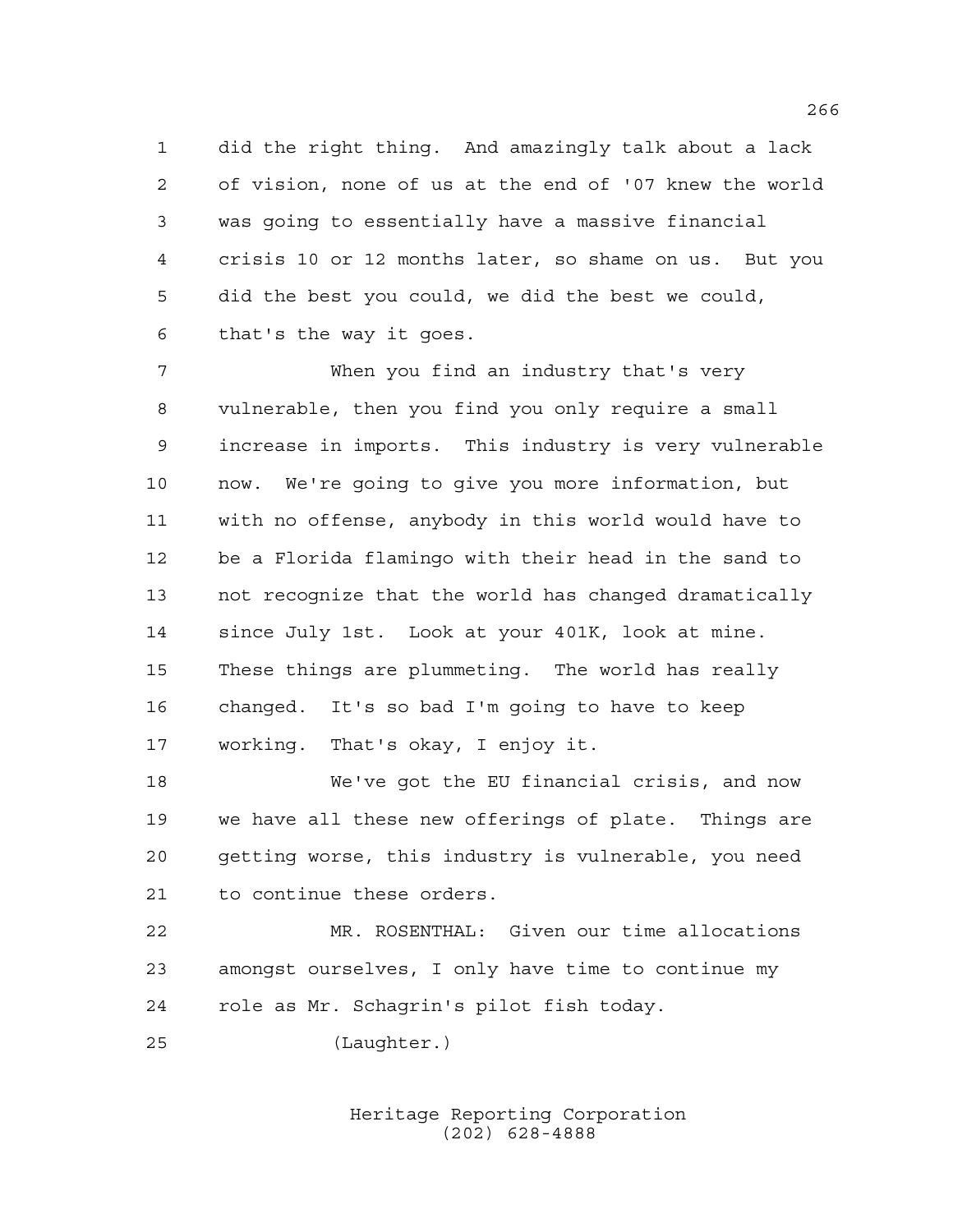The one point I want to emphasize has to do with Korea. There was a lot of discussion earlier by the Respondents about the Koreans' interest in the U.S. market, but if you actually look at the data you'll see they've been in this market continuously and their imports have increased during the course of this year.

 If you listened to the distributors you'll know that increase was not necessarily a benign one. To the contrary, the testimony you heard today was that the increased imports by the Korean producers were at lower prices, and low enough prices to depress the prices of the U.S. producers. That's a very, very important point as you ponder what the future is going to be like in this declining demand situation, and when you've got a clearly interested producer here, and lots of other Korean capacity, both subject and non-subject, able to come in and penetrate this market.

Thank you.

MR. PRICE: Alan Price.

Very quickly.

 Based upon the testimony we heard from the Respondents today, ample demand in Asia, not one of them has any reason to put any cut-to-length plate in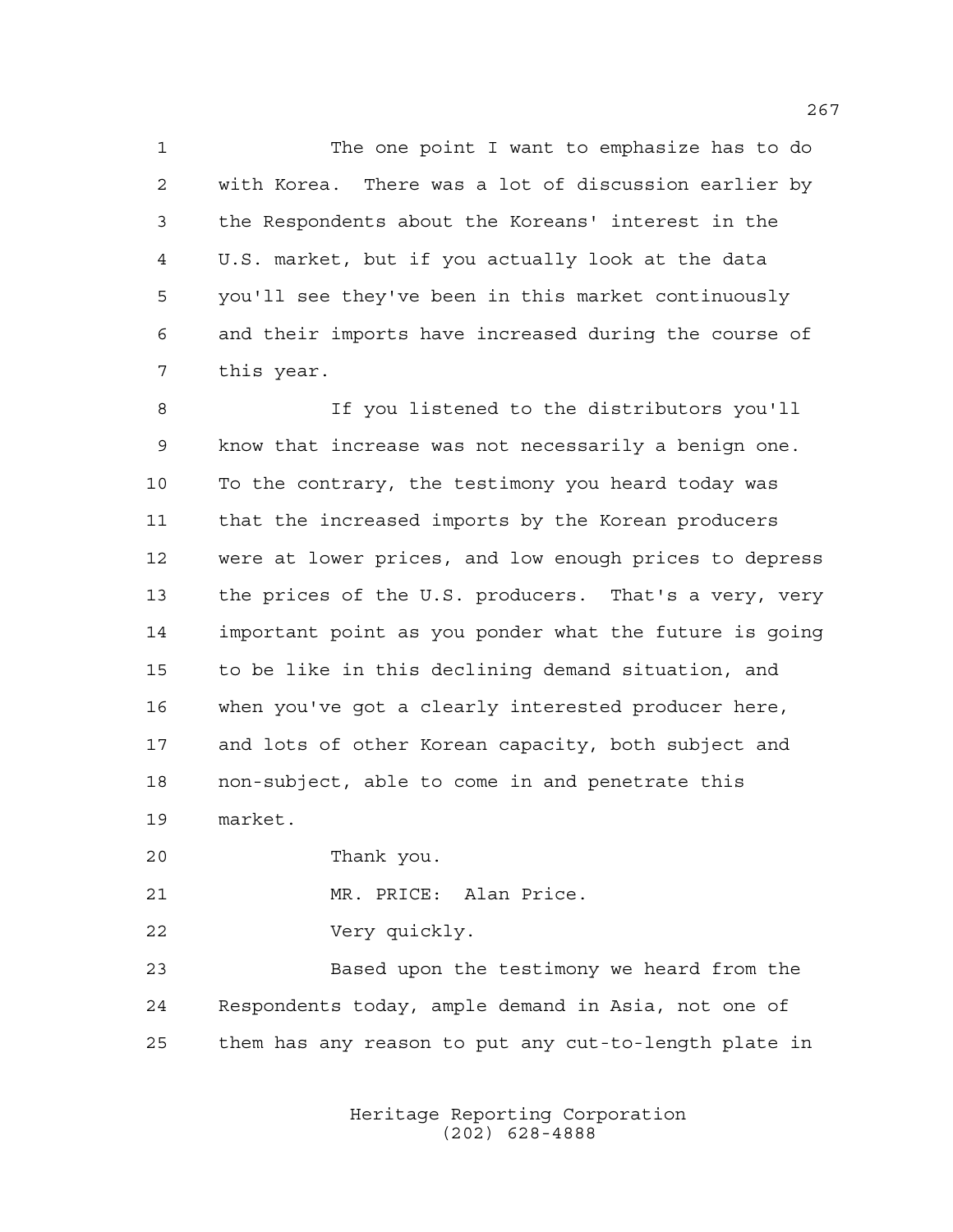the U.S., we shouldn't see any cut-to-length plate surging into the U.S., pretty straight-forward. Dongkuk has said that over and over and over again. I'm sorry we didn't have a chance to print this up. We can't connect this. This is the SIMA data. We'll give you the web site and put pretty charts in our brief. 8 As you see in the first five months there were very few Korean imports. Then once you get into June, you start ending up with 6,000 tons; then July, 9,000 tons; August, 4,000 tons; September, 10,000 tons; so far in October nearly 11,000 tons of cut-to- length plate from Korea. Now I don't know if it's Dongkuk, I don't know if it's POSCO, to be honest with you. What it

 is, it shows that if there this great situation in Korea and in Asia, this capacity would not be here. It is showing up here, it is directly affecting the companies, it is directly affecting prices, and it is directly affecting people like Ms. Beavers and all of the folks in the USW and every worker in this industry whose hours are now being cut because of this increase.

 Nearly 40,000 tons in the second five months of the year, and that's the official data from the

> Heritage Reporting Corporation (202) 628-4888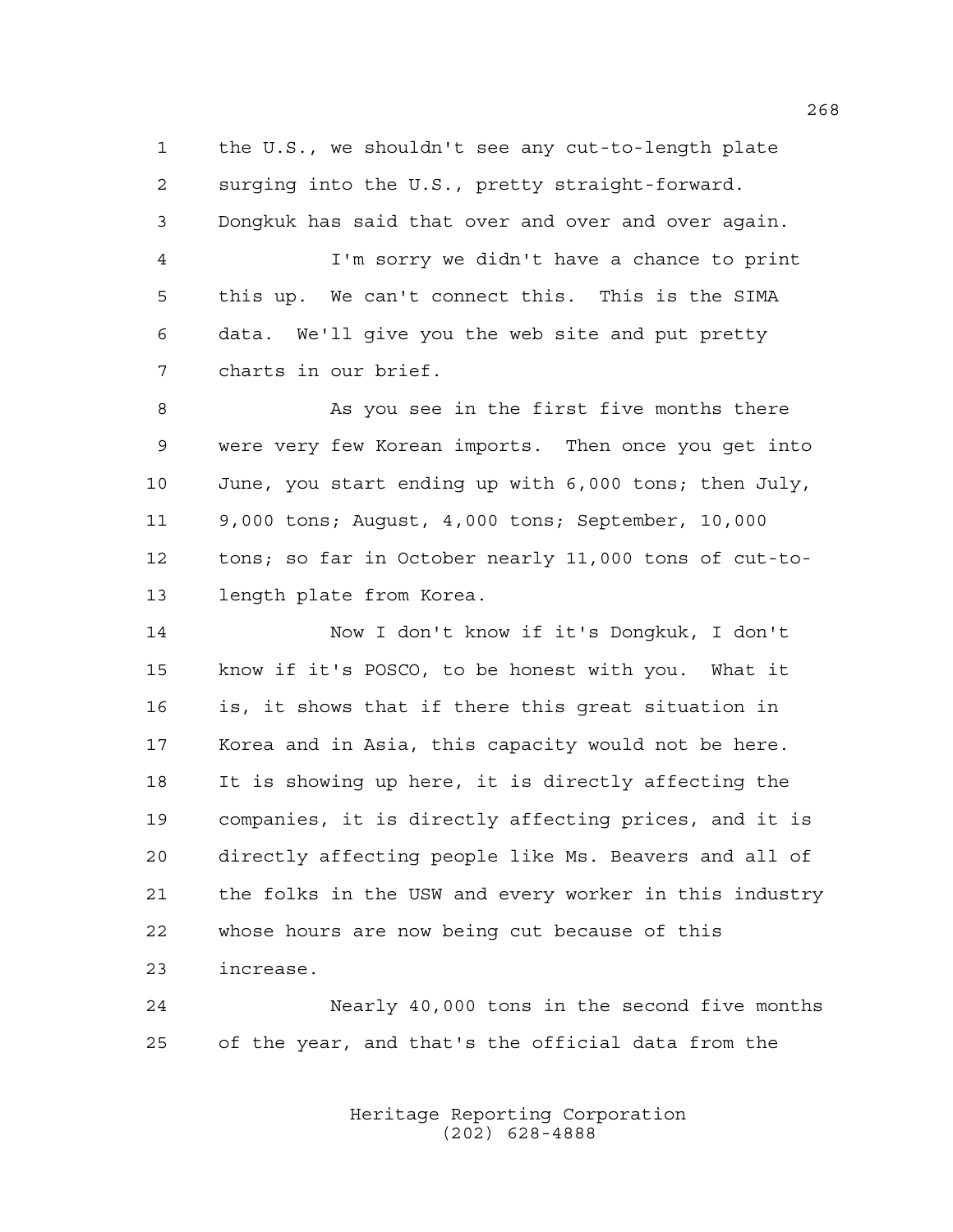U.S. government. It does include carbon and alloy. Our information for Korea, it is all carbon at this point.

 So we see this massive increase in Korean imports coming in of cut-to-length product, contrary to all the testimony you heard today.

 We see coil coming in too. Again, slightly different. The point is if these capacity situations and these markets were so robust, frankly we wouldn't see any of this stuff coming from Asia to here. We're seeing a lot of it increase. We're seeing our markets collapse. They're seeing their markets collapse. You're having Fitch reporting for this year we're going to see a three to four percent decline in demand overall for the entire world steel market, so we're seeing sharp and substantial negative impact.

 We do know, thanks to Gibbs and Dunn, with orders in place we generally do a lot better. We also know that without orders in place things can erode pretty quickly as they are now as these Korean imports have entered the U.S. market.

 With that I'd like to go to my prepared closing.

 I want to thank the Commission for their time today and I would especially like to thank the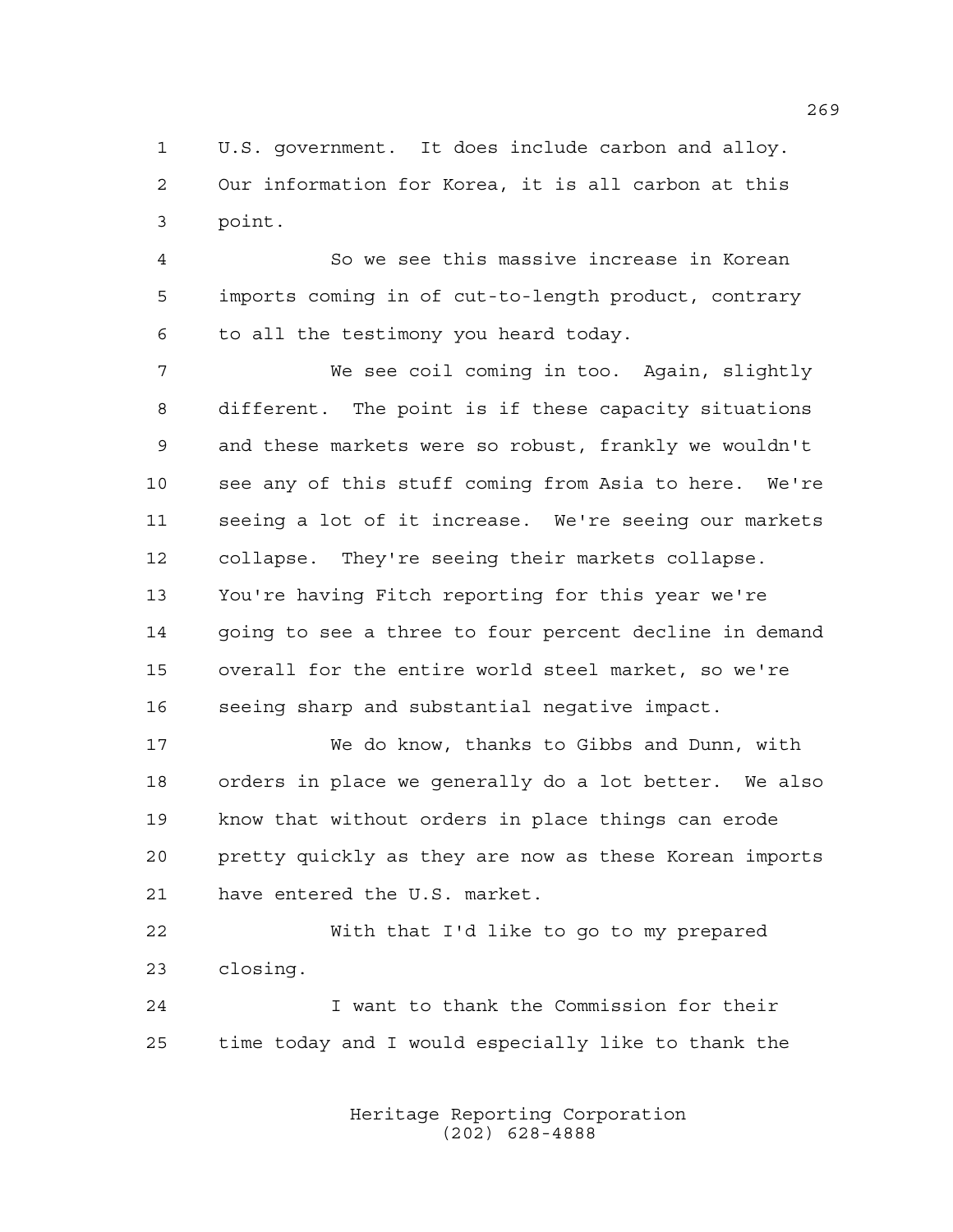Staff for all their hard work. I'd also like to suggest that the most important number in this investigation may very well be 3800. I'll come back to that number in a minute.

 First, I would note that the vast majority of the foreign producers did not cooperate with the Commission investigation. No producer exporter from India or Indonesia participated. Only one Italian producer. And we have one Korean producer.

 What's critical with the Italian and Korean producers, which was remarkable, is they appeared here through counsel and through experts, but didn't give you the opportunity to actually talk to a businessman and find out what's really going on. It's very easy for the counsel to testify, but you have a hard time testing what's really going on without asking them questions. Playing fair is cheap. We all do it. We all fly around the world. It's not hard to do. Plenty of people speak English. Translators are here. Again, they denied that opportunity, with the exception of the Japanese who did make witnesses available to you.

 We've also heard today uncontroverted testimony about the current economic climate which is at best uncertain. What looked bright and healthy in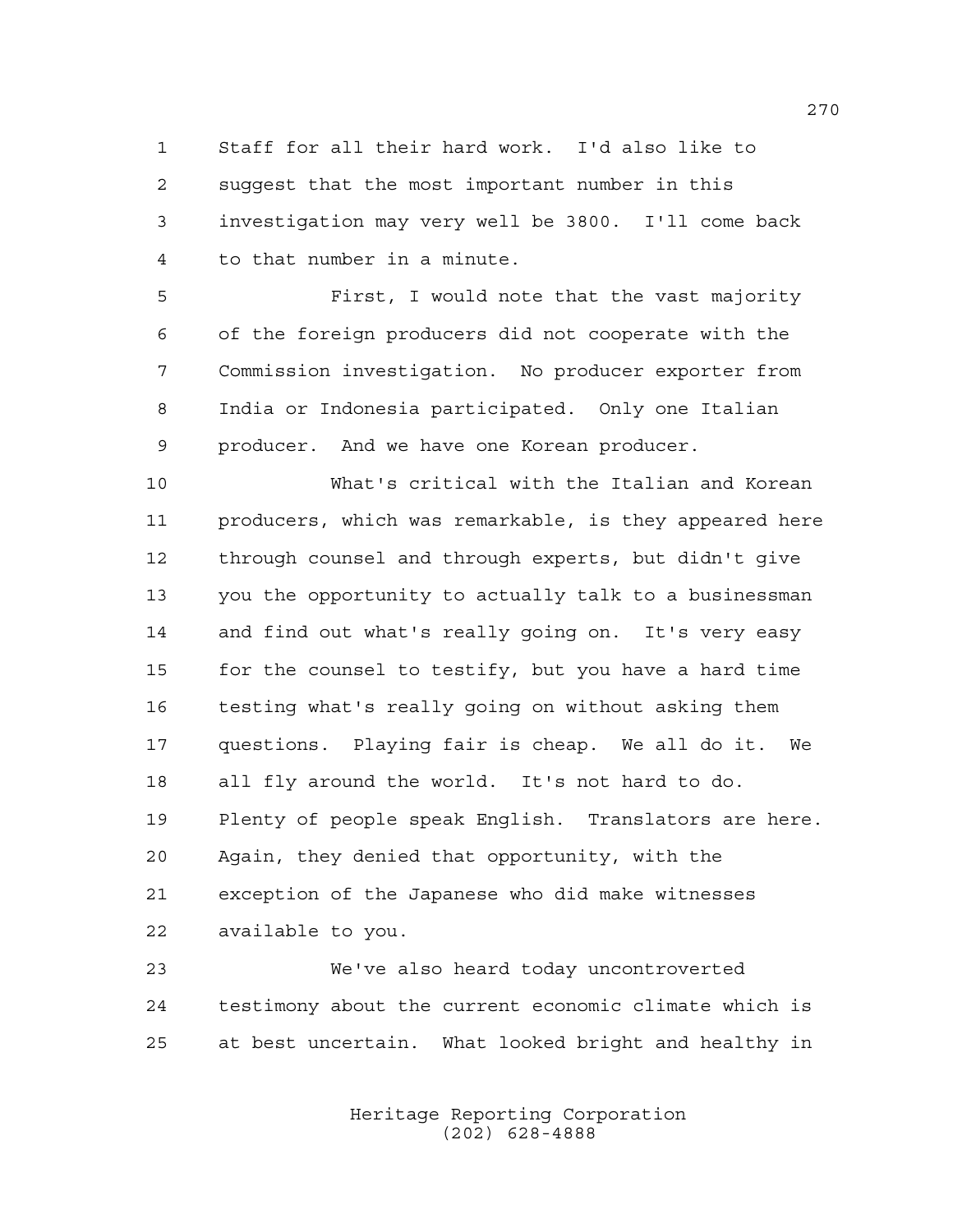July as Mr. Damico talked about, has frankly become concerning and gloomy as Been Bernanke has said now. You don't have to be an economist to know that we are on the verge of a double dip recession and even if we don't technically enter a double dip, in the declining cycle we are now in, even a small quantity of dumped or subsidized imports will cause material injury.

 No reasonable person could contend otherwise.

 So the question becomes if the orders are removed, what will come here?

 to begin with, the Commission has previously determined that the subject producers are able to quickly ship large volumes of dumped and subsidized imports to the U.S. market and we've seen this again with the recurrence of Korea recently.

17 Producers in each of the subject countries have produced plate in increasingly large volumes and have massive amounts of capacity without regard for demand resulting in millions of tons of excess capacity in 2010 alone. This applies to all countries, and whether or not they are here today. Even a fraction of this volume would quickly overwhelm the weakened U.S. industry. And again,

demand is much smaller today than it was at the time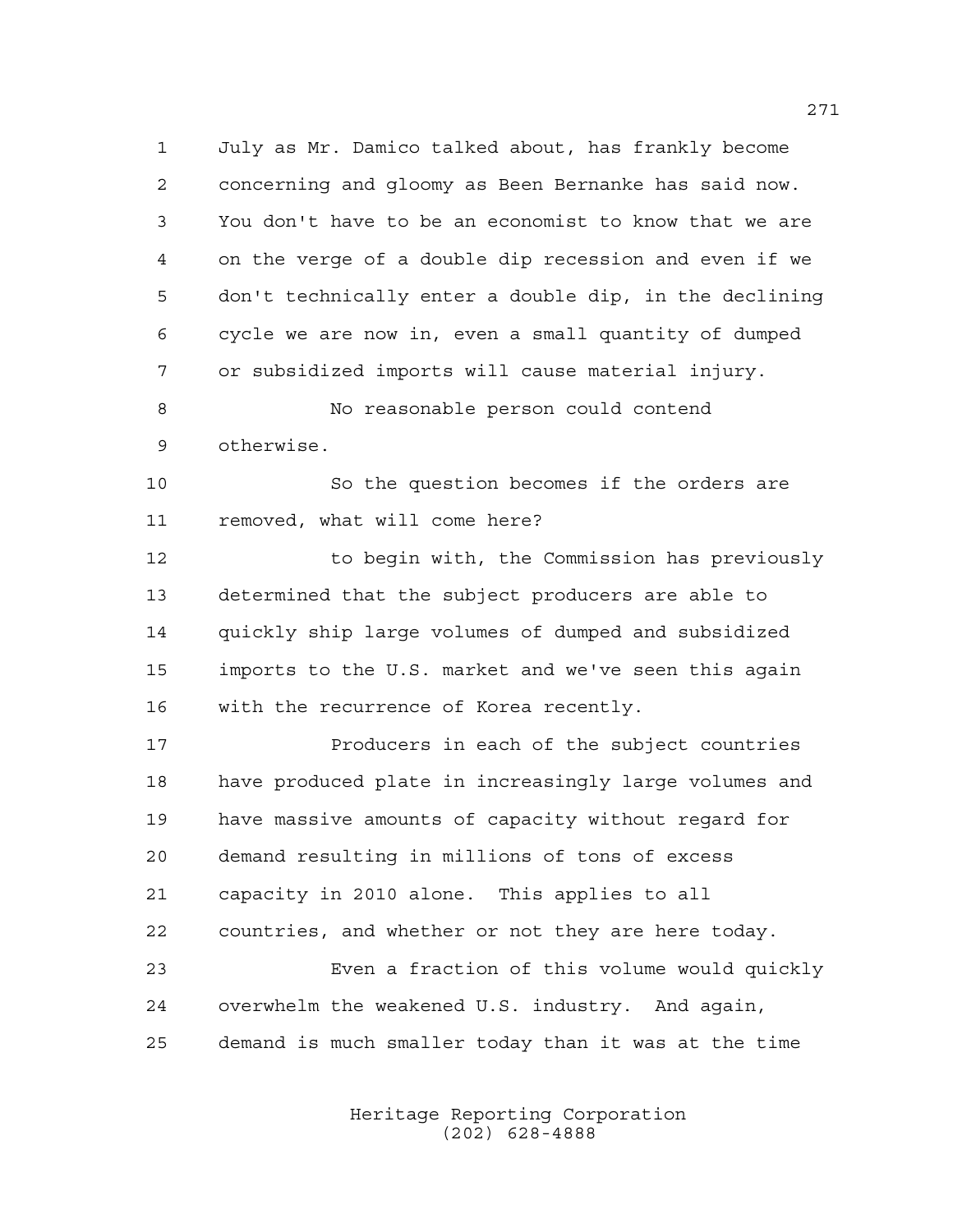of the original investigation.

| $\overline{a}$ | As the current flood of subject and non-               |
|----------------|--------------------------------------------------------|
| 3              | subject Korean plate demonstrates, subject producers   |
| 4              | have the ability and interest to flood the U.S. market |
| 5              | with subject cut-to-length plate. Indeed the excess    |
| 6              | capacity in Asia as demonstrated by Korea and their    |
| 7              | interest in the U.S. market and elsewhere makes        |
| 8              | substantial exports from all subject producers a       |
| 9              | certainty or more probable than not in the event of    |
| 10             | revocation.                                            |
| 11             | And regardless of whatever our Japanese                |
| 12             | friends said today, they maintain plenty of capacity   |
| 13             | and produce plenty of commodity grade plate and are    |
| 14             | extremely export oriented. This market is attractive.  |
| 15             | It's attractive both for pure commodity grades, but    |
| 16             | also for the higher end grades which are ArcelorMittal |
| 17             | and SSAB both produce.                                 |
| 18             | But the question remains, would they send              |
| 19             | their excess production here? Yes they would, and      |
| 20             | this is why. The subject producers are highly          |
| 21             | dependent on exports. They are exporting more than 12  |
| 22             | million tons in 2010 into more than 200 global         |
| 23             | They are being displaced from their home<br>markets.   |
| 24             | markets and regional markets from Chinese plate, and   |

Chinese producers by the way now have the most modern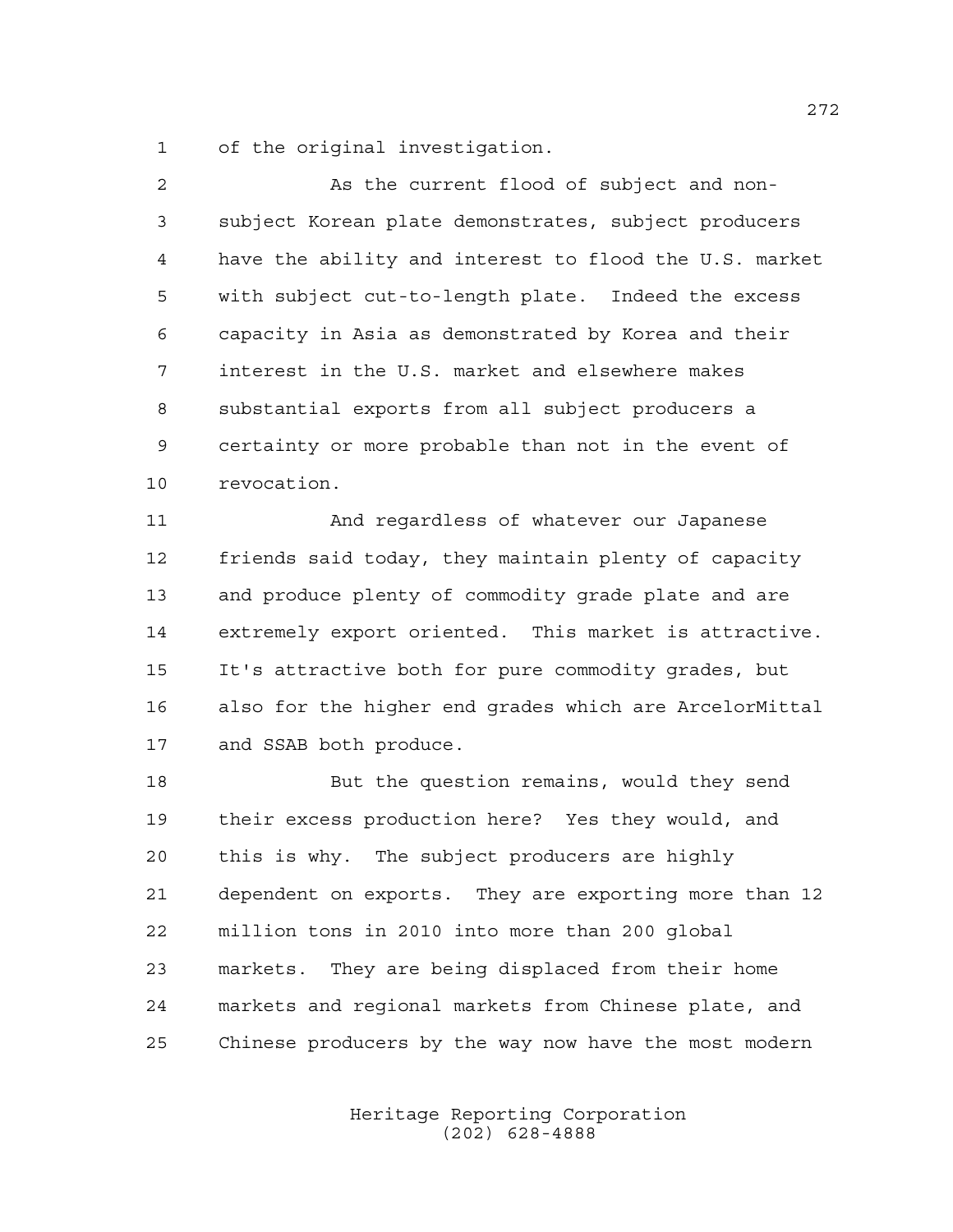and efficient facilities in the world. On top of this with the current price gap, the U.S. is extremely attractive.

 So just based upon these facts alone an affirmative determination is warranted, but we haven't spoken about possibly the most important number, and that brings me back to the figure 3800. This is the number of production workers in the cut-to-length plate industry. There are 3800 workers and their families who will be impacted by the Commission's decision.

 The purpose of the U.S. dumping law is to provide protection to U.S. companies and their workers from the injurious effects of dumped imports.

 U.S. workers like Ms. Beavers who testified before you this morning, they need protection from dumped and subsidized imports. 3800 workers. Actually according to the Staff report, 3875 production workers stand to be harmed.

 Especially in this uncertain economic climate, these families deserve to be protect5ed from unfairly priced imports. These mills are often the largest and best employers in their communities. When times are good an companies are not forced to compete against unfairly priced imports the workers make good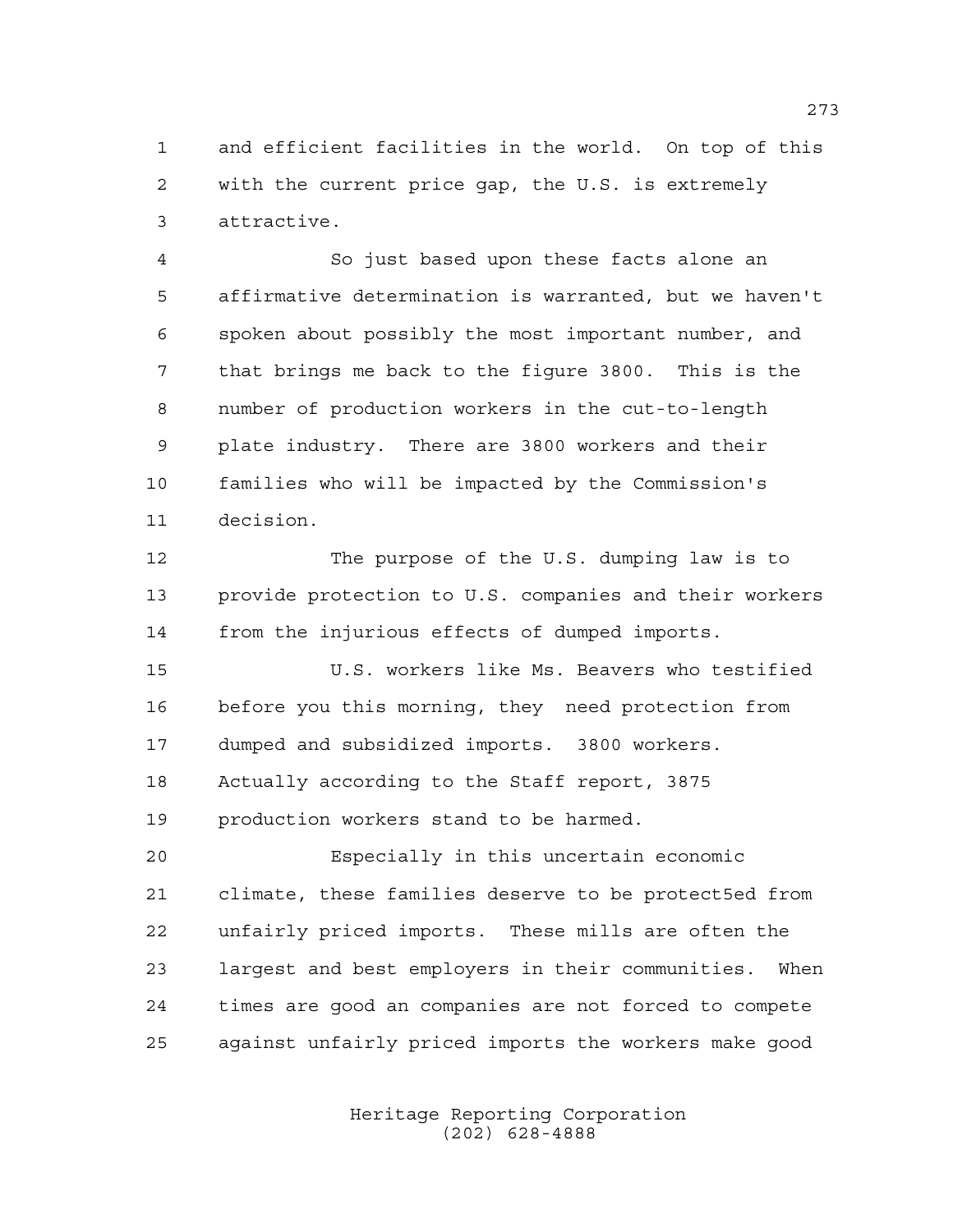livings, providing well for themselves and their families.

 However, in bad times, for example with a national 9 percent unemployment rate and a declining economy, the ability to make the mortgage payment or the car payment or the semester's tuition payment or even pay the electricity bill may be affected if dumped imports are again allowed unfettered access to the U.S. market. The evidence of record already demonstrates that injury would recur if the orders are lifted. Indeed, the Commission has at least 3800 reasons to keep the order in place. Thank you. VICE CHAIRMAN WILLIAMSON: Thank you. We'll hear from the Respondents now. (Pause.) VICE CHAIRMAN WILLIAMSON: Mr. Winton, Mr. Wood, begin when you're ready. MR. WOOD: Thank you, Vice Chairman Williamson. Again, Chris Wood for Gibson, Dunn & Crutcher. I'll be very brief, just summarizing some closing remarks. Obviously we heard a lot about shipbuilding today. Much of it diametrically opposed. I think our

> Heritage Reporting Corporation (202) 628-4888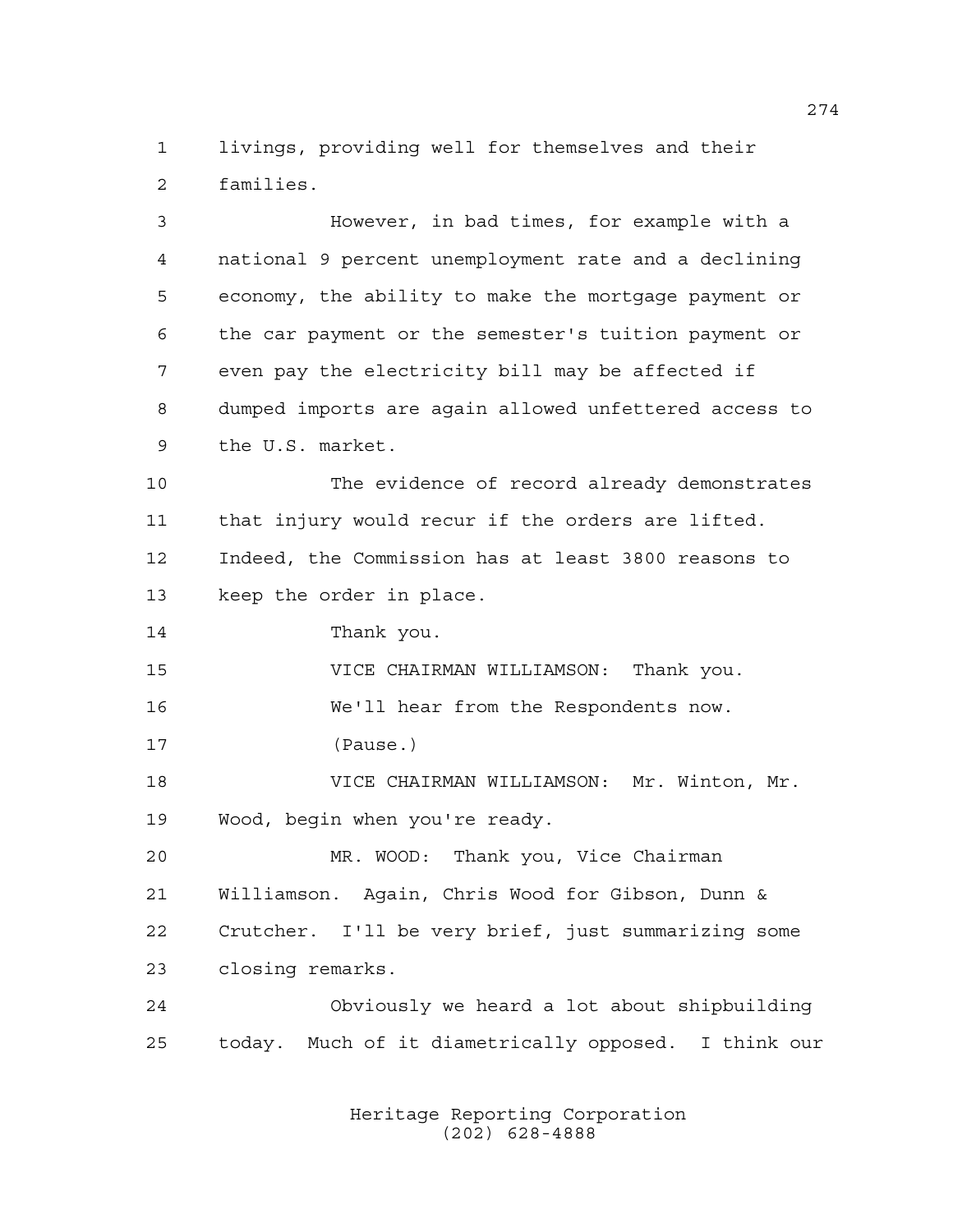position on this is we would just ask you to look at the data that's on the record. The data show that at the end of 2010 you had 235 million tons in the order book, six months later you had 229 million tons. Does that sound like a massive fall-off? Actually, at that rate it would take 20 years to work through the backlog of that. So I just don't think the situation is as dire as Mr. Schagrin has portrayed it.

 You did have a very, I think overheated is a fair way to describe it, an overheated shipbuilding market in 2008. It built the backlog up to historic levels. We're seeing a return now to normal levels, but I suspect if you asked any producer back in 2004 how would you feel about a 100 million gross ton increase in the shipbuilding backlog in five years, any one of them would have taken that sight unseen.

17 Let me move briefly to energy. We heard less about that.

 But we think the data are so compelling on this point that all of the economic growth projections are that the economies in Asia need more energy. That's going to require more infrastructure and that's going to require more cut-to-length plate to build that infrastructure. It's a very simple equation and the fact that the Korean shipbuilders are frankly a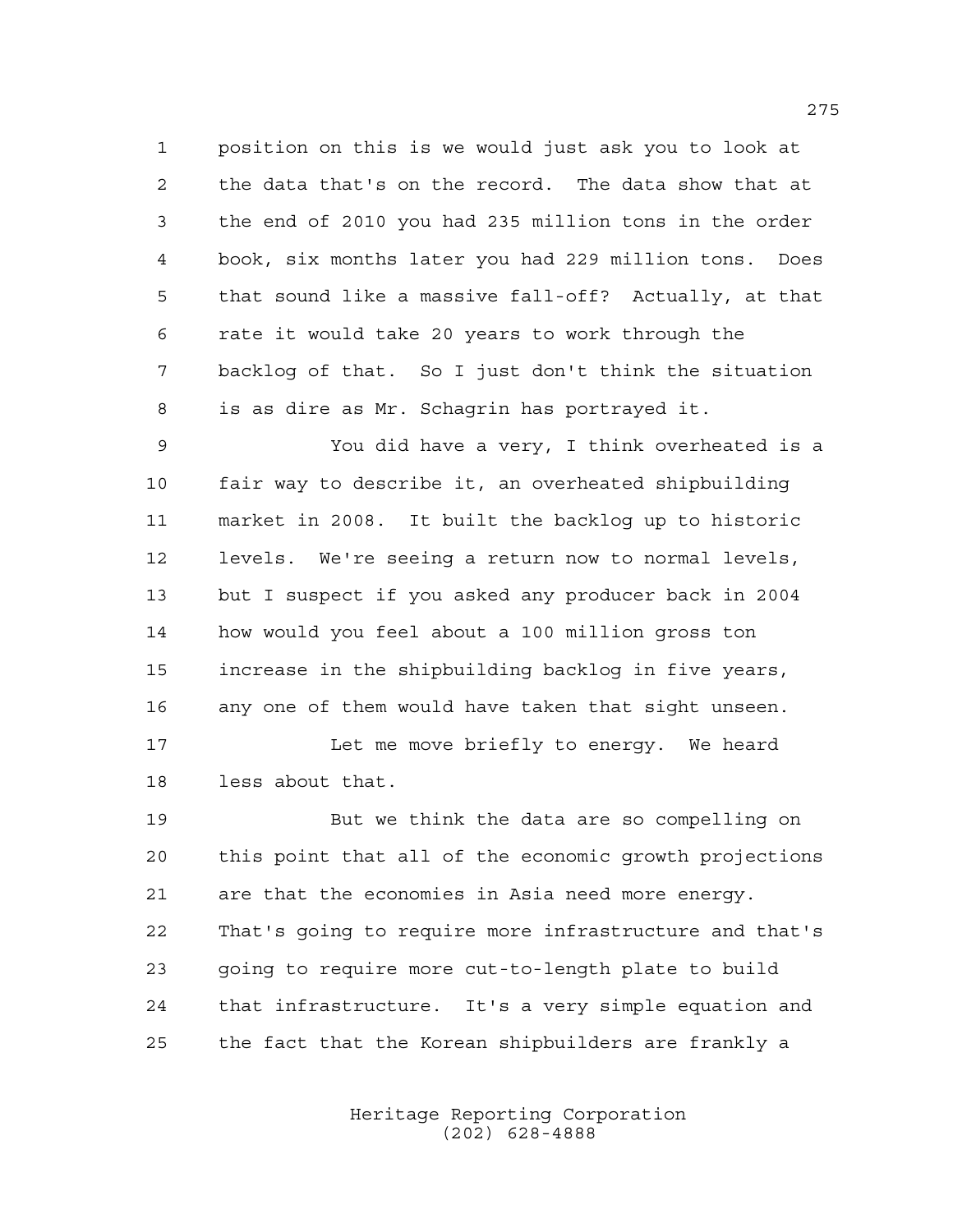lot of the same people that are building this infrastructure is, again, a very good fact for the Japanese producers.

 Again, if you look at the record nothing about the current data on the industry in Japan would give you any indication that this is an industry heading for a fall or looking for alternative markets. Capacity utilization is extremely high. That's not because they're just pushing tons out. It's because the demand is there.

 If you look at the pricing trends in Japan, in Asia, in other markets, they're all up in 2011. This is a strong market and it's for the very reasons Mr. Aoyama told you about this afternoon. There's just not a lot of interest in redirecting shipments to the U.S..

 Let Me speak very briefly to vulnerability on this. I think it's awfully rare that you would come in and see a steel industry posting five consecutive years of 20 percent plus operating margins from 2004 to 2008. That's a fantastic record. They should be congratulated on their ability to achieve that.

 Did they suffer a downturn in 2009 when their economy went south? You bet. Everybody did.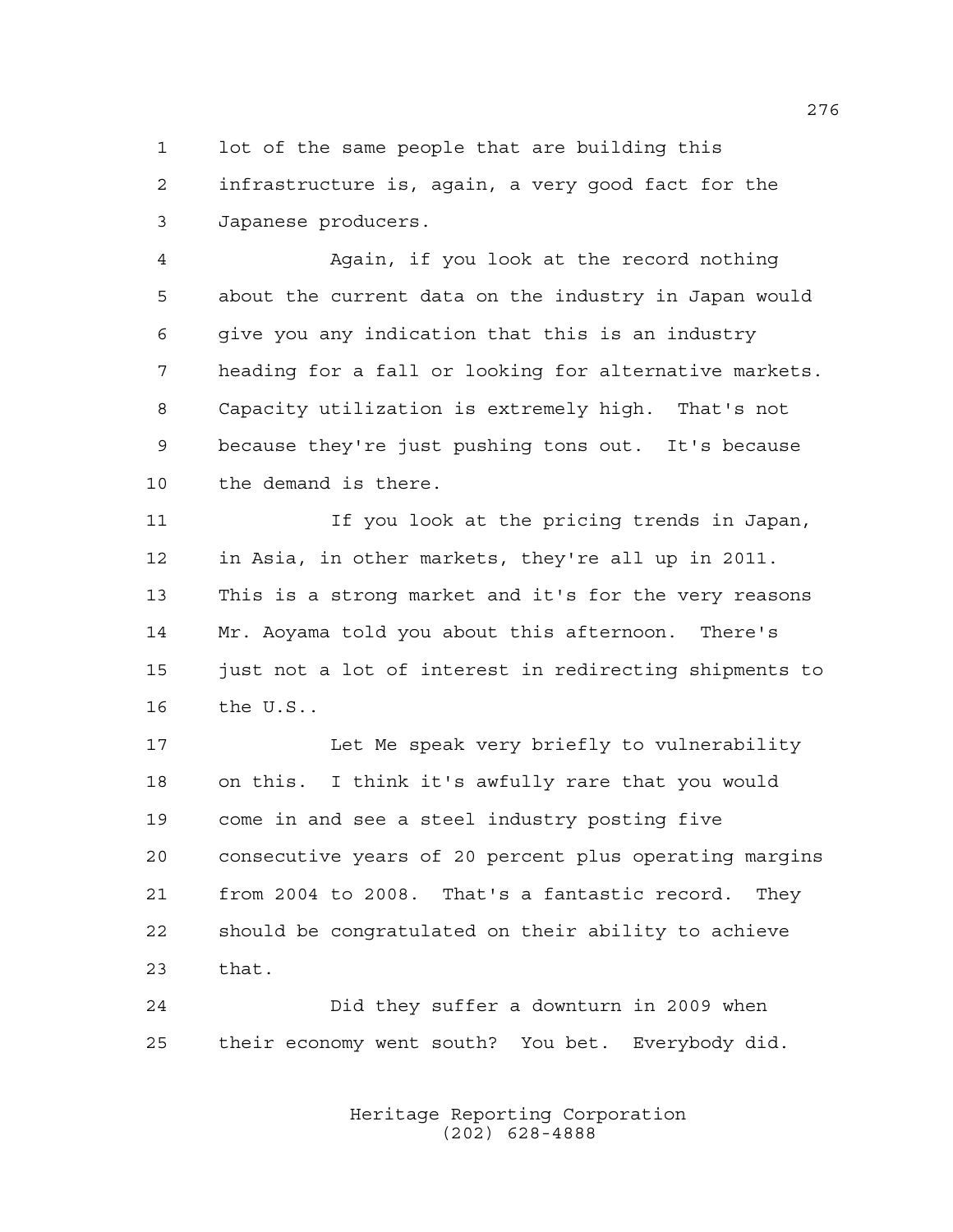But I tell you, the recovery has been pretty

 remarkable. If you look at your record data for the first half of 2011, very strong.

 I would urge you to compare it to the hot- rolled steel industry that you looked at earlier this year and made a finding that that industry was not vulnerable to a recurrence or a continuation of material injury, and we think the data on this industry are actually much stronger.

 We showed you the slide earlier today that not just as of July 1, as Mr. Schagrin said. At the end of July Mr. Damico was saying that this is a very healthy plate market in the United States and projecting that it's going to continue to be healthy towards the end of the year. I think you have to take that at face value.

 The other point, just general point I'd make, I think you have to be very careful about putting too much weight or extrapolating too much from anecdotal evidence about developments outside of your review period. It's very easy to come in and say that things are going to change very quickly.

 I'm going to turn it over to Jeff. MR. WINTON: Just to follow up on that point, I think the one thing that's clear from today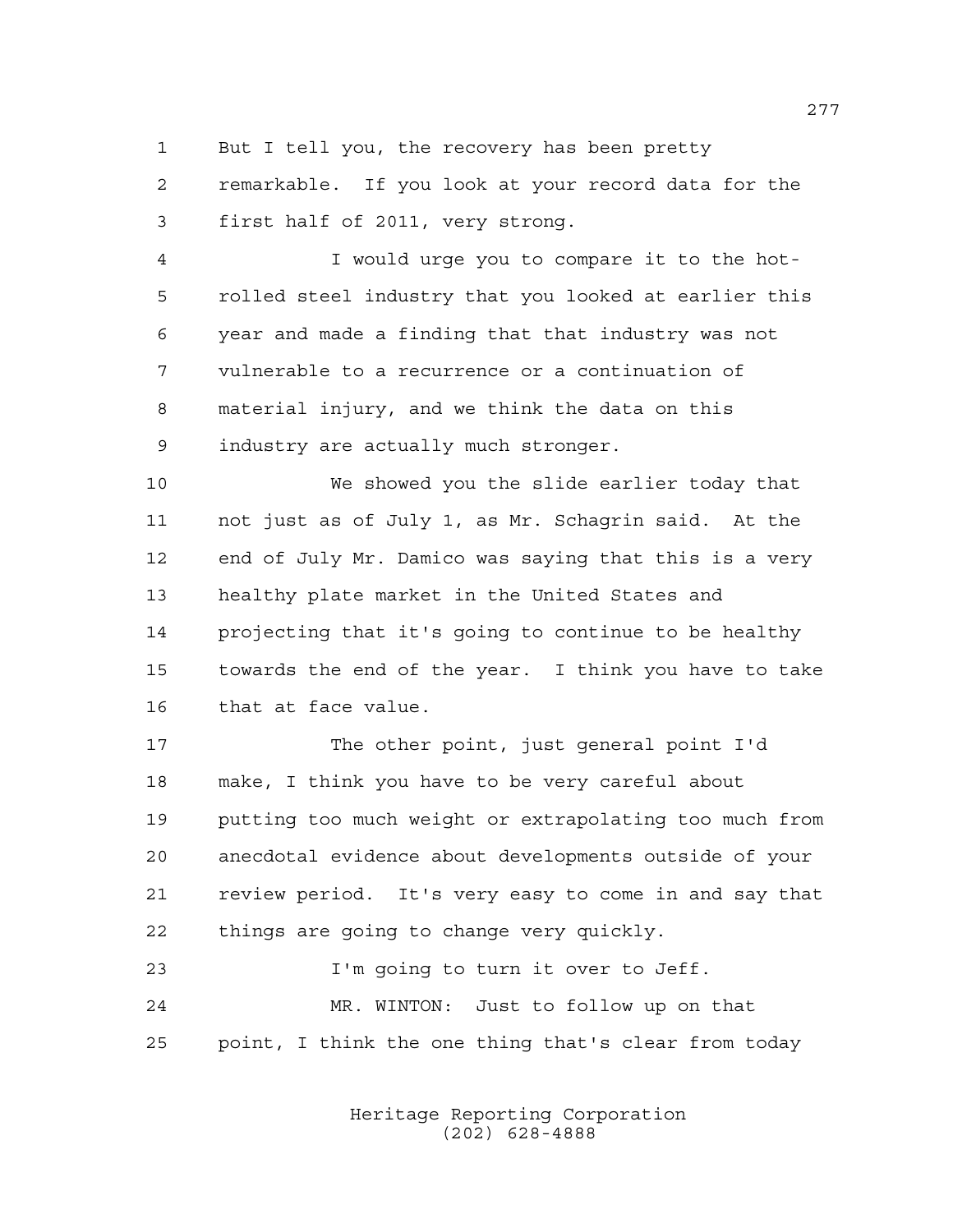is that if you make the decision based on the record through June, the first six months of this year, everybody seems to agree that we won. This whole case has now become about the U.S. producers coming in with extra record evidence, anecdotal, telling you how bad things are going to be. They don't have any statistics to support it, you don't have questionnaire responses to support it, we haven't had an opportunity to argue about it, to analyze the data. Instead in their pre-hearing briefs and then today at the hearing they've sprung on us this notion that despite the fact that they are doing fine through the first half, really, it's not good.

 You're left with the notion that they believe that, let's say they're right. They've had one bad quarter. One bad quarter potentially. And they want you to keep an order in place because they may have had one bad quarter although they can't really prove it.

 I think it's instructive, the Commission has always said that it finds interim year data less reliable than full year data when it makes its determinations. Here you're not even being asked to make a decision based on interim data. You're being asked to make a decision based on anecdotal data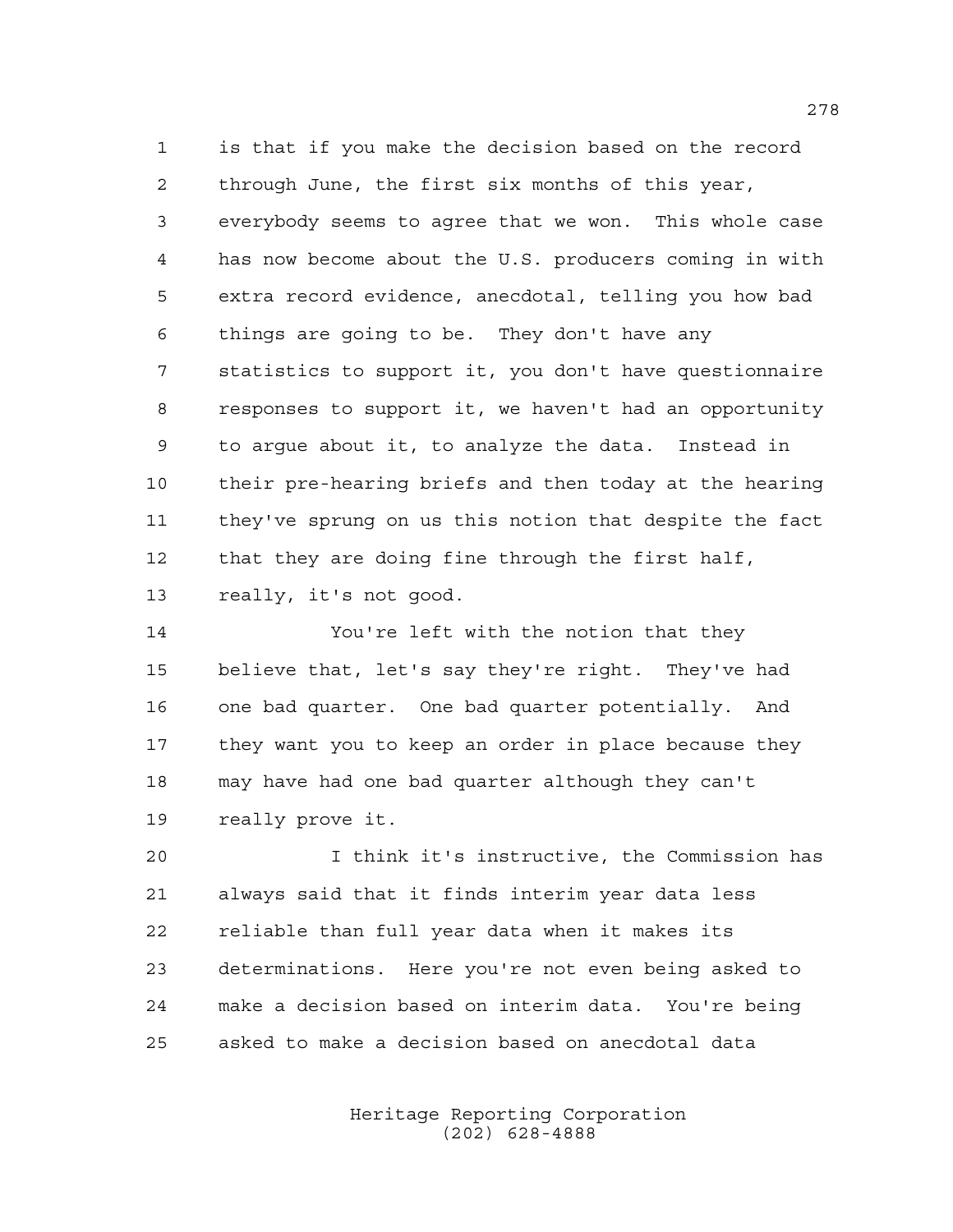outside the interim period. It's just crazy to me.

 I have to say I said something bad about Mr. Schagrin before, and I want to apologize for it. I like Mr. Schagrin enormously, and I've done this a lot of times with him. Sometimes he does what he did today and says if you don't care about the U.S. market why are you fighting so hard? My client doesn't seem to be fighting that hard. That's at least what Mr. Price says, we should be fighting harder.

 I don't think you can make a decision based on whether a company chooses to send a lawyer or not and frankly, my client, I advocated that they come in and at least tell the Commission what they're doing and what's going on. They shouldn't be penalized for that.

 We've heard about this massive flood of imports from Korea, but when you look at it, 40,000 tons, if that's the right number and I haven't seen the data, in the context of a U.S. market that's what, six-something more? In 1998 imports were two million tons. They're complaining about 40,000 tons if that's the right number?

 I appreciate good advocacy. I appreciate people who believe passionately for their clients. But in the end your job is to make decisions that are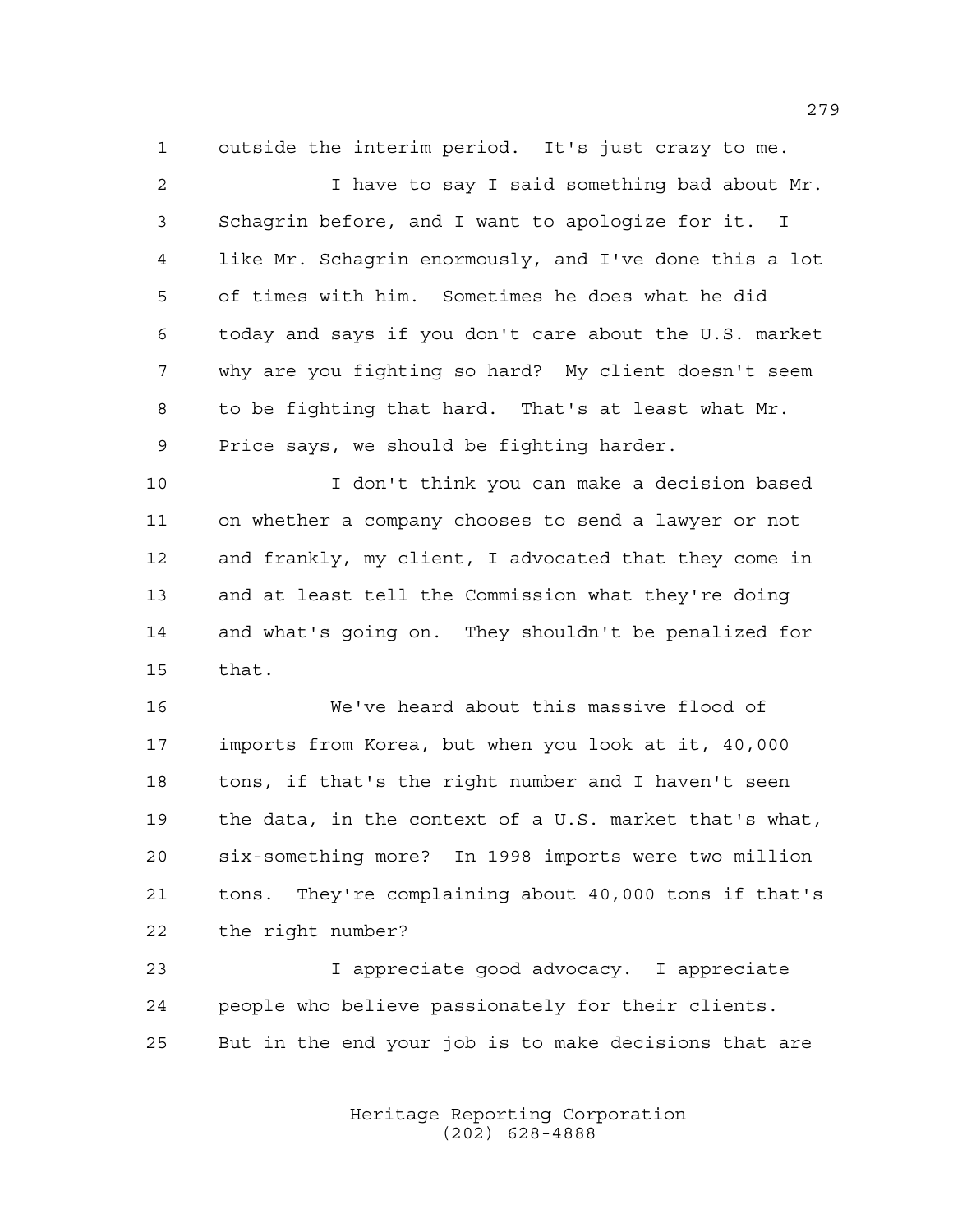supported on the record based on the data, using the methodology that you've developed for these cases. On that I think it's clear these orders should be revoked. VICE CHAIRMAN WILLIAMSON: Thank you. Okay, to close the hearing. Post-hearing briefs, statements responsive to questions and requests of the Commission and corrections to the transcript must be filed by October 28, 2011. Closing of the record and final release of data to parties is on November 22, 2011. And final comments are due November 29, 2011. With that, that brings our hearing to a close. I want to express appreciation to all of those who participated today. Thank you. (Whereupon, at 5:10 p.m., the hearing in the above-entitled matter was concluded.) //  $20 /$  $21 /$  $22 / /$  // // //